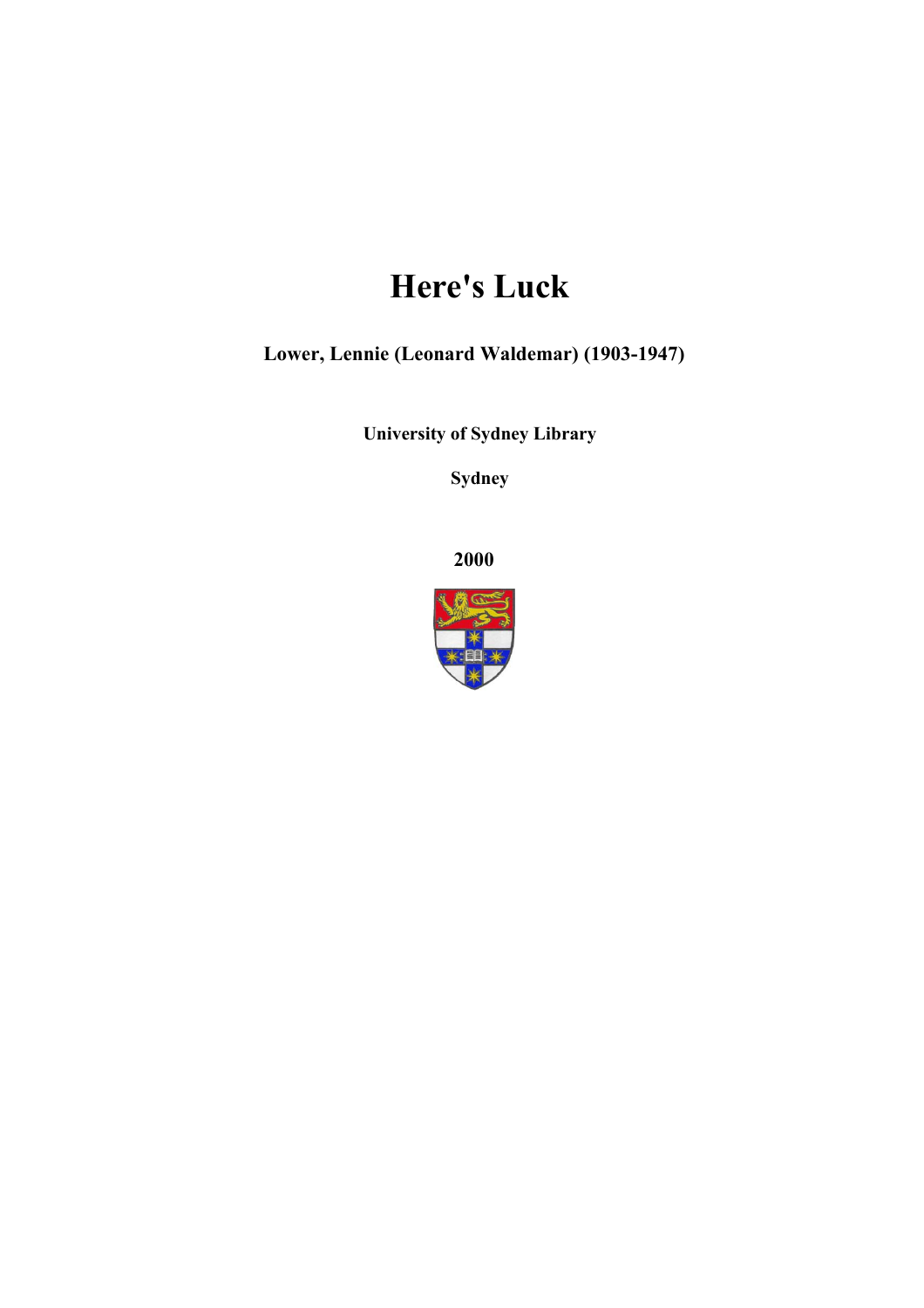#### **http://setis.library.usyd.edu.au/**

 © University of Sydney Library. The texts and Images are not to be used for commercial purposes without permission

#### **Source Text:**

 Prepared from the print 6th edition published by Angus and Robertson Sydney 1937

 All quotation marks retained as data All unambiguous end-of-line hyphens have been removed, and the trailing part of a word has been joined to the preceding line.

First Published: 1930

827.91 *Australian Etexts novels 1910-1939 prose fiction*

**27 July 2000** Creagh Cole Coordinator Final Checking and Parsing

#### **Here's Luck**

**Sydney** 

#### **Angus and Robertson.**

**1937**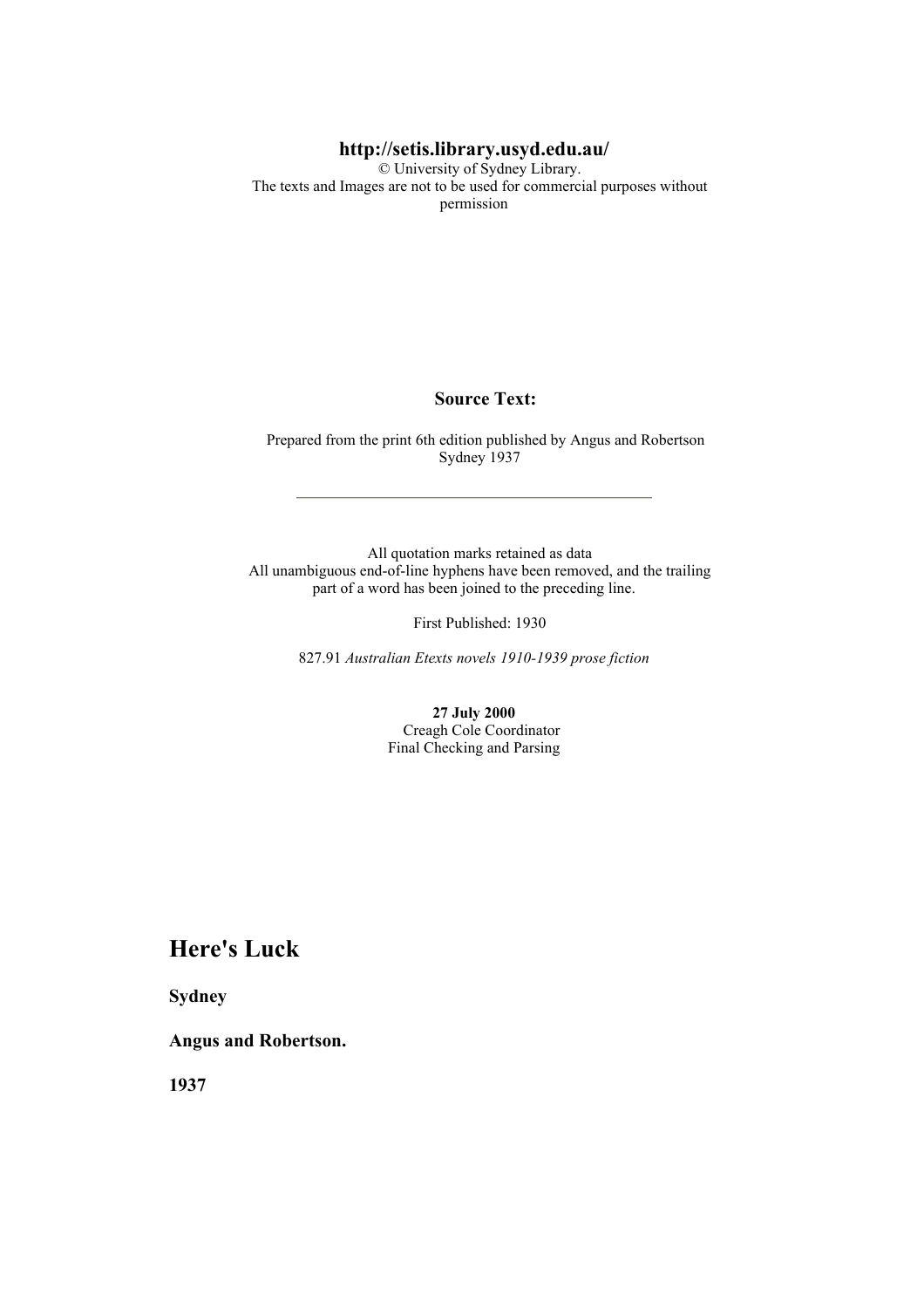**Here's Luck**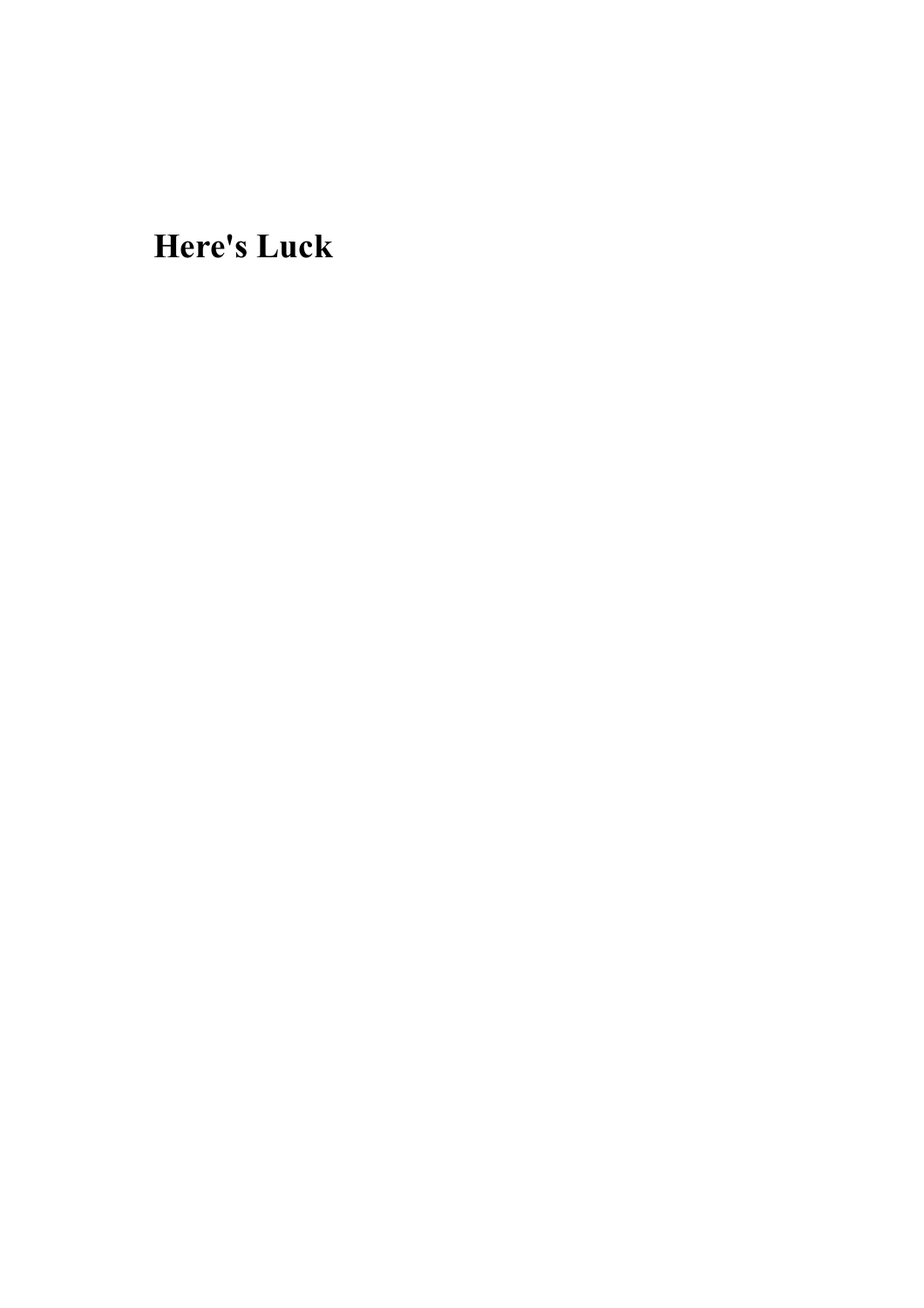### **CHAPTER I**

 IT is absolutely ridiculous to call a man of forty-eight old. A restricted vocabulary might account for such a remark, and then of course there are people whose observations are superficial and even frivolous.

 Temple, however, is a man who is never frivolous and I was astounded when he said it.

"Gudgeon," he said, "you're getting old."

"I'm not old!" I protested.

"You look old!" he insisted.

 That was a lie. I pride myself on my looks. I have not a grey hair in my head, and numerous acquaintances have favourably remarked on my appearance. I am perhaps, a little under medium height, but then mere height is nothing. Notice the relative importance of Napoleon and the giraffe. I have been called fat by envious persons less kindly treated by nature and there was one who at the height of his jealousy called me "Barrel"

 I am not a vain man, but in my own defence I quote a remark made by the girl in Flannery's saloon bar to a f riend.

 "I like," she said, "his ruddy, clean-shaven, ingenuous face; and he has such a splendidly mature figure and manly bearing.

 That, I think, should be sufficient. If, however, I say *if* there is the slightest excuse for a remark such as Temple made there is only one excuse for it. It is not age. It's worry.

 It's Stanley—and if there is anything within the ken of man more calculated to bring a man's grey hairs in sorrow to the grave, it, whatever it is, is not human.

 Stanley is about eighteen or nineteen, I am not sure which, but looks much older than his years. He is taller and thinner than I but otherwise resembles me as closely as can be expected these days. His face can look positively cherubic on occasion, but this makes no difference to the fact that he can be a fiend from the blackest pit when he likes. I've had a lot of trouble with him. A few weeks ago he was at that stage where he had given up the idea of being a pirate, engine-driver, or chief rescuer in the fire brigade, and wanted to be a poet. He has altered greatly since, but I would much rather rear a platypus than a boy. Problems innumerable beset the conscientious father, but the greatest problem of all is to know in what trade or profession the boy will be best fitted to support his old father at a later date.

The medical profession, of course, suggests itself immediately. I have no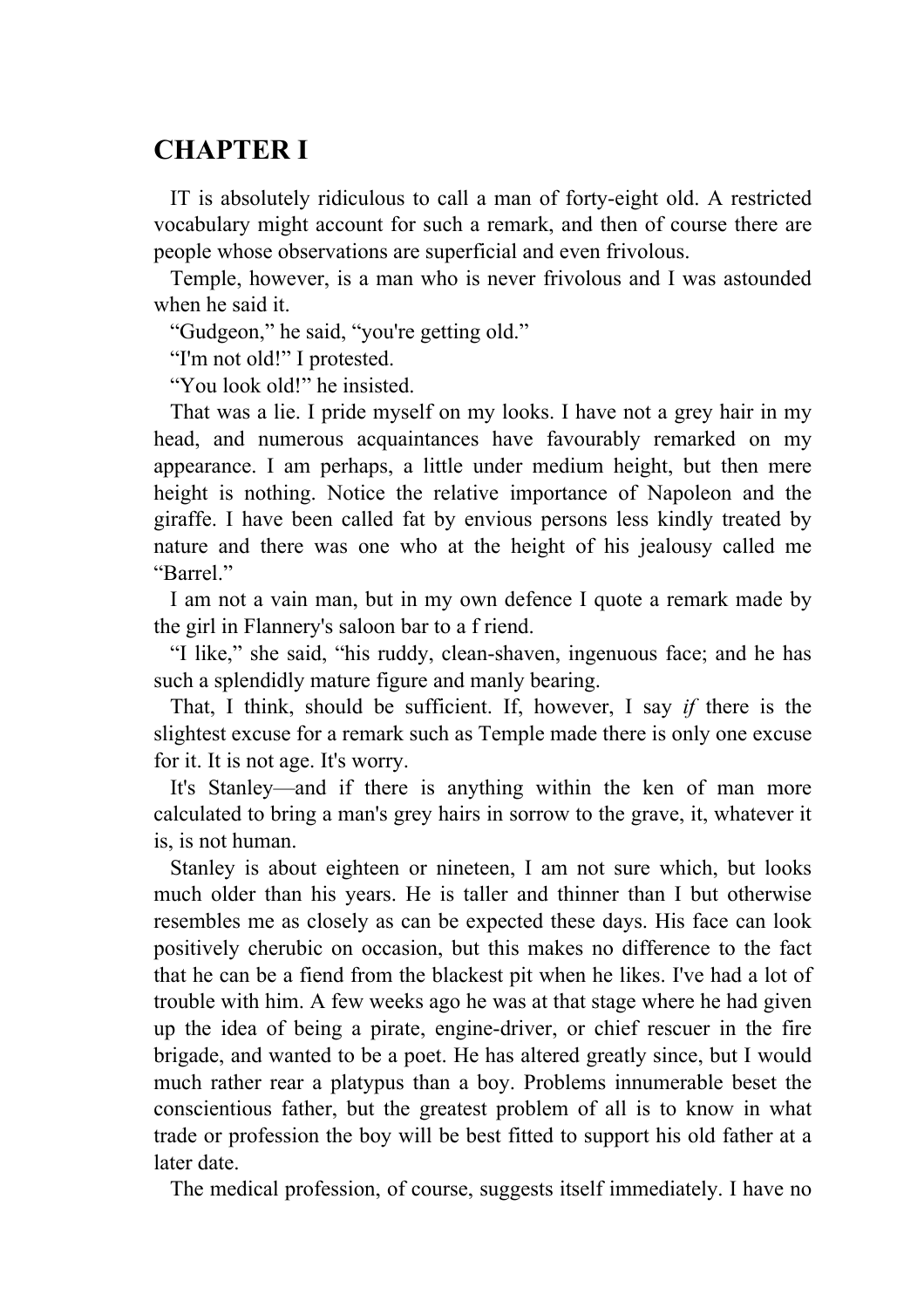yearning to have Stanley descend to the familiarity of listening-in to the heart-throbs of the vulgar, and punching people in the ribs and asking if it hurts. Neither do I wish to stand on one leg with my mouth open and say ninety-nine, as I would undoubtedly be compelled to do if he were training for the medical profession. His mother would see to that. Furthermore, judging by the number of divorce cases that doctors become entangled in it would seem that the only way some of them can keep their names untarnished is by the application of a little metal-polish to their brass plate. And whatever else Stanley is, I want him to be untarnished. That is to say, he'd be fool enough to get caught.

 I could make a lawyer of him. He really has a talent in that direction. He comes home in the small hours of the morning with an iron-clad alibi and even the wife can find no chink in his armour of excuses. He is a fountain of fluid eloquence. I'm a bit that way myself: it runs in our family. Still, admitting that lawyers are quite all right in their place, the trouble is to find the place.

 There is the Church. Somehow I don't think he is fitted for it. He hasn't heard the call, so to speak. It seems to be a weakness of his, this deafness to calls. Every morning I have to go to his room and pull the bed-clothes off him before he shows any signs of life. This despite the fact that his mother has shouted herself black in the face at the foot of the stairs and his aunt has battered the paint off his door. He did show some interest in the subject of the revision of the prayer-book. His suggestion was to insert cross-word puzzles on alternate pages with blank leaves interspersed here and there for sketches and notes to be passed along to fellow sufferers during the sermon. He can be wooden-headed, dull and entirely lacking in imagination when the mood seizes him, and taking into consideration these assets, I had hopes of a brilliant career for him in the army, but unfortunately he is flatfooted, so his other qualifications go for nothing.

 I could, I suppose, put a stiff collar on him, give him a pair of gold cufflinks, a cigarette-holder, and a couple of fountain- pens and incarcerate him in a warehouse; to emerge at the expiration of his sentence as a business man: a successful business man: a man who has won the right to put his thumb in the armhole of his vest and look over the top of his glasses and grunt. Or I could start him off in the Public Service. There he could remain for about forty years in a more or less comatose condition and later be dismissed from his position of Temporary Casual Supernumerary Class II clerk with a pension. The pension would not be sufficient to keep me and I could not bear the thought of filling in forms, LX2, A3, Folio 9716Q in quadruplicate, digging up birth certificates, writing out references for him and getting his finger-prints taken in order to get him on the waiting-list.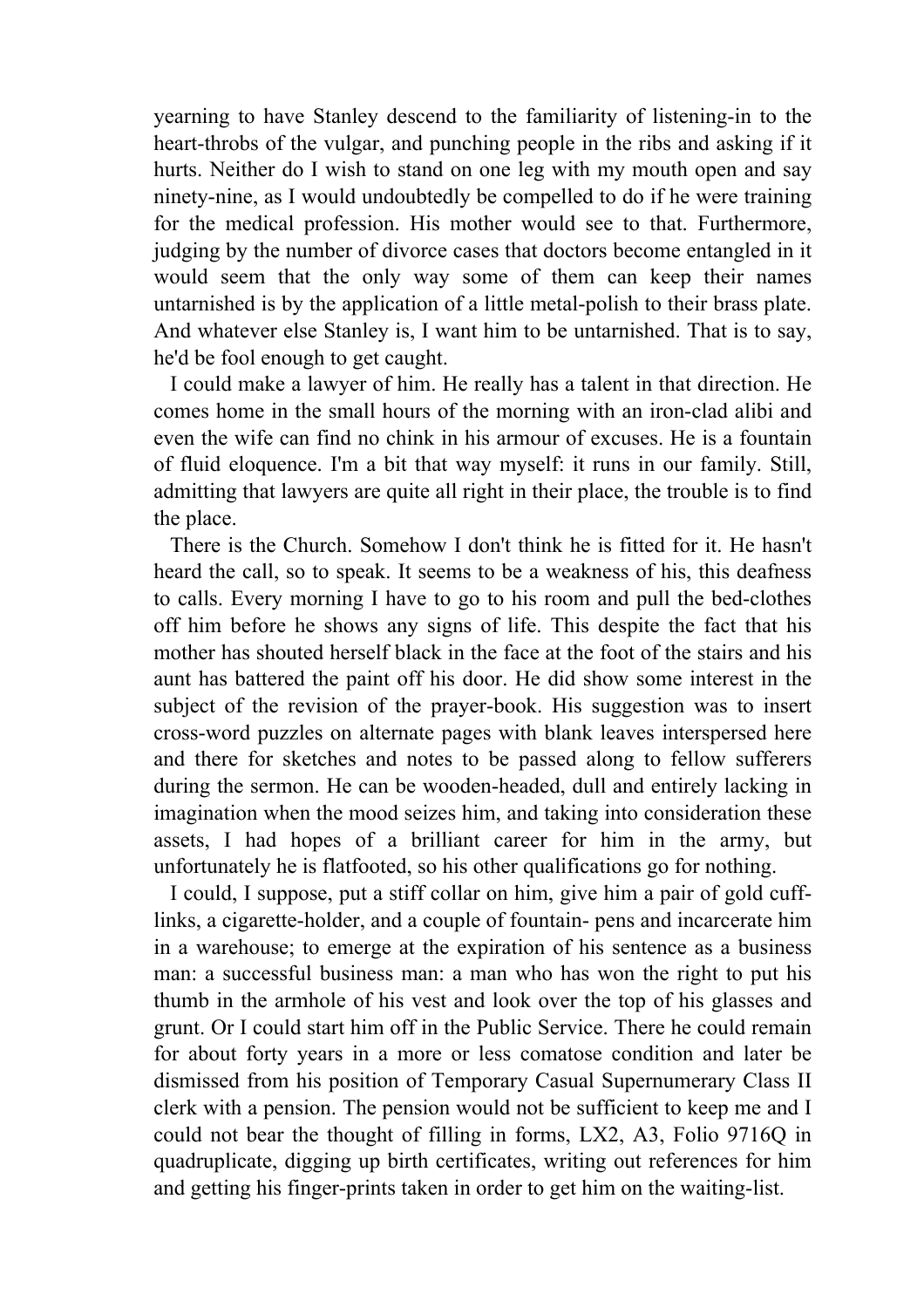I have read of fathers cutting their sons off with a shilling arid casting them into the world with a clout in one ear and a lot of invaluable advice in the other. And the sons have become celebrated Lord Mayors, bushrangers, politicians and big business men. Worked themselves up from newsboys to a position where they can sign cheques for thousands without having to flee the country immediately. I have thought over this arrangement of cutting him off with a shilling—but I cannot spare the shilling. Anyhow, he'd be bound to make a mess of things. And then there's this poet business. He's in love. He generally is, more or less.

 I thought there was something wrong when he started cleaning his teeth every hour and oiling his hair and walking stiff legged about the house to preserve the crease in his trousers. I had the wife give him the onion test and when he said he didn't care for onions while his eyes glistened and his mouth watered—I knew.

 "Who's this knobby-kneed, enamel-faced giggler you're going out with?" I asked him kindly.

 It's always best to be tactful when a boy is like this. They're very sensitive in the moony stage.

We had a bit of a session—a "go in" as they call it. I tried to reason with him. I explained to him about women. I showed him a portrait of his mother as she was when I married her and left the rest to his imagination.

 I explained to him, that if ever he found himself getting serious with a woman, if he bashed his head against a nearby wall for about ten minutes instead, he'd feel better for it in the long run. I told him that if he bought himself a hair-shirt and a loud-speaker he would be just as comfortable as if he was married.

It was useless.

"I love her, father," he said.

Just like that.

 "I wish I were a poet, father, that I might describe her to you," he murmured lying back on the bed in a kind of rapturous swoon.

That's how the poet idea started.

"Her teeth are like pearls."

"I understand," I said, "mouth like an oyster."

"Her hair----"

"Clipped and stuck to her cheek-bones with saliva."

He ignored me.

"I have basked in the sunshine of her smile----"

"That how you got sunburnt on the back?" I asked.

"Gazing into her eyes—eyes like two deep wells----"

"Well! Well!" I said. Rather smart, I thought, but he looked up at me,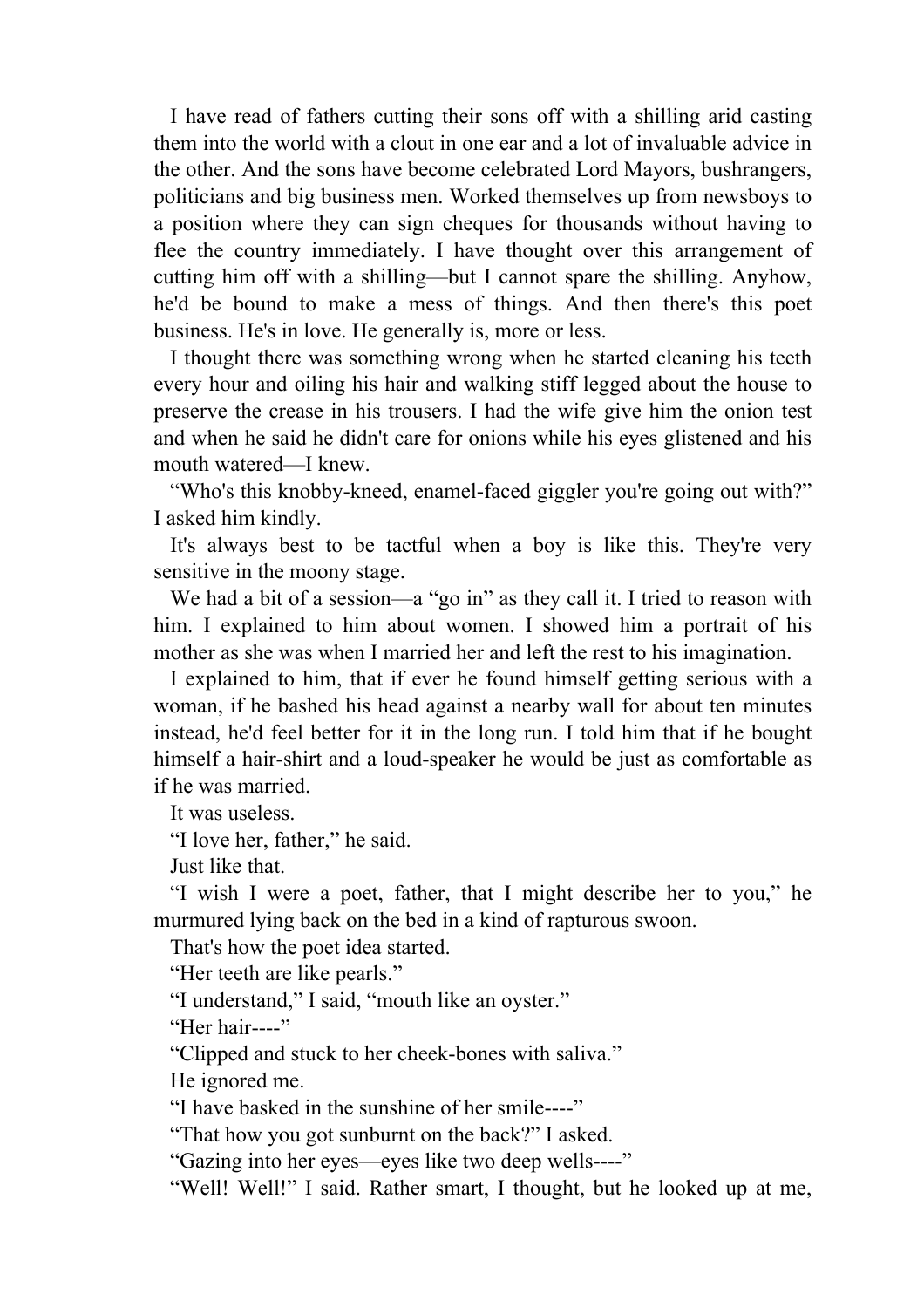and, well sort of looked up at me and looked down on me, if you understand what I mean.

 "Knees like a retired Highland piper, I suppose," I said, just to regain my composure.

"Her lips!" he muttered, gazing rapturously at the door- knob.

"Ah! her hips. Explain about her hips, my son."

"I said lips, father, not hips," he said disdainfully.

 I was a bit disappointed. Still I suppose, I couldn't expect—anyhow he's young yet, and I always was his pal and confidant, more or less. Lord knows, life is dull enough. Anyhow he insisted that it was "lips" he said, so I let it go at that.

It was then that he brought out the poem.

 He got up from the bed as though in a trance, there was a glazed look about his eyes, he even forgot about the crease in his trousers as he bent to get the poem from underneath the linoleum.

 "If I show you this, father, will you swear by all you hold sacred to keep it secret?" he asked.

 His voice has not yet decided whether it is a tenor or a baritone, and he had to change over half-way through. It sounded very emotional. I was rather surprised at the form of the swear. When he had wanted to be a pirate he used to ask me to swear by the blood of my ancestors. Later, after he had been reading some book or other, it had to be done by the beard of the profit. What the devil the beard of the profit is, I don't know. I haven't seen so much as a whisker of a profit in the last few months. Money is close in the city and I haven't noticed its proximity in the suburbs. However, after thinking for about three seconds on all I held sacred, I swore.

Then he showed me the poem. I read it out aloud.

When I gaze into her eyes, I see blue skies, And mists arise, Her lips, blood-red From Psyche bled, Set up a singing in my head. Her little nose----

 "I haven't finished it," he said, twisting one foot round the other. I pondered for a while. "Her little nose she loudly blows," I suggested.

"She doesn't!" he cried.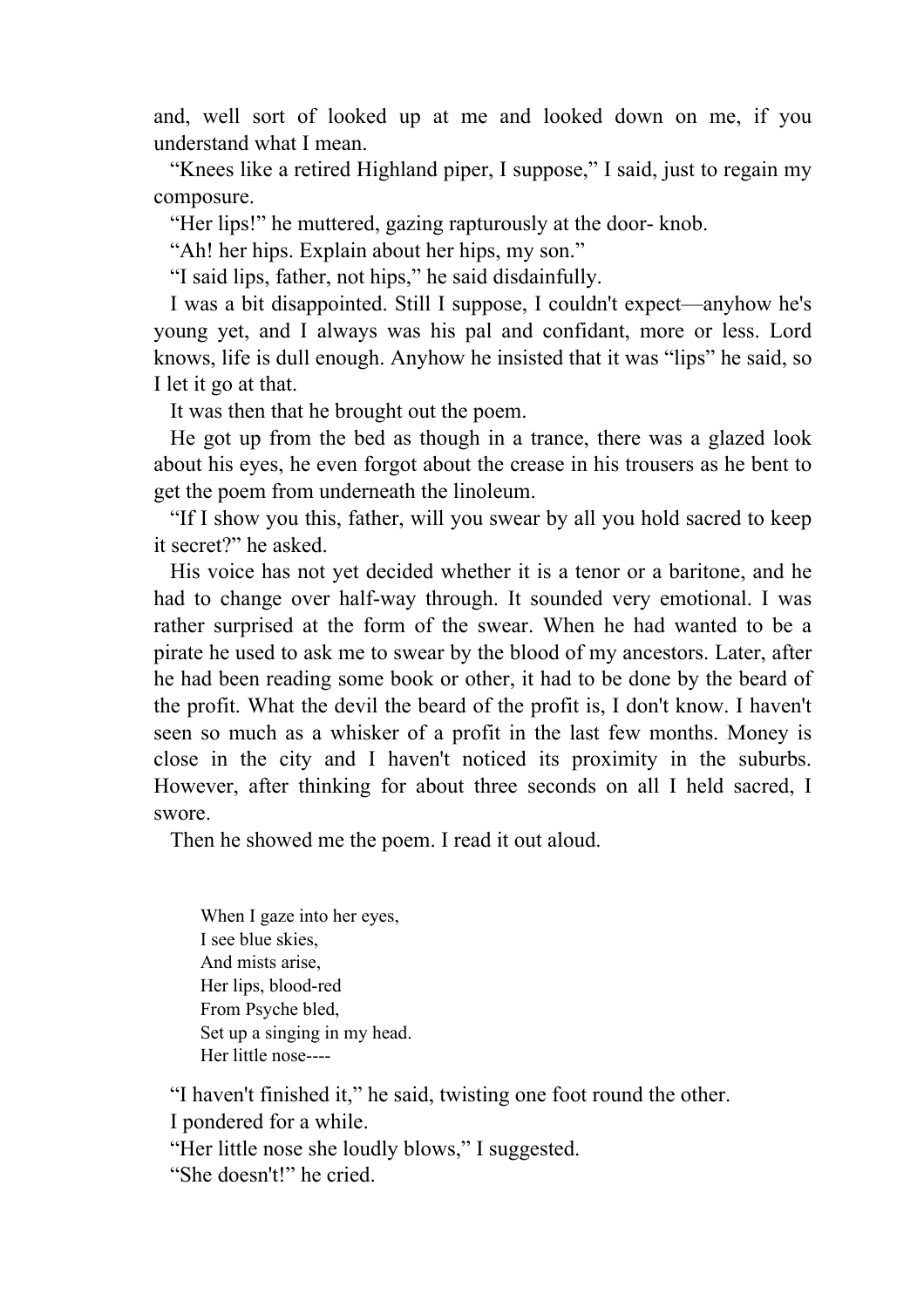"Untidy little brat. Surely----"

 "Father! You must not speak like that of my future wife!" he cried; something after the old pirate manner.

 This knocked me. I didn't expect it. Even a man who has been married twenty years can still be surprised at things occasionally. I was astonished. He had certainly rung the bell. Mentally I gave him the choice of a kewpie doll or an aluminium saucepan.

"Wife!" I gasped.

"My wife. My mate," he whispered reverently.

 "Hey!" I said. "Hold off! Finish. D'you hear me? That's enough. Wife! Pah!"

His mouth fell open a little.

 "To think that I should have reared a son," I cried; "dandled him on my knees, listened to his childish burblings, bought him toffee with stripes on, let him ruin my razor shaving a lot of lather off his face; been friend, Roman, countryman to him, and then—and then—he tells me to my face, without a blush or the batting of a solitary eyelash, that he will sell his birthright for a mess of facecream!"

I sank down on the bed, overcome.

 "To leave his poor old father to push a peanut cart with a whistle on it in his old age, while he keeps a woman supplied with shoes, hats, grievances and pet dogs!"

I buried my face in my hands.

"Father!" said Stanley hoarsely. "Father—Ar! I say—father!"

 I remained prostrate. This was the first real opportunity I'd had of trying out his mother's tactics, and I wasn't going to throw it away.

 "Father!" he cried theatrically, "I will go away and try to forget! I will give her up and go away. Away— away!" and he tottered out of the room and stumbled down the stairs.

 I sat up. The next thing to do to carry the experiment to a conclusion was to lie on the bed motionless and claim weakly that I had a splitting headache and that I forgave everyone, poor downtrodden creature that I was. However there was no one to look at me so I lit my pipe instead. I could hear Stanley downstairs talking to his rnother—making trouble. How much, I never guessed but knowing what a young hound he was I began to feel perturbed. Stanley is a hound.

 I could hear his aunt's voice too. His aunt is rny wife's sister I'll admit, and no doubt she would make some paralysed deaf mute a good wife—but I'll say no more. After all, blood is thicker than water. But then so is soup, and even water is of some use when you can't get anything else—but still, I will say no more.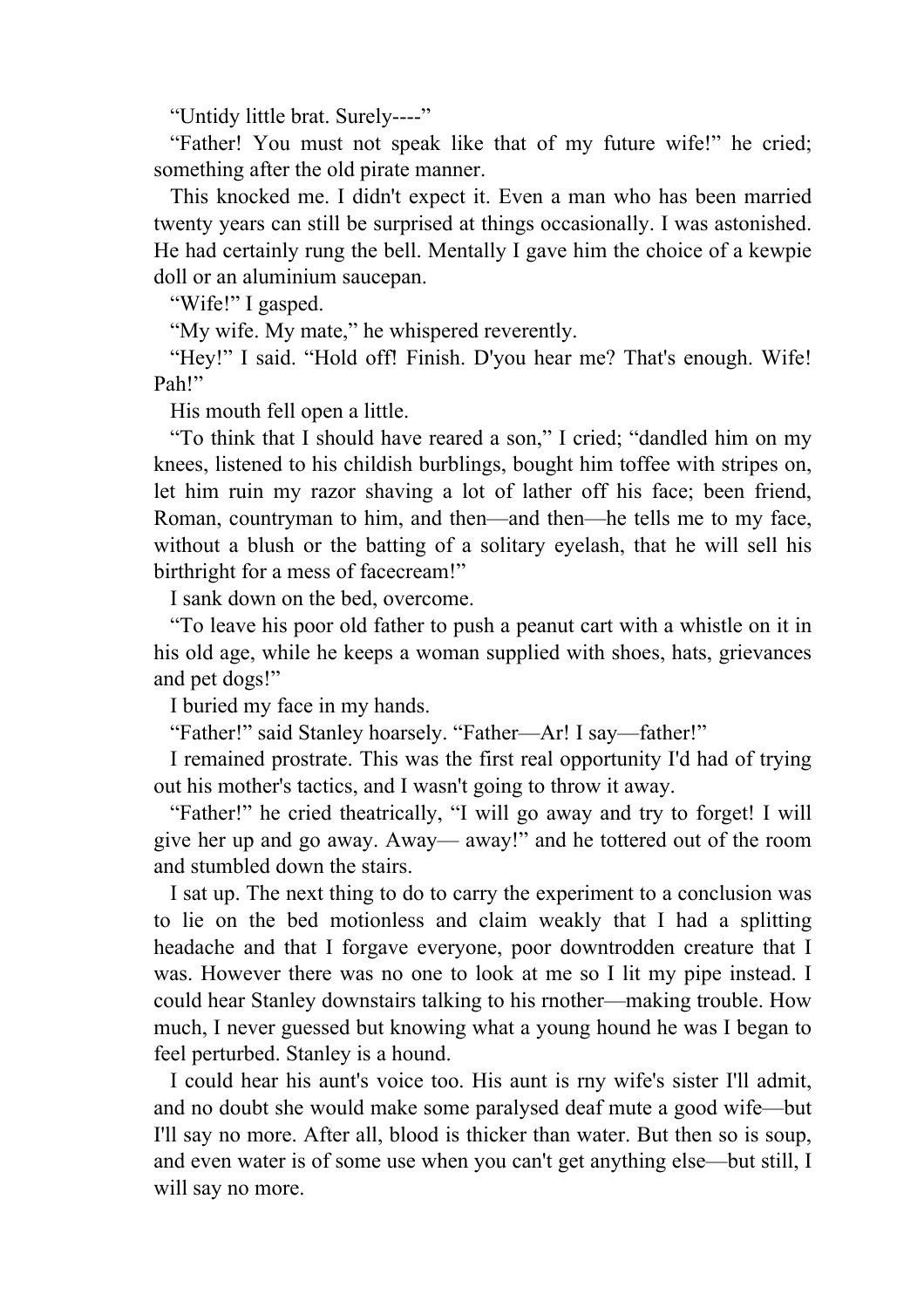Never let it be said that I ever said anything derogatory of that parrotbrained Gorgon.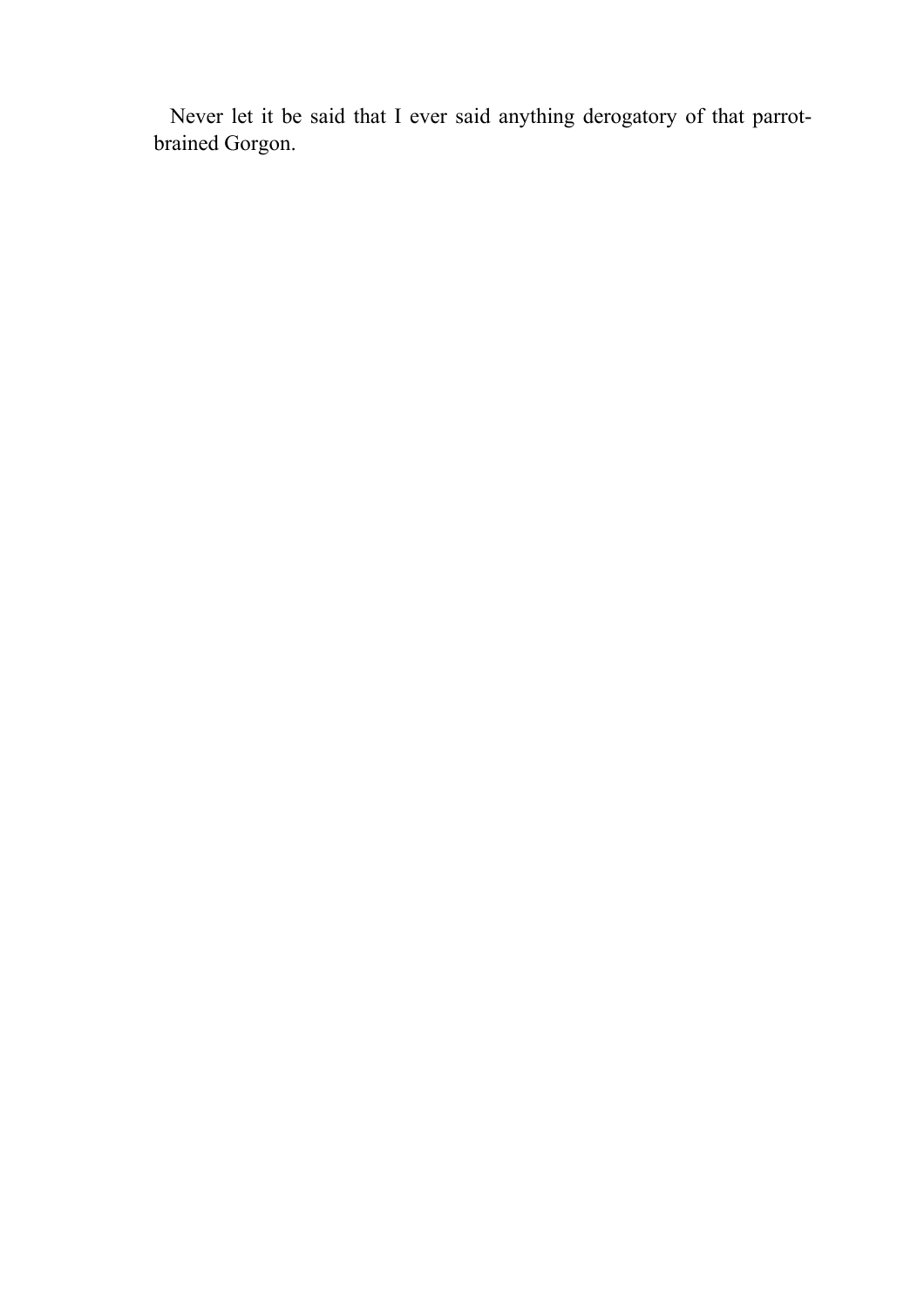### **CHAPTER II**

 I smoked for a while and then went downstairs after salvaging one of my ties which Stanley had borrowed and thrown under the bed with the rest of his discarded clothing. One thing about Stanley, he is a methodical boy and pitches his clothes on the floor in symmetrical heaps where they can be easily turned over with the foot when anything is required. The two women were waiting for me at the foot of the stairs when I came down. I felt like going back. Stanley's aunt folded her arms, shot a glance at the wife, pursed her lips, and shrugged her shoulders. Without speaking she managed to say that this was the plague they had been speaking about. I knew immediately that Stanley had seized his opportunity. He's like that. And his mother will back him up in any fool thing so long as I'm made to look ridiculous.

"What have you been doing to Stanley?" snapped the wife.

"Stanley who?" I asked.

Silly, I know, but I wasn't prepared.

"What's wrong with him?" I added.

"He is going away," wailed Agatha, "he is leaving his home!"

 Aunt Gertrude spoke up. She has a voice like a knife that has been left stuck in a lemon too long.

 "He is going to South Africa to hunt elephants," she said slowly in a hanged-by-the-neck-till-you-are-dead tone.

Elephants mind you! But I had got used to this sort of thing.

 "Well, well!" I said, "I suppose he'll need to take his lunch; or perhaps he can get lunch over there. I think they do have that sort of thing. Mealies and kopjes and veldts and things. Of course, he'll find it a little different  $but---"$ 

"John!" said my wife.

If there's anything I hate, it's "John."

 "The poor boy is going to South Africa to try to forget. His hopes are blasted----"

"Agatha!" I said.

She blushed slightly.

"To think that the wife of my bosom----"

"Bosom your grandmother!"

There are times when the veneer of refinement peels off Agatha.

 She led the way into the drawing-room. Stanley was there, standing with arms folded and a look of hopeless determination on his face—or determined hopelessness. Properly blasted. He was gazing out the window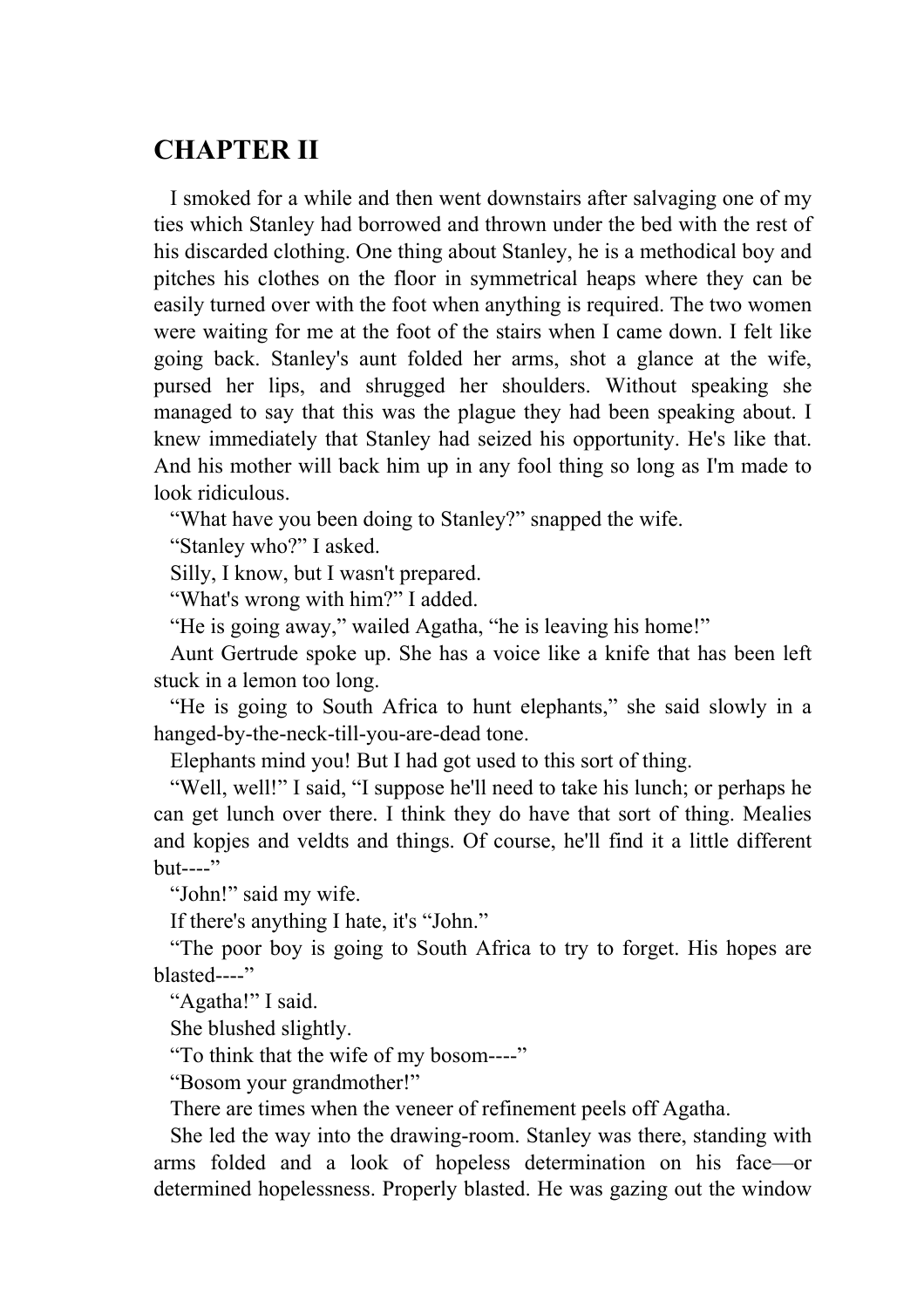as if he already saw the elephants advancing with writhing tentacles.

Agatha sank into a chair, suddenly overcome.

 "He is going to South Africa—to hunt elephants!" she whispered brokenly. "Elephants! He is going to hunt them in South Africa!" she moaned. "Elephants—Africa—South!"

"Hunt-going-to," I added, to help her out of the mess.

Aunt Gertrude sniffed.

 Her sniffs remind me somehow, of the dried husk-like skin of a snake, after it has been shed.

 "Ah, Stanley!" moaned the wife, warming up to the work. "Don't go to South Africa!"

It made me mad to see her pretending to take him seriously.

"I will. I am. I shall—must!" said Stanley.

 I could see that with all the encouragement he was getting he had become rather taken with the idea.

"But, Stanley—it's so far away! Couldn't you go to the zoo?"

"Zoo!" hooted Stanley. "Zoo! What zoo!"

It sounded like the war-cry of the Randwick Rovers.

His eye-balls seemed to pop out.

 "I don't want those lop-eared, peanut elephants! I want elephants that are wild! That crouch ready to spring and tear one limb from limb with their claws! Elephants!" he concluded with a shout of triumph.

"But, Stan; elephants don't have claws," said Agatha.

 "They'll wish they had before I'm finished with them," said Stanley fiercely.

 "Ah, let him go and hunt elephants if he wants to—the poor boy," put in Gertrude. "If he's brought home mangled beyond recognition perhaps he (me) will see what a heartless brute he is!"

 Agatha seemed to think this over for a while and then with an air of comparative cheerfulness straightened her dress and remarked: "Oh, well; I suppose if he wants to go, he wants to go."

 This seemed to me profound, but sound. There was absolutely no argument against it.

"Elephants!" muttered Stanley, gazing at me and licking his lips.

 "Bah!" I exclaimed, turning to him, "what have elephants ever done to you that you should pick on them like this! Poor little elephants that never said a harsh word—who woke you up to this damned elephant rot, anyhow?"

 "Well, Stanley, if you've made up your mind that's all there is about it," cut in Gertrude.

"Yes. Yes," sobbed Agatha.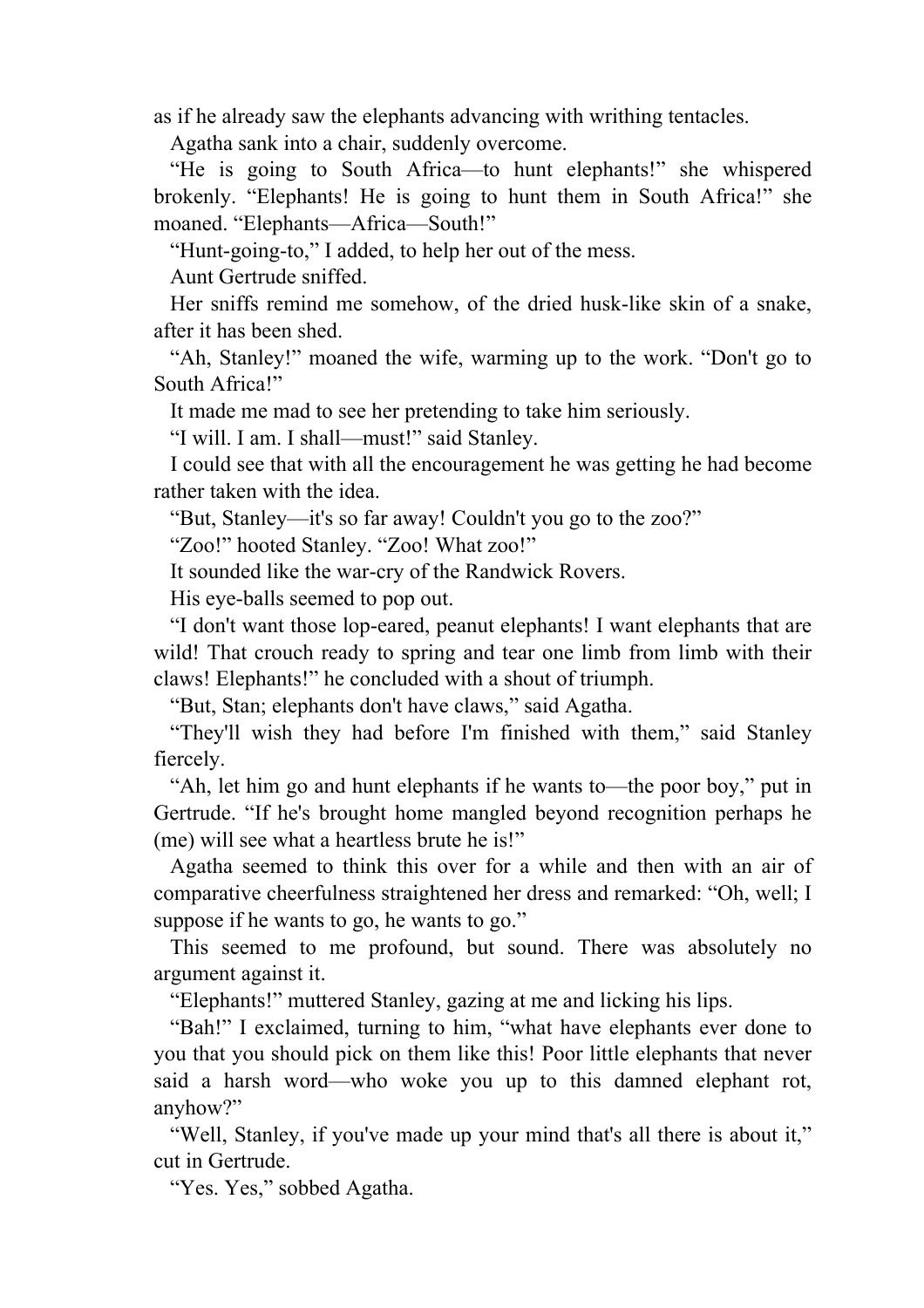I closed my mouth. It only needed me to object to all this rot; to put my foot down firmly and forbid it, and the pair of them would have bundled him off to South Africa immediately. I know women. That is, I know that much about them. Of course this elephant talk was all damned rot. Stanley's idea of amusement at my expense. Any unpleasantness where I was the goat could always command Agatha's and Gertrude's hearty support. I treated the matter as a joke—fool that I was.

 Agatha went out of the room, presumably to cut a few sandwiches for Stanley to take to South Africa.

 Gertrude walked over to Stanley and put her hand on his shoulder, "Stanley," she said, "be very careful in South Africa. Don't go rushing in among the elephants and hurting yourself."

 "That's the way. One at a time," I said heartily. "I bet they laugh their trunks off when they spot him."

I got the snake-skin sniff again.

 "And always wear your goloshes," she went on, "I'm sure those jungles are not properly drained—and flannel next to your skin, and be careful crossing the roads at intersections, and don't speak to any strange men."

 "And wash behind your ears and see if you can bring home an ant-eater," I said.

 I pronounced it "aunt-eater" and, thinking that was good enough to exit on, I exited, with the honours of the last word thick upon me.

 The next few hours I spent roaming about the house waiting for dinner. Stanley had gone out. I strolled into the kitchen two or three times. They were both sitting there; Agatha sobbing loudly behind her handkerchief each time I entered, and Gertrude eyeing me as she would a sick python, and saying, "Poor dear," to Agatha and patting her on the hand. It was impressed upon me that I was as welcome as a leprous gorilla at a wake, but it was some time before it dawned on me that there wasn't going to be any dinner!

 This was over the odds! Even if all this tomfoolery was true, and Stanley was going to South Africa; and supposing everybody was all torn to shreds with sorrow, and that—a man's dinner is his dinner. A man must eat though the earth collapse and the heavens roll together as a scroll. There is a limit to everything. It struck me that it would be a pretty good idea to go to South Africa and take Stanley. A man could at least fry a slab of elephant to keep him going between meals. I was beginning to get a bit nasty tempered, when the front door opened and Stanley came in. He looked a bit down in the mouth.

 "Look here, Stan," I said, going up to him. "Are there enough of these blasted elephants to go round? Couldn't we share them between us? We'd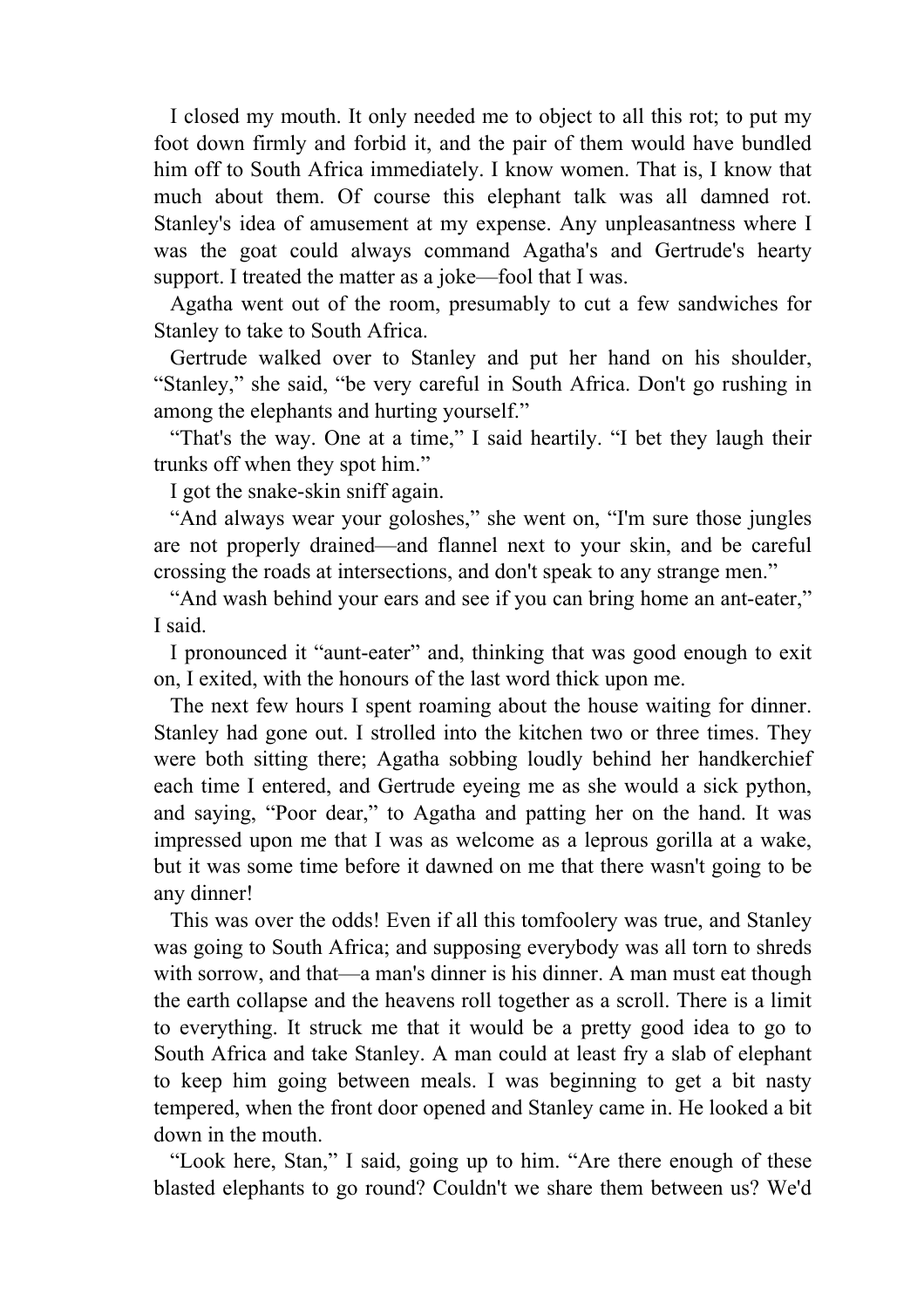get on all right together, you and I. I could hold the elephants while you shot them.

 "Or," I added, as he didn't seem to be too enthusiastic, "we could take a tusk each and tear them apart. I'm sure we could make a do of it. What about it, Stan?"

"I'm not going, dad," he said mournfully.

"Not going!"

 Despite the fact that I knew he hadn't the faintest hope of going, I was surprised and a little disappointed. I had been thinking the matter over and the more I thought about it the better it looked. The thought of getting away from Agatha and snake-skin and living in the decent society of wild elephants had taken hold of me. Then of course, one wouldn't be with the elephants all the time. Most likely they'd have a bar in South Africa. Very likely a billiard-table too. A rough-hewn, stone affair, but still a billiardtable. Perhaps one could even teach the natives poker! And here were all my new risen hopes dashed to the ground and trodden on.

"Is that you, Stanley?" came a shrill voice from the kitchen.

"Come upstairs, dad," whispered Stanley.

We cat-footed up to his room.

 "Dad," he said, as soon as he had shut the door, "I've just been around to say good-bye to Estelle."

 "Who the hell's Estelle?" I asked. The phrase struck me at the time as a good title for a Fox-Buttom or something.

 "Estelle? She's that knobby-kneed, enamel-faced giggling man-eater we were talking about a while ago."

"Oh!" I said, "the one with the sky-eyes and the bleeding lips?"

"Where is that damned thing!" he snapped savagely.

 I handed him the poem from the dressing-table and he tore it about in a way that must have strained him from the waist up, and threw the pieces up in the air as if he was having a Venetian carnival all to himself. I waited. He burst out at last.

"You know that tripe-faced mug Oscar Winthrop?"

I nodded.

 He paused and seemed to gather himself together; his eyes narrowed and he leered at me. Then slowly he hissed, "He's got a motor-bike and sidecar!"

"Good God!" I gasped.

 To say that I was stunned by this disclosure would be to put it feebly: moreover, it would be a lie.

 "Got it day before yesterday," he explained, "and she's been riding out in it ever since. The mug!"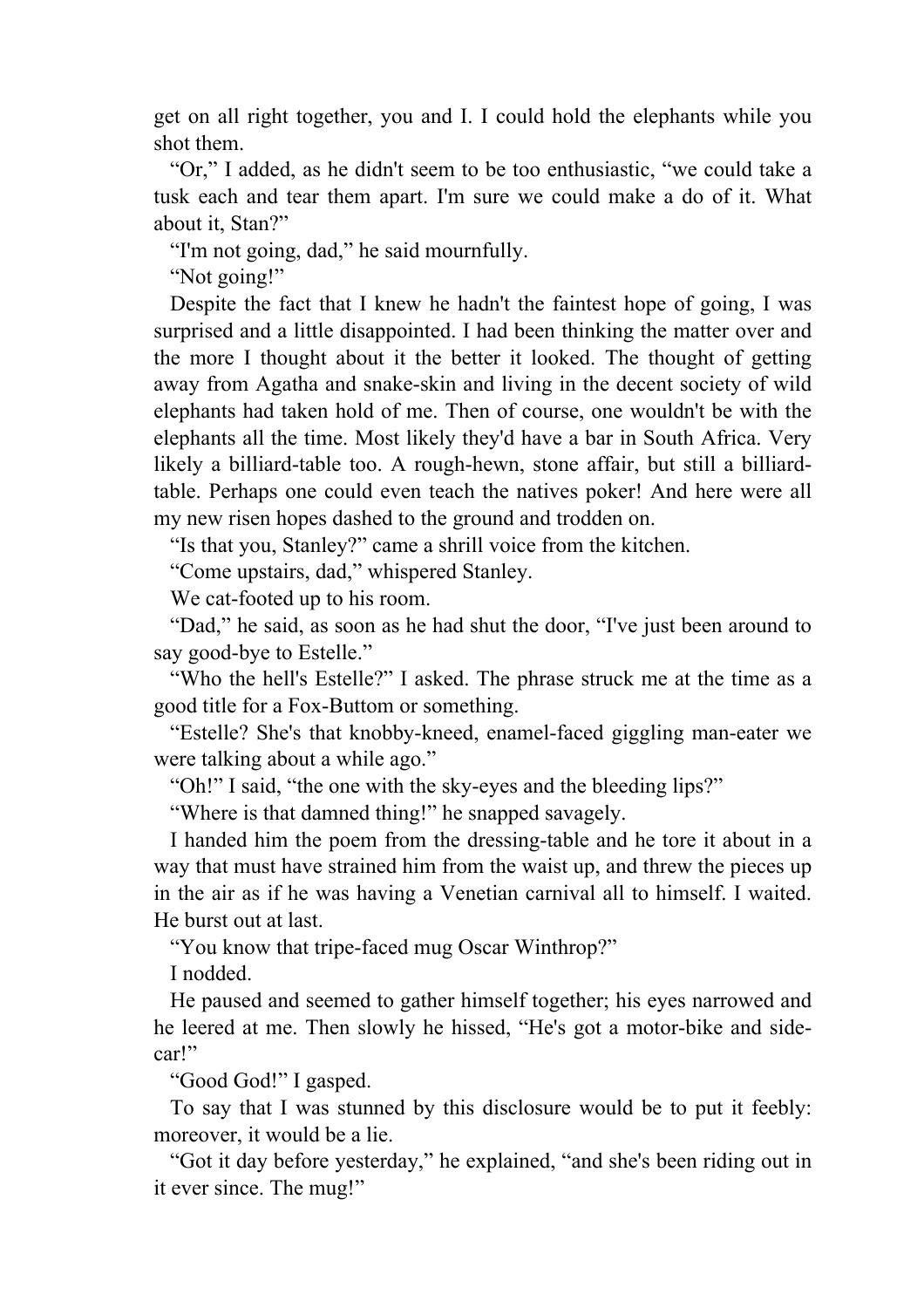"Who?"

"Oscar," he said, sitting down on the edge of his bed.

"And little Oyster-mouth—what about her?"

 "Now that I look back," he growled, "I can see that I was her ice-crearn fetcher, her target, her door-mat, her picture-show ticket. Mug!"

"Who?"

"Me."

"And elephants are off?" I said regretfully.

He snorted as he wiped the dust off his boots with the quilt.

"Think I'm mad!"

We looked at each other for a while.

"There's no dinner," I said.

"No dinner!" he cried, staring at me.

"Perhaps you could go down to your mother or your aunt and----"

He stood up and put his hand affectionately on my shoulder.

"Don't be silly, dad."

"Well," I said, "there's a place down in King Street where I usually go when your mother is like this. One can get steak and eggs----"

"Come on," he said, "and we'll go to the fight after."

He looked back as he made for the door.

"Of course, I'm broke, you know."

 "That's all right," I said, "I've got a pound or two your mother doesn't know about."

 While I brushed my hair I thought of Stanley. He's got sense, although it's pretty well camouflaged. He gets more like me every day. It was just possible that I might get him a job at Flannery's Crown and Anchor, as a useful. I know Flannery. Stan would be useful all right. It would be pretty hard lines if he wasn't useful to his poor old father in a job like that. At least, that was what I thought.

 Still thinking, I got my hat and we sneaked out and headed for steak and eggs and freedom. I said steak and eggs, and freedom. Freedom we understand. It means letting one's beard grow and going without a collar. Freedom is what we wave flags for. But steak and eggs!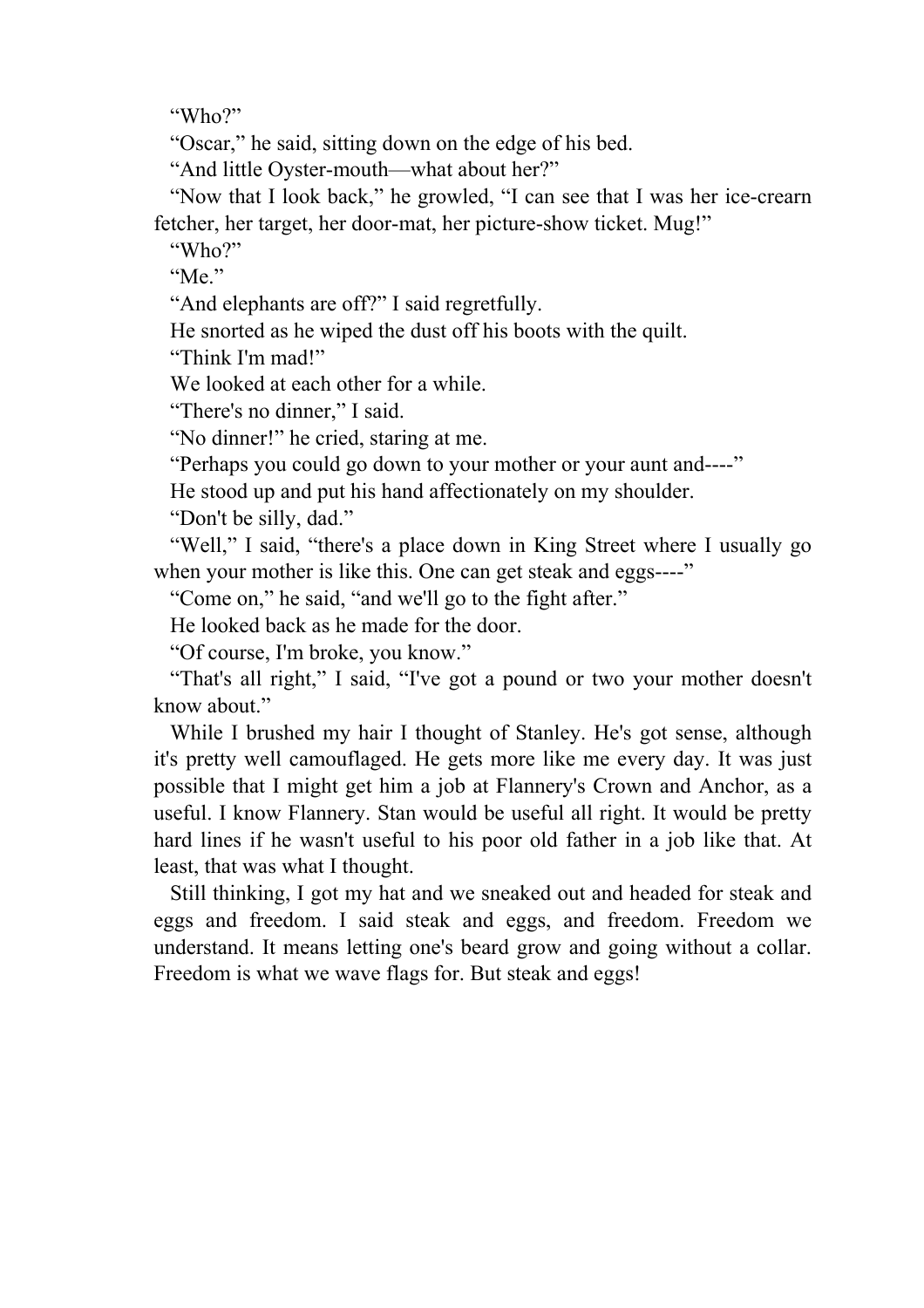### **CHAPTER III**

Where in this world will you find anything more sustaining, more inspiring, more satisfying, more invigorating, rnore absolutely culminating and fulfilling than steak and eggs? Nowhere.

 As I said to Stanley at the Greek restaurant, after we had given our order: "Stanley, when the poor sailor returns from foreign lands, from long, lonely cruises, from sleepless nights and toil-filled days; when at last he sets foot in his home port—what does he do?"

"Gets drunk," said Stanley.

The boy was right.

"What does he do next?" I asked.

 "Father, I'm surprised at you talking about that. You know very well  $what---"$ 

 "No," I cut in firmly, "I don't mean that; I mean, well, damn it all he orders steak and eggs, doesn't he?"

"Yes, of course."

 "Well, why didn't you say so at first? Trying to confuse your poor old father!

 "What," I continued, "does the explorer do when he returns to civilization after long months in the jungle—what does he crave?"

"Steak and eggs."

 "Right. When the starving wanderer, lost in the desert, first starts to lose his reason; what does he see?"

"Steak and eggs."

 "What does the acquitted co-respondent rush for as soon as he leaves the divorce court?"

"Steak and eggs."

 I was satisfied. I leaned back in my chair and gazed around me. Two young women of the gimme type were gazing with bright, lizard eyes at our table.

"Who are those girls over there, Stan?" I asked.

"Steak and eggs," replied Stan in a flat, toneless voice.

 I looked at him. He was staring straight in front of him with the rapt look of a crystal-gazer.

"Thinking of little Oyster-mouth?" I asked gently.

 "Blah! Women!" he said in a tone of utter disgust. Almost I expected to see him spit on the cruet, as I believe they do on the Continent. The steak and eggs arrived and I gazed at my plate. A succulent slab of steak sprawled across it. Two blonde eggs gazed back at me in a warm, friendly,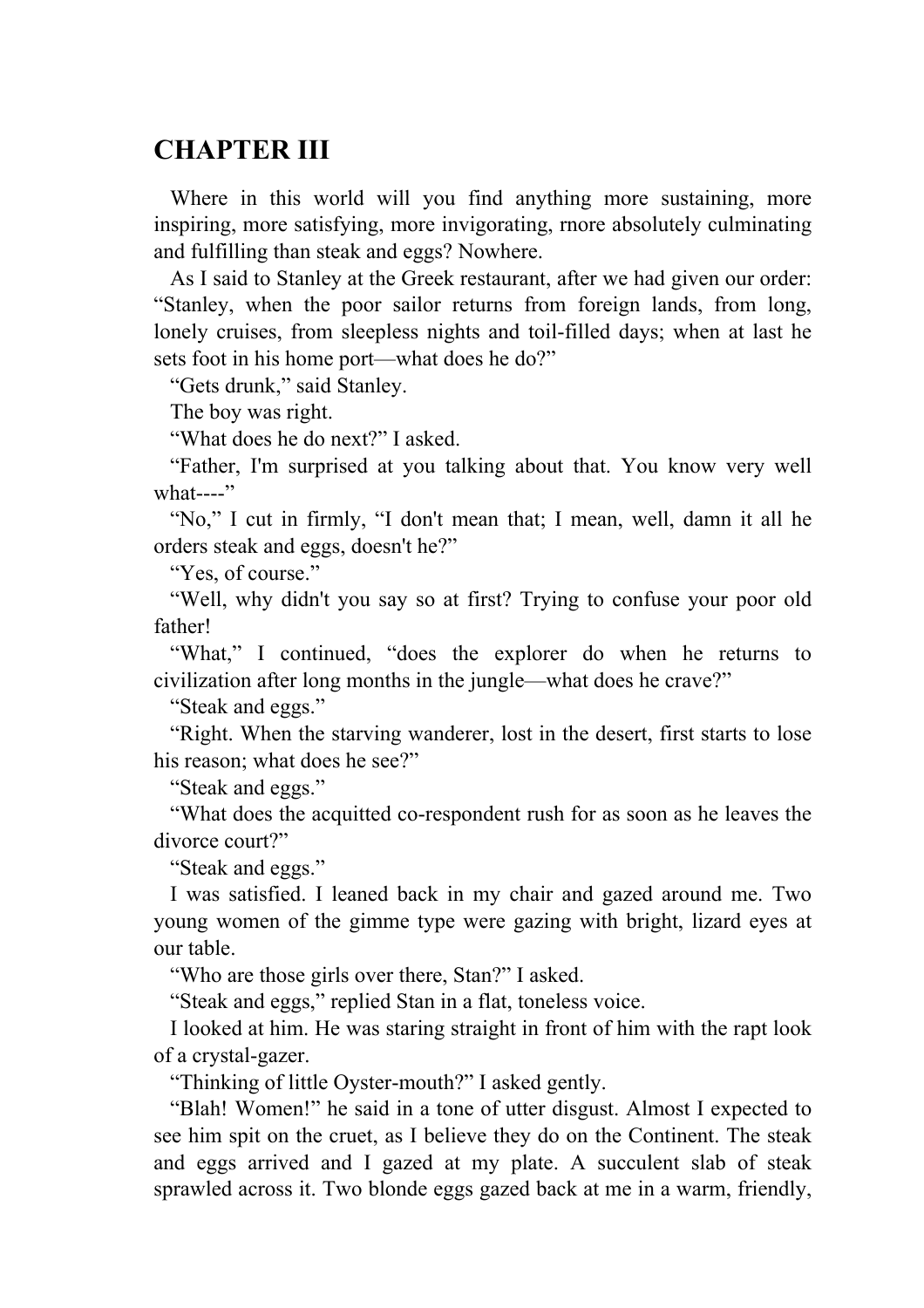frizzled manner. I forked one.

 "I was thinking how much it would cost to buy a motorbike and sidecar!" said Stanley, stroking his steak with his knife. "One big enough, that is to say, strong enough, to smash another motor-bike and side-car if they happened to bump into one another."

"Attend to your fodder," I said severely.

 He champed at his steak for a few minutes, then waving the cruet about in front of me to attract my attention he whispered, "Eh, dad! Who are those two girls over there? They keep looking over here."

I raised my face from my plate.

 "They, it would seem, are known to their intimates as Steak and Eggs. The one with the red hair I should say is Steak, and the one with the legs, is Eggs."

This seemed to puzzle him for a while, but he came at me again.

"But who are they, dad?"

"They are Gimmes," I said, "their names I do not know."

"Gimmes?"

 "Gimmes. Yes, Gimmes. Gimme this and gimme that. Human leeches. They'd extract a fur coat from a marble statue of Harry Lauder. Don't smile or we're lost."

It was too late. He had smiled.

 "I think I'll go over to that table, dad," he said. "Would it look funny if I took my steak and eggs with me?"

"Siddown," I growled.

"But, father----"

"Don't call me father. D'you hear? Call me Jack."

"Orright."

I looked across to the other table. They smiled.

 I slightly raised one eyebrow, an accomplishment of which I have always been proud and which is, I believe, practised a great deal in diplomatic circles. I then looked back at my plate and ate on. I could see that Stanley was straining at the leash. He looked at me with bright eyes like a water spaniel waiting for his master to throw the stick into the pond. I should not have been at all surprised if he had jumped up on me and barked.

 "Go on," he urged, in a hoarse whisper, "go on, Jack." One thing about Stanley, he's swift on the intake, even if he is a bit premature on the exhaust stroke. You don't have to tell him anything twice—except when it involves physical effort on his part. I finished my meal, drank a little Worcestershire sauce and called the waiter.

"Mm-mm, mm-m-mm-mm ah mm?" I asked.

He nodded. "Two shillings a cup," he said.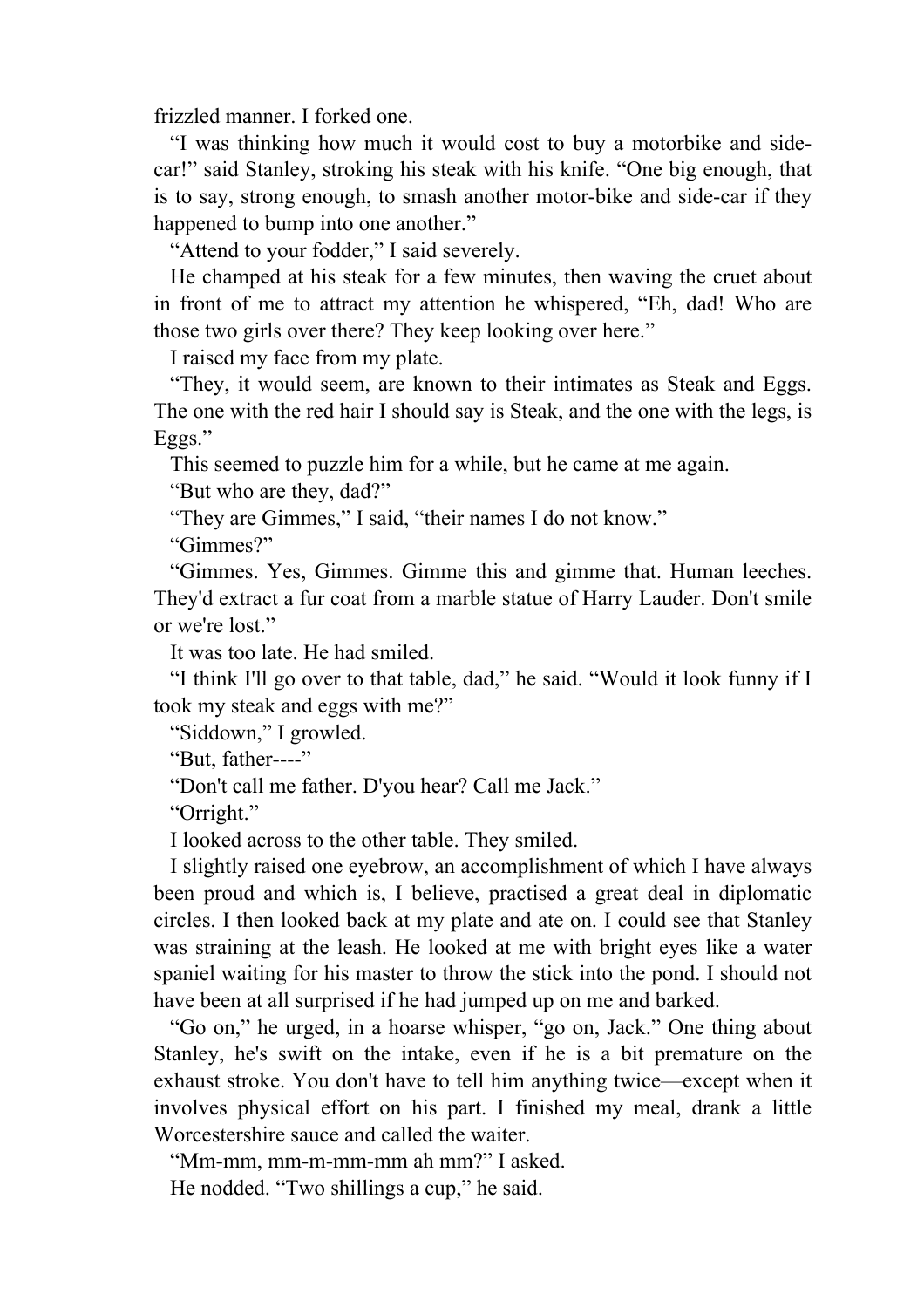It was after hours.

"We'll be over at the other table," I said.

"The ladies also mm-mm?"

I nodded and he shuffled off.

"Come on, Stanley," I said, pushing my chair back. "Come with Jacky."

He beat me to the other table by a head.

"Haven't I seen you before?" he burbled.

Of course, he is only young.

 I bowed slightly, and with the courtly air for which I am renowned among my friends, said, "Pardon our intrusion, but would you ladies care for a snifter?"

"A he-man," said Steak.

 "Balm of Gilead!" said Eggs, gulping. "Bring the mat in with you and shut the door."

I indicated Stanley.

"This is a young friend of mine, Stan. My name is Jack.

"Smith?" inquired Steak.

"Of course. Sit down, Stan."

 "I want to sit next to Eggs," said Stan in a whisper that could be heard for leagues.

We exchanged places and remarks about the weather.

"When," asked Steak, "is le garcon coming avec les snifters?"

No one can spring that stuff on me and get off with it.

The waiter rolled up with a trayful.

 "Mon homme," I said, turning to him in a confidential manner, "honi soit qui mal y pense?"

"No, sir," he replied, shaking his head, "not a drop of it left in the place."

"Mais done," I said resignedly.

It's a pleasure to meet an intelligent waiter.

 Steak was squashed, anyhow, and Stanley regarded me with additional respect.

I dawdled over my cup. At two shillings a time, it pays to dawdle.

 Eggs had got one in below the belt on poor Stanley, by asking him if he had ever been a bull-fighter. He reminded her so much of a bull-fighter she used to know. Same fierce, handsome face, same dark mysterious eyes. Stanley was roped in and eating out of her hand. I remarked that I had done a bit of bulling, myself, at odd times, and she replied that she could quite believe it. I was rather taken with Steak. She was the sort of woman that grows on you. Her name was Daisy.

 She had red hair and blue eyes, and a wide mouth. Not a hard mouth, but a mouth that knew its way about. Her figure was rather good, with the legs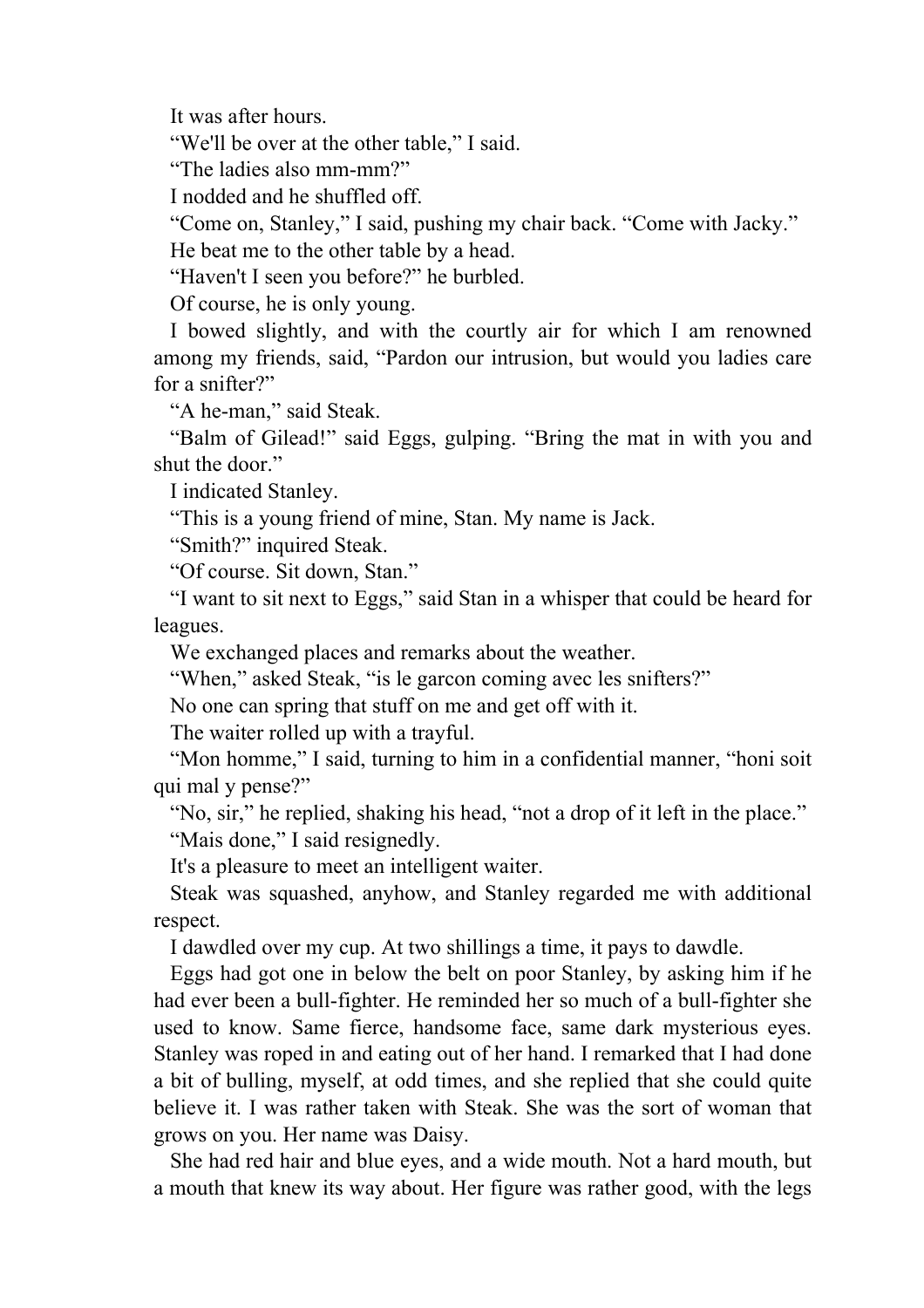a little on the thin side. She had a lot of tiny wrinkles near her eyes. On the whole, pleasing.

 Eggs was a beautiful chemist's blonde. Scientifically made up, low slung in the body, with the merest suggestion of an eyebrow on either side of an otherwise vacant forehead. Big eyes she had, and an excellent leg. Excellent. We got on well, the four of us.

 "Jack," said Stanley at last, "I have just asked Maureen to come to the fight." Maureen was Eggs.

 Seeing that *le garçon* had by this time recupped the party three times at my expense and I was now twenty-four shillings out, I sat down on the fight suggestion. I explained that I quite understood that the ladies would not care to be present at the brutal buffeting of poor boxers, who perhaps had fathers and managers and trainers and various other people to keep out of their meagre earnings, and had to bash each other and lie down for ten seconds, to get a living. Steak supported me. She went further. She said she would much prefer a theatre, with a quiet little supper afterwards and perhaps a little car ride out to the beach after that. It was then that I suddenly discovered that I had forgotten to lock the safe in my office. I paid the bill, apologized, and hurried out, shouting to Stanley that I supposed I would meet him some other time and to drop in any time he was passing.

 I waited on the corner, two blocks away, and presently he came along, mumbling to himself.

 "That was a dirty trick, Jack," he said when he came up to me. "Fancy leaving those two poor girls----"

"Never mind about the 'Jack.'" I snapped. "Remember I'm your father."

 He was quiet after that till we got down to the Stadium, half an hour later, and the fight all over. We walked home from there and I lectured him all the way. It was just like playing the bagpipes —sheer waste of time. In the middle of a really fine bit—I was working up to something about the Divinity that shapes our ends and a bird in the bush gathering no moss in time—he said: "Father; do you think I look like a bull-fighter?"

It's hard.

 Then he wanted to know how he could become a bullfighter. Whether there were any correspondence colleges that taught bull-fighting. Humouring him, I explained how the bull-fighters started as calf-chasers and he commenced talking about Maureen and I had to explain that I meant the leather-covered ones; and then went further and told him how they worked up from calf-chasing to cow- punching, and from cow-punching to bull-fighting; and by that time we were nearly home.

The lights were all out when we got to the house, and I guessed that the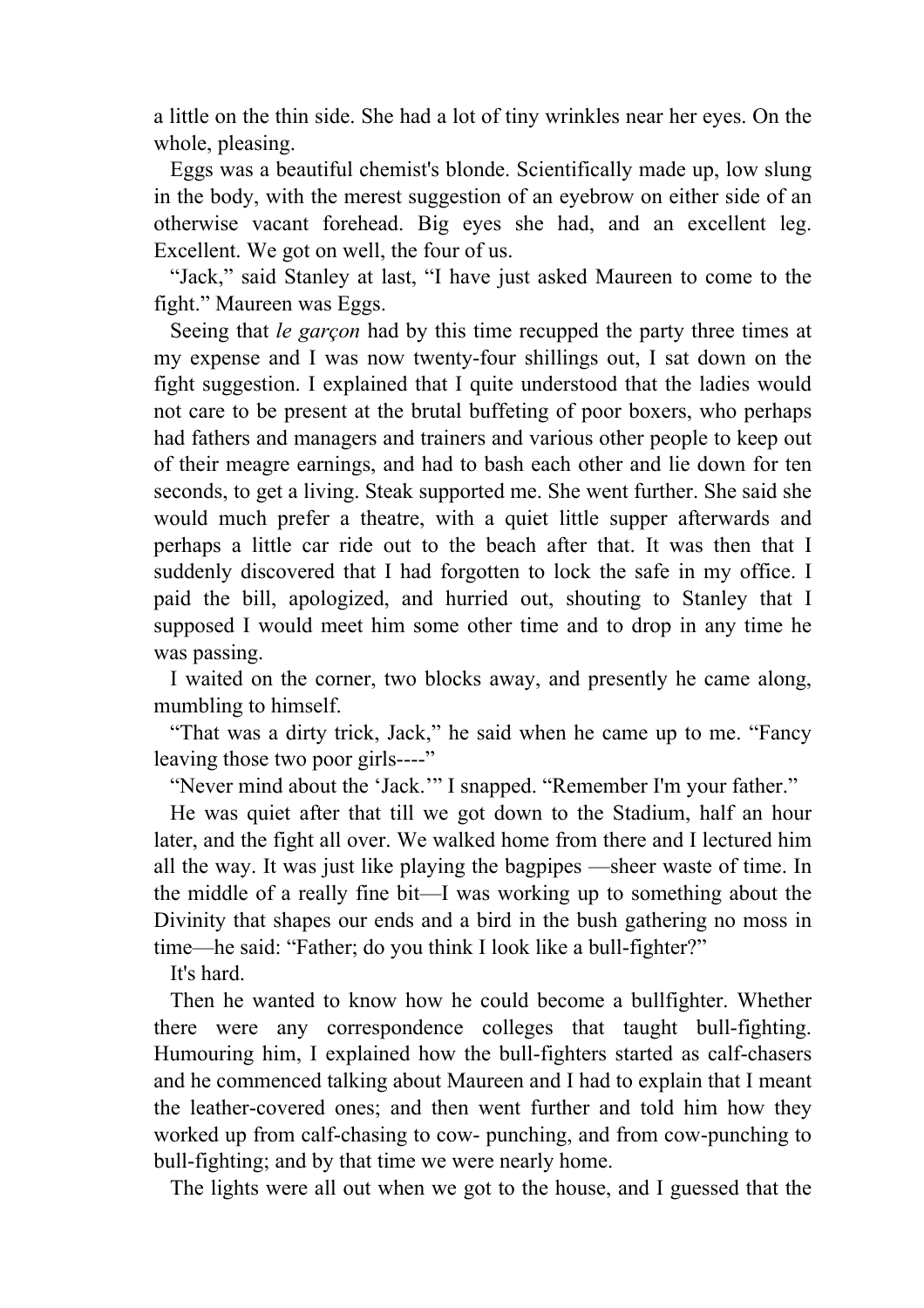wife was in bed, fostering a headache, and Gertrude was at the policestation getting out a warrant for my arrest for abducting and murdering Stanley.

 I got the door open beautifully but Stanley, the fool, shut it so that it clicked.

"Who's that?"

It was Argus. Agatha. The wife.

"It's only me and Jack," said the fool Stanley.

 I lifted him in the back of the neck and tramped over his body into the bedroom. Four or five hours after I got into bed I got used to the drone of Agatha's voice, and fell asleep. It doesn't sound much, just to say, "I fell asleep," but married men will understand.

What a wonderful thing is sleep! Knits up the ravelled sock of care, restores the tissues; the greatest post-jag pick-me-up ever shaken together. You never feel a dirty taste in your mouth, or a headache, when you're asleep: it's only when you wake up. It is, no doubt, Nature's greatest gift to man, only, as in most cases, Nature hasn't gone far enough. If one could only fall asleep when one liked! To be able, when "Where have you been till this hour of the night?" and "What do you mean by coming home in that condition?" are fired at you, to drop off to sleep immediately!

Ah! priceless boon—withheld.

Still, sleep is a wonderful thing.

 As I have remarked to my friend Temple: If it were not for sleep, how the hell could we keep awake?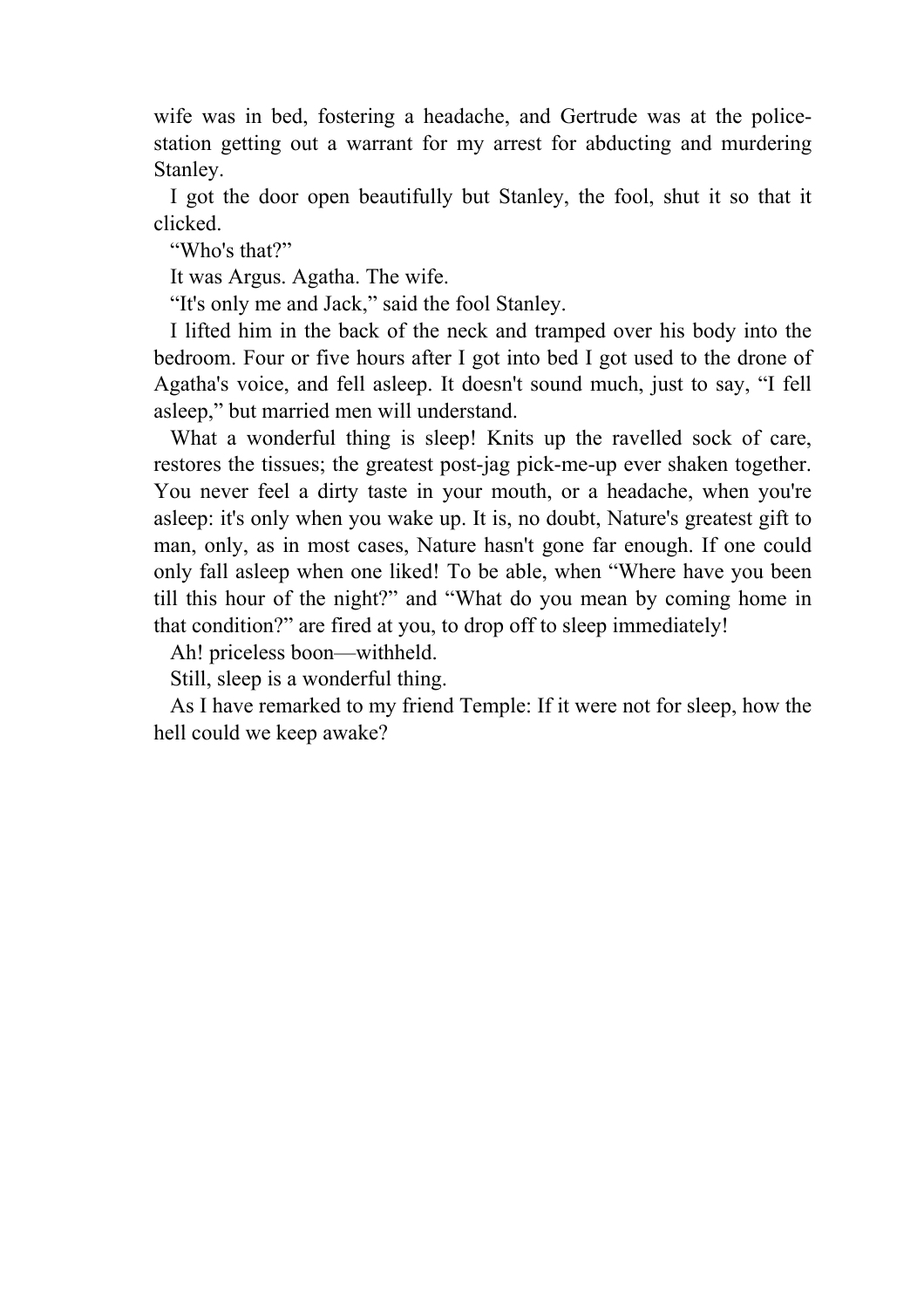### **CHAPTER IV**

 STANLEY has made a complete mess of things. Better that I had reared a guinea pig. I knew he was like that. I knew it right from the first. When I first saw him, bald, florid and toothless in his nurse's arms and heard them mouthing that vile, age-old slander, "Isn't he like his father?" I shuddered. When he was crawling about the floor and I was falling over him in all directions, I said, "That child is a menace."

 Later, when he came home from school and said the teacher caned him because he deserved it, I remarked to his mother, "There's something wrong with that boy. He's unnatural."

I was right.

 I'll admit there have been one or two occasions when my judgment was wrong. One was when Mustard Plaster won the Carrington Stakes, in 1902, and I had my metaphorical shirt on Onkus, a retired cart-horse that couldn't beat a carpet. The other was when I got married. There may have been other slips but these two stick in my mind. Usually I am occasionally invariably infallible.

To get back to Stanley.

 He came downstairs the morning after our little excursion, looking as if he had put in a heavy night in the bull-ring. He was a bit annoyed too. Said he had a stiff neck and that I needn't have tramped on him in the hall.

 "Let bygones be bygones," I said, "What is a biff in the neck between father and son? You need a shave."

 This last remark was a pure brain-wave. Since he was sixteen he has been searching his face for a hair to shave. A few months ago he discovered one, and after gazing at it as though a new planet had swum into his ken, he hurled himself, shrieking, on my shaving gear. He has been in a more or less continual lather ever since.

"Yes," he said, tenderly rubbing the down on his cheek, "I am a bit" bristly. Suppose I'll have to shave every day soon. Pity a man has to shave." He looked unutterably bored at the prospect. "Ah, well. I'll have to grow a moustache, I suppose."

A sudden thought struck him.

"Do bull-fighters—I say, dad! Do you think Maureen----"

"Shut up, you fool!"

 I caught him by the arm. "You were at the fight last night," I said meaningly.

"No, father. I went to the Stadium with you last night."

"True. True. So you did. Keep it at that. No need to tell a lie."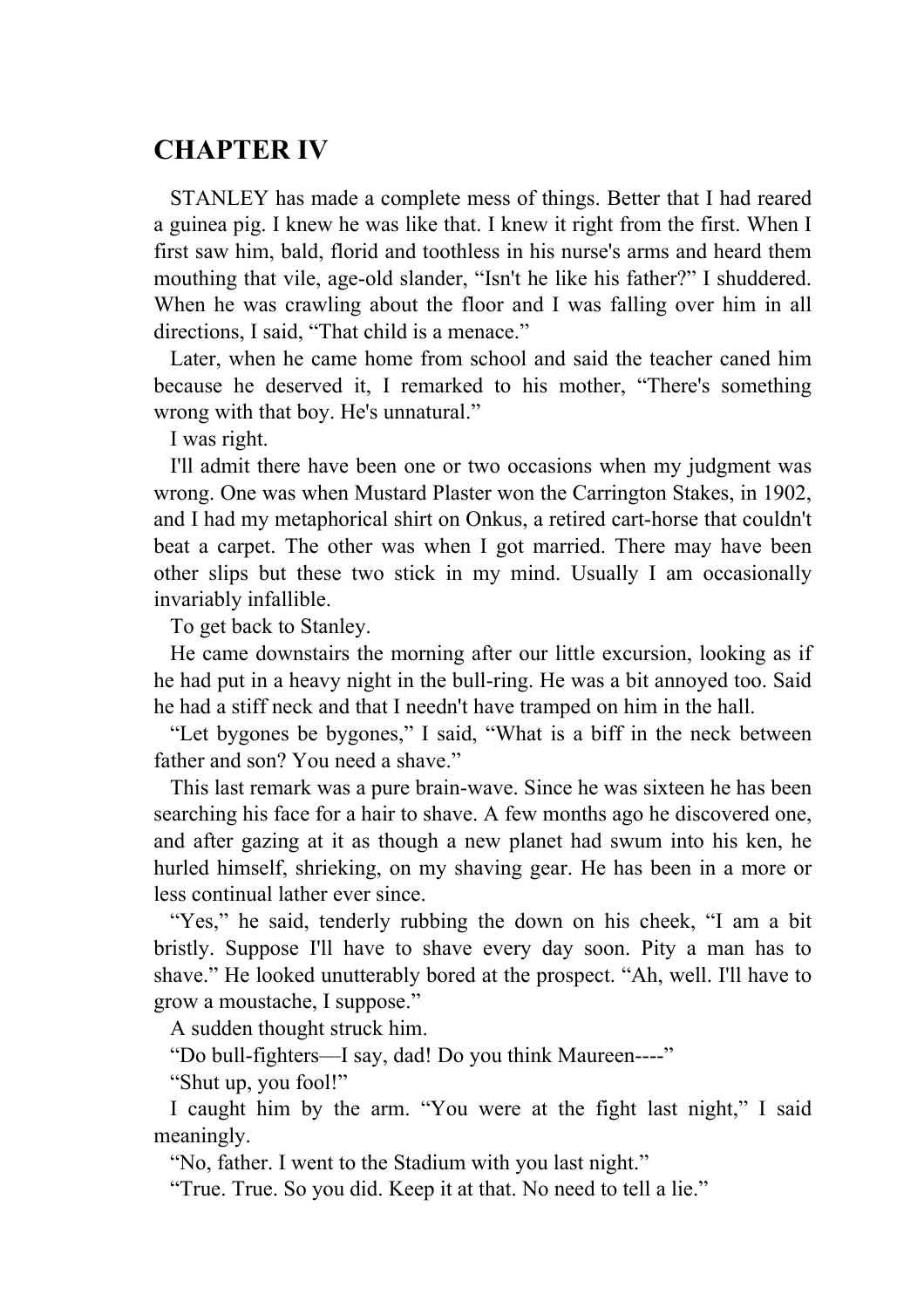Agatha appeared at this juncture and the usual breakfast- time procedure was gone through. She indicated by an air of resigned martyrdom that breakfast had been ready for weeks and she would not be able to keep it from going blue-mouldy much longer; so we slowly dragged ourselves to the breakf ast- table. Stanley fell into his chair and said he didn't want anything. I just said, "Chops again?" and sighed heavily. Gertrude butted in, of course.

 "You're too well fed; that's the trouble with some people." ("Some people" is me.) "There's many a poor, starving Russian would be glad of half a chop, even the bone of a chop."

 "Agatha," I said, "Wrap up a few chops for Gertrude to take to Russia." There was no answer.

 I mumbled my way through a plate of porridge, got up, rinsed my mouth out and sat down again. Gertrude brought up a sniff that shook her to the fetlocks.

 "Stanley," said Agatha, breaking the seal of her tomb, "You must eat something. Are you ill? You look very pale."

 "I feel just a trifle wonky, as it were, mother. I think it must be the result of going without dinner last night."

 I chuckled. First score to our side. Agatha closed her lips firmly and gave me the sort of look that snakes mesmerize birds with. The chops came on.

 "What greyhound was done to death to make this butcher's holiday?" I asked, pointing to the chop.

 No answer. It was rather disheartening. I had tried my best to make conversation and be friendly, merely to be answered with looks which, had they been articulate, would have shouted the house down. Is it any wonder marriage is a failure?

Echo answers, "No. It damn well isn't."

 Stanley was nibbling at a crust like some ascetic hermit bent on mortifying himself. He was gazing at the saltcellar, in one of his trances. Gertrude patted Agatha and said, "Poor dear," and added as if entirely ignorant of my presence, "you have a lot to put up with."

"My load is heavy," chanted Agatha in a clerical voice.

Stanley came out of his trance.

 "Dad," he said, grabbing the only decent chop off my plate and falling on it like a famished wolf, "What was that one Daisy told us last night about the old man who bought the jazz- garters? Something about elastic—elastic something----"

 "Who!" shrieked Gertrude. Agatha had a mouthful of bread, but her ears waggled. I looked at Stanley. Figuratively, he had sunk. Only one despairing hand showed for a moment before he was engulfed in the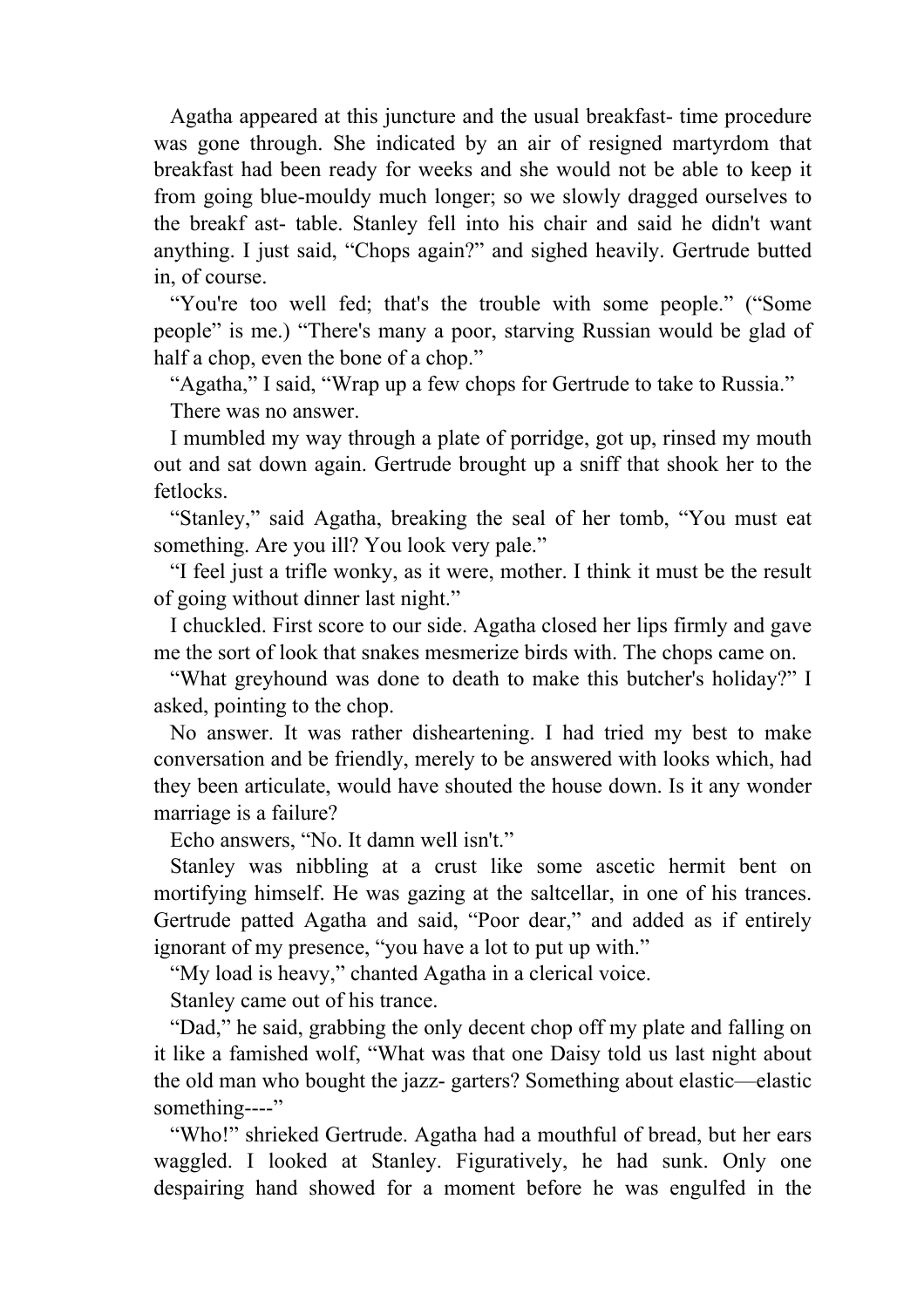enormity of his folly.

Agatha had swallowed her bread.

"Who, may I ask, is—er—Daisy?"

 Her voice was a chill breath from the Antarctic. The chop bones trembled on my plate like live things and Stanley, the coward, said that he felt sick, tottered from the room, dashed upstairs, and, as he told me later, crawled underneath the bed.

 "Daisy?" I said nonchalantly. "Oh, he's a real decent chap. Got a wife and four kiddies. Works down a mine. Stan and I met him at the Stadium last night. His name is Day, really, but all the boys call him 'Daisy.' Funny how a nickname sticks to a fellow. I remember when we went to school, we were both in the same class. One day----"

 I stopped abruptly. They were both listening like lawyers. "My God, those chops were rotten!" I said. "Surely, with me bringing home money week after week, week after week, never complaining, going about with holes in my socks and my trousers held up with nails, surely it's little enough to expect a meal from you! But, no! It's chops, chops, chops, chops, and nag, nag, nag. Chops, nag, chops, nag----" I was backing out the door, keeping time with my feet and had grabbed my hat and escaped before they knew what I was doing. I hastened up the street wondering to myself why I hadn't tramped Stanley to death the previous night when I had the opportunity. It was a good getaway I thought. They'd have had me if I'd kept on. That's, the trouble with me. When I get started on a lie I must carry it on. Artistic pride, I suppose. The creative instinct. I keep on adding little adornments here and refinements there until I stand on a motley but magnificent mound of pure fiction; from which, nine times out of ten, my wife will pick the keystone, so to speak, and bring me swooping to earth with a smothered but undeniable thud. I was thinking how dexterously I had diverted the conversation and was just wheeling into the Crown and Anchor, when I remembered that Stanley was at their mercy. They had only to lay a conversational tentacle on Stanley and information would ooze from him without him being aware of it. Gertrude, especially. She could ask you what you thought of the weather, and gather from your answer your name and address, favourite poet, next of kin, and form shrewd suspicions that you were keeping two homes going. I drifted, stricken, into Flannery's.

"Well, Mister Gudgeon; how are y' this mornin'?"

 "A double whisky, Flannery; closely followed by another double whisky. No. Give me a mug of whisky and have one yourself."

"Flyin' bulldogs! Wasser matter with y'?"

I proceeded to tell him, and when I had finished we gazed for the third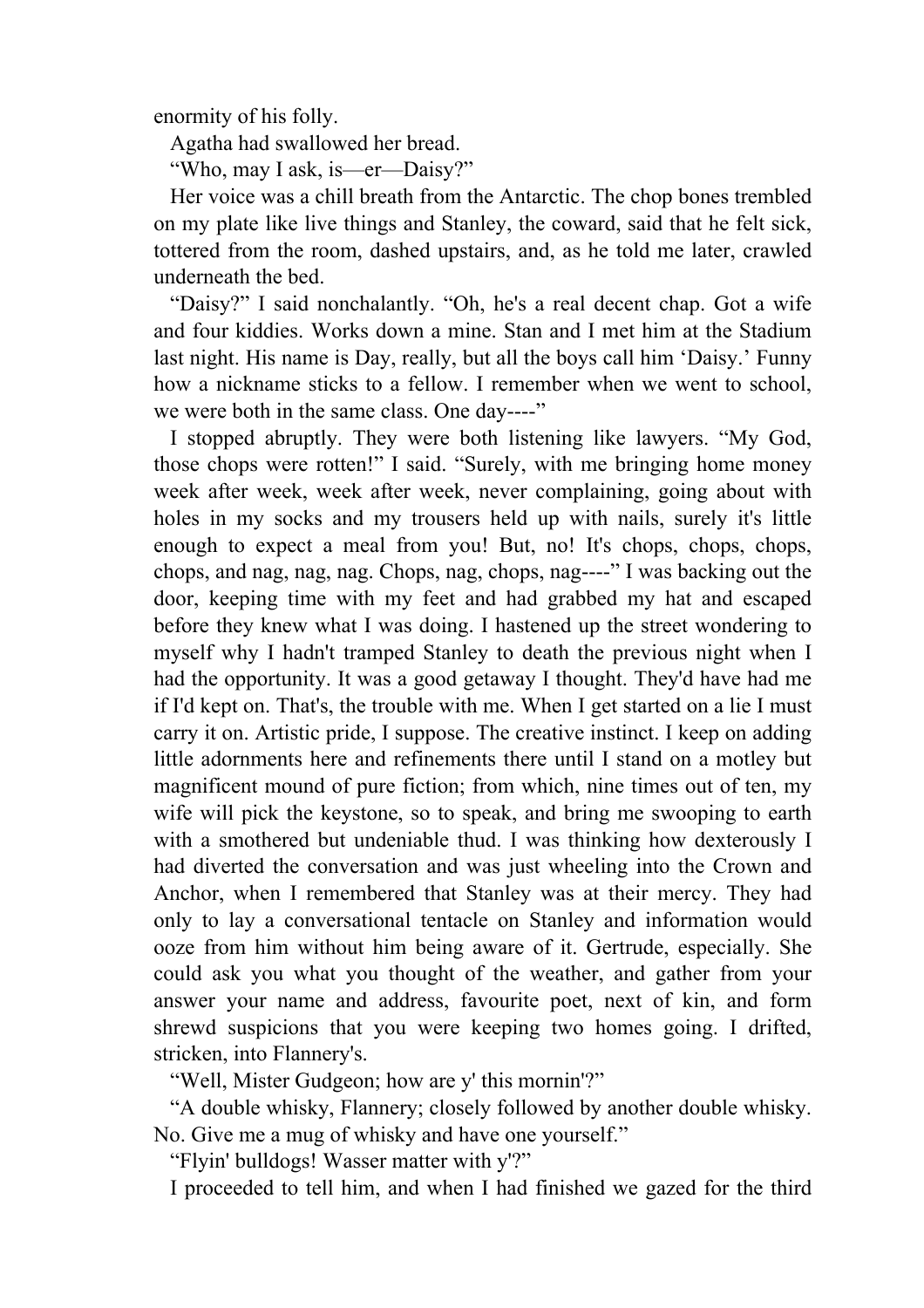time on empty mugs.

 "Jack," he said, and the tears stood in his eyes, "If so be it you have to murder the three of 'em you can always hide in the cellar of your old pal, Bill Flannery."

 I pressed his hand. Here was sympathy! Here was fellowship and a friend in time of need.

 "Bill," I said, "I'm going back to the house. Leave the cellar door ajar." I had another drink and then with a final handclasp, turned away and left him sobbing on the counter. I was so overcome with emotion, so steeped in sorrow, that my poor grief-stricken brain could scarce control my legs, and I wandered from one side of the road to the other, singing mournfully.

 It was pitch dark when I woke up lying on my back inside the gate. Overcome with misery and mental anguish, I must have collapsed at last beneath the strain. Somebody had been kicking my hat about the road and I noticed that the gate hung by only one hinge. I felt tired and sick and worried. I got to my feet and walked wearily toward the door and leaned against it. Stanley opened it and I fell flat on my face in the hallway. He was startled but soon regained his normal nimbleness of mind. Swinging his foot he kicked me deftly in the back of the neck.

"What," he said oracularly, "is a biff in the neck between father and son?"

 He then tramped on me, shut the door, tramped on me again and so out to the kitchen. I sat up.

"Stanley," I called.

Silence.

"Stanley, bring me the axe."

No answer.

"Stanley boy, bring father the axe, there's a good boy." I listened in vain.

"Ickle Stanley bing daddy axey-paxey?"

 No good. No good at all. Useless to try to murder him without an axe. I took off a boot and composed myself to slumber.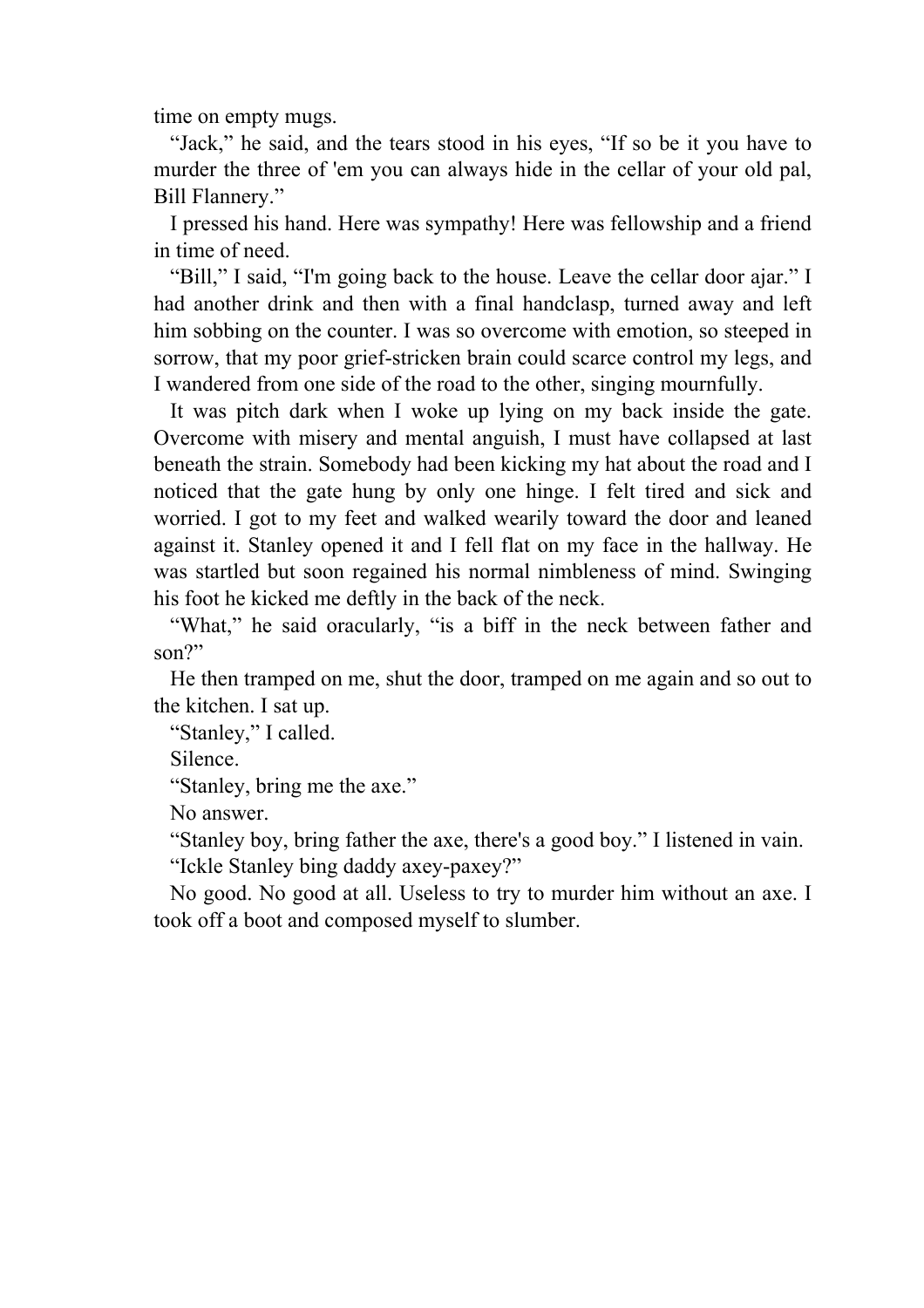#### **CHAPTER V**

 IT was still dark when I awoke the second time, feeling cramped and cold, but much better than before. Sorrow like everything else, passes away and is forgotten, but it's the first time a great grief has left me so furry in the mouth. It felt late. As I groped around on the chilly floor, still only half awake, a distant clock chimed the usual preliminaries and then struck two. Almost immediately a voice welled up from somewhere in the remote darkness. It seemed to come from the wash-house. "It's two o'clock in the mo-o-orning. La da de da de do----" Crash!

It was Stanley.

"Stanley," I called.

 He was too far away to hear and the crashing that was going on was terrific.

"Stanley!" I yelled.

 Somewhere a door opened and a voice filtered through the darkness. "You can't have the axe. I'm using it."

 The door slammed again and the crashing went on once more. I got up and walked down the hall, feeling my way. Stanley was in the laundry all right. I groped my way through the kitchen and out to where a candle flickered. Stanley, with his shirt off, was chopping up the kitchen cupboard. He was just getting in the last swipe as I entered.

 "Stanley," I said, sorrowfully waving my hand at the debris on the floor, "What is this?"

He hung his head.

"I did it, father, with my little hatchet," he murmured.

 "Did you do this with the hope of becoming president of America at some future date?" I asked, when I had got a grip on myself again. "Well no," he said, "I hadn't thought of it. Is there a vacancy? I'd take it on, you know. I might get a motor-bike and side-car out of it." I lowered myself to the floor and sat down. "Stanley," I said, "I'm a sick man. Sorrow and domestic worries have left their mark on me. Don't toy with me. Why did you chop the cupboard up?"

 "Going to make a cup of tea," he replied, idly chipping a piece out of the wash-tubs.

"What!"

 "You see, before they left they turned the gas off at the main, and I blew the main fuse off the switch-board when I put the electric iron in the saucepan to boil some water----"

"Before who left?"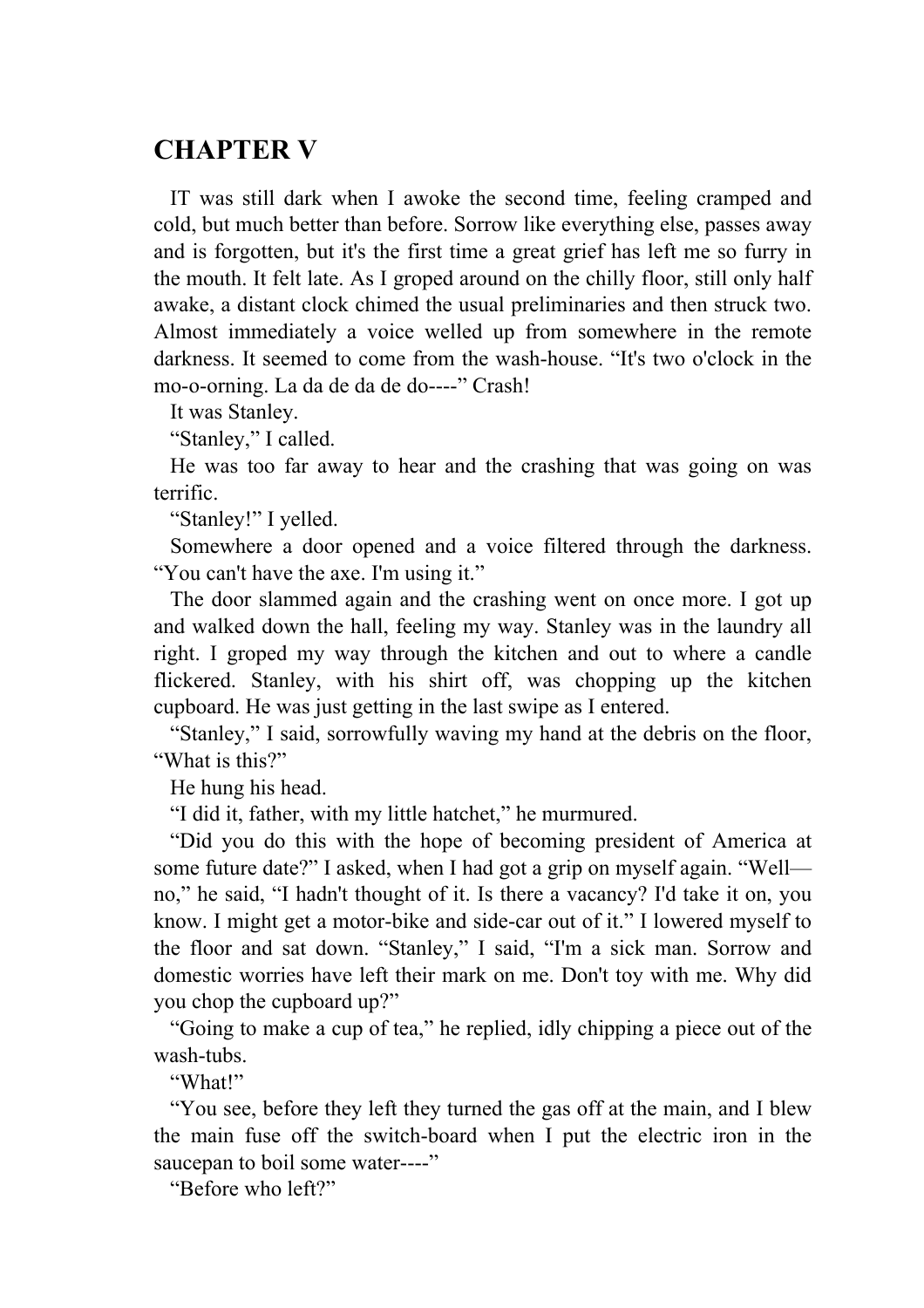"Ma and Aunt Gertrude. I don't know where the gas tap is "

 I reached out and took the axe from him. "Listen, Stanley," I said, as he backed away, "explain from the start, speaking slowly and distinctly. What happened?"

 He picked up a piece of the cupboard; a thick piece, with a nail in one end, eyed it thoughtfully, and then leaned back on the wash-tubs.

 "After you went out," he said slowly, "they came upstairs to me and started questioning me."

"And you told them everything, you human cicada!"

"Well," he replied hotly, "isn't it better to tell everything straight away and get the credit for being honest, than to have it dragged out of you and be regarded as a mug?"

There are times when I am proud of Stanley.

"Go on," I said, waving the axe.

 "Well, Aunt Gertrude said that it was the last straw. She told Ma that no woman would put up with it. She said you were a selfish, loafing, drunken-  $-$ ...

"Never mind about that."

 "But she said you were a dipsomaniac and that when you were drunk you weren't responsible for your actions. She said you were not safe to live with and----"

"That's enough."

 "Well, anyhow, they packed up and went before lunch. Aunt Gertrude said it would teach you to behave like a human being if Ma left you to look after yourself for a while. I think they've gone to Granny's place at Chatswood."

"When will they be back?" I asked, getting to my feet.

Stanley grasped his piece of wood in both hands.

"Dunno," he replied gruffly.

 The blood throbbed in my temples; a roaring sounded in my ears and I felt as if I would burst. I gazed, axe in hand, at Stanley, till I could contain myself no longer.

"Horray!" I shouted. "Stanley! Bone of my bone!"

With a supreme effort I controlled myself.

 "Bring out your mother's dressing-table, we'll need more wood than this," I said, removing my coat.

 "I knew you'd be broken up when I told you," said Stanley, moving off. "Cheer up, dad."

 "Bring something to boil the water in," I called after him, "and root around for something to eat."

A thought struck me. "Stanley," I called, as he groped his way through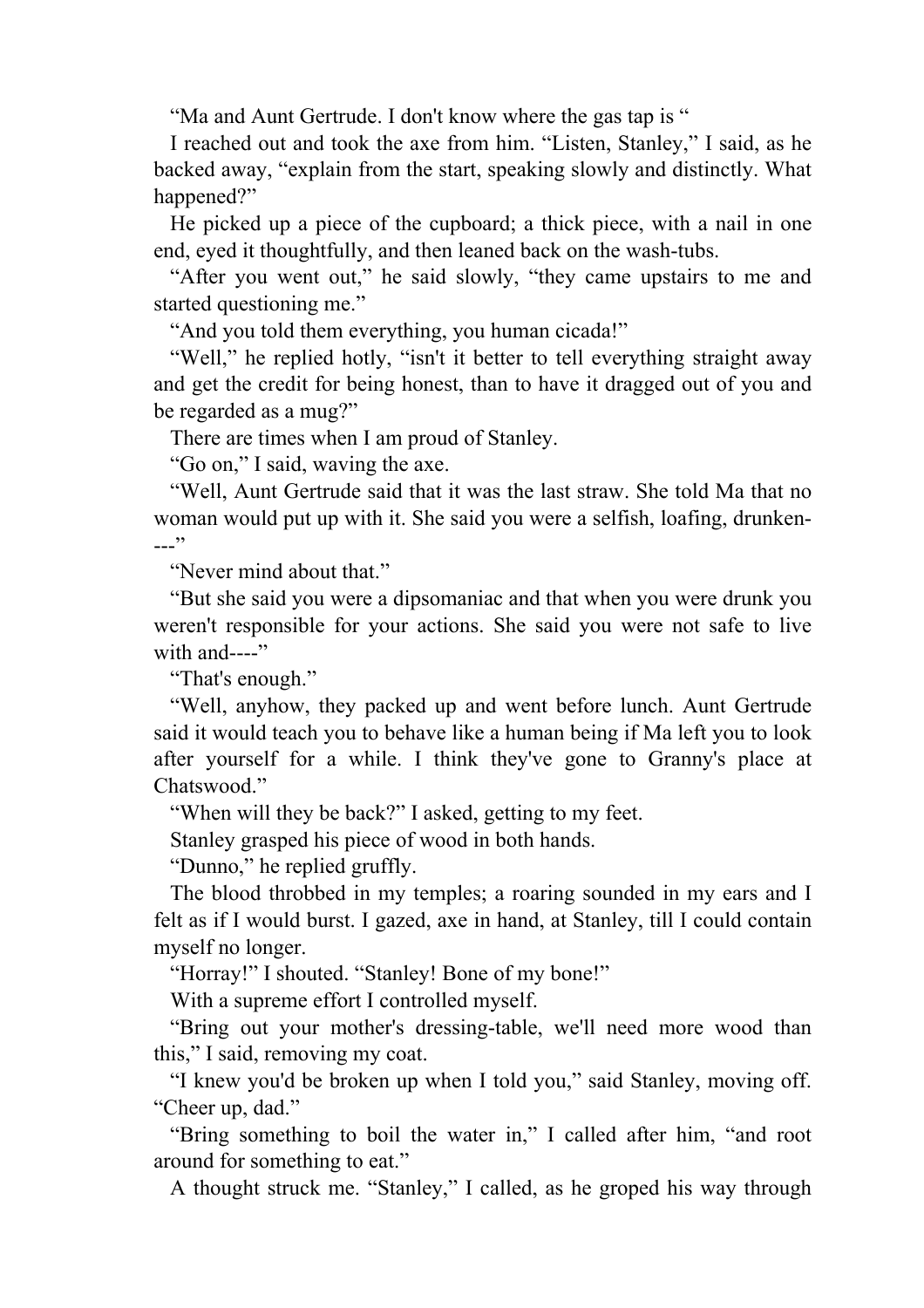the kitchen. "Why didn't they take you with them?"

 "They wanted to," came the answer, "but I said I'd better stay and take care of you, and Aunt Gertrude said it would be a good idea to have someone to keep an eye on you, and I was to write regularly about everything you did."

 "I can see you writing far into the night," I replied. "Hurry up with the dressing-table."

I heard him barging his way to the bedroom, and sat down.

 Here was I, a lone man, left to look after the house and Stanley, my wife selfishly gone off to her mother's, leaving me to manage as best I could, with only memories for companionship. Deserted. Bereft. Alone ... Horray!

I rose as Stanley backed into the laundry dragging the dressingtable.

 "Don't chop the mirror," he puffed. "It's seven years' bad luck. Besides, it won't burn."

 "I don't see the use of keeping it," I replied, seizing the axe. "We have no use for the thing now. I look on a mirror as worse than useless."

"That's how I'd look on it if I were in your place," said Stanley.

I let it pass.

 "Well, if you don't want it smashed," I said, rolling up my sleeves, "take it away and put it somewhere. Put it in the gas-stove where it will be out of the way. We must keep things tidy. Everything in its place. System, Stanley! That's what a house needs and a woman never has. I'll introduce some system into this place. You won't know it in a week or two."

 "No doubt about that," he agreed, ducking as I turned the first sod on the dressing-table.

 When he was younger, Stanley was a Boy Scout. He was so enthusiastic about the training, especially the "one good deed a day" part of it, that the neighbours got up a petition and he had to resign. Before he left, however, he had accumulated such a rash of badges for path-finding, water-boiling, toast-turning, etc., that his uniform resembled an Oriental rug made by an epileptic Arab who I had learnt to Charleston. Accordingly I allowed him to make the fire, boil the water, make the tea and fix things up generally, while I watched him. We sat down at last, beside the fire, with all the windows open to let out the smoke. There, reclining on our elbows on either side of the fire, we drank our tea and ate our burnt bacon and toast like North-west Mounted Police. The axe gleamed dully in the glow, and as the candle guttered out, the noise of crickets chirping came floating in on the night air. The smoke curled lazily off into the darkness and a shower of sparks shot up as I threw some wood on the glowing embers. A longdrawn-out wail came startlingly from out of the blackness of the night.

"Wolves!" gasped Stanley.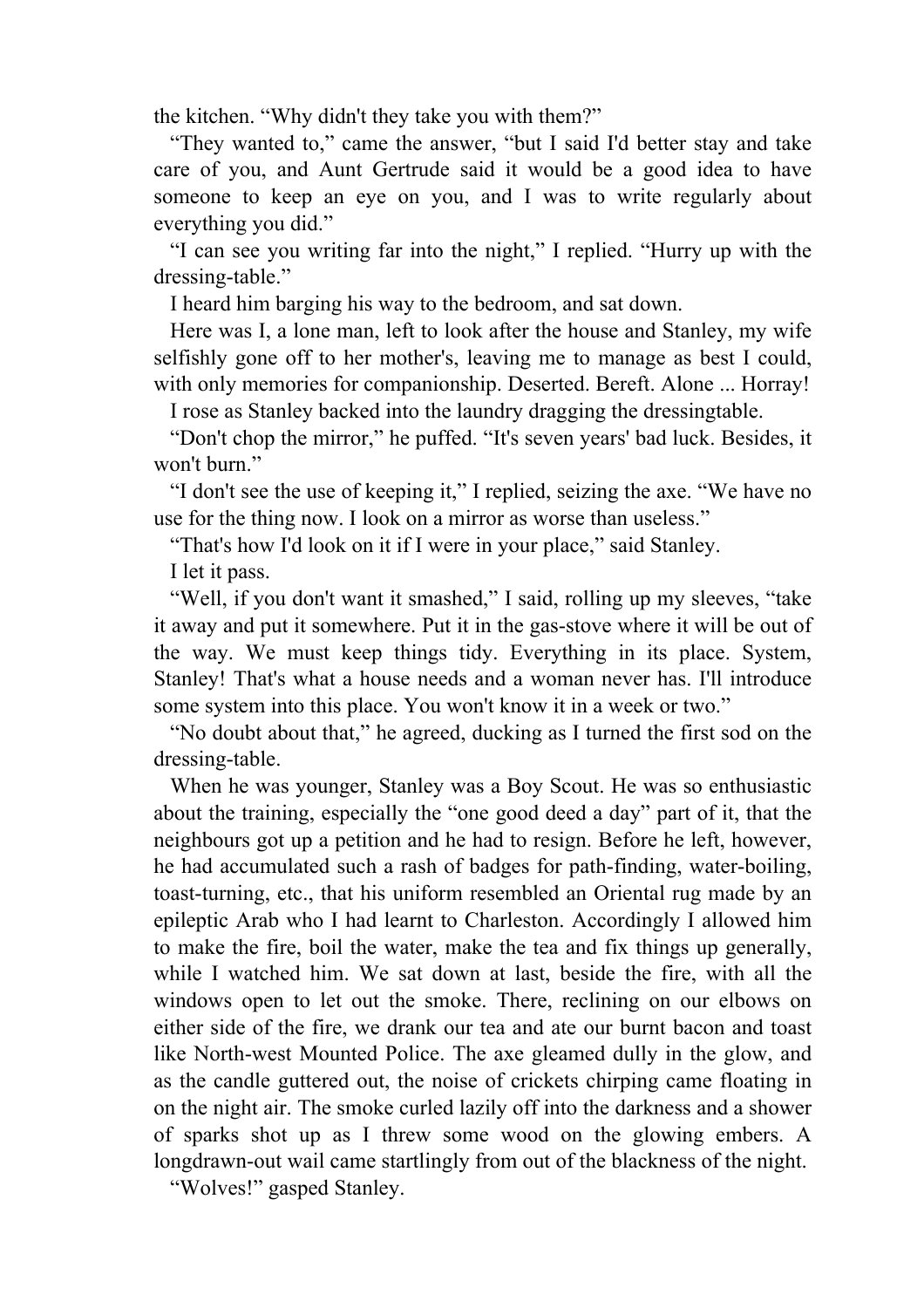"Cats," I said. "That reminds me. I wonder if your mother and Gertrude really did go to Chatswood?"

 "What does it matter," yawned Stanley. "I'll go and get a couple of blankets."

 Taking a piece of flaring wood to light his way, he stumbled off, and presently was back with the blankets, and as a concession to civilization, two pillows. I removed my vest, and rolling up in the blanket, got out my pipe and filled it. Stanley gazed across the fire at me; wistfully I thought.

"Worried, Stanley?" I asked as I lit up.

"Aw-n-no," he said hesitatingly, "just sort of unsettled."

I lay back on my pillow and puffed contentedly.

 "Don't you think pipe smoking is bad for you, dad?" he asked after a while.

 "Not a bit of it. You don't want to take any notice of that fool, Gertrude. Smoking is good for me. Those women don't realize that it's better for me to burn holes in the carpet and be contented than to take to knitting and go mad."

"Er, have you got plenty of tobacco?" he asked after a long pause.

 I looked up. He was fumbling with a huge meerschaum, which, judging from its blackness, must have come from one of the old Egyptian tombs. He mumbled as I stared at it.

"Your mother and your aunt forbid it," I said harshly.

 He mumbled again. I threw my pouch across to him: he made a queer, glugging noise in his throat, and fell on it. Dense clouds of smoke fouled the air before he spoke again.

"You're all right, Jack," he said, and spat into the fire.

I settled my pillow and fell to musing.

 How on earth is it that women, cannot make us men comfortable? Take Agatha for instance For years I had been complaining about her cooking. Not that she couldn't cook, but she didn't seem to know what to cook. I'll admit she tried, after a fashion, but it is impossible to please a man once he gets particular about his meals. Why the devil hadn't she thought of lighting a fire in the laundry and giving me burnt bacon and toast? No imagination. Women are slaves to domestic routine and precedent. They are all alike, so far as I can see. Complaining when a man comes home a bit merry: like the time, for instance, when I pulled the front fence down and reared it against the wall so that I could get on to the balcony. What else was there to do? I couldn't find the keyhole. Then there is the perpetual asking for money, and worrying about the rent. Doesn't matter if a man goes short! Oh, no! I knocked my pipe out on the floor and absentmindedly reached for the switch to turn the fire out before I went to sleep. I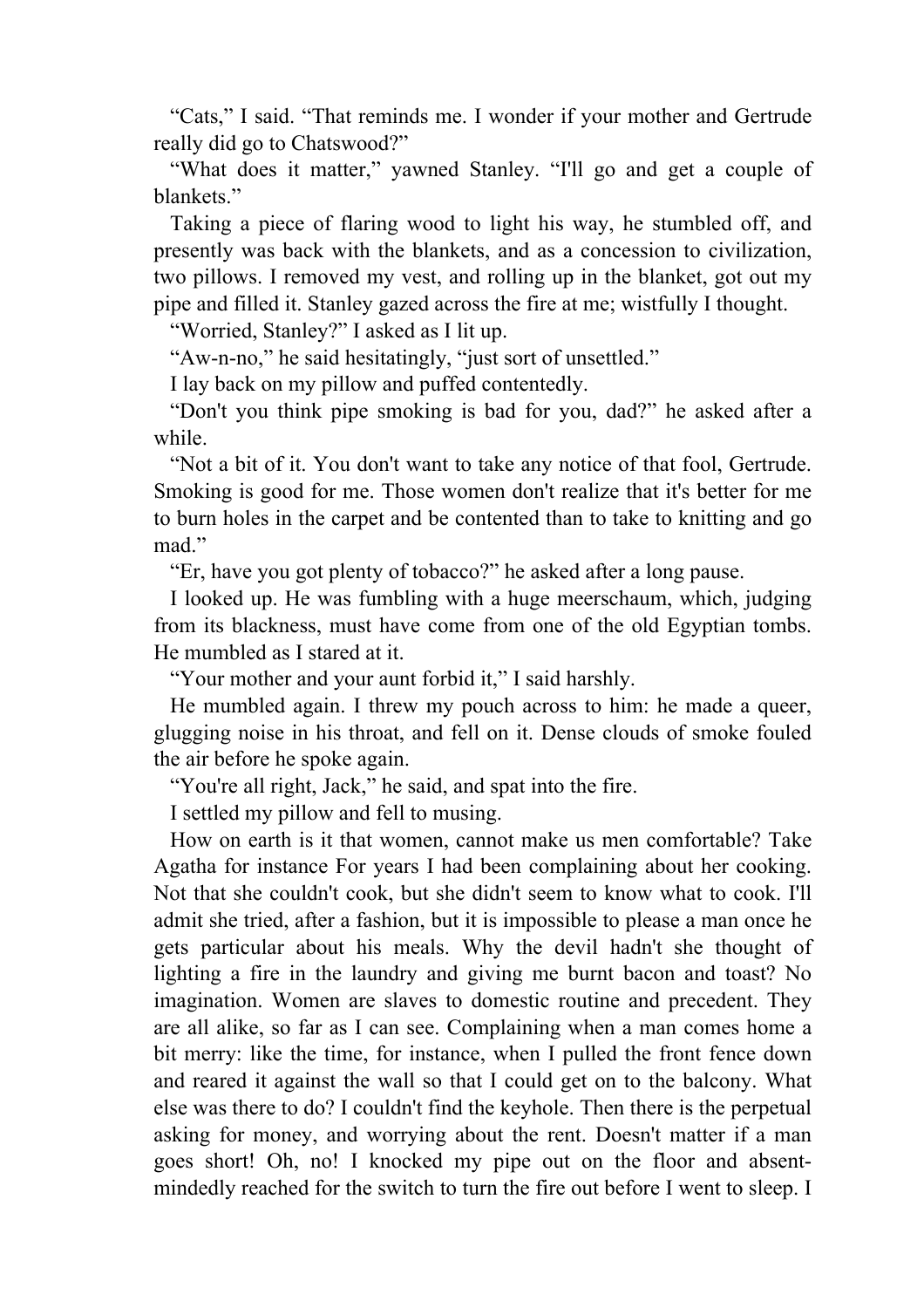was beginning to doze, when a belated thought tiptoed into my mind.

"Stanley," I said softly.

"Yairz."

"We might see Steak and Eggs again, and in that case----"

 "Azzal right," he replied sleepily. "I had Eggs's telephone number so I rang her up this afternoon and they'll be here t'morrow night. Goo' night."

"Elephant's fins!" I gasped.

"Elefunz," mumbled Stanley dreamily.

 He was asleep. The floor was concrete; not the best of beds; but the fact that I slept as soundly as a liftdriver speaks well for the clarity of my conscience and the adaptability of my hip-bones.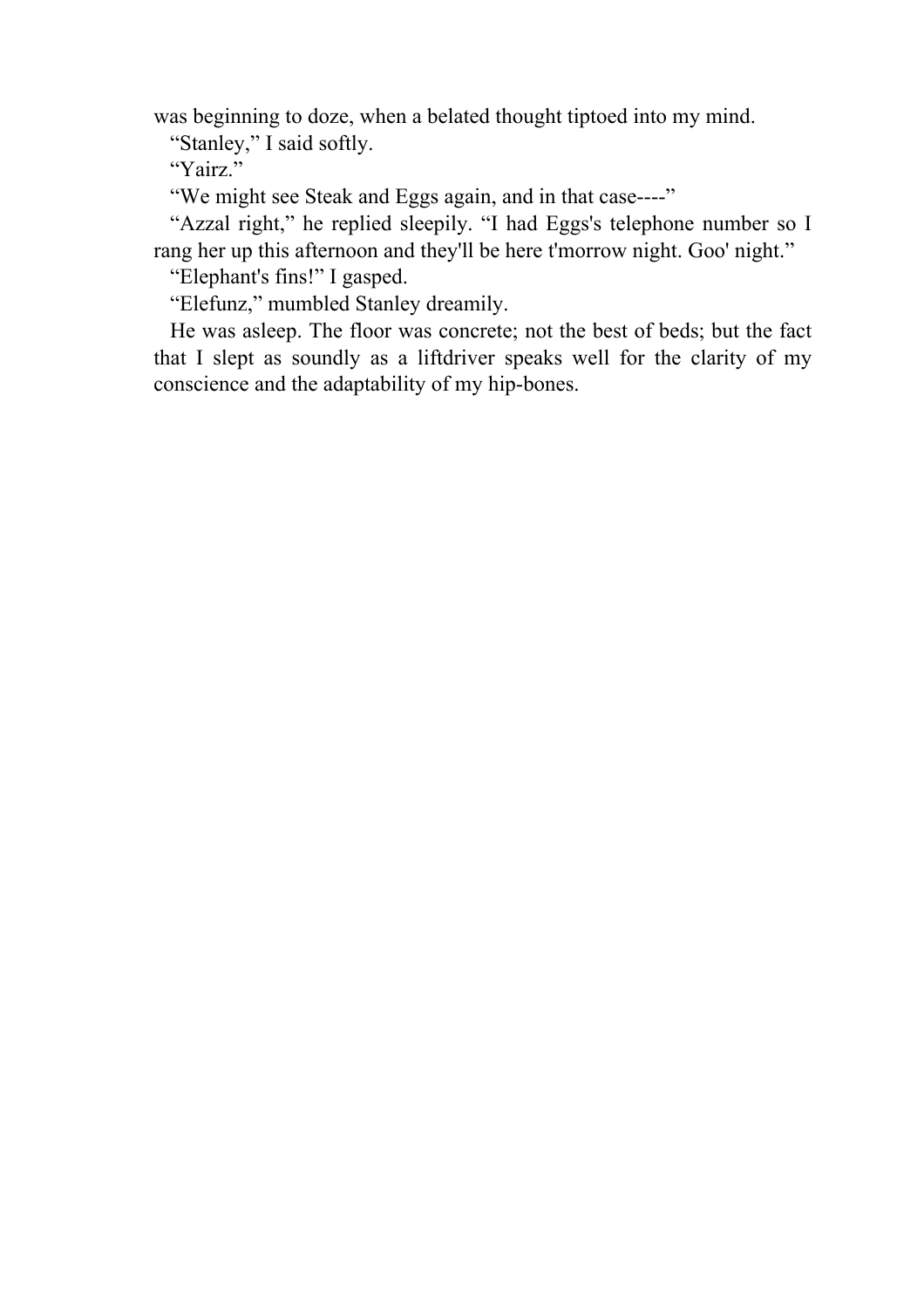#### **CHAPTER VI**

 IT was somewhere about midday when I awoke, creaking in every joint. The sunlight streamed through the laundry window and a cat that had been eyeing me speculatively from the sill, leapt out of sight as I sat up. Outside in the street a dealer pleaded plaintively for empty bottles, rags, bags and old iron. Stanley was audibly asleep. I tossed a billet of wood gently on to his face, and he sat up clawing the air and gazing around wildly.

"Go and get my bath ready," I ordered.

"Go and get it yourself," he replied sulkily and fell back into his blanket.

 "Stanley," I said, "is this obedience? Is this friendly co-operation? Is this looking after me? Did they teach you nothing when you were a Boy Scout?"

"Didn't have anything about baths in the Scouts," he mumbled.

I reached for another slab of wood.

 "Aw, don't be silly, dad," he protested, raising his head from the pillow. "You're all right. You don't want a bath—you're clean."

 "Stanley," I said, reasoning with him, "wouldn't it be easier and nicer for you to get my bath ready than to have to explain to Eggs how you got your face busted open through a piece of wood accidentally falling on it?"

He sat up, making savage, noiseless motions with his mouth.

 "That's a good boy," I murmured, lying back on the floor, "and when you've done that, get the breakfast ready—and if what you are saying is what I think you're saying—don't say it."

 He staggered to his feet and lurched out the door. In some respects Stanley is like his mother, bad tempered when getting up or when asked to do any little thing. I had not dozed off exactly, but was in that blissful state when one is neither awake nor asleep, when I heard a bumping noise coming from upstairs in the vicinity of the bathroom and a wild, panicky yell from Stanley.

"Father! Father!"

 I leapt to my feet, trod on an upturned nail that protruded from a fragment of the dressing-table, and rushed for the stairs.

"Father! Father!" came a despairing wail.

"Coming, boy!"

 Taking too many steps at a time, I fell, crashed against the banister and rebounded on to my shin on the stairs. Clenching my teeth, I limped rapidly to the landing.

"Father!—Oh, there you are."

"Quick, boy! What is it?"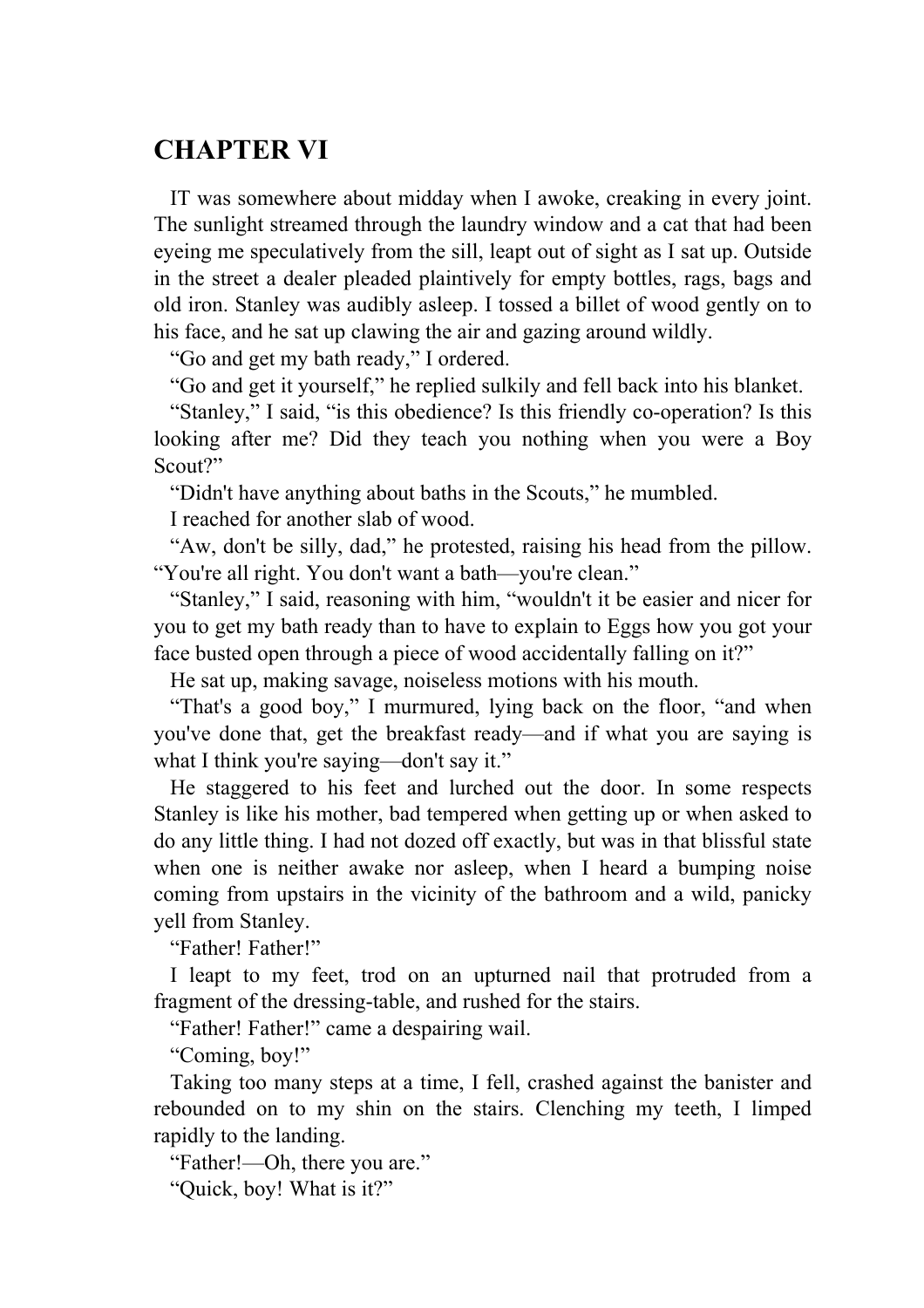He surveyed me curiously as I stood panting on one leg, holding my shin. "Your bath is now ready," he said coldly.

 Mouth open I stared at him as he brushed past me and calmly descended the stairs. As though stunned, I watched him till the top of his head disappeared from view and then hobbled dazedly into the bath-room and sat on the edge of the bath. There are occasions when the English language, noble though it is, is inadequate to express one's feelings. Often I have yearned for the ability to speak Sanskrit, but strange though it may seem, I have never since uttered a word to Stanley about this so-called joke of his. It was beyond even physical expression, and I remained for months with this inhibition gnawing at my bosom until I saw a specimen of postimpressionist art entitled, "Picture of Workman Falling off Scaffolding." Gazing at it, I felt a load drop off my mind. I had been expressed.

 Perhaps a psychologist could have relieved me at the time. I believe that once they get you hypnotized they relieve you of everything you've got, but as it was, even the warm bath failed to soothe my stricken faculties and, having bathed, I doddered downstairs like an old man. And yet fools who never had a son burble of the blessings of fatherhood!

 Stanley was blithely humming the collection of sounds usually associated with the fox-trotting bouts. He stopped as I came in.

"What's for breakfast?" I asked dully.

 Reassured, he made a more or less tuneful assertion that he wanted to go back to Dixie to see his mammie in the cotton-fields and then added that we had burnt bacon and toast to look forward to.

 "Am I then condemned to finish my allotted span on a diet of burnt bacon and toast? Isn't there any other damn thing beside that?" I inquired.

 "The trouble with some people," said Stanley, stamping on a piece of blazing charcoal that had once been bread, "is that they're too well fed. There's an onion behind the gas-stove if you're feeling fastidious."

 I turned wearily to the wash-tubs where I had left my coat and hat the previous night. They were gone. I turned and raised my eyebrow at Stanley: "My coat and hat?"

 "Oh, yes. They got burnt last night," he explained, "the fire was going out and I couldn't reach the wood, without getting up, and I just accidentally knocked your coat down—and it sort of fell on the fire and er—caught alight."

"And the hat?"

"Well, a hat is not much good without a coat, is it?"

 Supporting myself with one hand on the wall, I made my way out of the room in silence. Even if I'd had a gun I could not have shot him. Hard to understand, I know; but living with Stanley has made me like that. When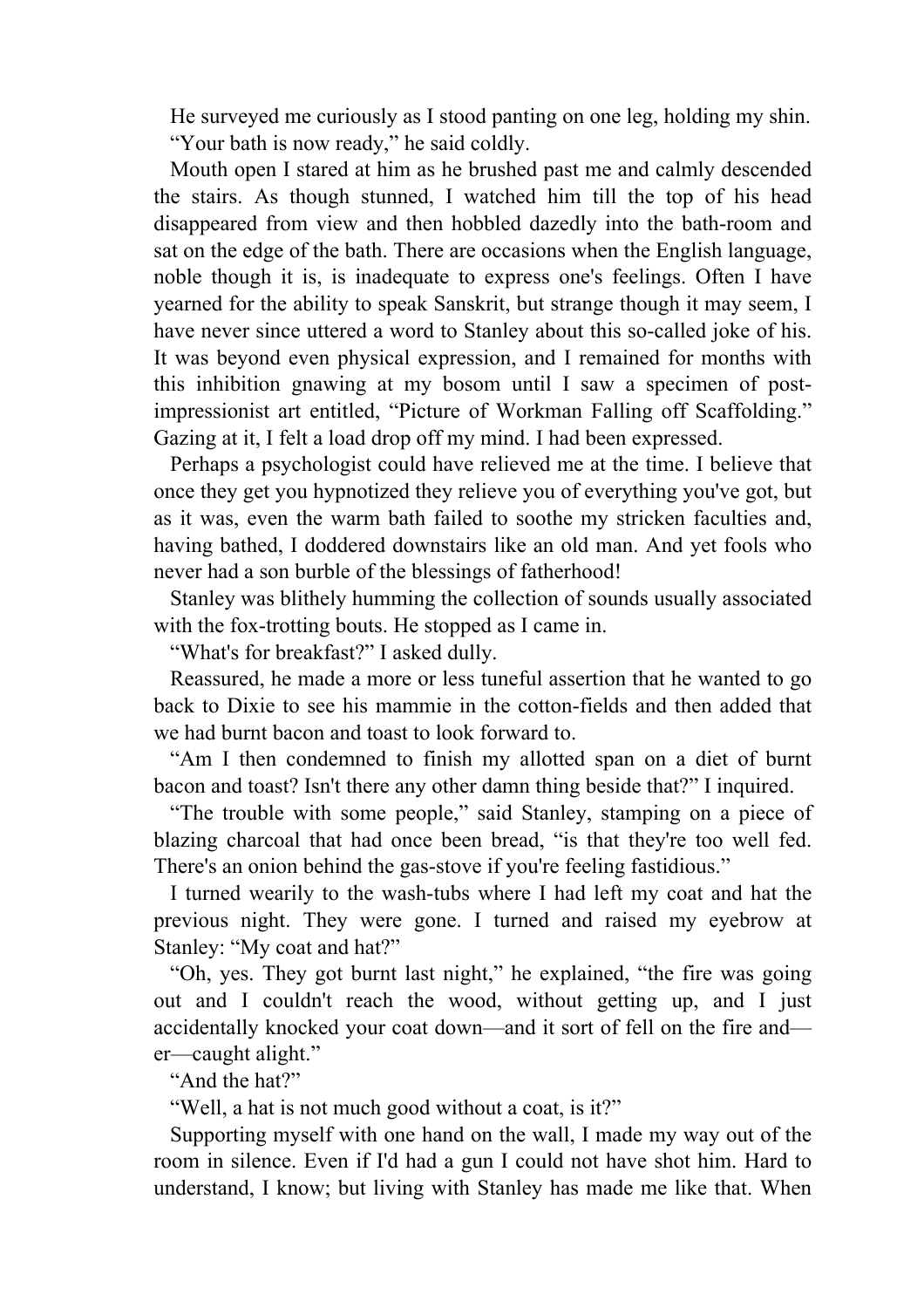he strikes, he strikes me powerless.

"Where are you going?" he called out.

 "To Flannery's," I gulped in a choked sort of voice, and closed the door behind me. Beer is a food as well as a drink, so I went to Flannery's for breakfast. The girl, Sadie, was behind the bar.

 "Morning, Mr Gudgeon, beautiful morning this morning, nearly lunchtime too and I'm getting hungry. Hear you've been having some trouble, what is it whisky?"

 I nodded weakly. Sadie is a nice girl, but there are occasions when a man's sick, when a little silent sympathy, a little loving kindness, a little understanding pat on the cheek, goes farther than mere cheerfulness. I gulped my drink and drew a deep breath. Spirit called to spirit.

 "Sadie;" I said. "Flex the fingers, massage the little biceps and stand by the beer pump. If that bracelet is going to get in the way, take it off. I want action."

 A foaming pint-pot thumped wetly on the bar as I spoke and I clasped it by its big friendly handle, raised it, and the stuff swooped down my throat bearing a message of hope to my dejected internals. I replaced the pot, empty, on the bar and sighed one of those deep, satisfactory sighs that seem to start from one's boots, gather all the little cares and troubles on the way, and from the mouth dissipate them in the air.

Back came my replenished pot.

"You look worried, Mr Gudgeon," said Sadie kindly. "You're so pale."

 "If paleness is a sign of worry, Sadie, I ought to be transparent. I'm sick." She clucked sympathetically.

"Poor boy. Why doesn't your wife look after you? S'shame!"

I put my empty pot down.

"Mr Flannery is sick, too," she said, whisking it away.

"Worry?" I said.

 "No. Whisky," she replied, slapping her offering down before me. "Mugs of it!. Drinking with some old fool as silly as himself."

I shook my head in a manner which I hope conveyed disgust.

"Madness," I said.

 "You described it. Another? I'll have to be off to lunch presently but I'll miss your company," she said, trailing off softly.

I am not dense.

 "I'd like to be able to take you somewhere for lunch," I said in a tone of yearning, "but I'm not dressed for it and by the time I got home and changed, your lunch hour would be nearly over."

"What a pity," she sighed, straightening her shingle.

Strange, the lure I have for women. Sex appeal, I suppose.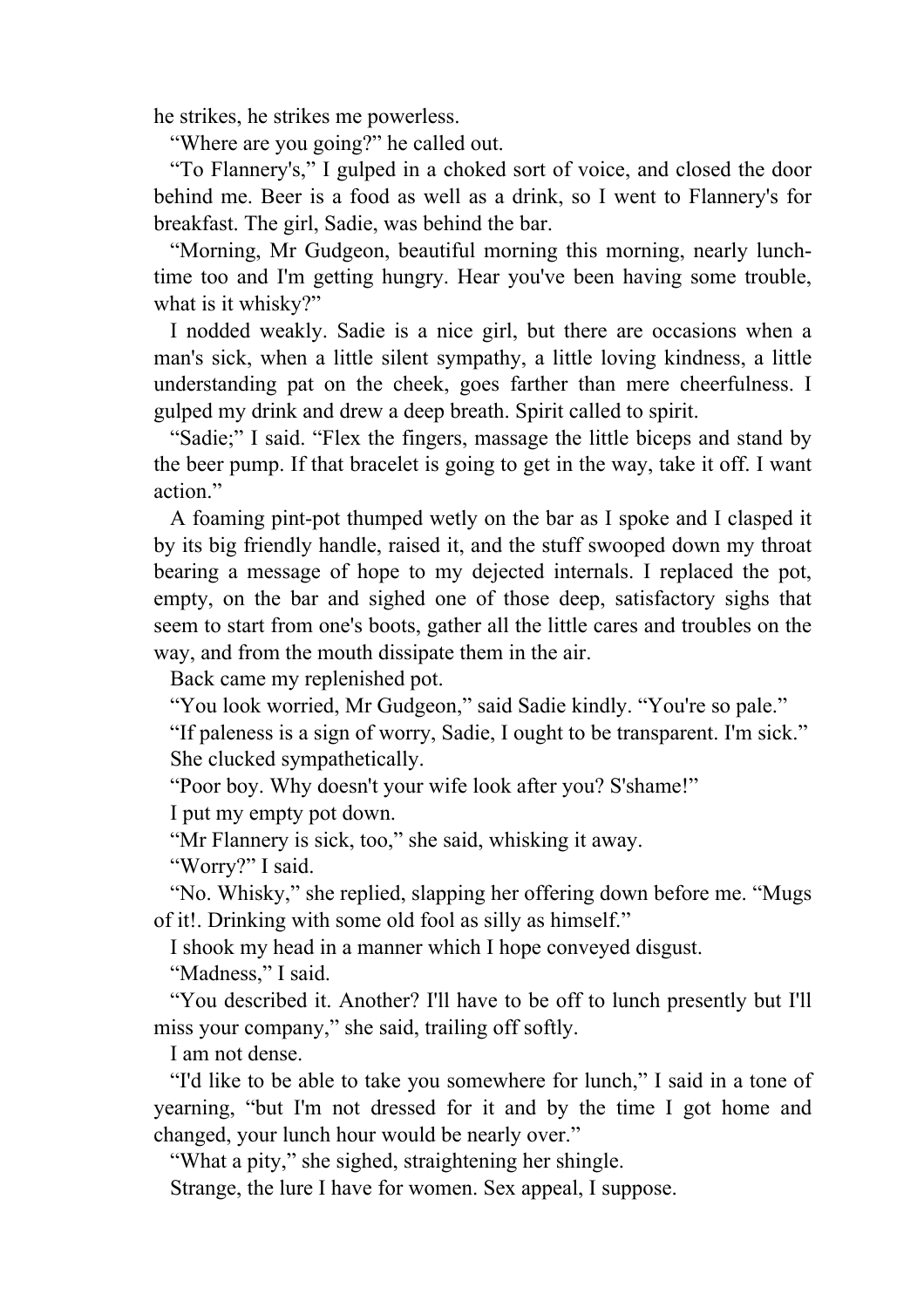"Oh, by the way!" I cried. "I'd almost forgotten it. We're expecting company to-night. Want some liquor. Say, four of lager, one small gin "

"Is this in addition to Stanley's order?" she cut in.

"Stanley's order?"

 "M'm. He was up here late yesterday afternoon." She was turning the pages of a book as she spoke.

 "Here it is. Two dozen lager, six best gin—large, two claret, two sherry,  $two---"$ 

 "That'll do!" I cried, clutching at the counter. "I don't want to hear any more."

 "It's going to be some party," she said, closing the book and gazing brightly at me. "Only a few people too. Just nice."

"Would you like to come?" I asked, mastering my emotions.

 "Too right I'm coming!" she responded with a happy gurgle. "Stanley said he'd be real disappointed if I didn't come and bring a few friends." She leaned over the counter and tapped me caressingly on the nose with one finger. "P'raps I'll get better acquainted with my little fat sheik," she whispered. She whisked away, pausing at the cash register, and turning, waved one lily-white hand. "Toodle-oodle!" she cried, and was gone. I closed my eyes and groaned. How much—Oh, how much was two dozen lager, six best gin large, and two of everything else, like Noah's ark! I clutched my hat and, turned toward the door. "Goin', Mr Gudgeon?" called the barman. "Yes," I muttered. "Going—going."

 "Ar, well. See y' t'night at the party," he yelled, as I hobbled out on to the pavement.

 Like a weeping mother going to the electric chair, I set my face toward home and Stanley.

 Stanley... If I'd known what that party was going to start I'd have gone the other way.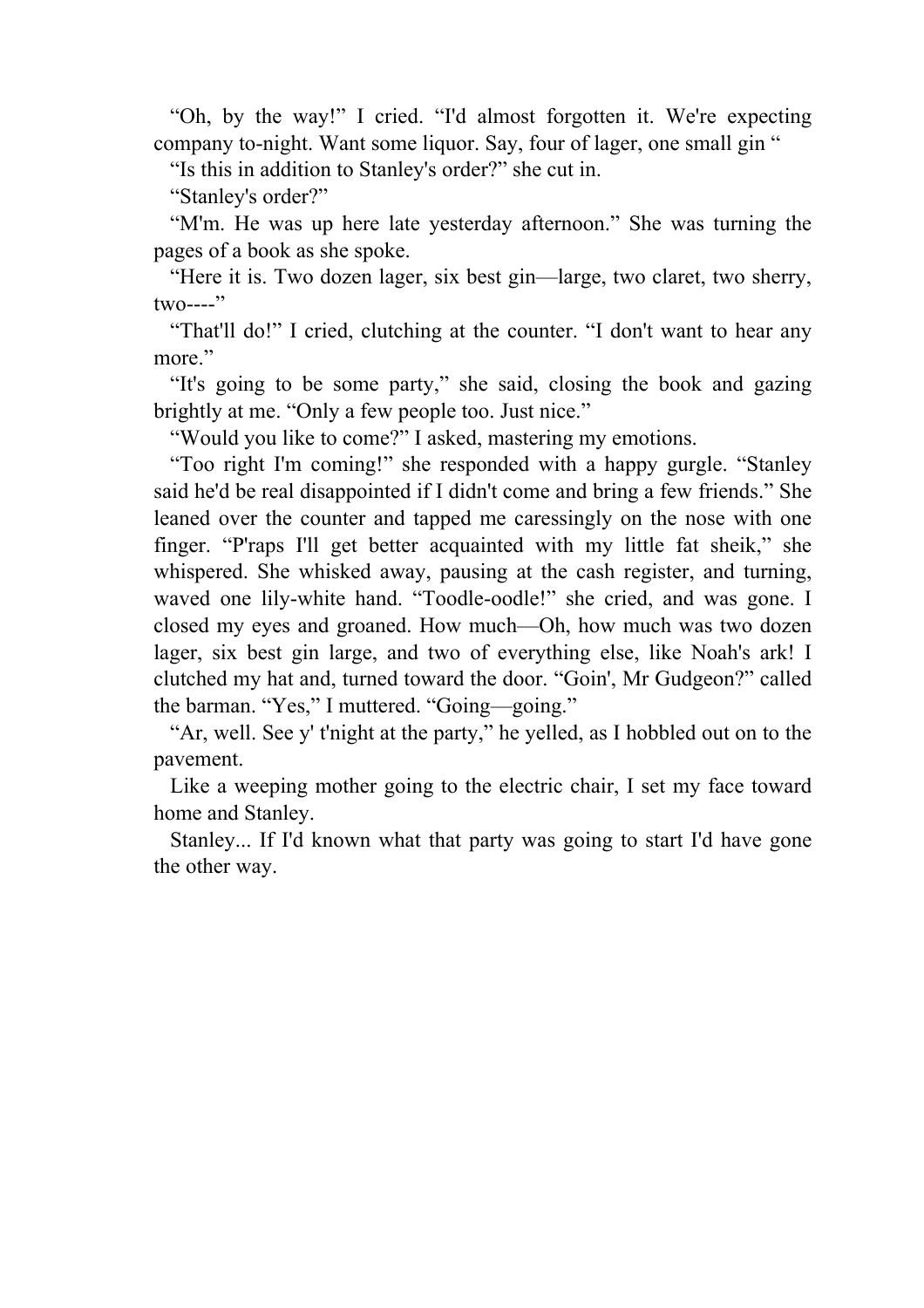## **CHAPTER VII**

 I HAD a meal; a meal which Stanley described as an artist's breakfast, being a combination of breakfast, lunch and afternoon tea. It lacked nothing in quantity, but it left me with the impression that if the tinopener ever got mislaid while Stanley ruled the kitchen, we would starve to death. It seemed a long time since I'd had chops.

 I wandered listlessly about the house while Stanley cleared the table and carried the crockery up to the bath and turned the shower on it. I really should have been at work, but what with one thing and another, I couldn't face the idea of going back to the office. The Gudgeons are temperamental, and I, perhaps the most temperamental of them all, coming as I do from a long line of Gudgeons—the end of the line so to speak, am over-civilized. When I say that I am the end of the line, I do not disregard Stanley. Stanley, so far as the family is concerned, is a blank file.

 Being over-civilized and highly strung, there are times when the mere thought of work turns me sick. Had I not met Agatha I might still be making a comfortable and easy living at the billiard-room. But the propagation of the species is the sole aim of Nature and I was torn from the pool-table, and my cue was put back in the rack by the inexorable hand of Fate that Stanley might infest the world. Truly, there are some things that are beyond the understanding of mortal man. Things of which it is no earthly use to think. Still, there are times when thought, long held back by the physical activities of our daily lives, bursts all restraint and floods our minds like the restricted water bursting through a crack in a clogged sewerpipe. I wandered aimlessly as a telegraph messenger from room to room and finally flung myself on the bed and surrendered myself to meditation and indigestion.

 Lying there I seemed to see the difficulties of life line up, number off, and form fours. I have read in books that the events of a drowning man's whole life flash through his mind before he finally utters the word "Mother" and sinks.

 I have not shared with the authors of these books the pleasure of being drowned, and so can offer no corroborative evidence, but I underwent a dreadful enough experience on the bed. Doubt descended on me and the confidence I have always felt in my ability to carry on the affairs of daily life, drained from me. There were so many things to prey upon my mind. Agatha was gone. Gertrude was gone. My home was broken up. My bootlace was broken and I had not a clean collar to call my own. The tradesmen had to be paid, and the landlord and Flannery.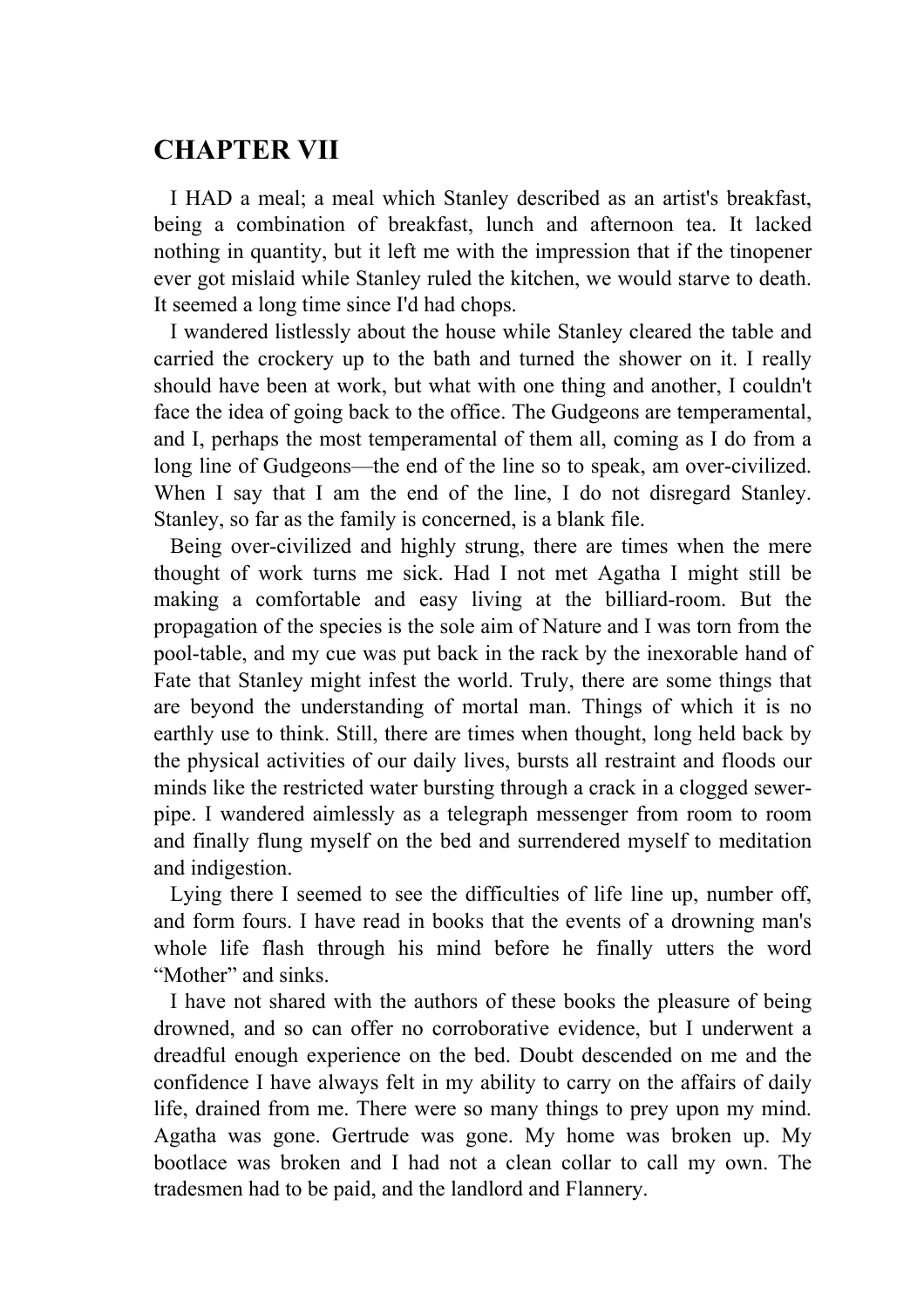Where was the money to come from? Agatha, with that careless disregard of responsibility common to all women, had calmly left me without making any provision whatever for my future. It would never occur to her that I needed money. That she would think gratefully of the pounds and pounds I had given her to fritter away on groceries; and that she would endeavour to repay me was a thought to be dismissed with a bitter laugh.

 Apart from these problems of domestic economy, there was Stanley. That he was still out of jail was due solely to my unremitting efforts to keep him on the straight and narrow path, and in this endeavour I was unassisted and even opposed by Agatha and Gertrude. It was left to me to orient his moral compass and embark him on an occupation that would carry him safely through the stormy seas of life, with myself as adviser and supercargo. His sole ambition seemed to be to own a motor-cycle and sidecar, his wavering inclinations were at present in the direction of bull-fighting, his only study was racing-form, his chief occupation seemed to consist in falling in and out of love with cat-like frequency. He had a positive flair for getting into trouble and everything he touched was automatically wrecked.

 Could I have made him an alderman of the City Council he might have had some scope for the exercise of his peculiar genius. Given work where he would be in the position to assist in the resumption and demolition of whole blocks of buildings, in the tearing up of roads and putting them back, in the reviling of his colleagues, and the playing of practical jokes on the rate-payers—then he might have been happy. Contractors would have showered wealth on him from motives purely tender and his name would have appeared in the papers in company with society leaders, wife-beaters, archbishops, eminent murderers, modest hospital-cot endowers, and racehorse owners. But it was not to be, and failing the aldermanic life, I could only hope for the next best thing and make him a useful at Flannery's.

 My melancholy train of thought was shunted into a side-station as Stanley burst into the room and commenced to roll up the rugs on the floor. The sight of him annoyed me.

 "Stanley!" I snapped. "How often have I told you to knock before entering a room? The private detective manner does not become you. Next time you omit the necessary ceremony I'll lift you such a swipe in the teeth that your unborn grandchildren will stagger with the shock. Remember knock or be knocked. Get out! Come here! What are you doing with those mats?"

 He paused in the doorway and stood with his eyes cast down like a cabhorse in the rain.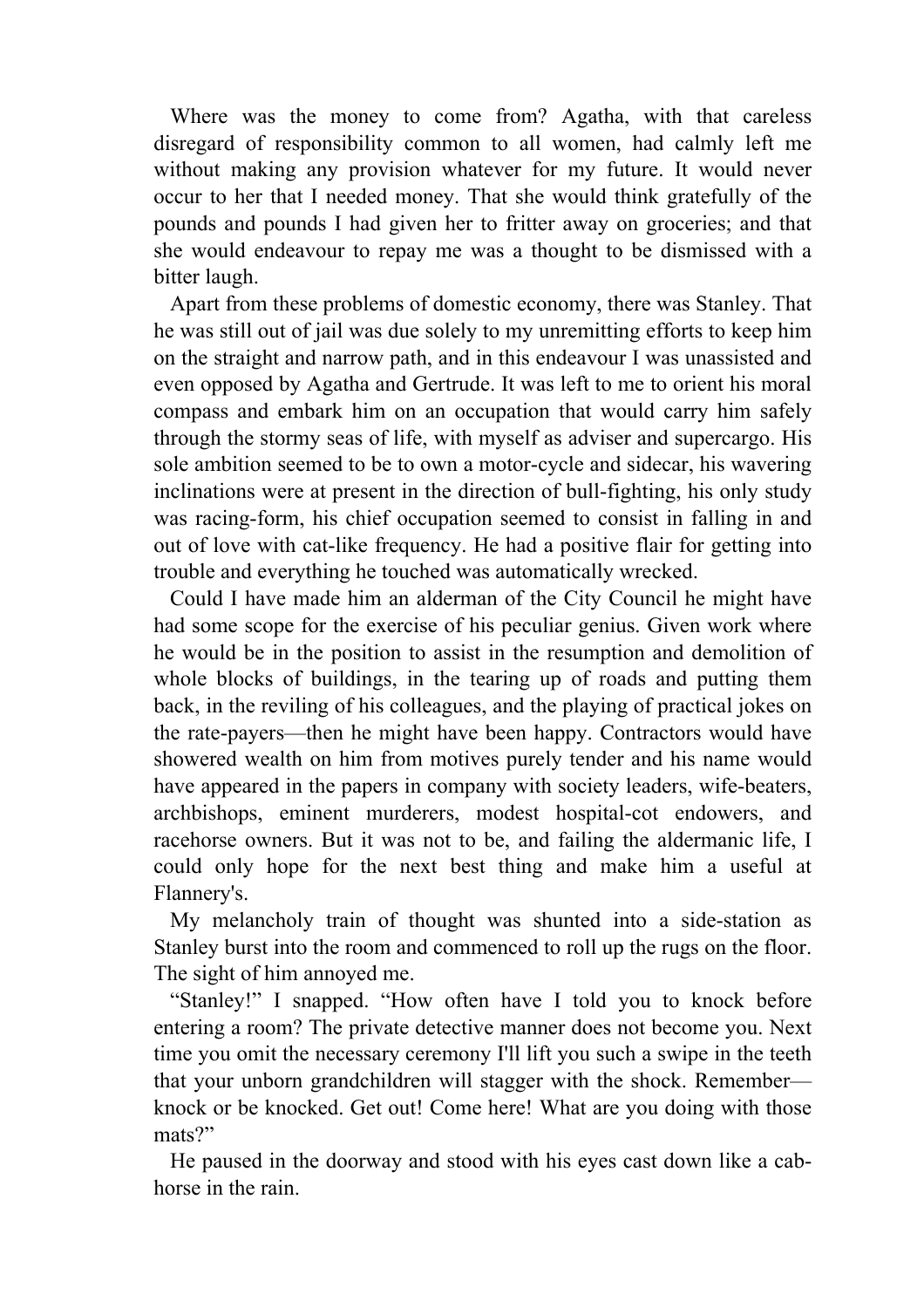"Well! Speak up! What are you standing there like a damn fool for?"

"I am abashed and confused, father!" he said softy.

 "Bashed and contused!" I shouted wildly, rolling off the bed. He leapt outside the door and, closing it, bellowed through the keyhole.

 "I want the mats because I'm getting the place ready for the party." The key clicked in the lock as I reached the door. "You don't mind me locking you in?" he cried pleadingly.

 Locked me in! His father! I looked around wildly for a moment, then wrenching the end off the bed, battered the door down. I do not wish to give the impression that I had lost my temper. Far from it. It was with the utmost calmness that I walked over the splintered door, carelessly swinging the end of the bed in both hands. My bedroom is on the ground floor. I proceeded rapidly along the hallway and tripped over a mat that Stanley had dropped. Smiling, I rose to my feet and called affectionately to Stanley. He did not answer, but I could hear him scurrying about, upstairs. The boy seemed to be avoiding me. I hurried up the stairs, and arriving breathless at the top searched each room. Stanley was nowhere to be seen. There was only one place. The roof.

 Throwing down the bed-end I hurried downstairs and secured the meat chopper and then returned to the upper floor. By standing on the outer window-ledge of Stanley's room it was easy to reach the guttering of the roof and so haul myself up with the chopper gripped in my teeth. Kneeling on the sloping roof, I espied Stanley clinging to the chimney and staring at me in a most unfriendly manner with his mouth wide open.

"Vanvly," I called, "vor varver wavs you."

 The chopper made it difficult for me to speak, but I kept it in my mouth and started the ascent of the roof. Stanley, after a savage attempt to tear a brick loose from the chimney, slid down the farther side. Reaching the ridge, I slid down after him. He was balancing on the balcony roof gazing desperately about him. Our house is separated from the next in the terrace by a narrow passage-way, four feet wide, and the roofs of both balconies are just that distance apart. I anticipated Stanley's intention and was almost on him with the chopper when he leapt. In his haste, he missed his footing, caught the guttering of the next-door roof, yelped as the guttering came away, and gasped quietly as the end of it held and he remained suspended in the air, swinging gently from about eight feet of galvanized iron. I had him. I had only to step across the intervening four feet and chop him loose to spend the remainder of my life in peace and quietude. Taking the chopper in my right hand, I placed one foot in our balcony gutter and stepped easily across. It was then that my rear foot became stuck. Straddled between the two houses, I vainly strove to dislodge it. Struggling my other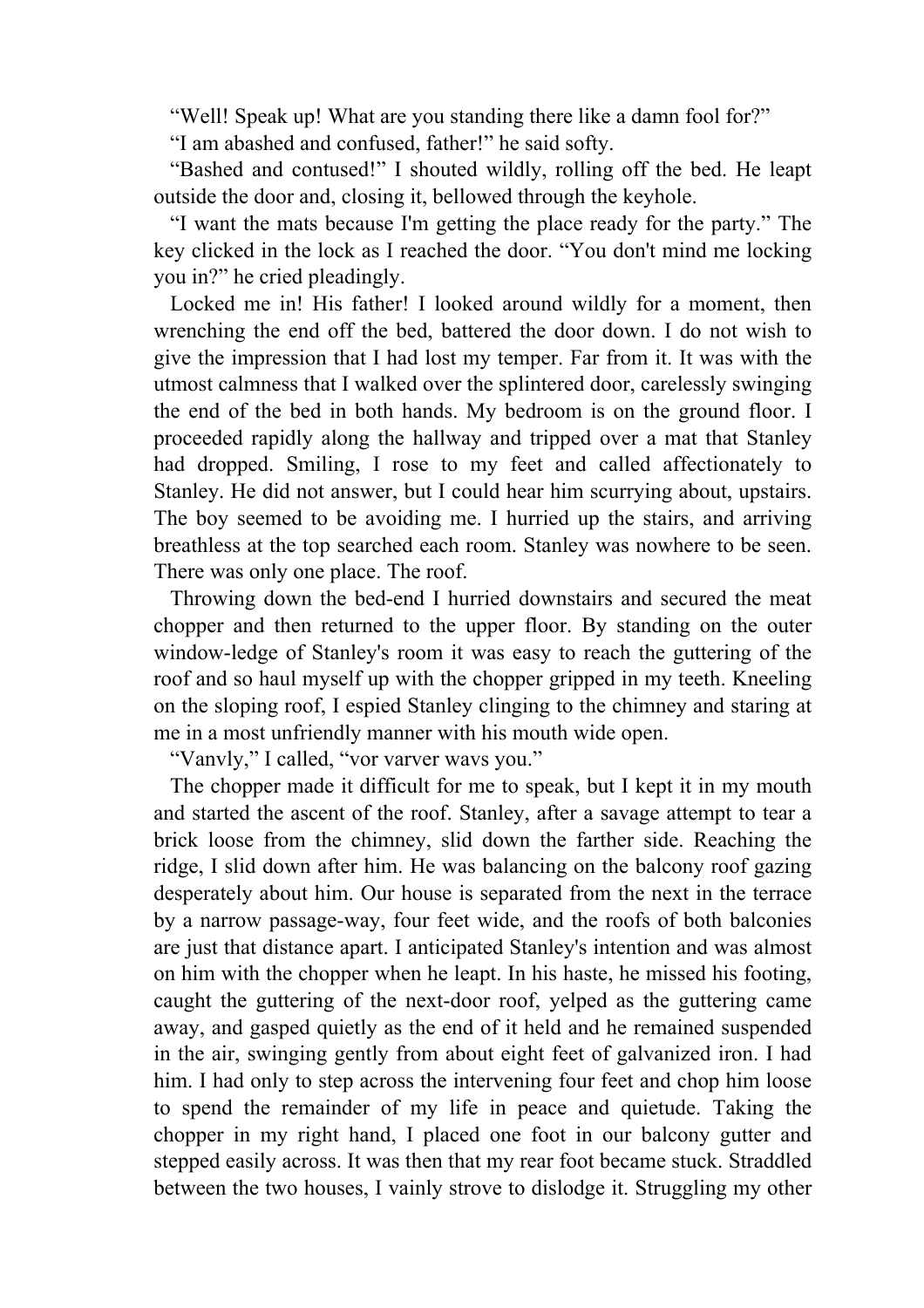foot became wedged in the guttering opposite, and I was done.

 Had I been younger I might have extricated myself fairly easily. Not that I lack either strength or ability; young flapnoodles can show me no points when it comes to strength and vigour, but a man of fortyeight accumulates a certain amount of dignity which breeds a distaste for violent physical effort. A rapidly increasing and very interested crowd was gathering in the street while my fiend son hung limply in the air and laughed himself black in the face. I missed him with the chopper, and it whirled past him and clattered into the passage-way below. Nice position for a grown man of forty-eight to be in! Had it not been for Stanley's ridiculous desire to avoid me I should never have been exposed on the roof-tops as an object of ridicule. It was always Stanley. Who, but Stanley, would have thought of cooking meals in the laundry at two o'clock in the morning?

My position was intolerable. I waved my arms to the mob in the street.

"Send for the fire brigade!" I shouted.

They cheered.

"Send for the ---- fire brigade!"

They cheered again.

 I gazed sadly at Stanley. He was clinging with one hand and pointing excitedly at the crowd with the other.

 I turned and gazed down at that sea of chattering nincompoops as a voice floated up to me. "Ooo-hoo! Ja-ack!"

Two white handkerchiefs fluttered below.

"Cooee!" screamed Stanley. "It's Eggs! And Steak! Cooee!"

 "Send—for—the—fire—brigade!" I bellowed. "You must be pretty friendly with the fire brigade, dad," said Stanley, shifting his grip.

"Oo-hoo! Ja-ack! Has the party started?"

"Send for----"

 "For the love of Mike, father! We haven't enough lager for the fire brigade. I've invited all the people we want."

 As the last word left his mouth the guttering gave a rasping screech and ripped away another eight feet, leaving him with an easy drop to the ground. Whether it was the sudden shock or the hand of fate that threw me back at the same time on to my own roof, I do not know, but as I lay back, perspiring, against the slope, a hoarse murmur of anger went up from the crowd and I looked to see numbers of them walking away with the attitude of people who wanted their money back. I had disappointed them. It was clear to me that they regarded me as a fraud; a person who gathered a good crowd and then didn't fall down and break his neck. They were dispersing sullenly, mumbling to one another, and at last all were gone except a few optimists and local residents who watched me, hoping against hope, until I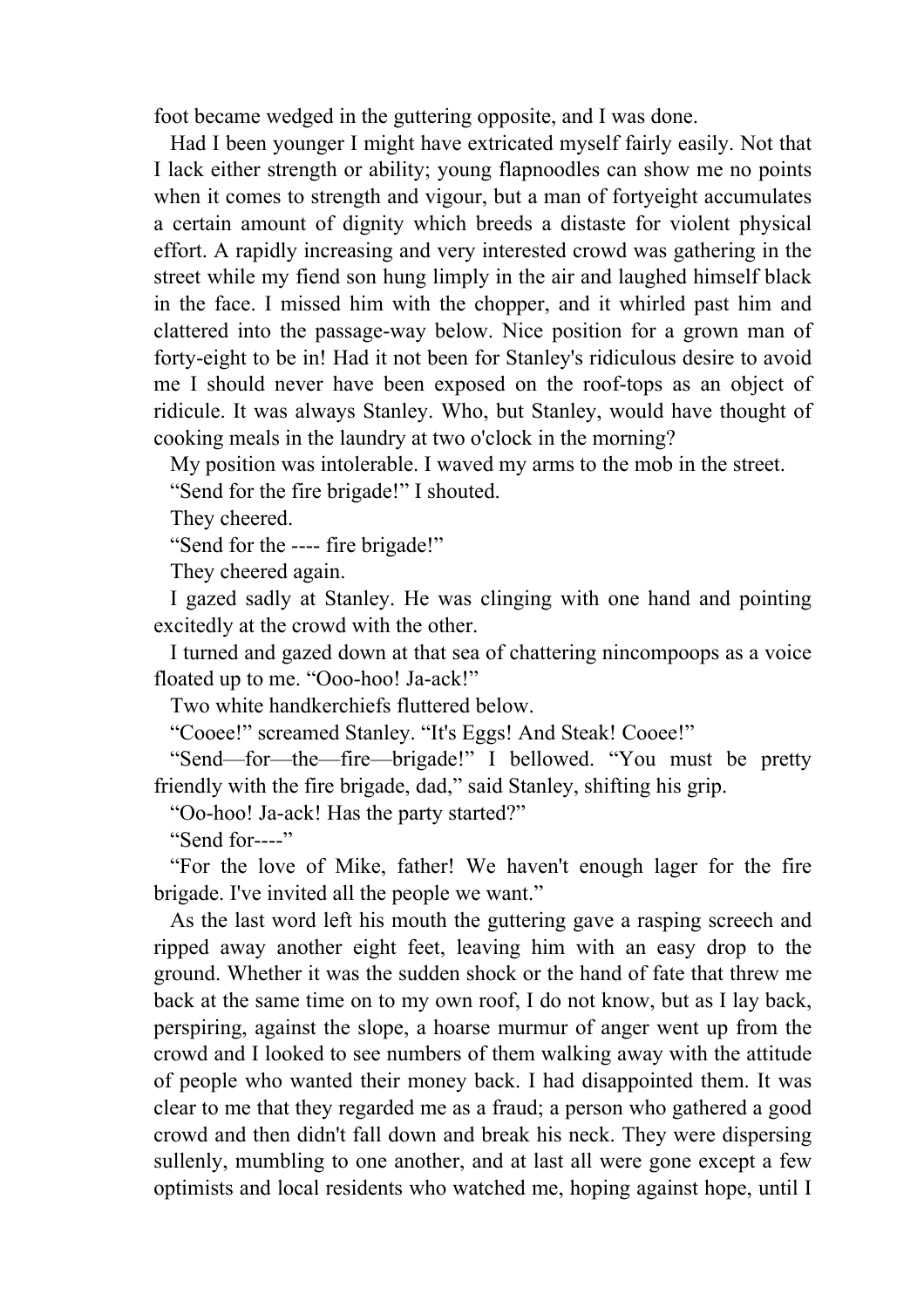disappeared from view. Climbing through the window into Stanley's room I surprised him furiously brushing his hair.

"Why don't you knock?" he demanded slowly?

"Sorry, son, I didn't think you'd be here."

 "Thasall right, dad," he said, laying down the brush and turning to me. "Come and help me welcome the guests."

 Stanley is given to sudden fiendish fits of bad temper, a deplorable trait which he inherits from his mother, but relenting Providence has made him somewhat like me, in that he bears no malice after his fit has passed off. That is to say, not much. We descended the stairs together and proceeding arm in arm along the hall, opened the door and admitted Steak and Eggs.

"Come in, my dee-ars," crooned Stanley.

"You men are the limit!" said Eggs, wagging a roguish finger at Stanley.

 "You silly boy!" exclaimed Steak, patting me on the cheek. "You might have been killed! Whatever were you doing up there?"

 "Stanley got into difficulties and I went to his rescue," I explained with simple modesty.

 "Oh, you big, brave man!" gurgled Eggs. "But what was my toreador doing up there?" she asked, snuggling her hand into Stanley's and looking up into his eyes.

Stanley paused and then spoke in a low voice.

 "A poor little motherless kitten, blind and homeless, had collapsed on the roof and was mewing so plaintively that it wrenched my heart. I listened until I could bear it no longer. Then I hurled myself, careless of consequences, on to the roof."

"I'll say that was something like a hurl," said Steak admiringly.

"Later, the guttering gave way as you saw----"

I interrupted, thinking Stanley had been in long enough.

"I rushed to his assistance----"

"But what about the poor little blind kitten?" gushed Eggs.

 "I—I gave it a drink of water," said Stanley, "which seemed to revive it, and it gazed gratefully at me for a moment and then spread its little wings and flew away."

"The kitten!"

 "Ah, yes. I was thinking of the canary I rescued yesterday. It just licked my hand and toddled off."

"You dear thing!" cooed Eggs, squeezing his hand.

I thought Stanley had gone far enough.

 "Well, come on, girls," I exclaimed jovially. "Make yourself at home. Take your hats off, or your coats, or whatever it is you want to take off. Don't mind us; we're all friends together."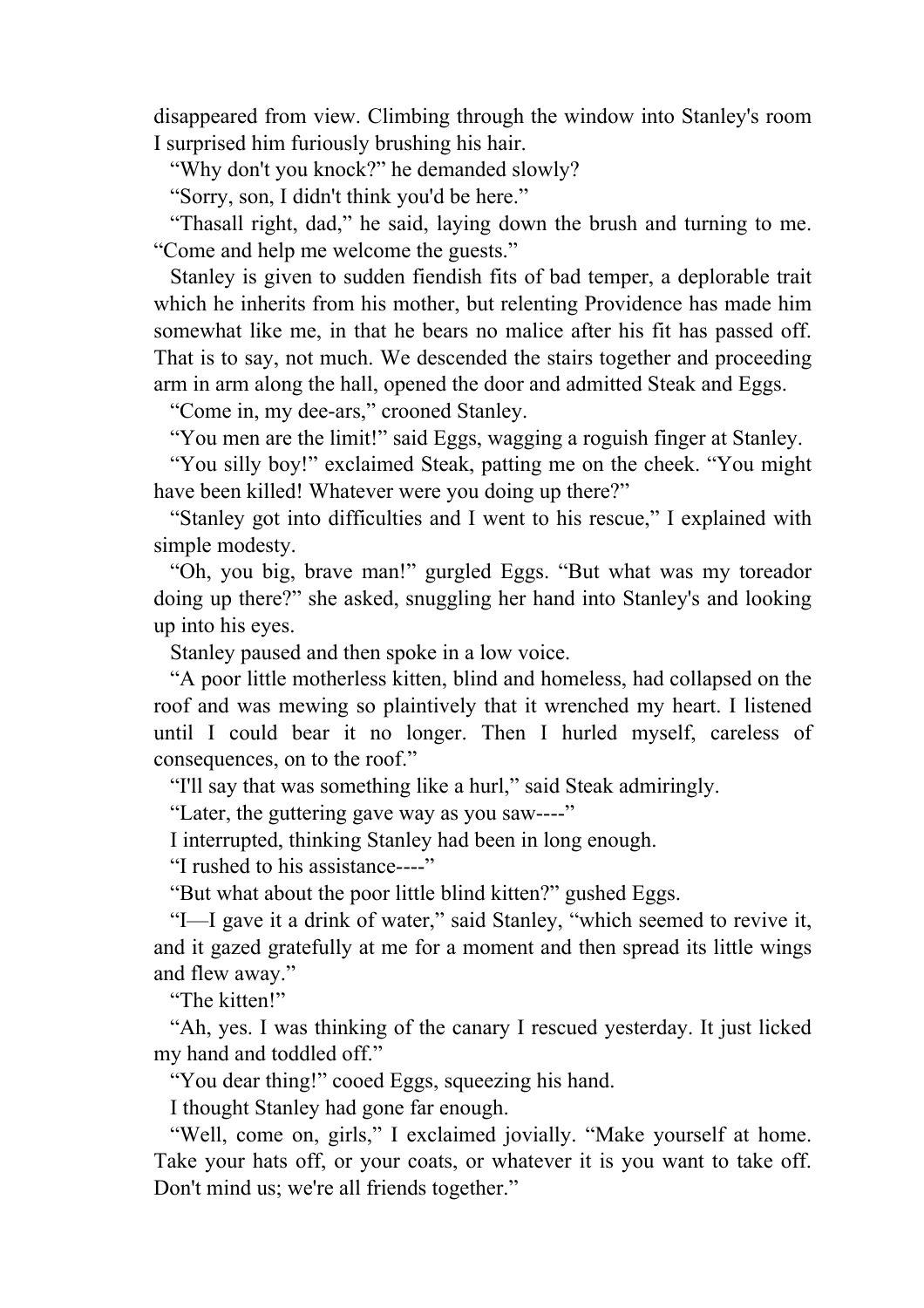I herded them into the drawing-room.

"Stanley's been getting things ready. I suppose everything's fixed, Stan?"

 "Well—no. Not quite," he replied. "I didn't expect anyone yet. You girls are a bit early," he added, smiling at them.

 "We've been to enough parties," said Steak, "to know that the firstcomers know where the beer's hidden."

"Where is it?" asked Eggs.

 "It's in the stove, most of it, Maureen," confessed Stanley. "Care for a gargle."

 "We wouldn't take much holding down if you wanted to force it on us," drawled Steak. "Trot it out."

 I had seated myself and was admiring the shape of Daisy's ear, when what seemed like a herd of buffaloes struck the front door and a raucous howl came from the front of the house. For a moment I thought it might be the fire brigade. Stanley rushed into the room with a bottle in each hand and a delighted smile on his face.

"What's that?" I gasped.

"It's the Boys!" cried Stanley, and rushed to let them in.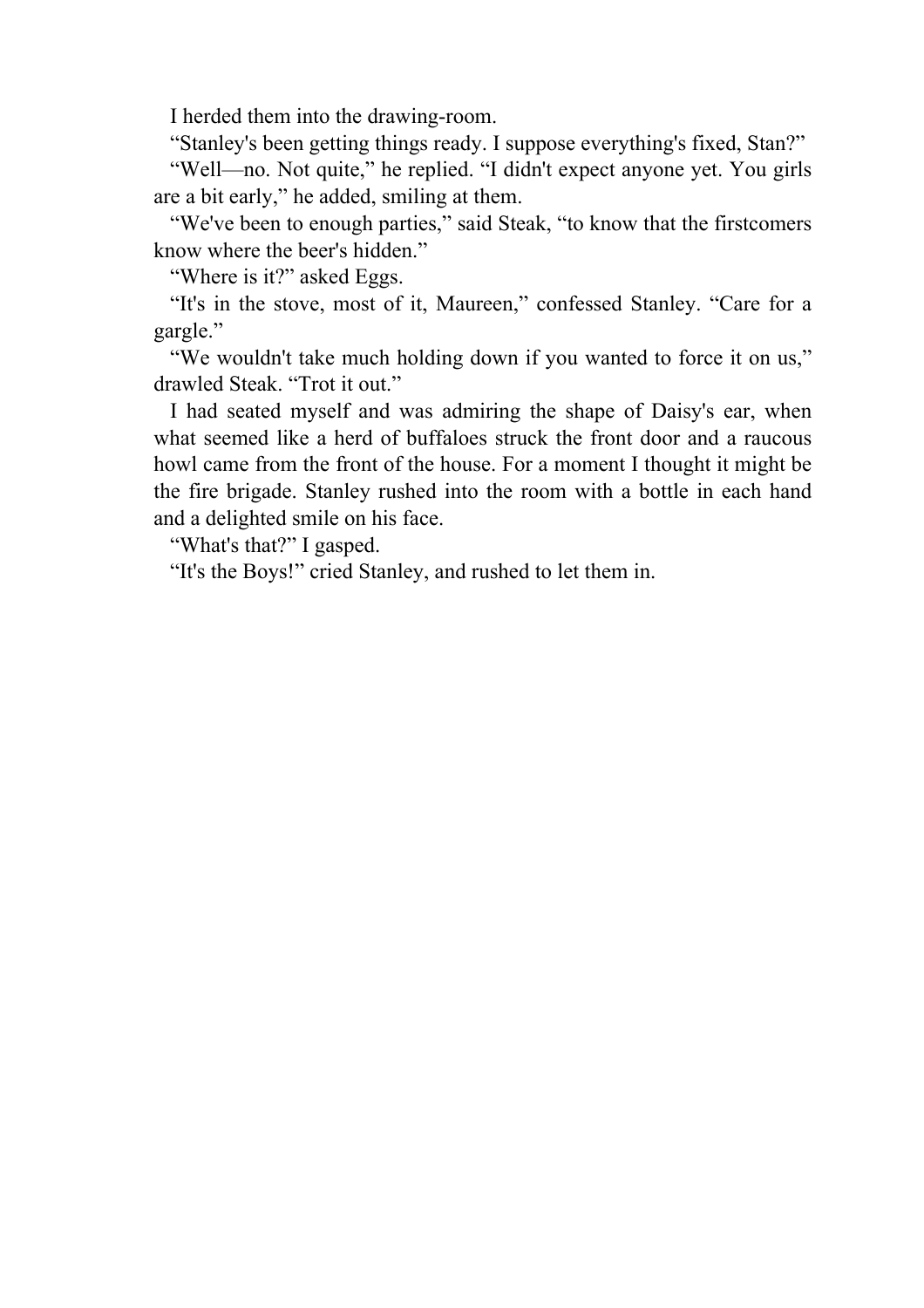# **CHAPTER VIII**

 By eight o'clock, our quiet little party had, thanks to my son's efforts, swelled to the proportions of the crowd that gathers around the spot where the body was found.

 There were the Boys: a crowd of immature dance-hall thugs who ran mainly to legs and reactionary suits. There, was Sadie and a boy friend, and a girl friend and her boy friend, and the barman and the chief chuckerout at Flannery's. The milkman was there with an alleged female of the ultra-modern type, who could not be definitely placed as a boy or a girl and was best classified as a Boil. People I did not know kept coming in, in bunches. I tried to count them but they moved about too much. I don't suppose there were more people on the *Mayflower.*

 Everyone, it seemed, had brought their music-books for what reason I do not know, seeing that they had only ukeleles to play. The giggling and guffawing made the house sound like a large aviary being ravaged by bloodhounds. And the singing!

 There was one girl who had been accused of being able, to sing in the early stages of the orgy. Arraigned before a jury of panting ukelele players, she blushingly admitted that some people said she had a good voice but she was not so wonderful, really. After the usual assumption of bashfulness, and the orthodox statements as to not having brought her music, and having a bad cold she consented to sing. The Boys, who had urged her to sing, then left in a body headed for Flannery's side door, with three suitcases.

The girl sang "The Last Rose of Summer."

 By some extraordinary fluke of an outraged glottis, she caught a high note on a neap tide, and held it. Like a draught- horse stalled with a heavy load on a hill, she held it. I shut my eyes and thought of knocking-off time at the steel-works and foggy nights on the harbour. Growing mottled in the face as Nature asserted herself, she was at last compelled to relinquish the note with a gasp and, amid a storm of applause, she finished off in a hoarse baritone.

 "By cripes!" cried the milkman, slapping me on the back, "you wouldn't hear better than that at the Gaiety!"

Which was quite true. I've been to the Gaiety.

 That priceless boon, "the life of the party," was a particularly virulent specimen. The Boil told me in a confidential whisper that he was such a character. The things he said! And the too-perfectly-funny-for-words things he did!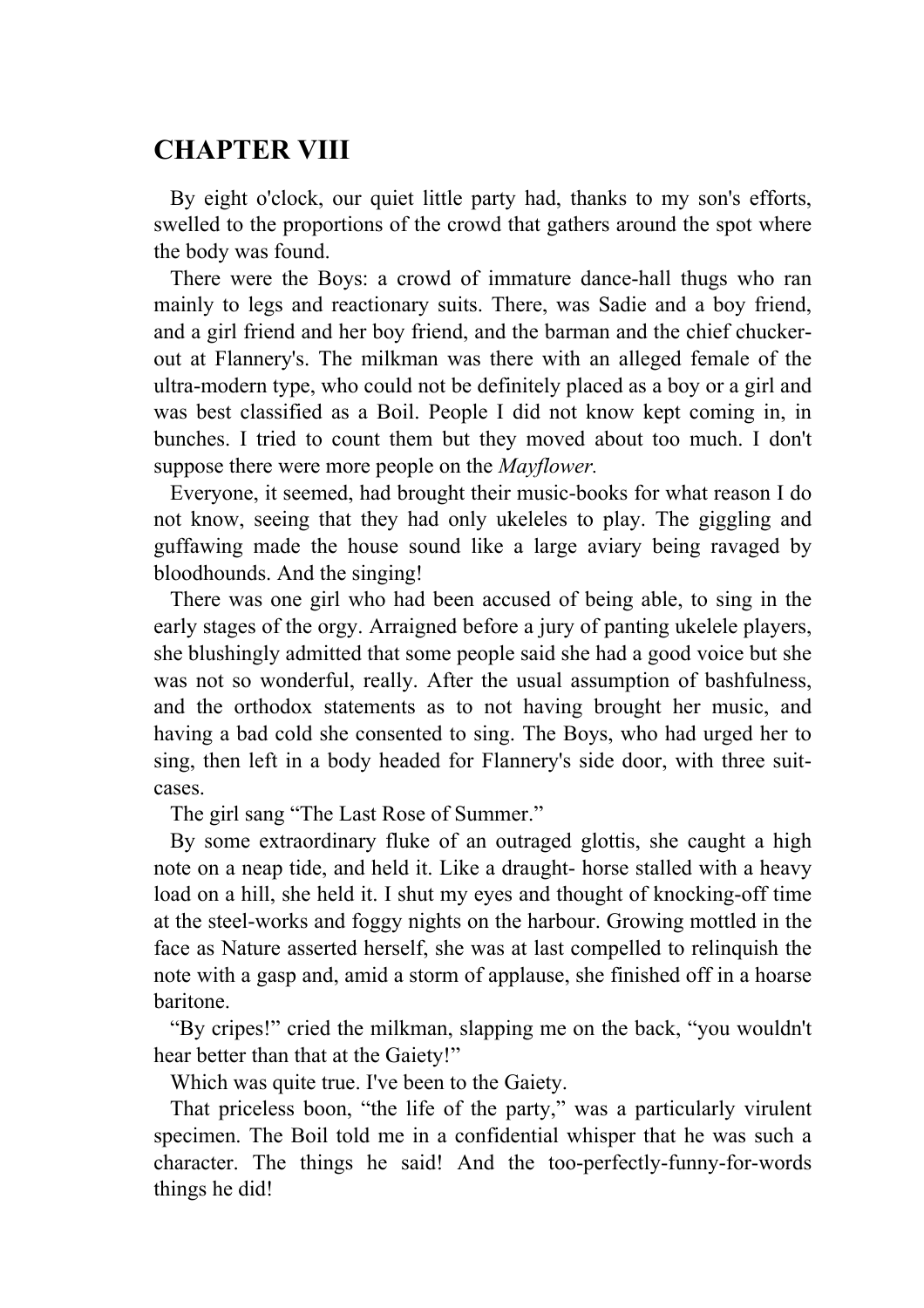"Gee! I remember once," she said, ashing her cigarette on my coatsleeve, "he blew up a balloon and sat on it. You should have seen the look on his face. Laugh! I thought I'd die!"

For once, I felt old.

 I looked around for Stanley and failed to find him; neither could I see Maureen. I rose to my feet as the noble strains of "Pipe Ma Baby's Googoos" rose in the quivering air, and after a search secured a bottle of gin, two glasses and some ginger- beer, and lifting the eyebrow to Steak, headed for the front door.

 "My gawd!" she said, following me out and seating herself on the gasbox beside me. "Does this happen every night?"

"Don't talk to me, Daisy, not for a while, anyhow."

"I understand, honey," she said.

"Take ginger-beer with it?" I asked.

"I hate ginger-beer."

I threw the ginger-beer away.

"I regard gin purely as a medicine," I said, filling the glasses.

"Absolutely," she replied, tersely.

We sipped quietly.

 "You know—I like you, Jack. You're restful," she sighed, and leaned her head against my shoulder.

 I felt rested, too. Some women affect men like that. They have the mother instinct without being mawkish; I felt that if I had laid my troubled head on Daisy's lap and said, "What a ---- of a world this is," Daisy would have said, "Absolutely."

 Once a man reaches the forties he needs feminine company. Some men, indeed most men, like something young and fluffy, but I am not like that. I like a sensible woman. Not one of these hard, practical women, but a woman who, doesn't giggle. A woman of the world who has had a couple of black eyes in her time is the best company for a man in his forties.

I liked Steak.

I filled the glasses and put them down on the floor.

 "Daisy," I said, "I'm a married man. My wife has left me; Stanley is my son and I'm going on for forty."

I had made a clean breast of things—practically.

 She patted my hand. "I guessed most of that but thought you were a widower. Divorced, are you, Jack?"

I nodded glumly.

 "Don't worry over things that happened long ago, honey," she said, smoothing my hair. "Did you like her very much?"

"I always respected her," I answered gently, "until----"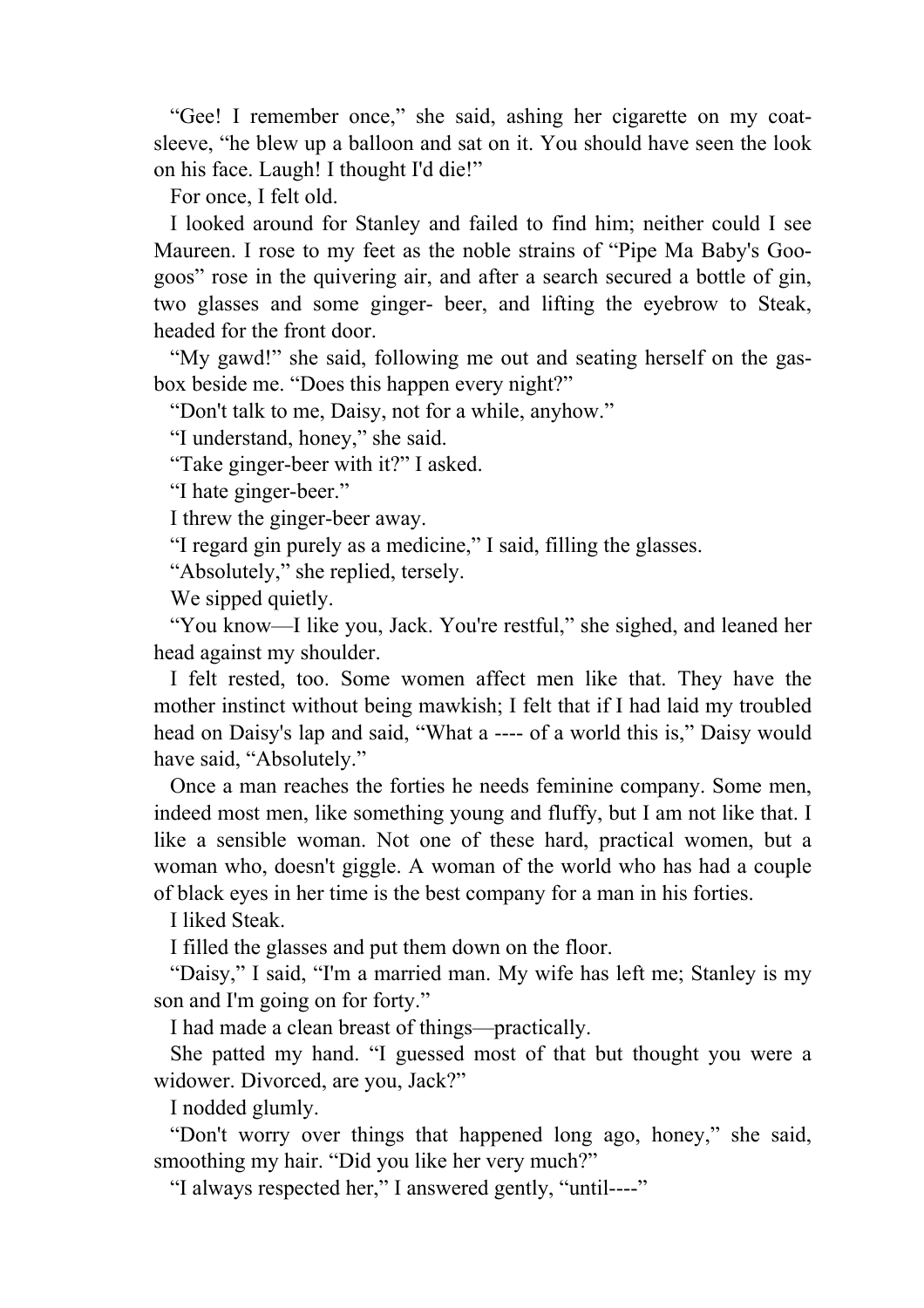"Don't tell me if it hurts you, Jack?"

 "She ran away with a commercial traveller. Lord knows where they went to. I tried to find her. I heard that he ill-treated her—Ah, well!" I picked up our glasses.

 "Some women don't know when they're well off," she exclaimed. "A fine man like you—! Thanks, Jack. Here's luck. Don't forget that there are more fish in the sea and quite a few pebbles left on the beach."

We quaffed.

 "My word!" said Steak, after a pause, "what a row those galoots are making inside!"

"Bedlam!" I exclaimed.

"Absolutely."

 I put my arm around her and we snuggled up. There was nothing wrong in it. Everything was all right. My wife had left me. Certainly, she had given me the impression that she would be back shortly, but the fact remained that she wasn't with me. And here was a woman, a friend, who understood me. Was I to insult her by spurning her affection? I think I am too much of a gentleman for that.

 The noise of the party was increasing, a thing that I had not considered possible. They were stamping their feet, and singing, "We're here because we're here because we're here because we're here." A very ancient and easily remembered song of some fifty-three verses, if I remember rightly. Extremely popular at smoke concerts and lodge meetings. I had got used to the monotony of the bellowing, much the same, I suppose as factory workers get used to the noise of the machinery, and was feeling comfortable and almost drowsy when Temple, who lives next door, came to the gate.

 "Gudgeon!" he barked, "what's all this damned uproar! Do you know it's nearly midnight?"

 "It's Stanley's party," I answered in the soft voice that turneth away wrath. "It's his coming-out party."

 "Coming out! Well, the sooner he emerges the better. It's a damn riot! Is he coming out in a tank?"

"Be nice, Temple. Be nice. You were a boy yourself once."

 "I'll admit it," he shouted. "But there was no insanity in my family. I hope," he added, glaring at the doorway, "that when he comes out, he comes out on his ear!"

"Miserable old cow!" said Steak, as he bounced off.

 "You can't take any notice of a man like that," I explained. "He's a fool. He said I looked old."

"Rot!" she exclaimed contemptuously. "He's mad."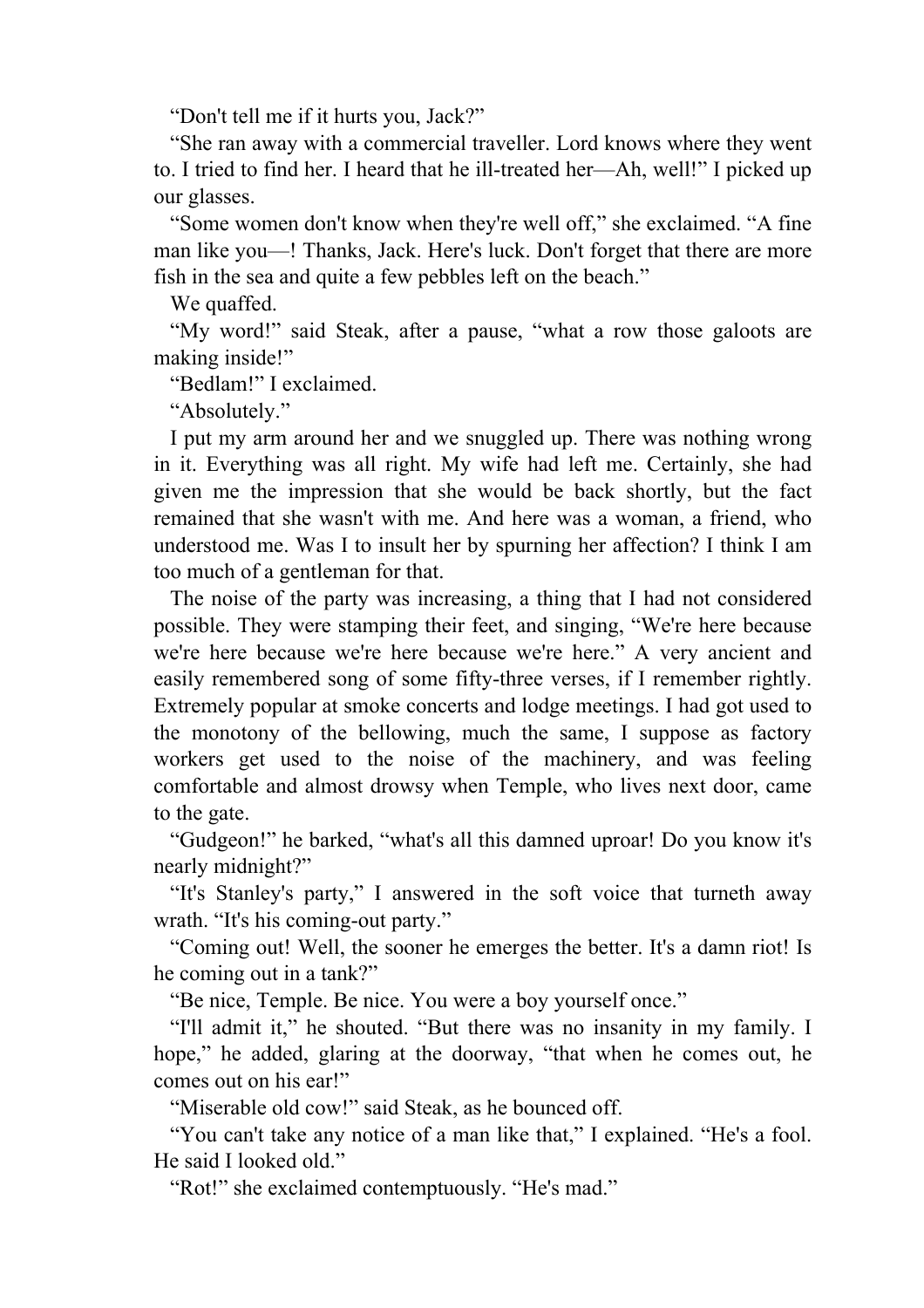That was a sympathetic, yet sensible observation.

 I could see that Daisy was a smart, sensible woman. When I had told Agatha about Temple's ridiculous remark, instead of laughing heartily, she had said, "Quite right, too. Of course, you're getting old. You can't stay young for ever. You, with your hair parted in the middle and your tightwaisted coats and dynamite ties!"

It set me thinking.

It just shows the difference in women.

 But then, every woman is different from every other woman; like fingerprints; and just as the dissimilarity in finger-prints leads to many a man's downfall, so with women. Some men think that because they have produced certain effects with some women by some particular method, they can do it at any time with any other woman, like the application of mathematical and chemical formulae. It is not so. It is decidedly not so. You may live comfortably with Jekyll for a long time, but sooner or later you are confronted with Hyde. No rnan can understand women for the quite ordinary reason that they don't understand themselves. In this they are similar to a lot of other animals. There is no mystery and no secret. If there had been, it would have been blabbed long ago. Solomon had more than his share of wives but he had to give it up at last and admit that a good woman was above rubies. And I think I have biblical backing when I say that Solomon knew his way about. It is not my wish to be considered a cynic. I like women. But the man who runs the circular saw cannot be called a cynic just because he realizes that it is a saw. Similarly, the man who puts a guard- rail around his machinery does not distrust the machinery, he only realizes his own fallibility.

 My train of thought was.interrupted by a smothered snort from Daisy. She shifted her head on my shoulder and mumbled something.

"Eh?" I said.

 She was asleep. Never before or since have I met a woman so divinely conversationless. It is a sad fact that very few of them will refrain from speech when they see that a man wants to think; they imagine that he is either neglecting them, or thinking of some other woman, or merely sulking. I must have dozed, myself, shortly after that because the next thing I remembered was Flannery's barman carrying out the Boys and stacking them on the pavement. The girls had evidently gone home earlier. Sadie's boy friend came through the door on all fours, asserting that he was a cat, and mewing and enjoying himself immensely. The milkman emerged swaggering ponderously as though the best qualities of countless milkmen had been merged in him. He flung the gate open with a sublime gesture of dignity, marched out on to the pavement in massed formation, and fell into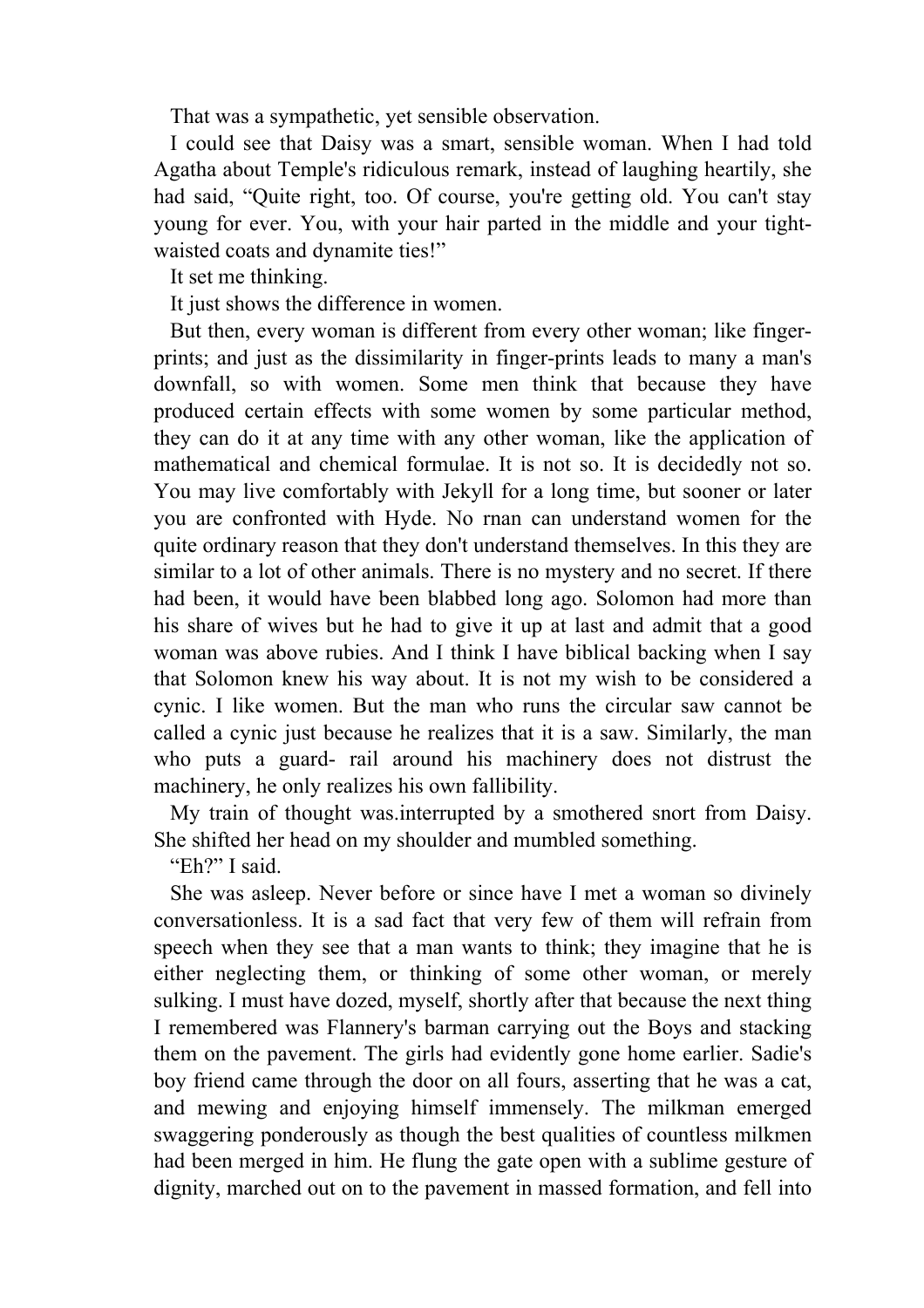the gutter.

"Are they all out?" yelled the barman.

Artie, Flannery's chucker-out, loomed on the doorstep.

"Z'all out. Posilivly norar one lef'!"

"Lock up, then."

"Hold on!" I cried. "I want to get in."

"Can't geddin. Ish after hours."

"But I live here!" I protested.

"Zame ole tale."

 I caught him by the sleeve. "Look here, Artie. I must get in, and I can't if you snap that lock."

He eyed me suspiciously.

 "Well," he said after a pause, "I'll lesher go in this time but be kefful comin' out. Doan led anyborry see yer carryin' it."

"Come on, Artie," called the barman.

"Comin'," he answered, and rolled toward the gate.

"Now you be kefful!" he added, turning to me.

The barman caught him by the arm.

 "I'm comin'!" he said testily. "Godder tellim—kefful." They weaved their tortuous way up the street, Artie pausing now and then and exhorting the surrounding air to be very careful.

I grasped Steak by the shoulder and shook her.

"All right," she mumbled, "just half a glass."

 She awoke at last and I left her to search for Eggs while I procured a taxi. Eggs had taken a fancy to some vases and pictures, and the wrapping of them delayed their departure, but after promising to phone me in the morning they rode away.

 The chilly air heralded the approach of a new morning before I rolled into my disordered and broken bed and slept. If some of us were granted a glimpse of the future, most of us would remain asleep indefinitely, but no matter how battered, we must stand up to every round; so when the gong went in the morning I was on my feet and shaping up to another day.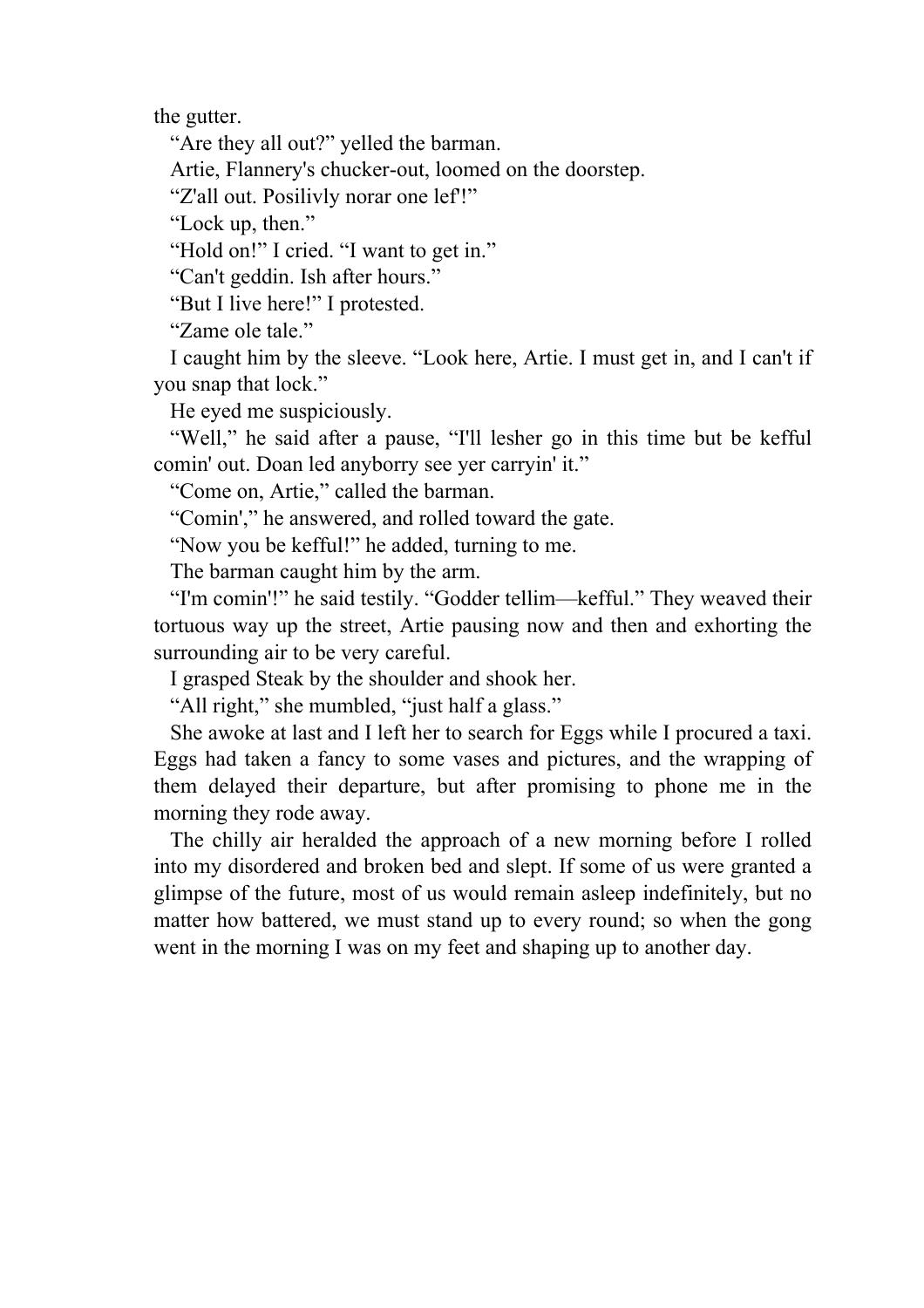# **CHAPTER IX**

 THE postman was very late that morning, which surprised me as he was usually as regular in his movements as a government road-mender. Temple set his clock by him. When he did appear, it was plain that he had been a guest at our party the previous night. He flung a letter at me as he passed and moaned in answer to my cheery greeting. I called him back.

"Only the one letter?"

 "There was one from the Gas Company, but I threw it down the drain like you told me to," he answered huffily.

 "That's right," I said. "If you get one that looks as if it came from the Income Tax Department, put it down the same drain."

He grunted and moved off. I understood how he felt.

 The envelope was addressed to Stanley, so I opened it. It contained a five pound note which I pocketed for Stanley's own good. It might have got him into trouble and I had to look after the boy. The letter was written in Agatha's unique spiral back-hand and the gist of it was that she was sorry she had left him in the same house as myself, but that he was to keep pure and good nevertheless, and avoid me as much as possible. Followed sundry items of great interest about Stanley's grandmother and Stanley's grandmother's parrot. A postscript mentioned the enclosure of the five pound note and added that Gertrude would write shortly and send another. Lastly, he was to appeal to Temple if he needed assistance or protection, or if someone was required to stand bail for me. Mr. Temple, it seemed, was a very good man. As there was nothing of real interest to Stanley in the letter, I tore it up. The fiver was a crisp, new one, quite a rarity, and I thought I would like to take it up to Flannery and show it to him, calling in at the tobacconist's on the way back. It was my intention to buy Stanley some tobacco. I am afraid I spoil the boy.

 It was a couple of hours later when I returned. Not until I was inside the house did I realize that I had forgotten the tobacco and I was annoyed at my own absent-mindedness. But perhaps Stanley was better without it. Tobacco is an insidious drug: although it has no harmful effect on a mature man it is bad for a youth. There are not many fathers who consider the welfare of their sons as I consider Stanley's. It is a weakness in me, this paternal assiduity, but I think a pardonable, even a commendable weakness. Passing through the house in search of Stanley, I came to the laundry and was surprised to hear voices in the back-yard. I listened.

 I could hear Stanley's voice. "Now gimme a fair go," he was saying. "Don't crowd in on me. How can I get a good spin if you crowd in on me?"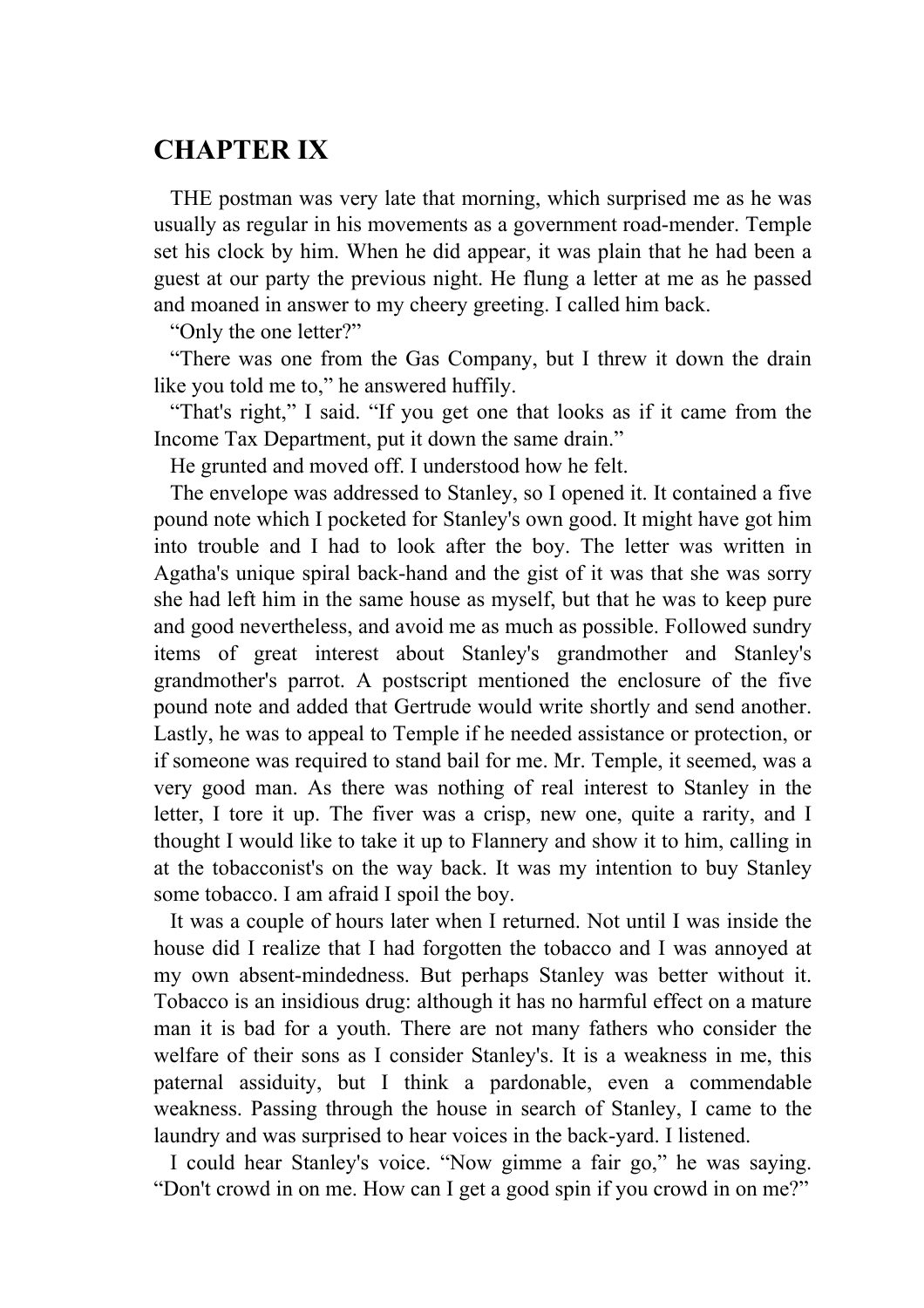"Come on," growled a voice that sounded vaguely familiar, "let some light under 'em."

There was silence, and then a faint tinkle.

"Two heads! You liddle beauties!" cried Stanley.

 I peered cautiously through the window. The postman, the milkman, a time-payment collector and someone else whom I did not recognize, were standing in what was meant to be a circle around Stanley. He had a small piece of flat wood in his hand, on which were balanced two pennies.

The national game was in progress.

The boy was flushed with the glow of victory.

 "I spin for the lot," he called. "Seven and eightpence. Set the centre! Set the centre!"

 "Two bob you tail 'em," said the milkman, casting a florin on the ground. "That's all I've got."

 "I'll set you for the eightpence," said the time-payment collector casting his mite down beside the florin.

The postman looked worried.

 "This is the fourth time you've headed 'em," he exclaimed. "If I'd known there was a game on I'd have brought some money."

"So would I," murmured the milkman.

The postman was rummaging in his bag.

 "Look here," he cried, with sudden cheerfulness, "I got a registered letter here, it might be worth quids. If you'll take it on the off-chance, I'll chuck it in and call, it five shillings."

"You're on," said Stanley, "stand away."

Up went the pennies.

 "Oh, you liddle King Georges," chanted Stanley, "show those skulls. Nedkelly, Ned----"

Clink!

"Two heads!" shouted Stanley. "Horray!"

 The postman gave a grunt of disgust and made silently for the gate, closely followed by the milkman, the timepayment collector and the stranger.

"Come in again some time," called Stanley. There was no answer.

 I left the window and hastened into the kitchen as he turned to re-enter the house. He strolled in clinking the coins he had been tossing.

"How much did you win?" I asked.

"Fourteen shillings, counting a registered letter."

 He spun a penny in the air and as he failed to catch it, it bounced on the floor and rolled toward my feet.

"My lucky penny!" he cried. "It's always been lucky. Hand it over!" he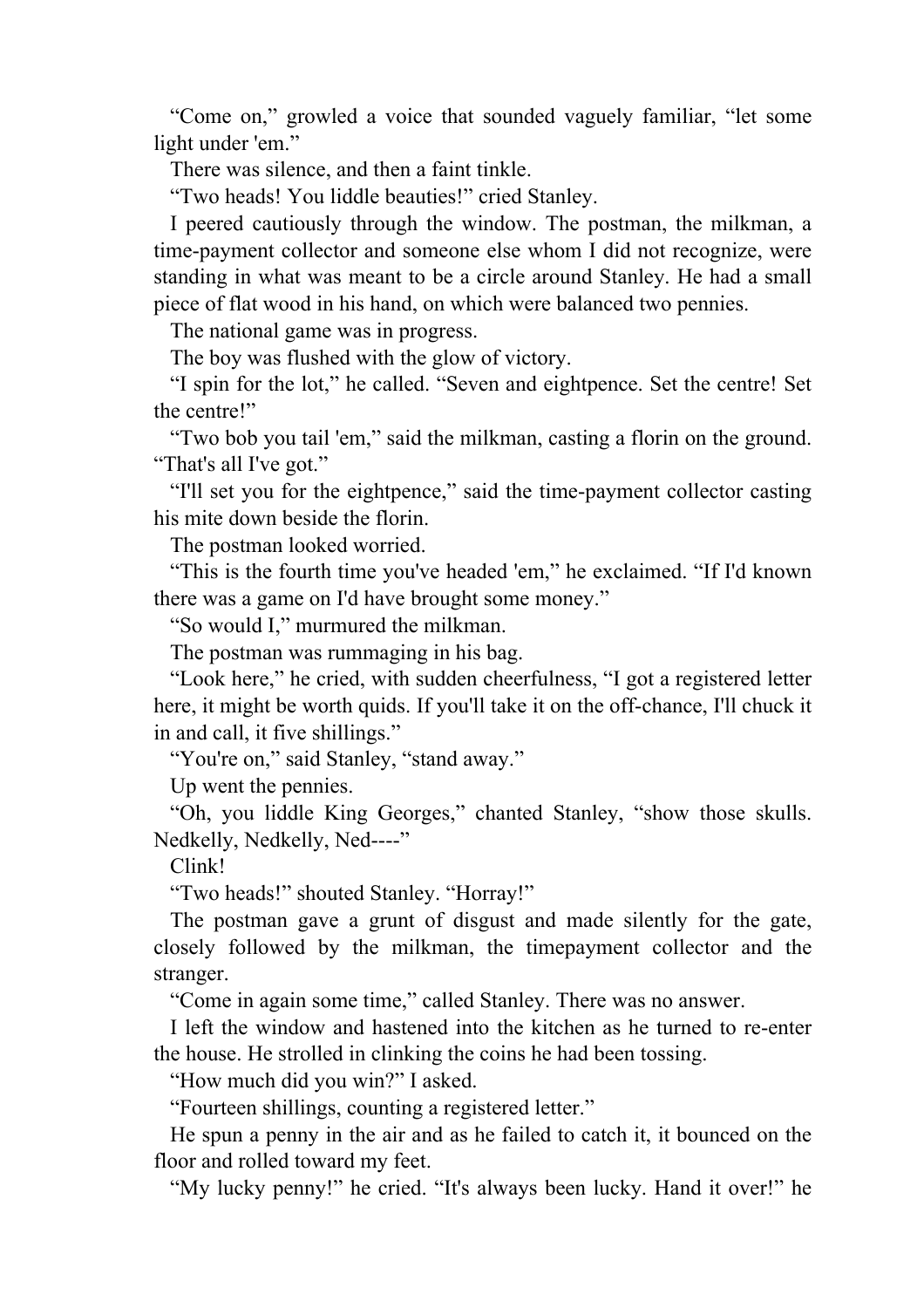shouted as I put my foot on it.

I picked it up and twirled it between my fingers.

 It was double-headed. Whichever way I looked at it, His Majesty's royal features confronted me.

 "You snake!" I hissed. "You cheat! A son of mine—little better than a common thief!"

 He mumbled and looked away. I laughed bitterly. "A Gudgeon," I said, "with a double-headed penny! Have you no sense of decency? Is the honourable name of your ancestors nothing to you?"

I took a stride toward him.

"Father!" he cried weakly.

"Silence!" I roared. "Hand over half the winnings."

"Don't be silly!"

I turned and ran toward the front door.

"Milkman!" I shouted. "Milkman!"

 "Come here!" shouted Stanley, bounding after me, "Here's five shillings."

"That's not half. Milkman!"

 A musical and peculiarly milkman-like gurgle answered me and the milkman came into view swinging his pint-measure.

"Here, damn you," hissed Stanley, "seven shillings."

"'Ullo?" said the milkman, leaning against the gate.

 "Leave an extra pint in the morning for the future, please, old chap," I answered.

He nodded and moved off to his labours and I shut the door.

 I could see by Stanley's face that there would be trouble about this affair. He clicked his fingers in an exasperated manner and looked at me as a muzzled cat would look at a mouse-hole.

 I didn't want to antagonize the boy. We had to live together as happily as possible, so I tried to win him over.

"Well," I said soothingly, "What have you got that face on you for?"

 "Huh!" he grunted, and tasting a glance at my left boot, he turned and strode back to the kitchen. It is hard to know how to treat a boy like Stanley. No matter how much I try I cannot please him. I remembered that he had not even thanked me for the tobacco I had intended to buy him. Second thoughts reminded me that I had not informed him of my intentions and I followed him, with the idea of bringing him to a proper state of gratitude for the tobacco and remorse for his resentment.

 He was sprawled out in a chair near the table, with his hands in his pockets and the expression of an under-paid bailiff with an abcess.

"Stanley," I said, pulling a chair up to the table. "When I was going out a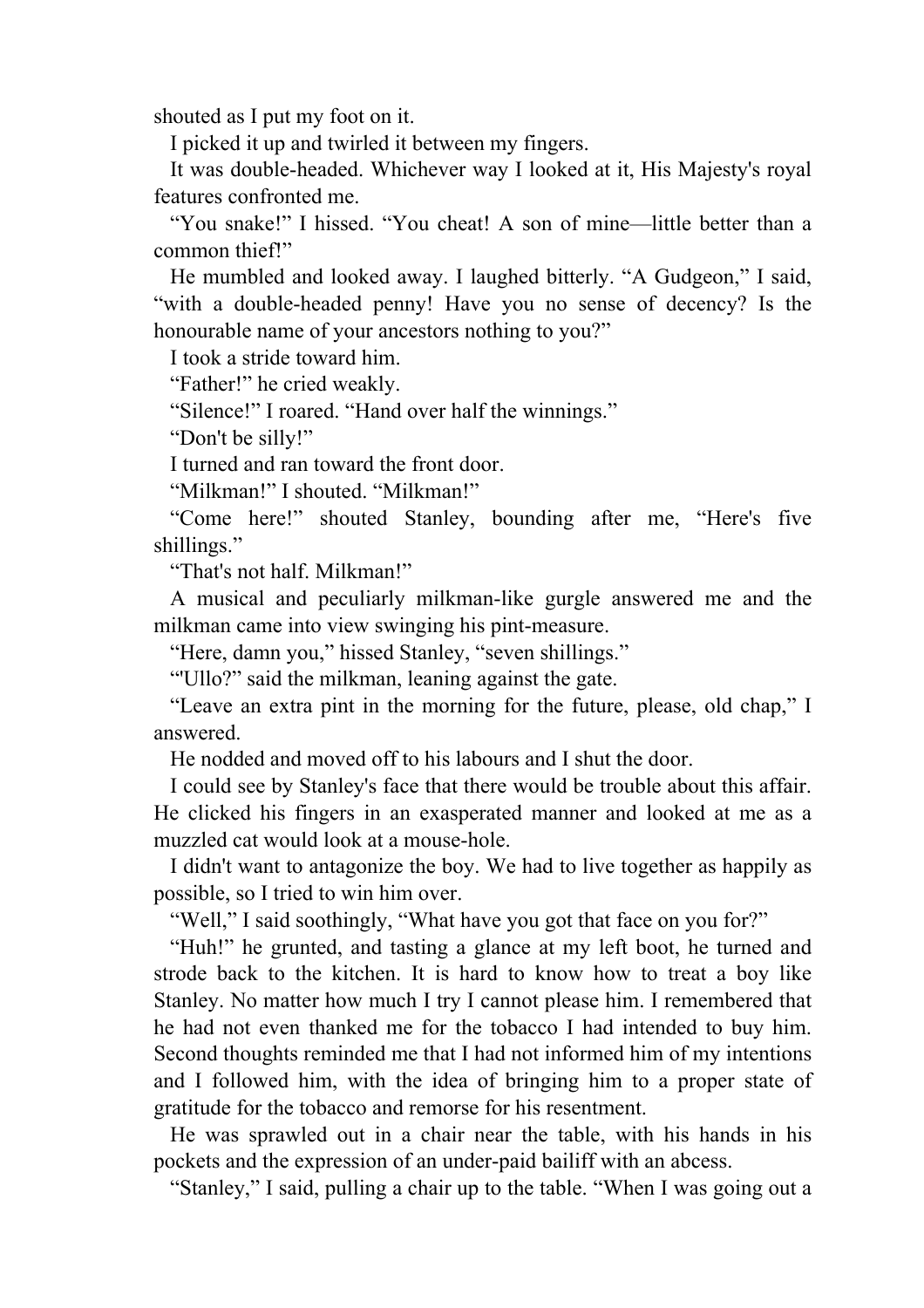little while ago, I thought I would buy you some tobacco."

"Tobacco!"

 I never knew until then, the possibilities of a word like tobacco. I have since decided that should a foreigner ever say "Tobacco!" at me with sufficient vehemence I shall give him in charge.

 "What would I do with seven shillings worth of tobacco?" he spluttered, after a long pause.

 "Stanley," I said quietly. "Do not try to imagine yourself as a member of the League of Nations and that you have been despoiled and are entitled to full reparations and then some."

"Haven't I been despoiled?" he demanded.

 "You have not," I replied. "We will carry the League of Nations idea a little farther, so that I may explain to you. You, as a nation, have robbed other nations—that is, the milkman, etcetera—robbed them by means of the power given you by your armaments and superior equipment—the double-headed penny. I, another nation, cannot allow you to get away with fourteen shillings from your victim without stepping in----"

"For your cut."

 "Don't be so vulgarly direct, Stanley. Remember you are at Geneva now. As I was saying, I must step in. Now I am a majority."

"Ho, are you!" he bawled.

 "Yes, I am. I could lay you out in one hit if necessary, therefore I am a majority. I must step in and adjudicate and seeing that the milkman and other nations are unable to protect their own property, I will take over half the loot and guard it for them. You, I think, are treated very well in being allowed to keep the other half."

 "I see," said Stanley. "If I had to give my half back it would amount to an admission that I had grabbed it, and then you'd have to give your half back."

"We won't go into those complications, if you please."

 "And where do the milkman and postman nations come in? Do they stay robbed?"

 "Not necessarily. You have to bear the opprobrium as the aggressor and all you get out of it is two shillings----" I held up my hand as his mouth opened. "Two shillings," I continued, "and a concession which will very likely prove valueless."

"You mean the registered letter?"

I nodded and rose to my feet.

 "Supposing that it is not valueless," he cried gloatingly, "supposing that it is very valuable?"

"In that case," I replied, "there will be some more adjudicating."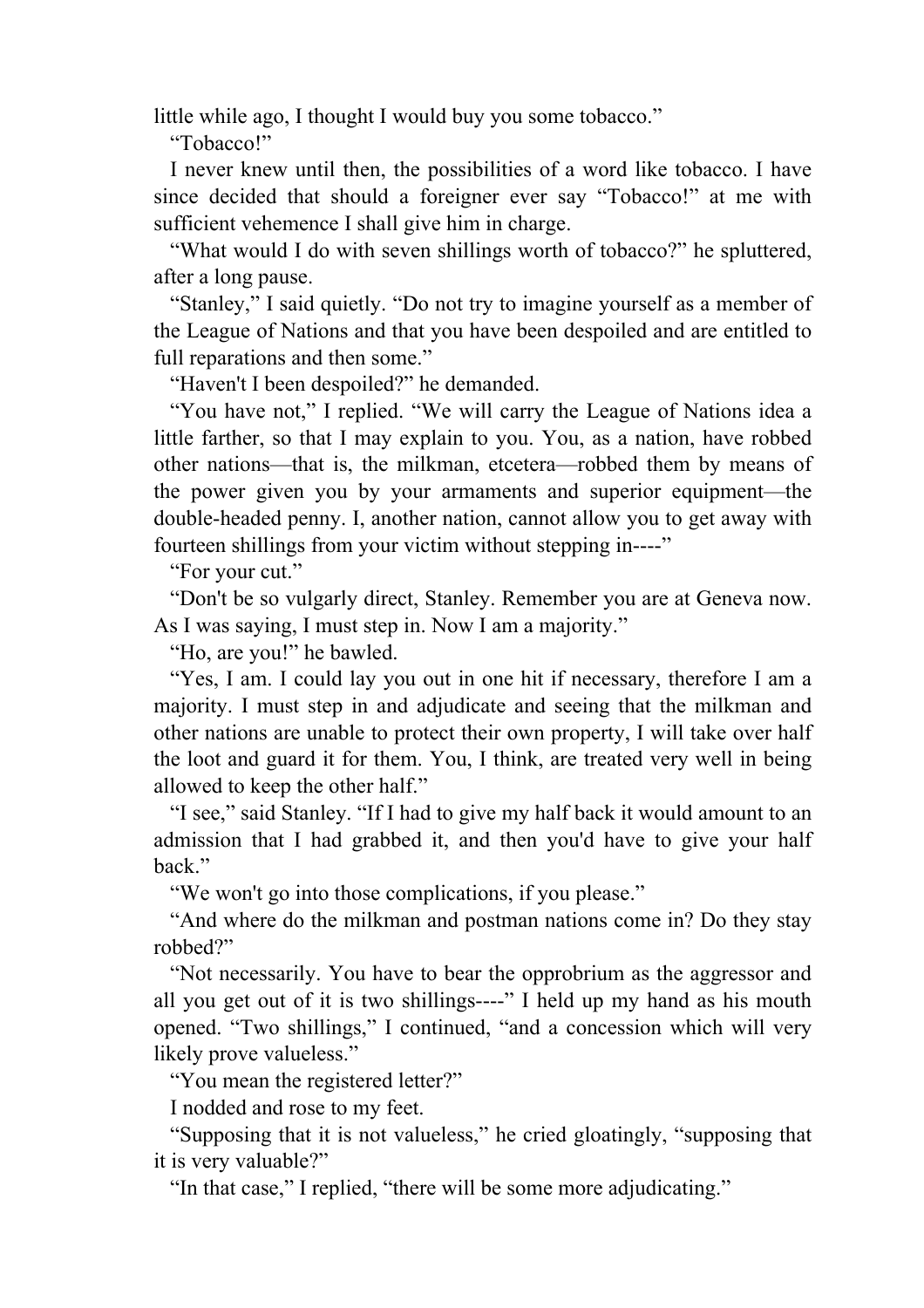I left the room. I had a feeling that the registered letter would contain a disappointment and I did not wish to be present at the opening ceremony. I was just entering Gertrude's bedroom, which I preferred to my own as its door was still intact, when he bounded after me waving the letter.

"Look here!" he shrieked. "Look at it!"

 He held the letter before my eyes. The trembling of his hands made it difficult to read but as near as I can remember it ran:

MY OWNEST,

 Why have you not written to me? Is anything wrong? This is the sixth letter I have written and no answer from my ickle one----

and a lot more of that sort of rot, but no money.

"See it!" he shouted. "I get two shillings and you get seven!"

 "Be a sportsman, my boy," I said. "You took a chance and you lost. There is nothing worse than a bad loser. Be a sportsman."

 "Sportsman!" he shouted. "Why, if you were half a sportsman you'd share that seven shillings with me."

I smiled derisively and walked into the bedroom.

"I'll toss you for it," he cried, following me. "You're such a sportsman!"

 "I am a sportsman," I said gently, "and since you desire it, we will toss to see whether I halve the seven shillings with you or you pass over your two shillings to me."

"Right."

"I will toss," I said, "and call."

"You can't toss and call too!" he expostulated.

 "Well then, we will place the coin on the top of the door so that the coin falls on the other side. Is that fair? I wish to be strictly fair with you, Stanley, and treat you in a sportsmanlike way."

"That's fair enough," he agreed.

 I placed the coin on the top of the door, we stepped out into the hall and I heaved sharply on the door-knob and called heads.

 "You said heads?" questioned Stanley. "That means that if it is a tail, I collect three and six from you."

"And if it is a head, you give me two shillings," I added.

 We opened the door slowly. The penny lay on the floor, serene, fateful, decisive.

"It's a head," I said. "Give me two shillings."

 He sighed and handed it to me. He gazed mournfully at me for a while and then shambled away. I put his double-headed penny in my pocket again as a coin of this sort is a valuable acquisition to a sporting man. I then shut the door.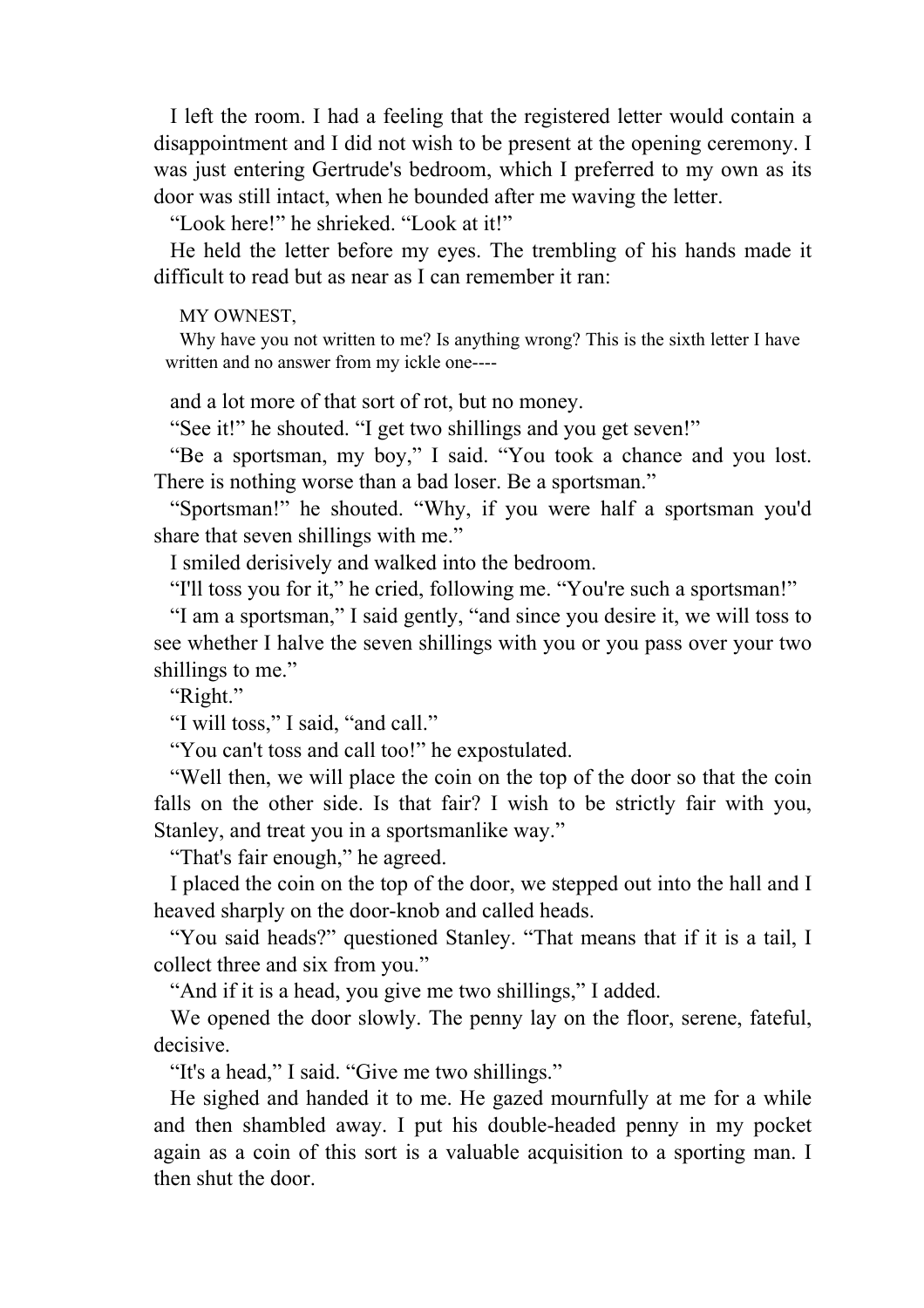# **CHAPTER X**

 SITTING on the bed, I clasped my hands and stared at the clock on the little table near me. I don't know how long I sat there. I was not thinking. I was just looking at the clock. Not that there was anything particularly remarkable about it. I did not regard it so much as a clock, as something to look at. I am not a man who goes about seeing sermons in stones or lectures in bricks, or the descent of man in a piece of bone. I can see material for a debate in a heap of road-metal but I am not the type that can gaze on a Seville orange and weep for the glory that was Spain. Had I been like that I would have gazed past that clock to its old home-town in Switzerland. I would have visioned the Swiss clock-makers perched on the Alps and yodelling happily over their work. I would have seen the Swiss maidens condensing the milk and throwing the nuts into the chocolates. The cows browsing in the streets. The cheeses by the lake. The lakes clogged with tourists.

 But I was just looking at the clock. It was as if my mind had said, "Now you look at that clock till I come back;" and had then departed leaving me a mere body, a shell whose whole outlook in life was clock. Utterly blankminded. Governmentally employed, so to speak. It is hard to describe my state of mind—or my lack of any state of mind; but it is necessary to describe it. I believe that when one is in this state one gets messages from Beyond. The line is clear, there are no statics, and one has premonitions, vague prophetic feelings loom on one; the great Darkness is lit for a while by a feeble blue flame before one is hurried back to earth and the darkness again.

 I had a feeling of impending trouble. As the browsing lamb sees the shadow of the hawk on the grass, so I saw trouble. Gradually the clock forced itself on me. It ticked at me. Its little hand went around. Every tick was a second nearer the grave; my life was ebbing away, ebbing away second by second.

I was in a very bad state.

 There was a loud knock on the door, and Stanley appeared. A real Stanley, plain human meat, of the earth earthy. At sight of him my fit of abstraction vanished and my mind resumed business at the same old stand.

"Well?" I queried.

 "Steak just phoned and said she's going to the races with Eggs and she wants us to come and meet her out there. You'll have to hurry. I'm almost ready. Don't bother about a shave.

Come on, hurry up."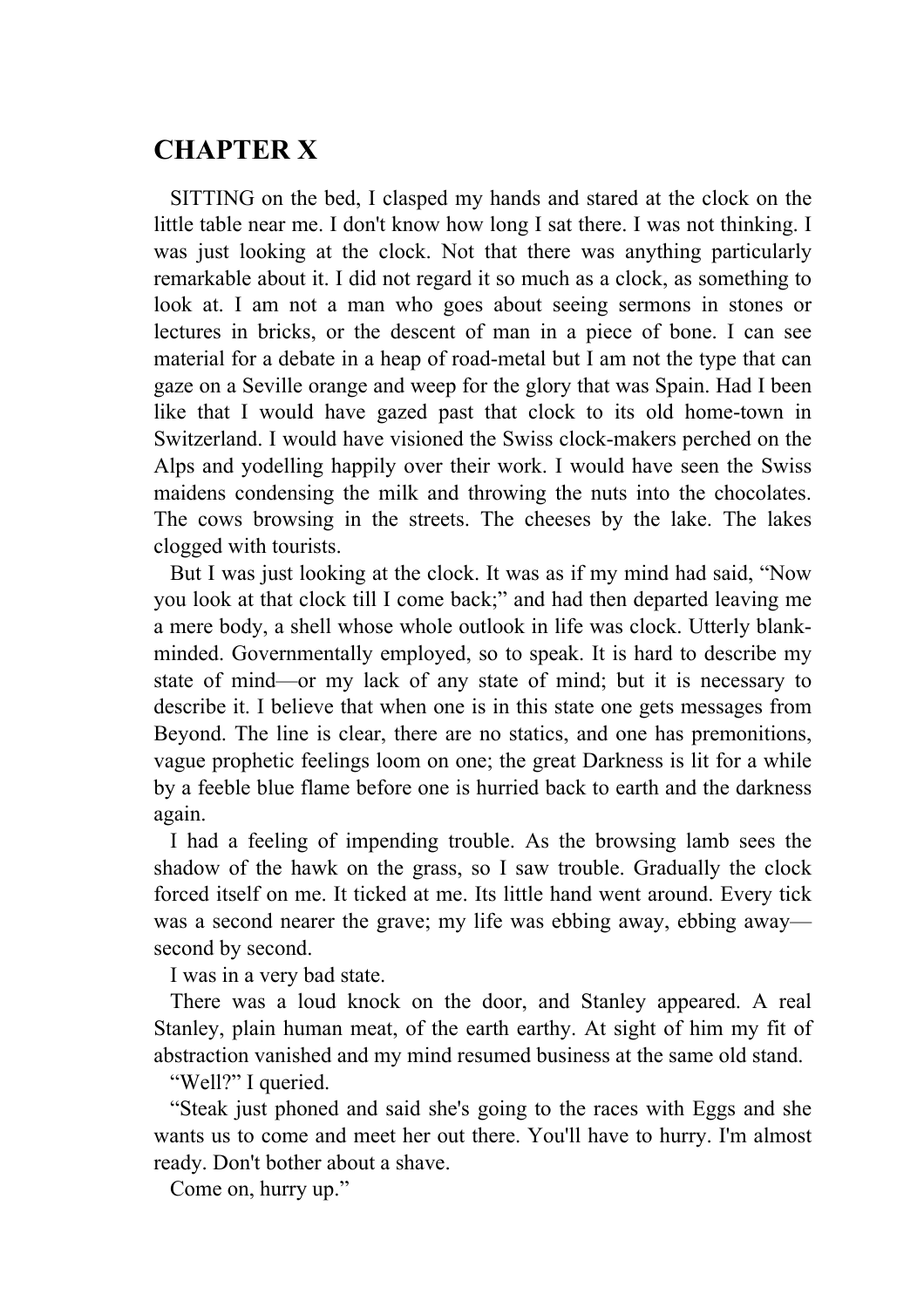"Races? What races?"

 "Randwick races. Get a collar on and a coat. Just as well you have another coat besides the one that got burnt. I'll have to get you a hat somewhere. Look lively or we'll be late."

 He scurried out of the room, and the bedroom door, the front door and the gate slammed almost simultaneously behind him. I rose to my feet. I didn't want to go to the races. I just wanted to sit down and think. Besides, I had only about eight pounds including Agatha's contribution and I wasn't going to be financially butchered to make a holiday for the gimme-girls. I sat down again. A loud crashing of doors and gates resounded through the house and Stanley suddenly appeared in the room like a stage demon.

"Not dressed yet!" he squeaked breathlessly.

"I'm not----"

 "Here's a hat of Temple's I've borrowed for you," he gasped, and threw it to me.

"I'm not----"

 "Come on. Get your coat. I've phoned for a taxi, it will be here any moment<sup>"</sup>

"I'm not going!" I shouted.

 "Don't be silly, dad. This collar looks clean enough. I found it in the hall. Got your studs?"

 "Listen to me, Stanley. I am not going. Don't try these tornado tactics on me; I'm not going."

 "Aw, be yourself, dad! You're not working. There's no money coining in. Steak knows an absolute cert for to-day. Opportunity only knocks once. Come on!"

The door-bell rang.

"That's the taxi-man!" he exclaimed. "Here, put your coat on."

 I clambered into my coat as he rushed out of the room. He was back in something under a second with my tie and studs.

 "You can put these on in the car," he gasped, slamming a hat on my head. He grasped me by the arm, swung me out of the room, out the front door, out the gate and into the taxi.

"Randwick!" he cried. "Drive like hell!" and the car leapt forward.

"Keep close to that car in front," I added, "and if it stops, shoot to kill."

 I struggled out of the hat, which was much too small and jammed down on my ears.

"What are you talking about?" said Stanley. "What car in front?"

 "There's always a car in front," I replied testily. "A black closed-in car, and it winds in and out streets until it pulls up at a deserted house and they all get out and carry the unconscious girl into the cellar and we surround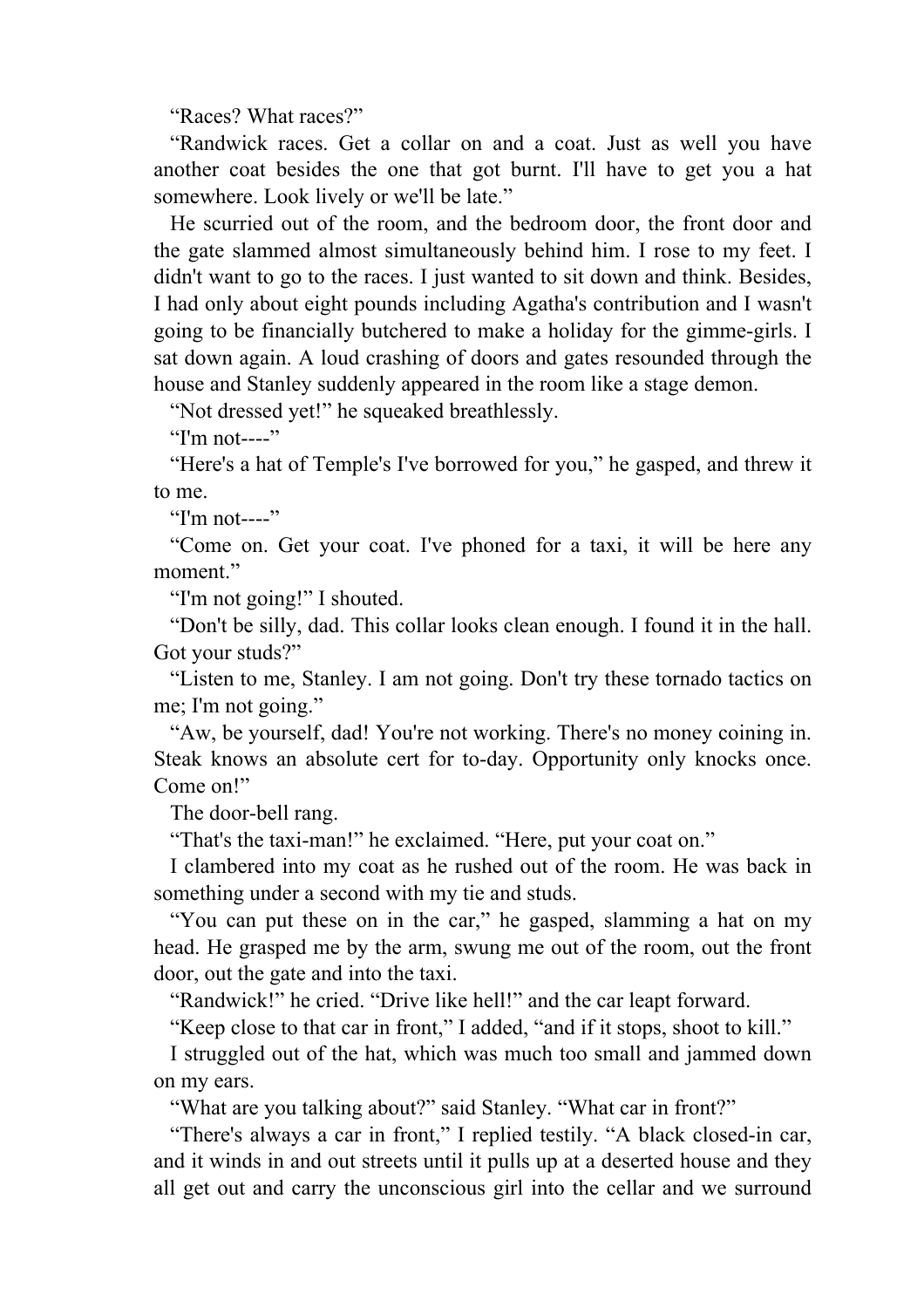the house and capture the Master Mind who turns out to be the butler."

He stared at me.

"You're mad!" he said.

"Have it your own way," I replied, and proceeded to adjust my collar.

 I made no complaint to Stanley for literally dragging me out of the house and throwing me into a taxi. I had been practically abducted—shanghaied; but the thing was done. It was no use objecting. It was all a piece with my presentiments and I sensed the presence of the finger of fate. I am a fatalist and believe that what will be, will be; what is, is; and what was, was; and so on through the verbs. I am not alone in my belief, the modern trend of thought is more and more in that direction and I sometimes suspect that even the Railway Commissioners operate their passenger services on the same principle. Stanley must have been thinking on similar lines. He had been gazing at the taximeter, a thing I never do in a taxi as it takes half the pleasure out of the ride. He seemed to be fascinated by the cold-blooded inexorableness of the thing.

"You know, father," he said, "all life is a gamble."

 "A highly original remark, my boy," I replied, "I suppose then that Randwick race-meeting is the quintessence of life and a royal routine flush would be the peak of existence?"

 "It would be the end of your existence if you were playing at the camp with the boys. Wouldn't it be funny if we won a thousand pounds to-day?"

 "Funny! The braw laddies of the Highland Society would laugh their sporrans off. May I inquire the basis of these hopes for fun? How are we to participate in this huge joke?"

"Don't try to be sarcastic, father. It lessens my respect for you."

 "Your respect for your poor old father is already a minus quantity. It only appears on pay-days. You haven't answered my question."

He leaned over and clutched my ear.

"Steak has a stone moral," he whispered.

"A stone moral."

"Ssh!"

"What's a stone moral?"

 "Don't talk so loud. It's a certainty. It can't be beaten. There's only one horse in it."

 "Oh, well, in that case," I said, leaning back in my corner, "it certainly must win."

"Of course it'll win; you can put your undies on it."

 "Seems rather strange, though," I ruminated, "having only one horse in the race. Any fool ought to see that it must win."

"Arrgh!"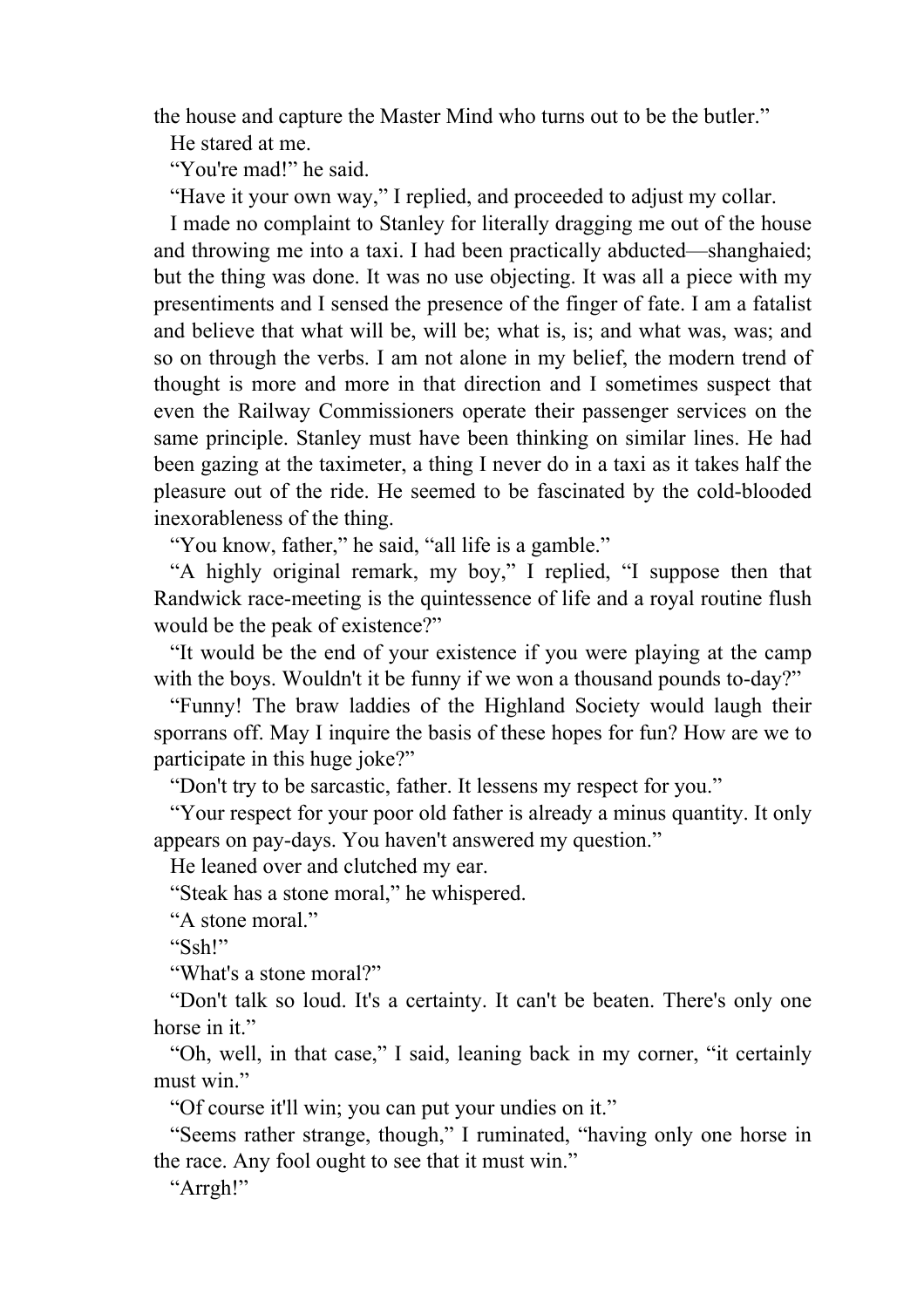I relapsed into my corner again.

 The taximeter, foaming at the mouth, demolished another shilling and gnashed its teeth in anticipation of the next. The tick menace is not confined to our country districts.

"Who is going to pay this lightning calculator?" I asked, pointing to it.

 "That's all right. I'll see to that," replied Stanley with a contemptuous flirt of his hand that must have greatly disheartened the meter. "It's only twelve shillings," he added.

"Where did you get it?" I exclaimed.

"Temple. Good feller. Stung him for a couple."

 "Great!" I cried. "Serves him damn well right!" I had begun to dislike Temple and to hear of his lending money to Stanley was sweet music to mine ears. Anything lent to Stanley can be lined up with the Pyramids, the Sphinx, the national debt and such-like time defying monuments.

"Leger reserve, sir?"

 The driver spoke through the back of his neck after the manner of his kind. The car pulled up and we decanted ourselves on to the pavement. Stanley paid the driver and we walked toward the entrance.

"Synagogue rules," he said. "Take yourself in and pay for yourself."

We clattered through the turnstiles.

 A horde of race-book sellers detonated in our faces. "Book! Book! Book! Bookertherazes! Book, sir?"

I bought two and handed one to Stanley.

 "That squares us," I said. "You paid for the taxi and I've paid for the programmes."

"If there's a harder man than you," he said, taking the book,

"I'll bet he stands on a pedestal in Hyde Park wrought in solid bronze."

"Where have we to meet Steak?" I said coldly.

"Over by the first stand—there she is!"

 I looked as he pointed, and saw Steak and Eggs with two men, one of whom seemed to be drunk.

 "Who are those men?" I asked, waving my hand at the same time to Steak.

"Dunno," he answered in a puzzled voice.

 As we drew nearer to them a strange feeling of apprehension stole over me. Their faces left me perturbed. I felt that the only way these men could attain popularity in a civilized community would be for them to become radio announcers. Unseen Uncle Georges gravely announcing a glut of onions in the market. Later, when I heard their voices, I was forced to deny them even this faint hope. We doffed our hats and greeted the ladies.

"So glad you came," said Eggs in an enthusiastic voice. "I don't think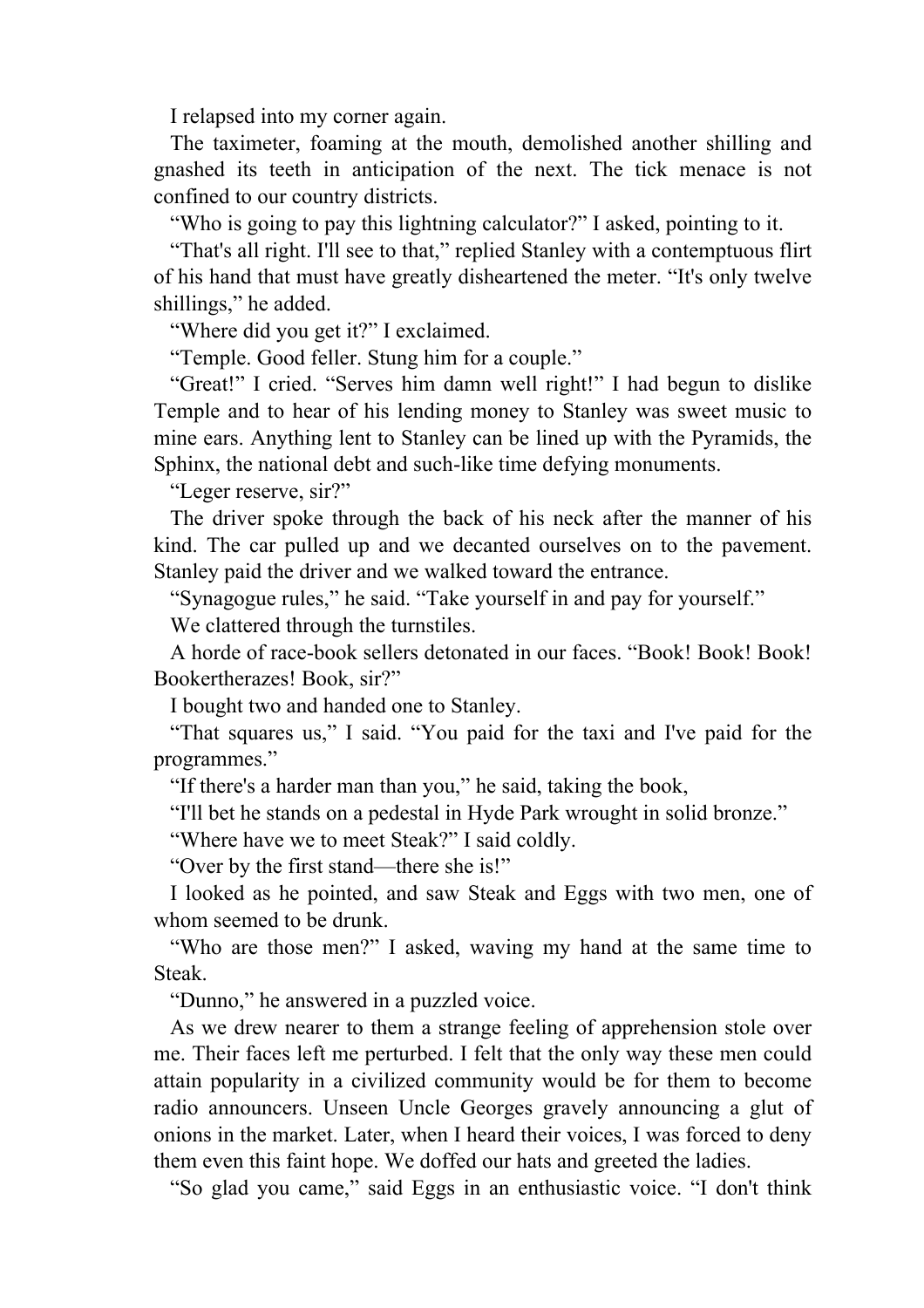you've met our friends. Mister Simpson; Mister Gudgeon. Mister Stanley Gudgeon—Mister Slatter—Gudgeons. Mix!"

 As we shook hands I made a mental note of Stanley's perfidy in divulging my name. Smith is good enough for me.

 "Gonna back all the winners?" asked Mr Slatter pleasantly. Or as pleasantly as he could. He was not the type of man I usually associate with. He was tall and very broad about the shoulders, attired in a silvery-grey suit and a hard hat. His features reminded me of the cliffs at South Head, and his nose, which had evidently been broken at some time, had a disposition to lounge about his face. I pictured him shaving with a hammer and a cold chisel.

"I hope so, Mr Slatter," I replied.

 "Call me Woggo," he said, spitting over my shoulder. "All the boys call me that. Where's Dogsbody?" he added, gazing around.

 I concluded that "Dogsbody" was the inebriated Mr. Simpson's trade name and turned to see him a little distance away, leaning on Stanley and breathing very confidently into his face.

"Come on, Dosb'dy," bawled Woggo. "We're going inter the ring."

I took Steak's arm and moved off toward the betting-ring.

 "Your friend has evidently been looking on the wine when it was red," I remarked to her.

 "He'd look on it if it was purple and had frogs in it." She squeezed my arm. "Glad you came, honey," she said.

"Have you known Mr Slatter long?" I asked.

 "Woggo? He's all right. We get the dinkum oil off him. He knows all the jockeys and trainers and everything. He was born in a horse-trough and carried round in a nose-bag when he was a child. You don't want to worry about him."

"What does he know for this race?"

 She stopped and put her mouth close to my ear. "King Rabbit," she whispered. "He's an outsider and he'll be any old price. Put a couple of pounds on for me."

She kissed me on the ear.

 She was a gimme, but twenty years of life fell from me, and I kicked them out of the way as I walked on. The frantic clamour of the bookmakers roared around us as we entered the ring. Men and women surged about the stands hurling money away with both hands. Punters pleaded to be allowed to lay odds on the favourite and elbowed each other out of the way in their earnest desire to be robbed. Tip-slingers, urgers and whisperers slunk like jackals through the crowd, and grave and massive policemen placed their furtive bets. I shrunk from the ordeal, but how can man die better than by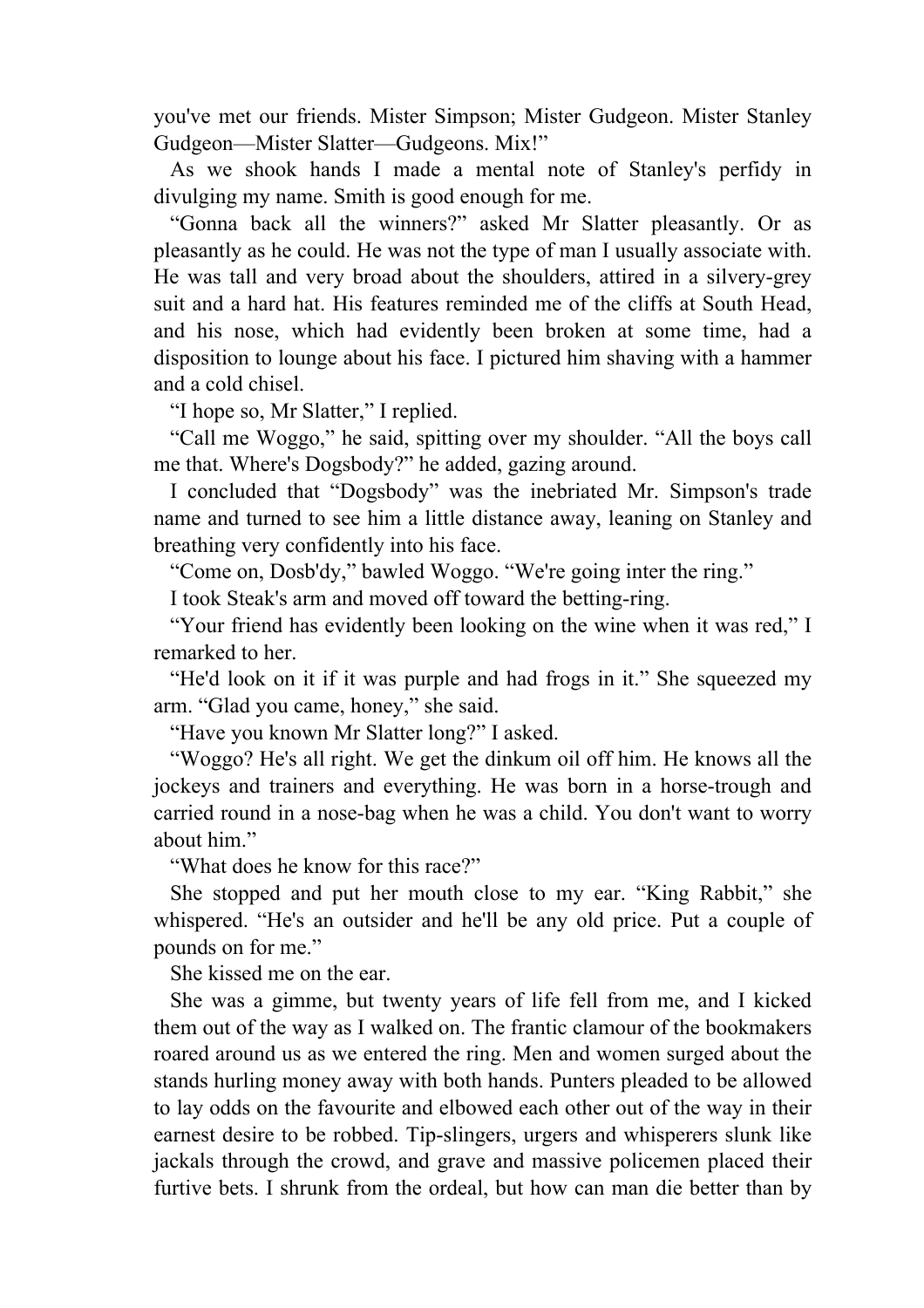facing fearful odds? The rest of the gang came up and with a parting glance at Steak, I plunged into the riot.

 Pausing at a stand, I addressed the open mouth of a bawling bookmaker. "What price King Rabbit?"

 "'Oo? King Rabbit? Never 'eard of it. King Rabbit?—Ar, yes, four to one, King Rabbit."

I turned away.

"Well, eight to one," he bawled. "Tens!"

I continued on my way.

"Fifteens!" he yelled. "Twenties! Well, go to blazes!"

 I emerged at long last with my head throbbing under Temple's hat and the dust of conflict clinging to my boots.

Steak was waiting for me, with Eggs. I handed her a ticket.

 "Sixty-eight pounds!" she shrieked. "He must have been thirty-three to one!"

"You went to a good school," I said.

"Girnme half if it wins," pleaded Eggs.

Steak impaled her with a glance.

"This is my ticket," she said coldly. "Stanley will get yours."

"But he's only putting ten shillings on for me," wailed Eggs.

 "Faulty work," said Steak succinctly. "Come and we'll watch the race, honey," she added, taking my arm.

 Never, never shall I forget that race. When I am old and peevish, sans teeth, sans hair, and shod with elastic-sided boots, I shall be content merely with the memory of that race. When St Peter asks me my greatest display of charity and fortitude on earth, my answer will be that I refrained from choking Steak when King Rabbit won the Grantham Stakes.

 When the barrier went up, the jockey seemed quite oblivious to the fact that I had four pounds on his mount. He appeared to go to sleep on the horse's neck. They wallowed round the bend behind everything else that had legs. The jockey seemed to be about as useful as a wart on the hip and I groaned aloud.

 To this day, I believe the horse heard me. He laid his ears back, opened his mouth and accelerated. He threw his legs about in wild abandon. His hoofs touched the turf merely here and there. He flung himself along like a thing gone mad. His tail stood out. Like a chestnut bullet he swept past the field, past the favourite, past the winning-post, and twice around the course before he could be pulled up. Doped, of course.

 The great, beautiful, brave beast, may he live for a hundred years and die in a lucerne paddock surrounded by his progeny.

Hoarse with shouting, my hands sore from beating the railing, I assisted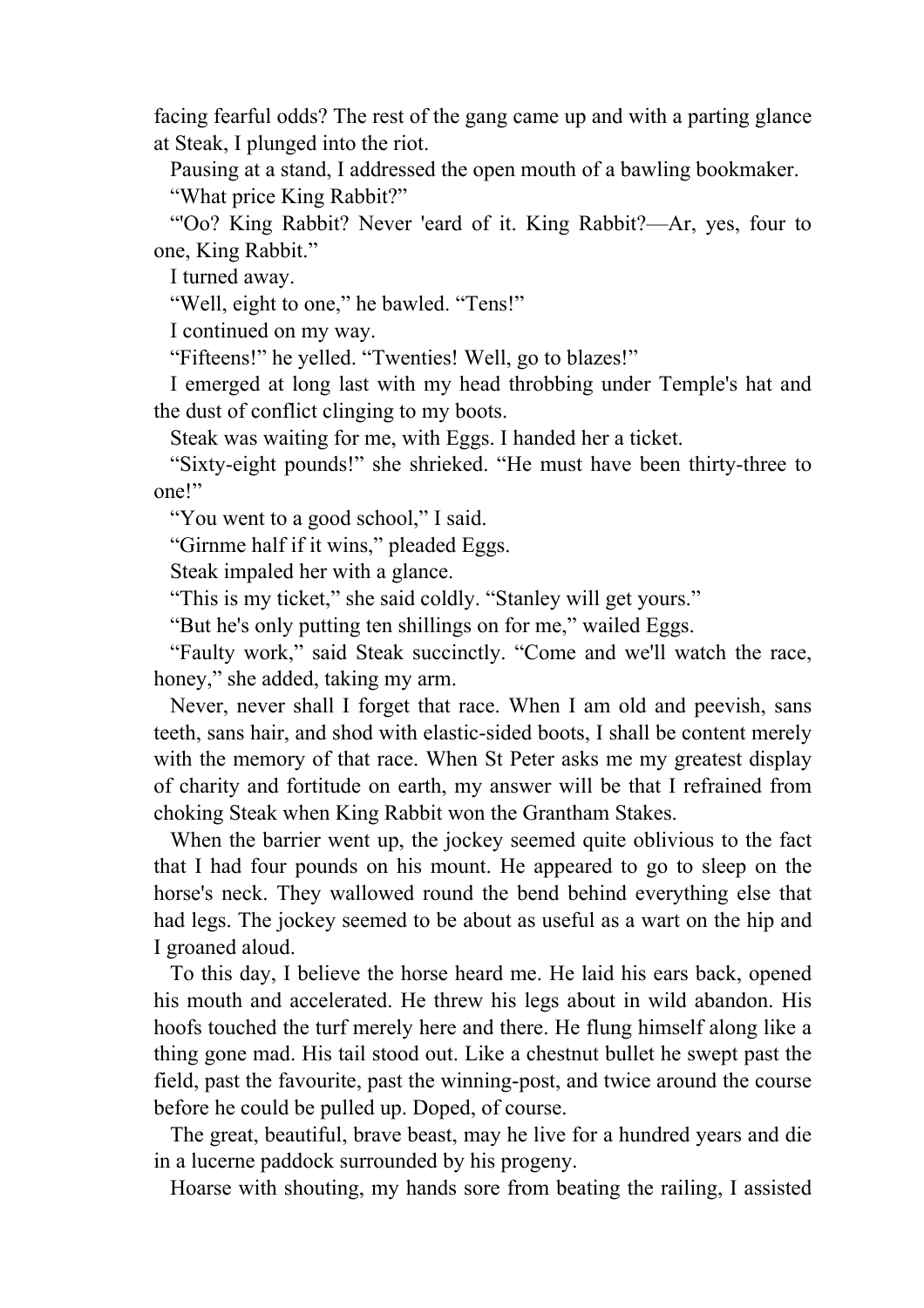the almost unconscious Steak out of the crowd. The stricken punters were very, very quiet and the happy laughter of the bookmakers plunged the iron into their souls.

Thirty-three to one! Even now my hand trembles as I write.

 One hundred and thirty-six pounds I collected, and sixty-eight for Steak. If horses have halos when they die, King Rabbit should look like a zebra. We were joined by the rest of the party. I wanted to go home. I was padded with notes. Steak was crying on my shoulder; Eggs was in charge of the matron in the ladies' waiting-room; Stanley and the drunken Simpson were dancing like bears in the midst of an interested crowd. Woggo Slatter stood aloof and not a pore of his skin opened or shut. Not a smile disturbed his granite face. A cigarette hung from the corner of his mouth, and when I sighted him he was buying a packet of chewing-gum. Chewing-gum! Fancy being able to chew!

I parked Daisy in the grandstand and went to him.

 "Thanks for the tip, old man," I said, grasping him by the hand. "Thanks very much."

 "'Sall right," he drawled. "We has our lucky days. I might want ter put the fangs inter you for twenty or so one er these days. What are you goin' to do now?"

"I'm going home."

He shifted his cigarette to the other side of his mouth.

"Don't go yet," he said. "Got another one. Be a short price, but it's good."

He tipped his hat over one eye and walked away.

Stanley touched my arm.

"Hello!" I said. "Corroboree finished?"

"The police stopped it," he whispered.

"What are you whispering for? Are they after you?"

 "No," he said in an almost inaudible voice, "it's my throat. I couldn't talk at all a while ago. I don't care if I'm never able to yell again. Wasn't it wonderful?"

"Oh, fair performance, I suppose. What are you going to do now?"

"I'm going home if I can get away from Eggs," he whispered.

 I studied the nail on my little finger for a moment. "Don't go yet," I said. "Got another one. Short price, but good," and tilting my hat over my forehead I strolled away and left him gaping.

 Returning to the stand, I found Maureen and Daisy sitting with their heads close together. Their talk ceased suddenly as I came up to them. I know women. I buttoned my coat and sat down warily.

 "Oh, gee!" sighed Maureen, "wasn't it just too lovely! Whatever are you going to buy me with all that money?"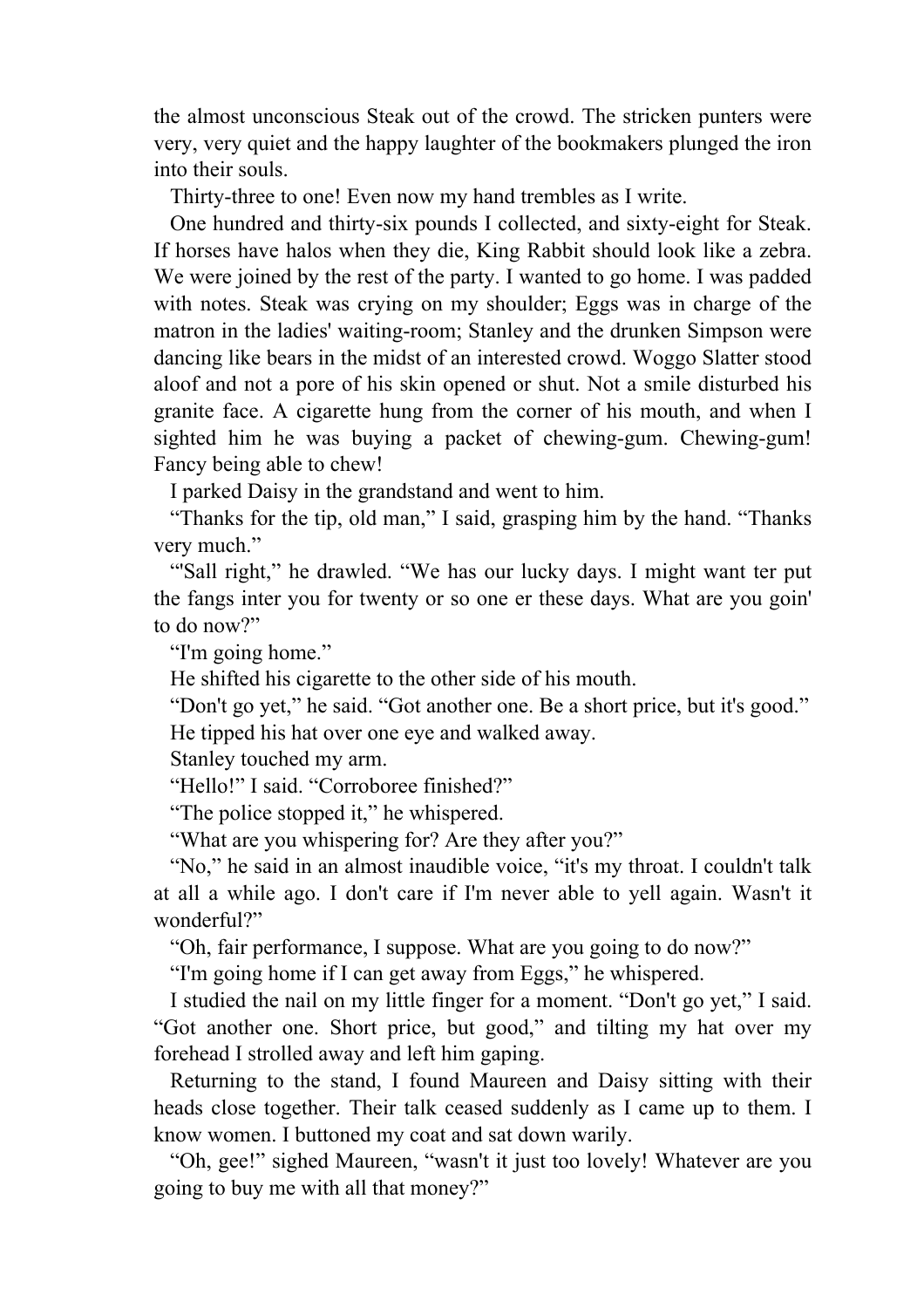"If you'll excuse me, Maureen," said Steak in a chilly voice, "Jack is my friend. Go and find Stanley."

 "I like Stan," murmured Eggs, "but I don't value his friendship half as much as Jack's. Besides, he's only a boy, really, isn't he?"

 I felt that I was being haggled over. Stanley had evidently been weighed in the balance and found to be under the limit.

"What about Woggo?" I suggested.

"Woggo!" they echoed. "Ha! Ha!"

 That let Woggo out. He was either a member of the syndicate or an abandoned mine.

 "Do you know what this next winner is going to be?" I asked, to change the subject.

 "Dunno," answered Steak. "Woggo will tell you when the time comes. Here he is now."

 Woggo strolled into view and halted before us. Fixing his gaze on the horizon, he slowly stroked his left ear with three fingers, spat aimlessly in the general direction of the betting-ring and moved on. Maureen and Daisy hurriedly turned the pages of their race-books.

"Useless Annie!" they gasped in unison.

"What about her?" I queried, looking around.

"That's it," gabbled Eggs. "That's the pea. Where's Stanley?"

She jumped to her feet and scurried away.

"What do I do now?" I asked, turning to Steak.

 "All you've got to do now is to empty the roll out on Useless Annie—and make it snappy. Off you go! I'll wait here."

"The whole lot!" I gasped.

"Absolutely," she said, giving me a push. "Put a pony on for me."

 I hurried away and burrowed into the betting-ring. A striving elbow bored into my ear as I squirmed through the crowd. It was Stanley. I might have known that with practically the whole population of Sydney collected in one place, Stanley would single me out for injury.

I stamped heavily on his foot.

 "Sorry, Stan," I said, patting him on the shoulder, "It's the crowd, you know. What's a pony?"

 "Thassall right, dad," he replied, "that wasn't my foot. A pony is a little horse."

 He was swept away on a wave of punters before I could land him one. Useless Annie, as Woggo foretold, was a short price. One Hennessy, on the outer edge of the ring, who may possibly have been one of the lost tribe, offered to lay me fifty pounds to forty and I passed up the money. He made a quivering stab with his pencil at the betting-ticket and passed the result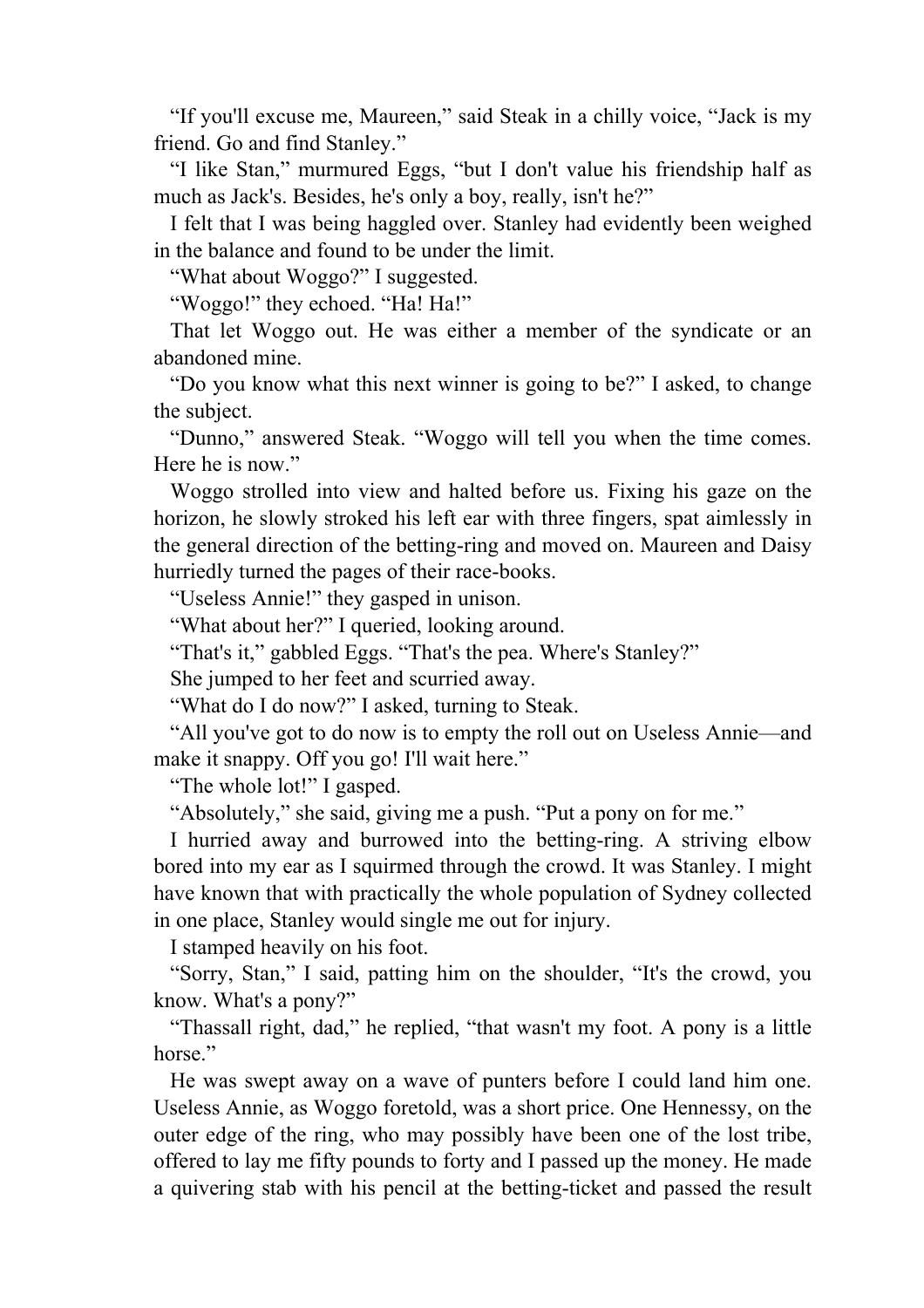down to me.

"What's this?" I asked, staring at the Morse code on the ticket.

 "Useless," he snapped, glaring at me. "Fifty pounds to forty. That's vat you vant, ain't it?"

"Useless Annie?" I inquired meekly.

"Ah, Gor!" he moaned. "Can't you read?"

"All right, all right," I muttered, and wandered away to the bar.

 A flying barman, handling glasses like a nervous octopus, extracted the order from between my teeth before I could utter it, and sped away.

"Snappy, eh?" commented Stanley. He was at my elbow. Ubiquitous.

"Stanley," I said, producing the ticket, "what do you make of this?"

 "Useless Annie," he said glancing at it. "Who put you on to that zoo fodder?"

"Slatter."

"The urger with the ironstone complexion."

I nodded uneasily.

 "Born every day," he muttered, shaking his head at his glass. "One a minute<sup>"</sup>

"What's wrong with it?" I demanded.

 He leaned towards me. "Useless Annie's in the bag." he whispered. "I've backed Bonser Baby. Get on while you've got time."

"But----" I faltered, waving my ticket.

 "Well, of course, if you don't want to—don't," he said, shrugging his shoulders.

"Do you think I ought to?"

He glanced at me pityingly. "Anyone picked your pocket yet?"

"No."

 "Hmm, funny," he said. Then fiercely he added, "Go and get your money on. Leave your drink; I'll look after that."

I gulped my drink and hurried away with my mind in a whirl.

 The bookmakers were howling that they were prepared to lay five to one against Bonser Baby and I took a hundred and fifty pounds to thirty pounds in three bets. I stood to win one hundred and fifty, or flay my thirty pounds' worth out of Stanley. Something seemed to tell me that I would win. I felt confident. I decided to avoid Steak for the nonce, and took up a position near the track to watch the race.

 It wasn't a race. Some dissatisfied gentleman close to me remarked that it was a mere sanguinary, lightning-struck, blasted, confounded and unmentionable procession. Useless Annie might have been sired by a rocking-horse, and as regards its dam, it was damned by all present. The jockey made a ferocious display with his whip and then realistically fell off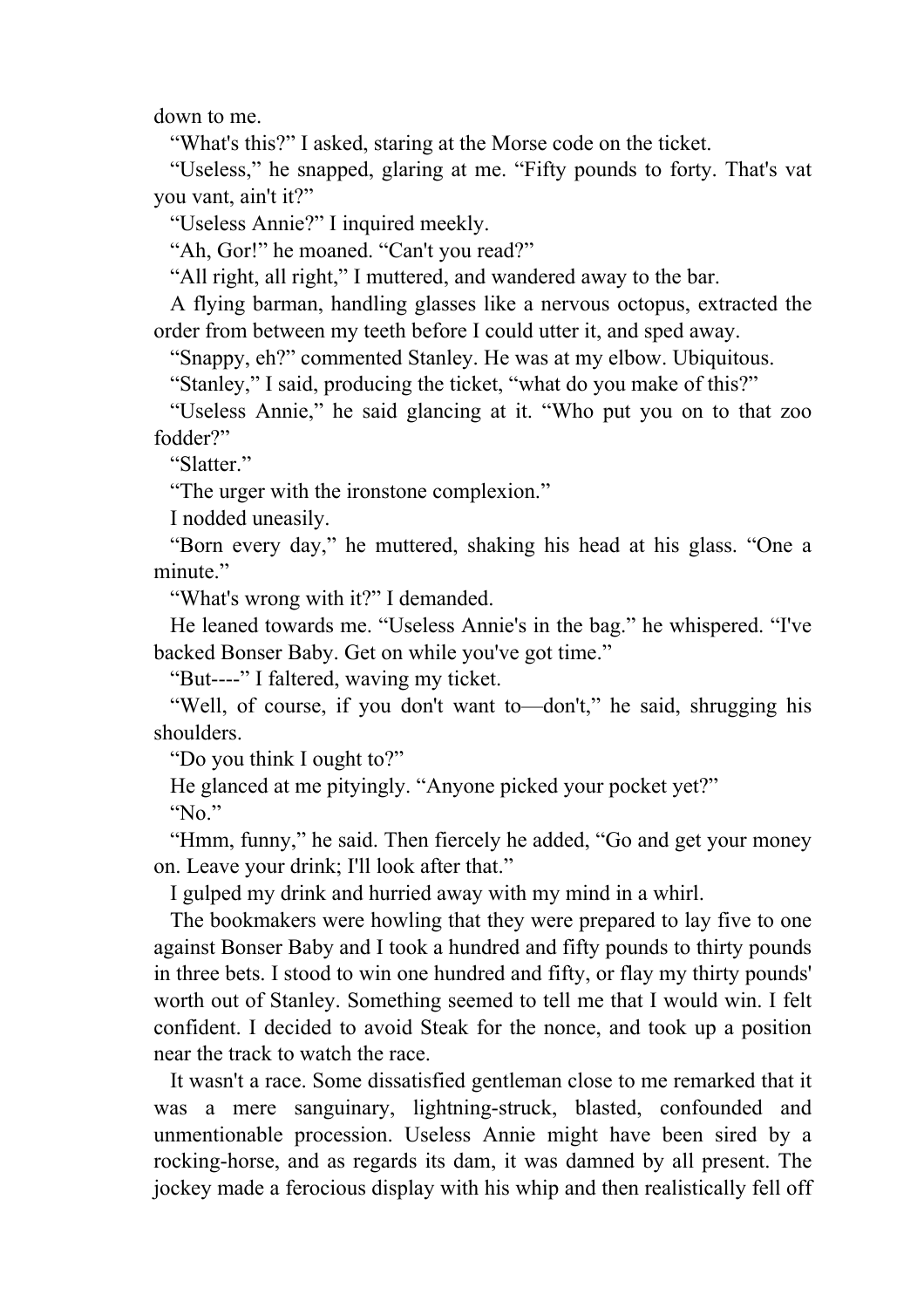and left his horse to browse on the track. Bonser Baby was in front, with another horse gaining on it rapidly and for a moment it looked as if the jockey of that horse would have to fall off too. Fortunately Bonser Baby, with the fear of the bone-yard in him, speeded up his lollop and staggered past the post amidst a chorus of congratulatory groans. The race had not the thrill of the previous one, and although I was pleased to collect my winnings, I was not excited. My presentiments were returning.

I sought Steak and handed her the ticket for Useless Annie.

 "I put fifty on for you," I said with a wry smile, "the remainder I put on for myself."

I sat down heavily beside her.

 "Oh, what a pity!" cried Steak. "You poor thing! Are you absolutely broke?"

"Penniless," I muttered.

 "And you put fifty on for me! That was sporty of you, Jack. Here, you'd better take this fiver."

I waved it aside.

"Don't be foolish," she said, pressing it into my hand.

I took it and thanked her. "Hard luck," I groaned.

"Absolutely."

 The stand was half full, but she put an arm round my neck, and drawing my head close to her mouth kissed me on the chin.

"There's possibilities in you, honey," she whispered.

"'Ullo! Wot's this?" grated a harsh voice.

 I looked up and quickly declutched. Slatter was glaring at me and chewing his lip. He looked, to put it mildly, discontented. I felt an empty feeling in my stomach as I rose to my feet. It looked like an even chance of my becoming a co-respondent or a corpse.

"It's all right," cried Steak, rising.

Keeping my eyes on Slatter, I edged, crabwise, away, from him.

"Well—so long," I called, waving my arm.

"Ere!" growled Woggo.

I hurried on.

"Come 'ere. I want yer!" he bawled savagely.

I broke into a trot.

"Ell!" he bellowed, and started after me.

 It was then that the benefits of living a more or less clean life came to my aid. There, on that day, without thought of honour or reward, I put up a performance that would have given any Olympic games aspirant a lesson. I flashed past Stanley who was strolling towards the gates with Eggs clinging to his arm like some parasitic growth.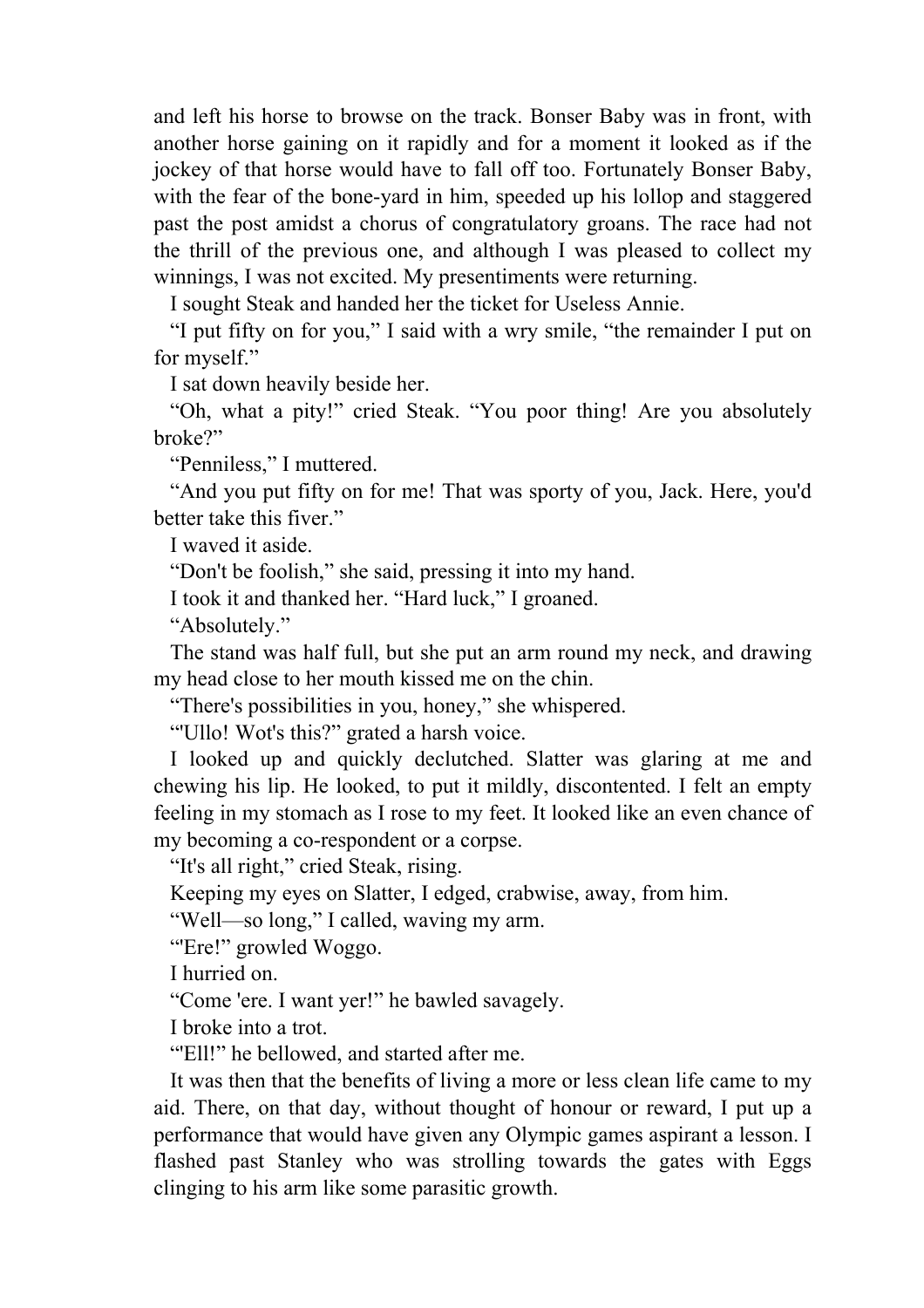"Father!" he yelled.

"Pace me, boy," I gasped.

"Hey!" called a policeman, dashing toward me.

I slowed down as Stanley came up beside me.

 "Whatever you've pinched," he panted, "hand it over to me. They're bound to search you."

"What's all this?" boomed the constable.

"It—it's his wife," gasped Stanley. "She's dying. We must get a taxi."

I caught a glimpse of Woggo temporarily off the scent in the crowd.

"Dying?" queried the constable.

"Yes," I gulped.

"While the Spring Meeting's on!" he gasped incredulously.

I nodded vigorously. Woggo had sighted us.

"My gore!" said the policeman. "You can't beat women."

"Come on, Stanley!" I cried, and bounded towards the gate.

"Ere!" shouted Woggo.

"Stop!" bawled a policeman.

"Taxi, sir," queried an angel in uniform, as we dashed out the gate.

 I hurled Stanley in and threw myself on top of him. "Woollahra!" I yelled. "Drive like hell!"

 Stanley sat down and straightened his tie as the car bounded away. "Referring to the car in front," he said, "do we shoot to kill, in the event of its stopping?"

 "If you're trying to be funny, Stanley," I said, scrambling to my knees, "you have selected an inopportune time and run a grave risk of disfigurement for life."

"Well, what's it all about?"

"Woggo was going to assault me," I hissed, seating myself.

 "Was he? And yet when I first saw him I didn't like him. Funny how you can be mistaken about a feller." He shook his head. "And I helped you to get away," he muttered.

"What do you mean?"

Ignoring me, he leaned forward and spoke to the driver.

"Go to Castlereagh Street first," he directed.

"What for?" I asked. "What's on at Castlereagh Street?"

 "I want to buy a motor-bike and side-car," he replied, producing a cigar. "Now!"

"Of course!" he exclaimed, staring at me.

"But it's a holiday. The shops are not open."

"Aw, gee! No," he moaned. "I'll have to wait till to-morrow."

"What part of Woollahra?" inquired the driver.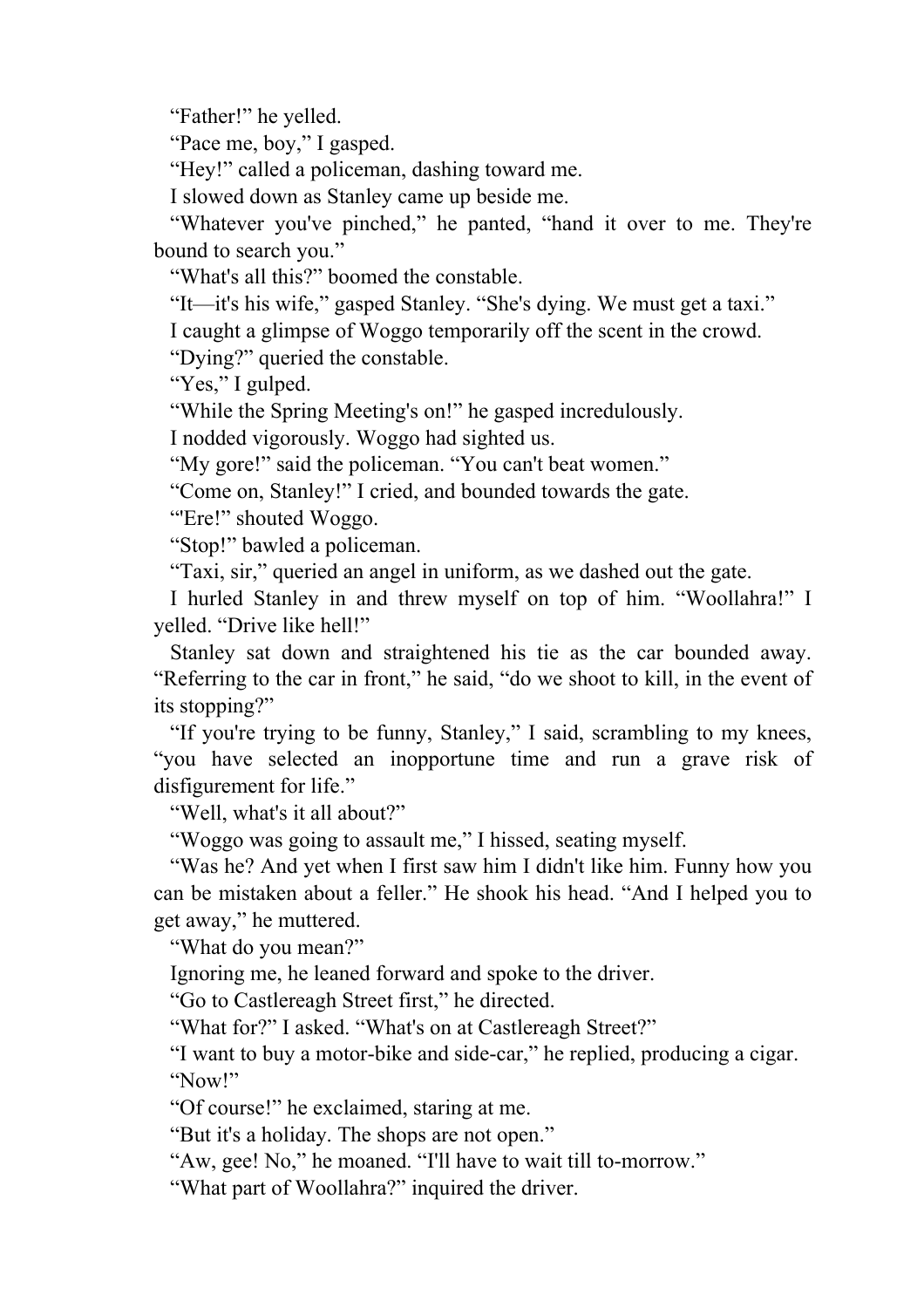"You're not going home, are you?" protested Stanley.

"Why not?"

"What is the symbol of achievement, the delight----"

"Steak and eggs!" I exclaimed. "King Street, driver."

 "Can we get steak and eggs at the Ambassadors?" inquired Stanley, handing me a cigar.

 "We could, I suppose, but it would be called viande of the bull *avec oeufs* and you'd get it on four plates and have to eat it as if you didn't want to."

 "It must be terrible to be in Society. You've been in Society, haven't you, dad?"

 I nodded. I've been in everything in my time, from the harbour to the Salvation Army.

 "What do you do when you've got your mouth full and someone asks you a question?"

 "Well," I said, "you can pretend you didn't hear, or you can swallow the lot, or appear to be thinking over the question and chew like mad, or you can shake your head and give it up—the question, I mean."

 "Sounds pretty rotten. I don't think I'd like it," he decided. "And what about finger-bowls? Do the caterers supply the towel and soap?"

 "Well, my boy, nowadays people dance between courses so if you really needed a wash, I can see no reason why you should not have a warm bath after the asparagus," I replied.

"We'll go to Guisippi's," decided Stanley. "Pull up at Guisippi's, driver."

 The car slowed to a stop and we alighted. Stanley handed the driver a note and waved him off with a lordly air. "Keep the change, my man, and don't get drunk," he drawled, and strolled into the restaurant like a retired pawnbroker. I wadded my notes well down into my pockets and followed him. Seating myself on the opposite side of the table, I twirled my thumbs while he perused the menu.

"H'm!" he mused. "Devilled lambs' kidneys. Hmm. Murray cod. Hm."

The waiter fluttered his pinions fretfully and handed me a menu card.

 "Mm!" continued Stanley, stroking his chin, "asparagus on toast. Any bath here?" he asked, glancing at the waiter.

"Nossir."

"Hmm! Fricasse of tripe. Blah! Broiled whiting. Mm!"

I flung my menu card down disgustedly.

"Steak and blasted eggs!" I said.

 "Steak and blasted eggs. Yessir. Steak and blasted eggs, one." "Er-mm. Yes. Steak and eggs," said Stanley. "Extra special eggs, waiter, and porterhouse steak."

"Stand the confounded eggs on their edges for him," I added.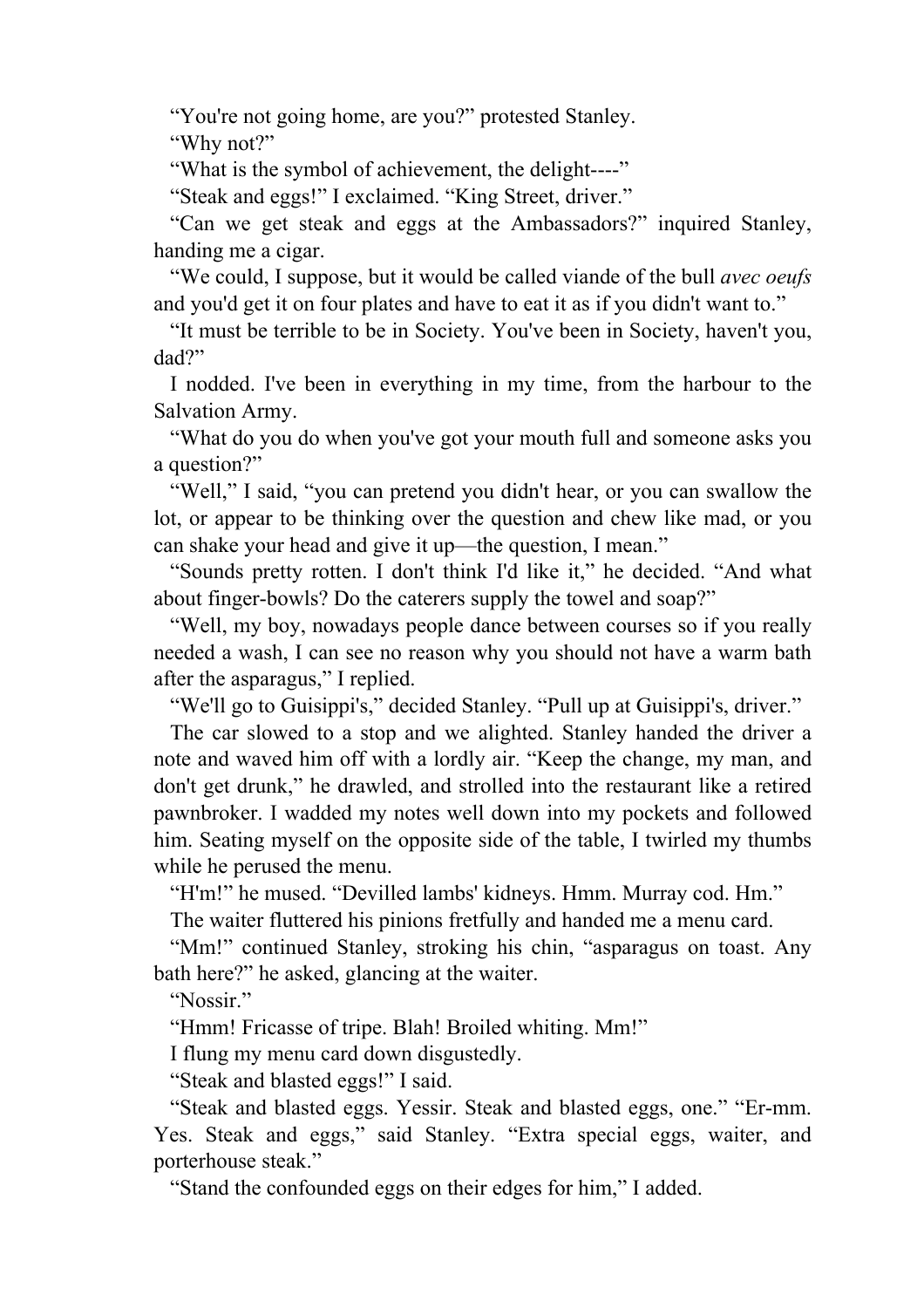"Yessir. Edge on their eggses-er-eggses on their----"

"Never mind," I said kindly, "waft away with the order."

He wrinkled his forehead and padded off.

"Excellent cuisine?" muttered Stanley. "Never tasted it. What's it like?"

 I snatched the menu from him and tore it up. My nerves were worn to a fine edge with the afternoon's events and I couldn't bear it. "Another word out of you and I'll brain you with the sauce bottle," I growled.

 He scratched his ear slowly with a ten-pound note and eyed me speculatively.

 "What's crawling on you?" he drawled. "You're practically swathed in money; you've had a wonderful afternoon, and here you are, acting like an Arab who wants to steal away and can't get his tent to fold up."

 The boy was right, to a certain extent. Despite the fact that I was nearly two hundred and fifty pounds to the good, I was not contented. My presentiment still gnawed at me. Then there was Slatter. I groaned quietly and commenced the assault on the steak. Stanley must have read my mind.

 "What was Woggo chasing you for, dad?" he asked, resting both hands on his fork and staring curiously at me.

"He wasn't chasing me."

"Well, what were you running away from him for?"

 "I wasn't. Do you think I'd run away from that ignorant slob!" I demanded, mopping the gravy off my vest.

"Yes."

Stanley can be disconcerting at times.

 "I avoided him," I said, "because I was afraid that I might lose my temper and hit him. I have killed men, Stanley, with a blow."

"Fancy having a breath like that!" he gasped.

"At the very least," I continued, "I would have disfigured him."

 "You couldn't disfigure a face like that. Almost any alteration would be an improvement," he commented. "All the same, I wish you'd had a go. The boys will have the laugh on me now. Anyhow, how do you know he won't follow you?"

"If he follows me, he does so at his own risk," I retorted.

 Had I not felt so depressed I would have been amused by Stanley's questions. The only way I ever discovered what fear meant, was by looking it up in the dictionary, when I found it to be "a painful emotion excited by impending danger," and that is all the knowledge I have of fear. I have been called a brave man. Modesty permits no discussion of the matter, but I have lived with Agatha and Gertrude, I have seen the hotel door shut in my face on a Saturday night, and I have pinned an Orangeman's badge on a drunken Irishman. The Irishman was colourblind, of course, but I took the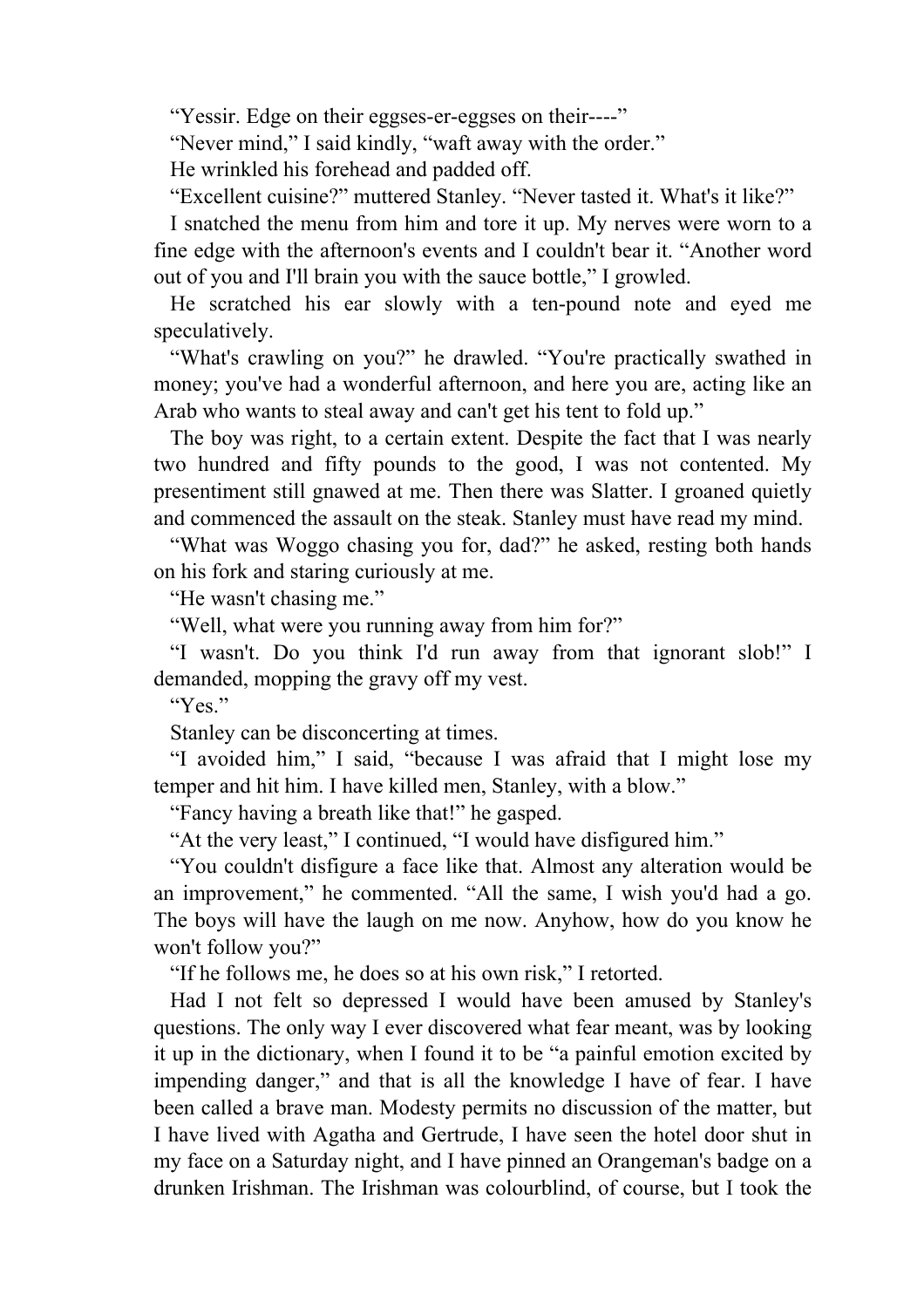risk with his instinct. I was not afraid of Slatter; he was something tangible that could be dealt with. It was the dreadful feeling of impending trouble that perturbed me.

 I had finished my meal and was scooping the last vestiges from my plate. Stanley tapped me on the arm and I paused with the knife half-way into my mouth.

 "Have they any bigger cups than those they gave us last time?" he inquired.

 "Stanley," I remonstrated, "surely you must know that it is a very rude and vulgar thing to interrupt people when they are eating? I might have cut my mouth off."

 "Sorry, dad," he faltered. "Is it vulgar to drink champagne out of teacups? Or do we have to use coffee-cups?"

 "The bigger and oftener the cups, the less necessity for the observance of trivial conventions. Ask for jugs."

 The waiter coasted down to our table and pulled up with the silence of a Rolls-Royce hearse.

"Yessir?"

"A bottle of champagne, waiter," ordered Stanlev.

"Two bottles," I put in.

The waiter's eyes glistened.

"Three bottles!" declared Stanley.

"Four no-trumps!" cried the waiter.

We stared at him.

 "Sorry, sir," he stammered. "Pardon—forgot myself. Three bottles. Yessir."

Stanley tapped his forehead as the man hurried away.

"Bridged," he muttered pityingly; "probably from birth."

 I nodded. I had seen too much of that sort of thing to pity the man. In the early days of my married life Agatha had threatened to divorce me for failing to lead the ten of diamonds. By some outrageous whim of a malicious fate we subsequently won the rubber and she stayed with me. I have never played the game since.

 The champagne enlivened me. It thrilled and uplifted me like the fangs of a bull-ant. Champagne is another symbol of achievement. It puts a laurel wreath back among the rest of the shrubs. If headaches were created for any practical purpose, it was to show the glory of champagne. To emphasize the beauty of the rose by the magnitude of its thorns. And we had five bottles, altogether.

 It was with great difficulty that the waiter and I managed to carry Stanley out to a taxi, some time later. It would have been easy, only the fool waiter,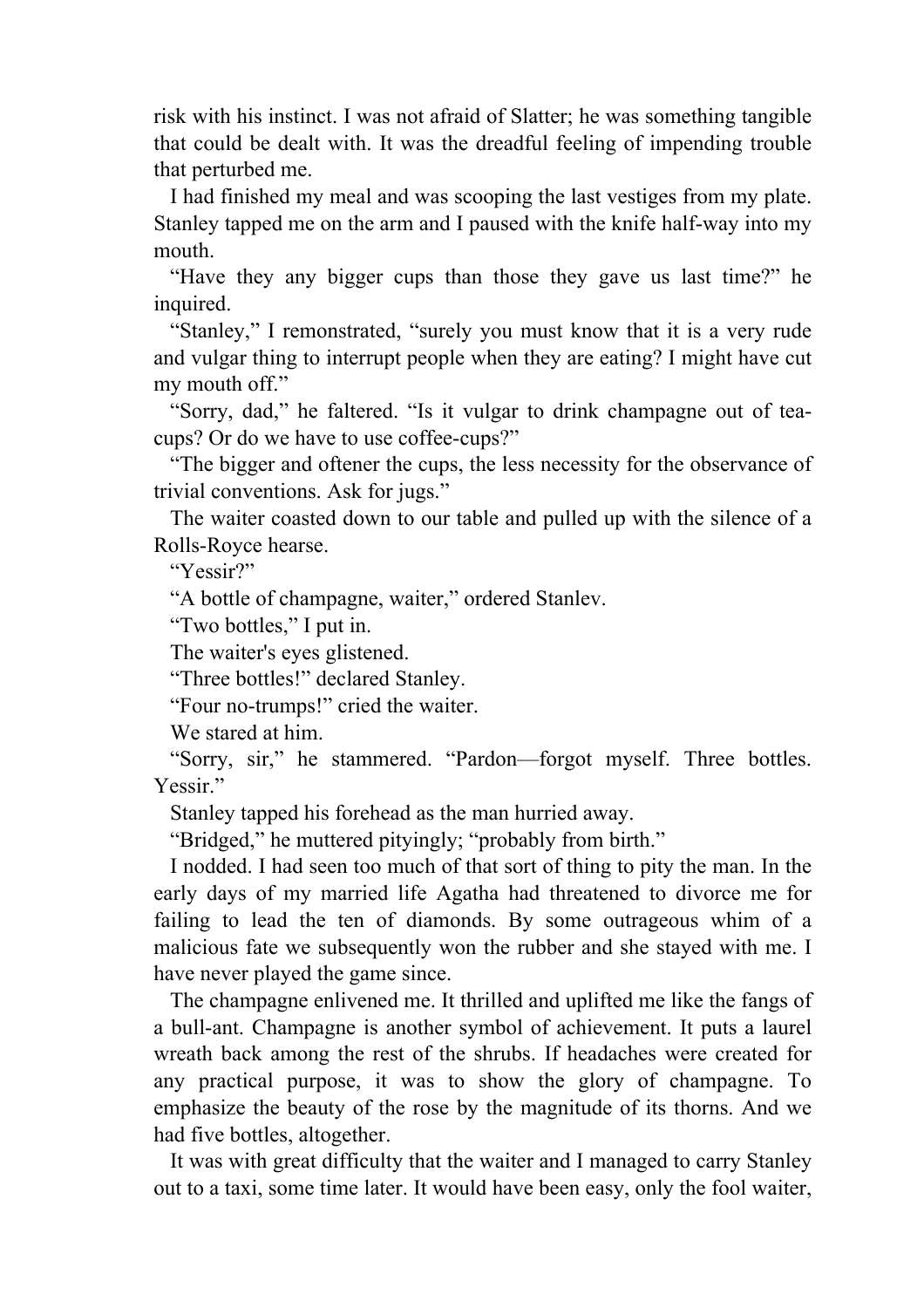muddling round with his end of Stanley, made me lose my balance and fall to the floor several times before reaching the footpath. The man was obliging enough and I gave him a handful of pound notes as some slight recompense for his trouble, urging him at the same time to bank some. He offered to go in the taxi with us and wanted to brush me down. I couldn't stand for the brushing down. Positively couldn't stand for it.

 We left the restaurant, with the waiter standing in the doorway gazing sadly after us, as though he had missed an opportunity to relieve his fellow-men.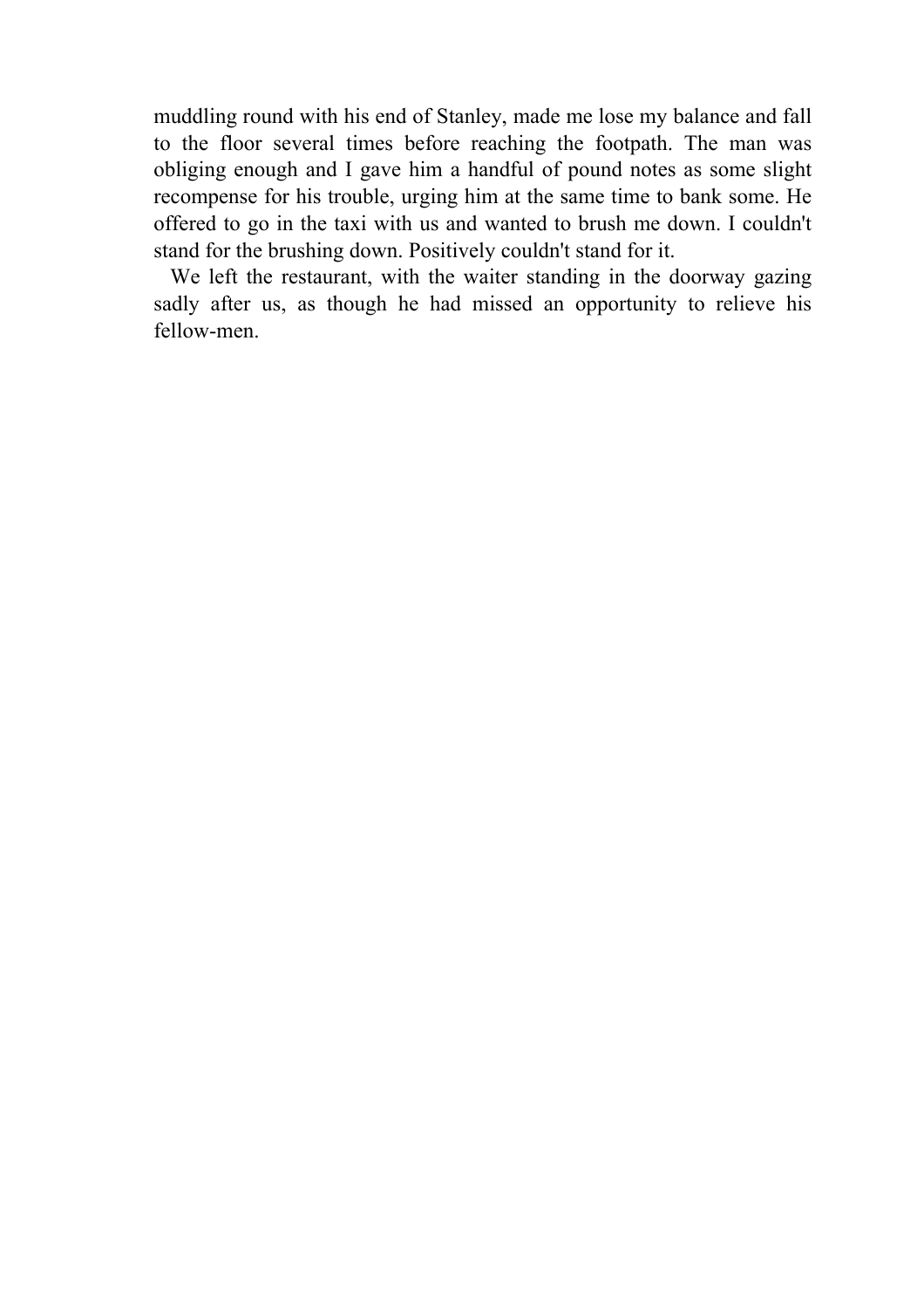# **CHAPTER XI**

 I FORGET how we got home, and how it came about that we both decided to sleep on the door-mat instead of in bed. Probably it was a hot night. I do not indulge in the stupidity of cluttering up my mind with the memory of insignificant details and I am unable to remember anything about it. The milkman disturbed me in the morning and I had hardly snuggled back on to the mat when the man who delivers the morning papers struck me in the ear with a deliberately aimed **Herald**. By the time the postman arrived Stanley was awake and I sent him to the gate for the letters. There were three of them and as a number of female broadcasters in the terrace opposite were hanging out of their windows like dogs' tongues, we retired into the house before opening the letters.

 Stanley flung them on the kitchen-table and we sat down. Only one was addressed to me and that was from the Easy Payment Company. Easy payment; the savage irony of the term!

 It was a final notice to the effect that they would remove the gramophone if payment was not made within seven days. I filed it away among the other final notices, wondering why the postman had bothered to deliver the thing. Perhaps the drain was full. I resolved to speak to him about it. The other two letters were to Stanley, from Agatha and Gertrude. I read Gertrude's letter while Stanley was reading Agatha's. Gertrude's letter I read once then, and several times afterwards. It burnt itself into my brain. It hoisted my gorge. I can quote it almost word for word. It ran:

#### DEAR STANLEY,

 I have prayed for you every day since your mother and I left the house. I feel like a murderer, leaving you there with your father. Although he is your father I feel it is my duty to warn you to be wary of him. Not only is he a lazy, drunken, vulgar, hypocritical old blackguard, but he is a dangerous man. Your mother has done well to leave him, if only for a time. Your grandmother thinks so, too. It is a blessing that you take after your mother's side of the family.

 I had wondered why you did not write each day giving particulars of J.G.'s conduct, but remembered that you would be busy studying for the Public Service examination that you told me about. We are having some very hot weather here, and Granny's parrot is looking very poorly. I hope you are studying hard to fit yourself for a position in the world and have not forgotten to wear your flannels. Keep an eye on J.G. and be constantly vigilant, because (I hate to say this, Stanley) I think your father is a philanderer.

Love and best wishes from Aunt Gertrude.

 P.S.: I am trying to persuade your mother to sue for a divorce, so don't be alarmed if you see any men lurking around the house, as they will only be private detectives.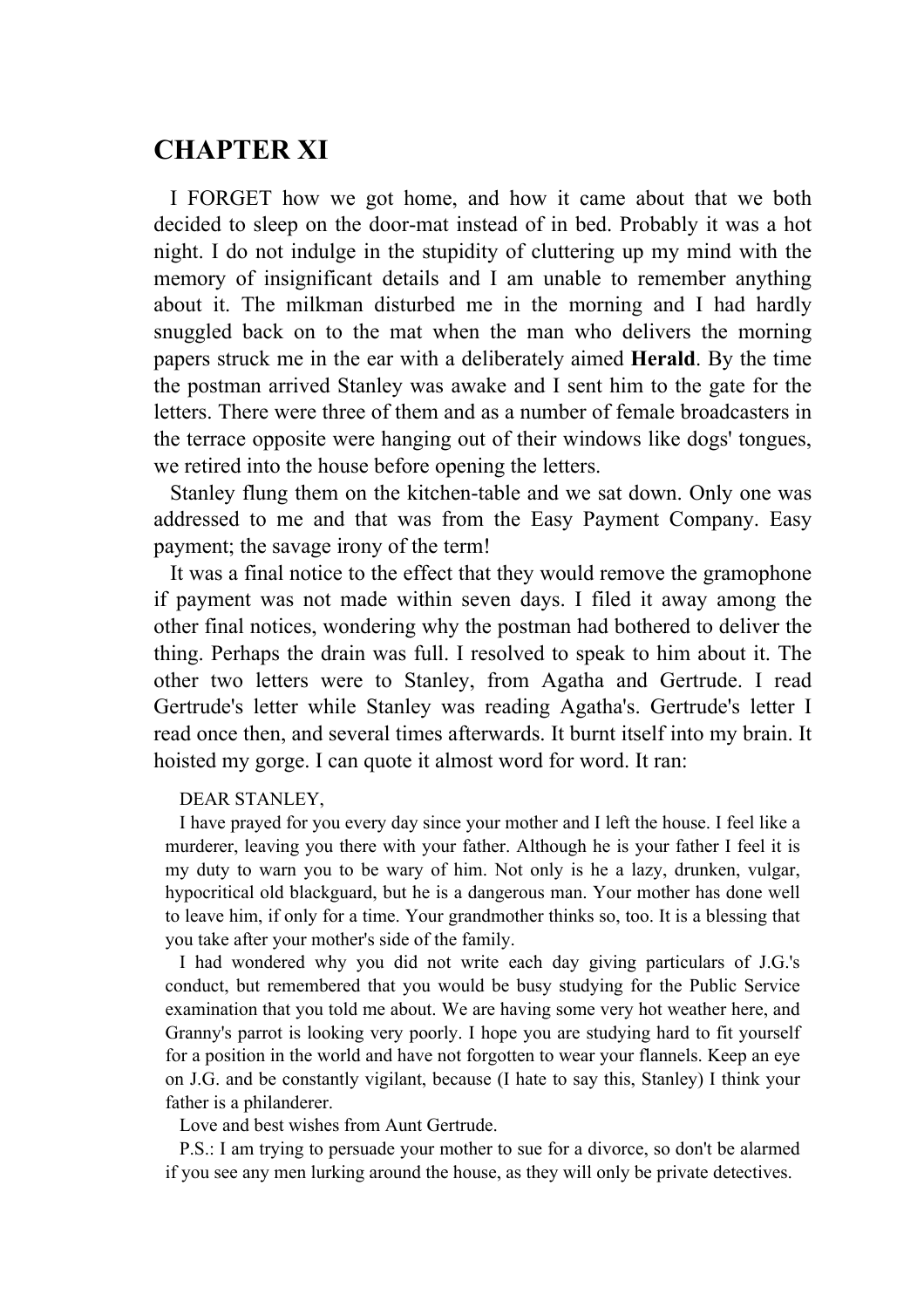The mere memory of that letter makes me grind my teeth. What a poisonous woman! The tolerance of civilized communities is overdone when such women are allowed to reach maturity. The people of Australia are too easygoing. In any other country she would have been dealt with. America would have had an Anti-Gertrude League and prohibited her. On the Continent, the whole commonwealth of peace-loving nations would have outlawed her like poison-gas and submarines. But here in this land of too much freedom she is allowed to take her place with human beings and go about without even being muzzled! I felt bad enough as it was, without having insult flung at me through the post. I chewed my fingernails and looked across at Stanley.

 He was looking at me and holding his forehead on with both hands. I could see that he was in a vile temper.

"About that fiver!" he grunted.

"About what fiver?"

"The five-pound note ma sent me. Where is it?"

 "I don't know what you're talking about. How long have I been treasurer?"

"Ever since you've been secretary and correspondence clerk."

 "Stanley," I said, pushing my chair back, "if you have so far forgotten yourself as to accuse your own father of having robbed you; if you are so despicable as to think that I would open your letters; if you are so niggardly as to haggle over a filthy fiver—take it!"

I sorted out a fiver and flung it at him.

"Keep it," he growled, and threw it back at me.

 "It's worth five pounds to retain the grude, isn't it?" I replied sarcastically. He made a strange rasping noise conveying contempt.

 "Here," I said, throwing the note back to him, "go and get five pounds worth of aspirin tablets for yourself."

His mouth flickered in a feeble smile.

 "Aw, gee! Yes. Aspirin tablets." He pulled himself to his feet and plodded to the door.

"Aspirins!" he gasped, fumbling with the handle. "Motor- bike."

 The telephone bell rang with a piercing tingle that set my brains beating against my forehead.

 Stanley groaned, and staggering to the phone lifted the receiver off. "Oh, go on," he moaned in a stricken voice. "Say what you've got to say. It's me speaking, hullo, damn you."

A moment of silence.

 "Oh-Daisy! Oh, I'm splendid, thanks. Dad? Yes. He's in the kitchen. I'll call him"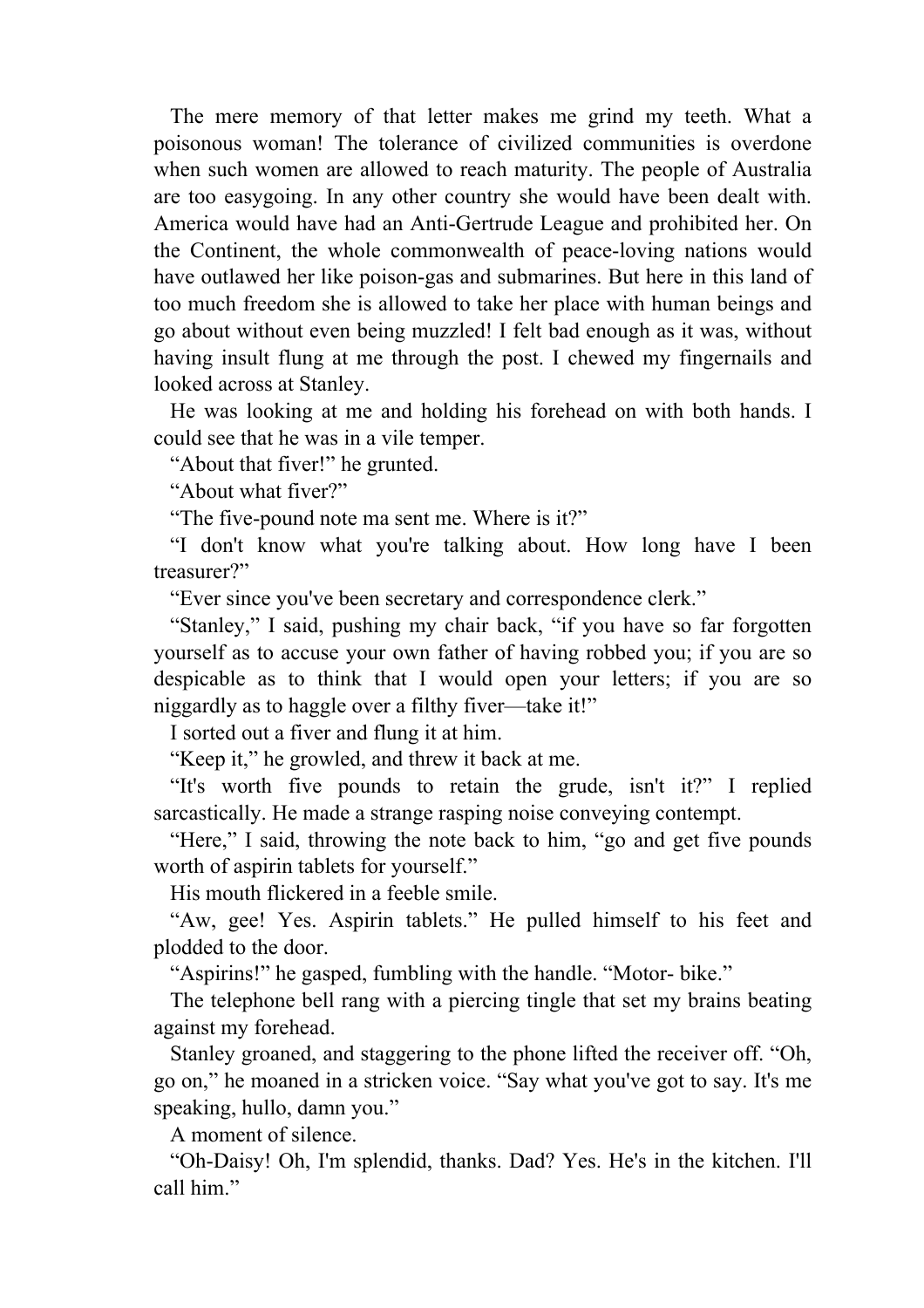"I'm not in!" I shouted.

 "Hello. He's not in. Yes, he was in the kitchen a while ago. Up on the roof, I think. Eh? Yes. Another kitten. Don't know when he'll be down got to take part of the roof off. Yes. Call him a bit later. Good-bye."

 He dropped the receiver on the floor and dragged his feet toward the front door.

"Going out, Stanley?" I called.

"I think so," he replied weakly. "I'm flickering."

 The door slammed behind him and I pressed my forehead against the gas-stove. The touch of the cold metal was like the hand of a faith-healer. It was uncomfortable kneeling on the floor with my head to the stove, so I lifted the door off it and carried it into Gertrude's room and laid down on it.

And misery swooped on me like a plague of locusts.

 Woggo and Daisy, Stanley and Maureen, Gertrude and Agatha, divorce, private detectives, and Woggo and Woggo and Woggo. My brain pounded along on three cylinders and my thoughts plodded round and round like divers with lead boots on. I thought of Slatter. Slatter would stop at nothing. A man with a face like that would be capable of anything from assault and battery down to selling mining shares. Steak was his accomplice; she was the vampire who had clutched me in her coils and would seek to drain me in the depths of her web. Eggs would help her. Gertrude was a scorpion bent on surrounding me with private detectives. My every movement would be watched. Agatha was straining every nerve to drag my name through the divorce court. I pictured myself playing an accordion in the streets to raise the alimony.

 Stanley! The blight of my life. The waster who would not go to work. Studying hard for the Public Service examination! Who was going to support me? What did Stanley care? Even now, I thought, he may be careering round on a motor-cycle with a side-car full of aspirins, while his poor father lies sick and worried at home with only the door of the gasstove for company. My forebodings had eventuated. My presentiments had unfolded into reality. True, I had money. The taxidriver had either missed his opportunity or had not been in the business long for I still had over two hundred pounds. But what is wealth? Dross. A man spends half his life chasing it, and if he catches it he spends the other half of his life trying to hold it down. Can wealth get one into heaven? If it can, what is to stop Henry Ford from getting there? Ridiculous. Imagine a heaven smeared with lubricating oil, with all the angels in overalls, standardized harps and halos with inner-tubes! In the great moments of life, wealth is as nothing. What are riches to the man who has just been stung by a bull-ant? No. My money was only my fare through the vale of tears. That is the injustice of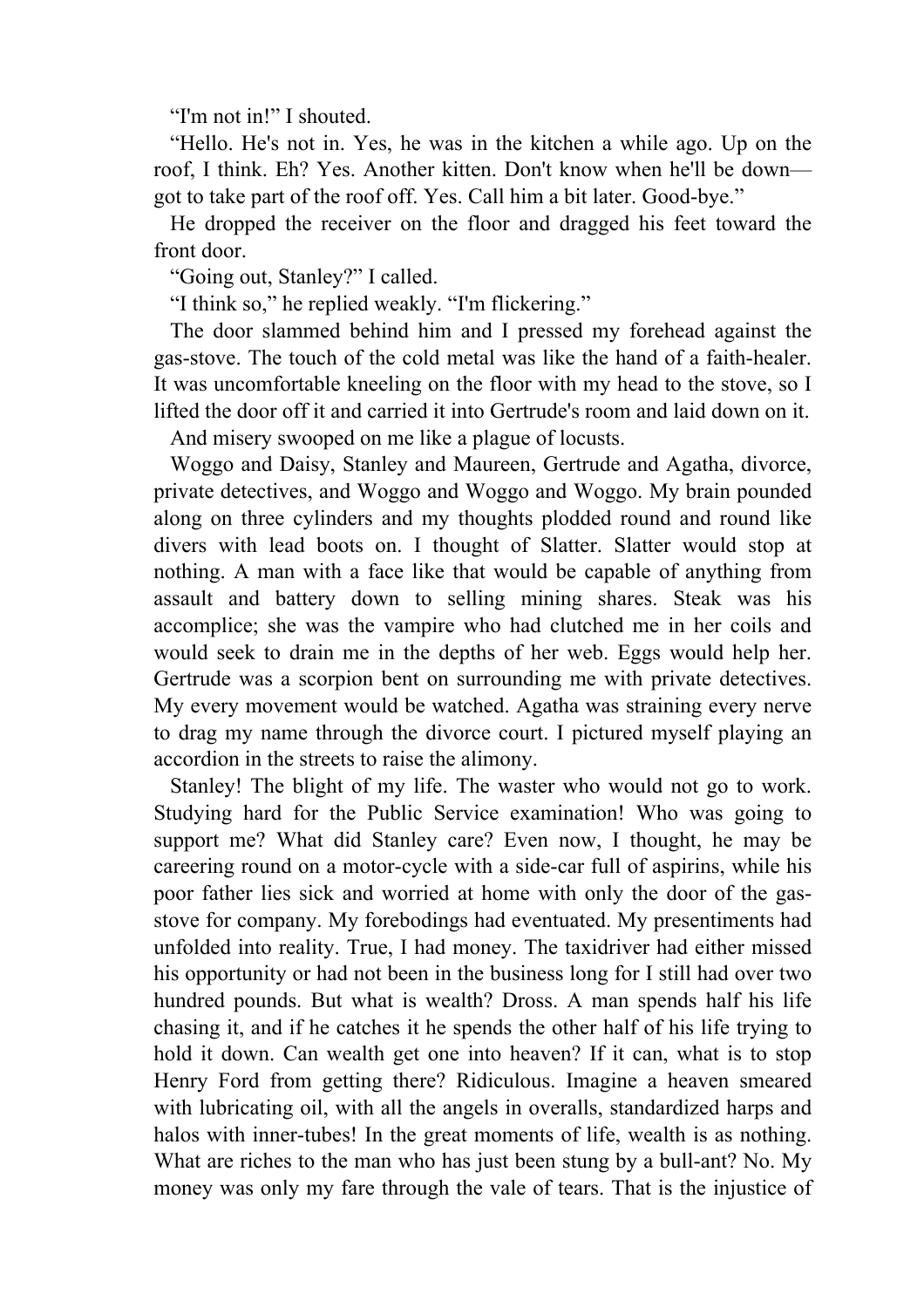this world. You pay your fare and walk. What interest had I in life? Leaving out the door of the gas-stove—nothing. Where was I being led? Whither was I going? I was being carried hither and thither, willy-nilly, in endless circles, like the stranger who has hired a cab to go two blocks.

 There is a limit to one's mental endurance; at least, there is to mine. My mind works fast and finishes early. Overtime is a double draft on my physical resources, and as I had practically exhausted myself the previous evening, I fell asleep.

 I slept till well into the afternoon and was awakened by Stanley bringing a motor-cycle into the room. I did not wake completely until he started it up and accelerated it. The plaster commenced to fall from the ceiling in flakes. I sat up with my hair on end.

 "What do you think of her?" asked Stanley proudly after he had switched it off.

I told him.

 "Well," he said after I had finished, "there's no need to go on like that. You ought to be pleased. I am."

Having relieved myself to a certain extent, I regarded him more calmly.

"Where's the side-car?" I asked.

 "Outside," he replied, jerking his thumb in the direction of the street. "It got knocked off as I was coming around Flannery's corner. I don't know why the devil they want to put telegraph poles near corners—it's madness. Just as well it came off though; I couldn't have got the bike through the doorway with the side-car on it. That is, I don't think so. It'll be easy to put on again. Of course, it's dented a bit----"

"Did you bring anything to eat or drink?" I put in impatiently.

 "No," he replied, "but I'll go straight up to Strathfield now, and get something."

"Strathfield!" I yelled. "Strathfield is twenty miles away!"

He patted the cycle.

 "She'll do eighty, all out," he bragged. "Lemme see twenty miles there and twenty miles back. Forty. I'll be back in half an hour."

I got off the bed and stood up.

 "You'll go to the grocer's and call at Flannery's and be back in five minutes," I snapped.

"Oh, all right then," he muttered peevishly.

"Leave that thing here!" I shouted as he made to mount the cycle.

"But, father, I could be so much quicker on the bike. I'd be so quick----"

 "You'd meet yourself coming back and catch your own dust, I suppose. Never mind about that; get out and get something to eat."

He murmured and moved away reluctantly.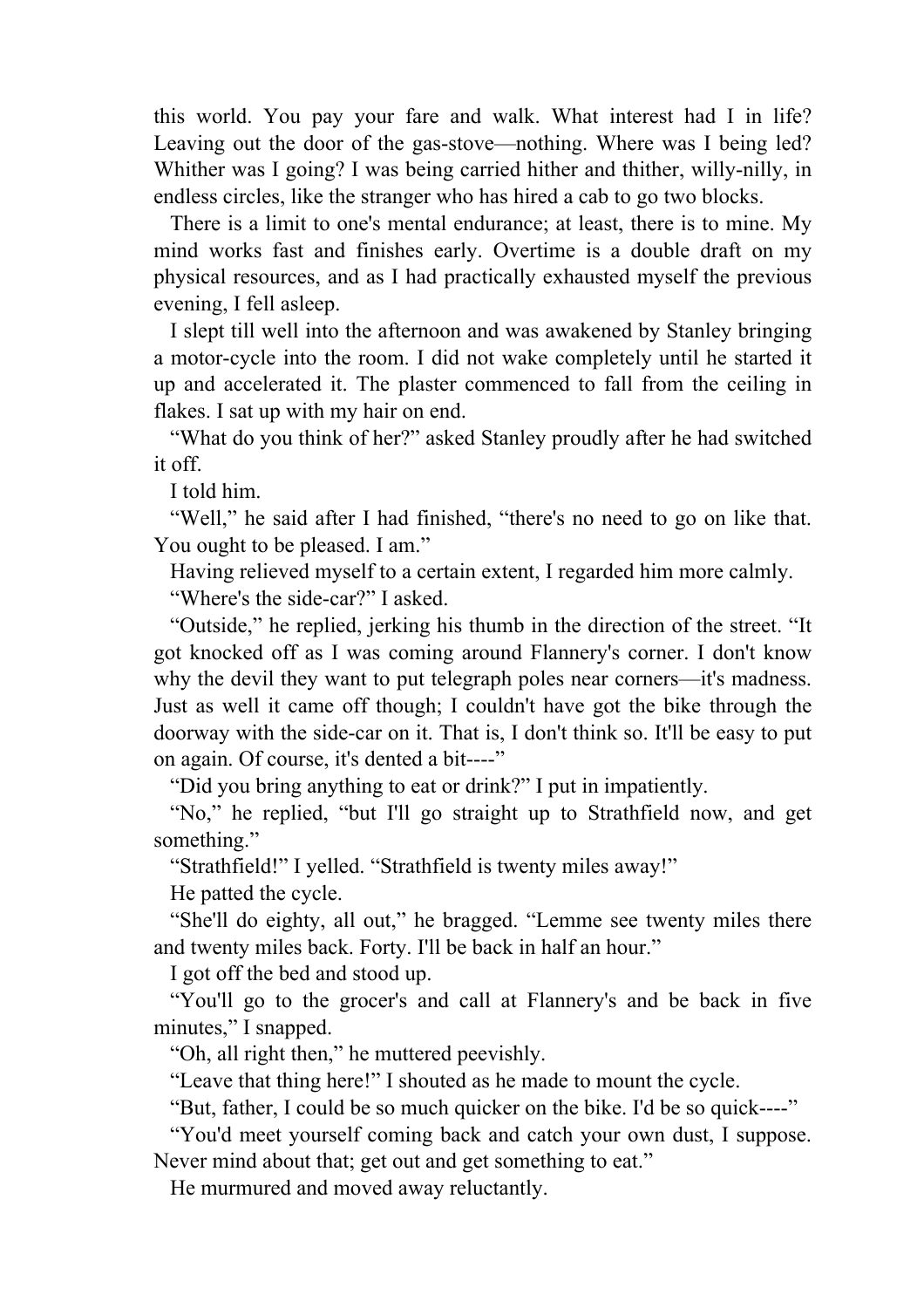"Go on!" I shouted.

 "Just wait a minute," he mumbled, and snatching a sheet off the bed, he draped it over the cycle and tucked it in. He patted it affectionately on the handle-bar.

"Be back shortly," he said, and tore himself away.

"If you're not back in five minutes, I'll smash it," I shouted after him.

 I was irritable. The room was filled with exhaust gas. The floor was speckled with white flakes from the ceiling, the stove- door lay in the middle of Gertrude's disordered bed, the dressing-table lay on its back and an easy chair, upside down, mutely appealed with its upstretched legs. The whole room was horribly suggestive of the final act of **Hamlet**. I left the room, shuddering. My own room was just as bad, which was Stanley's fault for locking me in. The splintered door leaned tiredly against the wardrobe. One end of the bed stood on its own legs, the other end, having no legs to stand on, rested on the floor. Sheets, blankets, pillows and mattresses lay about in gorgeous profusion, giving the room the air of an abandoned seraglio. Wandering from room to room I was appalled at the disorder. The laundry was merely a receptacle for a mass of debris covered with grey ashes. The kitchen was indescribable. Stanley's room was all impression on a small scale of the Tokyo earthquake. The bath-room had sunk with all hands. The floor was faintly visible beneath a sheet of greasy water and the bath itself was filled to the brim. In its depth rested the remains of the household crockery. The trail from the kitchen to the bath-room was littered with knives and forks, and the whole house was cloaked in dust and a death-like calm which somehow reminded me of the excavations of Pompeii. Had I been a vindictive man I would have sent for Agatha and Gertrude, and shown them around. It would have been a simple method of killing them both. Stanley, of course, would never think of trying to straighten things up a little, and as for myself, I do not regard it as a man's sphere to be pottering about tidying things. Man makes the mess; it is the woman's privilege to clean it up. I thought of hiring a woman for an hour or so to give the place a thorough cleaning out. On second thoughts it seemed to be a job for the City Council. I dismissed the problem and wandered out to the front gate.

 Stanley was not yet in sight, and I felt hungry and miserable and unsettled. I had too much responsibility, too many things to think of, too many worries. I yearned for sympathy. I needed encouragement. So I went up to Flannery's.

 Some men, when they are worried, find relief in violent exercise, some put their faith in a cold shower, others go to their beds early and relate their troubles all night to their wives; but Flannery's will do me. Flannery's is a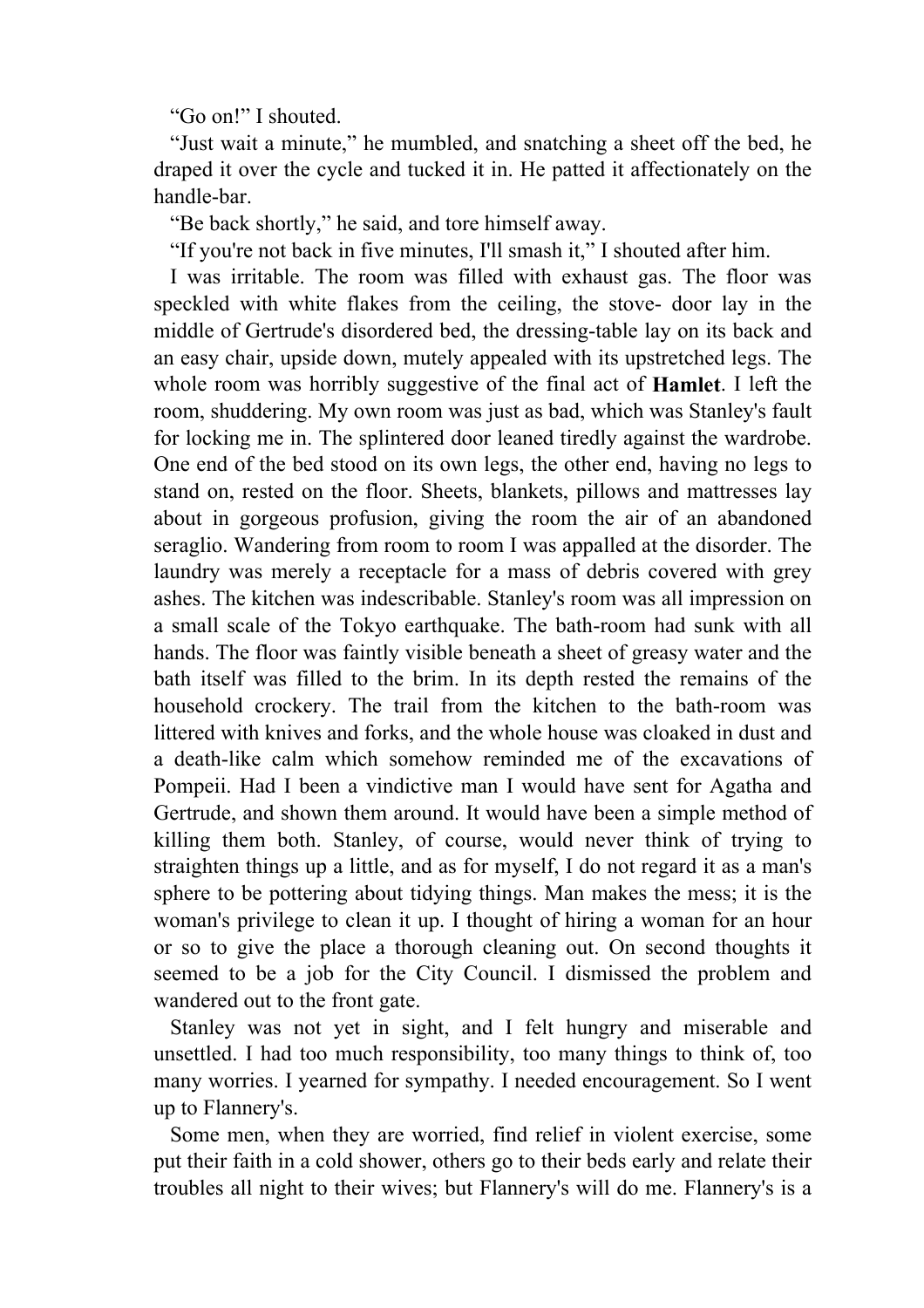home, and better than a home. You can knock your pipe out on anything and spit anywhere you, like at Flannery's. Always a welcome there, a kind smile and a cheery word. And if they don't like you, they throw you out. A virile place. A place where he-men with red blood may fill their open spaces—where they fetch Grandad his old Martini and mend a broken heart with a gin sling; where every man can give his order and be obeyed; where everyone gets shot and no one dies. Such is Flannery's.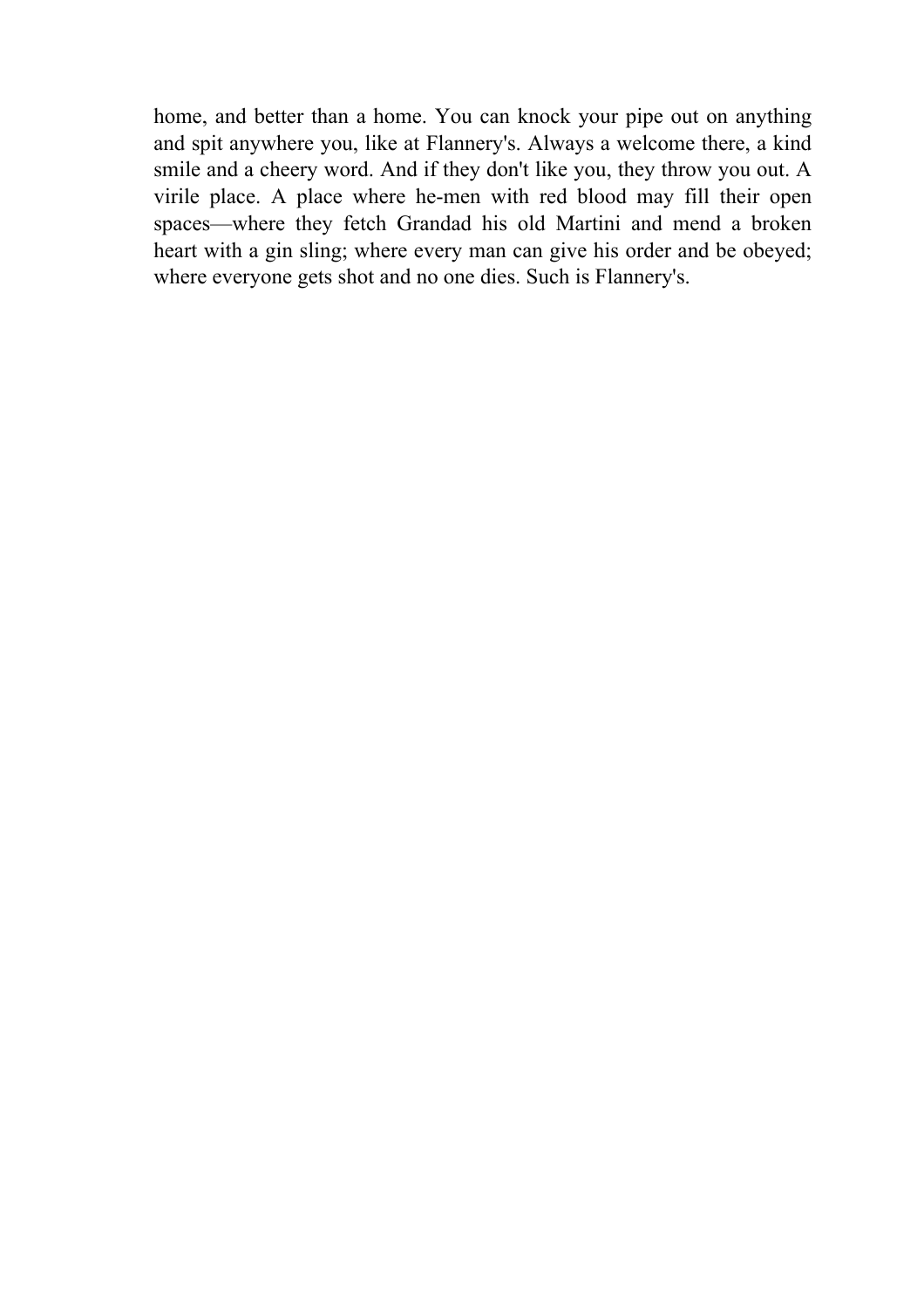# **CHAPTER XII**

 AT three o'clock, after I'd had a drink, I felt that there was still hope left in life; at three-thirty, my troubles seemed to dwindle; at five o'clock, I felt quite confident that if any difficulties really did present themselves I could overcome them.

 At six o'clock I determined to look for Slatter, and having purchased a baked rabbit and a tin of sweet corn, I returned to the house to get the axe. What a wonderful difference decent surroundings make to a man!

 Dusk had stretched its tired arm across the sky and a little breeze, forerunner of the night, frolicked with scraps of paper on the road. I seated myself on the gas-box and filled my lungs with the cool, sweet air. I am a child of nature and susceptible to her moods, and watching the little clouds hurrying home before it got too dark, and seeing the blush on the horizon's cheek where the dying sun had kissed it, all thoughts of seeking Woggo vanished from my mind. The twilight gave way to the night, the moon strolled out, fat-cheeked and fatherly, among the stars, and I lingered on the gas-box and munched my rabbit. I like rabbit.

 I rose after a while and went inside to get the tin-opener. Glancing into Gertrude's bedroom as I passed, I noticed that Stanley's motor-cycle was gone. I was not surprised. It was only natural that the boy should want to ride it all over the globe. He would ride it and ride it and wear the thing down until it was the size of a scooter and then throw it away. I returned to the front of the house and sat on the mat and opened my tin of sweet corn. I like sweet corn. I was pretty messy when I'd finished, but I wiped my hands on the mat and lit my old pipe. If I had to choose between my family and my pipe, I'd keep my pipe. Of course, I'll admit that if I had to choose between a boil on the neck and my family, I'd prefer the boil, but what I mean to say is that a man can get a family anywhere, but a good pipe is irreplaceable. I was at peace with the world.

 Lying on the veranda with my head on the doorstep, I watched the glow in my pipe darken and brighten as I puffed. It beat like a human heart.

I love my pipe.

 A cricket chirped in the little strip of grass that our landlord calls a lawn. A pianola tinkled somewhere far enough away to make it sound like music, and for once there was no one gaping out the window of the house opposite.

 Quietness and peace. Peace and quietness. It seemed too good to be true. It seemed as if it couldn't last. It didn't.

Stanley vaulted over the fence, and I thought of poor Adam looking back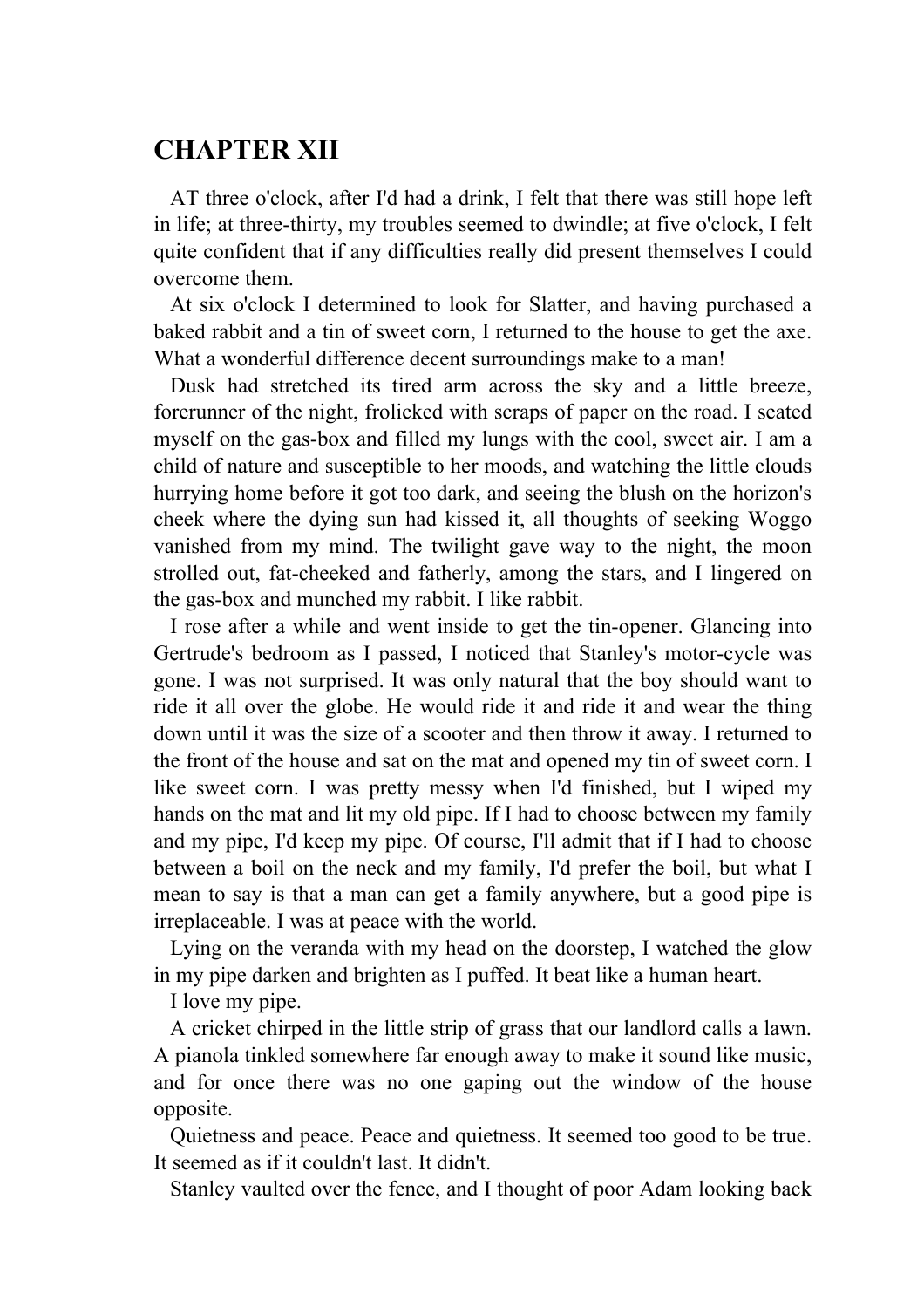on the angel with the flaming sword.

 "How many times have I warned you about jumping over the fence and trampling the grass?" I remonstrated.

 "Oh, hullo, dad! Didn't notice you there. I was too tired to open the gate. I've had a hard day."

 "Vaulting a fence because you are too tired to open the gate is a variety of perverted laziness I cannot hope to understand."

 I rolled over on my side and knocked the ashes out of my pipe. "You're incurably lazy," I said.

"I suppose so, father," he agreed.

 For the first time, I noticed that he was clad in a short leather coat, leggings, gauntlets, riding-breeches and goggles.

"Where's your crash helmet and parachute?" I asked.

"All good riders dress like this," he answered huffily.

I stood up and looked up and down the street.

"Where's your motor-cycle?" I inquired.

"In a garage," he answered glumly. "It wasn't insured either."

"What's wrong with it?"

"Come inside and I'll tell you about it," he said.

I followed him into the house, wondering.

"We'll sit in the hallway, dad; it's too dirty in the kitchen."

 I spread myself out on the floor, refilled my pipe, and prepared for the worst.

 "You remember when I left here this afternoon to get something to eat?" I nodded.

"Well, I met Maureen up the street----"

"Eggs!"

 "Yes. She was coming down to see you—wanted to tell you something. Don't interrupt me. I'll tell you everything if you give me a fair go. I asked her if she'd care for a ride and she said she would, so I came back here and got the bike and fixed the side-car on—you were out somewhere—and she got in, and away we went. Gimme a match."

I handed him a box and waited while he lit a cigar the size of a carrot.

 "Well," he continued, "we got down town and Maureen saw some silk stockings she wanted for a sick friend, so I bought them and a few more things, and then some more things for herself----"

"You poor, abysmal, protoplasmic mug!"

"If you're going to interrupt----"

"Go on. After that, I'm speechless."

 "We were waiting for the traffic cop's arm to get tired just there near the Post Office, when—whom do you think I saw?"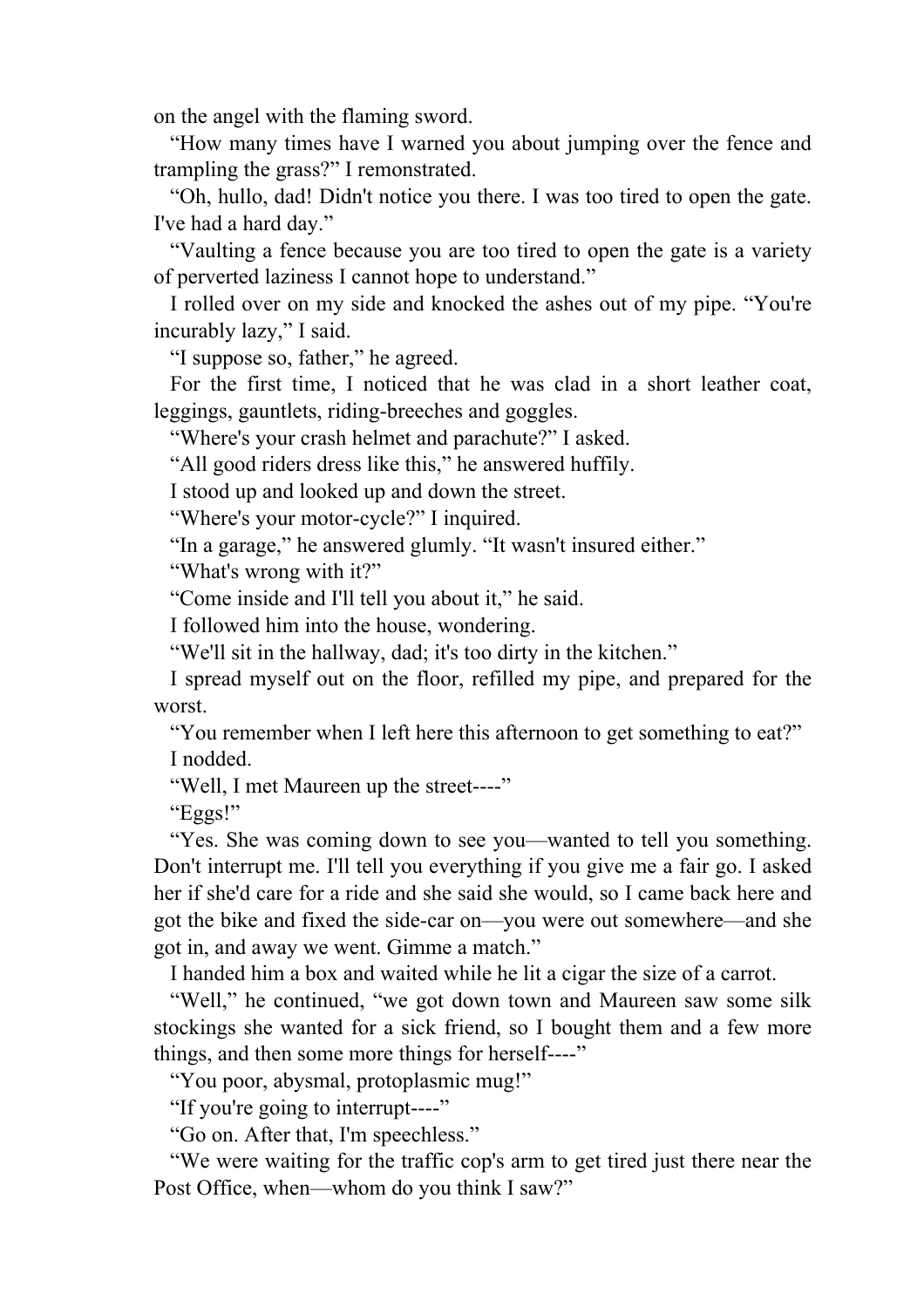"Dunno," I said.

"Have a guess," he entreated.

I wrinkled my brows in thought.

"You'll never guess it," he piped gleefully.

"Well, what the hell's the use of me guessing!" I snapped.

"I'll tell you. It was Oscar Winthrop with Estelle!"

"Who's Oscar Winthrop?"

 "You don't know Oscar Winthrop! He's the prawn who took Estelle away from me, with his rotten motorbike!"

"Oh! Go on."

"Of course, as soon as I saw him, I just said, 'All right, you----'"

"Now! Now!"

 "Well, the traffic cop forgot, and scratched his ear and about two hundred of us got across before he knew it. Then I told Maureen to hang on to her parcels, and went after Winthrop. I caught them in Macquarie Street. Oscar's got a broken leg and concussion. Estelle is not hurt much, it's just shock. Eggs was treated for abrasions and allowed to go home. It happened right outside the hospital. Wasn't that lucky for them!"

"My word, it was!" I gasped. "What did Maureen say?"

"She couldn't talk much. I don't think she said anything."

"Were there any police about?"

"Droves of them."

"Take your name and address?"

"Yes, but of course I didn't tell them everything quite exactly."

 "That's all right, you fool, but what about the number on your cycle! They'll find out everything from that, and then where will you be?"

 "Oh, I fixed that," he said, waving his cigar, "I just stood next to what was left of Oscar's bike and told the police that I'd take care of Oscar's bike for him and leave mine in the gutter because it was a total wreck. Of course, they took the number of Oscar's bike, thinking it was mine, and I took my own bike away—and—I dunno----"

He scratched his head and looked puzzled.

"I know I tricked someone."

"Didn't they take the number of both bikes?"

 "Yes—no. Oh. I dunno! I took the number-plate off my bike when I got it to the garage, but I think someone saw me throw it away."

I tapped him on the knee.

 "The best thing you can do is to grow a beard and smuggle away to South America and get shot in a revolution," I said gravely.

He rose to his feet and flung his cigar into the gramophone.

"Ah, well. I busted him, anyhow," he said, cheerfully.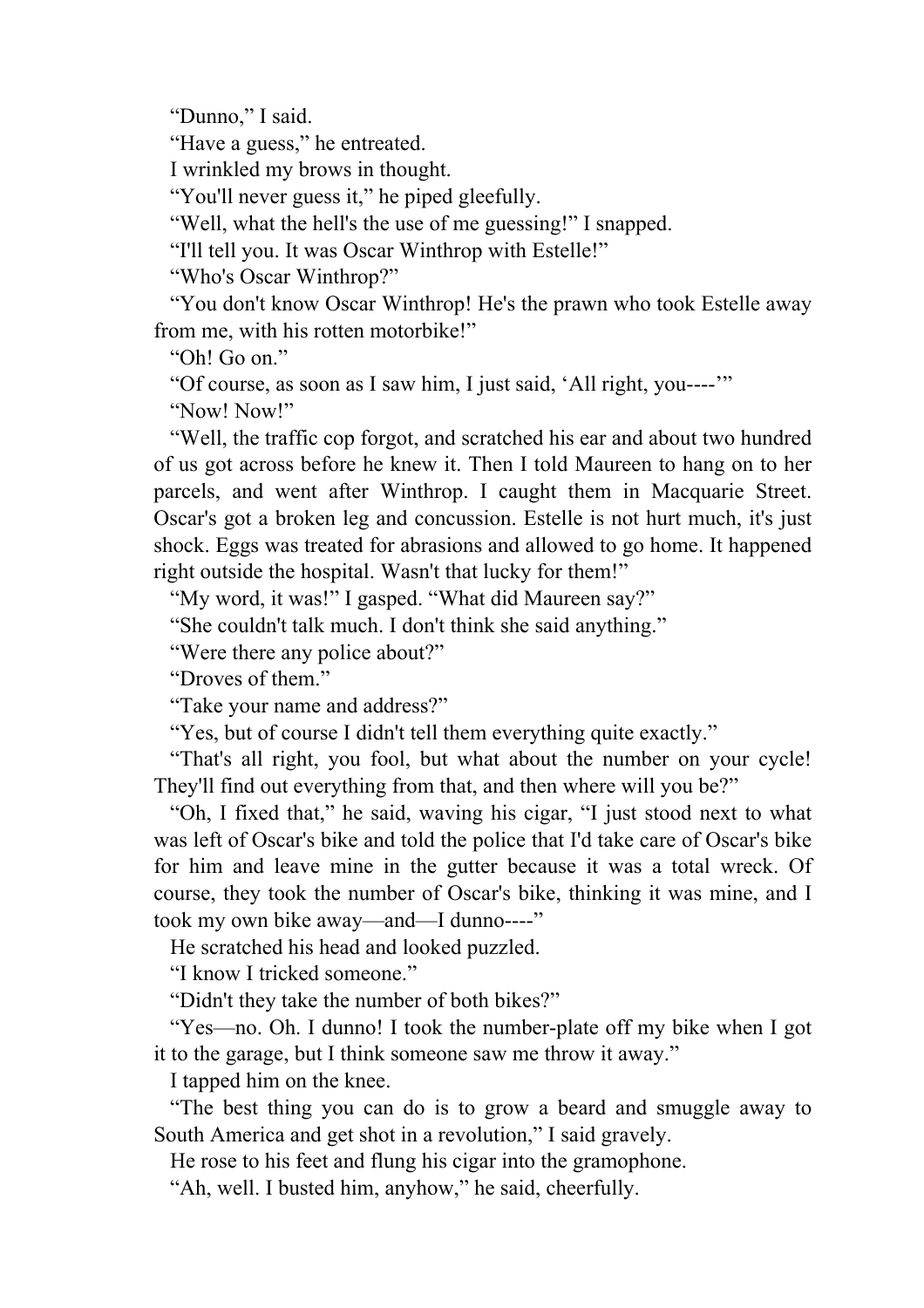The telephone bell rang as I was scrambling to my feet.

"The telephone!" we gasped.

"You answer it," I said.

"You answer it."

"Answer that telephone!" I ordered sternly.

 "Aw, dad. You answer it. Go on. You can disguise your voice, or something. Go on, dad!"

"Why boy, I believe you're frightened!" I scoffed.

"I'm not. I answered it for you this morning. Listen to it ringing!"

I walked to the phone and took the receiver off.

"Yeth," I said, "vat ith it?"

"I'd like to speak to Stanley Gudgeon, please," answered a voice.

 It was Maureen. I put my hand over the transmitter and beckoned to Stanley. It's Eggs," I said.

I'm not in," he whispered hoarsely.

"'Ullo? Misther Thtanley Gudgeon ith out. Ith there any methage?"

"Is Mister Jack Gudgeon there?" inquired the voice.

"Oh, no. Oh. my vord, no. He'th gone for good. To Meckthico."

"Do You know where Stanley is?"

 "Vell, I'm not thure, but I think he'th up on the roof; that'th vere I last theen 'im."

"Is someone spraying your roof with kittens?"

Her voice nearly scorched my ear off.

 "Madame!" I replied, in a dignified voice, "I refuthe to 'old any further converthation vith you."

I put the receiver back with a click.

"What did she say?" gasped Stanley.

I patted him on the shoulder reassuringly.

 "Never mind, boy, your father will protect you," I said affectionately, and walked thoughtfully into the kitchen.

 "What is she going to do?" he asked, following me. "What did she say?" I shook my head gravely and sat down. "One-hit Mulligan, eh?"

"The champion heavyweight? What's he got to do with it?"

"He's her brother," I murmured in a voice full of sympathy.

 "Of course," I mused, "it might all blow over but----" I paused and shook my head. "Thousand pounds damages!" I continued. "It seems a lot of money to claim for a little thing like that. I suppose you haven't got a thousand pounds, Stanley?"

"I've got a thousand uses for a pound."

"It means jail!" I moaned.

"What for?" demanded Stanley.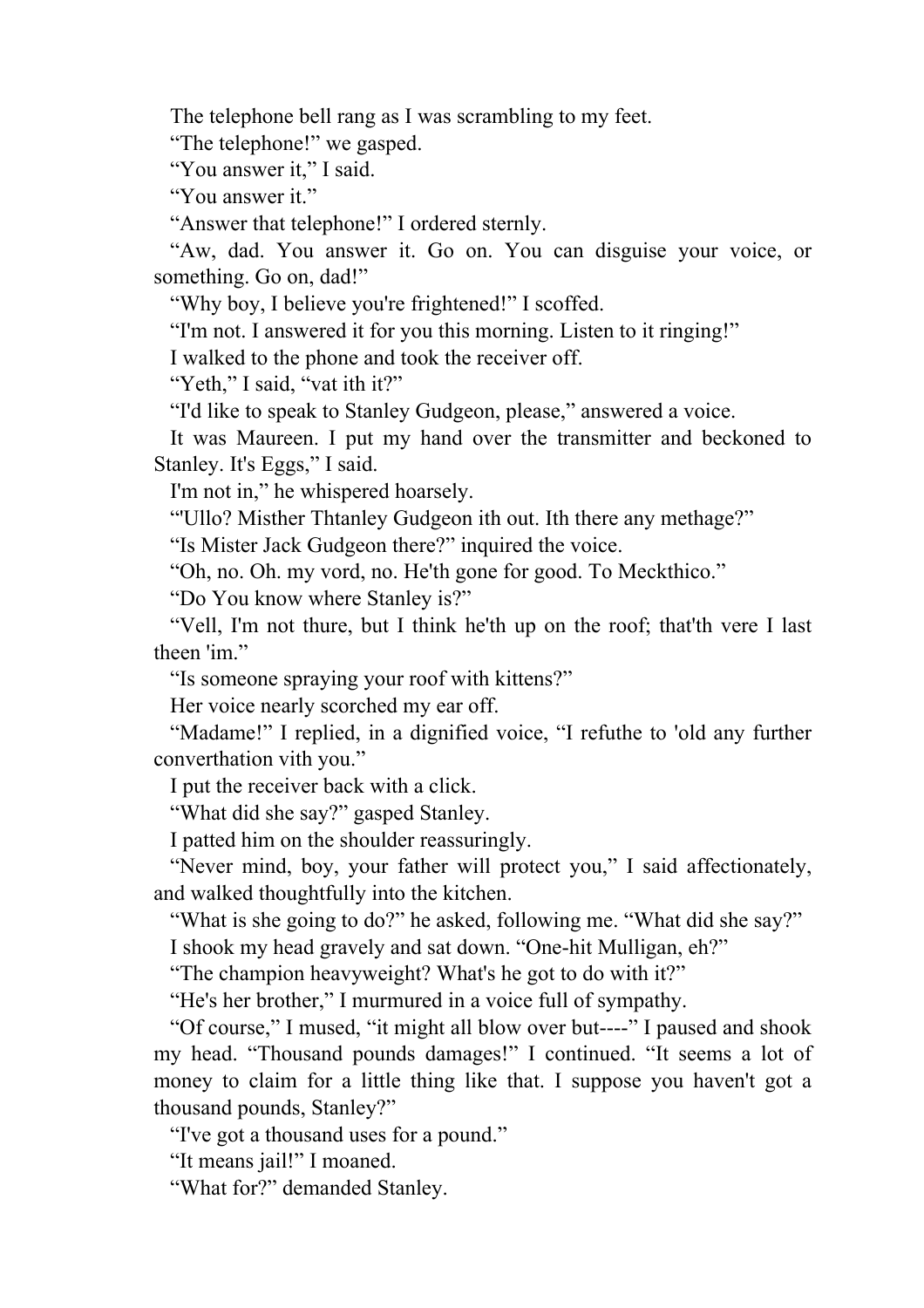"Criminal assault with intent to murder, wilfully damaging property, false pretences, robbery, arson, barratry—anything. And then there's her brother. You're in a terrible fix."

Stanley sat down and stared at me grimly.

 "Of course, you're not," he scoffed. "Do you know what Maureen told me? Do you know what she wanted to see you for?"

 I shook my head and he pointed his finger at me menacingly, like the man in the correspondence college advertisements.

 "She told me that Woggo Slatter was Daisy's husband. He's looking for you and—stop me if you've heard this—he killed two men in Melbourne last year for sending Christmas cards to Daisy. The police are scared of him. He's after you!"

 He dropped his voice to a harsh whisper and leaned across the table. "And he gets his man!" he whispered.

"Does he carry a gun?" I inquired hoarsely.

"No."

I smiled.

 "He doesn't need one. He garrottes them!" whispered Stanley. His eyes were bulging with excitement.

I wiped the perspiration from my face.

"You can't frighten me," I told him.

"And you can't frighten me," he declared emphatically.

"I don't know what fear is," I insisted.

"It's never too late to learn," he quoted, rising from the table.

 I was rummaging in my mind for a devastating retort to put an end to this bickering when something happened which did more to Stanley than anything I could have thought of. Someone knocked at the front door. My hand, on its way toward an itchy ear, paused half-way and remained motionless. Stanley, with his back towards me, stiffened like a pointer. Slowly he turned his head and looked at me.

"The door!" he whispered. "A knock."

"Well!" I said, "answer it."

"You answer it," he pleaded.

 I rose, and pulling the ice-chest away from the wall, crouched behind it. The door-bell rang like a summons to the operating-theatre.

"Go to that confounded door," I whispered. "I'm not in."

 "Neither am I," he replied, and bounded softly into the darkness of the laundry. I drew myself up to my full height behind the ice-chest.

"Come out of that, you coward!" I called softly.

The door-bell rang again.

"Go on, dad," urged Stanley. "You're not frightened, are you?"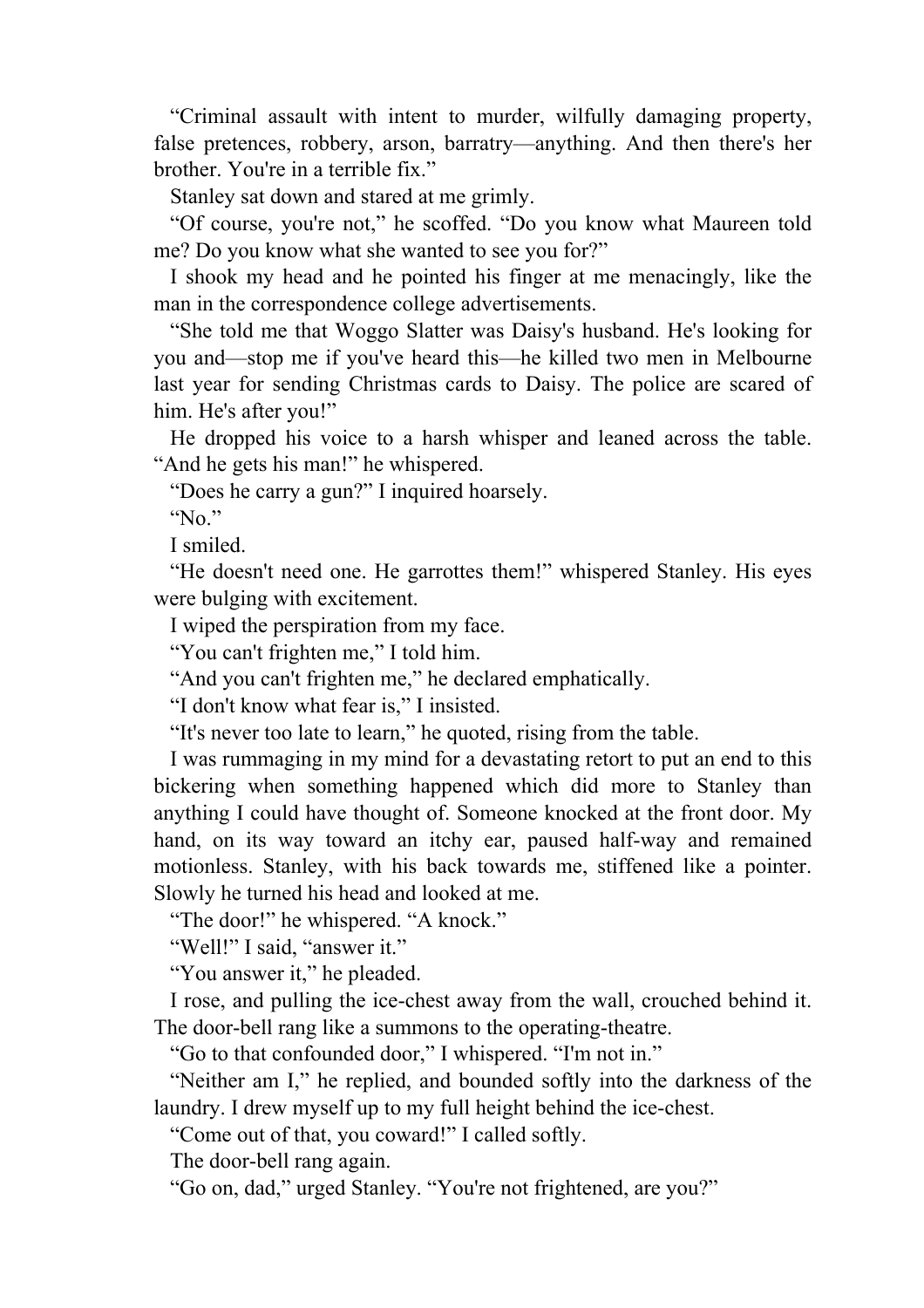"Did you ever see your father frightened?" I demanded.

"Never, dad."

"Did I not tell you that I don't know what fear is?"

 "You did, father. It makes me proud to think that I am your son—of the same blood."

I stepped out from behind the ice-chest.

"Hand me the axe," I ordered sternly.

The handle of the axe poked out from the darkness and I grasped it.

The blood of the Gudgeons surged within me.

"Stay there, you banana-spined dingo. I shall return presently."

"I hope so, father. I hope so," whispered Stanley.

 I crept out of the kitchen and up the hallway. Groping my way into my own room which is in the very front of the house, I peered out the window. A girl of about seventeen was in the act of pressing the bell-button. I felt my way out of the room and strode back to the kitchen.

"Stanley," I said, hurling the axe into the laundry, "you may have this."

 "Have you killed him, father?" gasped Stanley, peering around the doorway.

 "No, not yet. When I do kill him, I shall kill him with my naked hands. I am a Gudgeon."

I turned and strode up the hall.

"Oh—er—hullo!" said the girl, as I flung the door open.

"What do you want here, One-hit Mulligan?" I demanded, loudly.

"I—I'm not Mulligan," gasped the girl, "I'm Estelle Jones."

"Estelle?—Estelle?"

She nodded brightly.

 For a moment I was puzzled, and then I understood. This was Oystermouth. Stanley's erstwhile love.

"Stanley!" I shouted. "Your bicycle accident is here."

"I'm not in," came a smothered voice.

"It's me, Stan! Estelle," yelled the girl.

"You'd better come in," I said gently.

I closed the door behind her and guided her up the hall.

Stanley was in the kitchen, standing with arms outstretched.

"My de-ar!" he cried.

"Oh, Stan!" she murmured, and fluttered into his arms.

I smirked contemptuously at Stanley as he motioned me to get out.

"Well?" I drawled.

Stanley came out of his clinch as the girl looked around.

 "This," he said, with what seemed to me an unnecessary emphasis on the "this." "This is my father."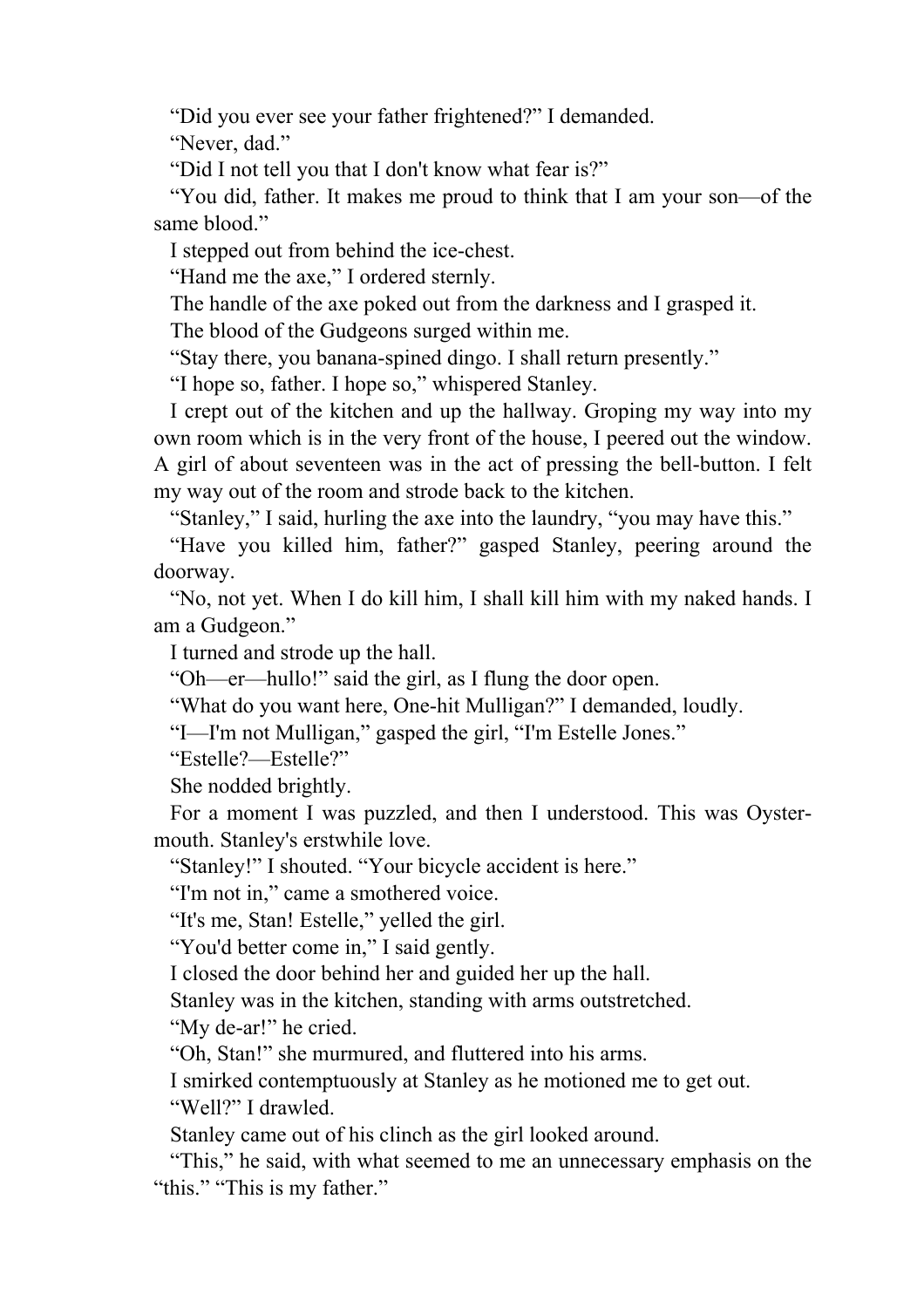He flopped a careless hand in my direction. The girl smiled at me, and turned to Stanley.

 "I see where you get your good looks from," she simpered, and taking both of his hands in hers, stood back and gazed at him.

"Oh, Stanley," she cried, "you beautiful, ruthless brute!"

She kissed him.

I walked out.

 Fathers don't count these days. It's hard. Things were different when I was a boy. I remember the time when my father was the head of the house. My mother used to ask him what he'd like for dinner! What he said was it. No argument. I obeyed him and went to him for advice. Those were the days when fathers were fathers. Nowadays, a father is nothing more than a family pay-cart. When he does break out and seek to make himself heard, the family merely shrugs its shoulders and murmurs, "What's bitten the old geezer?" If the son of the house brings a girl friend home, father is sent off to bed. He goes to the barber's shop to find himself done out of his turn by his daughter. The only place where the head of the house can air his opinions is in the bar-room. Even there the prohibitionists frown on him. There ought to be a Discarded Fathers' Union.

I went to bed, and they turned the light out in the kitchen.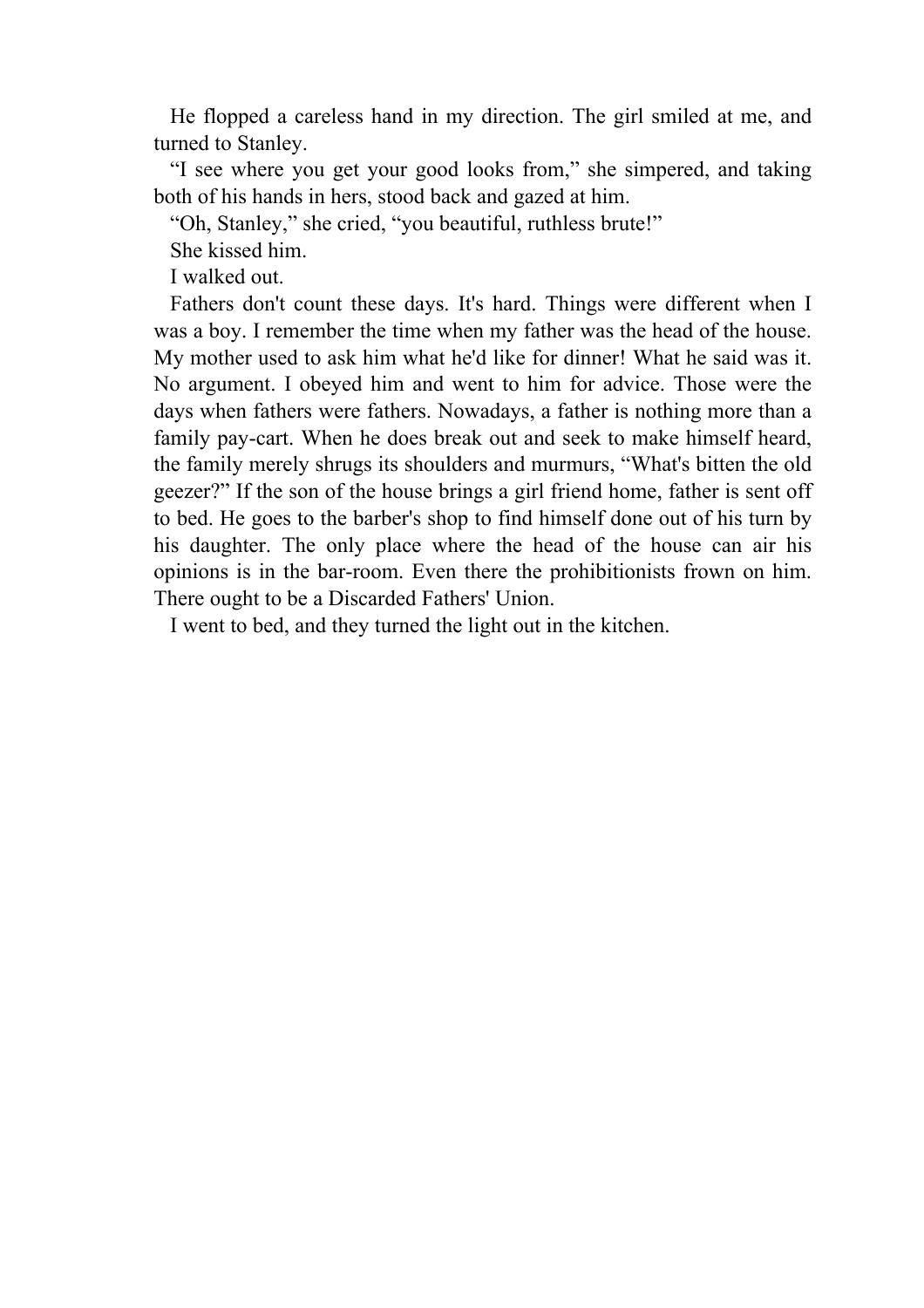## **CHAPTER XIII**

 STANLEY came to me in the morning with the news that there was a breakfast loose in the house. He was in a remarkably good mood and informed me that the bath was cleaned out so that I could have a real bath instead of a series of ablutionary contortions in the wash-tubs. He went away whistling and he was still at it when I came down from my bath to the kitchen.

"Stop that blasted whistling!" I exclaimed.

I never feel much good before breakfast.

"Righto, dad," he said cheerfully, and stopped it.

 Eyeing him suspiciously I sat down to the table, which was laid out as though for human beings.

 "What's for breakfast?" I asked. "If there's any more of those damned sardines and baked beans, I don't want to see them."

 For days I had been handed a tin of beans, a tin of sardines, and a canopener for breakfast.

 "Chops, fried tomatoes and chipped potatoes," said Stanley. "Will you have porridge?"

"Don't joke, boy. I can't stand it. Bring out the b---- beans."

He set a plate of porridge down before me and I stared at him.

 "Is it true!" I exclaimed. "All this chop and tomato stuff—is it fair dinkum?"

 "It is," he replied. "Splash round with that porridge or the rest will go cold."

 He sat and watched me, beaming. I finished the porridge in a daze and he whisked the plate away and replaced it with another. On it, two noble chops, done to a turn, supported an assembly of little slices of fried potato. Fried tomatoes furnished the background. No poet has ever written a sonnet to fried tomatoes. And yet they are supposed to be able to discern beauty and capture visions. I eyed Stanley mutely.

"Estelle," he chuckled proudly. She done it."

 "Did it," I amended dreamily and took up my knife and fork. The full realization of the thing struck me as I tasted the chop.

"Estelle!" I exclaimed. "She done it?"

 "Did it," he replied gently. "Came in this morning and did it. She cleaned the bath out. She's coming back afterwards to wash the dishes and tidy things up a bit."

"What a girl!" I whispered. "She knows her tomatoes."

"Well, I'll leave you to it," he said, strolling to the door, "I want to talk to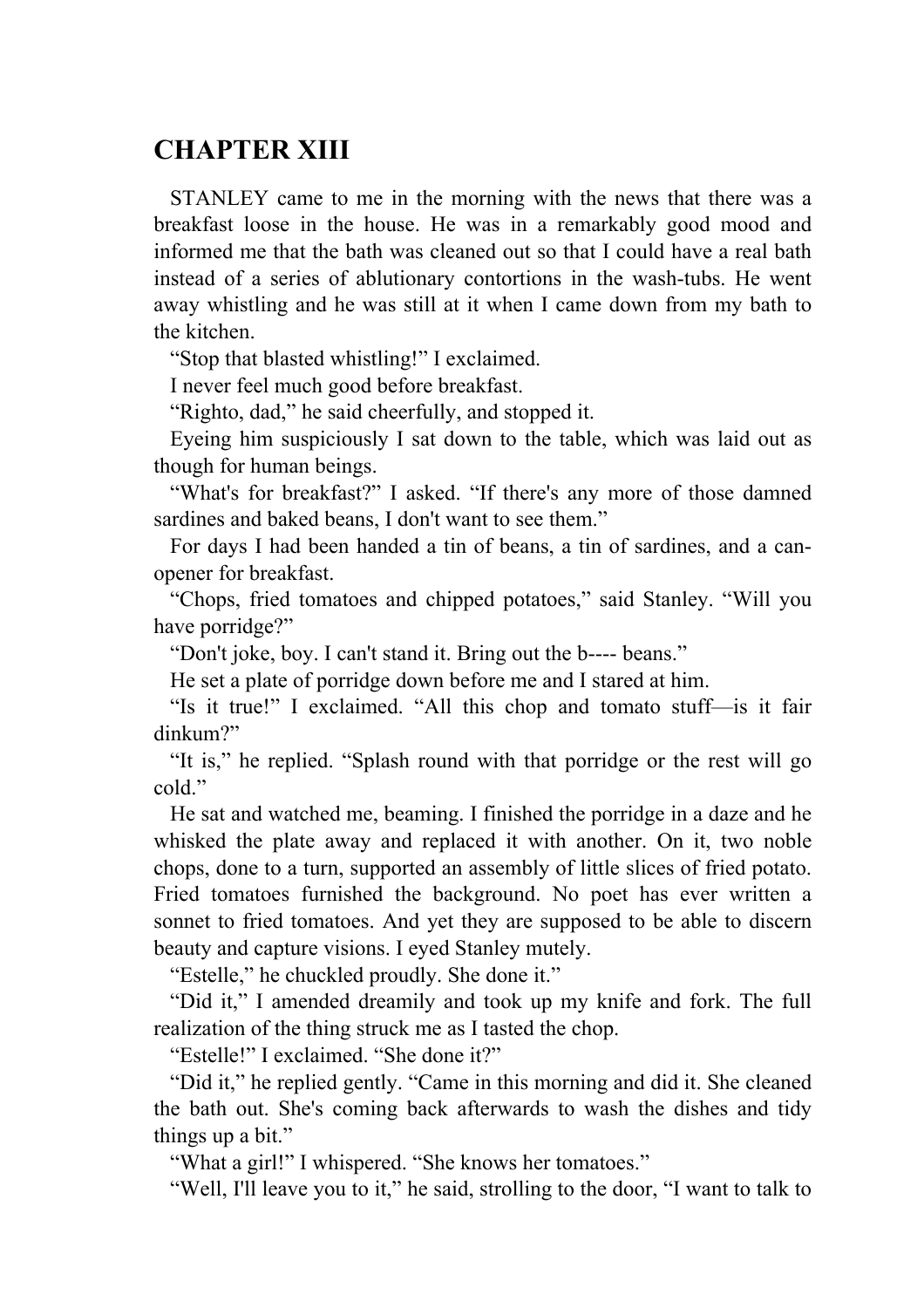you when you've finished, dad."

 I wondered vaguely what he wanted to talk about, but my mind and soul went on with the breakfast and my mental vision was obscured by chops. When at last I had finished the meal and was breathing regularly once more, I put my feet up on the table, lit a cigar and, with chair tilted back, surveyed the ceiling with a kindly eye. Sticklers for etiquette might view this after- breakfast attitude with disfavour, but if a man can't put his own feet up on his own table in his own house, where can he do it? Agatha once read to me a newspaper article which told of an explorer who shaved regularly and dressed for dinner in the heart of the jungle. I picture this convention-haunted empire-builder doffing his sun-helmet to female baboons, shootings wart-hogs in their order of social precedence, and drinking his own health in a glass of quinine. True, politeness costs nothing, but then, taking into account the laws of supply and demand, anything so plentiful as to be given away without cost must naturally be common; or to use another word, vulgar. I abhor vulgarity.

 These are my own opinions, of course, the conclusions, of a mature mind, but I have brought Stanley up in strict accordance with all the rules of, good society. It is not so very long ago since I chastised him at the table for flipping pieces of butter at my guests from the end of his knife. It was a sheer waste of butter and he was a rotten shot, anyhow. Having brought Stanley up on strict lines, as I have said, I was not surprised when he entered the kitchen and kicked my feet off the table as a sign of his disapproval. I sat up and he seated himself opposite me.

"Well," he commenced, "what do you think of Estelle's cooking?"

I had to admit that I could not have done better myself.

"She'll be doing most of the cooking now," he said.

"She'll do anything for me."

"After what you did to her!" I exclaimed.

 "Yes," he said smugly. "I've a way with women. I know how to treat 'em. That's all she wanted—a good belt in the back with a motor-bike. Pity I never thought of it before."

"Do you mean to say----" I began.

 "Exactly," he interrupted. "She's eating out of my hand. She can see now that I am hard and determined and strong and ruthless. What I want, I take."

 "That's all right in the desert," I said, "but we work things differently in this city. And besides, taking what you want is easy compared with getting rid of what you don't want. Any fool can collect a harem, but it takes something more than a sheik to disband it and stay physically and financially whole."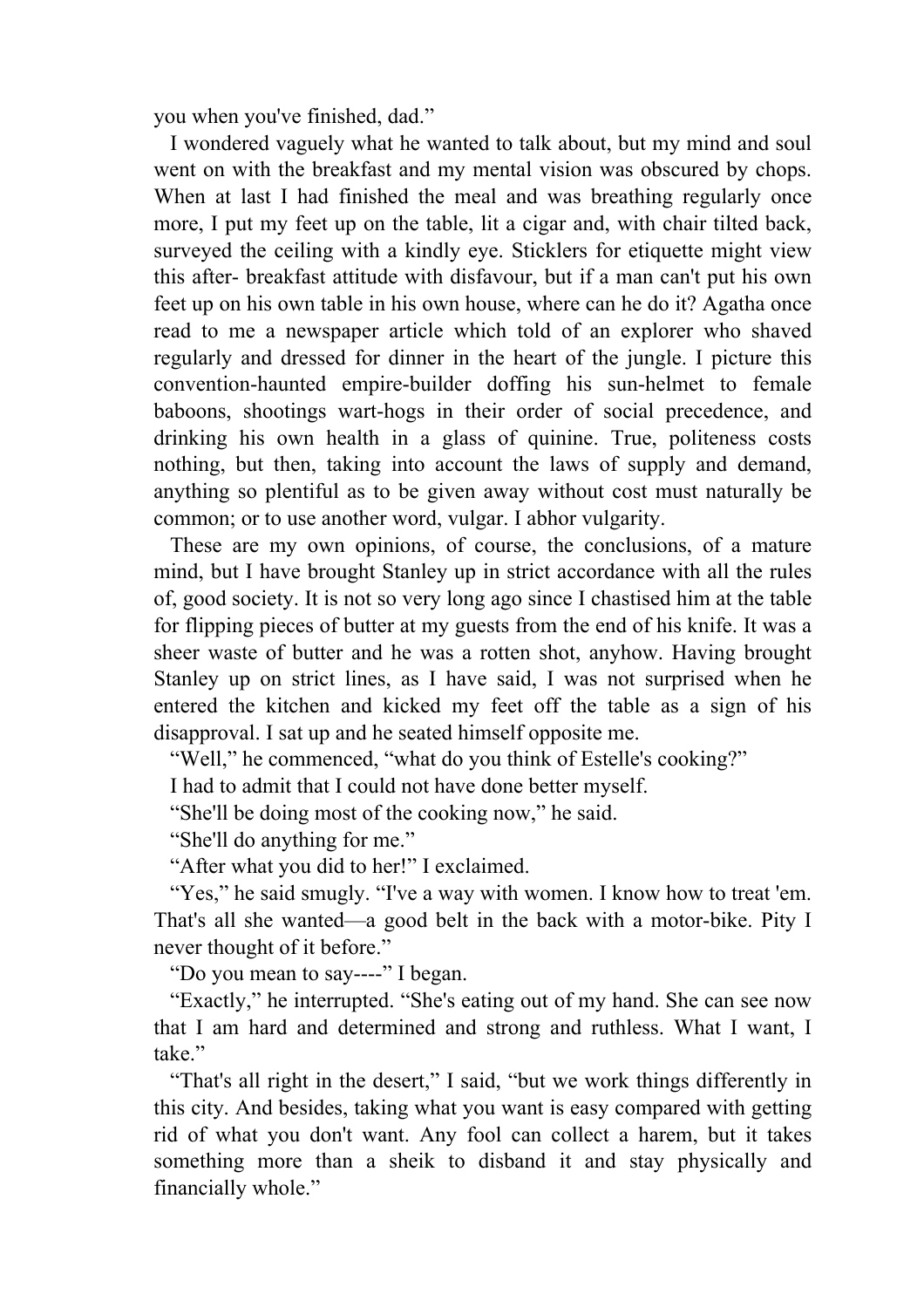He smiled complacently.

 "She is going to square things with Oscar Winthrop, so there will be no trouble from him," he continued. "She begged me to allow her to come here and make the place comfortable for me, and after thinking it over, I decided to allow her."

 I shook my head sadly. "What a pity you never had a motor- cycle when your mother was here," I murmured.

 "Oh, yes," he drawled, "but I don't think the bike would stand it; and then of course, you've got to understand women. You've got to know how to---- ,,<br>,

The whirr of the door-bell interrupted him.

 "That's Estelle!" he cried, and leapt from his chair. He had taken two strides when he stopped and returned to his seat. "I'll let her wait for a while," he said.

I rose to my feet and made for the door.

"Sit down!," he hissed. "I'm handling this case."

I returned to my chair and waited. We are never too old to learn.

 The door-bell had rung three times before he strolled to the door and let the girl in.

"Hello, little one," he drawled. "How are we this morning?"

"Oh, Stanley----"

 "Hush! I am not in a listening mood this morning. Go through into the kitchen."

 She entered the kitchen and greeted me. She was rather a nice looking kid. About seventeen, perhaps, with auburn hair and a few freckles, which doubtless kept her awake at night and anguished all day. She was evidently at that romantic age when she could invent a blighted life for the milkman and a tragic past for the grocer's assistant, but nevertheless I gave Stanley two days in which to change his programme or lose his licence as a caveman.

 I talked with her in a kind, fatherly way for a while, but it was obviously a strain for her to talk without dancing, and she gave a little sigh of relief when Stanley entered the room with a heavy masterful tread.

"The telephone's ringing," he announced.

"Answer it, then," I said.

 "You know, father, I have taken a vow never to use a phone again," he exclaimed, folding his arms.

I turned to Estelle.

"Will you answer the phone, my dear?" I asked.

 She rose obligingly and we followed and crowded round her as she put the receiver to her ear.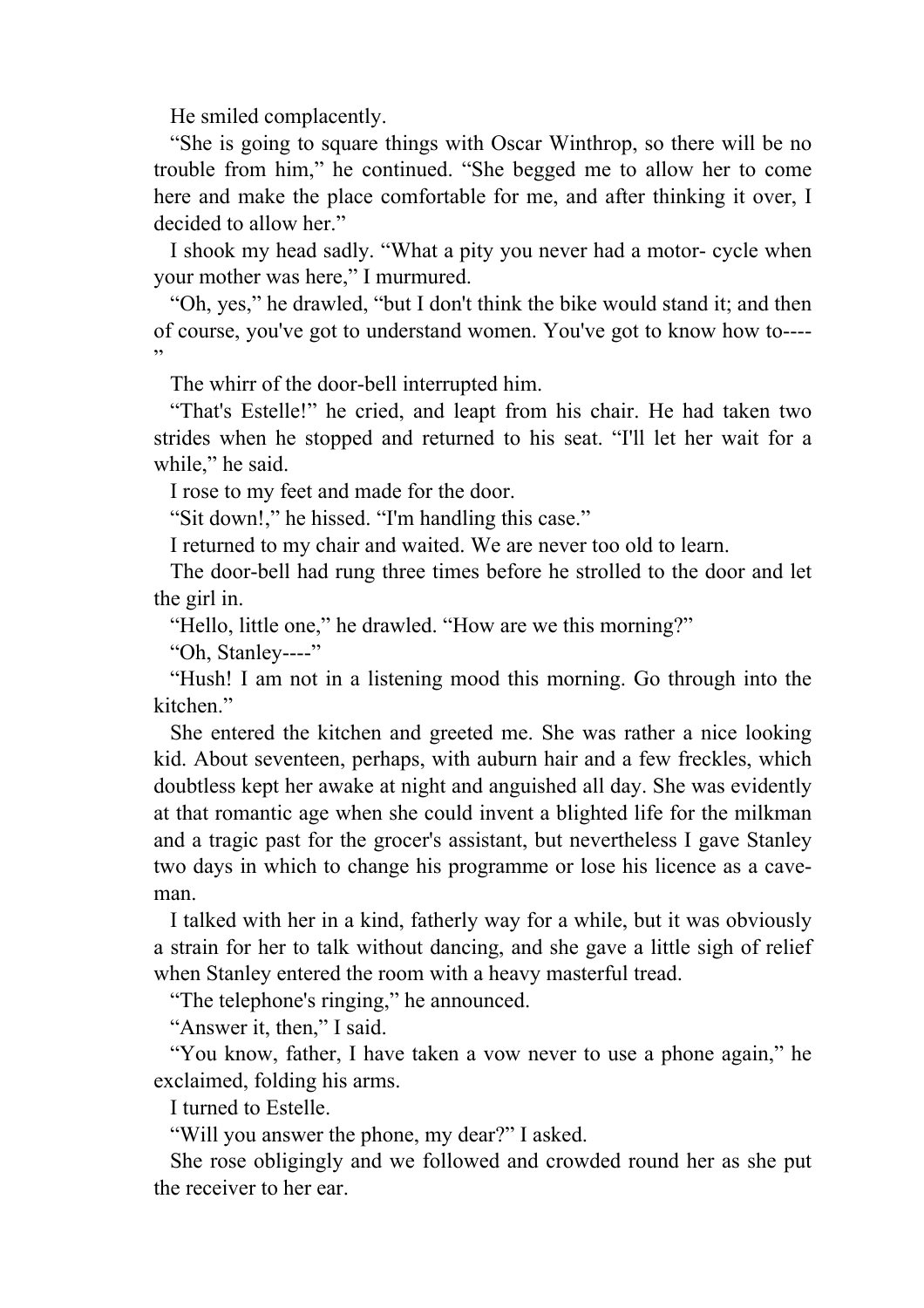"Hello," she yodelled, and listened.

Stanley took the receiver from her hand.

"Who is it?" he hissed.

"It sounds like a woman," she said, staring at him.

"Eggs!" gasped Stanley.

"Steak!" I whispered.

Stanley handed the receiver back to the girl.

 "Tell her," he instructed hurriedly, "tell her it's Mrs Gudgeon speaking." He smiled at me and I smiled back and winked.

 "Hello," said Estelle, "Mrs Gudgeon speaking. Yes; Mrs Gudgeon. G-U-D-G-E-O-N. All right. Just a moment."

She turned to Stanley and offered him the receiver.

"Stanley," she said. "Your mother wants to speak to you."

"Holy Moses!" I gasped, and staggered to a chair.

"Hullo!" cried Stanley shakily. "Hullo! Hullo! Hullo!"

 "Cut off," he whispered, and taking Estelle's hand, he gazed at me fearfully and then rushed for the door as I leapt to my feet.

"Come here, you blighter!" I shouted.

The door slammed and I was left alone.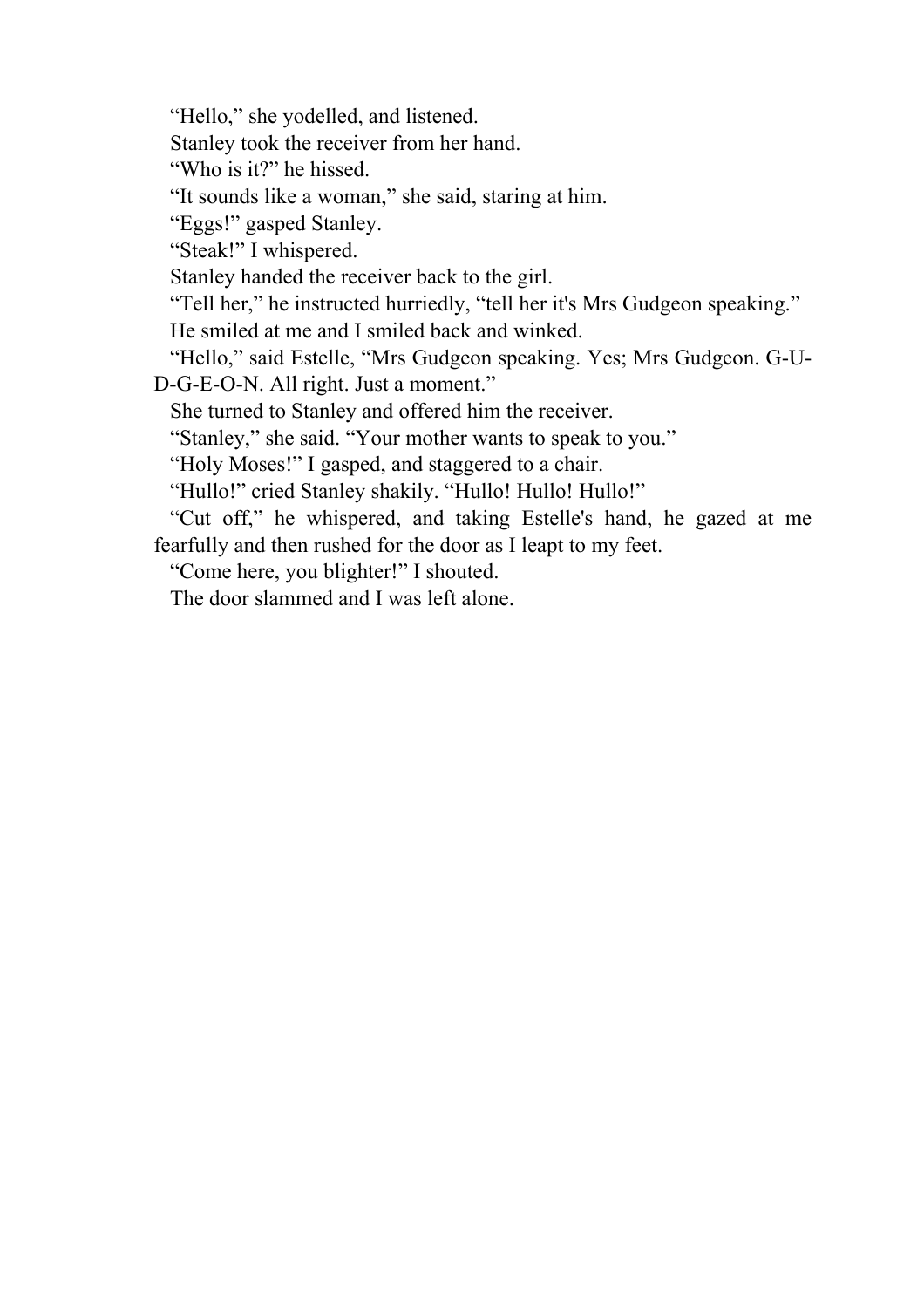### **CHAPTER XIV**

 Oh, what a tangled web we weave when first we practise to deceive! The seed had been sown and two private detectives would now grow where only one grew before. I would be dogged, and my lightest word would be taken down in writing and used in evidence against me. And heaven knew what they might dig up. I have led a blameless life, never having been found out yet—that is to say, in anything serious—but with a horde of paid jackals burrowing into my past----! Thinking of what they might discover made me shudder. Already I saw the headlines: "Gallivanting Gudgeon Goes Gay"—and the alimony! Surely it is a strange law that, not content with depriving a man of his reputation and his honour, must needs go farther and make demands on his pocket.

Stanley had done it again, this time in collaboration with Oyster-mouth.

 I wandered wearily toward the door, checked myself in the act of opening it and peered through the window-blind. A pale thin man, stood on the opposite side of the road, gazing across at the house. He had the face of a Judas who had only received twenty-eight pieces of silver, and the expression of a defiant rabbit. A born slinker. I made my way through the house to the back gate. As I opened it, a low soft whistle came from the corner of the street and another bloodsucker slunk out of sight. Evidently Agatha was sparing no expense. I cursed gently to myself and scrambled over the fence into the yard of the adjoining house and crept stealthily up the side passage. Peering around the corner of the wall I saw that Rabbitface had gone and I let myself out the gate and hurried up the street to Flannery's. I had not been there five minutes when Flannery, to whom I had unbosomed myself, nudged me slyly with his fist and nodded toward the other end of the bar. The money-changers had got into the temple. It was Rabbit-face. I looked away quickly but it was too late and I signed to Flannery to pass me a heavy bottle as the fellow came towards me.

"Mr Gudgeon, I believe?" he inquired with lifted eyebrows.

"At your service," I answered, taking the bottle from Flannery.

 "Representing the Easy Payment and Household Benefit Co.," he said, taking a sheaf of papers from his pocket. "You bought a gramophone from us, Mr Gudgeon, in—let me see—1927. We have been trying to get in touch with you in regard to----"

"How much is it?" I asked, putting back the bottle.

"Seven pounds, fifteen shillings, Mr Gudgeon. You understand----"

 "Here," I said, holding out a handful of notes, "sort it out of that. Why didn't you ask me before? Have a drink?"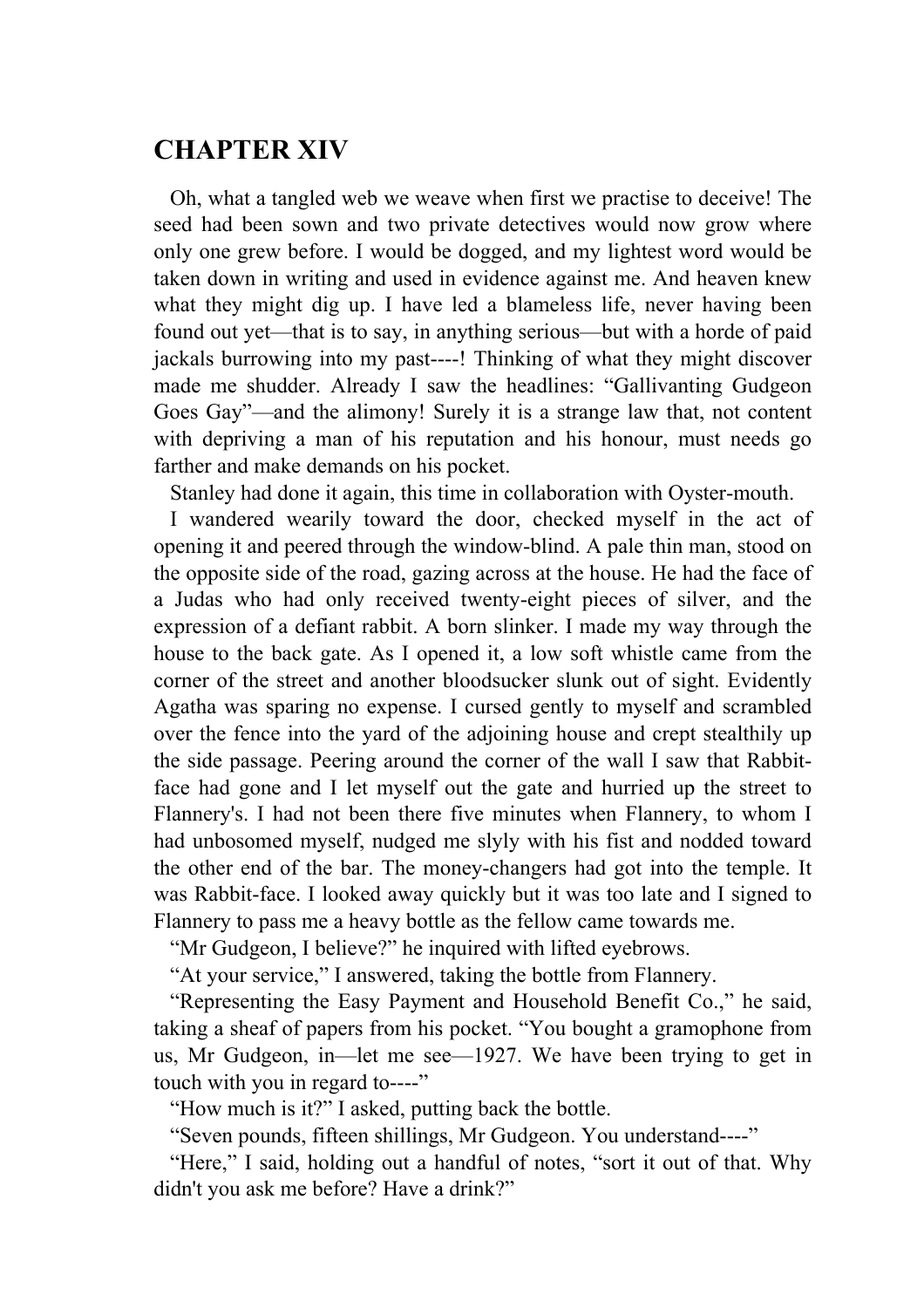His mouth worked and he mumbled considerably before he could speak. "Good gracious, Mr Gudgeon!" he cried. "I don't drink as a rule, but really- --- Yes, I will have a drink."

 "Think he's all right?" whispered Flannery from the corner of his mouth. I nodded as the man handed me the receipt.

 For one who did not usually drink, his technique was good. He was in a hurry to go at first but after a while seemed to settle down and when Sadie came into the bar I introduced him and left him to his fate. Although Flannery was still distrustful of the man, I felt almost certain that I had made a mistake, and though keeping a sharp look-out for detectives on my way back home, I felt less inclined to suspect casual loiterers. Although I was quite right in suspecting casual loiterers. A man who loiters is justly suspected by any civilized community. He is up to no good. Policemen move him on, motorists run over him, pavement salesmen mark him down as a victim and matrons with daughters stare coldly at him. In the eyes of the perambulating populace his grade is low, but I am a broad- minded man and can admire and respect one who has the hardihood to stand still in the street and thereby risk his life, his pocket-money, his social status and the attention of some ambitious probationary constable.

 I entered the house with a light heart and a bottle of rum beneath my vest and ascended the stairs to Stanley's room. As I expected, the bed was made and the room swept and tidied. Estelle had seen to the comfort of Abdul Stanley and I laid myself down with a sigh of contentment.

 To the habit of lying down whenever the opportunity offers, I attribute the preservation of my youthful appearance and it is my belief that if more men lay down and rested in their spare time, there would be fewer arrests, divorces, bankruptcies, suicides and marriages. The rum was not a restful rum. It was Australian rum. The sort of rum that stormed the heights of Gallipoli, and makes Australia a nation of singers. It was therefore with something like satisfaction that I heard the scraping of boots on the roof immediately above the room and perceived a leg hanging from the guttering above the window. With the alertness of mind which is characteristic of the Gudgeons, I slipped beneath the bed and awaited the intruder. A loud creaking of springs announced that he had scrambled through the window and stepped on the bed with both feet. I watched his rubber-soled shoes slink silently from the room and make toward the bathroom. Cautiously I crept from beneath the bed and followed him on my hands and knees. Arriving at the bath-room, I peered through a chink in the doorway and saw him crouched beside the wash-basin staring intently at the wall, as though listening. Slowly and gently I rose to my feet. He heard me, glanced around nervously, and whipping a spanner from his pocket,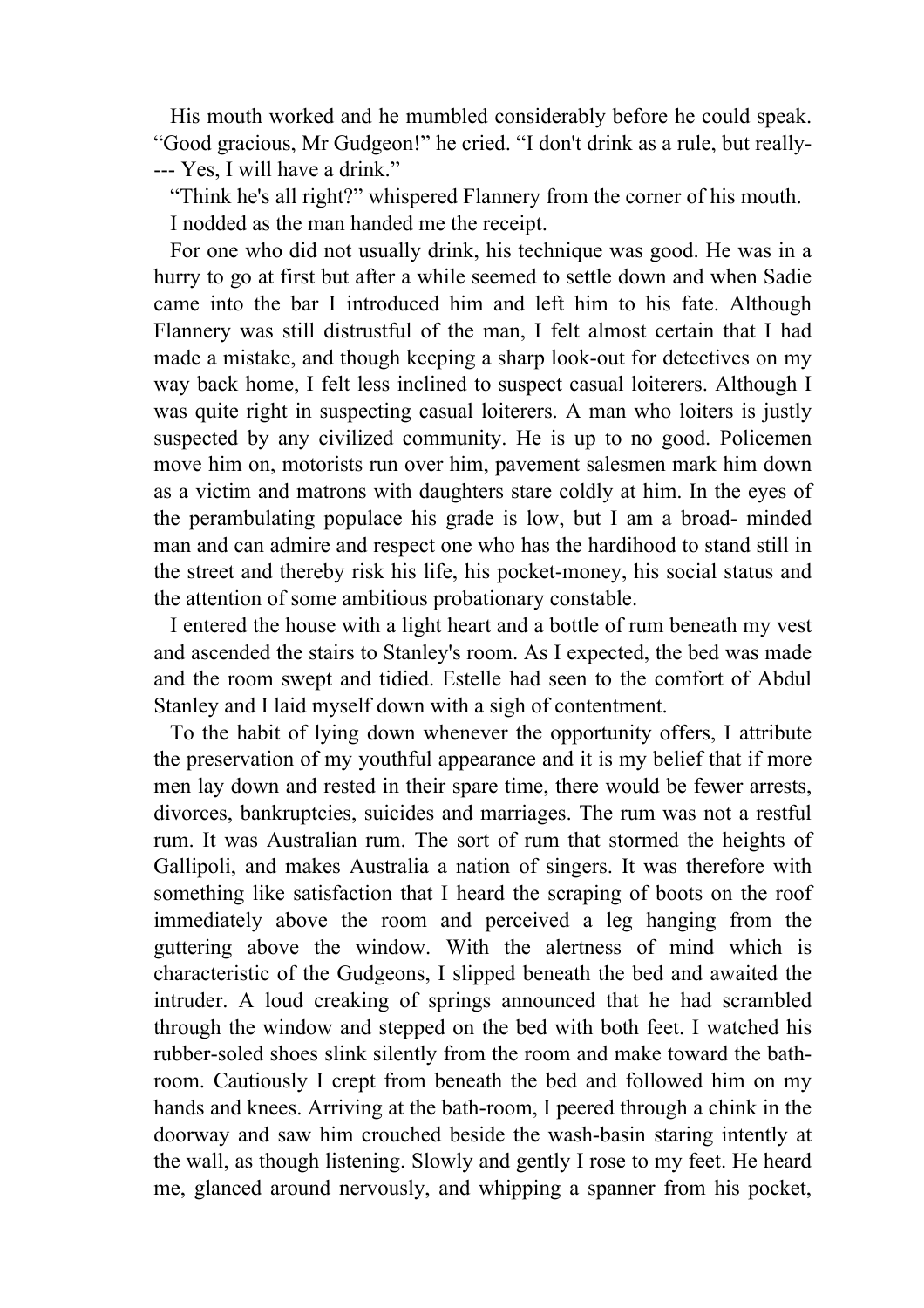commenced to unscrew the water-pipe. It was no time for hesitation. I flung the door open and leapt on to his back. He gave a startled grunt and spread out on the floor. I grasped the spanner he had dropped and rapped him sharply behind the ear.

"Ere!" he exclaimed feebly.

 "Move an inch and I'll loosen your nut with this spanner," I muttered harshly.

 It has always been my opinion that if a thing is worth doing, it's worth doing with trimmings.

 "Jes wait till I get up," he spluttered threateningly, and I passed him a blow behind the other ear.

"You bungling home wrecker!" I exclaimed savagely.

 He ceased struggling and rolled one eye at me. I was holding the other against the floor.

 "That's what they all say," he said bitterly. "Bunglers! Home wreckers! It's enough to make a man give up the game. Lore knows it's a dirty, thankless job."

I seated myself more firmly on his back.

 "Any man born of woman, who so far forgets his heritage as a vertebrate animal as to become a divorce detective, deserves to be herded with rattlesnakes," I growled.

He twisted his head around till both eyes stared at me.

"I'm not a detective!" he yelled. "I'm the plumber!"

I laughed bitterly and dealt him another one with the spanner.

 "A plumber!" I jeered, "and you came straight into the bathroom and started work immediately. Do you think I don't know anything about plumbers?"

"But I can prove it!" he cried, "I've got all my tools with me."

The man sickened me.

 "Don't make it worse," I said contemptuously. "Who ever heard of a plumber with all his tools with him? Do you think I'm a fool?"

 "I tell you, I am a plumber!" he shouted. "I've just been mending the roof."

"Oh, and who told you to come into my bath-room?"

 "Nobody. I just thought I'd make sure that everything was in good order--  $\cdot$ .

"That's enough," I cut in. "A conscientious plumber! Ha! Ha!"

 Still chuckling, I removed his belt and bound his wrists behind his back, gave him a parting blow with the spanner and stepped quickly out the door and locked it.

"Hey! You----"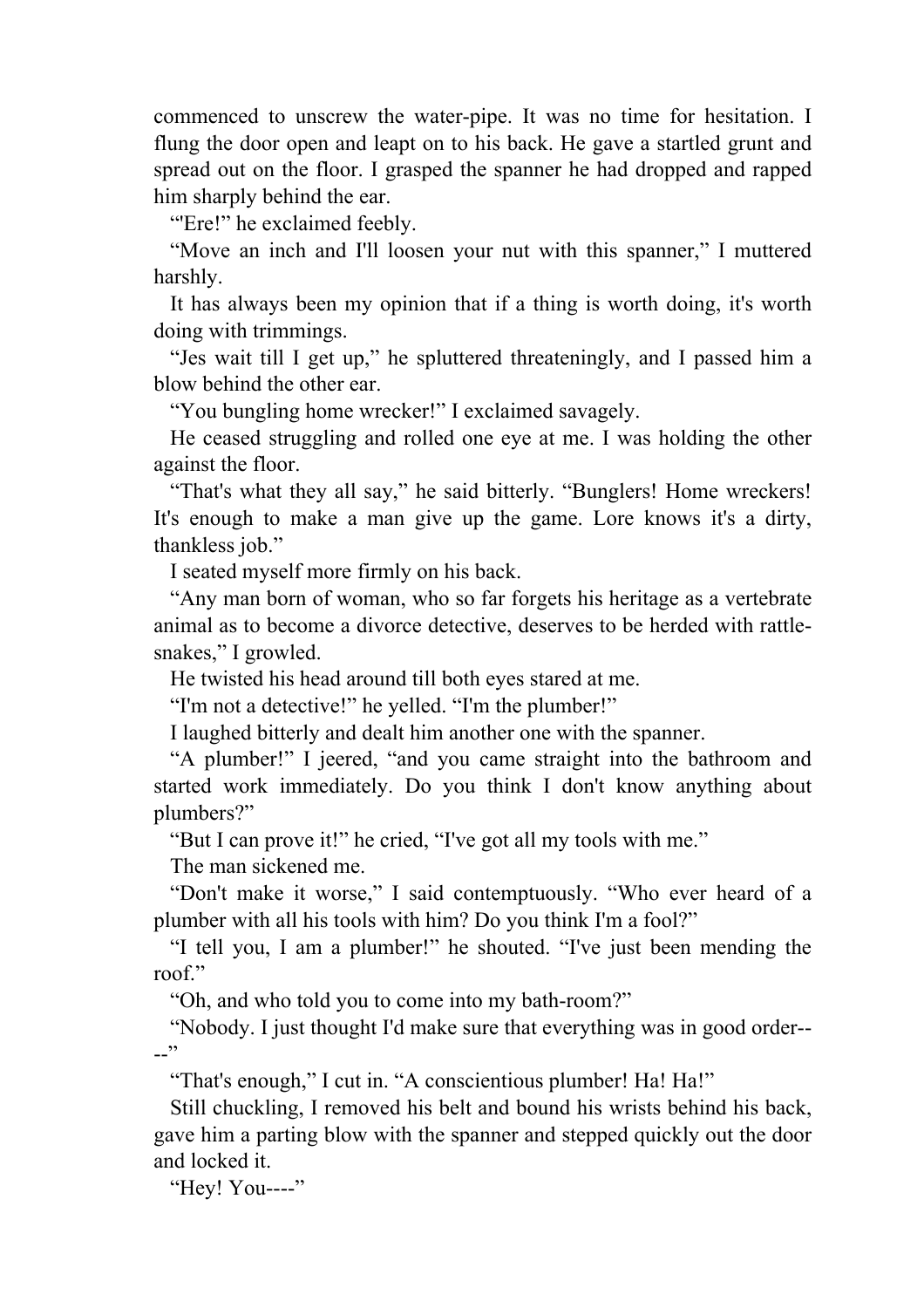I did not wait to hear what he had to say. Whatever he said, it left a brown, burnt-looking stain on the ceiling of the bath- room which has never been removed since. I descended the stairs to my own room, well pleased with myself. I had no plan as yet for disposing of the body in the bath-room but felt that there was no immediate hurry as he was securely locked in, and provided the door withstood his poundings, could be kept locked in till hunger weakened him.

 I pottered idly about the room, humming a tune and wondering where Stanley was. Possibly he had pitched his tent on another part of the desert and did not intend to return. The prospect of his absence did not perturb me. I glanced casually out the window—casually for a moment, and then stared in amazement.

 Woggo Slatter was strolling slowly down the street, gazing at the house numbers. There sprang to my mind the words of Stanley: "He garrottes 'em," and I flung open the wardrobe door, scrambled in, and pulled the door to.

 I was not afraid. I simply did not wish to see Slatter. He was not the sort of man I like to entertain and I hold it as a British subject's birthright that I should be allowed to choose my acquaintances and regulate my own visiting list. To put it in the social jargon, I was merely not at home to Slatter.

 A loud and prolonged ringing of the door-bell proclaimed that he had found the right number. I breathed gently. Upstairs, the bath-room shuddered with blows and shouts. Slatter was impatient. He kicked the door with his feet, pressed the bell-button, knocked with his fist and shouted, "Hoi! Gudgeon!"

 The air was thick in the wardrobe and redolent of moth-balls and lavender, but I plugged the keyhole with the corner of my handkerchief. I hate noise.

"Hoi!" bellowed Slatter.

"Open this door!" shrieked the bath-room occupant.

 I leave out the various trade technicalities with which he embellished his demand. The telephone bell was ringing loudly and insistently, the window-sashes rattled, and vaguely and disconnectedly I thought of the trump of Gabriel and the sea giving up its dead. As though by some prearranged signal, the noise suddenly ceased. So still was it in the wardrobe that I could hear the moths rolling the moth-balls out of the way to get at the clothes. Then the window-pane rattled as someone tapped it.

"Anyone in?" cried a voice that sounded familiar yet strange.

 "'Sno good, Simp," came Slatter's voice, 'e must be out. We'll get 'im later. Commorn."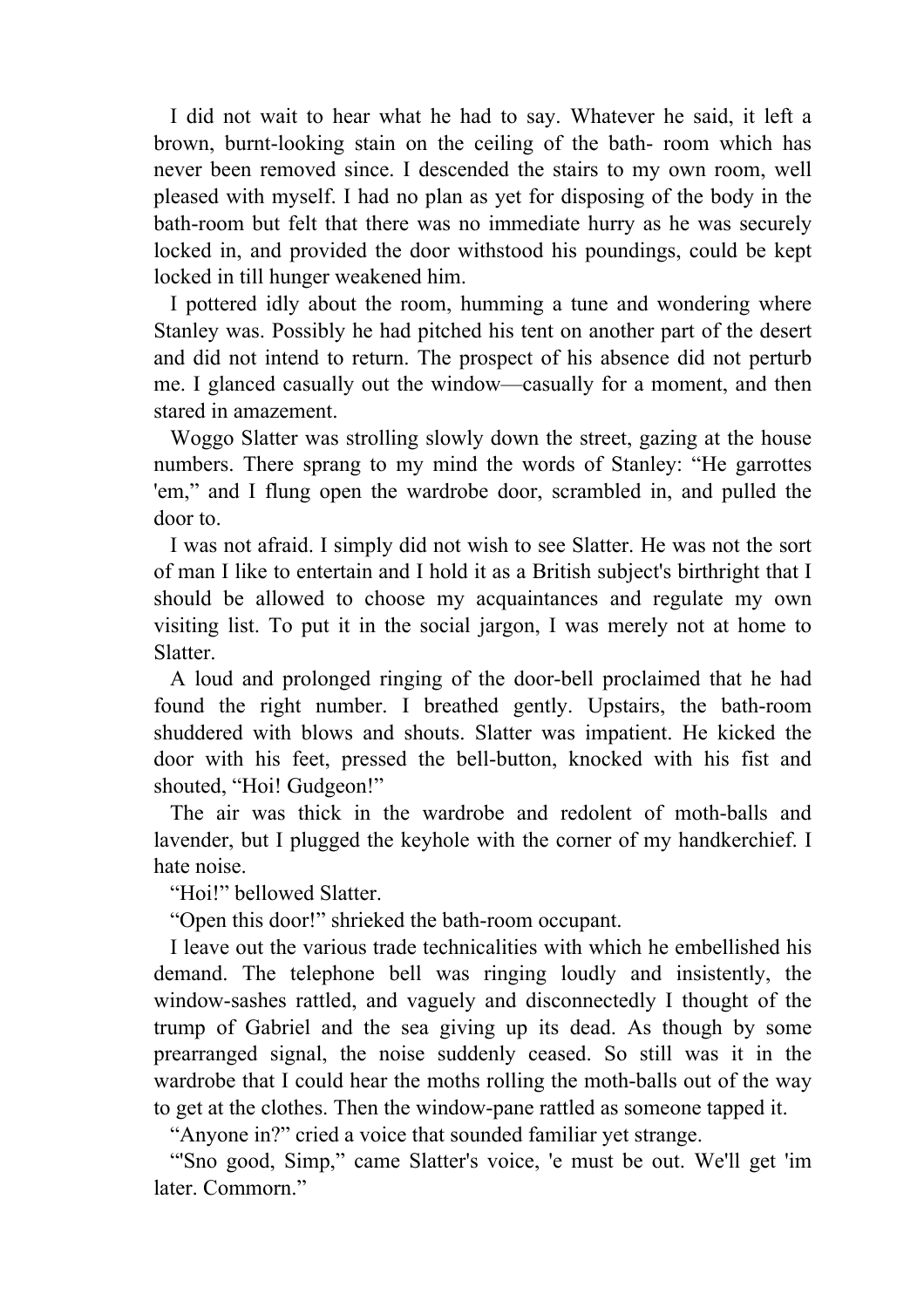It seemed that Slatter had the drunken Simpson with him. I listened as the gate clacked shut, and opened the door gently to hear their departing footsteps. Gingerly I scrambled out of the wardrobe and stretched myself. The prisoner upstairs had become silent. The house, after all the recent noise, seemed as quiet as some wooded grove, and after a preliminary peep through the window-blinds, I opened the front door slightly and peered out. Women in all stages of house-cleaning *déshabillé* craned from every window in the opposite terrace. Carelessly they risked their lives leaning over balconies to gaze up the street after the disappearing forms of Slatter and Simpson. I shut the door quietly and went into my bedroom and lay down. The shower in the bath-room was running and the plumber was quiet. Possibly he was making the best of things and having a bath. I had begun to suspect that the man really was a plumber.

 For some hours I dozed and it was late in the afternoon when I suddenly started to my feet with a sound of crashing and yelling ringing in my ears. It was the plumber, very earnestly trying to get out of his cell, and I rose and went to see if the bath-room was still intact. I knocked at the door.

"Are you there?" I asked gently.

 "Where the blazes do you think I'd be?" shrieked the hoarse voice. The man seemed to be irritable.

 "All right. All right," I said. "I only wanted to know. Your manners are rotten."

"What are you going to do now?" he demanded querulously.

 "Oh, I'll think of something presently," I assured him. "Just plumb around for a while and amuse yourself."

 He started to stamp his feet and chant loudly, so I left him. He had asked me what I intended to do with him, and thinking it over I had to confess to myself that I had no idea what to do with him. I have made it a rule never to worry about trifling matters so I forgot him for the time being. The telephone was ringing as I came down the stairs and as I failed to see how it could cause any more trouble than it had already done, I answered it.

"Woollahra, 4381," I answered in a snappy, businesslike manner.

"Is that you, Stanley?" answered Agatha's voice.

I lifted my voice an octave.

"Yes, ma."

 I held the receiver tightly with both hands and leaned against the wall as the diaphragm quivered to the blast. The poet who wanted to see himself as others saw him, never had a wild woman talk to him on the telephone. She weakened at last.

"Are you still there?" she demanded.

I nodded and then, remembering where I was, answered, "Yes."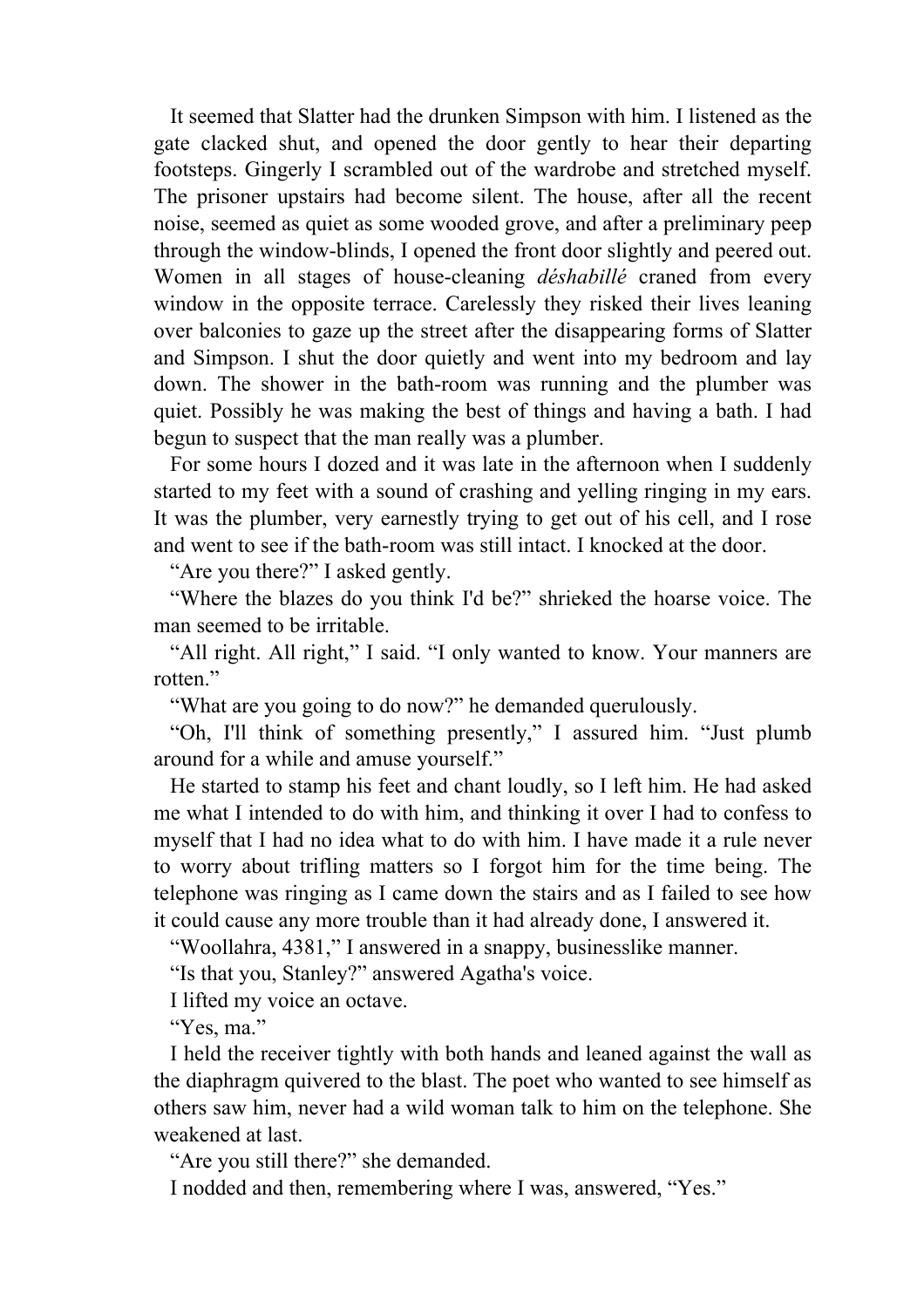"Well then, don't you forget," she snapped. "Your aunt and I will be around at eleven o'clock to-night. Leave the door unlocked. We will have witnesses with us and I'll make it my business to find out what that—what your father is doing with hussies in the house. Don't forget. Leave the door unlocked. Do you hear me?"

I replaced the receiver. I had heard enough.

 Wearily I turned from the phone, to see Stanley's head poked around the half-opened front door. He ducked back quickly as I looked.

"It's all right," I called, "come in."

He entered warily.

"How was I to know----" he commenced.

I silenced him with a motion of my hand.

"It's all right. Where's Estelle?"

"Didn't she come back here?" he asked in a surprised tone.

My brain worked rapidly.

"Perhaps she did and perhaps she didn't," I replied smiling.

"Come on now, dad; where is she?" he asked playfully.

"I didn't say she was here, did I?"

"No, but I know you're hiding her somewhere. Out with it, dad."

 I beckoned him to come closer and he came very slowly and cautiously. It was evident that he was not too sure how he stood with me. I caught him by the arm and whispered in his ear.

 "There might be a surprise for you in the bath-room, but I don't think you should go up there, my boy."

He winked and made for the stairs, chuckling.

"Mind you," I called after him, "I only said there might be. Just peep in."

 He bounded up the stairs and I crawled under the table and rapidly pulled the chairs in close. I heard him fumbling with the lock. "Did oo finkums could hide from me?" he cooed.

 Whatever else he was going to say was drowned in a wild shout of rage and triumph as the plumber leapt on him. For a few minutes the house shuddered. Stanley screamed like a frightened horse, and the air quivered with the battle-cry of the Amalgamated Plumbers' Union. I tried to resemble the pattern of the linoleum as much as possible as the noise subsided. The plumber clumped heavily down the stairs, paused in the hallway sniffing like a prowling puma and then trudged out of the house. Several ornaments fell off the mantlepiece as he slammed the door. Crawling from beneath the table, I tiptoed to the foot of the stairs and called softly:

"Are you there, Stanley?"

A moan answered me.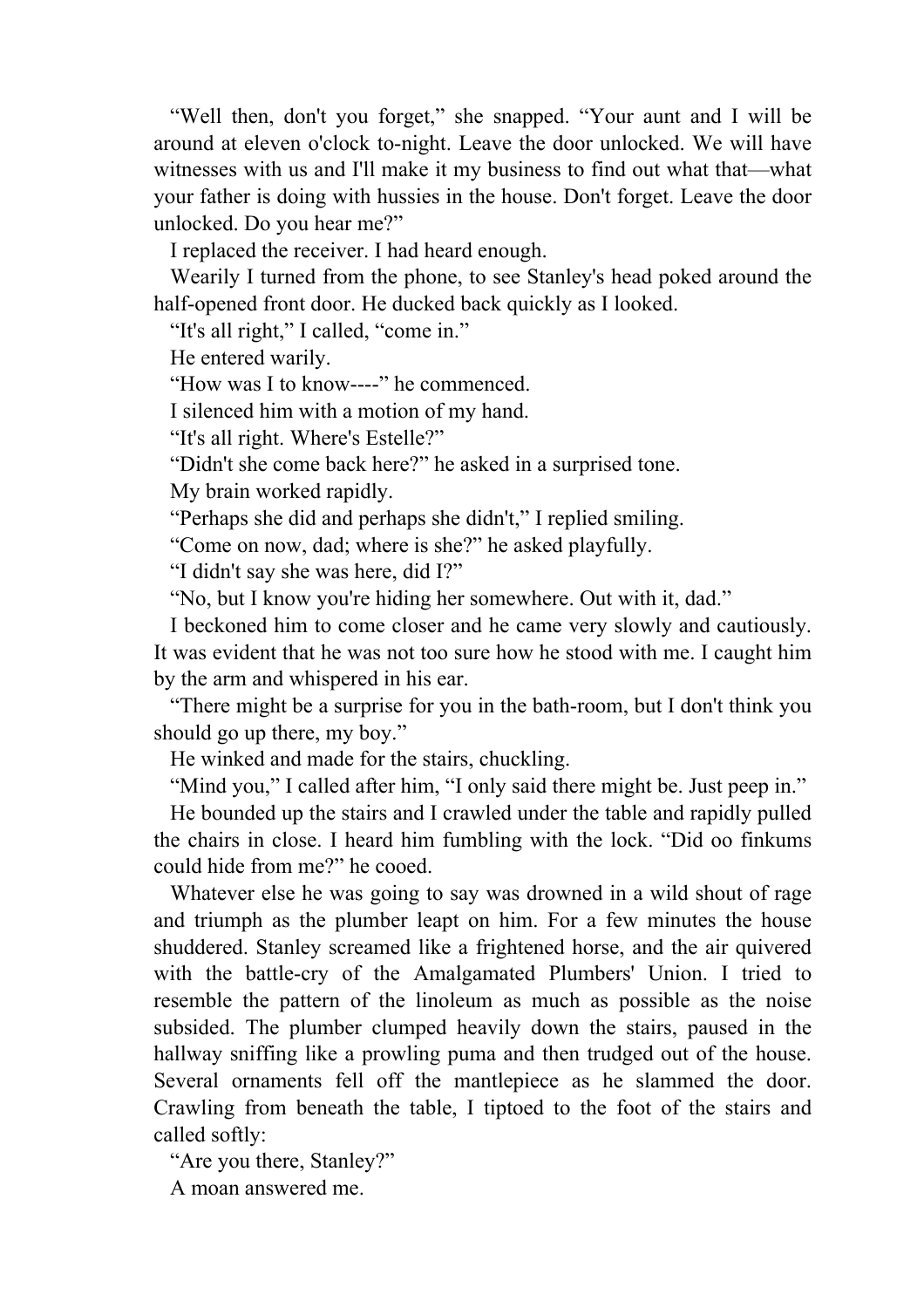Alarmed, I dashed up the stairs. He was lying on the floor, mumbling to himself; saying the same words over and over again. He repeated them loudly as I bent over him. The modern youth has no respect at all for his father. Stanley's injuries were slight but well distributed. Time and bandages would easily stale their infinite variety.

"Well," I said sadly, "you've been getting yourself into trouble again."

 The breath whistled through his nostrils as he looked up at me. I stepped back a pace and grasped the stair-rail.

 "Why you should assault a harmless plumber who was merely doing his duty, goodness only knows," I continued. "You certainly resemble your mother's side of the family in your sheer wilful malice. Your outrageous temper will get you into serious trouble one of these days."

 More in sorrow than in anger I descended the stairs while he lurched to his feet and tottered into his room. At the foot of the stairs, I sat on the bottom step and thought.

Things were getting mixed.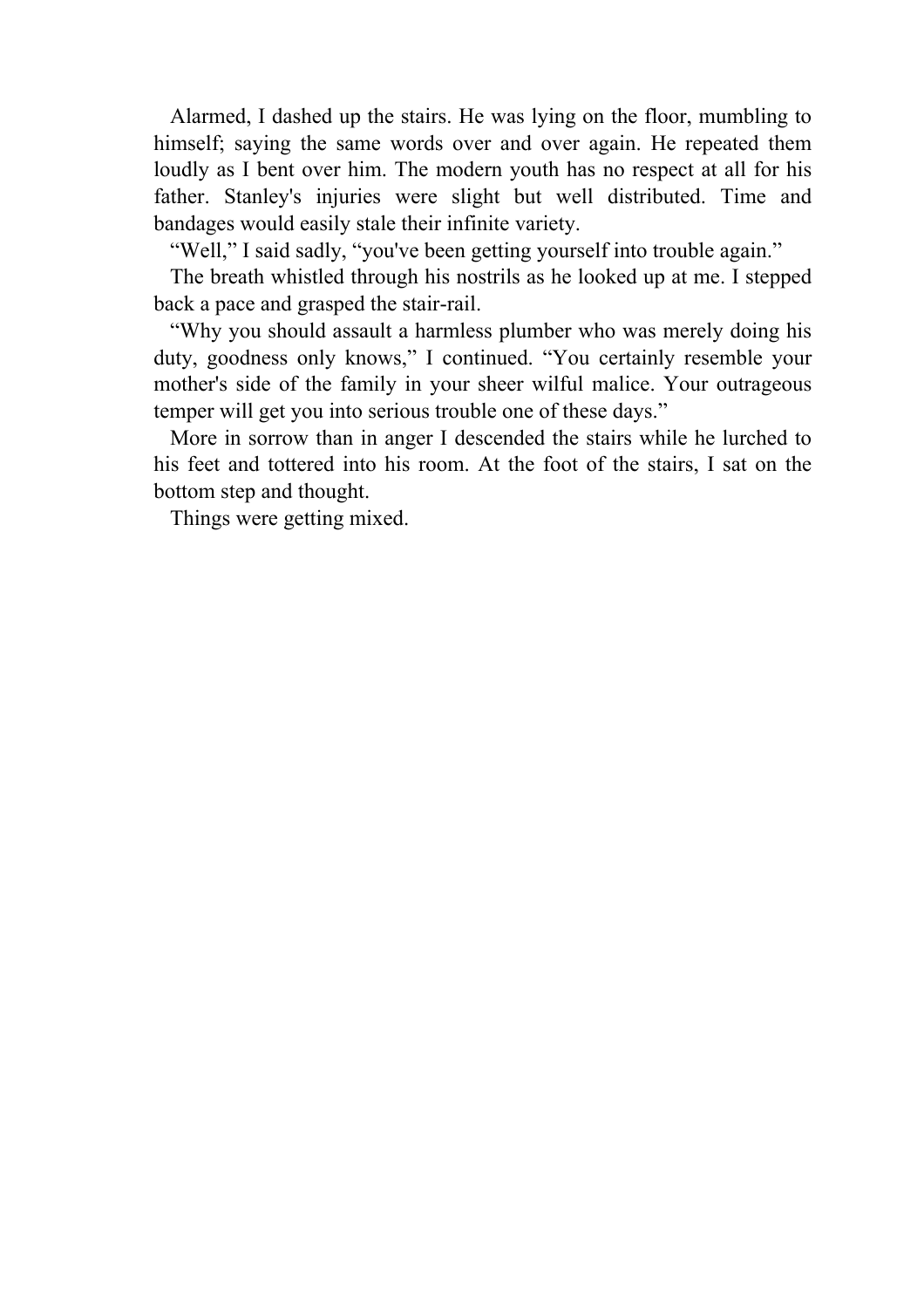# **CHAPTER XV**

 THE slings and arrows of outrageous fortune were descending on me in matted clumps. I was hemmed in with things happening and things about to happen, and peace of mind was as far off as a reduction in the Naval Estimates. I am a strong man and have borne many sorrows and suffered under dreary burdens, but I must admit that now and then, I feel as if I'd like to lie down and be bedridden. Just to look out a window at nothing, to be turned over and washed, to have my temperature taken from me and my meals brought to me. To be like the three wise monkeys of the East; to see nothing, hear nothing, know nothing, and damn everything. But the indomitable spirit of the Gudgeons raises its battered head and I carry on, bloody but unbowed.

 With my chin cupped in my hands, I disciplined my mind and laid out my troubles for inspection. It is essential to get a proper grasp of a problem before it can be dealt with.

 Woggo Slatter was on my trail. Eggs was after Stanley. Agatha and Gertrude would arrive with a gang of witnesses at eleven o'clock that night. I had lost my job; this did not worry me much but I put it in with the rest, as a difficulty. Perhaps there was nothing much to worry about, but I had had only two decent meals since Agatha's departure and that in itself was an excuse for morbidity. I was practically marooned in the house with Stanley as my man Friday and he was at that moment moaning on a bed of pain through his own foolhardiness. There was trouble between us. Now, when co-operation was needed more than ever before, there was a rift in the lute and the even tenor of our companionship had sunk to a rumbling basso. The only thing to be done was to go to Stanley, put the case before him and enlist him as an ally.

 It is characteristic of me that when I come to a decision, I immediately carry it out. Otherwise I'd forget it. I trudged up the stairs once more and entered Stanley's room. He was standing before the mirror examining his eye and he turned with a low bestial growl and glared at me as I shut the door.

"Stanley," I said soothingly.

"Blah!" he exclaimed and flung himself down on the bed.

I sat down beside him and patted him on the shoulder.

 "I know you're having hard luck, my boy," I said. "What with the motorcycle accident and now these black eyes and things, it's hard on you. Cheer up, my son, I've got some bad news to tell you."

He grunted and looked curiously at me with the less swollen eye.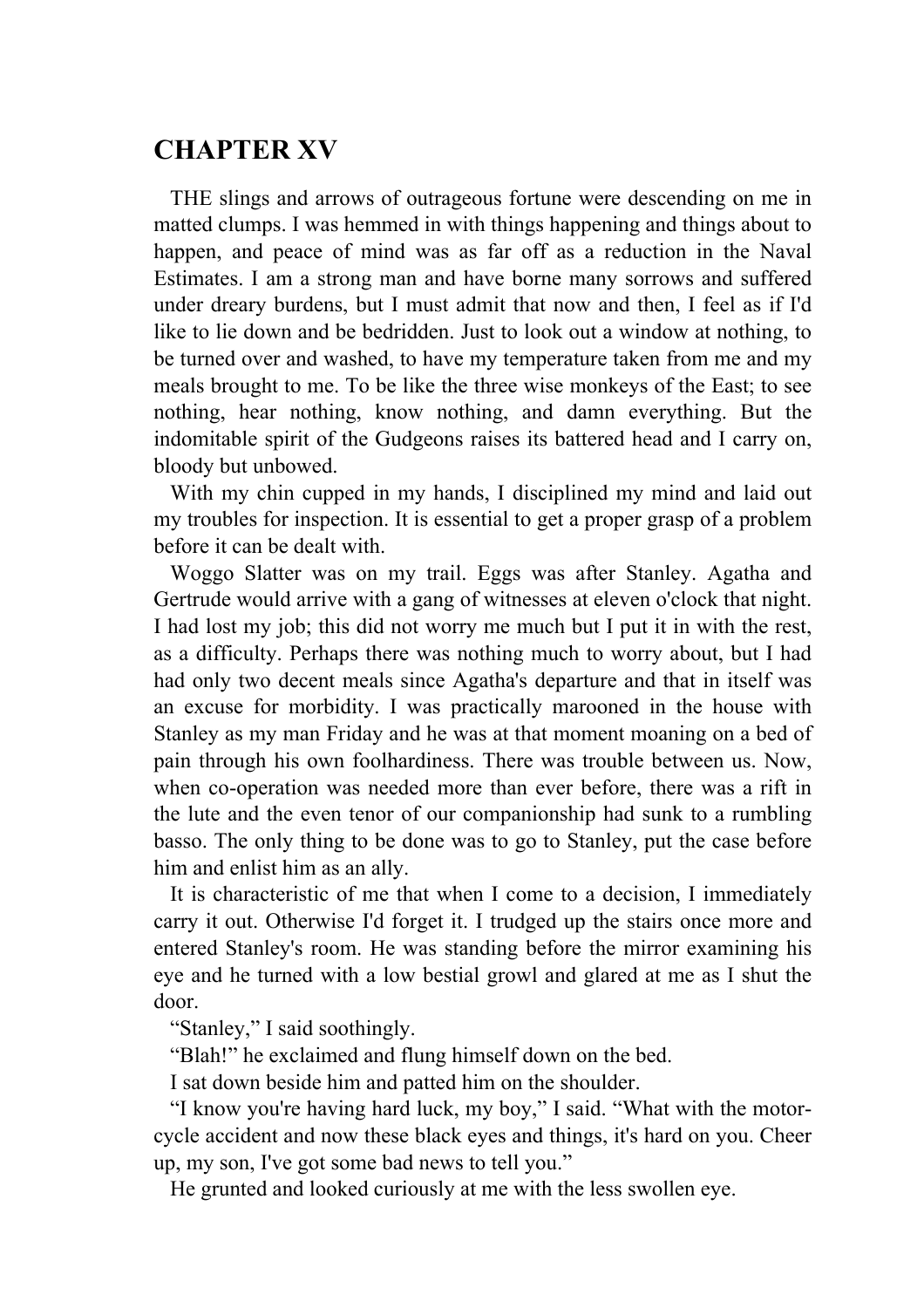"I've been talking to someone on the phone," I continued.

"Maureen," he exclaimed. "Or was it only the police?"

I shook my head gravely.

"Eggs it was. She—I don't like to tell you this, son."

"Go on," he urged weakly.

"She wanted me to leave the front door open."

"What for?" he asked in amazement.

 "They're coming!" I whispered. "Droves of them. The two women, Maureen's brother—One-hit Mulligan, that is, and two or three more men in case you put up a fight."

"When?" he gasped, sitting up on the bed.

"Eleven o'clock."

"I'll go now!" he cried. "I'll leave before they come."

I caught him by the arm as he jumped to his feet.

 "Don't you think they have foreseen such a probability?" I pointed out gently. "Don't you understand that they will be watching for you?"

He slumped back on the bed and stared bleakly at me.

"You see the position you are in?"

He nodded dumbly.

 "Well then," I cried, slapping him on the back, "trust to your old father to get you out of it!"

"Hmph!" he grunted.

Silence fell between us.

 "To think," he broke out at last, "after all I've done for her! Took her for a ride in the side-car, gave her money at the races, bought her silk stockings and a fur coat, paid for----"

 "Hold!" I interjected. "What's this about a fur coat? Motor- cycle-fur coat! How much did you win at the races?"

 "Seven hundred and something," he answered carelessly. "I forget exactly how much. And now," he went on, "she hires a gang to besiege me in my home!"

 "Split infinitives!" I gasped. An oath which I use only when absolutely astonished. A journalistic friend who subsequently and, of course, inevitably died of starvation and alcoholic poisoning, taught me it and I use it rarely. I was more than astonished, I was dumbfounded. That the boy should be so secretive about his winnings amazed and pained me. I resolved to teach him poker at the earliest opportunity.

"What are you looking at me like that for?" he demanded irritably.

I bent over him.

 "You and I must be friends, Stanley," I said in a conciliatory voice, "we must combine to rebuff your enemies."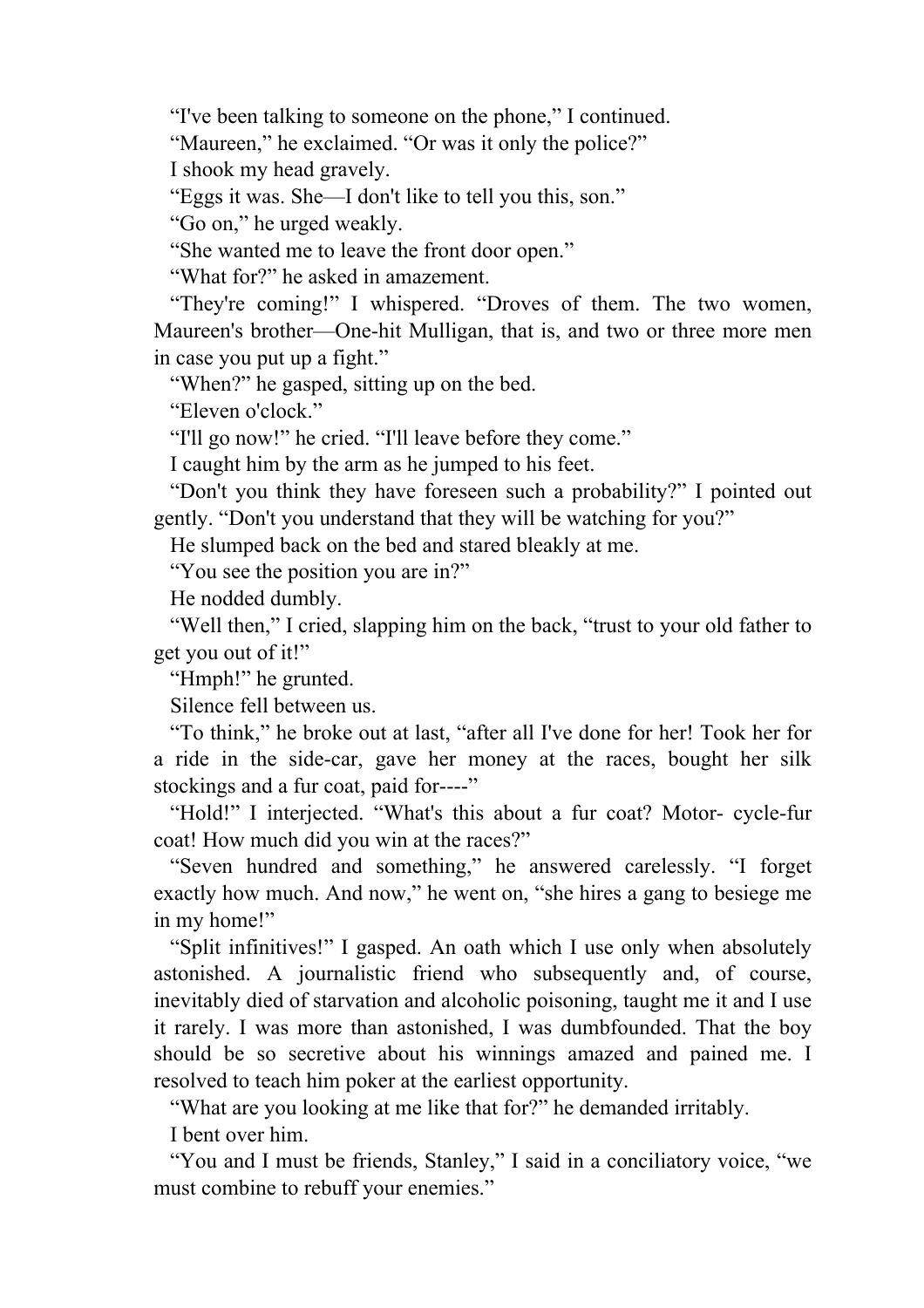"What about your enemies?" he sniffed suspiciously.

 "I can handle them," I assured him. "Now," I said, standing up, "the first thing to be done is to get something to eat. An army fights on its stomach."

"I don't want to fight on my stomach," he moaned.

"I speak figuratively," I explained. "Where is your mamorata.

 "I think it's all right," he replied weakly. "Seems to be bruised," he added.

"Where is Estelle?" I snapped impatiently.

The door-bell rang.

"That'll be her," he exclaimed.

I left the room and went down to let her in.

"Is Stanley all right?" she inquired fearfully, as I held the door open.

 "No," I said gravely. "He is very badly injured and needs nourishing food sufficient for two. I'm glad you came. Go up to him."

 She skittered past me and up the stairs and I followed slowly. I paused at the door as the murmur of Stanley's voice came to my ears:

 "And then four more of them rushed me," he was saying. "I clutched one by the neck and held him up for a shield while I battered the other three down with my free hand. Then all of a sudden----"

I coughed and walked in.

"Estelle," I said, "would you do something to help Stanley?"

"Oh, I'd do anything!" she trilled, regarding him with shining eyes.

 "Well, then, go and get about six pounds of steak and potatoes and stuff, and cook it for him. If there is any left over when he has finished, I'll have a bite myself."

She glanced again at Stanley.

"Please," he pleaded with a wan smile.

"You're lucky to have such a kind, thoughtful father."

Stanley writhed, coughed violently, and started to mutter.

"I'll go now," she said anxiously. "I won't be long."

 "Better take the key and let yourself in," I said. "I'll have to stay with poor Stanley."

She took it and hurried out of the room.

Stanley rolled off the bed and stood up, wincing.

 "Eleven of them," he said meaningly. "Attacked me, they did. Eleven hoodlums; and I beat them off."

He gazed at me defiantly.

"All right, son," I agreed. "I won't let you down."

 "You'd better stay in your room till Estelle has gone," I added. "We'll have plenty of time to barricade the place afterwards."

I left him and went downstairs to the kitchen and switched on the light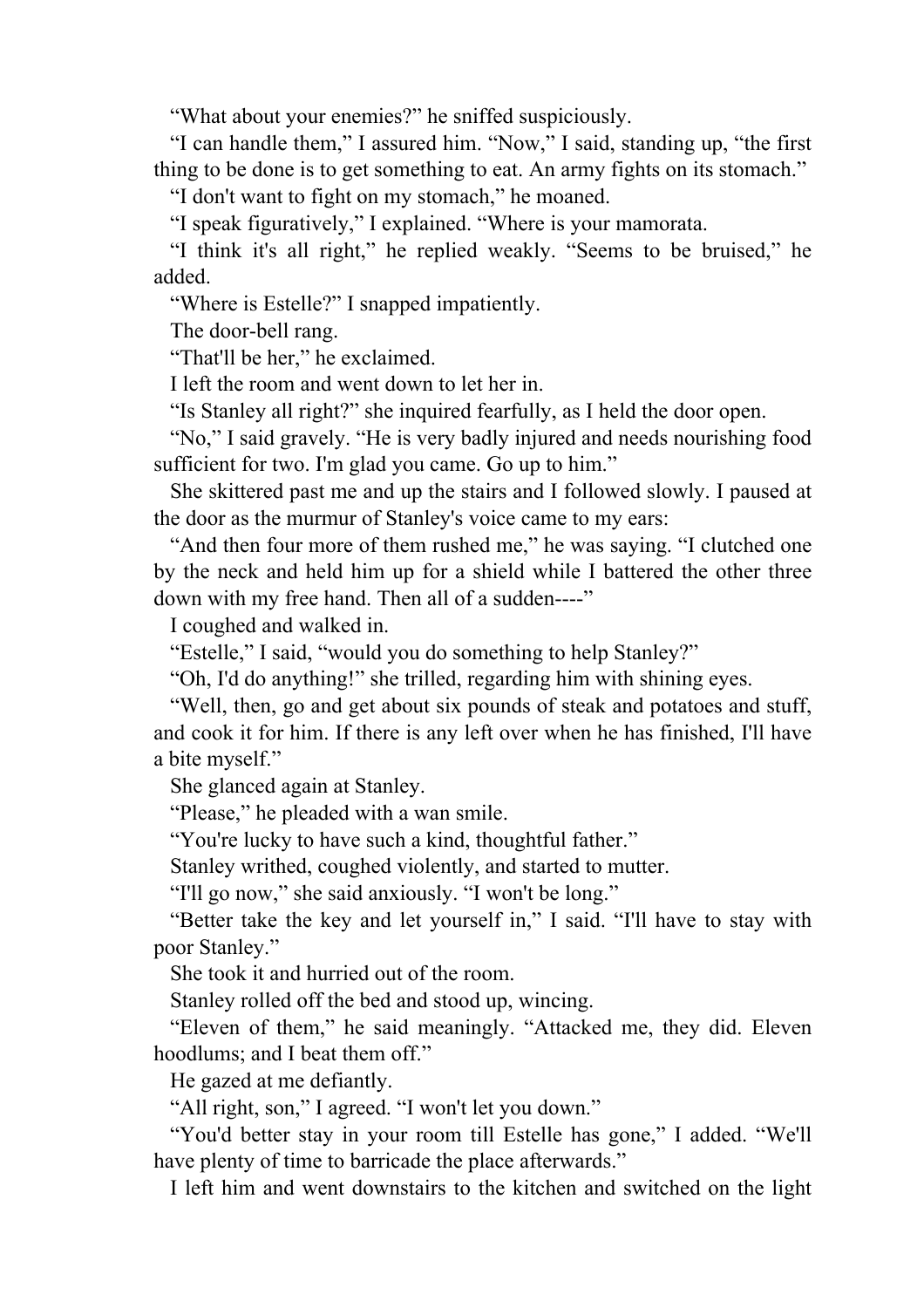and sat down. Things were going well.

 A plan was forming itself in my mind. Of course, I could have risked the possibility of detectives watching the house and simply left the place. But I did not want to see Slatter. I had an idea he was hanging about the house, waiting to spring.

I felt more comfortable in the house.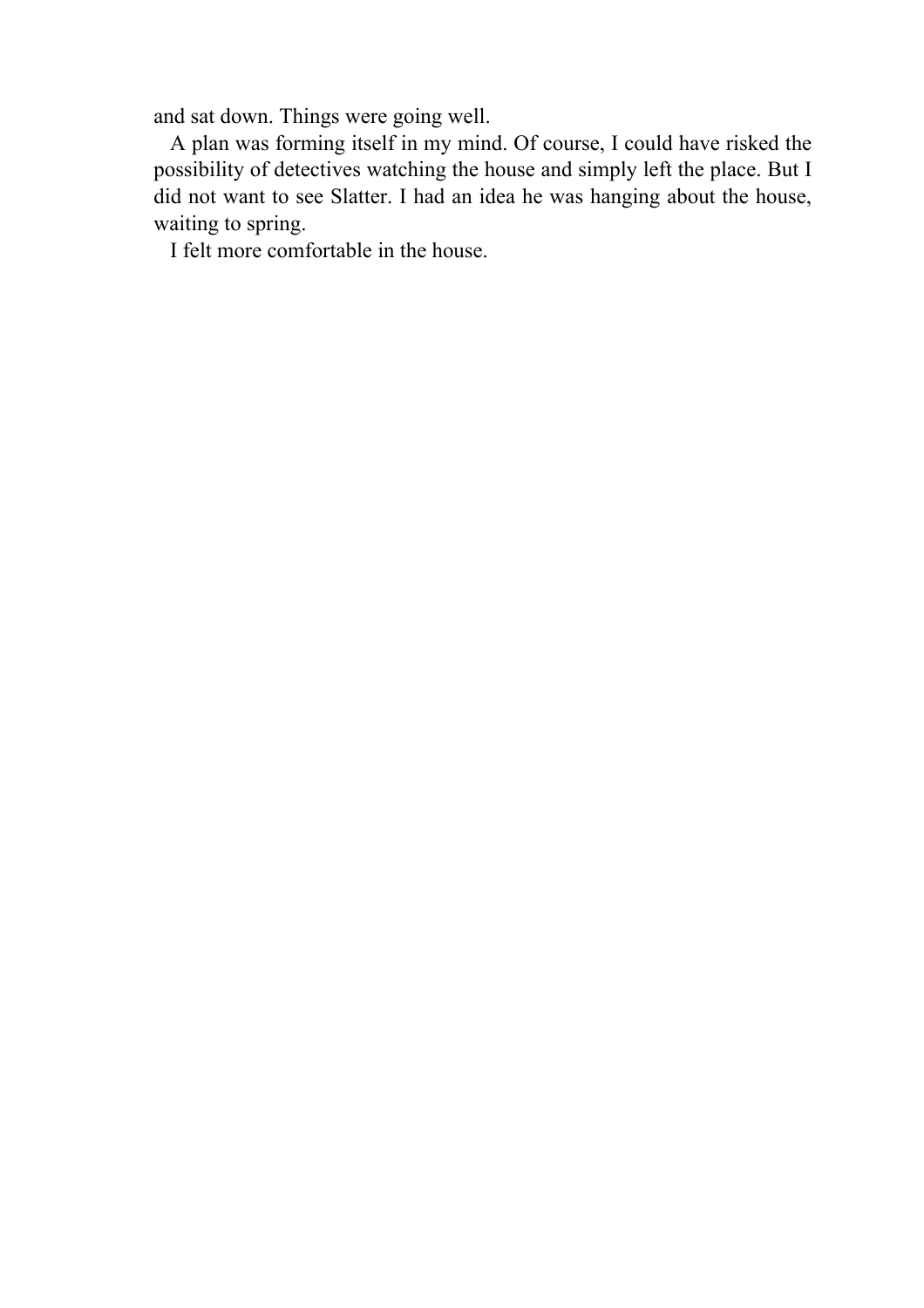### **CHAPTER XVI**

 IT was a quarter to eleven. Estelle had come in, cooked, cleared up and cleared out. I had dined well and Stanley had been supplied with steak both inside and out, and was lying on his bed with nearly two pounds of perfectly good, cookable meat on his face.

 At first, I had thought of barricading the place, but a better idea had suggested itself to me, devilishly effective and childishly simple. I merely knocked the back out of the wardrobe in the front room and left the front door ajar. Nothing more.

 With Stanley as an additional witness I intended to secrete myself in the wardrobe and when Agatha and Gertrude entered with their private detectives and came, in the course of their search, to the bedroom, I would confront them and demand to know what they were doing sneaking into the house with men companions. There was no escape for them; I simply would refuse to believe their explanations and their mouths would be sealed for ever.

 Stanley, with the fear of the mythical One-hit Mulligan in his soul, was inclined to doubt the wisdom of my arrangements. He could see no good reason for allowing Maureen and her gang into the house, and I had to explain that they would batter their way in, anyway. I at last smoothed his objections by agreeing to rush out of the wardrobe at the right moment, lock the front door, and bum the house down.

 It wanted eight minutes to eleven when I called Stanley to take up his position in the wardrobe. With the back removed, there was plenty of air, and although the odour of moth-balls still hung about and Stanley insisted on taking his eye-steak with him, we were as comfortable as we could expect to be.

 The seconds doddered along and the minutes crawled after them. Stanley kept hissing questions into my ear, playing round with his piece of steak, shifting his feet and sniffing, until the mere proximity of his body irritated me almost to the point of choking him.

Eleven o'clock boomed out from somewhere far away.

 We held our breaths. The house seemed full of things that creaked. The silence got up and walked about.

Stanley chewed the end of his steak nervously.

"Will they never come?" he mumbled.

"Courage, my boy," I whispered.

 "What does One-hit Mulligan want to bring his gang for?" he whimpered.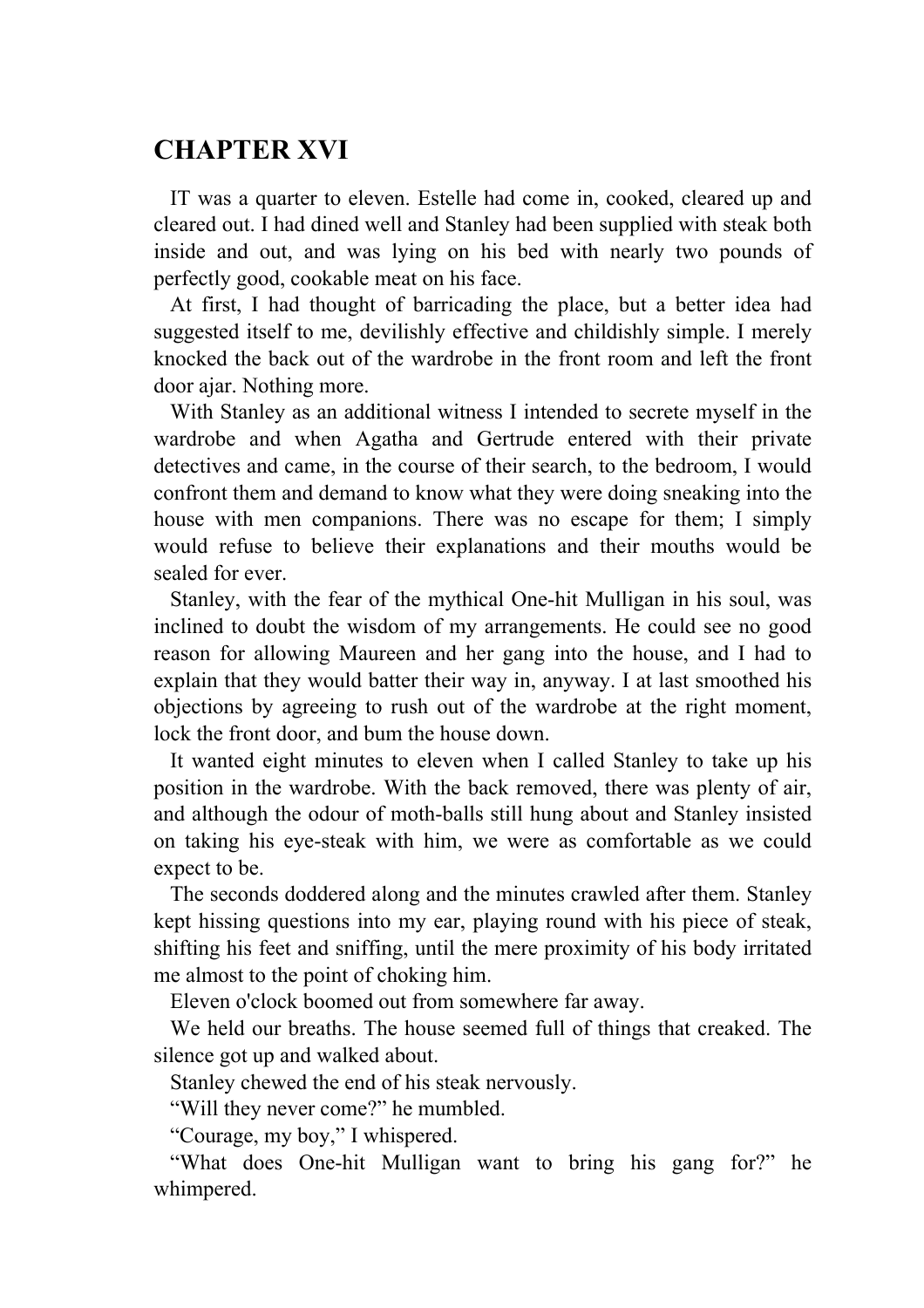I handed him a moth-ball with the vague idea that it might console him, and he became silent.

 The front door creaked and the murmur of hushed voices filtered through the darkness. I could hear Stanley crunching the moth-balls. He trembled as the soft sound of wary footsteps came muffled from the hall.

"It's very dark," came a voice, "I don't think there's any one here."

"It's ma!" gasped Stanley.

I clutched his throat and held it.

 "Not so loud!" whispered Gertrude's voice. "He's here all right. Stanley would see to that."

As they paused in the hall, I released Stanley's throat and glared at him.

"Not a word out of you," I whispered savagely.

 I opened the wardrobe door the merest fraction and peered out. The two women had come into the room and were just discernible in the darkness. Some one stumbled in the hallway, cursing softly in a man's voice, and I shut the door hurriedly.

 Stanley looked at me with a strange expression on his face. "I'm going to sneeze," he whispered.

"Don't!" I implored hoarsely.

"What's it worth?" he whispered gloatingly.

 I manoeuvred my hand into my trousers pocket and passed him a note. Rage possessed me as he handed me a moth-ball.

Gently, I pushed the door.

 "What carryings-on!" Gertrude was murmuring, "Look at that bed. Broken to pieces."

 "Hs-hs-hs-hs!" hissed Agatha, tapping her foot on the floor. I had heard that noise before from Agatha and it sent a chill through me.

Stanley tapped me on the shoulder.

 "It's coming on again," he whispered, covering his nose and mouth with his hand.

 I poked another note at him with quivering fingers. He made a queer sizzling noise with his mouth and continued to hold out his hand. Hurriedly I gave him two more and he grunted softly and relaxed.

"Here, this way!" hissed a voice from outside the wardrobe.

 A confusion of soft footsteps sounded in the hallway; Stanley clutched my arm and pointed frantically to his open mouth. I slipped the remainder of the notes into his talons and stroked him gently on the neck so that he trembled. The footsteps died away.

I turned my face toward Stanley and smiled like a sick tiger.

"All's f-fair in love and w-war," he faltered.

He caught the hand I stretched towards him.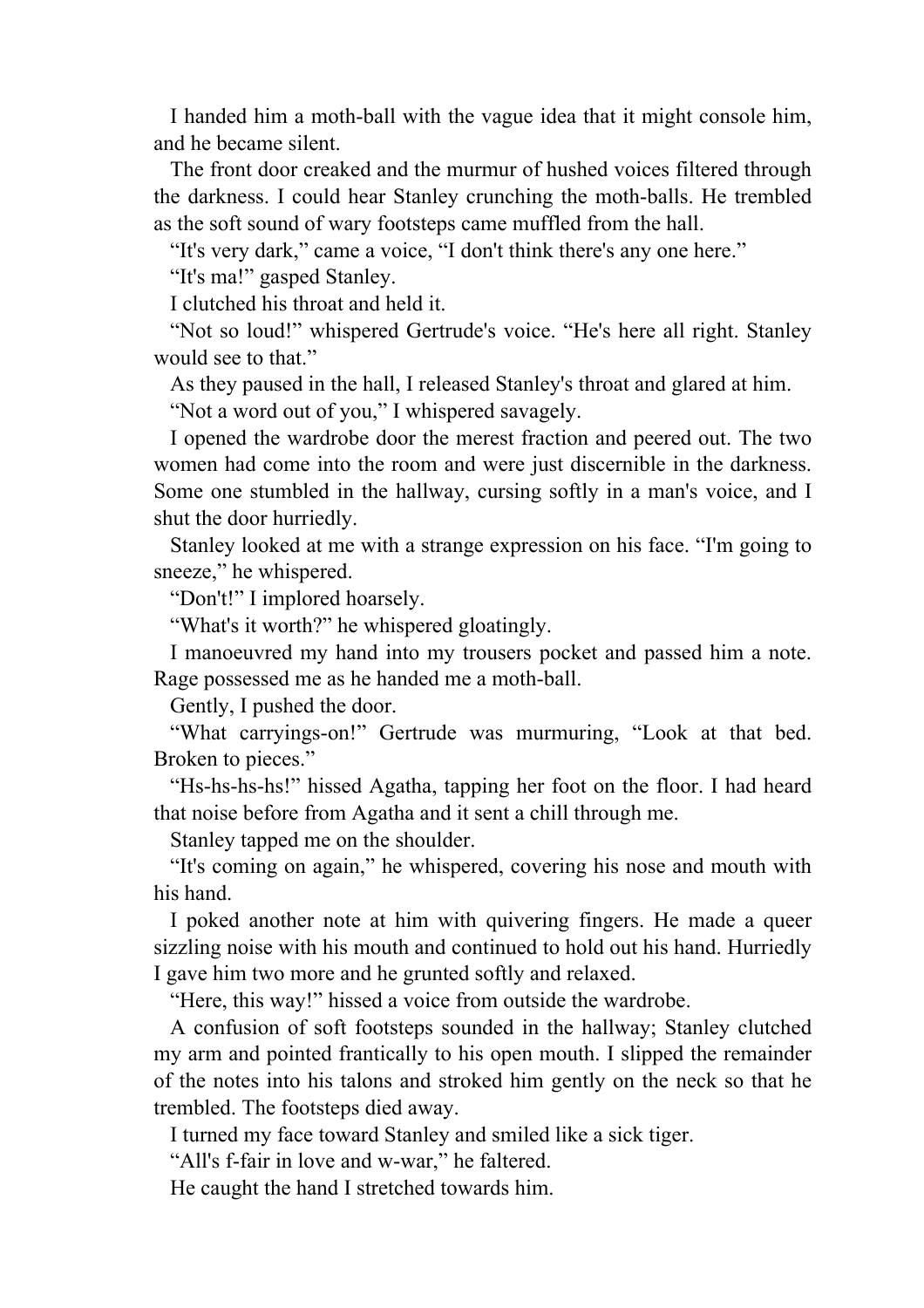"Listen!"

Someone was, very gently pushing the window up.

"Now be careful! Get in gently or you'll break something. One at a time."

"Maureen!" quavered Stanley, squeezing my hand in a frenzied grip.

"And gang," I added. "I feel queer, Stanley."

"Aw, dad!"

"I'm afraid I'm going to sneeze, Stanley."

 He scrabbled frantically in the narrow space and pushed a bundle of notes into my hands.

"Dad!" he implored in an agonized whisper.

"Is that all?" I replied.

 He handed me a few more notes and some silver. The voices of two men, as well as Maureen's were mumbling in the room.

"P'raps they're in the side-car," said one.

 "Side-car me foot!" scoffed Maureen. "Stanley's the chap we want to find."

"Might come across the old man," put in a harsh voice. Woggo's voice.

 The silence of the tomb descended on the wardrobe and we put our arms about each other's necks for company's sake.

"Here they come!" said Maureen. "Now we'll get them."

"Don't see why you should go to all this trouble when you could----"

"Shut up!"

There was a clatter of feet in the hallway.

"In here!" cried Gertrude.

 The light flickered on and I peered through the wardrobe keyhole with Stanley trying to elbow me away. The scene was extraordinary.

 Gertrude, Agatha and two men stood motionless in the doorway of the bedroom. Woggo Slatter and Simpson were facing them, and Maureen stood irresolute between the two groups with her mouth open. Daisy, obviously a late arrival, was half-way through the window. She had pink and blue garters on.

Woggo was the first to speak.

"Ho!" he said.

The spell was broken.

 "And who might you be?" demanded Gertrude shrilly. "What are you doing in this house?"

 Woggo stepped back and leaning with one hand against the windowsash, crossed his legs and pushed his hat over his eye.

 "One might arst the same question," he drawled. "Oo might you be?" Agatha pushed her way to the front.

"Who are these hussies?" she screamed, pointing to the girls.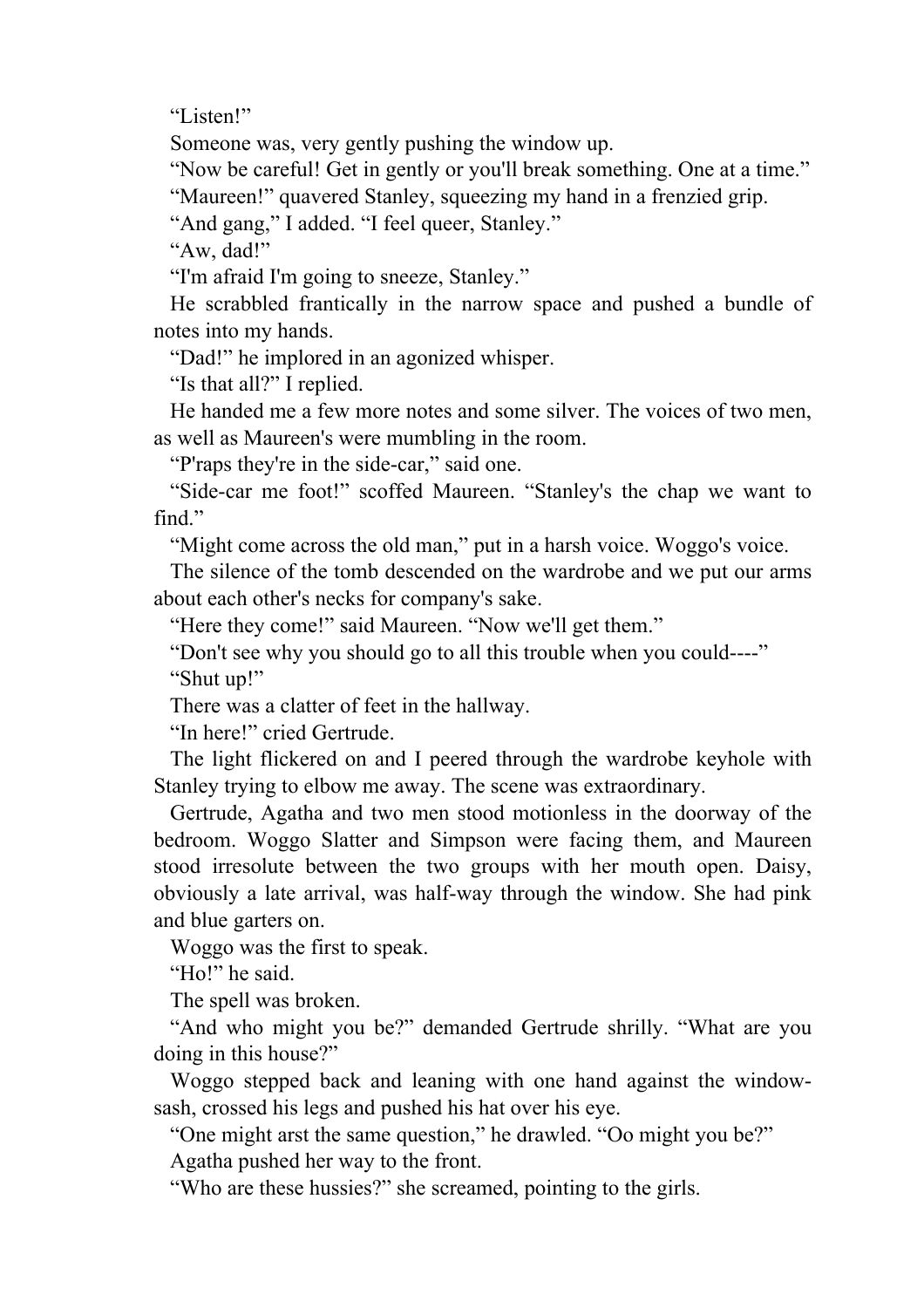Steak swung her other leg over the window-sill and advanced in battle formation. Woggo swept her back with his arm.

"Oo are you?" he shouted to the group in the doorway.

 "My name is Agatha Gudgeon," answered Agatha crushingly. "I live here."

"Poor Jack," muttered Maureen.

"Ar, y'are, are yer?" mumbled Woggo.

 "Now perhaps you will tell us what you mean by trespassing on our premises!" hissed Gertrude.

"We came here to find----" commenced Maureen.

 "'Old!" cried Simpson dramatically. "Before another word is said—Oo are them two rat-faced coots 'angin' round in the background? Seems ter me I seen 'em before."

 "These two gentlemen," replied Gertrude, with an air of Polar politeness, "these two gentlemen," she repeated, are private detectives."

"Har! Har!" growled Simpson and threw his hat on the floor.

"D's!" shouted Woggo. "Ho! Simp!"

"Har, I loves detectives," pealed Simpson, shedding his coat.

 Shouting with savage joy they leapt for the two men in the doorway. Gertrude screamed, Maureen cheered, and Steak pulled off her hat and made for Agatha.

 Stanley heaved at my arm in a vain attempt to get at the keyhole. "It's my turn," he muttered. "You've been looking all the time."

I fended him off with one hand.

"I'll sneeze!" he threatened.

"Sneeze, damn you!" I muttered gleefully.

 Agatha had escaped and rushed out of the house and Daisy had taken on Aunt Gertrude, the next best thing. Simpson had finished his man, but Woggo toyed with his victim, knocking him down and picking him up for the sheer innocent joy of it. It was a glorious sight.

 Presently the room quietened. Gertrude had followed Agatha into the open air, and Steak, surveying a torn dress, breathed heavily.

"Commorn," said Woggo, "we'll go."

His voice sounded elated and even boyish.

 "Just a minute," said Maureen, busily scooping a brush, comb and scentspray off the dressing-table.

 "I like these and I know Jack would give them to me if I asked him. That reminds me—what about Stanley and his old man?"

"Aw, we'll find 'em later," growled Slatter. "'Urry up out of this."

"Yes, but we came here to get 'em and we're going to get 'em."

"Why harp on it?" said Daisy.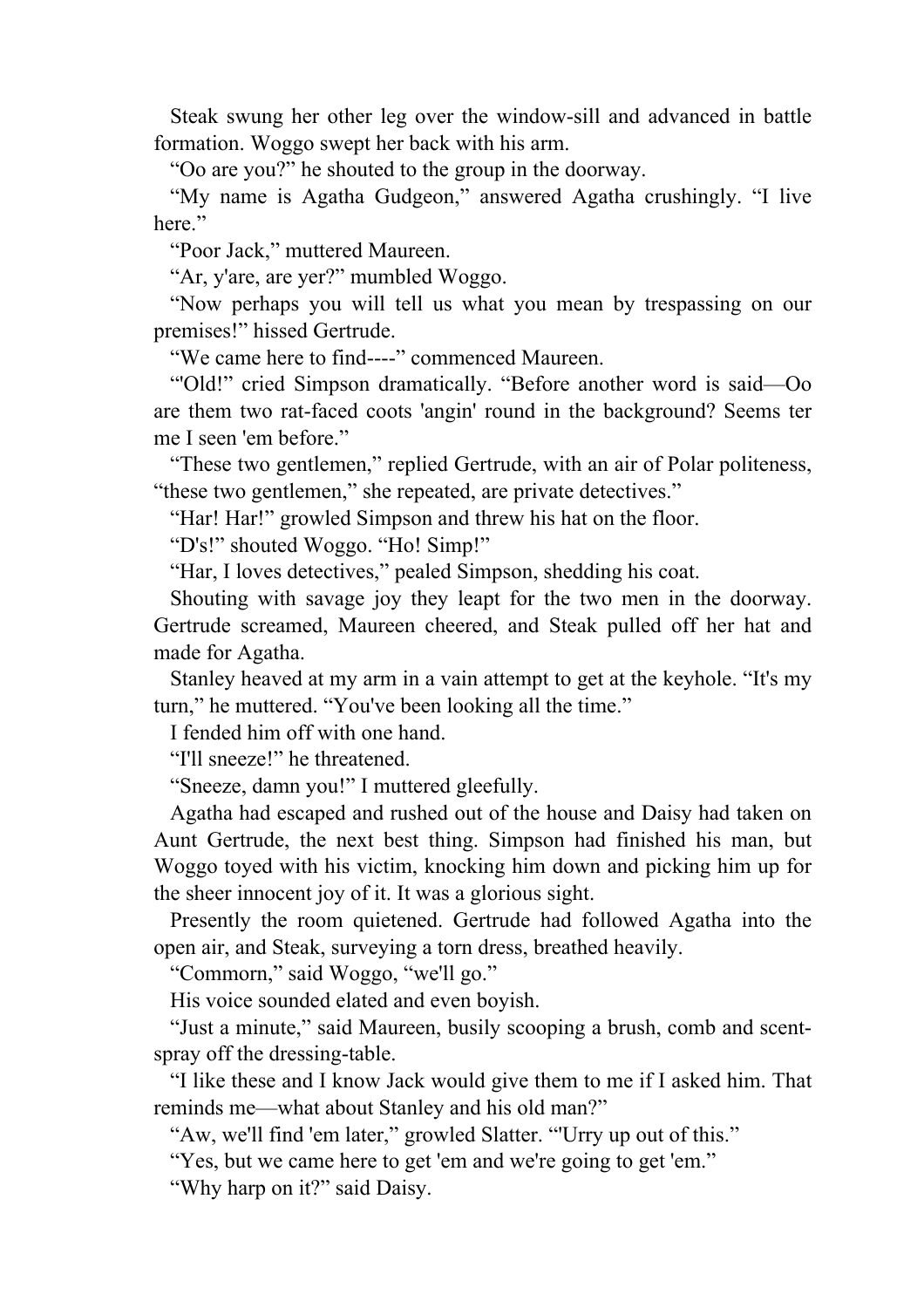"Harp on it! How would you like it?"

Still arguing, they trooped out the front door and slammed it shut.

 We listened as their voices grew fainter and fainter in the distance and then flopped out of the wardrobe. The two detectives lay peacefully side by side in the hallway.

"Do you think they're dead?" asked Stanley, staring at them.

 "I'm afraid not," I sighed. "Give me a hand to throw them over the front fence."

"It doesn't matter," said one of them, sitting up. "I'm all right."

"Well, take up your fellow buzzard and walk," I snapped.

"Walk and walk and keep on walking."

"Go on!" snarled Stanley, brandishing his fist in the man's face.

"All right. All right," he mumbled weakly.

 "Get!" shouted Stanley as the other detective opened his eyes. "Get out before I kill the pair of you!"

 Cursing silently, they staggered to their feet and swayed out into the street.

"Humph!" grunted Stanley. "I'll show 'em."

He glared after their retreating forms.

"Quicker'n that!" he barked.

 They glanced back piteously, and he slammed the door and swaggered up the hallway.

 "That sort has to be dealt with firmly," he flung over his shoulder as I followed him.

"You're a tiger, all right," I replied admiringly.

He paused in the kitchen and turned to me with a puzzled look.

"What did she mean by 'harping on it'?"

I shook my head. I was wondering about that myself.

 He sat down and wrinkled his forehead to give me the impression that he was thinking.

"Steak seemed to be on our side and Eggs said—what did Eggs say?"

 "She said something about how would you like it—or something," I answered.

 "H'm! Ah, well. No use worrying about it. Suppose we'd better hit the kapok."

"Hit what?" I queried.

 "Hit the kapok. Bungidoo—snatch a stretch of shut-eye, somnolosa, go to sleep—Gee, you're dense!"

"I suppose I am," I muttered. "I'm tired."

 "Ah, well. You'll soon be wrapped in the arms of Murphy's. I'm going to sleep out here. Good night."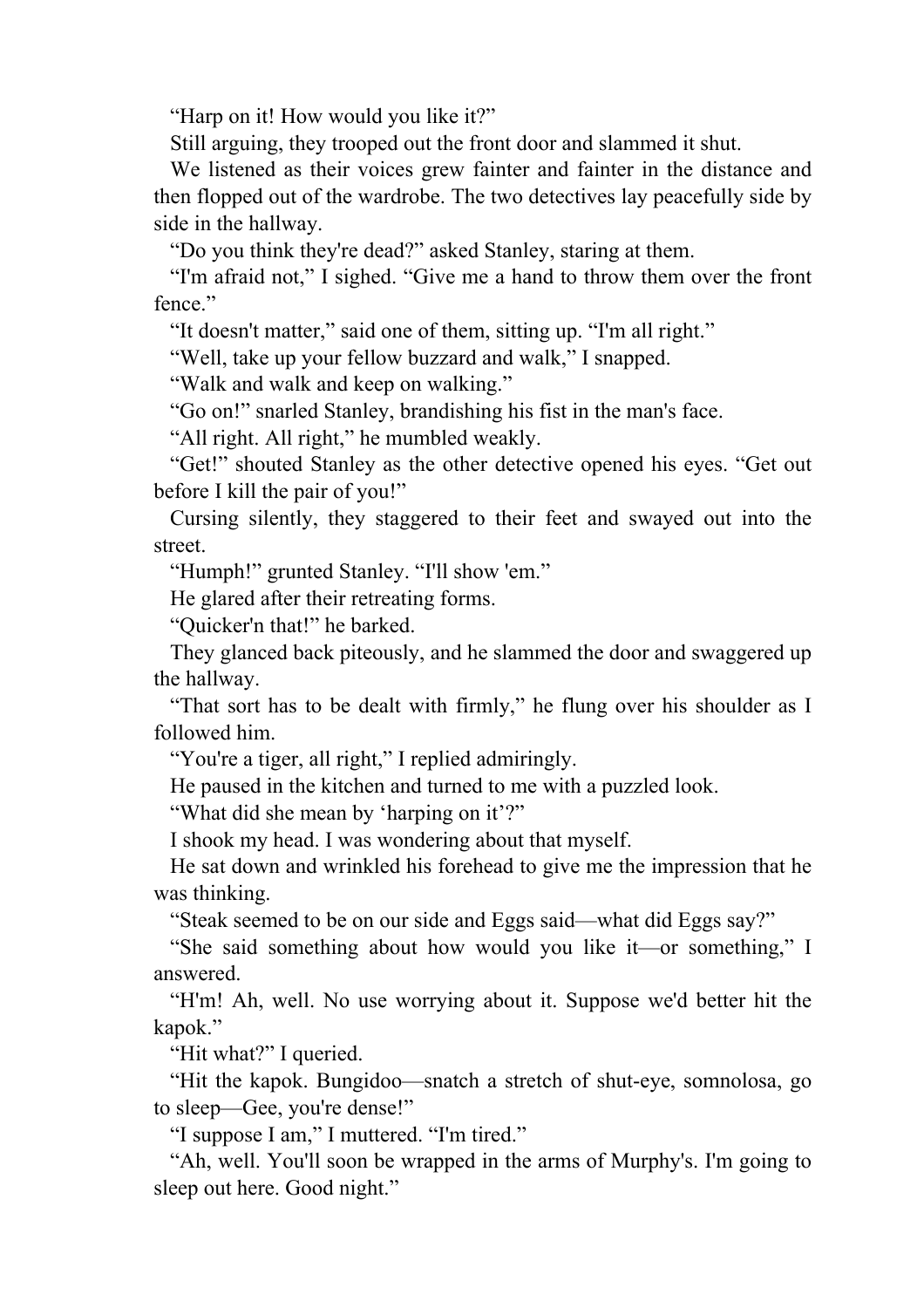I went off into Gertrude's room and sat down, thinking deeply.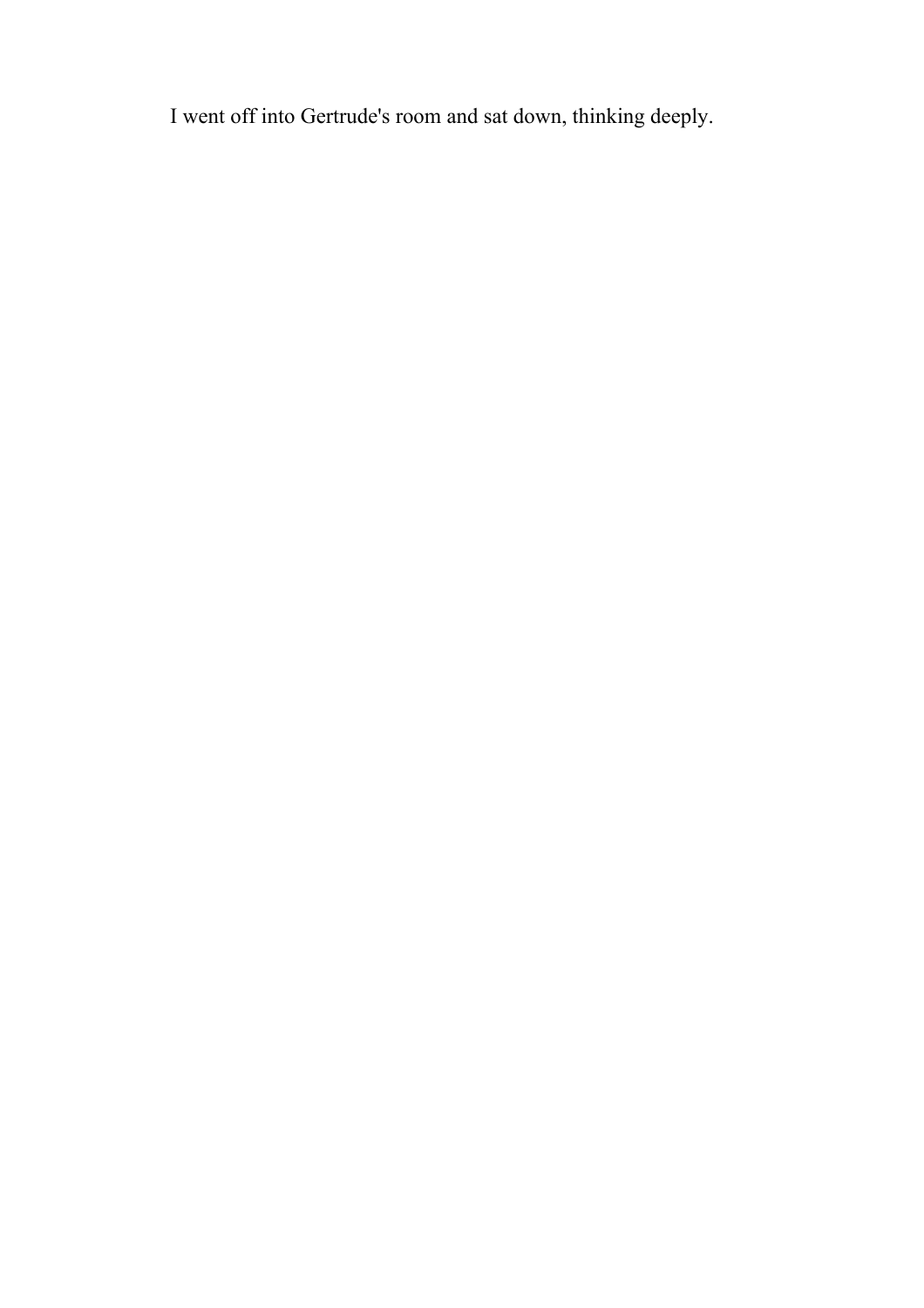## **CHAPTER XVII**

 QUEER, the incongruous thoughts one has occasionally. Especially in times of mental stress. The mind seems to set aside all major worries and considerations and fool about with something entirely remote from them. It is a common thing and happens to all of us. The parachutist leaping from his plane, wonders if the canary has been fed. Derelicts about to suicide have misgivings about the spelling in their farewell notes. The explorer, bound for the Pole, wonders if he wound the clock and put the cat out before he left home, and the battered boxer, prone upon the mat, wonders what his mother will say. And I wondered how and where I could find a position for Stanley. Perhaps this care for Stanley's future had be come a star boarder in my subconscious mind; perhaps my tired brain could not control my thoughts and they wandered where they listed. An easy, job, with easy money and plenty of it. I mumbled them over, starting from the  $A's.$ 

 Architect, alderman. Beauty specialist, building contractor. Car lifter, catarrh curer. Dope peddler. Evangelist. Face-lifter .... Politician, pugilist ... Despairingly, I stumbled on. Xylophonist. Yeast prescriber.  $Z \rightarrow Z \rightarrow Z \rightarrow Z$ 

I got up and went to look for the dictionary.

 Passing down the hall in the darkness, I bumped Stanley coming from the kitchen.

"Where are you going?" I asked.

 "Up to the garage to get the bike," he replied. "It ought to be repaired by now."

"At this time of the night!" I exclaimed.

 "Garages are always open," he explained. "Day and night; like the lockup. Get in any time you like, but you're lighter when you come out."

A brain-wave surged over me.

"How'd you like to be a zodiaccer?" I asked him.

 "Aw, I dunno. I'd have a crack at it. What is it? Anyhow," he added hastily, "I'm not broke yet, you know."

 "A zodiaccer," I explained, "is a man who studies the stars and knows all about them and can tell----"

 "I know!" he cried, "a film-actor! Or do you mean one of those he-chorus girls, or is it a blackmailer?" he added bitterly.

"It's the only one I can think of with a Z," I replied.

I could see it was no use talking to the boy.

"I'm going to be among the B's," he declared.

I nodded in emphatic agreement.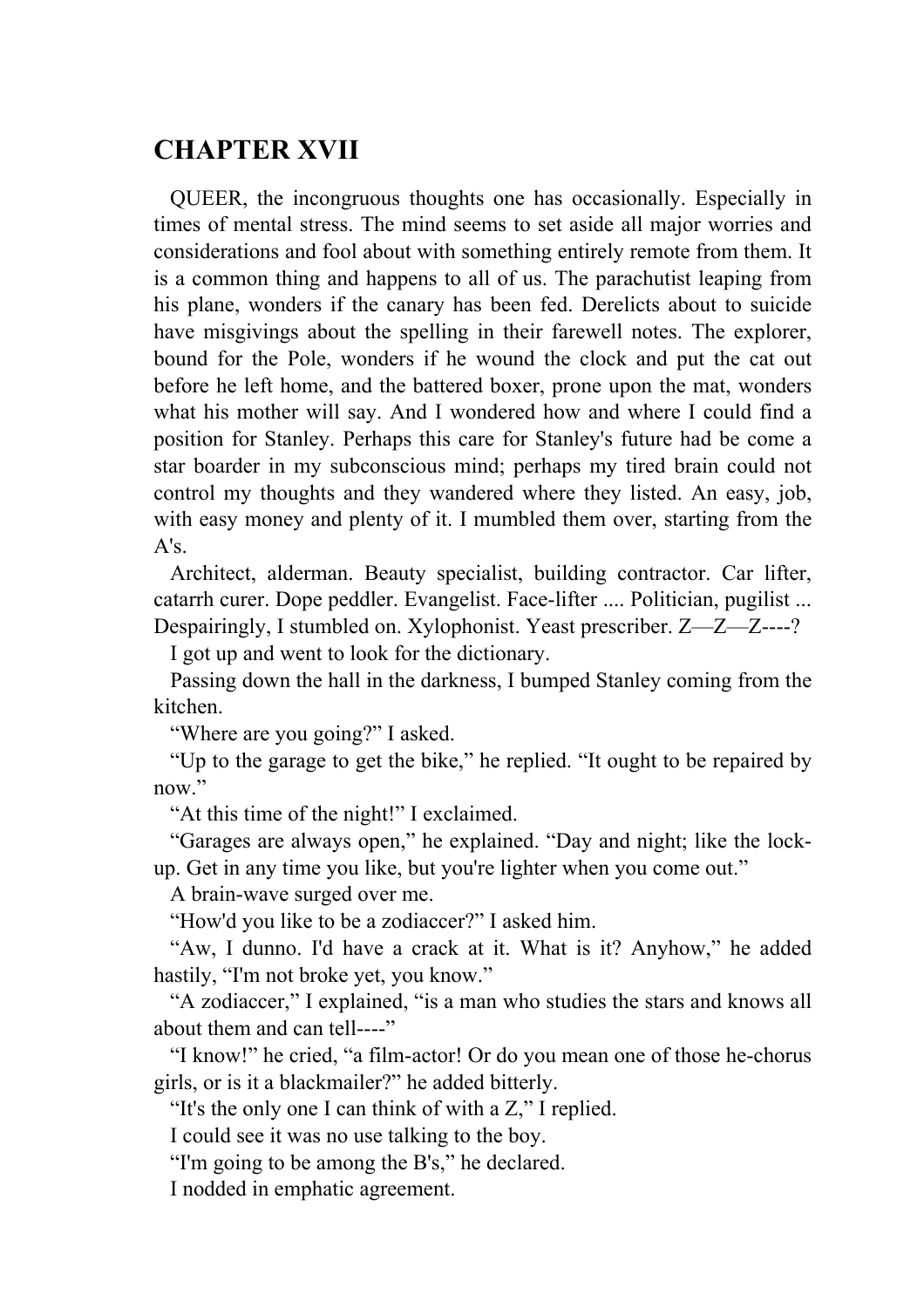"I'm going to be a bike-rider. A professional, trick bike- rider," he continued, walking towards the door.

 "And you'll end up appearing on some speedway fence as a professional trick corpse," I called after him.

He sniffed loudly and walked out.

 I strolled into the kitchen, thinking the matter over. If the boy was really sincere in his desire to become a professional motor- cyclist I could insure him and rest assured that whatever sacrifices he made to improve the breed of motor-cycles would not be made in vain. In such a profession he could not fail to provide for my old age by some means or other; and as a father, with a proper sense of my paternal responsibilities, this method of providing for our joint futures appealed to me .....

Someone knocked at the door.

 I switched the light out in the kitchen and kept still. Lately it had seemed that every time I opened the front door, something happened.

"Anybody in?" bawled a voice from the street.

The knocking was renewed.

 It could not be the police. The police knock once and then bash the door in. Anyhow, what did it matter if it was the police? The sturdiest of us get fed up at times. I went to the door and opened it.

"'Ullo," said the darkness.

I opened the door a little wider and peered out.

 A man about seven feet high, with a travelling-rug over his arm and a suit-case in his hand greeted me.

"It's me," he announced.

"Well?"

"Is this where the Gudgeons live?"

"Yes," I answered after a momentary hesitation.

"Is your name Gudgeon?"

"Er—yes."

"Well, I'm your brother-in-law. Here, take these."

 He threw his suit-case and rug at me, pushed the door back, and walked in.

I threw his bag and rug out on the mat.

 "This isn't an hotel," I said. "Eight visitors have just left. We have no accommodation."

"I'm all right," he said peevishly. "Isn't Agatha here?"

"No," I snapped.

"Thank crikeys! I'll stay with you for a while."

"Agatha is at present visiting her----"

"Don't tell me," he shouted. "I promised to call on her when I came to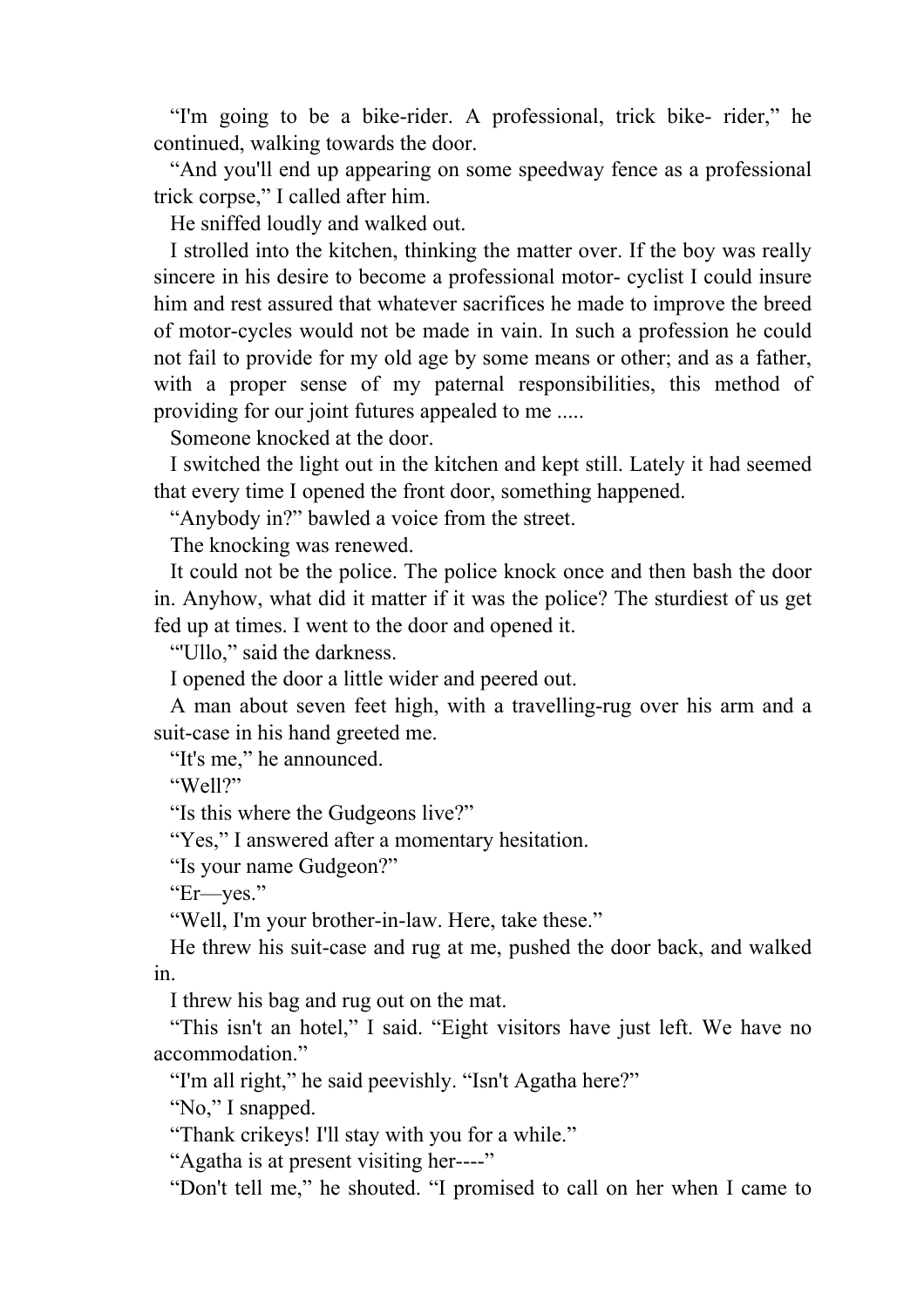Sydney. If I don't know where she is it's not my fault, is it?"

He struck a match.

"Where's the lamp?"

"What lamp?" I asked.

"Ain't there any light in the place?"

I switched the light on.

"Ar!" he, gasped. "Electricity."

 I looked him over, starting from the base. There was nothing niggardly about his feet. He had on an enormous, one might say palatial pair of knobby-nosed boots of an ox-blood colour . His tight trousers showed two inches of thick woollen socks. A leather belt, like the surcingle of a horse, girded him, and two bony wrists, from which dangled a pair of outsize hands, stuck out from the short sleeves of his coat. His hat and collar were too small. His face was a reddish-brown and freckled largely, like a banana.

His face fell apart in a grin as I looked up at him.

"Decent sorta turn-out, eh?" he said smugly.

"You look swell," I agreed.

"Yes," he said, retrieving his rug and case, "I wasn't goin' to have these city blokes pickin' me for a bushwhacker so I filled in a coupon for a complete rig-out from Sydney. Five pounds. Everything. Suit, hat, boots even a handkerchief and a watch and chain. Cheap, eh ?"

 I nodded. I was wondering what Stanley, the man about town, would say?

"What's your name?"

"Gudgeon," I replied.

"Ar, yes. Of course. But what's your other name?"

"Jack."

 "Shake," he said, displaying his manual acreage. "My name's George. George Weldon."

 My hand disappeared in a forest of fingers and was clenched tight in a desert of callouses.

"Lead on," he said.

 I walked into the kitchen, switched the light on and waved him to a seat. He put his case on the floor and, leaning over, unlocked it. "I've come a long way," he said, flinging the lid back, "but I'm travelling light. Got bushed trying to find your house or I'd have got here earlier."

"Where from?" I asked.

"Split Rock," he answered. "Have a drop of snake charmer?"

I waved aside the proffered bottle.

"Is that all your luggage?"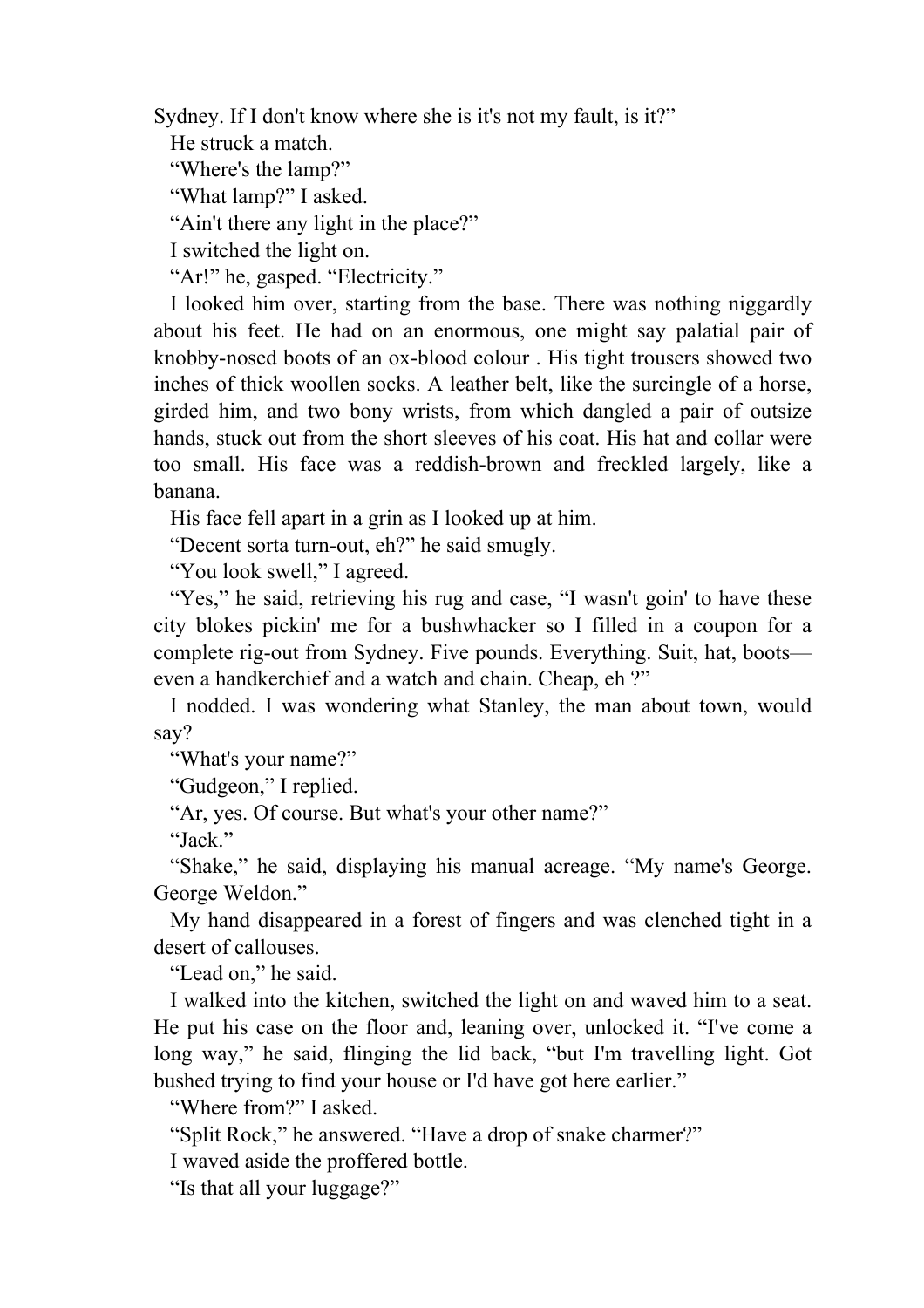"Aw, I got a few things here. Goin' to do a bit of shopping while I'm in the city. Better have a drop of this. I brought it all the way from Split Rock"

 I took a sip from the bottle he pushed toward me, and my throat contracted. My tongue curled and flopped as, coughing, I put the bottle down.

 "Better have a drink of water now, it stops the liquor from taking the enamel off your teeth. Good stuff, eh?"

I nodded as I made for the tap.

"Well now, let's hear all the news," he said as I seated myself once more.

 I rather liked the man. There was something about him; an air of frankness, honesty, openness—something that I liked but could not define. A sort of innocence. I hoped he had some money. He was someone in whom I could confide, and I unbattened the hatches of my reserve and told him everything. I told him of the circumstances leading up to the departure of Agatha and Gertrude, and of the subsequent happenings. Of Woggo and Steak and Eggs and Estelle and Stanley. Of the police, the divorce detectives, the motor-cycle and all the things that had happened or might happen. It did me good to see him nod his head and hear him grunt in sympathy. He patted me on the back as I finished.

 "Never mind, Jack," he said. "You and me's going to be cobbers. If there's any fightin' to he done, leave it to me. As for that Slatter bloke—I'll fix him all right."

He commenced to unlace his boots.

"My crikeys!" he added. "That young Stanley must be a bit of a doer!"

"You said it," I agreed.

He jerked off his boot.

 "Me feet ain't really as big as this," he remarked. "I got me roll in here. I heard about the sharps in Sydney and I'm taking no chances."

 He commenced raking notes from his boots and shaking them on to the floor. "Got a cheque for three thousand in the other boot. Sold out me share in a little mine we had up at Split Rock."

He looked into my open mouth.

 "You show me round the town and help me do some shoppin' and I'll stand the damages. That all right?"

"That's all right, all right!" I gasped.

"All right. That's all right, then."

 A muffled roar sounded in the street, grew louder and louder as we listened, and terminated at the front door with a fearful crash that sent the crockery clattering from the shelves.

George pushed me back into my seat. "I'll go," he drawled, peeling his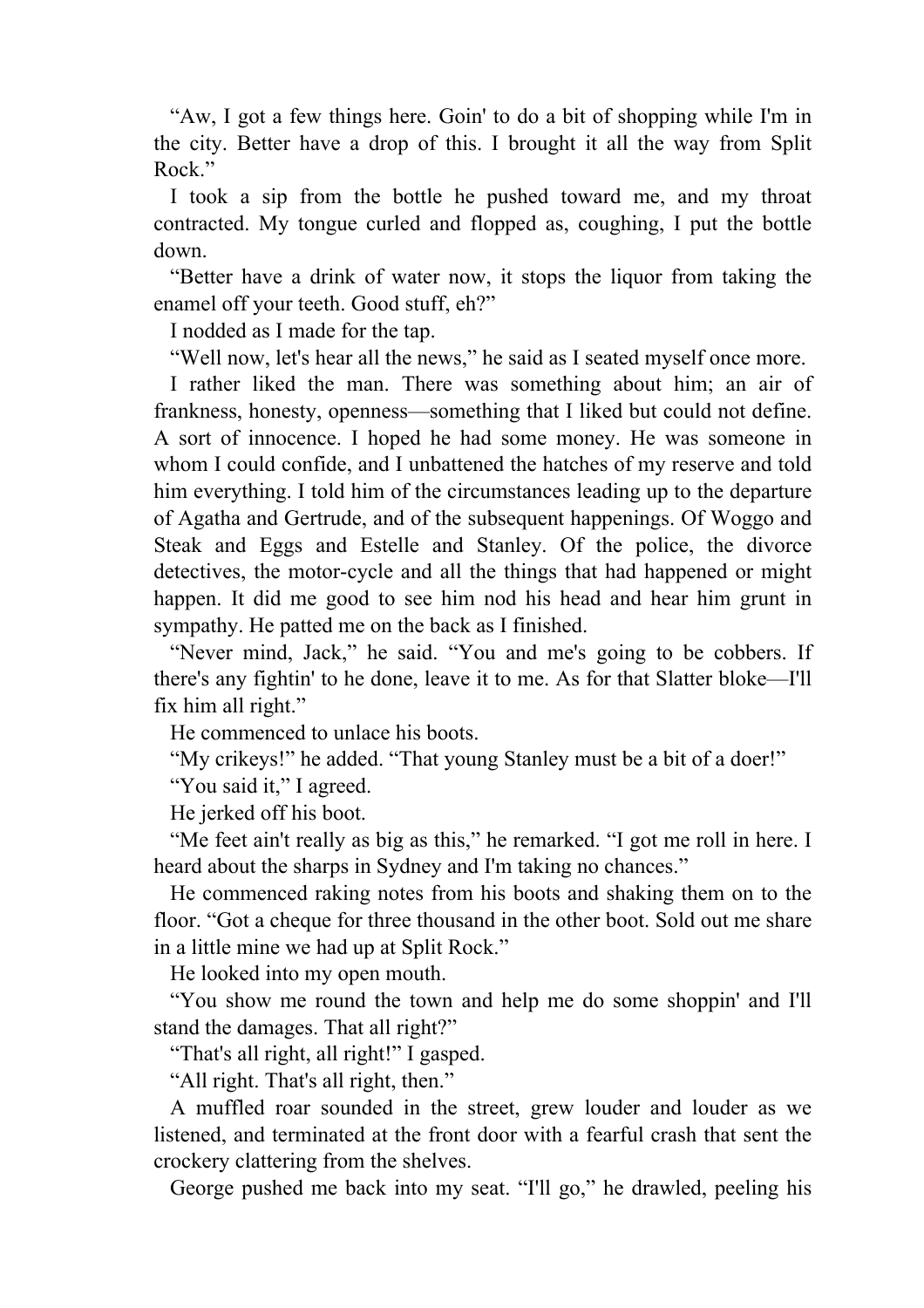coat off.

 I followed him along the hallway and stood behind him as he opened the door. Stanley, astride his motor-cycle, blocked the view.

"Dented my mudguard!" he whined.

I looked past him at the splintered fence.

"Haven't you got any brakes?" I demanded.

 "Ar—brakes!" he replied contemptuously. "Why didn't you leave the door open?"

I turned to George.

"This is it," I said. "Stanley, this is your Uncle George."

"'Ullo, Stan," said George, grasping his hand.

 "'Lo, Uncle," replied Stanley, looking up at him. "Gee, you're big, aren't you?" he added admiringly. "I bet you're strong."

George simpered.

 "I bet you can't push the motor-bike and side-car over the step and into the front bedroom."

"Har! 'S'easy!" replied George as Stanley dismounted.

 I turned and walked back into the house with Stanley behind me, leaving George to handle the machine.

 "He's going to be useful to have about the home," remarked Stanley, removing his gloves. "Is he staying long?"

"Depends," I replied.

"Straight from the Never-Never by the look of him. Is he cashed up?"

"You leave your Uncle George alone!" I warned him.

"Oh, all right. You saw him first, of course; but I'd just like to know."

"You must treat Uncle George with respect," I snapped.

 "Oh," muttered Stanley. "I see. Well, I'll want a commission on the takings, you know."

I made a swing at him as George entered.

"Ar, leave the boy alone," he drawled, "he didn't mean no harm."

"He's always hitting me," blubbered Stanley, screwing his face up.

"Never mind, Stan. You try and be a good boy. Here!"

He handed him a pound and patted him on the shoulder.

"Boys will be boys, Jack," he said, turning to me.

Stanley grimaced at me behind his uncle's back.

 "That's all very well," I cried, "but where am I going to get ten pounds to have the front fence fixed up?"

"Don't worry about that, Jack. I'll see to that. Here, grab hold of this."

"I can't let you pay for it," I remonstrated, pushing the note away.

"Gorn, take it. I've got plenty."

"No, thanks, George, old chap."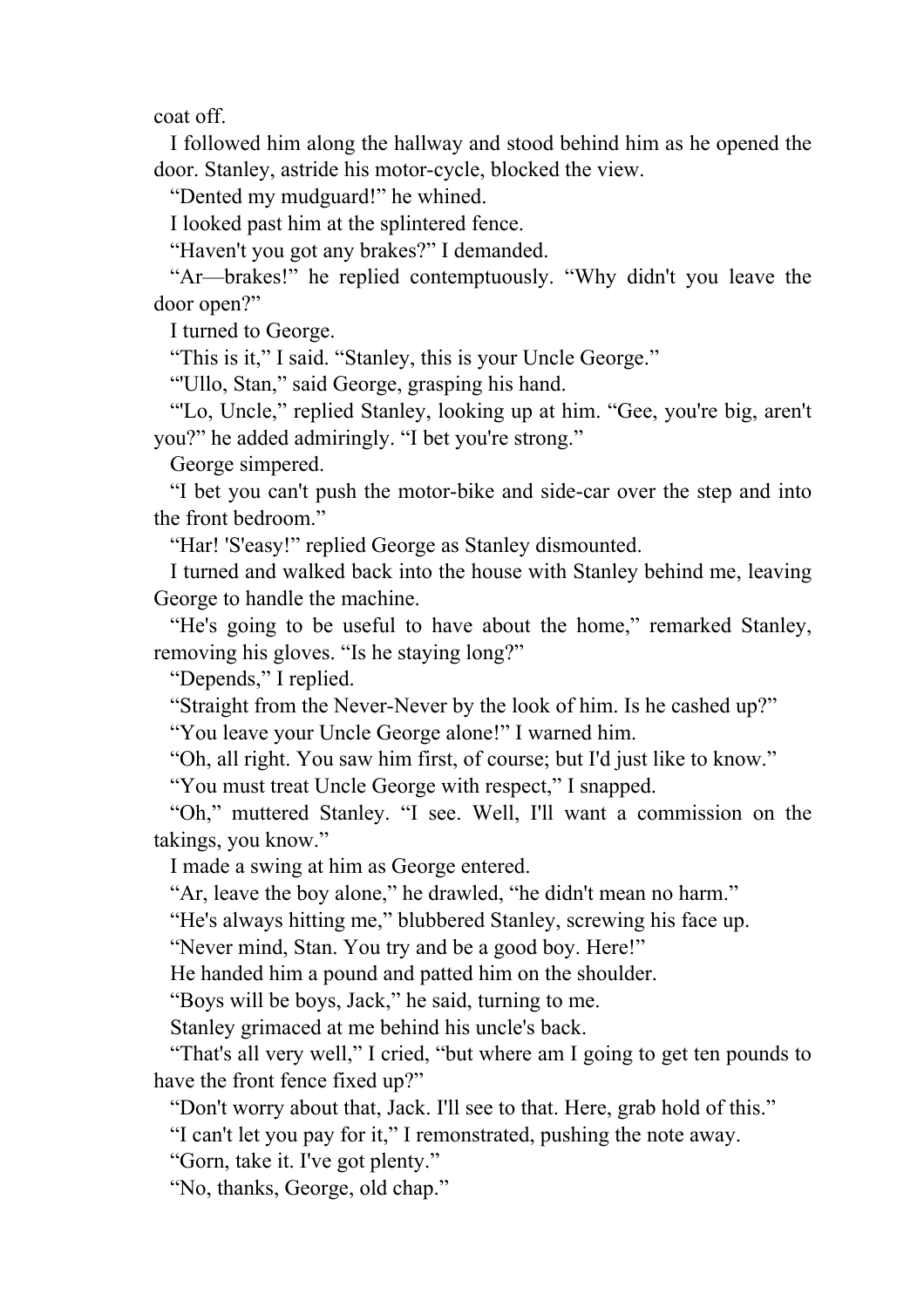"I'll tell you what, uncle----" put in Stanley.

 I grabbed the note out of George's hand. Stanley shrugged his shoulders and sat down.

"Well, it must be getting late," yawned George. "Where do I sleep?"

 "Go and have a look around," I replied. "If you see a bed you like, sleep in it. My home is yours. Use it."

"Righto," he said heartily, gathering his boots up. "Good night."

Stanley rose from his chair as his uncle lumbered off.

"Good night, daddykins," he said.

"What's the strength of this 'daddykins' talk?" I queried suspiciously.

"We're friends, aren't we, dad?"

"I suppose so," I replied, slightly mollified.

He held out his hand and I shook it.

"Well, nighty-night, dad."

"Good night, son. Sleep well."

 He left the room and I was about to wind the clock, when he poked his head around the doorway.

 "Dad," he said, "you'll go halves with me in Uncle George, won't you?" He was gone before I could think of anything.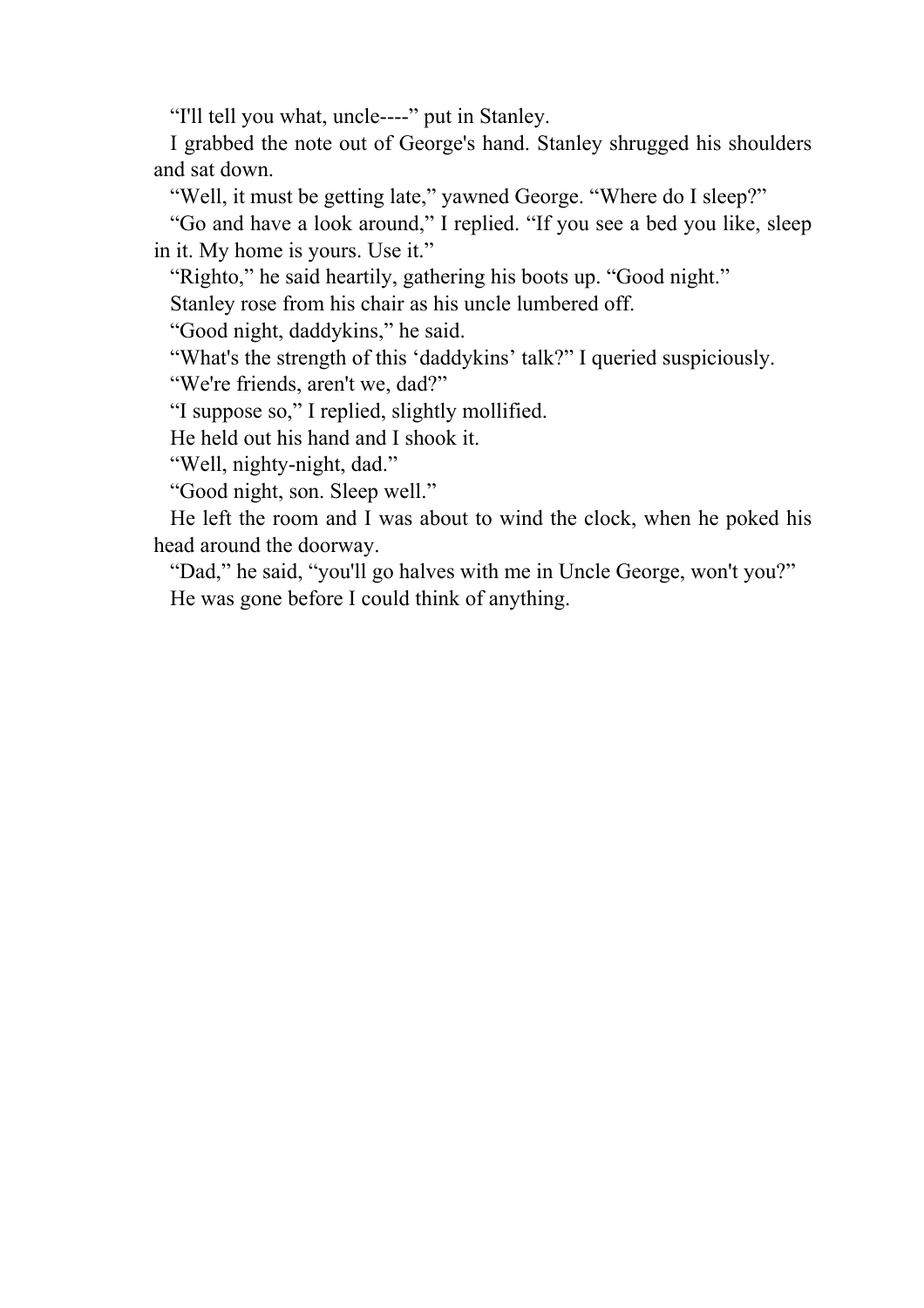# **CHAPTER XVIII**

 UNCLE GEORGE was up at the ridiculous hour of five o'clock the next morning and blew the front out of the stove, trying to boil some water. Evidently they didn't have gas at Split Rock. He lumbered into my bedroom and gazed at me while I lay with both eyes shut tight, breathing deeply. Nobody gets me out of bed at five o'clock in the morning without using force. He tiptoed out of the room and five minutes later Stanley entered with his pre-breakfast face on. He sat on the edge of the bed and glared at my trembling eyelids.

"He's mad!" he ejaculated.

I never answered.

 "He came to my room," he continued savagely, "and said that it was about time young fellers were out of bed. Said he'd overslept himself and it was five o'clock. You'd think it was five o'clock in the afternoon! He said they always had breakfast at half-past four at Split Rock. Wants me to show him how to light the gas! Damn Split Rock! What does he think I am?"

I snored.

"Oh, I know you're awake!" he snorted. "You can't, fool me."

I snored again and turned over, muttering as though dreaming.

"Uncle George!" he yelled. "Father's awake now."

 "You dirty dog in the manger," I mumbled, sitting up. "Out—before I choke you, you life-shortener."

I lay back suddenly as George entered the room, but it was too late.

 "Ah, there you are, Jack. My crikeys, you've slept in this morning! Do you know what time it is?"

I shook my head.

"Quarter past five!" he declared impressively.

 "My word, is it?" I gasped. "And here am I still in bed! Has Stanley cooked the breakfast yet?"

"He's just out of bed, the young rascal."

 "Off you go, Stanley, and cook the breakfast—take him with you, George. I'll be along presently."

"But, gee, you don't expect a man----"

 "Come on, Stan, you young rascal," said George, grabbing him by the arm.

 Stanley ground his teeth at me and left the room and I lay back in bed for a few more minutes rest.

If there is one thing I hate more than any other thing, it's getting up early.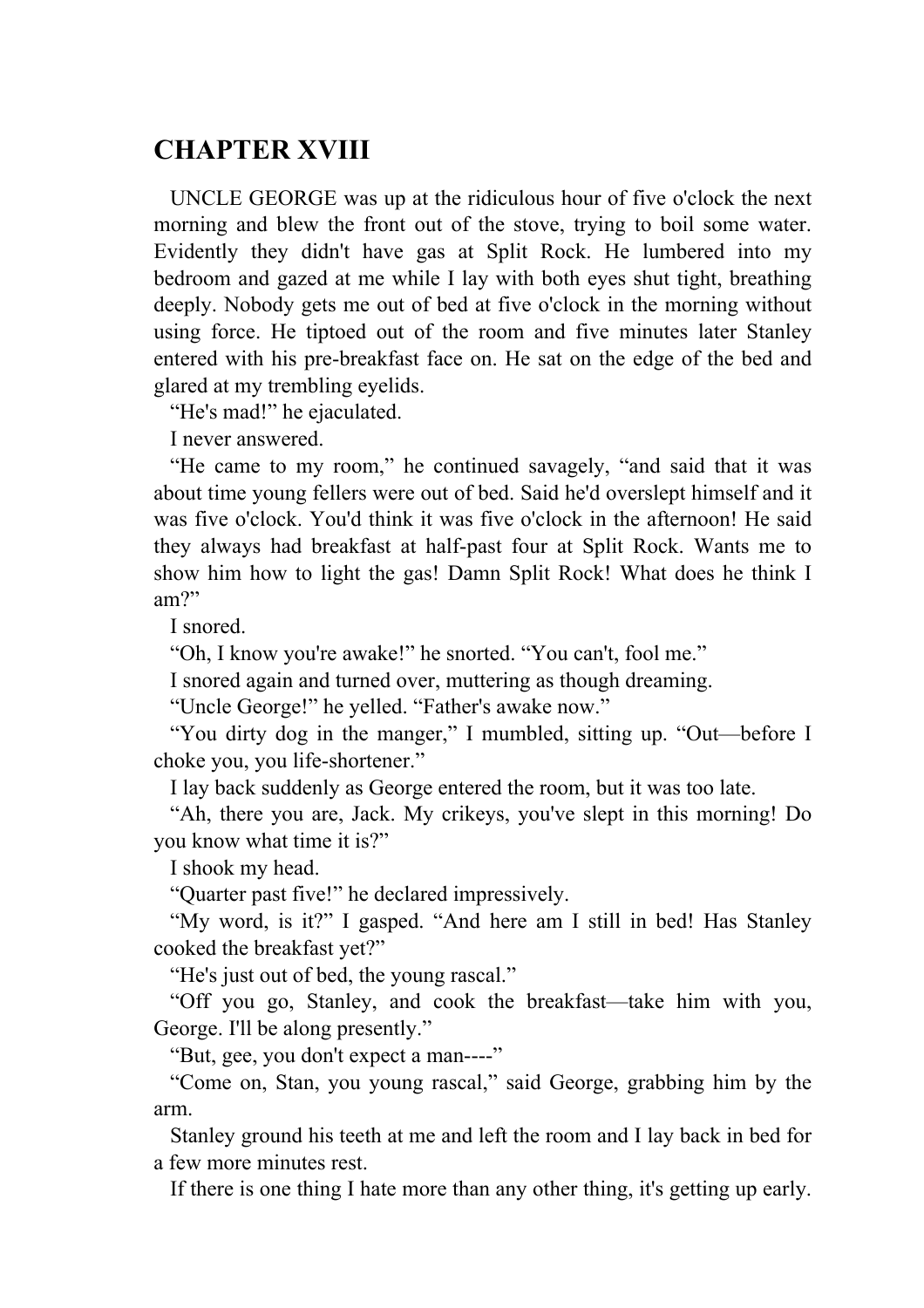How on earth people can make a habit of it is beyond my power of understanding. I have always regarded an early-riser as one mentally afflicted, or hounded by circumstance. One has only to study history to know that the higher the civilization, the lower the percentage of alarmclock slaves. In this respect, milkmen and their kind are but one remove from the ice-age. Their place is with the cows. However, I thought it best not to give George a wrong impression for the start and I dragged my body unwillingly from bed and hoped earnestly for his ultimate salvation. If all other methods failed, I could give him some knock-out drops with his supper before we went to bed.

 Breakfast was a rough and ready sort of meal. The kind you might expect on a submarine that had been submerged for a week during a battle.

 I persuaded Stanley that his presence would serve no useful purposes on our shopping expedition and he roared off on his motor-cycle in low spirits and high gear and disappeared in a cloud of smoke. As for the actual shopping, little need be said of it. George was very disappointing. For a man with a cheque for three thousand pounds in his left boot he showed an extraordinary lack of enterprise. He was so determined that no one should rob him of a few shillings that his caution would not allow him to put a penny in a weighing-machine unless he could see where the coin went and got a receipt for it. Not that he was mean. He was just suspicious. Coming from remote regions where the kangaroos shook the earth with their boundings and the eagles darkened the sky, the city was to him a den of iniquity where security depended on perpetual vigilance.

 It is a bushman's failing. They have heard so many tales about city sharps; so many of their friends have come back home on foot after an unsuccessful attempt to pick the ace; so many have returned with a lease of Hyde Park for agistment purposes; so many of them have been sold telephone booths, traffic signals, sundials, and public fountains that they have become suspicious and will prod the blind man in the eyeball to see if he is really blind. It was with the greatest difficulty that I managed to get George into a tailor's where I could get a little commission for introducing him. As the moth is attracted to the flame, so some evil instinct drew him to sell-out-and-move-on establishments that sold him the cheapest goods at the highest possible prices. The same instinct led him to hotels where simple, honest bushmen, similarly attracted, yearned silently over their beers, longing for gum-trees and suspecting their fellow yearners. We dined in a hash-house, his plea being that in any more pretentious place people would look at him. He was shy. I understood how he felt, and for business reasons forgave him; nevertheless, I suffered.

We attended a matinée at a theatre of his own choosing. The spotlight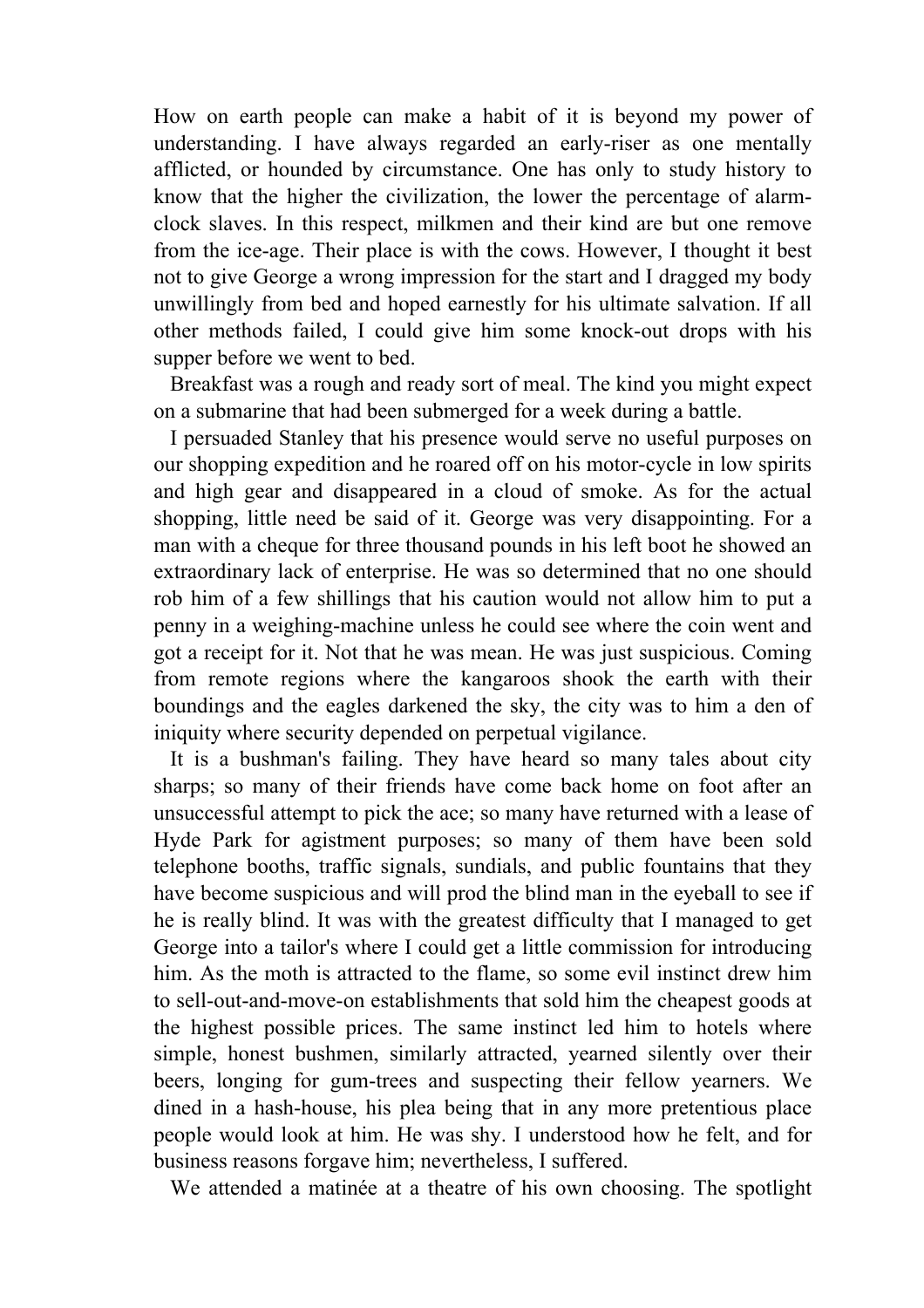was half a lap behind the song and dance artist, the song and dance artist was a lap in front of the orchestra, and the orchestra was so far off the key that it should have been locked out for the night. The Instinct again. A basso-soprano with tonsilitis recited the words of a song while the orchestra backed her up with a little music; and a woman with two babies, sitting next to me, had brought a bundle of fried chip potatoes with her in order that her children might grease everyone within a certain radius. The popping of peanut shells was almost deafening. An infant prodigy played "Home Sweet Home" on the concertina with more feeling than restraint, and the delighted clapping of George's huge, horny hands left me with all the symptoms of shellshock. The only thing I enjoyed in the whole performance was when the acrobat landed on the wrong part of his neck and had to be carried off the stage on a stretcher. George was greatly taken with one of the Vere de Vere Quartet. He communicated his opinions to me in a hoarse whisper that may not have been heard outside in the street. She had a red and white face, red trunks, yellow hair, and a sort of emergency, jury-rig chest-protector held up in a disappointingly secure manner by two ribbons. She was mature. If her physical development had been at the expense of her mental powers she could not help but be an idiot. George said she reminded him somehow of Split Rock. He asked me if I knew her. In my role as guide, philosopher and friend, and in order to preserve my prestige, I had to tell him that I knew them all. I was hardly prepared for his request for an introduction after the show. He was evidently gnawing his way out of the cocoon. Loath though I was to impede his development as a man about town, I was compelled to excuse myself as we made our way out of the place over a crackling bed of peanut shells.

 I knew by bitter experience gained in my early days, what an afternoon in the Vere de Vere strata of the theatrical world would be. I have met and consorted with the denizens of these peanut infernos where every usher is an ex-pugilist. Memory takes me back to Lascivia Lotelli whose family name was Higgins. She was in the "legitimate" business, whatever that is—I was too tactful to inquire—and called herself, not an actress, but a "turn." She was more than a turn, she was a revolution. She had a kleptomaniacal complex and no inhibitions. She was surrounded with such an aura of eau-de-cologne that the flies couldn't get near her, and consequently there were none on her. Her parents were Protestants, but her tastes were catholic, although she never touched methylated spirits because she thought it unladylike. In many other ways she was refined, but I have since thought that she must have had a lot of lime in her bones because I have never since met a woman with such an extensive natural thirst. Her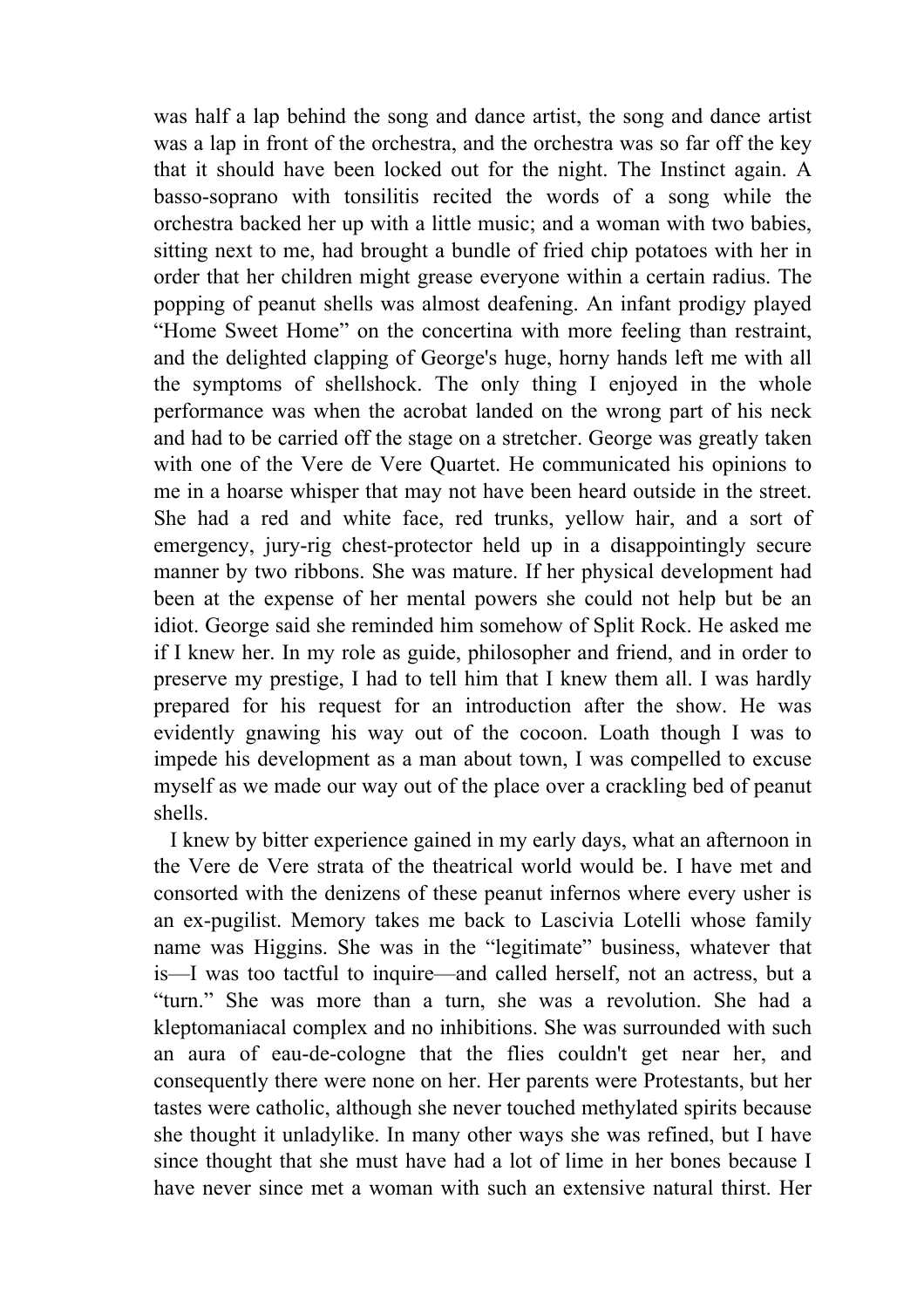motto was, "Anything Once," and she had it stuck up over her bed at home. Whenever I see a clove I think of her and her memory is as green as ever, though I am not. I explained all this to George as we were walking up the street and he grunted glumly, and said I was hard but he supposed I was right.

 "Are you a woman-hater, Jack?" he asked after an interval of heavy thinking.

 I assured him that I was not and proceeded to expound. I like George, otherwise I would not have bothered.

 "There is the man who thinks he is unsuccessful with women—only thinks it, George, he's never really tried—he's one sort. There's the man who is married on five pounds a week; there's the man with an ideal—poor devil; there's the sheik who has stolen into the harem and can't get out, and there's the invalid, but there are no woman-haters."

"What are you, then?"

"My eyelids are unstuck," I said quietly.

"Well, Agatha----" he began.

"Say no more, George. Look at these ties."

I reined him in at a shop window.

 "My crikeys!" he exclaimed. "Ain't they humdingers. Look at that yellow one. 'Eau-de-banana'—what's that?"

"That's the colour."

"I think I'll get that," he said, struggling to free himself.

 "An all-yellow tie! Have some taste, George. You'll antagonize all the policemen in town. If you must buy another tie, get that one marked 'Snappy,' the red and green one."

"What'll I ask for?" he inquired, pausing at the door.

 "Ask for 'Snappy.'" I was getting a bit fed up. It is no joke shopping with a man who picks on butcher's apron material for a lounge suit. He reappeared at last with a large parcel under his arm.

 "They said I'd have to buy the collar and shirt and handkerchiefs and pyjamas to go with the tie," he explained sheepishly. "A man's gotter look smart."

 "All right," I sighed. "Go and give that parcel back and tell them to send it. When will you learn that no one ever carries anything?"

 He gripped me by the shoulder and pointed across the road. "What place is that?"

 "The Blue Garter," I said. "It's gone off a lot lately. Hasn't been raided for a fortnight. Why do you ask?"

 "Stanley's motor-bike is outside, so I was just thinking that he might be inside."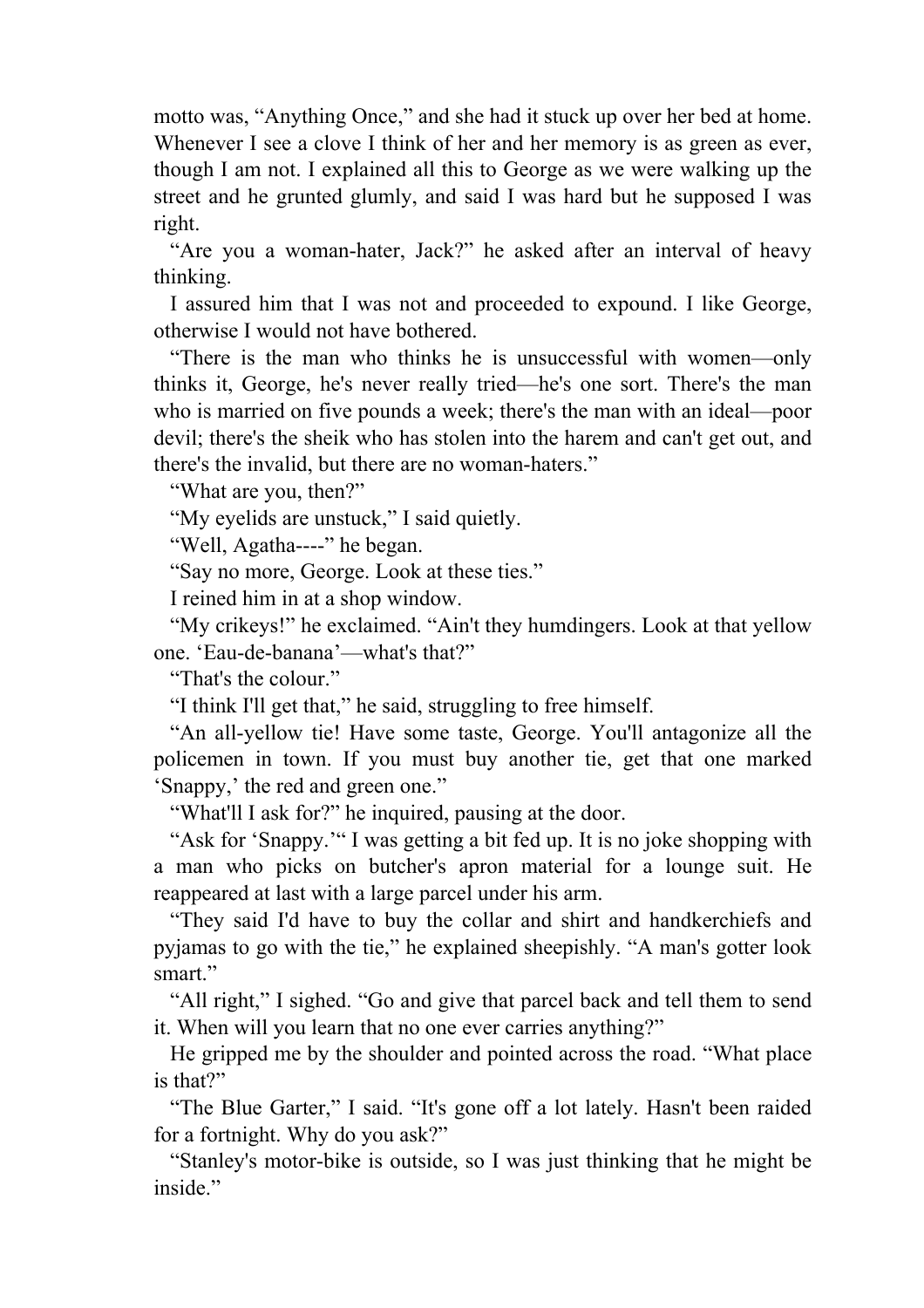"The young hound!" I exclaimed. "Wallowing in that den of iniquity, casting his body and soul into the melting-pot, tearing his moral fibre to rags and enjoying himself generally, while his father walks about the streets, shopping!"

 "Aw, leave the boy alone, he ain't done no harm," pleaded George as I prepared to cross the street.

 "All very well, you siding with the boy, but what about his soul and his fibre?"

 "Aw, don't worry the boy about his soul and all that just when he's enjoying himself. Anyhow there won't be anything much doing in there till later, will there?"

 "No, that's right," I mumbled. "But what's Stanley in there for if there's nothing doing?"

"P'raps that's why he's there."

 "You don't know Stanley," I said sadly. "If there is nothing doing at the Blue Garter, Stanley will start something—and I want to be in it."

 "Is he like that?" inquired George, edging me towards an hotel on the corner.

 "You've no idea of the depths of degradation to which that boy will descend<sup>"</sup>

"Aw, well. We were all young once. Come and have one."

I went with him, just to please him.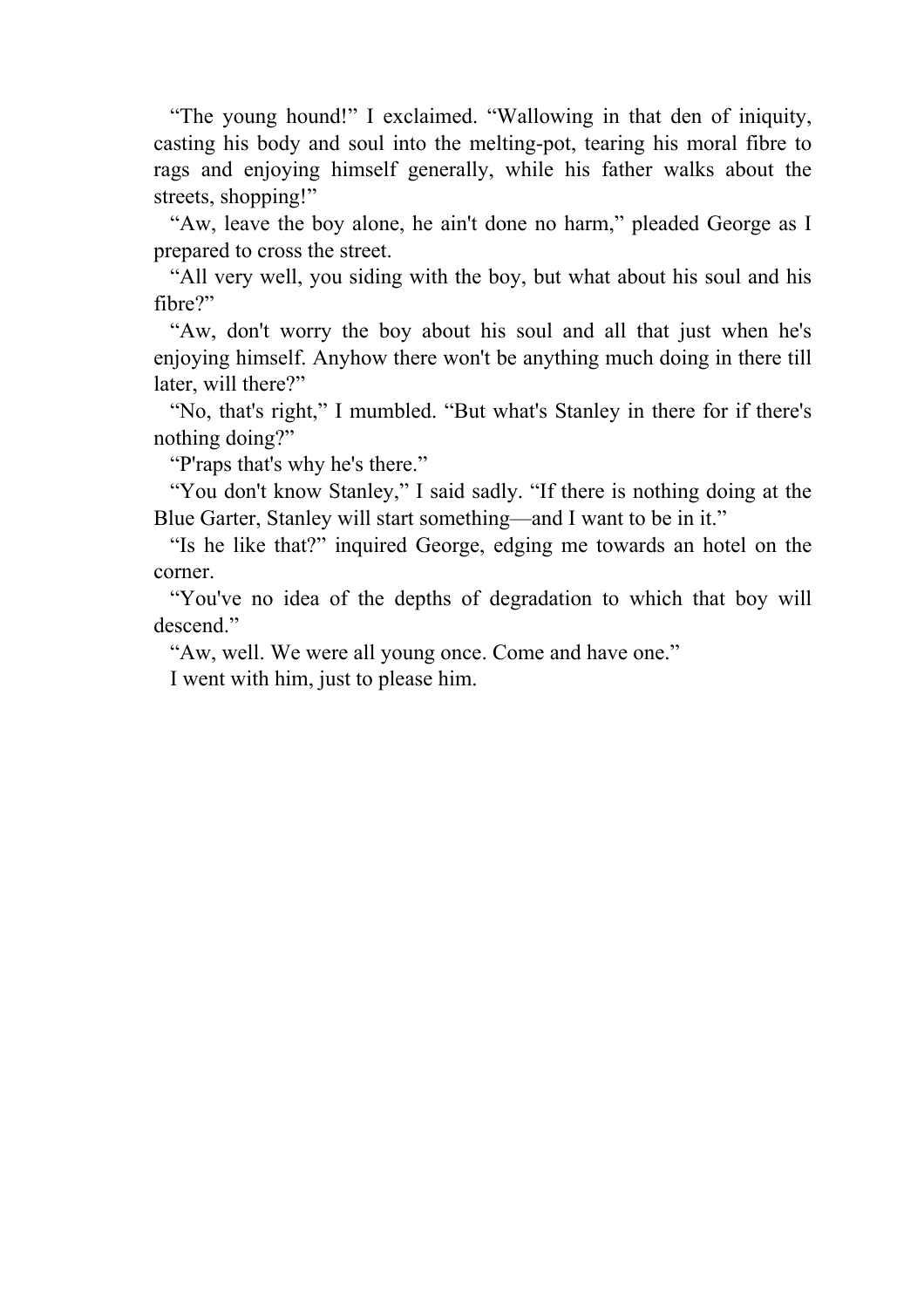#### **CHAPTER XIX**

WE idled about town for hours, filling in time.

 We followed two pairs of lace stockings up George Street as far as the Central Railway and then they threatened to give us in charge so we caught a tram back. George bought a ready- made suit and put it on in the shop. The coat was so tight across the back that he had to breathe like an exhausted dog. We attended a pictureshow for a few hours, and altogether spent a miserable evening. Nevertheless it was after eleven o'clock before we passed the Blue Garter again. Stanley's motor- bike was still parked at the kerb. Doubtless a hundred police note-books contained its number.

 "I'm going to save Stanley from the sinister influence of that place," I declared firmly.

 "Me too," said George, accompanying me across the road. "It's terrible to think how a young feller can be lured into them joints and come out with his soul all mushed up, ain't it?"

"It is, it is," I agreed passionately.

We ascended the stairs and, entering the crowded café, gazed about.

George plucked my sleeve.

"Do you see him?" I asked.

 "That girl smiled at me," he simpered. "That one over there. I wonder how I could get an introduction?"

 "You seem to be pretty strong on these introductions. We have done Stanley an injustice," I added. "He is not here. We were a bit hasty, accusing the poor boy as we did."

 "She waggled a finger at me!" giggled George, screwing a piece out of my elbow. "How can I get intrduced?" he pleaded.

 "Go and buy her a drink and may the Lord have mercy on your soul. I'm going to speak to the manager."

I left him and accosted the head demon.

 "I'm looking for a young man," I said, "tall, inclined to be fair, rather soopy expression. Probably dressed in motor gear. Have you noticed him about here?"

 "No. I'm sure he never came in here," replied the manager. "We never allow undesirable characters in here. Sure you haven't made a mistake?"

"H'm!" I grunted, stroking my chin.

 "Come now, sergeant, you know that I'd give you any assistance I possibly could. The man is not here. Come and have a cup of tea-or something, sergeant."

"I'm not a detective!" I exclaimed.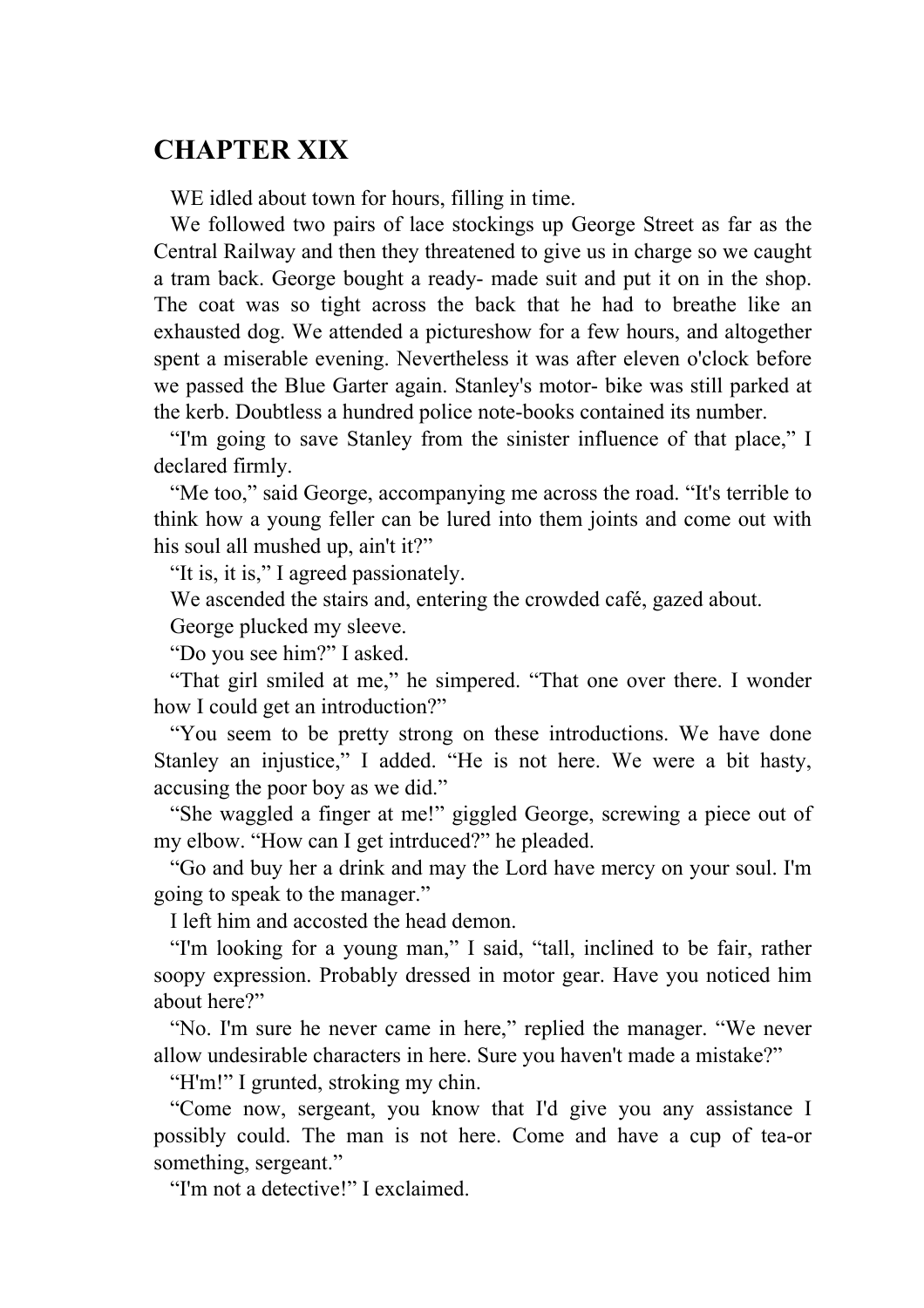"You aren't!" gasped the manager. "Well what the blazes do you want to come in here looking like that for! Who are you, anyhow?"

"Now listen----" I began.

 "Get out!" he commanded. "Coming in here," he spluttered, "frightening everyone—looking like that----"

"Look here----"

 "Get out! And take that animated fire-escape with you!" he hissed, pointing a quivering finger at George.

George strode in between us.

 "Listen to me!" he said in a deep voice that made the chandelier tinkle. "We're looking for a boy called Stanley Gudgeon. Is he here or is he damn well isn't here?"

 Three waiters drifted up to the manager's side and gazed calmly over our heads.

 "What do you know about him?" he demanded fiercely. "Who are you, the pair of you?"

I peered around George's elbow.

"I am John Gudgeon," I replied haughtily.

"Stan's old man!" gasped the manager. "Is that a fact?"

I nodded.

 "Well! Well!" he cried, extending both hands. "I am sorry, Mr. Gudgeon. Why didn't you say so at first? I really must apologize to you—and to  $Mr$ —er----"

"Weldon," whispered George, dazedly. "Stanley's uncle."

 "Mr Weldon. Yes. To be sure. Step this way, gentlemen. I really am sorry. I hope you won't mention this to young Mr Stanley, Mr Gudgeon. It is so easy to make a mistake—one can never be sure—of course I should have know at once—the resemblance. Dear me, I am sorry—tut-tut."

 He pattered on, walking sideways and waving his hands and we followed him dumbly through four doors and down three flights of stairs.

 "I do hope you will overlook our little misunderstanding, gentlemen," he said, pausing before a baize-covered door. "I'd like to retain young Mr Stanley's patronage—be very glad to welcome both of you too—any time—make it a sort of family affair. eh? Ha! Ha!"

 I mumbled something as the door opened. A large thickly- carpeted room, blue with smoke and sprinkled with tables was visible through the open doorway. I counted seven doors in different parts of the room. The bar at the end of the room was deserted but the tables were crowded.

 "This way, gentlemen; Mr Stanley will be in the two-up room, I think." We followed on.

One of the seven mysterious doors opened to the manager's magic touch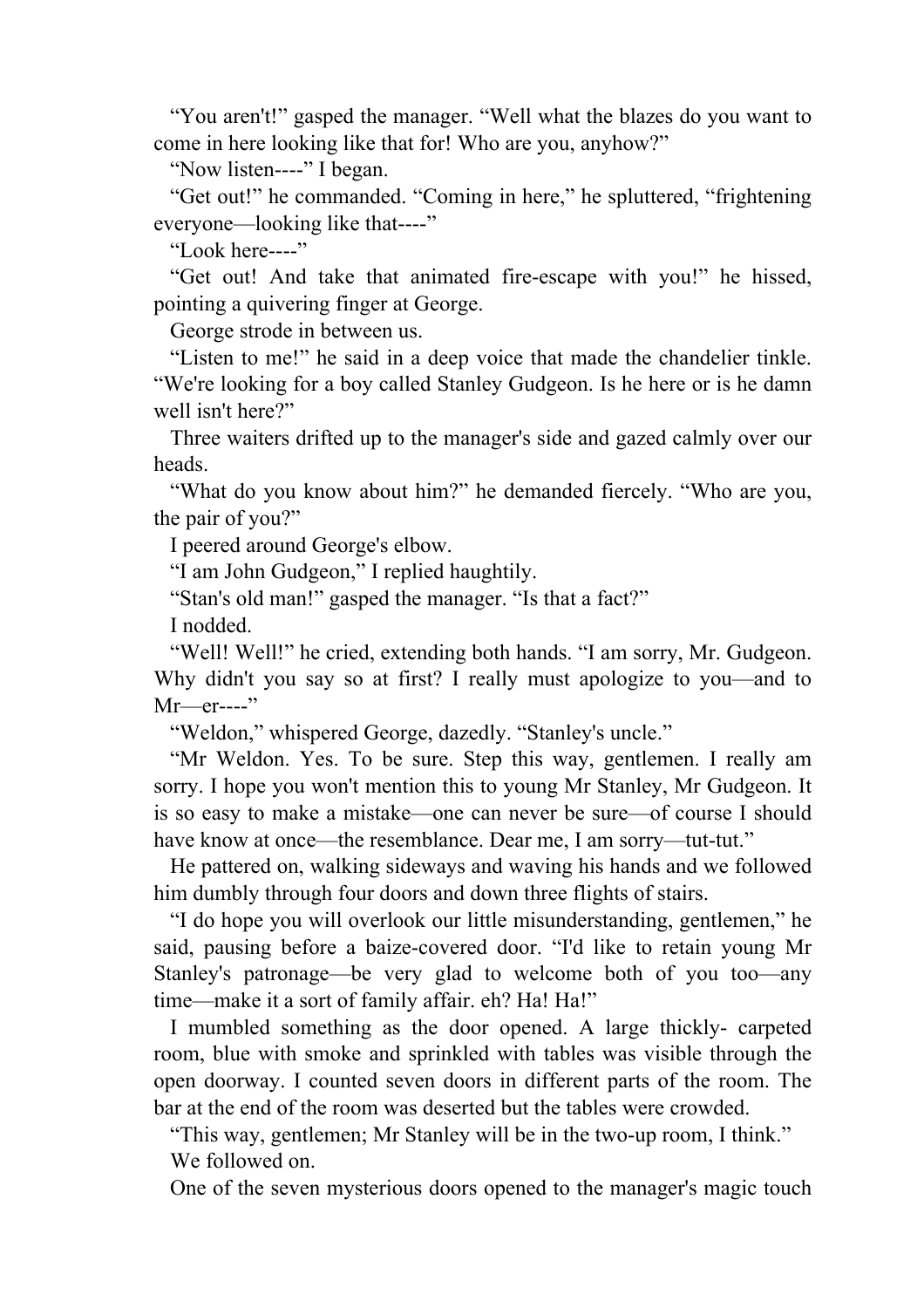and we had one fleeting glimpse of a large room entirely covered with green baize. Tiers of seats lined the walls. A man stood in the centre of a square of eager faces with a flat piece of ivory in his hand. And then Stanley appeared at the doorway, backing out.

 "Positively won't have it!" he was muttering. "Sort of thing has to stop. Nice state of affairs----"

 He stopped as he caught sight of us, paused wideeyed, and then shut the door with a gentle click.

"What the devil are you doing here?" he gasped.

 The manager bowed, raised his eyebrows, and left us. I was speechless. Stanley, in an excellently cut dinnersuit, was a vision of such sartorial magnificence that the sight of him struck me temporarily dumb. He eyed the pair of us peevishly.

George shuffled his feet.

 "Follow me," said Stanley curtly, and strode off without another glance at us, as though we were two out-of-work labourers.. Several men nodded to him as we passed through the room and the blasé nonchalance with which he returned their courtesy was galling to see. We ascended the same stairs we had just come down, passed through the various doors and found ourselves once more in the café. It looked as if he was going to put us out. Speech returned to me and I gripped him by the coat.

"Look here!" I commenced.

"Now shut up or I'll have you thrown out!"

 I drew a deep breath. Parental affection slunk back into a crevice of my being and I felt myself getting red in the neck.

 "Aw, leave the boy alone, he ain't done no harm," said George, grasping my arm.

 I was about to assert myself, when a shout went up from a far corner of the room.

"Gudgeon!"

 One glance was sufficient. Slatter, with Maureen, Daisy and Simpson, were on their feet and pushing back their chairs.

 "The bike!" I cried, clutching Stanley in a frenzied grip. "Start it, boy, while we hold them back."

"Don't be silly," he replied loftily.

 "What's the matter with him?" queried George, gazing at Slatter, who was approaching with his arms hanging gorilla-like at his sides and a smile of deep satisfaction on his face.

 I hauled Stanley to the top of the stairs and pushed him in the back. He rolled most of the way.

"Slam him!" I shouted to George. "Hand him one and then run for it!"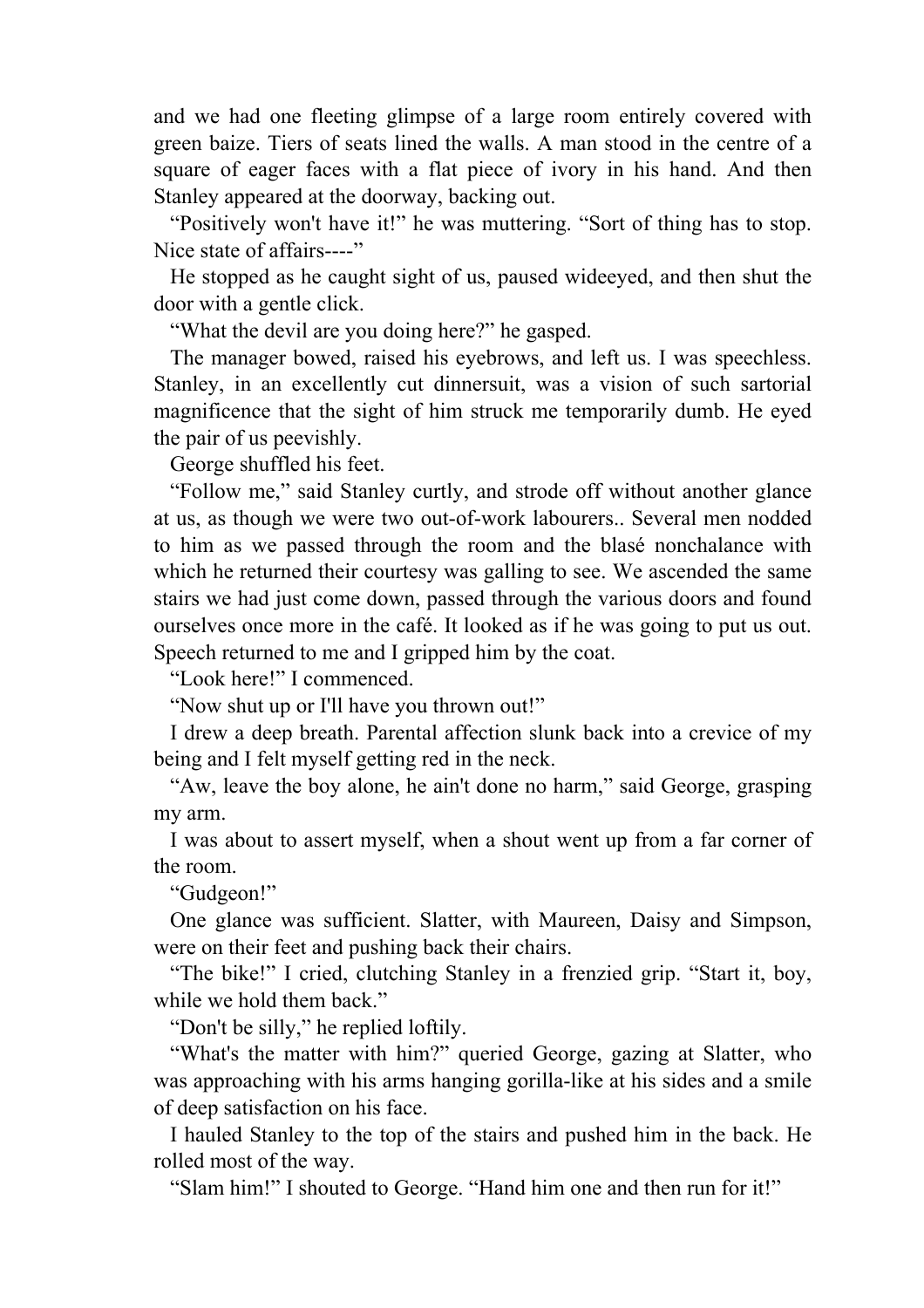George stared at me with astonishment oozing from every pore.

"Him!" I shrieked wildly, pointing to Woggo. "Dong him!"

 I could wait no longer. My feet touched the stairs twice before I reached the bottom. Stanley was outside, stamping viciously on the kick-starter of his cycle.

 "There was no need to go on like that," he gabbled nervously, fumbling with the gadgets on the handle-bar.

"Start the damned thing!" I yelled.

The engine roared into motion as I spoke.

Stanley leapt into the saddle.

"Pile in," he snapped. "Here comes Uncle George."

 George dashed out on to the pavement and rushed towards us. "I think they're after me!" he gasped.

 He flung himself on to the side-car and clutched me around the neck as the machine swung out from the kerb. A crowd of men belched out from the doorway as we gathered speed, Woggo among them.

 "Taxi! Taxi!" they shouted, and then rushed for an unattended touringcar that stood at the kerb.

"My crikeys," gasped George. "They are after me!"

Shops, lights, streets, loomed in front of us and then flashed behind us.

 "Flatten yourselves down," shouted Stanley. "Too much wind resistance. Lean out going round this corner."

"Flatten yourself, George," I said. "I'm flat."

"I'm too long!" whined George.

 "Lie along the top, with your feet on the nose of the side- car," directed Stanley, shouting above the roar of the engine.

 George wriggled on top of me with his face pressed on my ear, breathing hotly down my neck.

"You're not flat," he said reproachfully. "Your knees are bent."

"Do the best you can," I replied. "I'm stuck."

 A roaring wind snatched my hat away and hurled it down the street. George's followed it.

He peered over the top of my head.

 "They're still after us" said George. "What are we crawling along like this for?" I shouted to Stanley.

"Doing fifty," he snapped. "None of these damned corners are banked."

 Perhaps he had some justification for his snappishness. Although most of the late traffic had left the streets, we were far from having the road to ourselves. Three cars had run up on the footpath as we approached them. Courtesy of the road, I suppose.

"My crikeys, they're coming up now!" gasped George, as we bumped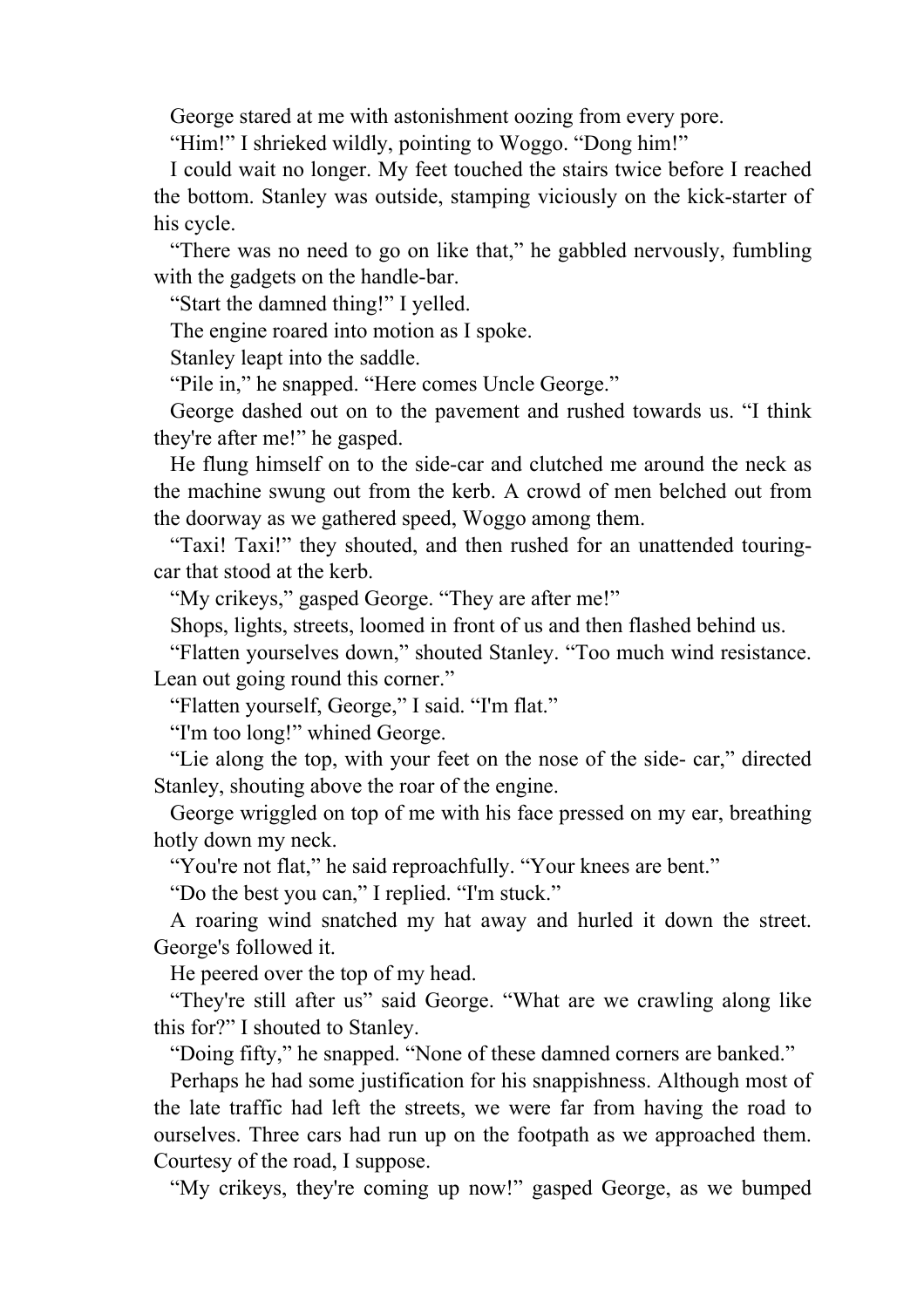over a railway crossing. There's another car coming behind them."

 "That'll be the traffic cops," said Stanley, peering over his shoulder. "No wonder they're gaining on us. Hang on!"

 The roar of the engine increased in volume and the rushing air put its hand in my face and pushed. The houses thinned out as we swooped past the suburbs. A khaki-clad figure on a motor-cycle swung around a corner we had just passed.

"He's coming too," remarked George.

"That's another traffic-cop," I explained. "We re done now."

 "I can't beat him with a load like this," said Stanley despairingly. "Seems to be a dark clump of bush or something about a mile farther up the road. We'll be there in a minute. One, of you hop off as we pass it."

"Control yourself," said George contemptuously.

 A sudden loud report sounded behind us and George clutched me by the neck with both hands. "He's shooting!" he quavered. "Let go," I gurgled, striving to free myself. "I think he's got me."

"Where?" gasped George, releasing me.

"Here," I moaned. "In the back."

Stanley gazed over his shoulder.

"Shot—me eye!" he jibed. "The cop on the bike has had a blow-out."

"I'm sure I'm shot," I muttered.

 Indeed I would have sworn to it. I felt a distinct twinge in the back immediately after the report. I explained it to George.

"Ar, you and your back!" he said. "How far have we gone, Stan?"

"About thirty miles, I think. I'll open her up presently."

George became silently thoughtful.

 "Good-oh!" he yelled suddenly. "They've caught Slatter's mob. The cops have got 'em."

"A very good thing too," I remarked.

 And it was a very good thing. Exceeding the speed limit as they were, they were a menace to traffic and a danger that threatened the life and limbs of every pedestrian on the road. I hoped that they would be punished severely.

 "We can slow down now, can't we?" asked George, poking Stanley with his foot.

"I suppose so," he replied reluctantly.

 "I think you'd better keep going," I said. "There are two more policemen coming after us on motor-cycles."

He crouched over the handle-bars and we roared on through the night.

 "They don't seem to be trying to catch us," said George after a while. "They're just keeping behind us, waiting for us to break down or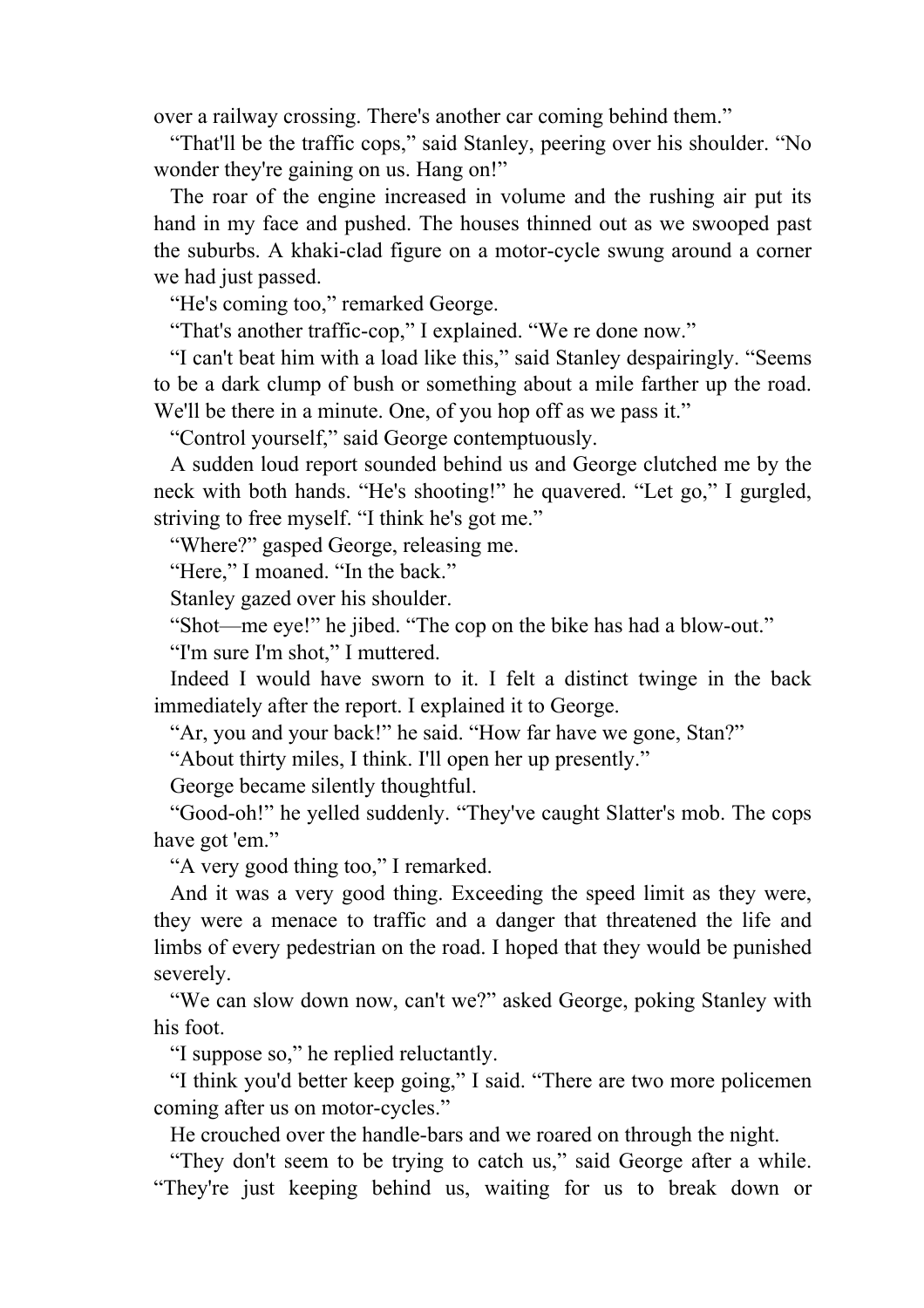something. Have you got plenty of petrol, Stan?"

"Had a full tank to start with," answered Stanley.

 I gazed over George's neck at the moonlit road. Bushes and trees swept up to us on either side, flitted past us and were swallowed up in murkiness. To the right, a range of hills sloped blackly against the starry sky. I could see no houses at all, and the only lights were the headlamps of the pursuing cycles. Stanley's cycle had none.

"George," I said, "you're a bushman—where are we?"

"Blowed if I know. Stanley, do you know where we are?"

"No, uncle," replied Stanley. "But I can guess where we'll finish."

"Where?"

"Clink," said Stanley succinctly.

George looked at me interrogatively.

"He means the cooler," I explained.

"Quod?"

"Yes."

 "Well, why didn't you say so at first, instead of using all those silly slang terms?"

We relapsed again into silence and the miles rolled behind .....

 Coming to a cross-road, Stanley swept around the bend and a most annoying thing happened. George shot off the side-car into some bushes, taking my collar with him. Stanley, with his eyes fixed on a rutty road, did not seem to notice. George's going had been swift and strangely silent considering the circumstances. I was upset. I hate being seen in public without a collar. I don't think a man looks respectable without a collar. I was tempted to advise Stanley of George's departure, but my position in the side-car was so much more comfortable that I decided, although with considerable reluctance, to let the collar go.

 It was but a few minutes later that the barking of dogs heralded our approach to a collection of houses grouped on either side of the road. The road widened out into a dusty, moonlit street, and an excited dog raced alongside us and leapt at Stanley. The machine swerved, we crashed through a little wire fence and came to a dead stop against a low, wooden veranda.

 Stanley picked a piece of splintered wood out of his hair and sighed deeply.

"This," he said, "is where we get pinched."

I pushed a picket off my chest and sat up.

 "We must have lost the two traffic-cops," said Stanley, glancing down the road.

"Well, why should we get pinched?" I demanded." "What are we sitting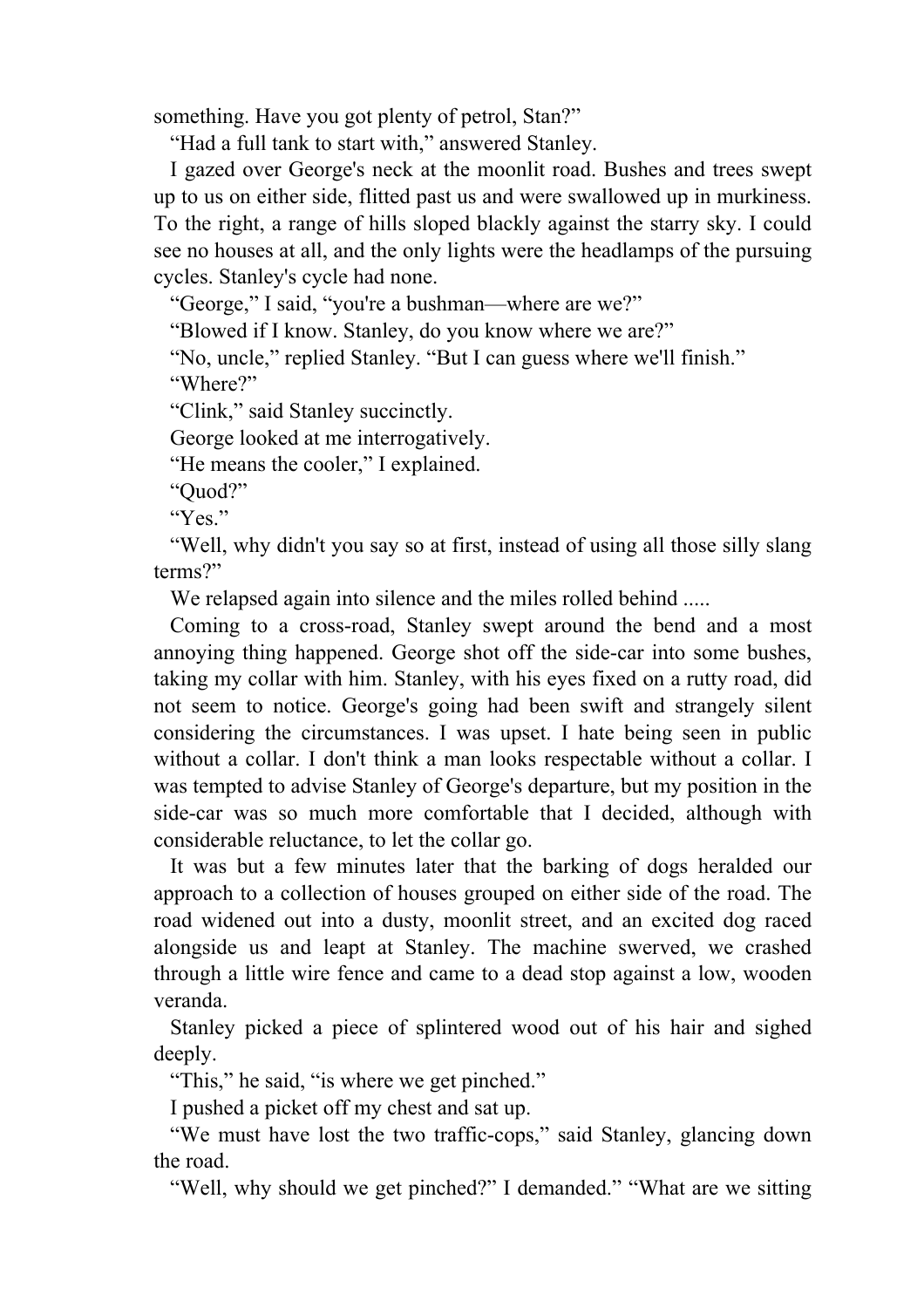here for?"

 "No use running," he replied gently. "We'd get lost. The machine is busted<sup>"</sup>

"Yes, but----"

"Read that," he said tiredly.

 I glanced to where he pointed. An enamelled iron sign glinted dully against the dark background of the cottage wall:

POLICE STATION

 "Righto," came a calm voice from a window near the ground. "Wait till I get my boots on. Don't go."

 Stanley gazed at me and spread out his hands, palms up, in the Hebrew manner.

"There you are, you see. I knew we'd get pinched."

He glanced back at the battered fence and then at the side- car.

"Where's Uncle George?"

 "Fell out a couple of miles back," I explained, jerking my head in the direction where I thought George might be.

"Lucky cow!" grumbled Stanley.

 I was telling him about George's selfishness in clinging to my collar when he left the side-car, but a harsh voice interrupted me.

"Get off that bike and come inside."

 I dragged my cramped body out of the side-car and followed Stanley through the doorway of the cottage.

 A kerosene lamp shed a mellow glow over a small room which was almost wholly taken up by a table and a rolltop desk. The constable, clad in trousers and boots and a pyjama coat, seated himself and commenced a search through the litter of papers on the table.

"Got a pencil?" he asked, looking up.

Stanley handed him one.

"Now then," he said, wetting the end of it, "name and address."

 We told him. Morality and the new number-plate of the cycle urged us to truthfulness.

"Occupation?"

"Salesmen."

"Both of you?"

"Yes."

"Turn out your pockets."

We emptied out.

 "What do you want to carry all this gear about with you for?" he queried disgustedly. "I've got to make a list of all that muck."

We stood in apologetic silence.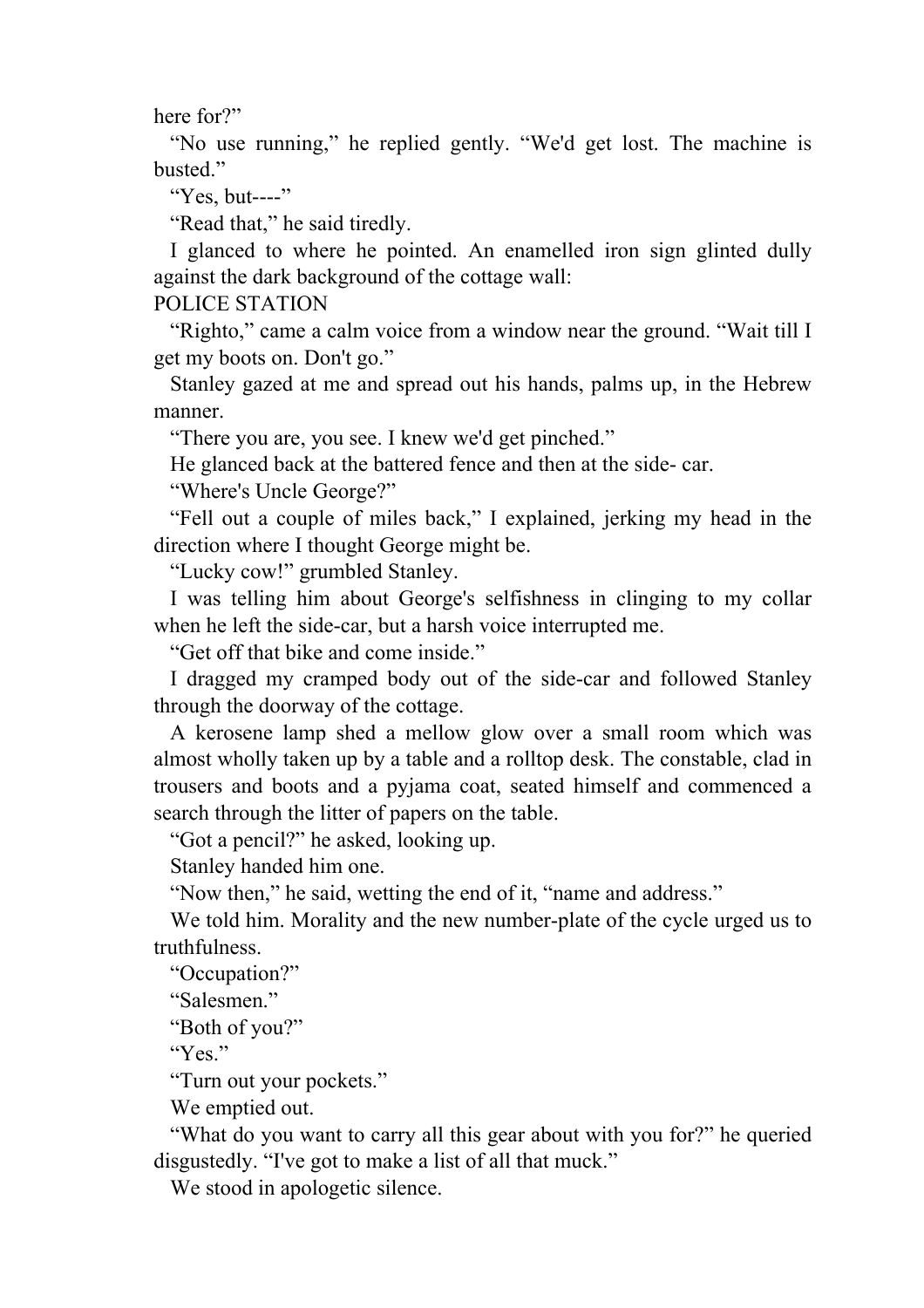"Aw, put it back and I'll fix it up later," he growled, biting the end off a yawn.

 "Three o'clock in the morning!" he exclaimed. "Don't you think a man wants any rest!"

We scooped up our belongings and replaced them in our pockets.

 "Lemme see," he mumbled. "Wilful destruction Gov'ment prop'ty, exceeding speed limit, riotous behaviour, riding without licence----"

"I've got a licence!" protested Stanley.

"Don't interrupt!" roared the constable.

 "Riding without a licence, resisting arrest," he glanced at a small patch in the knee of his trousers, "tearing uniform, no vis'ble means support—Ah, I'll write the damn thing out in the morning."

He pushed his chair back, and unhooked a bunch of keys from the wall.

"Follow me," he grunted, "but go in front."

 He guided us along a narrow passage that led through the building, out to a large gravelled yard.

 "Straight on," he directed, motioning toward a whitewashed, stone lockup.

 We stumbled across the yard and paused at the iron door while he opened it.

"We've only got one cell," said the constable, apologetically.

 "You'll find a stack of blankets in there and don't knock the sergeant's push-bike over. And mind the wheelbarrow," he cautioned as we stepped into the darkness.

The door clanged behind us.

 The cover of the spy-hole swung back and the light from the policeman's torch shone through.

 "And don't kick up a row, or I'll come out and quieten the pair of you. No singing. D'ye hear me!"

The light blinked out and we heard him trudging away.

Still listening, we heard him trudging back.

 "And don't go scrawling your names all over the walls, or drawing on 'em or you'll have to whitewash the whole blooming lot."

He strode away again and we were left in the darkness.

Vainly I strove to accustom my eyes to the gloom.

"Where are you, Stanley?" I whispered.

"Here," said Stanley.

 Groping my way toward the sound, I collided with something solid and sat down with a bump on the hard floor.

 "That'd be the wheelbarrow," said Stanley, "unless it's the blankets. It wouldn't be the blankets, would it?"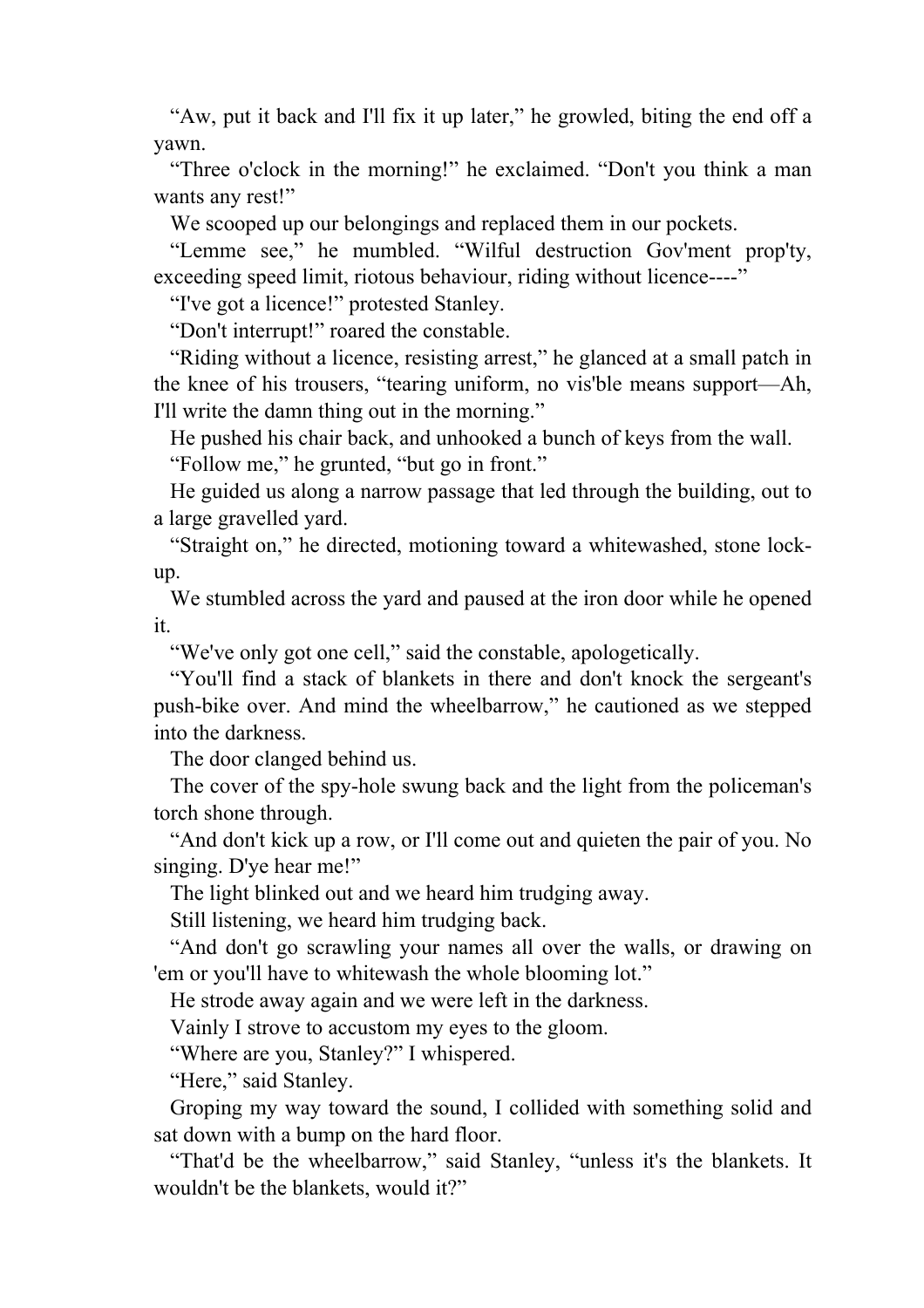"Damn you!" I cursed.

"It's the wheelbarrow," muttered Stanley.

"Nice confounded mess you've got us into this time," I growled savagely.

 "Ho!"exclaimed Stanley. "I like that! I got you into it! If it hadn't been for you and Uncle George following me around, this would never have happened!"

 Silence ensued for what seemed like hours. I sat on the floor, and searched myself for matches one hundred times .....

Footsteps sounded outside the cell.

"Listen!" hissed Stanley.

The door opened.

 "The blankets are in the wheelbarrow," came the policeman's voice, "and if there's any more of you they can go to hell and sleep out on the road and don't write on the walls."

The door closed again and the bolt shot into its socket.

"Who's there?" I called softly.

"Is that you, Jack?"

It was Uncle George.

A match flared up and his expression soured as he saw us.

 "My crikeys, this is a nice blooming mess you've got me into!" he grumbled.

"Ho!" I exclaimed. "I like that!"

 "Ah, shut up, dad, and pass me over some blankets," said Stanley wearily.

 "Mind the sergeant's push-bike," said George hastily. "Wait till I strike a match."

 "We know all about the sergeant's rotten push-bike," I replied. "We don't want to hear any more about the filthy thing. Catch these blasted blankets."

 "Now don't get upset," said George, soothingly. "You just sit down there and I'll fix everything up, so's we'll be comfortable."

I sat down mumbling.

 "There're two iron beds here," he said, "but they're piled up with boxes. We'll just shift these barrows and things and spread the blankets on the floor. That'll be nice and all right, won't it, Jack? ... Eh, Jack? ... Won't it, Jack?"

"Ah, shut up!" I growled.

 "Don't take any notice of him, uncle," said Stanley. "I'm sorry he pushed you out of the side-car," he added.

"I fell out," confessed George.

 "Oh, well, as long as you think so----" replied Stanley carelessly, and left the sentence unfinished.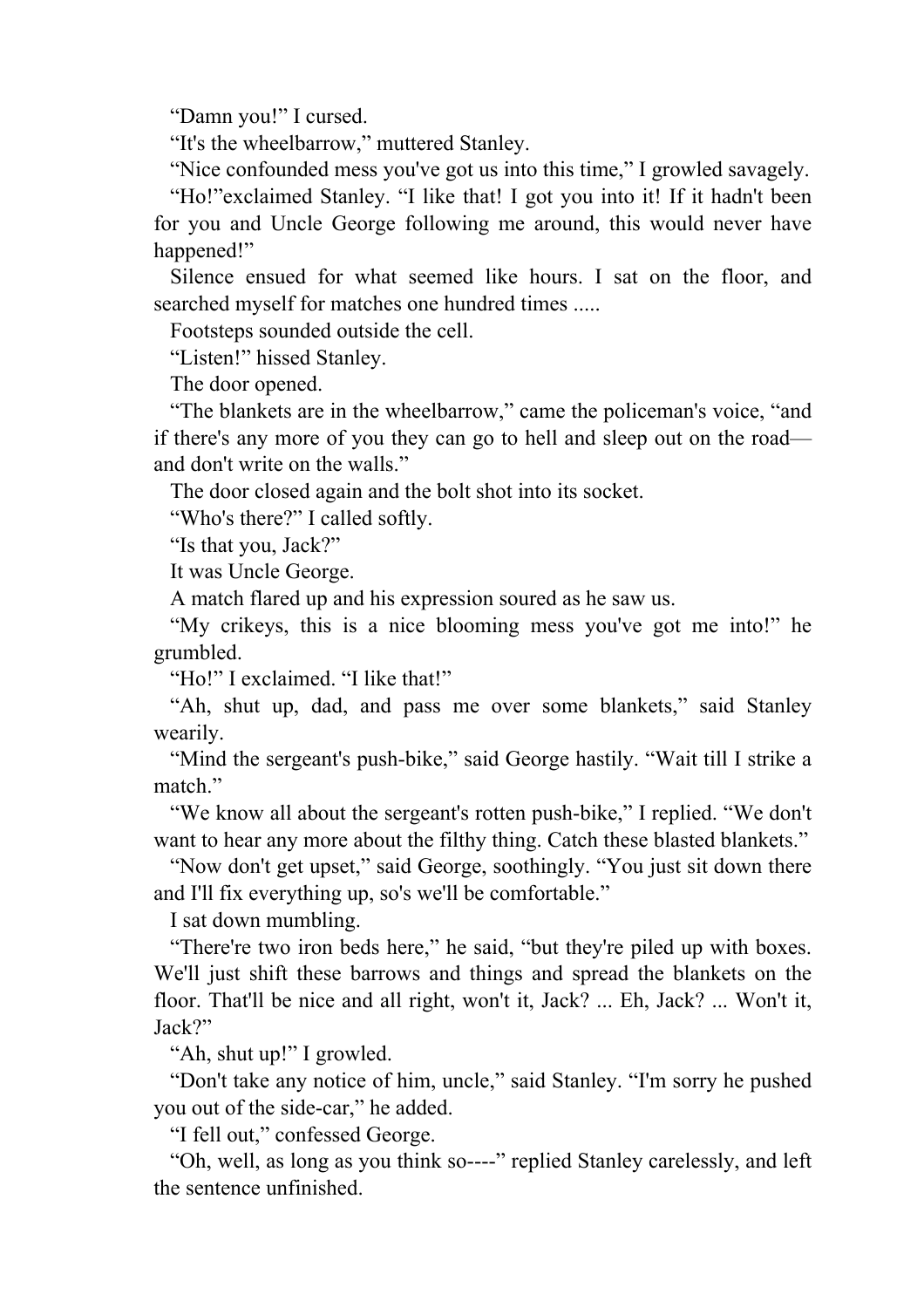"There you are," said George, presently. "Everything's set. Come over here, Jack."

 I got to my feet and lounged over to the blankets. We seated ourselves, side by side, with George in the middle.

"Fine confounded mess----" I commenced.

 "Light your pipe, dad," interrupted Stanley. "Don't start that all over again."

 It was a good suggestion and I fumbled around for my pipe and filled it. George held a match and the three of us lit up.

 "Very unlucky for three to light off the same match," remarked Stanley after a brief interval of silence.

"My word, yes!" agreed George. "Never thought of that. "

 "Bah!" I exclaimed. "Old women! Do you think we could be any unluckier than we are now?"

"We could be lost in the bush," suggested Stanley.

"Or kicked to death by Slatter's gang," said George, brightly.

"Go on," I urged bitterly. "Cheer me up."

Stanley yawned.

 "Uninteresting sort of cell," he murmured. "Is this the first time you've been in, uncle?"

"Yes," said George. "I ain't a hardened criminal. This is my début."

"Hang around with Stanle for a few weeks," I interposed.

"You'll be lucky if you escape the noose."

"How did you manage to get pinched?" continued Stanley.

 "Aw, I didn't manage, exactly," replied George. "Nowriting- on-the-walls caught me. After I fell out of the side-car, I got up and ran along the road after you, but you didn't seem to notice that I'd gone, so I kept up a bit of a trot for the next mile and then I perceives the bike up against the veranda. When I sees the fence all smashed in, I says to myself, 'That's Stan's bike,' and I goes over to see what's happened. While I'm there, out comes Nowriting-on-the-walls, and here I am."

He turned to me.

"How was it you didn't notice me fall out?"

 "I told Stanley that you had been thrown out and asked him to pull up, but he merely laughed and refused," explained. "Stone the crows!" exclaimed Stanley indignantly. "I----"

"Silence!" I hissed, "or I'll brain you!"

"Aw, leave the boy alone----" commenced George.

"Yes, yes," I snapped. "I know. 'He ain't done no harm.' That's it, isn't it? He has only got us into the lock-up. If we are let out, we are at the mercy of Slatter and his fellow garrotters. If we stay in, we'll stay for six months.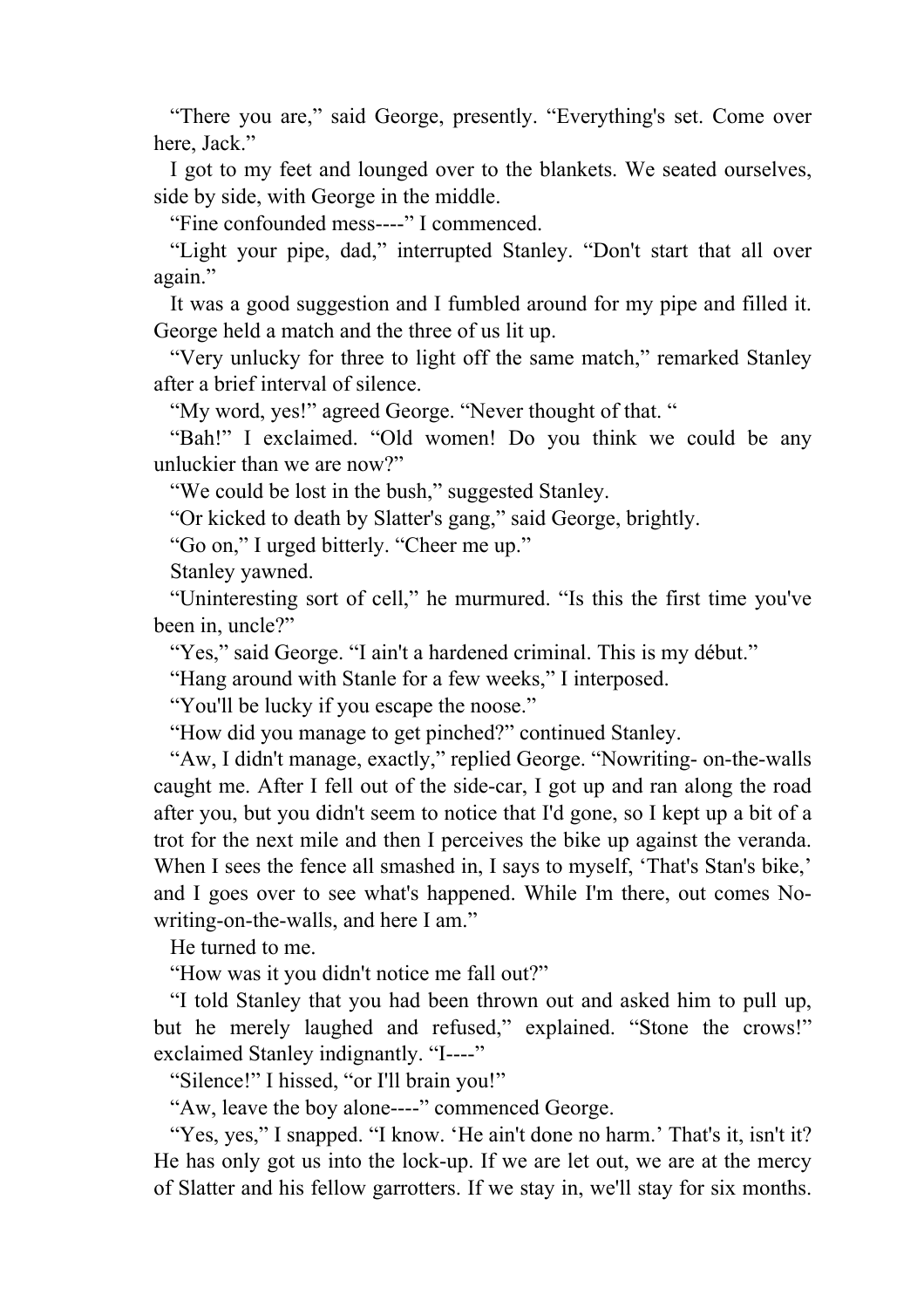That is what comes of being a conscientious parent. This is what comes of trying to save him from that Blue Garter den. He has had too much liberty and not enough discipline. Things will be different from now on."

"Aw, leave----" said George, and stopped.

I tucked the blanket around me and chewed the stem of my pipe.

 "Stan," said George, "how comes it that you're such a big person at the Blue Garter?"

"What do you mean?"

 "Well, you seem to be ace high with the manager, and you're terrible well in."

 "Oh! Well, you see, uncle, I'm a good customer. And then of course, I brought 'em a lot of custom. All the boys go there now. And then there's the two-up room. That was my idea, and another thing, the proprietor had been losing pretty heavily with the wheel one night and the bank went broke. Of course, the game was stuck. He took a risk and slipped, and then he had to pay out. I backed him up with a cheque for a thousand----"

"Eh?" I gasped.

 "Of course," he continued, "the cheque was no good, but he wasn't to know that. The luck turned and I got my cheque back the same night, so you can see that I'm entitled to a little respect and preferential treatment."

He yawned again.

 "I'm very tired," he continued. "I'm afraid I've been overworking myself lately. What with one thing and another----"

His voice petered out wearily and he curled up in his blanket and lay still.

 For a long time George never spoke. His pipe had ceased to glow. At length he tapped me on the arm.

 "Why do you want to bother yourself about getting that boy a job?" he queried in a husky voice. "Why don't you just turn him loose on the community?"

 "Too insecure," I sighed. "The time would come when he would have to leave the country, and then where would I be? Besides, you may think him shrewd, but I know him. He's young, he's had no experience, baited traps gape for him, and he's dying to fall in."

"What sort of traps?"

"Women."

 "Ar, there you go again!" said George disgustedly. "Why don't you get a divorce?"

 "Just what I'm trying to avoid," I objected. "Remember, too, that Agatha is your sister, George."

 "I ain't forgetting it. That's why you've got my sympathy. What's wrong with getting a divorce?"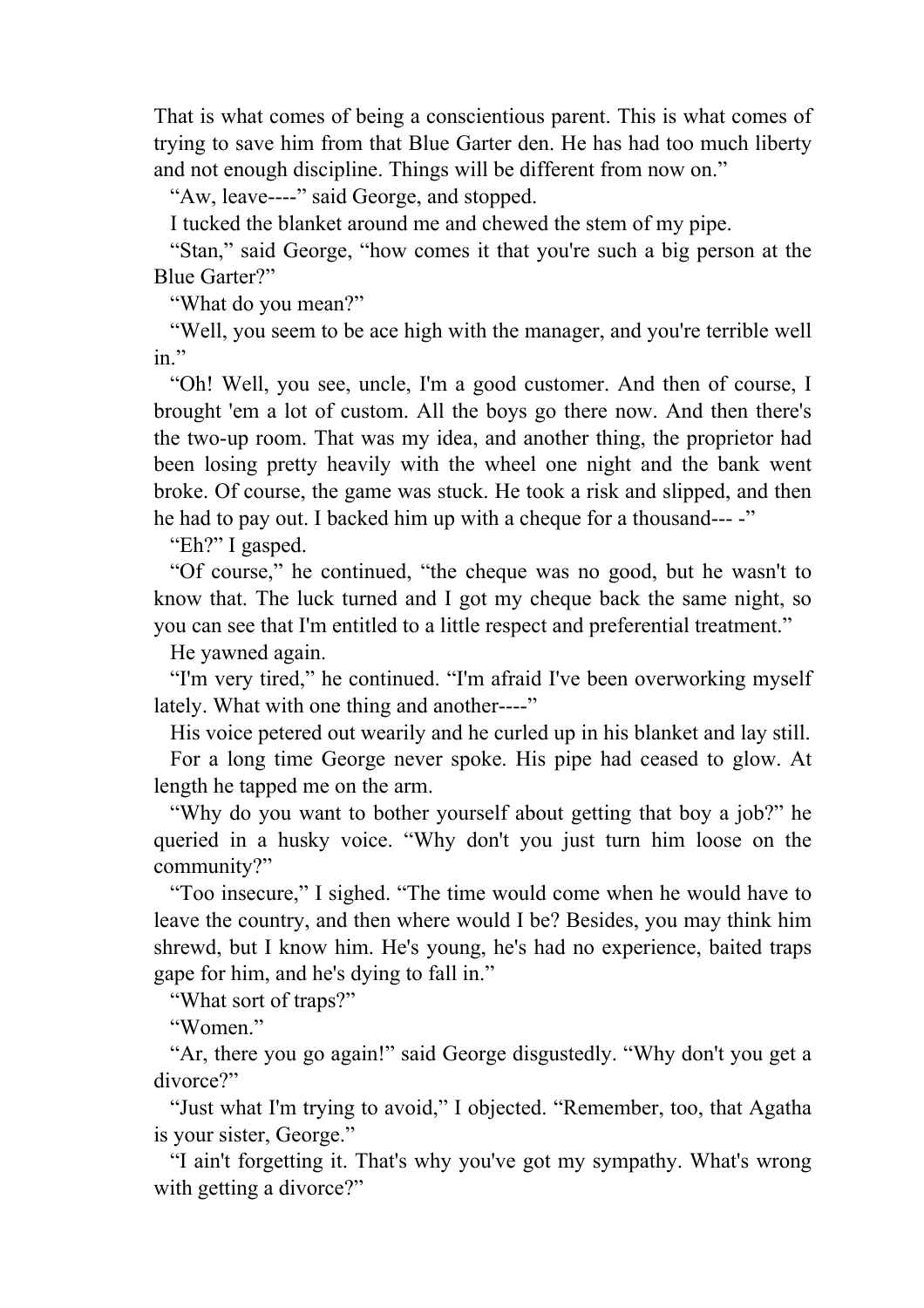"The alimony, George. The alimony!" I exclaimed. "And the publicity. Supposing the court awarded her three pounds a week—Stanley won't pay it! And think of the name of the Gudgeons being connected with sordid divorce proceedings, in the press."

"H'm. And think of your photo on the front page of the Sunday **Truth**."

"Yes, yes," I murmured. "There's something in that; I take rather a good photo. I've got one at home, George, that I must show you. I've got my lodge regalia on and I'm standing with one hand on my hip and the other, like this."

I showed him as best I could in the dark.

"It's a full-length picture," I concluded.

 "If we ever get out of this, you can show it to me," said George. "I'd like to have a full-length photograph taken of myself."

 "Not with your height," I corrected gently. "You'd have to be taken as a group, unless you lay down and let them make a panorama of you."

"They ain't going to make no paramour out of me----!"

"Panorama, George."

 "Well, they needn't think just because I come from the country that they can make me a piano-rammer!" he declared hotly.

 "Now, now, George! Don't be hasty tempered and raise your voice. You'll wake Stanley."

He subsided, grumbling.

I filled my pipe again.

"Tobacco, George?" I inquired, offering him my pouch.

"No," he said sulkily. "I'm going to sleep."

"Give me a match before you go," I requested.

 The grey fingers of a cold dawn were clawing their way through the barred windows. Cocks crowed in near and distant barnyards. Crowed and listened. And from over the hills and far away came the answer. The mournful hour before the sunrise stretched its clammy length over the country. The wheelbarrow was faintly visible, and the sergeant's precious push-bike. Two blanket-enveloped forms lay motionless beside me, and the earth sighed and shut its eyes for just a little longer. Never have I felt more alone nor more despondent. Truly, man that is born of woman hath but a short time to live and is full of sorrow. He cometh up as a flower and has his head knocked off by an idle switch from the careless cane of Fate. He cometh up as a flower and is trodden on. He cometh up as a flower and is cut, bunched and sent off to the hospital to wilt in an atmosphere of iodoform and misery.

 Ah, the little worries of life! The little ones! The little ones! Stanley needed a mother's guiding hand. He had become unmanageable since the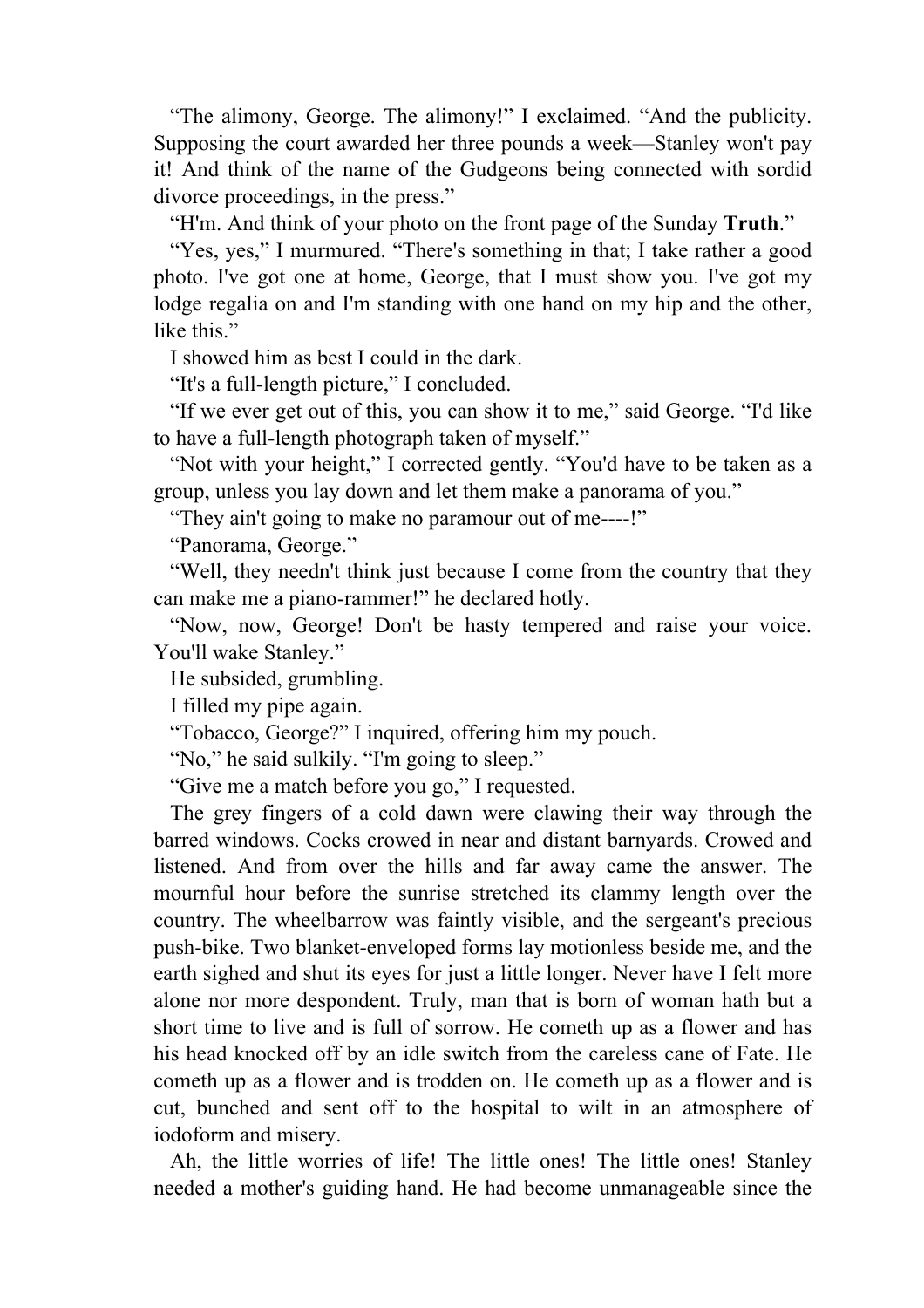home had been broken up. What had the future in store for him? And what for me? Would I, in future years, gaze from the window of the Old Men's Home and wonder, "Where is my wild colonial boy to-night?"

 Somewhere out in the world the first sunbeam of the day was rippling along the tops of the wheat. Birds twittered. Quite close, a chain rattled as a dog emerged .from his kennel and shuddered off his lethargy. A tree that grew outside the window of the cell, shook out its dewy leaves to dry in the breze. A horse clopped by in clinking-harness. A bucket clattered. Someone was singing ...

I fell asleep.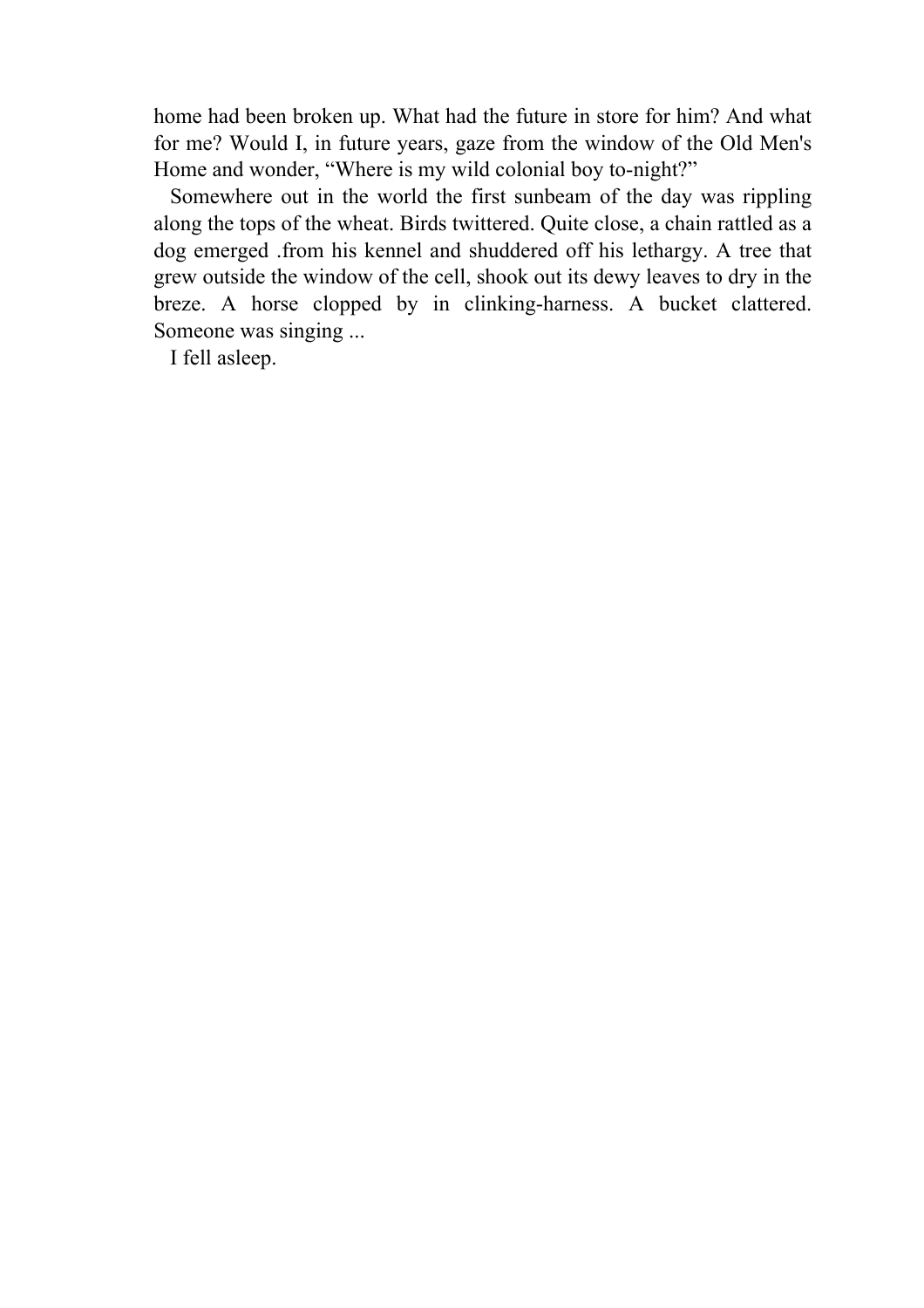#### **CHAPTER XX**

 SOMETHING was nudging in the ribs and I pushed it away. It came back and butted me. It was the policeman's boot.

 "Now come on out of that!" he bellowed. "Up with you! It's nine o'clock and the sergeant will be here any minute."

 "Fold up your blankets," he added, and walked away, leaving the cell door open and the sunlight streaming through.

"Stanley," I moaned, staggering to my feet, "fold up my blankets."

Without a murmur of objection, he caught hold of them and commenced.

That was some indication of how he felt.

George swayed out into the yard, rubbing his eyes.

 "Water in the tank," bawled the constable from the cottage, "bucket in the corner, wash yourself, look smart, breakfast here, cost you a shilling each."

"Breakfast a shilling each?" echoed George in a puzzled voice.

 I filled the bucket with clear, chilly water from the tank and ducked my head into it. Blowing rainbow-coloured spray, I emerged in time to hear the constable's "Hurry up before the sergeant comes."

"He seems to be afraid of this sergeant," I remarked.

"Come away from that bucket," said George sourly.

 I dried myself on my handkerchief and the lining of George's coat and watched the constable arranging a number of thick slices of bread and golden syrup on top of an upturned barrel.

"Three shillings," he demanded, turning to me.

I paid him.

"Want some milk?" he inquired in a pleasanter tone.

"Yes, please."

"A shilling."

 He brought out about half a gallon of milk from the cottage and the three of us stood around the barrel and breakfasted in the sunshine. The bread was thick but fresh, the milk was cold but pure. I have tasted worse breakfasts. We were squatting against the fence, smoking, when the constable emerged, fully dressed and shaved.

"Come on," he commanded, waving us toward the cottage.

 "Speak civil to the sergeant," he whispered as we filed through the doorway, "otherwise he'll make it bad for you and the J.P. will give you six months each."

"Words of comfort," muttered Stanley.

We lined up before the table in the little office. The sergeant was poring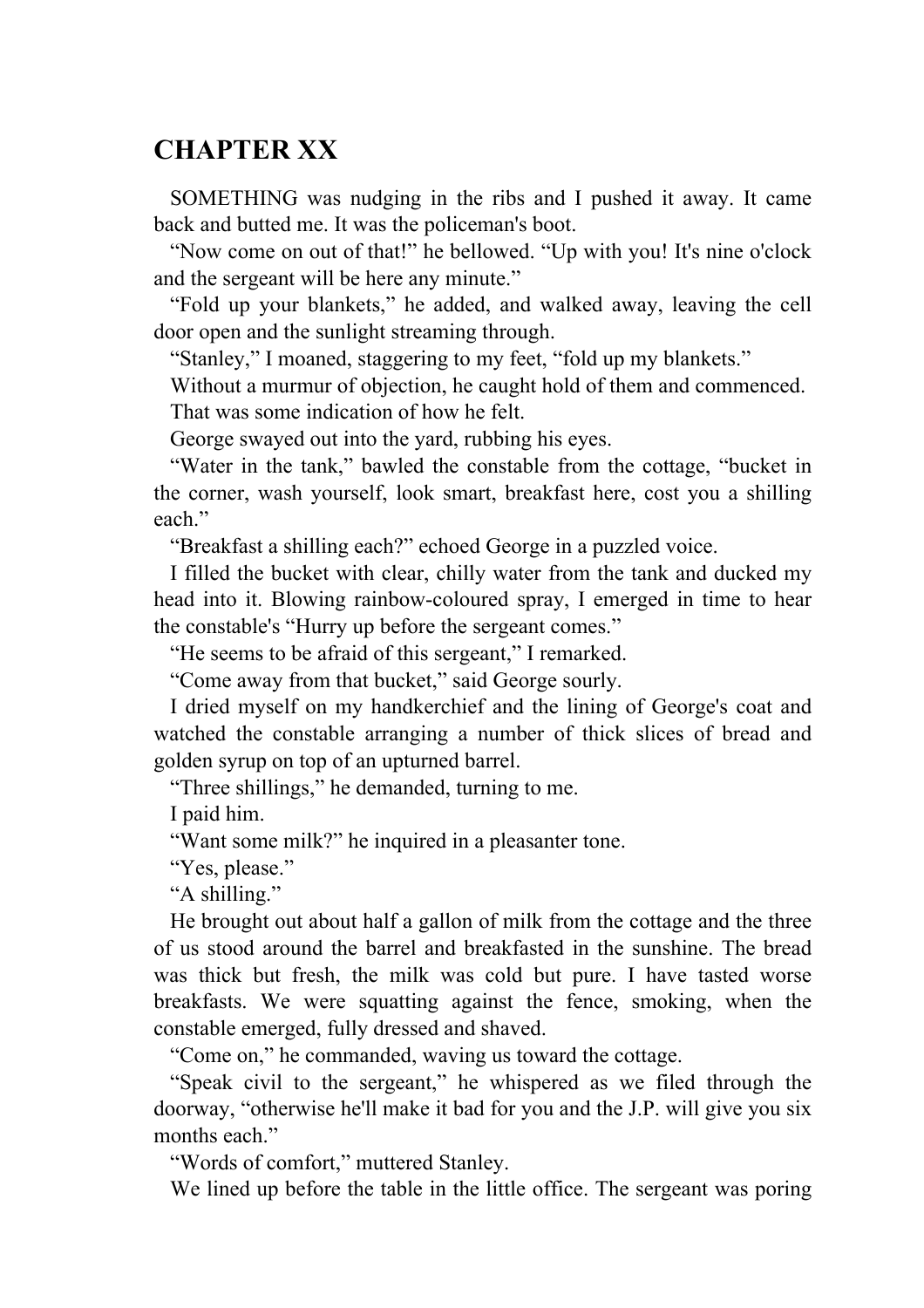over some papers and the top of his massive head was grey.

"Six charges," he muttered.

He looked up. A smile dawned on his fat, red face.

"God prisarve us!" he exclaimed. "If ut ain't little George!"

George grinned, blushed, and extended his hand.

"Didn't know you were in these parts, Mr O'Toole," he stammered.

 "Well! Well! Well!" said the sergeant, leaning back in his chair. "Yer gettin' more like yer ould father ivery day!"

 He folded his hands on his stomach and beamed delightedly at George. George grinned back and Stanley kicked me on the ankle.

"Phwat are the charges aginst the gintleman!"

"Breaking and entering, loitering ... "

 "Soilence man!" roared the sergeant., "A foin mimber of the foorce ye are! Can't ye see this gintleman is a gintleman!"

The constable shrugged his shoulders.

 "Be off with ye and nail up the fince!" growled the sergeant disgustedly. He turned again to George.

 "Y'know, George; they sint that feller up to me from Sydney and not an ounce av since has he got. He's been nothin' but an eyesore to me since he came here. The first day he arrives, phwat must he do but go and knock me push-bike over!"

I brought up a gasp of horror.

 "Indade, he did!" exclaimed the sergeant, swinging in his chair towards me. I shook my head sorrowfully.

"A beautiful bike like that! Pushed it in the dirt, eh!"

 "Pushed it in the dhirt, he did! You're a frind of George's, I suppose?" he added kindly.

 "I'm his brother-in-law," I explained. "This young chap is Stanley, his nephew."

 "Well, well, well," he muttered softly. "George's father and me came out in the same boat whin we was bhoys togither."

He stared at George as though trying to see his father in him.

 "Ah, well," he sighed. "Ye'd better come over with me and have wan, gintlemen. I'll never be seein' yer father inny more, George.

 "You stay here, sonny," he added as Stanley prepared to follow us. "The houtel is no place for little bhoys. Fix up yer motor-cycle."

 We filed out of the room behind him, leaving Stanley to think over the insult. The town was a mere blister on the main road over which we had travelled the previous night. It had an ice-works, a garage, a blacksmith's shop, two general stores and four hotels. I should say that the population would allow five persons to each hotel. One of those calm, quiet, sunny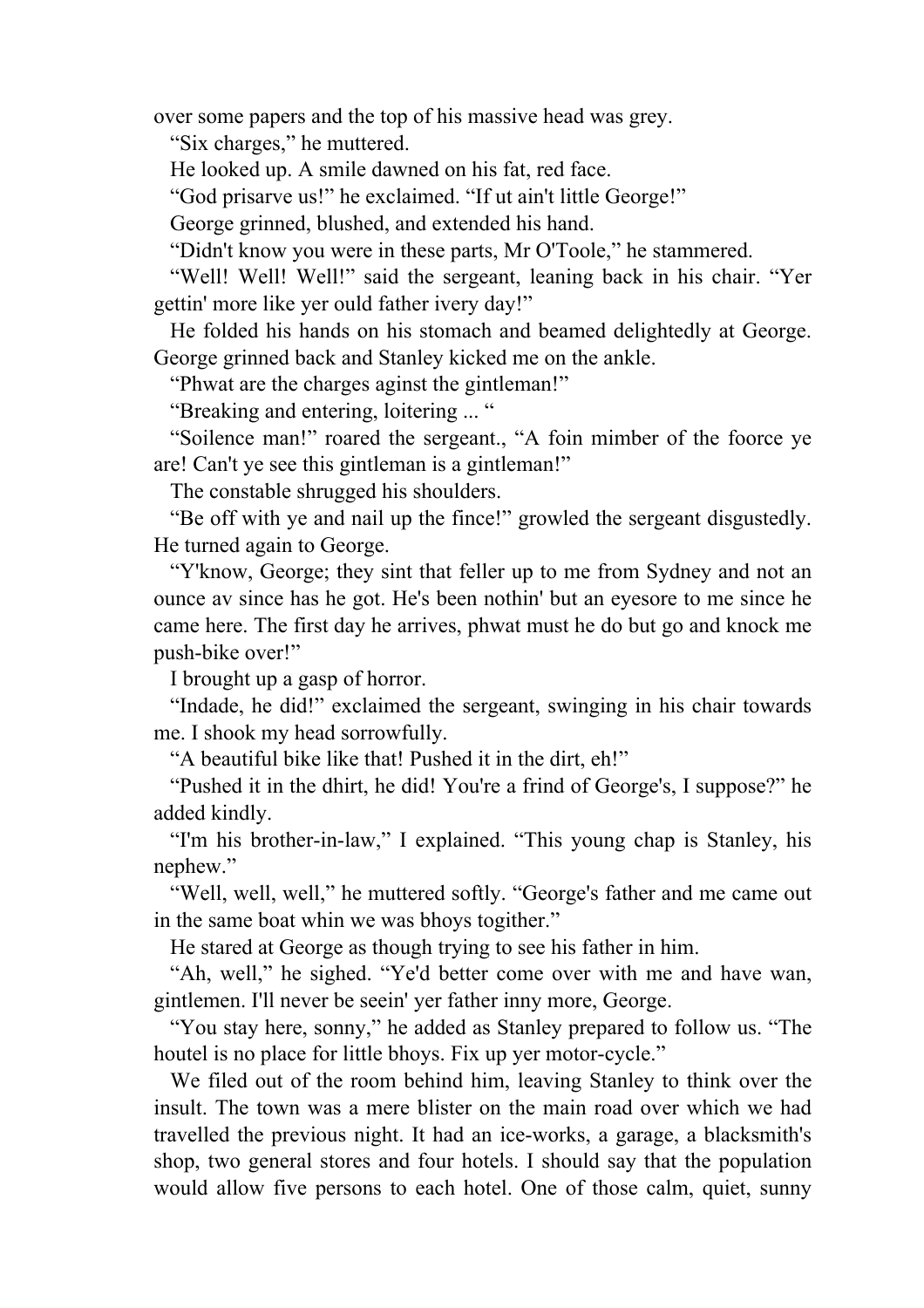places where people stop to say good day to each other and only hurry when there's a dog fight on. Sergeant O'Toole informed us that the town had once been flourishing and had shown signs of becoming a second New York but the railway had diverted the traffic from the road and now the place was a mere backward village where progress and the community spirit was so dead that nobody ever got arrested.

 The sergeant was inclined to be a little morbid about George's father. I gathered that the elder Weldon had migrated from Ireland in company with the sergeant and had landed in Sydney full of hope and ship's biscuits and pregnant with possibilities. Together at first, they drifted apart after a few years and Weldon got married to the woman who was now George's mother and my mother-in-law. Fate had relented some years later and released him from his bondage and Sergeant O'Toole had gone to his funeral. It was all very sad. George offered to pay for the fence and Sergeant O'Toole, refusing with deep emotion declared that the son of Patrick Weldon could knock the police-station down and he would regard it as an honour.

 We returned to the police-station infected by the sergeant's mournfulness. Stanley promised to have the motor-cycle repaired in a few hours with the assistance of the garage man, and we lunched with O'Toole.

We departed regretfully at two o'clock in the afternoon, and the sergeant in a husky voice told George that any time he liked to drop in and bring his friends the police-station fence would always be up, waiting for us. The constable told me privately that he wished to heaven he could go back to Sydney with us, and shook hands.

 Almost, I was sorry to leave. Seated in the side-car with George straddled across me, I wondered how long I would survive the machinations of Woggo Slatter's gang in Sydney. As we rushed along the road, we were leaving behind us a place of quietness and peace where the cows browsed placidly on the footpaths and even the flies buzzed in a minor key. And for what were we leaving it? For a roar and a shriek and the sound of hurrying feet. Back to the smoke and the clatter and the pale faces. Back to the place of lightning shaves, half-eaten breakfasts, bundy clocks, and stand-up luncheons.

 Progress we call it, this manifestation of group lunacy. What is the use of all this vaunted progress? Jones builds a bungalow with a sliding roof, rotary floors, disappearing gate, electric window-wipers and an automatic bath-room and thinks he has said the last word. But he hasn't.

 Smith comes to light with an aeroplane catapult on the roof, escalators to the front door, a revolving porch, illuminated keyholes and a verse from the Koran inscribed on his door- mat. So determined are we to live as close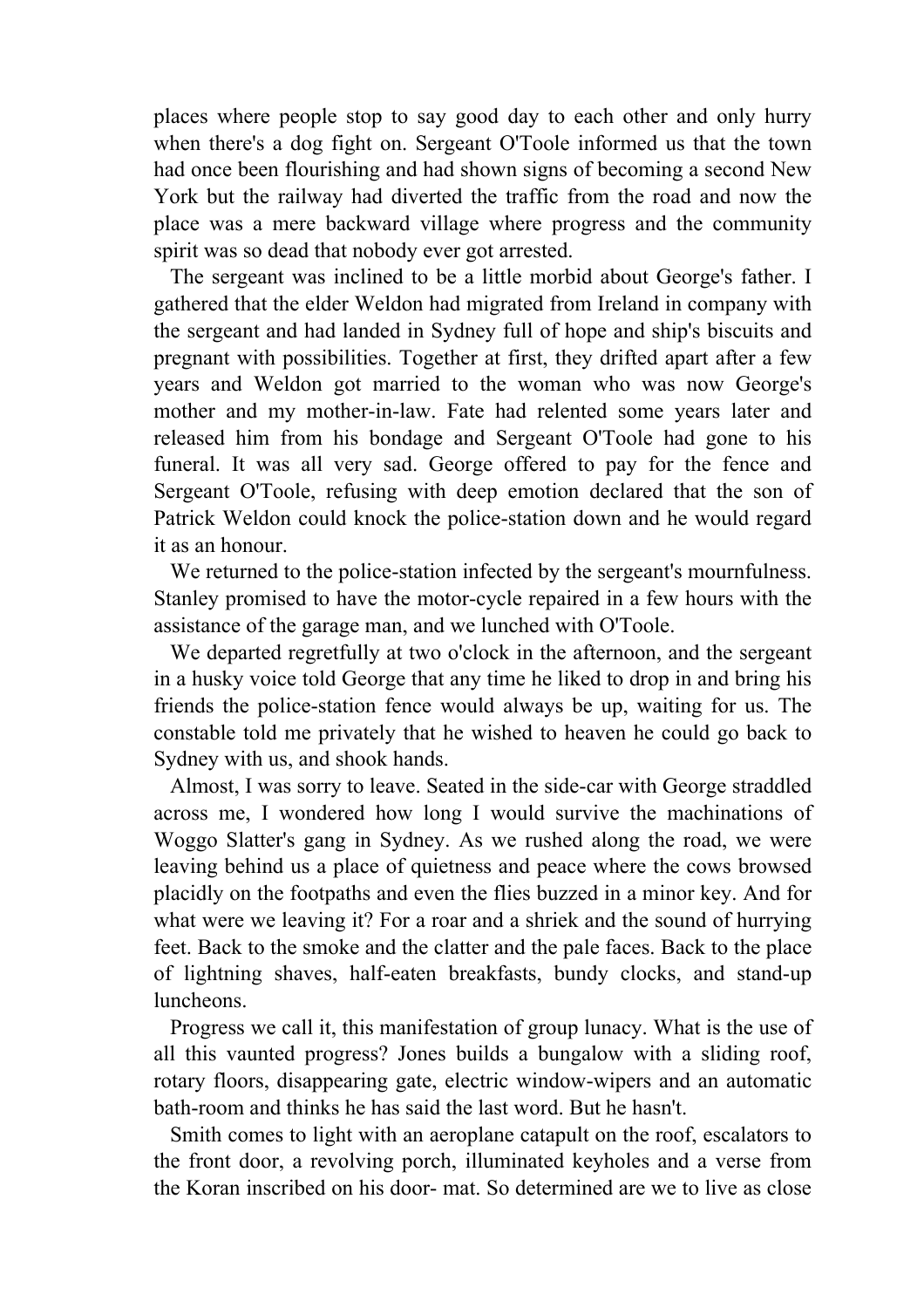as possible to the stench of business that we live on top of each other in flats and have to wait our turn to cross the road. What is the use of it all? How much deader than a dead stockbroker is a dead potato-grower, when all is said and done?

 Had it not been for the fact that I cannot bear the dullness of the country, I would have ordered Stanley to turn around and go back.

 We travelled along in a conversationless silence which, though partly enforced by the noise of the cycle and the disposition of its passengers, was, for my part, both voluntary and welcome. The three of us were tired. My body ached from the jolting of the side-car and it was an effort to keep my head from wobbling as we bounded over the ruts. I longed for home and a bath and rest.

 It was six o'clock before we rounded Flannery's corner and came in sight of the house.

"The door's open," said Stanley, accelerating.

 We swept around in a curve opposite the house, leapt the kerb, clattered over the flattened fence and jolted on to the veranda. George fell out and the engine stopped.

 "Dammit!" cursed Stanley. "We could have gone straight in through the door. We'll have to push the thing now."

 I clambered out and together we lifted it over the step and pushed it into the front bedroom.

"Cup of tea," suggested George in a tired voice.

We trailed dejectedly out to the kitchen.

 Agatha and Gertrude were seated at the table, their hats on, their handbags in their laps.

"We were just going, when we heard you," said Agatha.

"Don't let us stop you," I replied.

I was too weary to be even mildly surprised at their presence.

"How are you, George?" said Gertrude, coldly.

"All right. How are you?"

"All right."

"How are you, Agatha?" said George.

"All right."

Conversation lapsed.

Stanley groaned loudly.

"What's the matter, Stanley?" queried Agatha, anxiously.

"Tea!" he murmured piteously. "Make me some tea."

He subsided on the floor, moaning softly.

Agatha rose hastily to her feet.

"Is he sick?"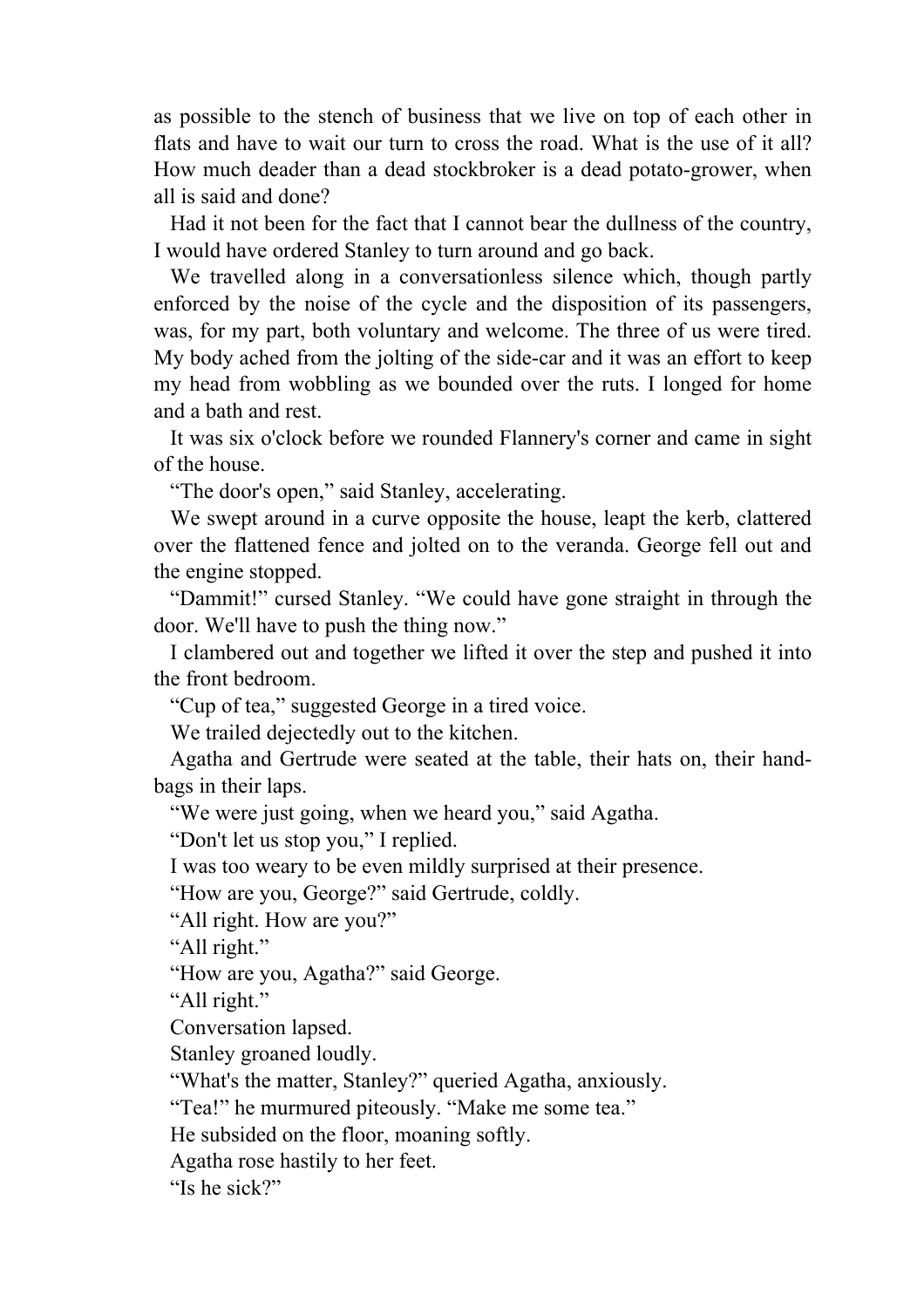"He will be if he doesn't soon have some tea and something to eat," I replied, kneeling and patting Stanley on the shoulder.

"Where's the kettle?" demanded Agatha, removing her hat.

 "In the bath-room," murmured Stanley weakly. "The teapot is on top of the wardrobe in my room."

"Go and get them, Gertrude," she requested.

 "Let that great, useless hulk go and get them," snapped Gertrude, jerking her head at me.

"Go on, dad," pleaded Stanley.

 I put my hand over my eyes, tottered a few steps and fell into George's arms. Gertrude sniffed.

 "You'd better go and get them, Gert," said Agatha. "The other one is getting ready to swoon too."

George lowered me gently to the floor.

"I'll go," he said, and trudged off up the stairs.

 "The pair of you can get up now," snapped Gertrude. "Agatha will get your tea ready and there is no necessity for the theatricals. No one will ask you to do anything."

 George returned with the kettle and teapot and Agatha set about preparing a meal. In utter silence she prepared it, while we watched her. She was enjoying herself. Pottering about with the kettle gave her an opportunity to display her sweet, forgiving disposition. I have noticed this in women, that they positively glory in displaying a long-suffering meekness in the face of imagined wrongs. They do it in the hopes of embarrassing the male. They wail of their sacrifices, they write about it in books, one sees it on the screen—"the woman always pays."

 Yet there is not a woman of them who wouldn't walk miles to be in at a sacrifice. The woman who can't get in opportunity to sacrifice herself, is a woman thwarted. She will start an argument with a man just so she may tell her women friends what a hell of a time she has with her husband, and act the downtrodden martyr generally. I have heard of a woman living in Woolloornooloo who, on viewing the bruises of the other wives in the terrace, assaulted her husband in the hopes of getting bruised. The husband was a man of forgiving temperament and in desperation she pinched herself all over and emerged triumphantly the next morning before an admiring crowd of other female martyrs.

 I was able to watch Agatha at work without any of the qualms which less experienced men might have felt. I know women. Know one of them and you know all of them. Of course, there are remarkable differences in women, but they can he likened to motor-cars. Different models, different qualities, but they all work by means of internal combustion. The principle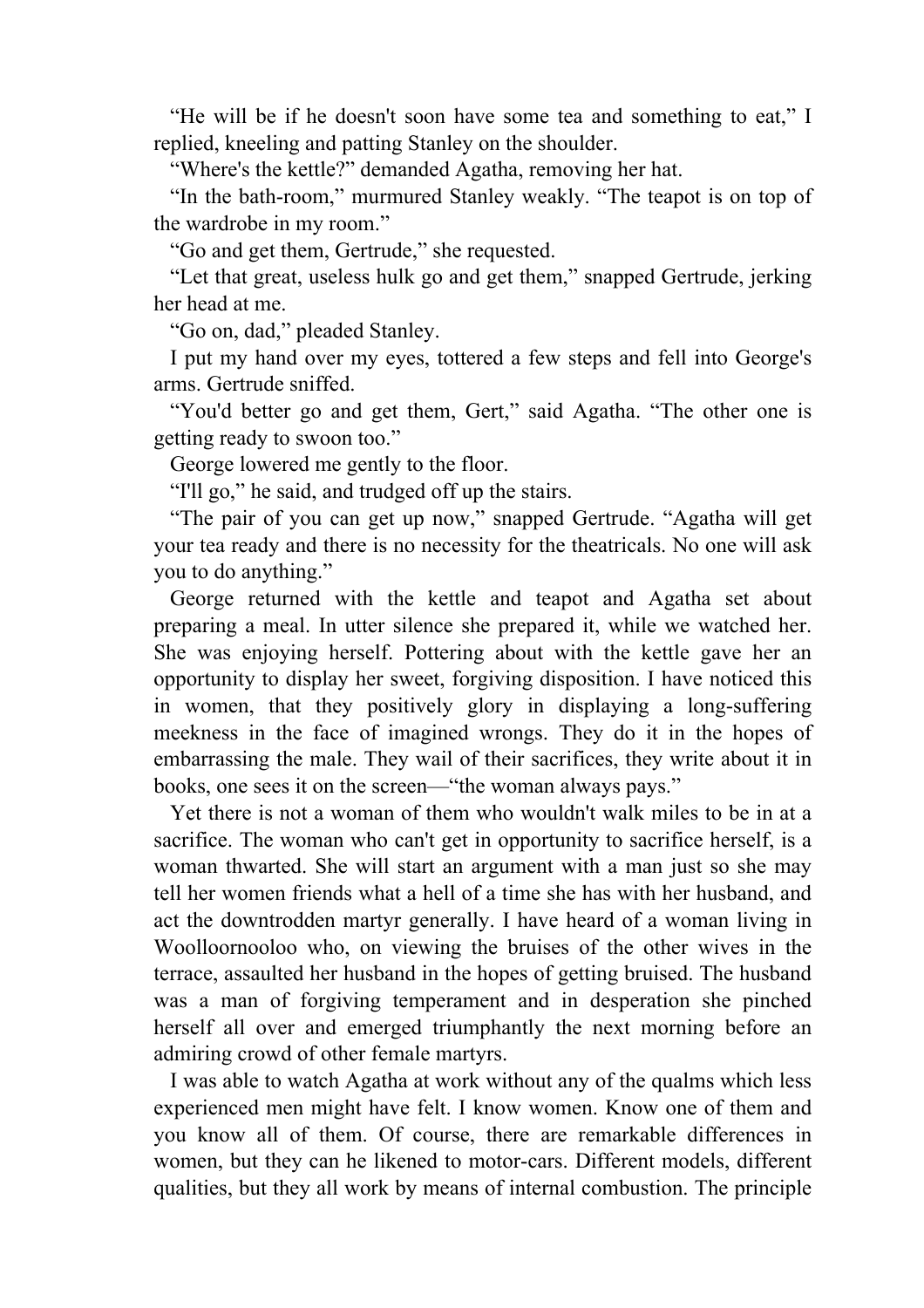is the same.

 We ate the meal in silence. Neither Gertrude nor Agatha spoke a word. I was puzzled by their restraint and astonished at this display of will power. The fox gnawing at the bosom of the Spartan boy could not have been more painful than the unspoken questions clawing for utterance in the minds of the two women. I could see in their faces that they were burning with curiosity. Where had we been? What was George doing with us? Had we been out all night? Who were the two men who had laid out their private detectives? Who were the two women?

 The mental agony must have been excruciating, yet they sat tight-lipped until we had finished.

Stanley went to his room, sick, as usual in cases like this.

 George, making sure of things, said he had an appointment and went out. I was left alone.

 "Well," I said, taking my towel and soap out of the stove, "I suppose you people can amuse yourselves somehow until I get back. I must get cleaned now. I have very important business in town.

"As a matter of fact," I added, glancing at the clock, "I'm late now."

 "Of course," said Agatha, "it is not for me to inquire your destination, nor to be acquainted of your comings and goings. Being merely your wife—ha-ha—I do not, of course, expect any consideration from you. It is not for me to complain that my life has been wrecked by a lazy, lying, drunken, good-for-nothing brute. Ha-ha—do not for a moment think that I have forgotten my position in your scheme of things. Far be it from me that I should even dream of accusing you of poisoning Stanley's mind against me and dragging him with you into a cesspool of vice. Ha-ha—no! But still, if you could spare me a few minutes of your so very valuable time, I am sure you will not find me lacking in gratitude. I am fully aware that your time must be taken up with your lady friends and your drinking orgies. That, of course, is none of my business. Ha-ha—no. Never has been. But if you will condescend to listen to me for a few moments ..."

She paused for breath.

"What's that you were saying?" I asked, turning away from the stove.

 Her nostrils lifted slowly like the wings of a bat and her eyeballs bulged. Round one had gone to me.

 "You might have known, Agatha," said Gertrude, "that it would be quite useless to expect the smallest courtesy from this thing calling itself your husband. How you can bear to speak to him, I do not know. His very presence is repulsive to me."

She shrugged her shoulders in a realistic shudder.

I filled my pipe slowly and carefully. I know of nothing more maddening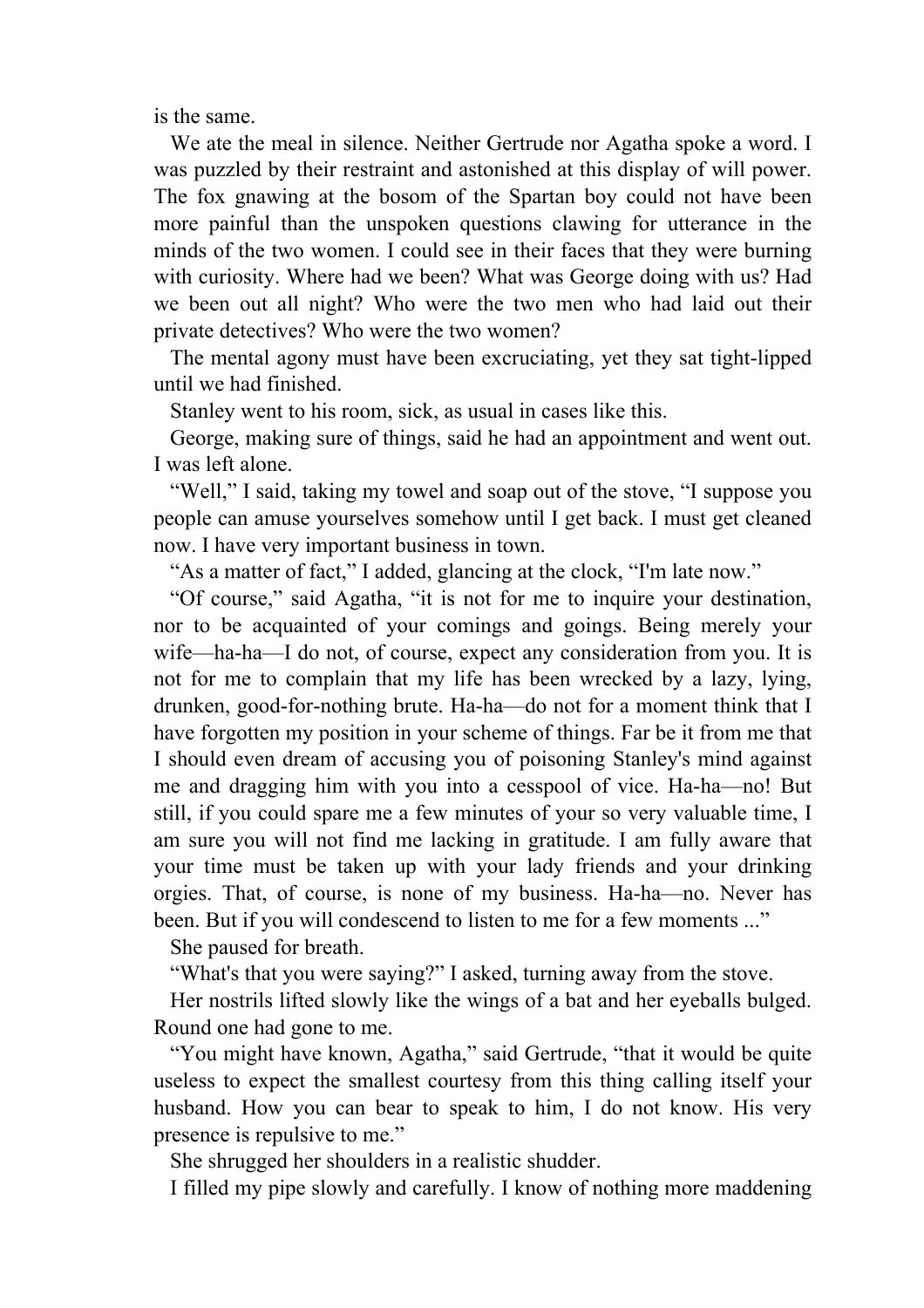to a woman than the spectacle of a man filling his pipe while she is attempting to goad him.

 "You carry your forbearance too far, dearie," she said, patting Agatha who had covered her face with her handkerchief and was heaving her shoulders up and down.

I lit my pipe and leaned back in my chair with my feet up on the table.

 "Poor dear," she went on, "to think that he should have taken you from your mother's home when you were an innocent girl, and brought you ... "

"Here!" I cried. "Who did this? Tell me!" I demanded, taking my feet off the table.

"Did what?" snapped Gertrude.

"Took her when she was an innocent girl," I replied.

Gertrude leapt to her feet.

"Give me that filthy pipe!" she panted, and snatched it from my mouth.

"There!" she said, throwing it out the window.

I searched the mantelpiece, found another pipe, and sat down.

 "You will have your little joke," I sighed, "but I wish you would remember that I am a busy man. What is it you wanted to see me about? Of course, it is not for me—ha-ha—no, not for me to ... "

"Shut up!" screamed Agatha.

 I could see that the pair of them were at the end of their tethers and looked like dragging their mooring-posts down, so I commenced once more to fill my pipe, whistling softly the while.

 "Listen to me," muttered Gertrude in a low, harsh voice. "Agatha, as you perhaps know, intends to divorce you. We have decided on that."

"Have we?" I queried.

 "I have advised Agatha to free herself of you," she explained in a voice that trembled. "Having been brought up in a good family she considers it beneath her to spy on you, although, heaven knows, she has accumulated sufficient evidence during her married life to secure a hundred divorces."

I nodded pleasantly.

 "However, we have thought it advisable, in order that there may be no hitch in the divorce proceedings, to give you the opportunity of providing indubitable grounds for divorce."

"And then you can carry on to your heart's content," sobbed Agatha.

"I'm speaking," said Gertrude coldly. "Please allow me to deal with this."

"Oh, go on," I pleaded, "let her have a say."

 "Mother has agreed to pay all legal expenses," continued Gertrude, "and has even given Agatha five pounds to give to you so that you will not stint yourself in supplying the evidence."

"Five pounds!" I exclaimed. "Why, I couldn't even get started on five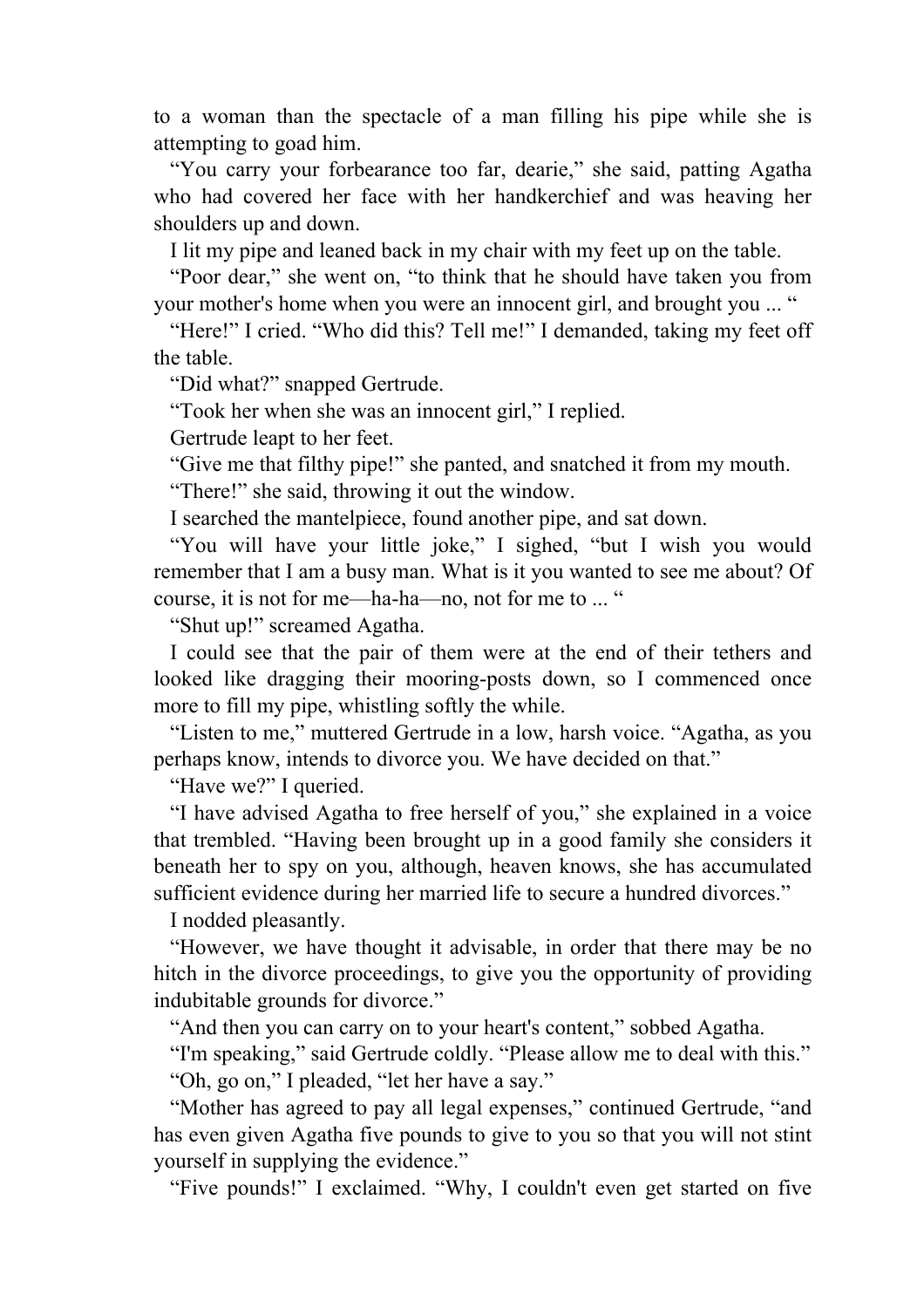pounds!"

 "You managed very well on your pocket-money when I was living with you," whimpered Agatha.

"Please!" cried Gertrude sternly.

 "I will say something if I want to!" declared Agatha, glaring defiantly over the top of her handkerchief.

"Now, now," I admonished. "No fighting. Let one have it."

 "Any one would think it was she who was getting the divorce," said Agatha indignantly.

"Quite right, my love," I replied. "You tell Jackie all about it."

Gertrude sniffed like a suddenly cut off steam jet.

 "That is all I have to say," she snapped. "I put myself to great inconvenience, thinking to help a certain person and this is how I am treated."

She rose from her chair.

 "One moment before you both hurry away to your —er—appointments," I said. "I regard your suggestion favourably, but there are one or two little drawbacks. First, there is the matter of alimony."

"Your generosity will not be imposed upon," replied Gertrude coldly.

 "I would find it hard indeed to accept maintenance money from you," put in Agatha in a haughty voice.

"I'd find it very hard to give it to you," I replied.

"What is the other drawback?" demanded Gertrude.

"The five pounds."

"What about it?"

"Make it ten," I replied. "It's no use half-doing the thing."

"Very well," she consented with another shudder.

"I must go," she added. "The air is tainted. Come, Agatha."

"Well, where is it?" I asked, following them up the hallway.

"Where is what?"

"The tenner."

"It will be posted to you, you low beast," hissed Gertrude.

 "Ho!" I cried. "Nice pair of high-souled beings, you are! You come here asking a man to barter his honour away for ten pounds, to steep his blameless life in sin, to submit to having the name of a proud family dragged in the mire for ten pounds—and then you won't hand over the money!"

 I was astounded and disgusted at their total lack of ordinary decency. It was driven into my mind at the time, that one never knows to what despicable trickery a woman will resort, until some occurrence like this one lays bare her paltry soul in all its hideousness.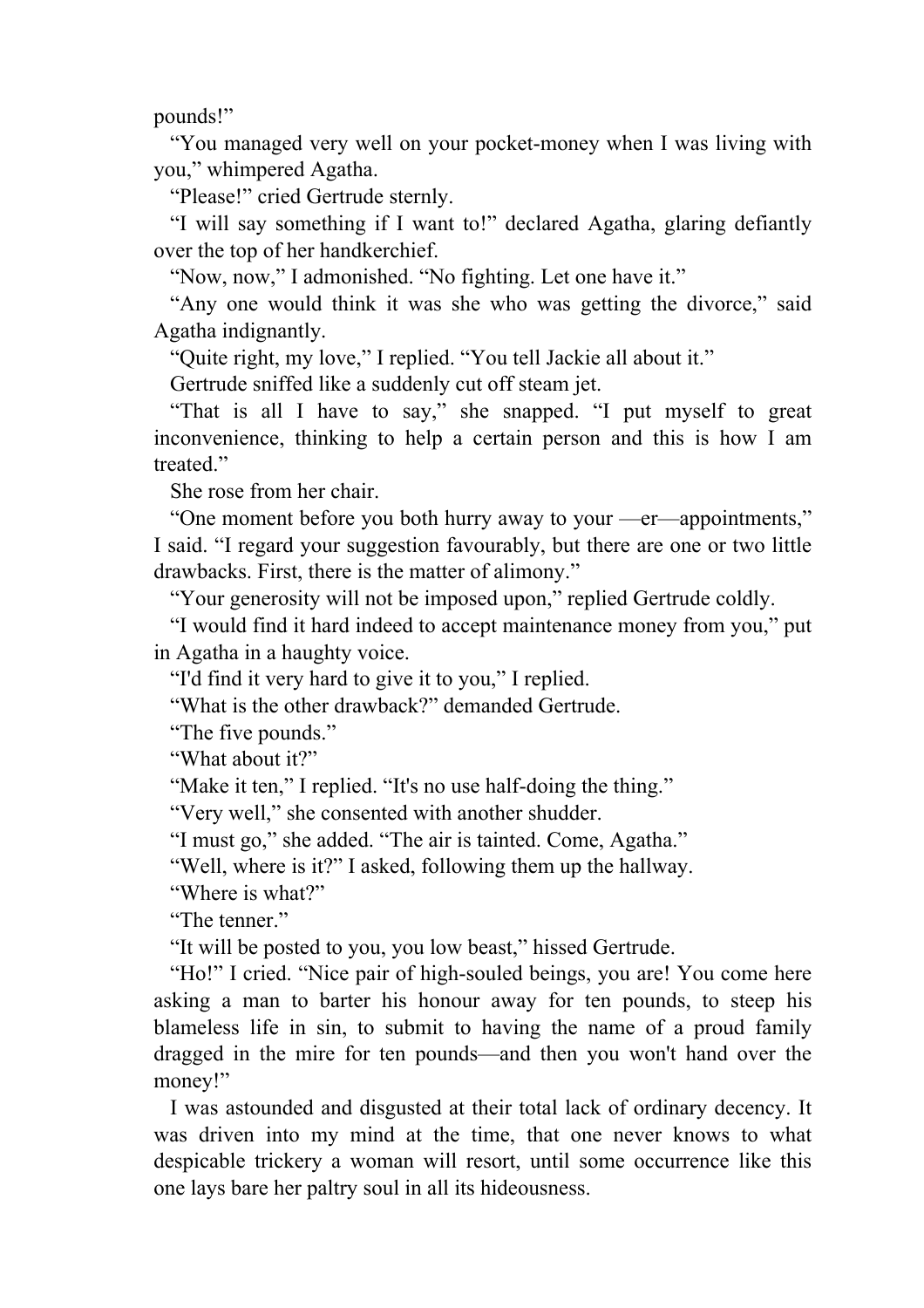They hastened to the door as though I were a viper.

 "Very well," I called after them, "I will take no action until I receive the money—and remember, the more the money, the better the action."

 The door slammed and I walked back to the kitchen, suddenly aware that I was tired to the point of exhaustion.

A footstep sounded softly on the stairs.

"Have they gone?" came a low whisper.

 "Yes, Stanley, they have gone, after making the most dishonourable suggestion I have ever heard."

 "Yes, I heard it," said Stanley, emerging into the light. "I was sitting at the top of the stairs."

"For ten pounds!" I exclaimed bitterly.

 "By gee, yes!" said Stanley in a hushed voice. "I didn't think ma was like that. A miserable ten pounds!"

I shook my head. I was disillusioned.

 "Where's Uncle George?" inquired Stanley. "That'll be him," he added as a low knock sounded at the door.

I went and let George in.

"Have they gone?" he whispered.

I nodded.

 "I thought I saw them going up the road but I wasn't sure. I was standing in that little lane at the side of Flannery's and I couldn't see very well from there. My crikeys, how did you get on?"

I gave him the gist of the discussion.

"Fancy them having the nerve to offer you ten pounds!" he exclaimed.

"That's what hurts," I complained bitterly.

 "Why, I wouldn't take it if they offered me a thousand," he declared. "They must think you've got no principle."

Stanley smiled at me, and patted George on the shoulder.

"Come on, uncle," he said. "Come to bed."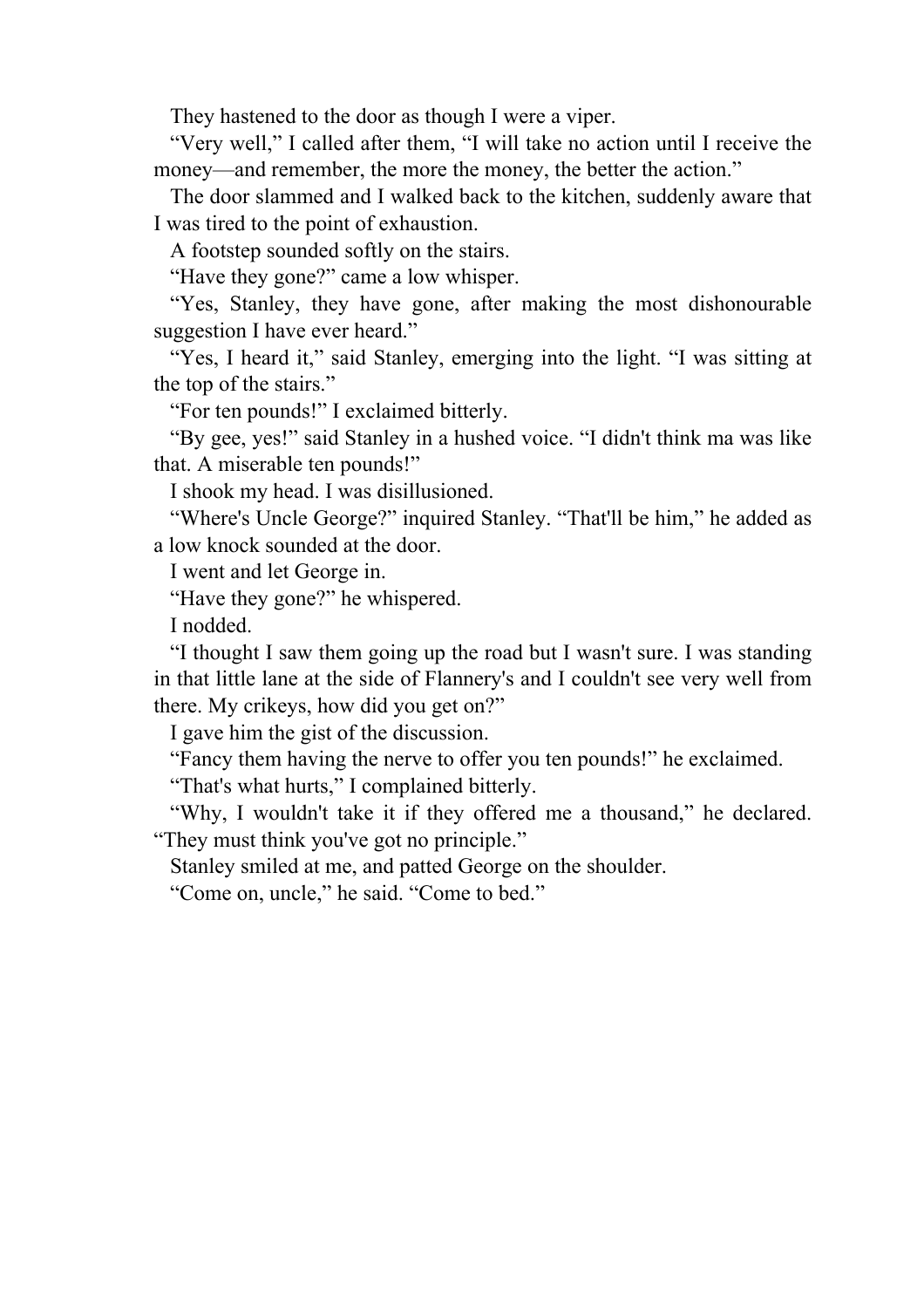## **CHAPTER XXI**

 DAYS passed, during which I waited in vain for a registered letter from Agatha. I even went up the street and peered down the drain, thinking that perhaps the postman may have thoughtlessly disposed of it.

 I was not actually in need of money, thanks to my own thrift and George's generosity, but ten pounds is ten pounds. Although, as I explained to George after three or four days had elapsed, I would rather have died than accept it. One has one's honour to consider and as I have said before, the Gudgeons are a proud family. We are a noble family. The name, Gudgeon, is a corruption, or rather, a modernization of the original Good John or John the Good. I am not sure whether the original John the Good was really King John, or John the Baptist. Suffice it to say that the Gudgeons were nobles when William the Conqueror and his gang were still in short pants. It would ill become a descendant of such a family to lower his standard of conduct by even so little as an inch. I told Stanley that if they did send me the ten pounds I would immediately send it back, and he agreed that this was the best thing to do. As he remarked, we could hold out for twenty.

 We were practically in a state of siege. Twice, Woggo had called at the house, leaving five or six retired pugilists to wait for him on the pavement while he knocked and kicked at the door and invited us to come outside. The human detectophones in the opposite terrace enjoyed the spectacle immensely, some of them tearing their window-curtains down in order to get a better view. The situation was most humiliating. Stanley had discovered some secret route whereby he could escape from the house unseen and he, I think, spent most of his time with the girl Estelle.

 George fretted a great deal at his confinement and despite my frequent warnings that he was a marked man, sneaked off whenever he could to the local picture-show. He had a passion for pictures, especially the highly emotional kind. His chief complaint was that out of the seventy-four scenes in which the villain struggled with the virtuous heroine, not one had been satisfactory. In each case the hero arrived after the heroine had lost a single shoulder-strap. Nothing worse ever happened. He could not understand why the hero should burst into the lonely cabin after the girl and the villain had been struggling for hours, and why the girl always leaned against the wall with her hair over her eyes, holding one shoulder-strap up. He declared that any one who could get no farther than a mere tearing of blouses was no villain. Hope springs eternal, and George continued to patronize the motion-picture theatres in the hope of seeing a real villain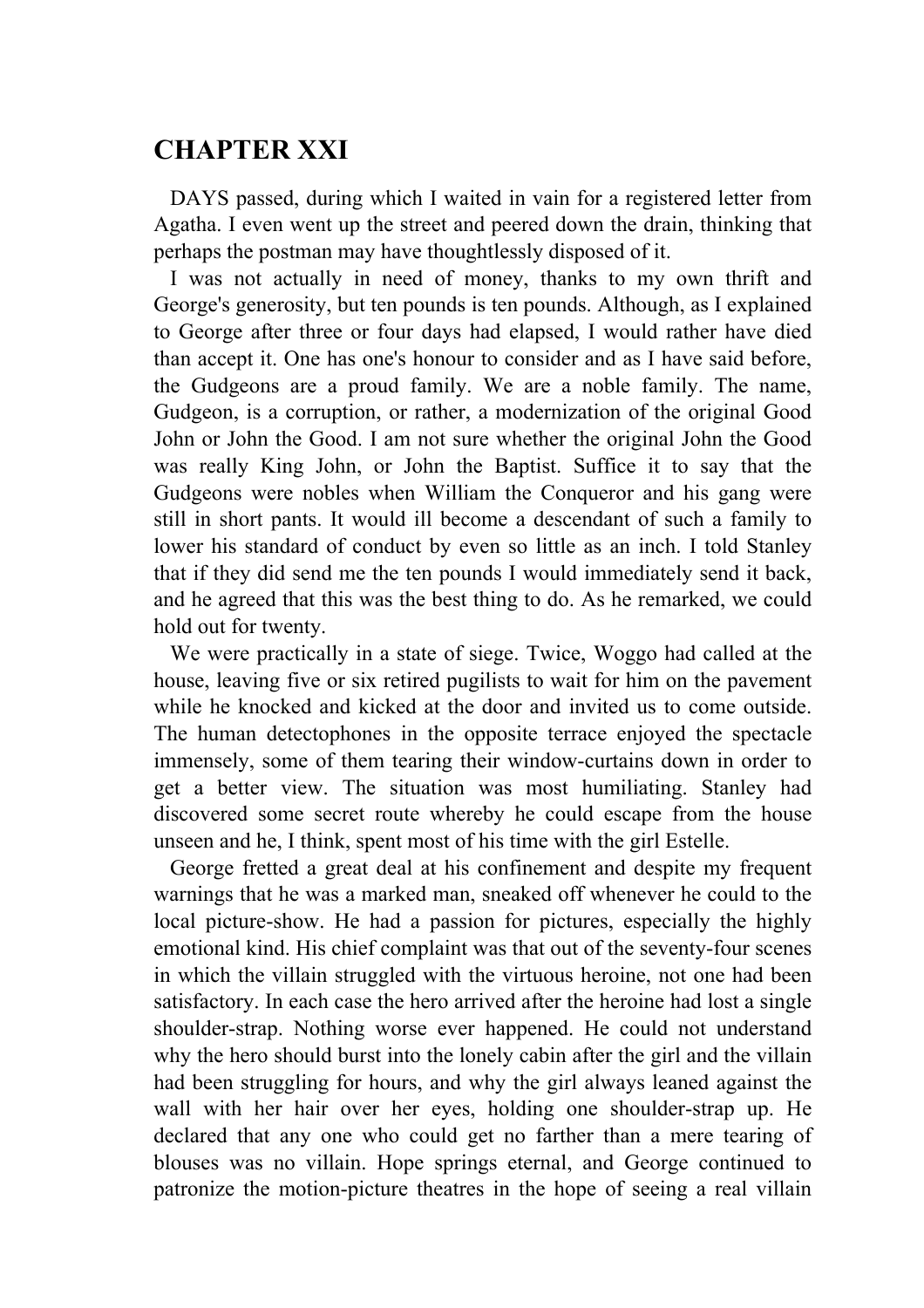with pep in him who would batter the heroine into insensibility and then tear the cabin apart.

 I was left alone a great deal and except for occasional furtive visits to Flannery's, life for me was bounded by four walls of the house, In such circumstances it was inevitable that I should brood. I am particularly subject to melancholia. Left alone, misery romps all over me. My thoughts had been with Agatha during the past few days, and I had begun to think kindly of her. It is curious how a man can think his way into these moods. In my earlier days, I have, with all the wily enthusiasm of youth, told women that they were wonderful and that I loved them. Kept on telling them and tried hard to look as if I meant it. And if the affair lasted the requisite number of weeks—behold! I did love them! Practically talked myself into it! How many, many liars have convinced themselves! That's how I came to marry Agatha, anyhow. Perhaps it was by this autosuggestive method that I had become more kindly disposed towards her; looking back, I can see that it must have been. George and Stanley should not have left me so much alone. Though I will say this much for Agatha, she is a good woman. That is, of course, as far as I know. I don't think she has that pioneer spirit that is always blazing new trails. Although it's hard to say whether she has or she hasn't. One never knows. I am something of a pioneer myself, but I don't know about Agatha. Men will be men but women take some time to make up their minds.

 Agatha is somewhere about thirty-eight. Not an unattractive age. Not at all unattractive.

I thought a lot about that.

 My mind hovered balefully around Gertrude. She had always been the hair in the soup. She pushed her way into my married life when Stanley was born. His mother bore him then and I have borne him ever since, but that is beside the point. Gertrude it was who took charge of Stanley when he was a baby. She took charge of the house and Agatha after a while; she is that sort of woman—ears, tongue and advice. She tried to take charge of me. That was the beginning of the hatred that still rankles,beneath her brassière. She "washed her hands" of me then and I have been washed off her hands ever since. She cultivated the habit of taking Agatha aside and advising her, pointing out various odds and ends that might be worthy of suspicion. It was she who taught Agatha to suspect me. I'd have been safe only for her.

 Still, if it had not been for Gertrude I should not have known Flannery half so well as I do. Agatha would have been a contented wife if it had not been for Gertrude, I thought. She really was a good wife, in a way. She could make pea-soup to a degree of excellence that has never been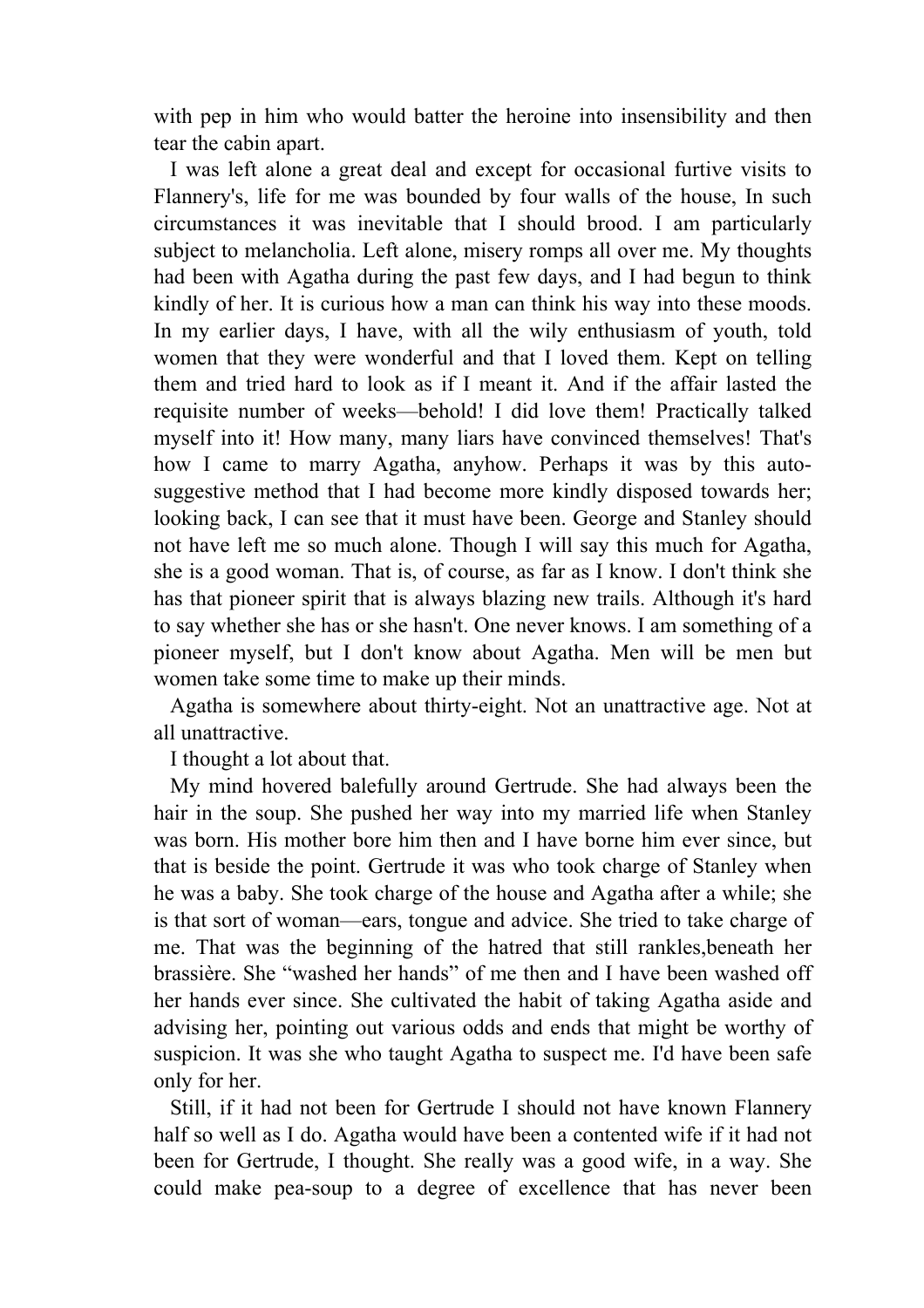surpassed on land or sea. I like pea-soup. Then she always kept the house clean and tidy, there was always a clean collar for me when I wanted it and she managed Stanley somehow without bloodshed.

 When Stanley and George were home they continually urged me to go ahead with the divorce; Stanley especially. He saw, or thought he did, an opportunity for indulgence in a celebratory saturnalia in my company, with my permission and at my expense.

 It may have been obstinacy, or perhaps I resented their interference in my affairs, anyhow I decided to visit Agatha and try to make it up with her. I mentioned it to neither of them but waited until they were both out and then phoned for a closed-in car and with all blinds drawn, proceeded to Chatswood. It was the silliest thing I have ever done in my life.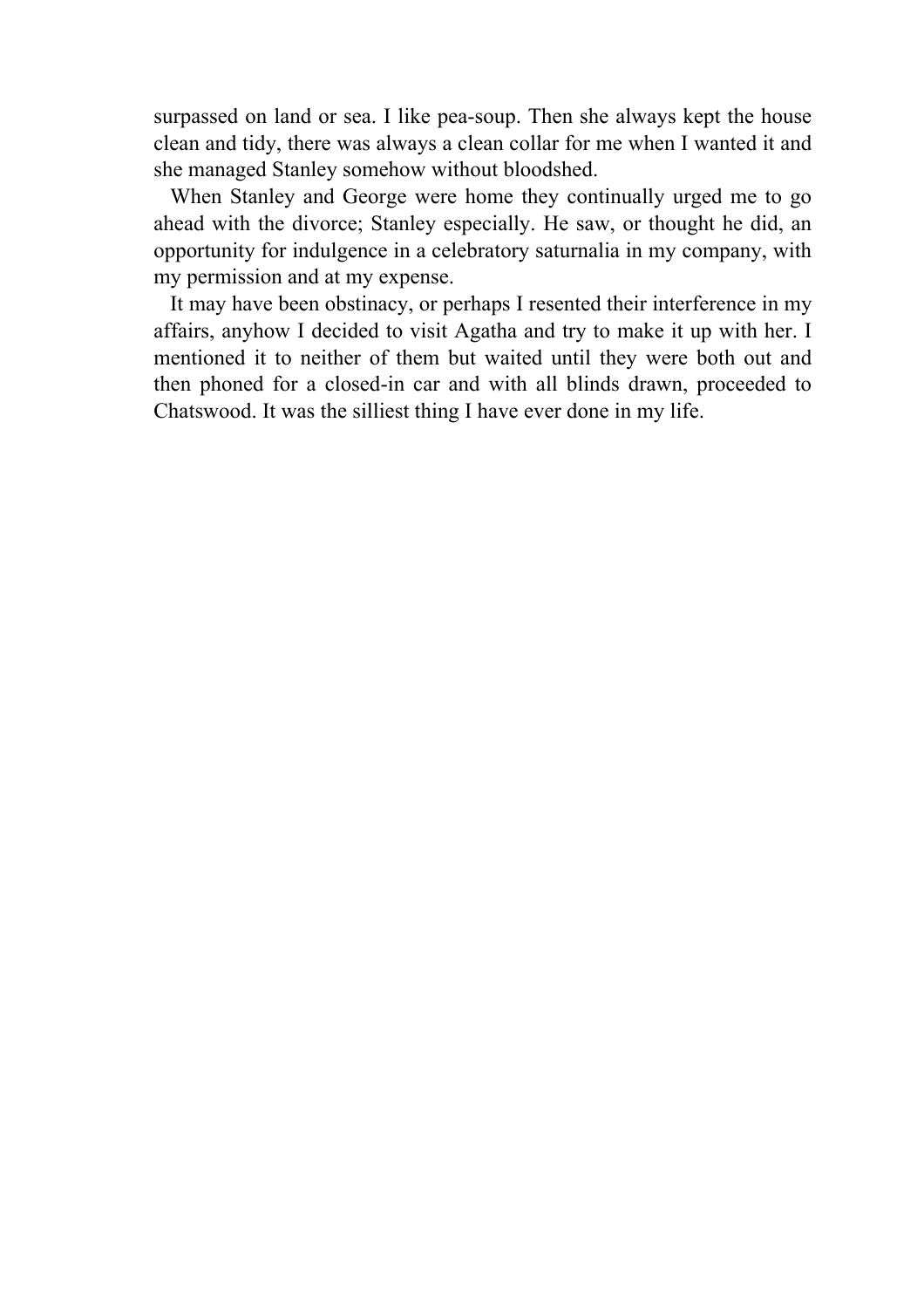# **CHAPTER XXII**

 CHATSWOOD is one of those places that are a stone's throw from some other place, and is mainly given over to the earnestly genteel. Here, respectability stalks abroad adorned with starched linen and surrounded by mortgages. The clatter of lawn-mowers can be heard for miles on any sunny Saturday. Sunday evenings, the stillness of death descends on the place, but if one listens very attentively one may hear the scraping of hundreds of chewed pens as they travel the weary road of principle and interest and pay-off-as-rent.

 Agatha's mother's home tucked its lawns about its feet and withdrew somewhat from the regular line of houses in the street. It had been paid for. My mother-in-law's chief occupations were writing letters of complaint to the municipal council, and calling upon God to look at our socalled democratic government and blight it. She also laid a few baits for the neighbours' dogs, kept a strict eye on the morals of the whole street, and lopped off any branch, twig or tendril which thrust itself from the nextdoor garden over the fence and so trespassed on her property. What spare time she had left was used up by various communings with God about the water- rates, and the only really light work she indulged in was when she seated herself behind the window-curtain and watched for small boys who might be tempted to rattle sticks along the front fence. Altogether, she was a busy woman. And then, of course, there was the parrot. The parrot was also an opponent of governments, cursed the municipal council, squawked miserably over the water-rates and was withal highly religious. Whether this spiritless subservience to local opinion was due to force of example or merely a desire for a quiet life, I do not know. In this description of my mother-in-law's mode of life I think I have written with a certain amount of tolerant restraint. She is an old lady and the age of chivalry is not dead while a Gudgeon lives. Perhaps a different son-in-law might have described her as a senseless, whining, nagging, leather-faced old whitlow not fit to cohabit with a rhinoceros beetle. But wouldn't.

 Arriving at the house, I paused. The lawn needed mowing. I crossed the road and stood regarding the place. That the grass of the front lawn needed mowing may seern a very little thing and not sufficient to make any one pause, but I had bitter memories of my infrequent visits to this place in my earlier days. I would enter and be given a cup of tea, then—"Ha! Now we have a man in the house."

 In other words: "Ha! Here is a work-beast. Let him paint the tool-shed; let him mend the wheelbarrow; bring out the hedge- clippers and the lawn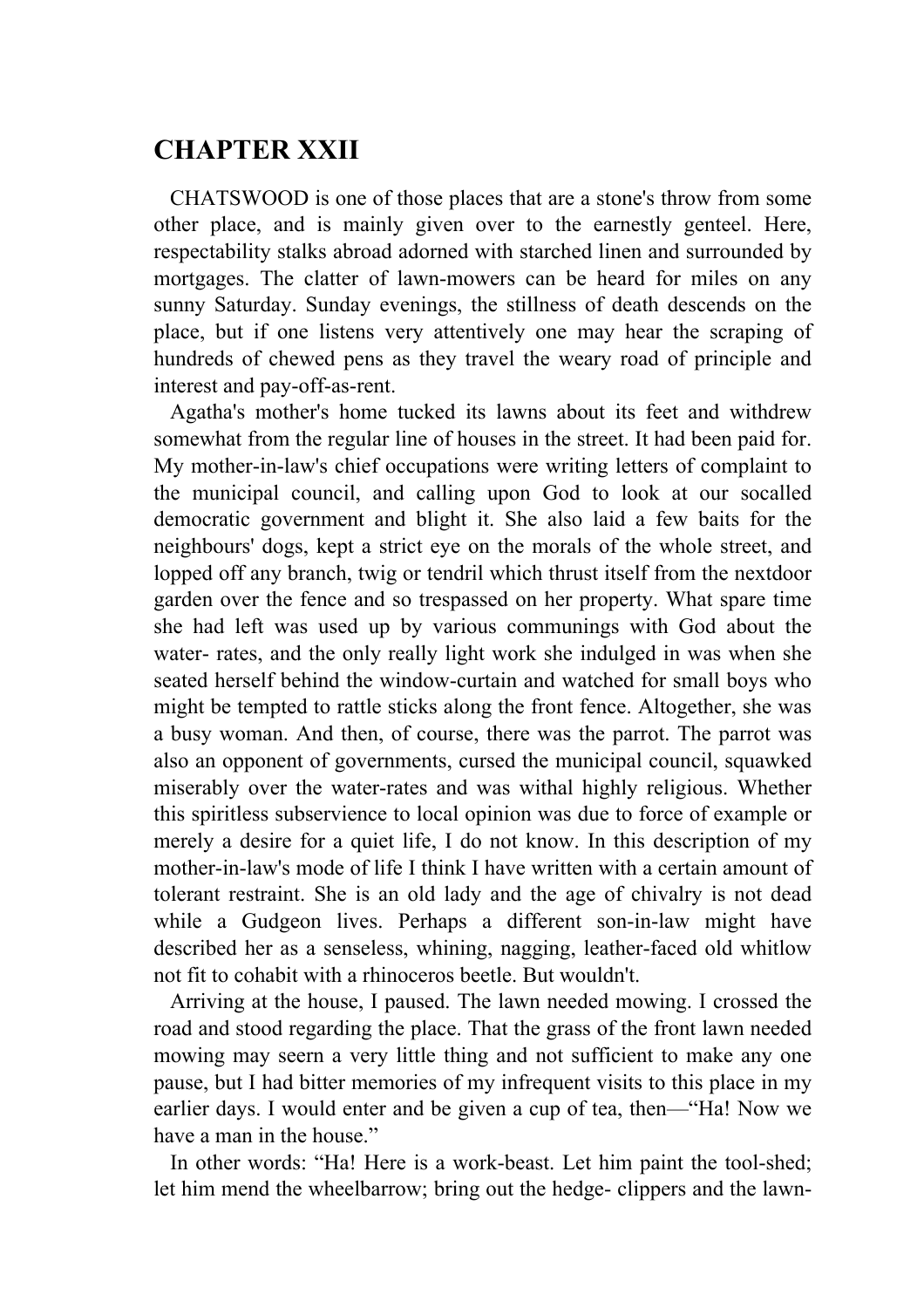mower and point out to him the location of the axe and the woodheap."

That, of course, would be when I was comparatively welcome.

And now?

 As I gazed across at the place, a window-curtain quivered. I had been seen. I could not now retreat with dignity so I crossed the road, took a deep breath, and knocked at the door. Wiping my feet industriously on the mat, I waited. I could imagine the scurryings and the whisperings that were going on inside. I knocked again. I had expected this sort of thing, and after waiting a few moments longer I turned and made for the gate as though about to leave. The strategy was successful. The door opened a few inches and the hideous beak of my mother-in-law protruded from the gap.

"Well," she snapped, "what do you want?"

I doffed my bowler.

"I've come to see my wife."

"You've come to see your wife, have you?"

"Yes, ma."

"S'nmmph!"

Just like Gertrude.

 "Supposing I don't allow you to see her? Supposing I forbid you to enter my house. Supposing I set the dog on you!"

 "In that case," I replied, taking another step toward the gate, "I think I'll go."

"You just come inside here!" she whinnied, flinging the door open.

"Come inside at once, my fine gentleman!"

I went in, like the fool that I was.

 "Sit there," she commanded, pointing to a chair at the drawing-room table.

 "Now then," she said, seating herself opposite me, "explain to me, please, if you can—if you can, why my daughter comes to me in tears for my protection. Who are these low women whose company you prefer and why is it that after being drunk for practically every day of your life and illtreating and starving Agatha, my daughter—my daughter, mind you, who has had a better upbringing than the whole of your common Gudgeon relations put together and the Lord God on high who watches over His lambs knows what it cost me to bring up my girls, the sacrifices I have made, the money I've spent; me, a poor lone old woman who has had to struggle and pinch to keep a roof over my head and paying for this and for that, and the council wanting me to pay for the drains—me, mind you; an old woman who has hardly enough to keep body and soul together, paying for their filthy drains. I never asked for drains. Why should I? What do I want with drains at my time of life? Calling themselves aldermen----"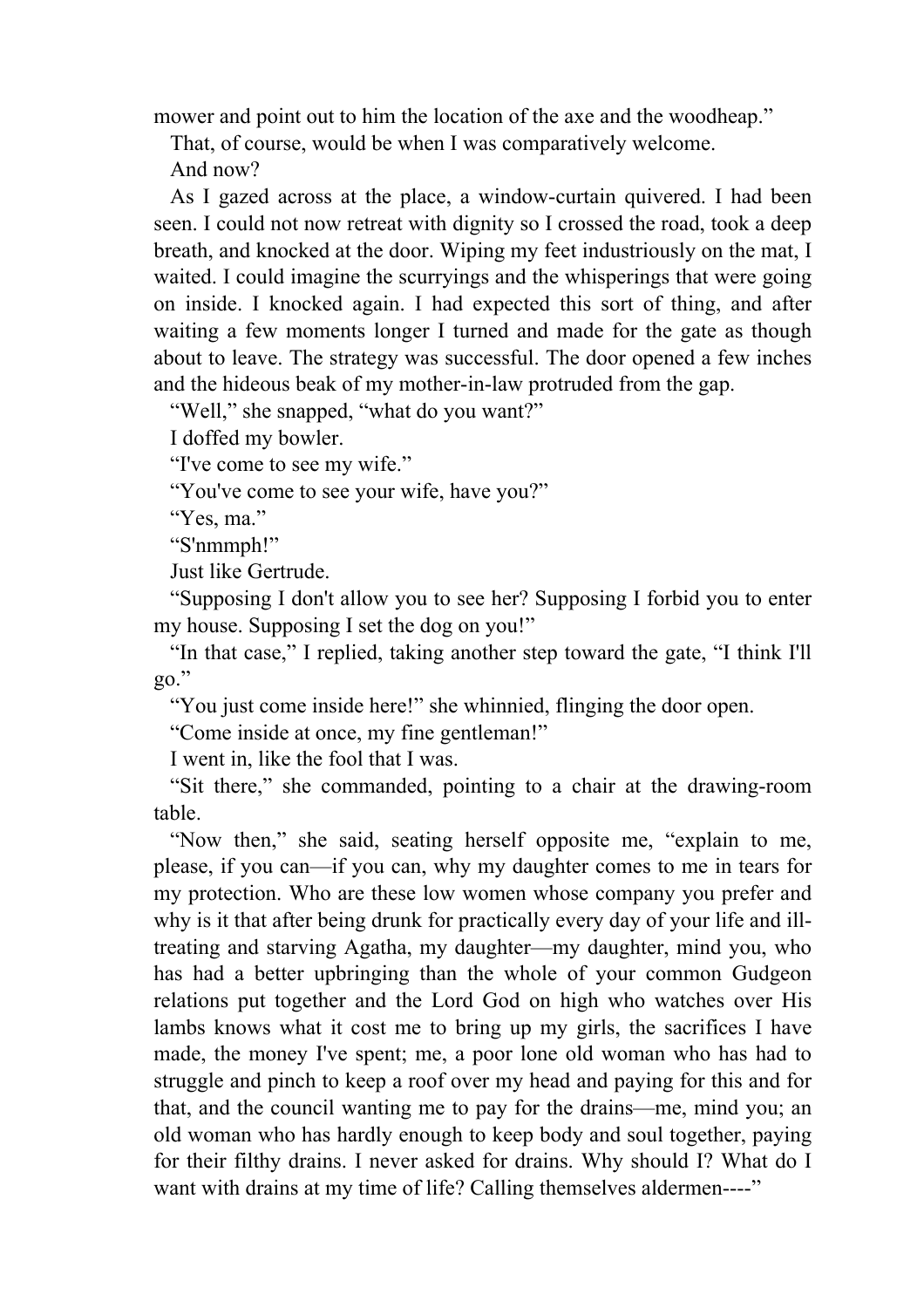"They'll never get a penny out of me! They'll never get a penny out of me!" shrieked the parrot scuttling into the room excitedly. I sank back into my chair and fumbled in a hopeless manner for my pipe as the bird fluttered on to the table.

 "And you," continued my mother-in-law, recovering from the interruption. "You have the audacity, the impudence, the—the----"

 "Hyperbollicality?" I suggested. It was the best I could think of at the time.

 "The brazen impertinence to come here and ask to see my daughter. I'd rather see her dead and in her grave!"

The parrot scuffled feverishly up and down the table.

"Call this a government!" it demanded hoarsely.

"Look here, ma," I said. "It's this way----"

 "Don't 'ma' me! Don't try any of your soft snivelling ways with me, my soft-soaping gentleman!"

"But, listen----."

"Listen! Oh, yes, listen to him! just listen to him!"

 "I came here to see Agatha!" I shouted, thumping the table. I was becoming annoyed.

 "Don't you raise your voice to me!" squeaked the old lady, clawing the air.

 The parrot was almost frantic with excitement. It staggered drunkenly up and down the table between us, shrieking of governments, of municipal councils, of poor, lone women, and the mercy of God.

"Where is Agatha!" I shouted, rising and jamming my hat over one eye.

 "Not a penny!" shrieked the parrot. "Call this a government! Take that back, I won't have it! This is your council for you! Milko! Call this----"

 I swiped it off the table and it struck the floor and lay prone, frothing at the beak.

 "Gertrude!" screamed the old woman. "Police! Gertrude! Unchain the dog! He's killed my parrot!"

 She picked the parrot up, and it croaked weakly, "This is your council for you," and ceased to flutter.

"You drunken beast!" hissed my mother-in-law.

"That's all right," I replied. "You like your little drop, you old sponge."

"Get out of my house!"

"I'm going," I said.

 As I made for the door I noticed for the first time that Agatha was in the room, regarding me with horrified amazement.

"'Lo, Agatha," I said, nodding pleasantly.

She covered her face with her hands and dashed out of the room.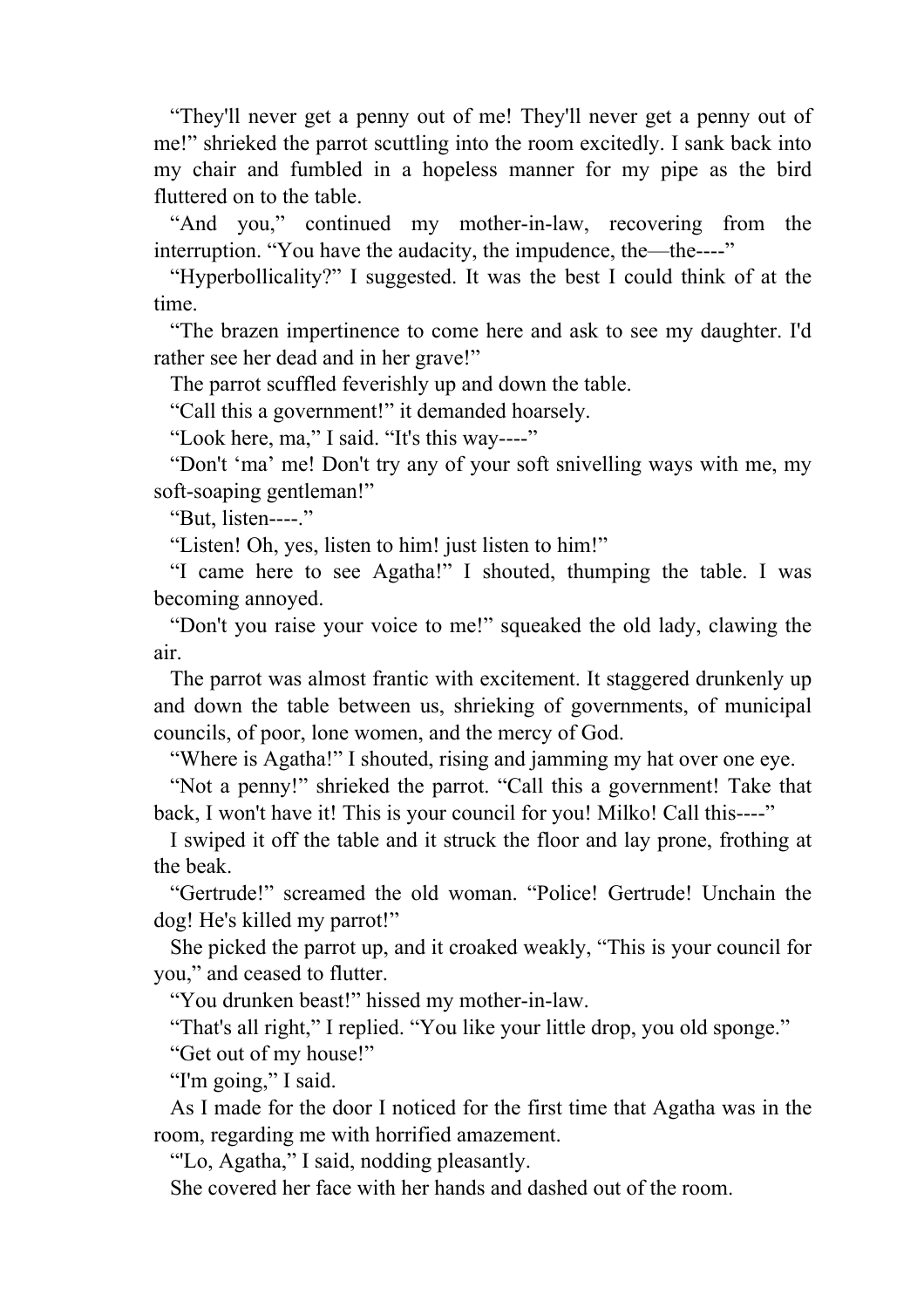Almost immediately after, a dog dashed in with Gertrude bringing up the rear. I decided that it was best to leave and would have managed it easily only for getting caught on the front gate. I vaulted it all right but my coat caught on one of the pickets. The dog leapt the gate and came at me with all external appendages streamlined and its teeth bared for business. Just in time, I wrenched the picket off the fence and swiped it in midleap. It never yelped but fell back on the pavement, breathing calmly. The three women screamed on the front lawn. I threw the picket through the largest pane of the front window and hurried away. One dead parrot, one unconscious dog, one busted fence, one broken window. Not bad for one visit I thought as I bounded into the waiting taxi.

 I was calm, but I felt sickened with life. With the very best intentions I had come, and in a shower of broken glass and dead parrot I had gone. And not through any fault of mine had the sweet spirit of forgiveness turned to ashes in the mouth. The proffered hand of friendship had been spurned, and Charity was even now feeling her bruises and sobbing in the arms of her disillusioned sisters, Faith and Hope. I am a man of vast experience and worldly knowledge and perhaps I should have passed over this rebuff with a shrug and a smile; but my better nature had been wounded. The iron had entered my soul and no faith-healer could help me unless he was also a blacksmith.

 As I jolted along in the taxi, too dashed in spirits to smoke, I felt that I understood why men burned their boats behind them, sold up their homes and went to Africa to hunt elephants.

 It is the last defiance of a manly soul to quaff the bitter cup of fate and fling the dregs in its face. How have I sometimes yearned to stand on a peak where the wind howled, and bare my teeth and laugh. Laugh! Or drive a ship through whistling spray into the very jaws of a gale while the splintered rigging thrashed on the heaving deck. And all that. To fling aside the petty considerations, the conventions, the saving, the sordid cares, and hoist myself to a seat beside the gods in one wild, glorious burst.

I pulled up the blinds of the car and looked out. We were nearing home.

"Driver," I said, "do you know Flannery's?"

"Dance-hall, pub, or----"

"Pub," I replied hastily.

"Can't say as I do."

"Don't know Bill Flannery's Crown and Anchor!"

"Oh! That's the place that supplies the beer for Gudgeon's parties?"

"Yes," I replied, puzzled, "What do you know about Gudgeon?"

 "Eh? Everybody knows about him. There's been letters in the papers about it and the Woollahra Council held a special meeting about it. The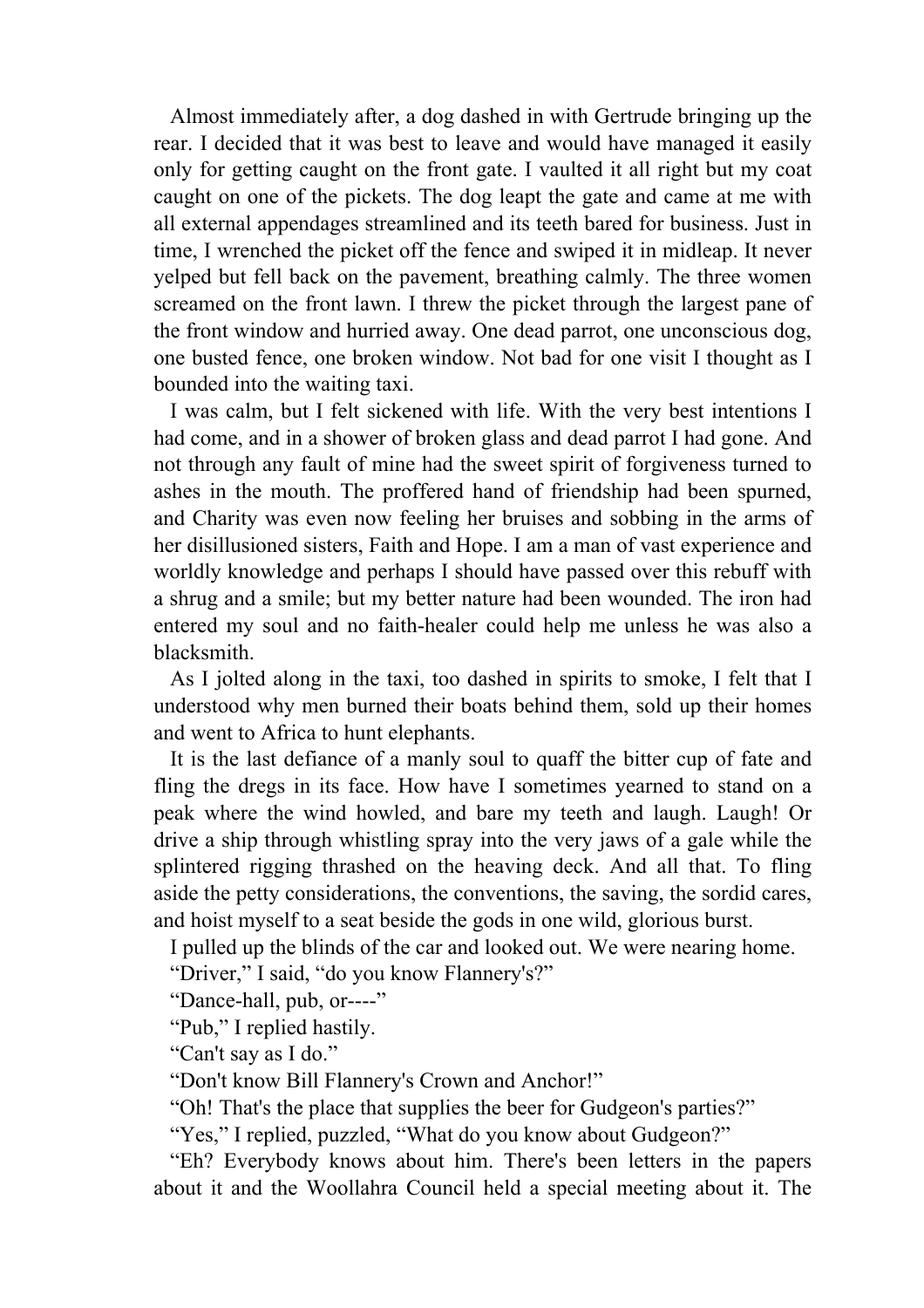Citizens' Reform League want him removed. He must be in with the police or that last party would have settled him."

"But, damn it all, man; we only ever had one party!"

"Are you Gudgeon?" he asked, twisting his head right around.

 "Look out for the footpath!" I cautioned him. "Yes, I'm Gudgeon. What about it?"

 "Ain't you frightened to be seen out?" he asked admiringly. "Struth!" he went on, "when I read in the paper about your son holdin' off a gang of thugs while you got away, I said to meself, 'That's the finish of the pair of 'em; the gang'll get 'em sooner or later.' I wondered why you wanted the blinds pulled down," he mused. "No doubt about it, us taxi blokes pick up some queer birds."

 "Explain yourself," I demanded, commencing to climb over into the front seat. "No. Hold her! Stop!"

We had arrived at Flannery's corner.

 "Care for a little gastronomic diversion?" I inquired, nodding toward the hotel.

 "No," he replied. "I never touch the stuff; but I'll have a dot of whisky with you."

"Same thing," I assured him.

 "Oh, no it ain't. You wouldn't call drinkin' whisky a diversion, would you?"

"What is it then?" I asked, pushing the bar door open. "An exercise?"

"It's a duty," he replied sternly. "Me father was Scotch."

 "Hello, Jack," cried Flannery. "Go through into the saloon bar. Stanley is in there with his uncle."

 We continued on to the private bar and seated ourselves at a little round table, opposite Stanley and George. We greeted each other and ordered our drinks.

 "Stanley," I said, "do you know anything of certain reports that have appeared in the press of late? Have you heard of a certain Stanley Gudgeon who heroically held off a gang of thugs while his father fled to safety?"

Stanley blushed.

"Aw, well----" he commenced.

"Say no more," I put in wearily. "I understand."

 "You see, dad. It was this way. This reporter feller comes up to me and says—he knows I'm well known at the Blue Garter—he says, 'Things are very dull today.' So of course, as the poor chap was only trying to earn a living I might as well----"

"All right. All right. Have you been enjoying yourself, George?"

George giggled, made a few rings on the table with his glass, and looked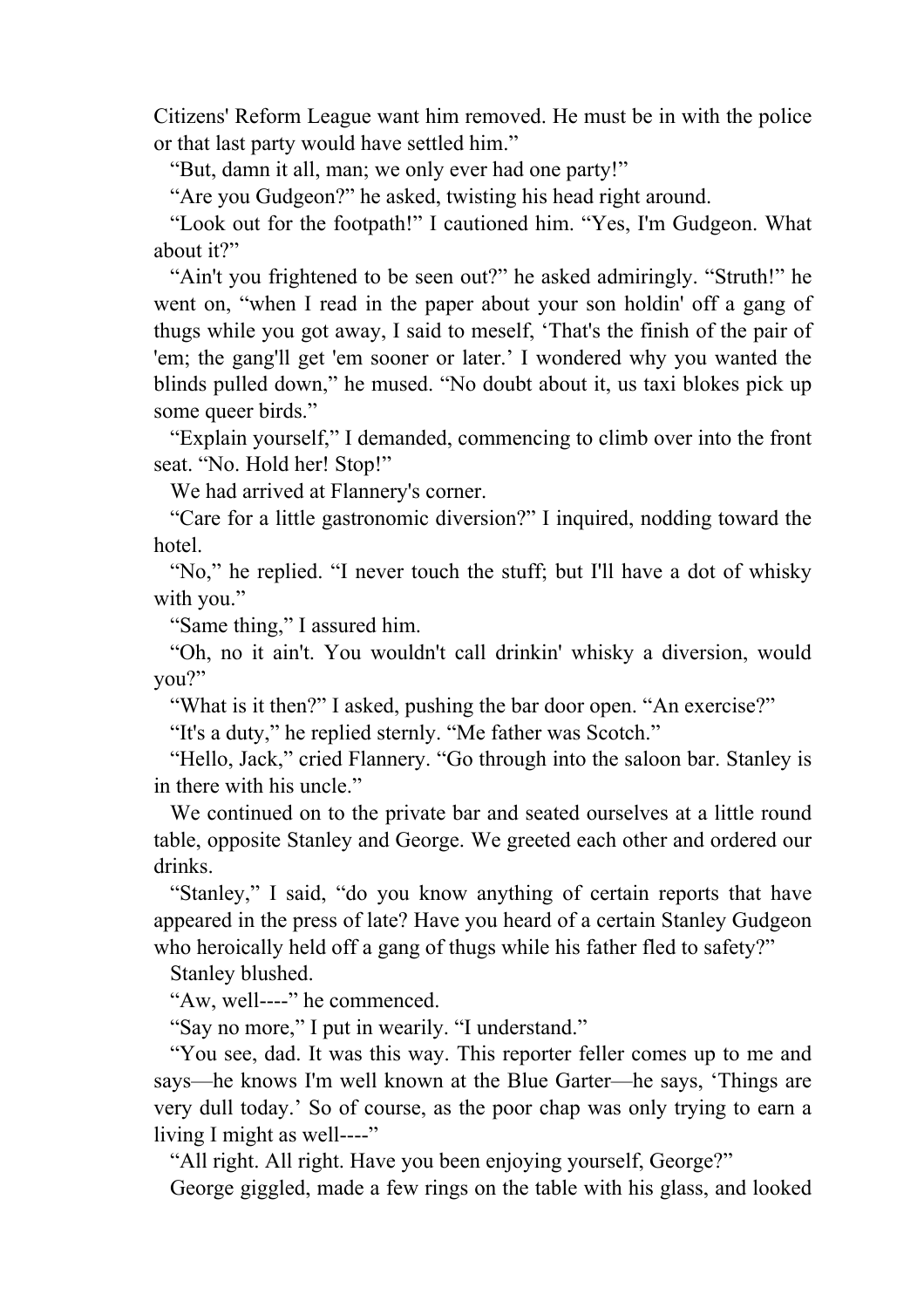away.

"He's got a girl," explained Stanley.

 "That reminds me!" exclaimed the taxi-driver. "I gotter get away." He rose and shook hands with me.

 "Any time you've got a party on, let me know and I'll bring a carload of girls for you. All sports. Be glad to come meself. That's the phone number."

He flung a card down on the table, waved his hand, and left us.

 "Handy sort of chap to know," remarked Stanley. "Not that I'm short of a girl or two, but there are occasions when one hasn't time to round them up. Better give me that card."

 "You've become very sophisticated in the last few weeks, Stanley," I said.

"My youth is past," he replied with a sigh. "Look at Uncle George."

 George was gazing into his glass with a soft sheep-grin on his face, oblivious to everything.

"Who chose that suit for you, George?" I asked, shaking his shoulder.

"Eh? Oh, she did. She bought me this shirt, too."

 "Bought you a shirt, eh? Well, I'll admit you've avoided the Split Rock motif in your dress this time. It's a great improvement. What's she like, George?"

 I always think that in humouring a man who has made the Great Mistake, one should adopt the tone usually applied to children and half-wits. A man properly in love would be quite satisfied to sit on a log sucking a pencil and thinking of the price of furniture.

"She's got yellow hair," stammered George reluctantly.

"That all?" I inquired, encouraging him.

 "Blue eyes," he added. "She bought me a shirt. She sewed a button on for me."

I shook my head sadly.

 "Tell me, George. Does she catch hold of your coat lapels and look up at you? Does she pick little threads off your suit in a motherly kind of way, and straighten your tie? Does she catch hold of your hand when she crosses the road?"

George stared at me and nodded wonderingly.

I slid down into my chair and smirked bitterly at my finger- nails.

 Here and now I would like to say that of all the refinements of female technique there is none to approach the subtlety of "picking the thread." The reason for the infallible success of this method is deep rooted in psychology, and it is not for me to go into it. It is a combination of the "motherly" and "clinging vine" that has led more men to a one- suit-for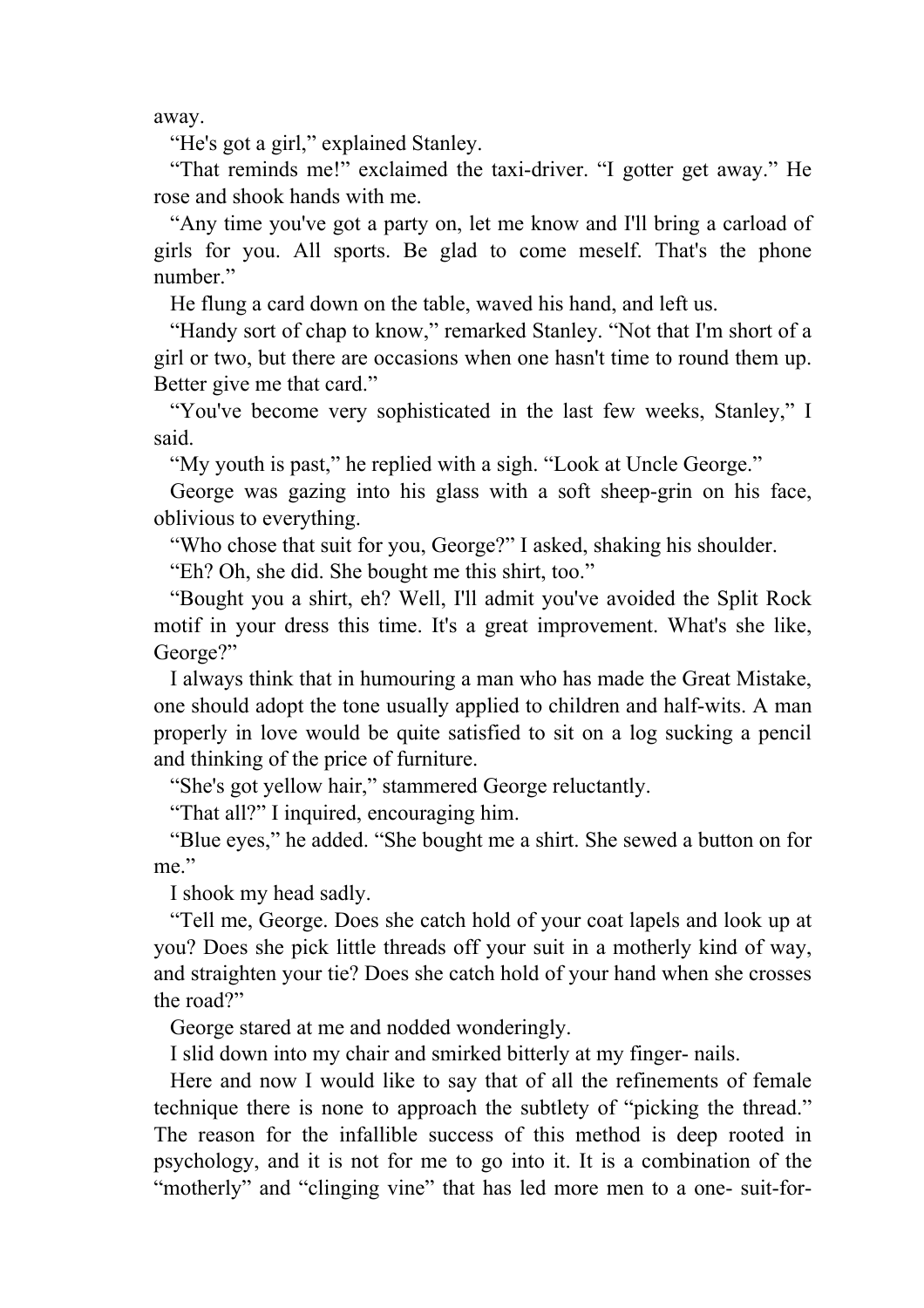life existence than any other of the legitimate holds.

I felt sorry for George.

 "And you, Stanley; what have you done?" I asked. "How is little Whatsername?"

"We're engaged," said Stanley calmly.

 I sighed. There they were, self-sufficient, happy in their ignorance and blind to the horrible example before them. I rose and, leaving them, strolled into the other bar to talk to Flannery.

 I felt like a lone passenger on a sinking ship, who had played "Nearer My God to Thee" three or four times, S.O.S'd till the batteries had run out, shot off his last rocket, and was now preparing to dance the Charleston on the top of the wheel- house. Too many sorrows and calamities defeat their own ends and tend to make one divinely careless and callously flippant.

"Flannery," I said, "a mug of whisky, and have one yourself."

"Well—if you don't mind, Jack—a mug, you know----"

"All right. Please yourself. I have no friends."

"Aw, but I was real bad the last time, Jack----"

"Go on. Have your fiddling nobbler. Don't consider me."

"Oh, all right then. I'll have a mug," he assented miserably.

Time passed.

 Stanley and George came in as Flannery and I were leaning over the counter, harmonizing softly in "Sweet Adeline."

"George," I said, knocking his hat off, "have a mug of whisky."

 "I would, Jack, only I've got to go out to-night," he replied apologetically.

 "Ah! So I've lost another friend." I sighed. "I ask you, George, for the last time, will you have a mug of whisky?"

"Aw, all right," said George.

"Stanley?" I questioned, raising one eyebrow.

"Absolutely," said Stanley.

How that word "absolutely" reminded me of Daisy!

 Dear Daisy. The only woman who ever understood me—partly. Daisy Slatter ..... I wondered what her name was before she married Woggo, and if I would ever see her again. I think I almost cried a little.

"Come on," I said, "let's sing 'Sweet Adeline' again."

 We sang it, the old song. The song we used to sing when I was a boy. The song we used to sing around the fire at the week-end camp. We sang it, I remember, on the beach in the moonlight, and sitting on the kerb at two o'clock in the morning. When we were blue, when we were drunk, when we were broke and the night before I got married we sang it—the old song—"Sweet Adeline."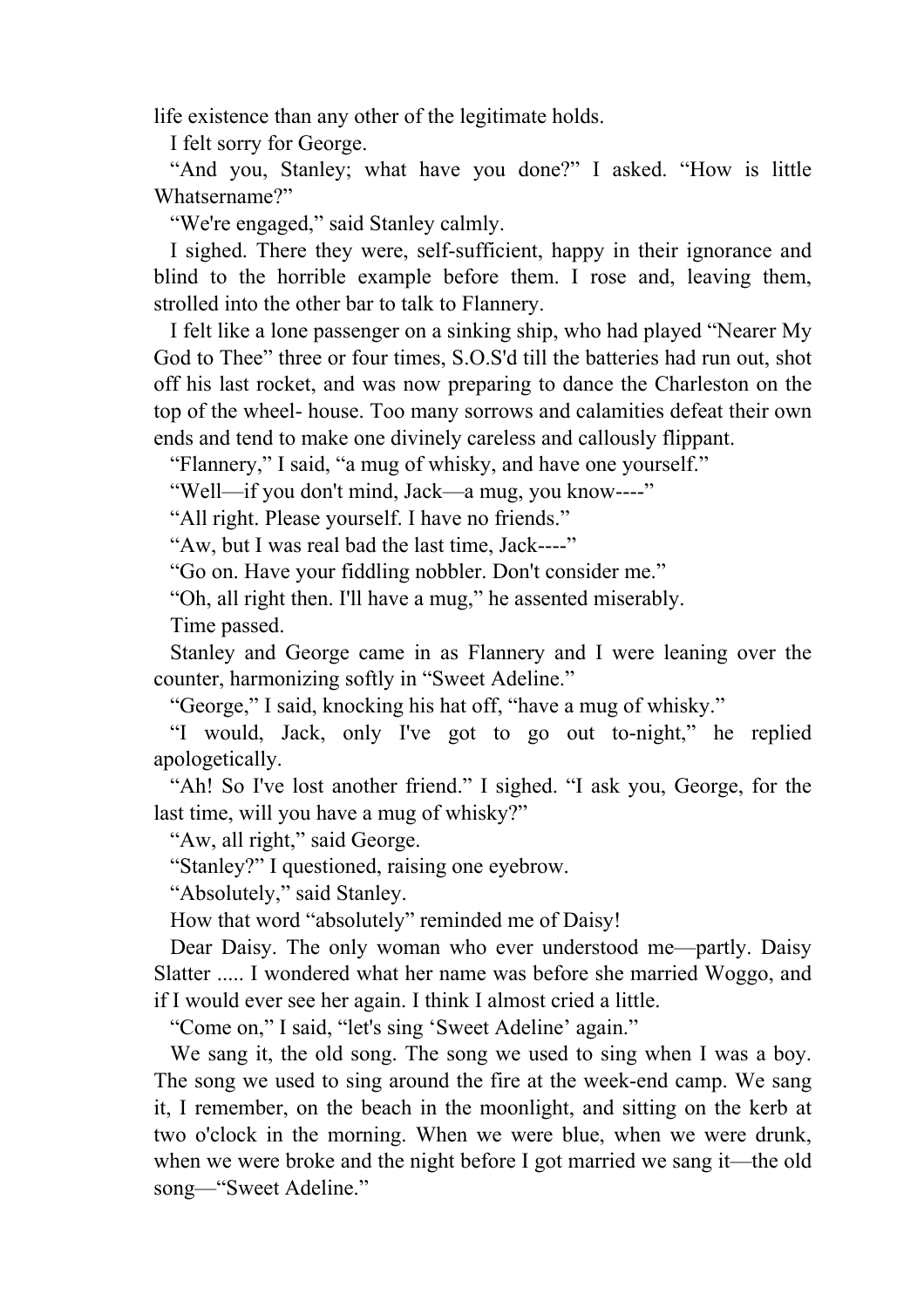"Ah, don't sing it any more," blubbered Flannery, and fell behind the counter.

 It was half-past nine. The doors were locked and only the four of us were in the bar.

"Come home, daddy," whimpered Stanley. "Li'l Stanley feels sick."

"Come on, George," I said.

 I forget what happened after that. Nothing of any importance. I know we got home all right because I woke up underneath the dining-room table the next morning. Stanley showed up about four in the afternoon. George seemed to be all right physically, but filled with remorse. He had promised the yellow-haired thread-picker that he would never touch another drop.

Such is the frailty of human nature.

Taking it all round, it was a pretty dreadful day.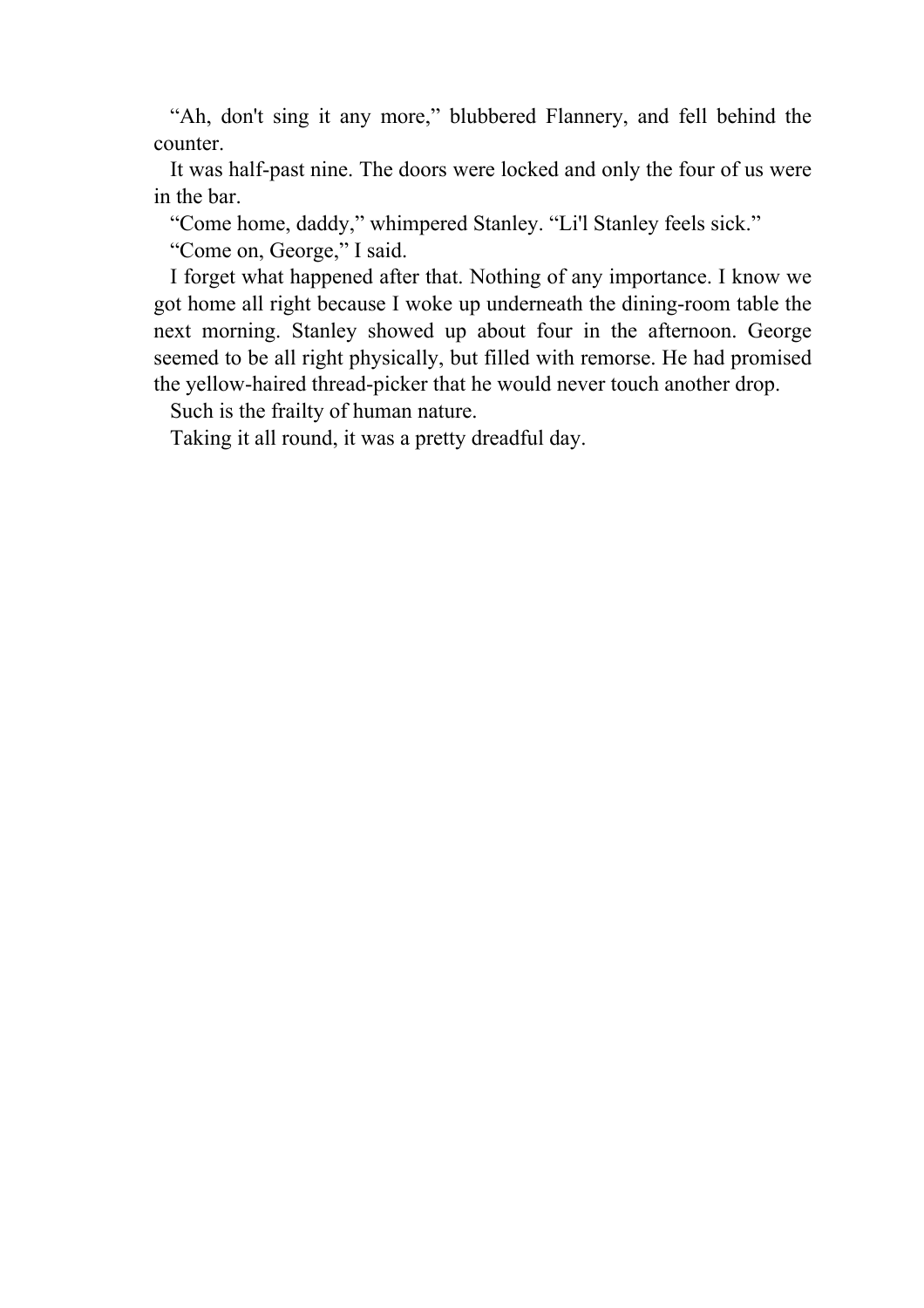## **CHAPTER XXIII**

 LATE in the afternoon things were very bad. Both Stanley and George were acting like the beasts of the fields and and woods. They dragged themselves about the house, kicking things about and bumping into things and cursing me. It has always been my opinion that if a man cannot drink without making a beast of himself, he should not drink at all and seeing that nearly twenty-four hours had elapsed since they'd had anything to drink-or eat, I could find no excuse for their boorishness. I can understand a man feeling a little off colour after a few mugs of whisky. I felt a bit leadenish myself, but to keep it up all day! Disgusting. It practically amounted to a mutiny. When I say a mutiny, I mean that I have always been recognized as the head and leader in any company. I am not a domineering man, but there is something about me, some innate air of authority that has always made men look up to me and respect me. I remember, when I was a small boy, my mother took me to a phrenologist. After examining me, he said, "Madam, your son is a remarkable type; his bump of philosophy is enormous while the authoritative region of his cranium is abnormal. He is a born leader." Unfortunately, my mother, who was a simple soul and not versed in the phrenological jargon, got the idea that a born leader was a man who walked in front of a road-roller carrying a red flag, or Number One in a chain-gang, so my talents were never exploited or encouraged. Despite this lack of opportunity to display my gifts as a leader of men I have always been respected and looked up to, as I have said before. It therefore came as a blow to me when Stanley, speaking to George in an undertone, said, "He's mad!" I knew he meant me.

George agreed with him.

 "Mugs of whisky!" he said contemptuously. "Practically forced me to have them. Forced me. You know that, Stanley! And after promising her not to touch another drop. I wouldn't mind so much if I didn't feel so crook. He hasn't the slightest consideration for any one but himself. He is mad, Stanley. He must be mad."

 "Of course he is!" replied Stanley. "Why, do you know what he did a little while back? Chased me up on the roof with a meat chopper!"

"Diddy!" exclaimed George.

 "He did. You saw how the door of the front bedroom is bashed in? He did that. I tell you, Uncle George, it's a wonder I'm alive to-day. And yet I stick to him and help him," he added in a tone that would have made Agatha envious.

All this, mind you, while I'm sitting in the same room reading the paper!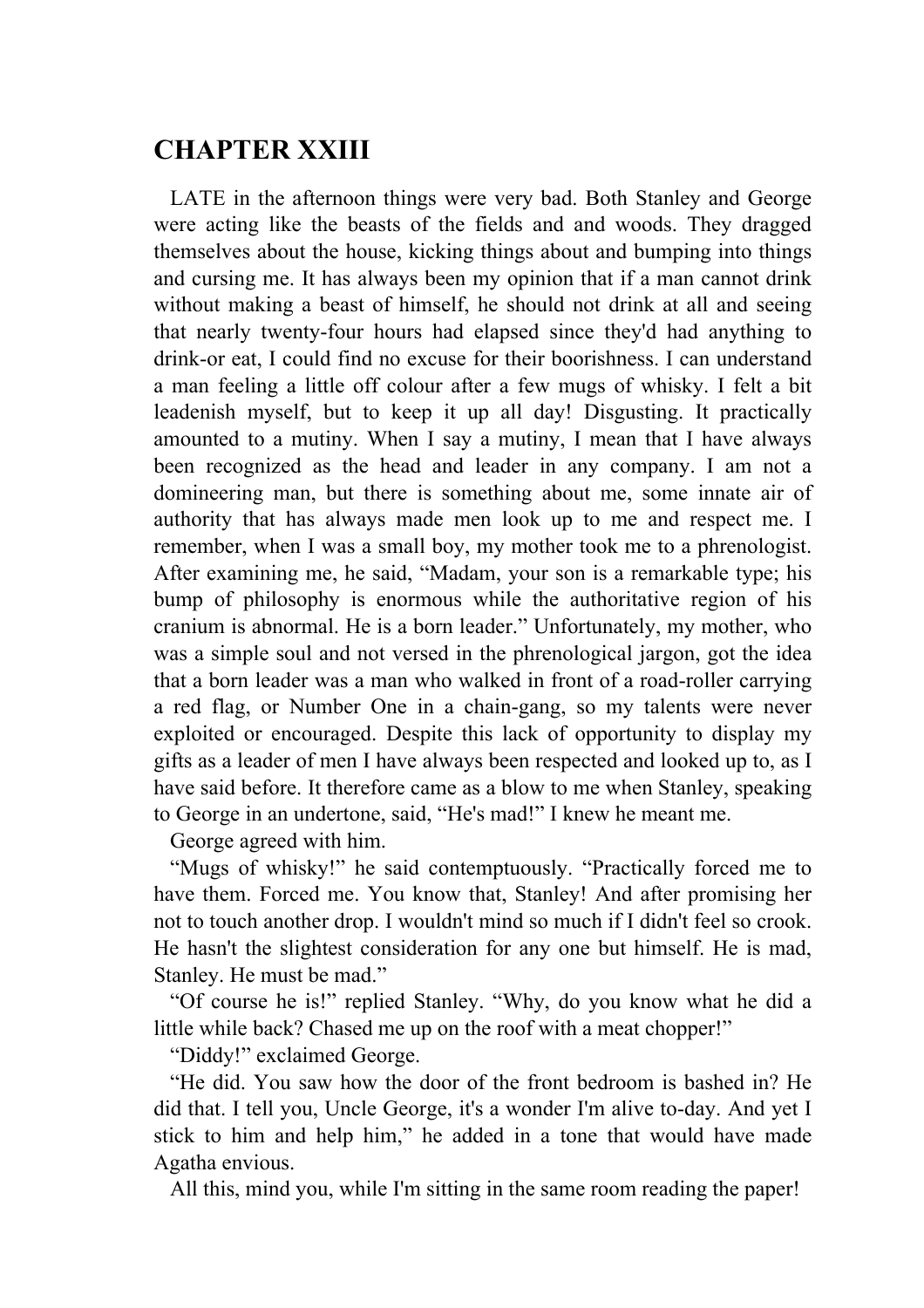"It's the drink," said George, continuing the discussion. "No wonder Agatha left him. Gertrude too. It beats me how they stood him as long as they did."

 "Aunt Gertrude would never have been as she is, only for him," said Stanley, shaking his head.

 "Fine woman, Gertrude," agreed George. "Just listen to him rustling that paper! Wouldn't it get on your nerves? No consideration at all!"

 "Every time he rustles it, the noise goes right through me," replied Stanley, shuddering.

I flung the paper down.

 "What the hell's wrong with the pair of you?" I cried. "Can't a man read a paper without you two prawns moaning about it?"

"Who's a prawn?" demanded George standing up.

"Stanley."

"That's all right then," he mumbled, sitting down again.

The pair of them started to whisper together again.

I could easily understand their sudden close friendship.

 Sympathy bound them together. George with his thread- picker, and Stanley with Estelle the giggler, were both in the same scuttled boat. They were suffering from the effects of their own intemperance, and I, the outsider, had been marked down as a scapegoat for their bad feelings. I have often noticed this clannishness among men who have capitulated to women. The married men collect into little cliques, and the next grade, single but earnestly in love, collect into other cliques, and so on. They know damn well they've made fools of themselves and they think by consorting with similar fools to blur the realization.

 It annoyed and saddened me to see the two of them mumbling into each other's ears, and after putting up with a whole day of slights and grumblings, I think I had just cause to be annoyed. But kind hearts are more than coronets, and a soft answer turneth away wrath even if it does invite suspicion. Walking softly as evidence of my consideration for them, I left the room and went into the kitchen. I mixed them a pick-me-up and took it to them. I'm rather proud of my reviver. It's made from a recipe of my own and consists mainly of Worcester sauce, with a little lemon juice and two or three other odds and ends.

 "The trouble with you is that you've had nothing to eat all day," I told them. "You're too highly strung. Cultivated people always are. The higher the civilization, the higher the stringing. What you both want is something to eat and a walk in the fresh air in congenial company, I've not had very much to eat myself to-day, so as soon as that reviver has soaked into you we'll have a meal. Stanley can lay the table and get things ready while you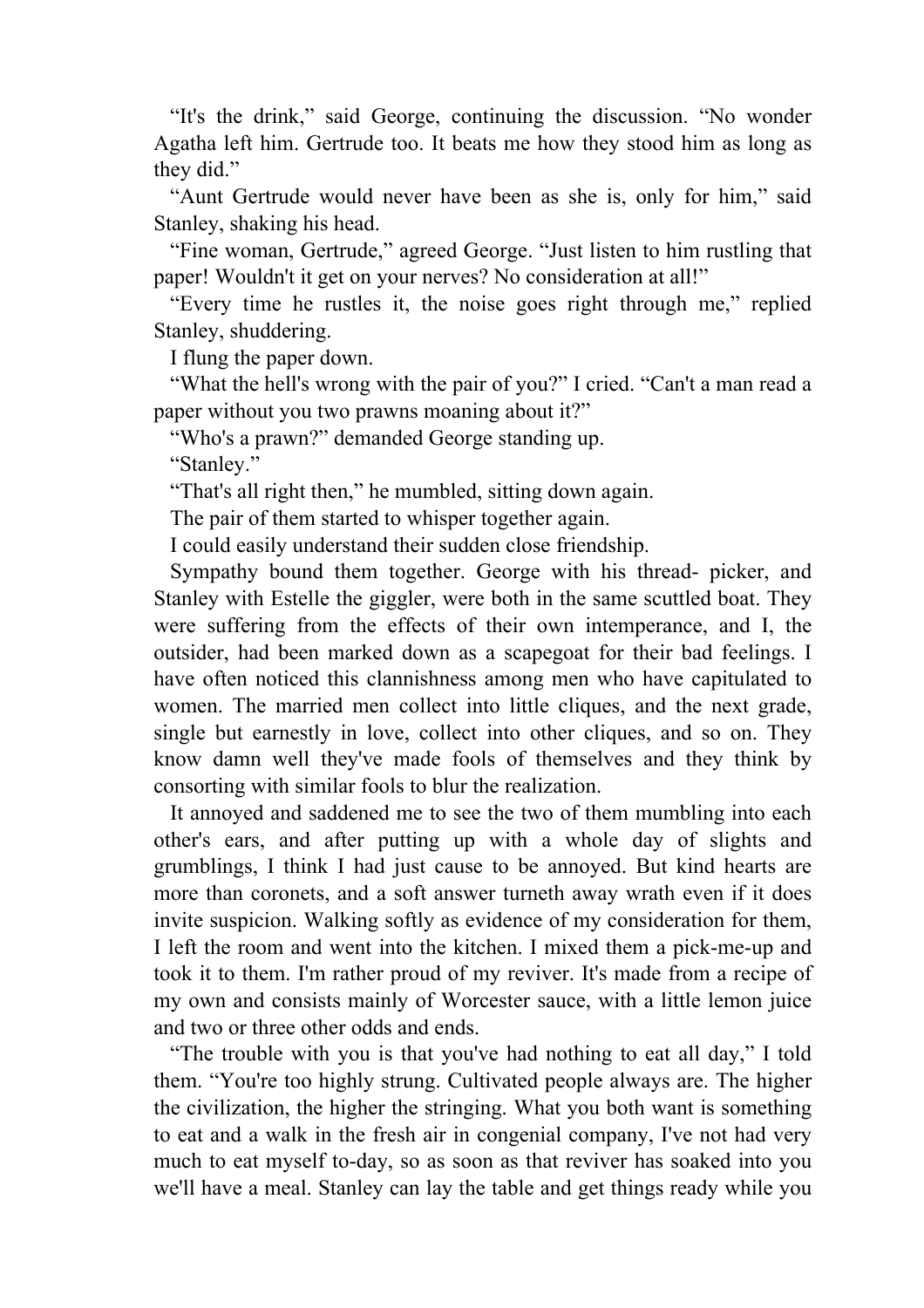do the cooking, George. I'll soon have a meal ready for you that way."

They sipped at their glasses and grunted.

It was time for a supreme effort.

"I'll get the meal ready, myself," I said, and made for the kitchen.

"He must be mad!" whispered Stanley. "He's going to get the tea ready!"

"About time he did his share," grumbled George.

 Patience and forbearance are not so much virtues as a sort of stultification of the intellect. I stulted about and got the meal ready. "Come on, you chaps," I called jovially.

 It hurt me to the bone to have to be jovial and pander to the miserable cows, but having gone so far I was determined to get them into a good mood so that I could tell them what I thought of them.

 They ate their food in a languid way that implied that they were merely humouring me in their good-natured way and that they would have much preferred to starve. In the same way they accompanied me out of the house and up the street, when I suggested a little fresh air. Stanley kept up his beastly grumbling just to annoy me, I know, but George's peevishness had its roots in remorse. There was only one way to bring him back to normal and I loathed the idea and shrank from the thought of what the conversational possibilities might be, but I tried it.

"George," I said, "this little girl you've got—is she nice?"

"Orright," he answered grudgingly.

"How old is she, George?"

"Couldn't say. About twenty-five."

"Mother and father living?"

"No. Poor little devil, she hasn't got a mother or a father."

"Lucky," said Stanley, flinging his cigarette past my face.

 "It's a terrible thing for a poor girl to be left alone in the world," I muttered. "There are so many snares and pitfalls. Dance-halls, two-seater cars, and things—unsafe. Unsafe."

 "She doesn't go to dance-halls or anything like that. She's a good quiet girl."

 "I couldn't imagine you being acquainted with any other kind of girl, George," I replied, putting my hand on his sleeve.

Stanley giggled. "Neither could I," he said.

"You speak when you're spoken to," growled George, glaring at him.

"She is a good girl."

"When did you find out?"

I reached around George's back and hit Stanley in the back of the neck.

"Shut up," I commanded, "or you'll be sent home."

"Yes," continued George, "she's a good girl, all right, and real nice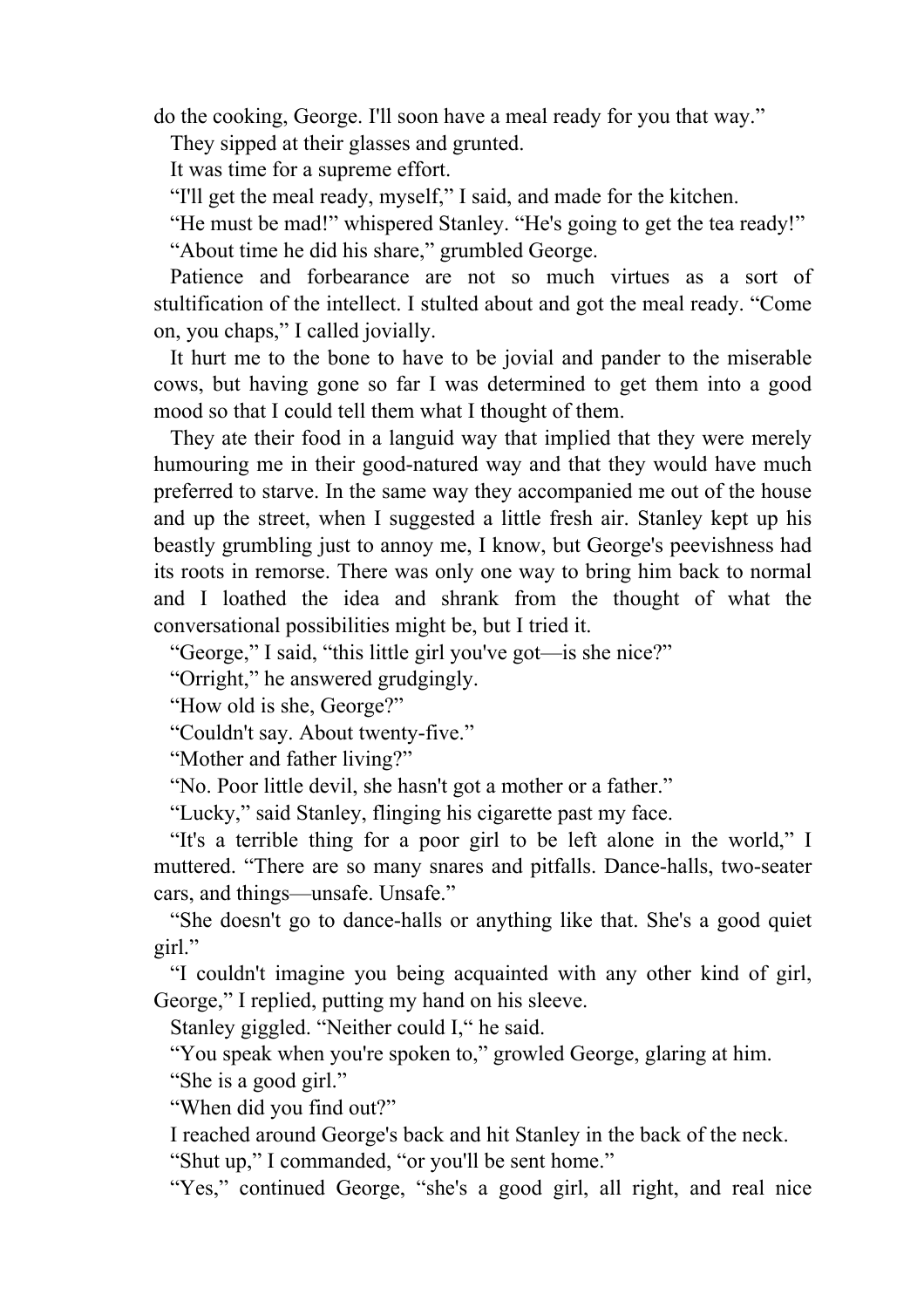besides. Do you know what she did?"

"Bought me a shirt."

 "That's nothing," said Stanley. "I know a girl who----" "Shut up!" I snapped. "Bought you a shirt, eh, George? That was nice of her wasn't it?"

"Mmm ... She sewed a button on for me."

"Where was the button off?" inquired Stanley.

"Off me trousers."

"How----" He paused. "Hmph!" he grunted.

 "If you don't mind, George, I'll walk in the middle," I said, stepping in between them.

 "Funny, the way her eyes look at you," mused George, dreamily. "Sort of bright looking. Blue eyes she's got. Blue like—like—you know the back of a match-box? Well, like that, only not so dark."

"Striking," I commented.

"Do they match?" asked Stanley.

 "We shall laugh at that little joke later on," I put in. "Remind us that we owe you a laugh. But for the present, be silent when a lady is being spoken  $\mathfrak{a}$ ."

"Good enough for him," agreed George.

We walked along in silence for a while.

 George had his half-cow smile draped over his face and a vision before his eyes and had to be helped up the kerbs and jerked away from passing cars.

"Mary, her name is," he muttered as we reached a quieter thoroughfare.

"What's her other name, George?"

"Smith. Mary Smith.

"Mary Smith," he repeated, chewing it over like old brandy.

"Gee!" exclaimed Stanley, chuckling derisively.

 "What's wrong with it!" demanded George. "You're such a smart young feller! What's wrong with it?"

 "Nothing, uncle, nothing. I just happened to have heard of someone by the name of Smith and I was wondering if it was the same. Seems funny, her name being Smith and I having heard of someone by the name of Smith somewhere----"

"Aw, you get on my nerves," drawled George.

 "Y'know, Jack," he said, turning to me, "the very first time we saw each other, we kind of liked each other. And the last time I saw her, I said, 'D'you love me, Mary?' and she said----"

 "Hold on," interrupted Stanley. "I know what she said. She said, 'You know I do,' You can't tell me she didn't, because that's what they all say. And then, of course, you asked her to prove it, and she said----" "Stanley!"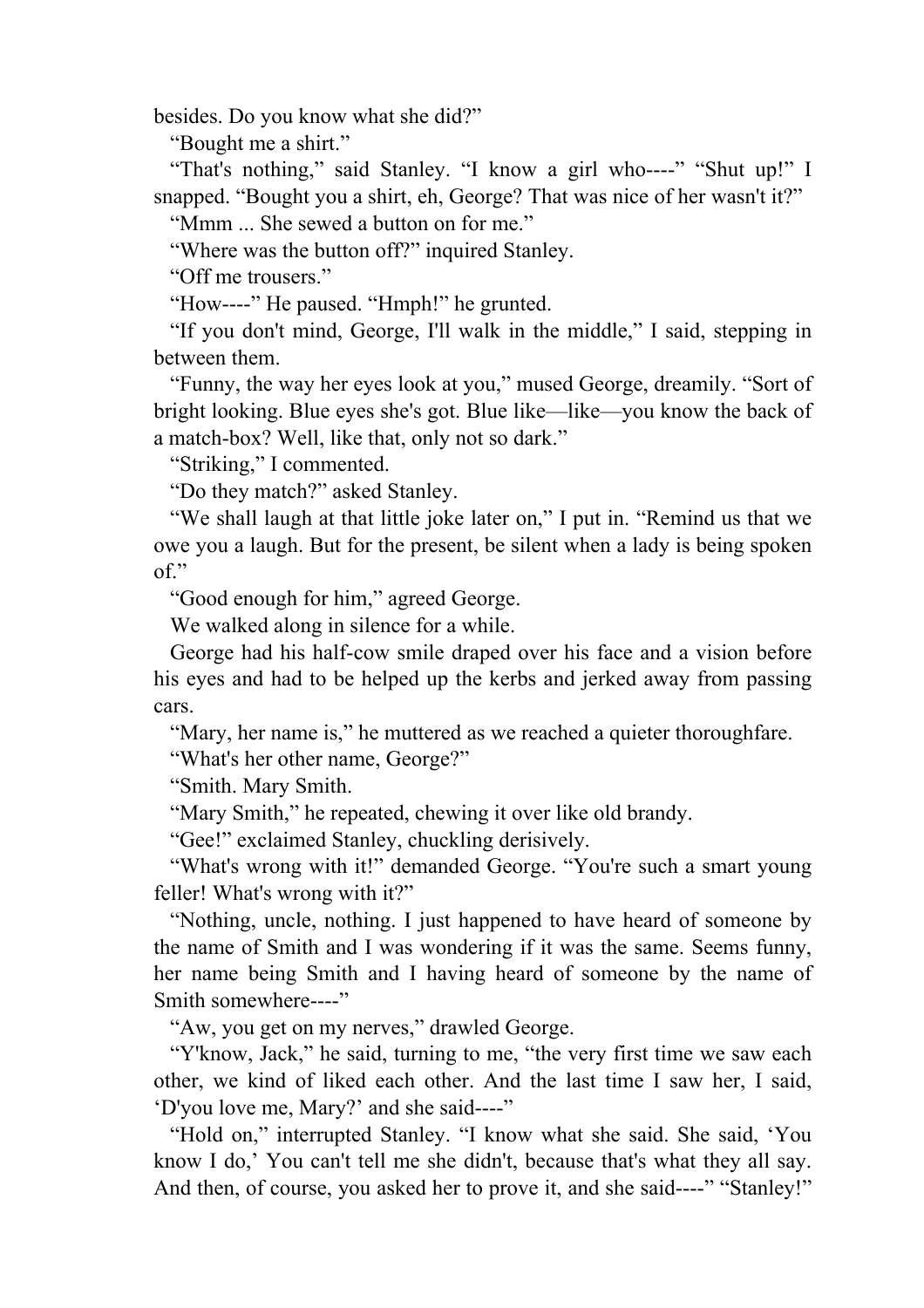I said, grasping him by the shoulder. "Go straight home."

 "Aw, leave him alone," drawled George. "He doesn't understand; he's only a boy. Mary's different to other girls."

He maundered on.

 I sighed and listened and Stanley chewed his fingernails disgustedly. If he ever had any respect for his uncle, it fled that night.

 As for me, I was bored and appalled, if such a combination is possible. The man seemed to think that he had discovered something entirely new in the way of women. Even if by some joke of nature, half of what he said about her was true, her very perfection would have had any ordinary man in the lunatic asylum within a week. I bitterly regretted my introduction of the topic. Coming back, it was Stanley's turn.

 I happened to ask him why he became engaged to Estelle when he was not yet twenty-one.

 Stanley packs a vocabulary of remarkable range and can shoot it from the hip when the occasion demands. He has introduced to me eleven entirely new curses at odd times, and if there was anything hanging to it, he could talk his Aunt Gertrude to sleep, but never have I heard him run on as he did about this bony-kneed chocolate receptacle. For a start, he said, age made no difference to him. The girl had experience, and as regards the possible withholding of my consent to his marriage, he hadn't really thought of marriage. If two people suited each other to such an extent that they could live together, well, by all means let them live together. As for the girl herself, she was the best dance partner he had ever had, and also she was very economical to run. She dressed well, told a good story, was broadminded about the problems of life and though she took her spot with the rest of them, she could take it or leave it. On top of that, she could cook and played the banjo by ear.

There were details.

 She was a homely girl. Washed her own stockings occasionally. Knitted her father half a sock once. Let her mother go for an outing every Sunday afternoon, while she stayed at home. That would be, of course, if it was raining. Washed and combed the Pomeranian herself. She had sold a pair of her father's boots to a dealer with a cart and bought Stanley a tie with the proceeds. He had it tied on to his motor-cycle to keep the mudguard from rattling and would show it to me when we got home.

 I was dazed by the time we reached the house. Even George, a fellow victim with a more or less sympathetic ear, bore a stunned expression.

 Tired in body and mind, I sat in the kitchen and sipped a cup of tea George poured out for me. We were friendly again, but at what a cost! But I had my little say before we retired for the night. They gave me the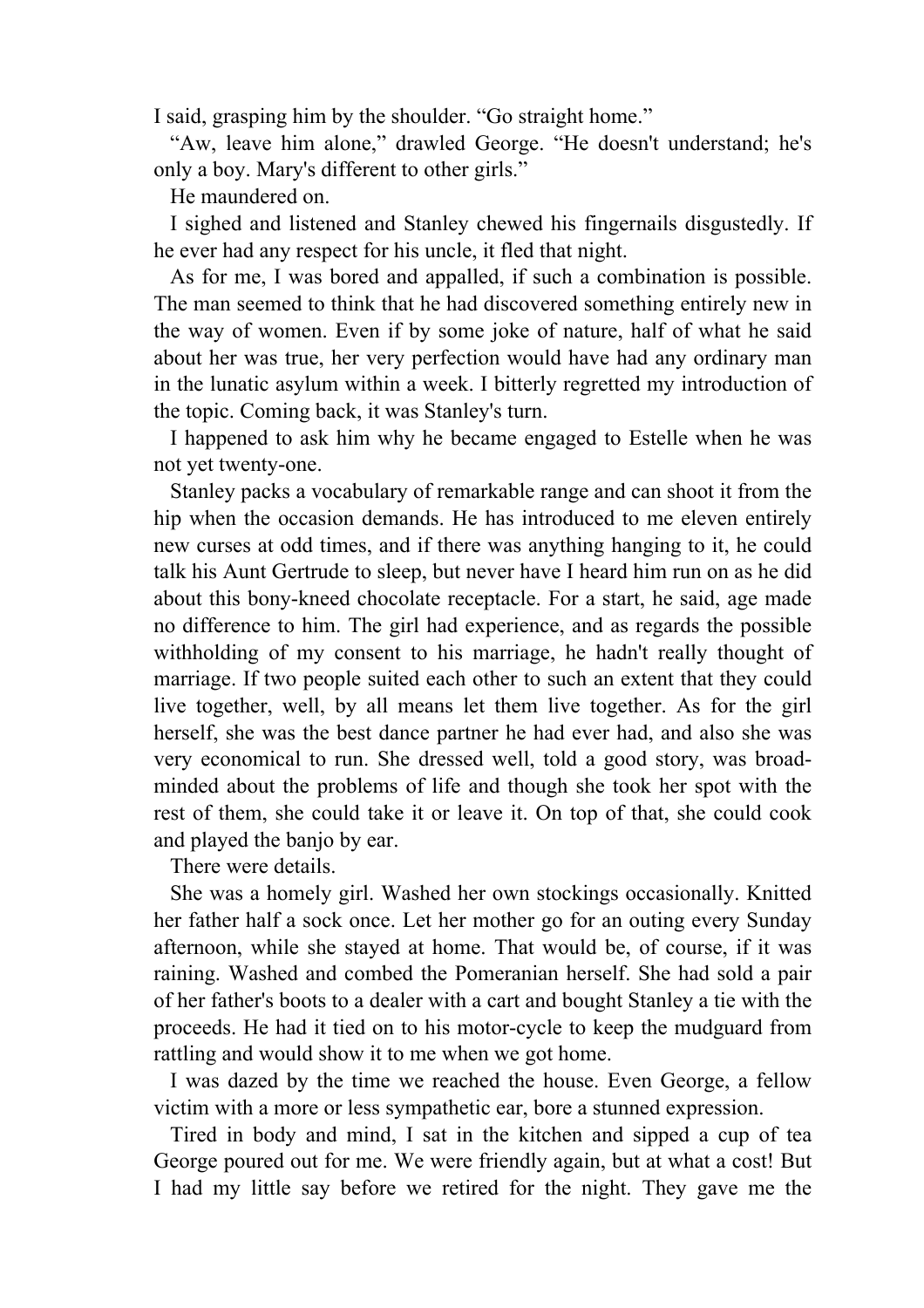opportunity and I pulled the stopper out of the vials of wrath and splashed the wrath around like ginger-beer at a Sunday-school picnic.

 George had said, You've cheered us up all right, Jack. I don't know what we'd do without you."

"Yes," I replied. "I've cheered you up, I've listened to your gibberings, I've prostituted my intellect and degraded my powers of reasoning, listening to you mumbling of your paltry love affairs. You, with your threadpickers and sundae tanks! You, who have no more than glimpsed the cup which I have drained to the last insipid drop! You prate to me of love. Look at Agatha—and, my God," I cried, pointing to him, "look at Stanley! I was a fool as you are now, and look at the result!"

"Aw, cut it out," protested Stanley.

 "Love!" I sneered. "You think it is the door to the palace of romance, when it is only the fire-escape exit leading out to a back lane. A fork in the road leading to the divorce court or the giggle-house. You'll come to me one of these days, bored, baggy-kneed and broke and ask my advice. I give it to you now. Forget it! Go in for fretwork or stamp collecting. Join a domino club, do anything you damn well like but leave love to the furniture- dealers who invented it. Never utter the word in my presence again. I've finished. I'm through. I'll show you how a man should live in the next few days ... you mawky pair of fools, you prospective perambulatorpushers, you lip-salve soaks! Good night!"

 And I strode away and left them sitting in the kitchen, looking at each other.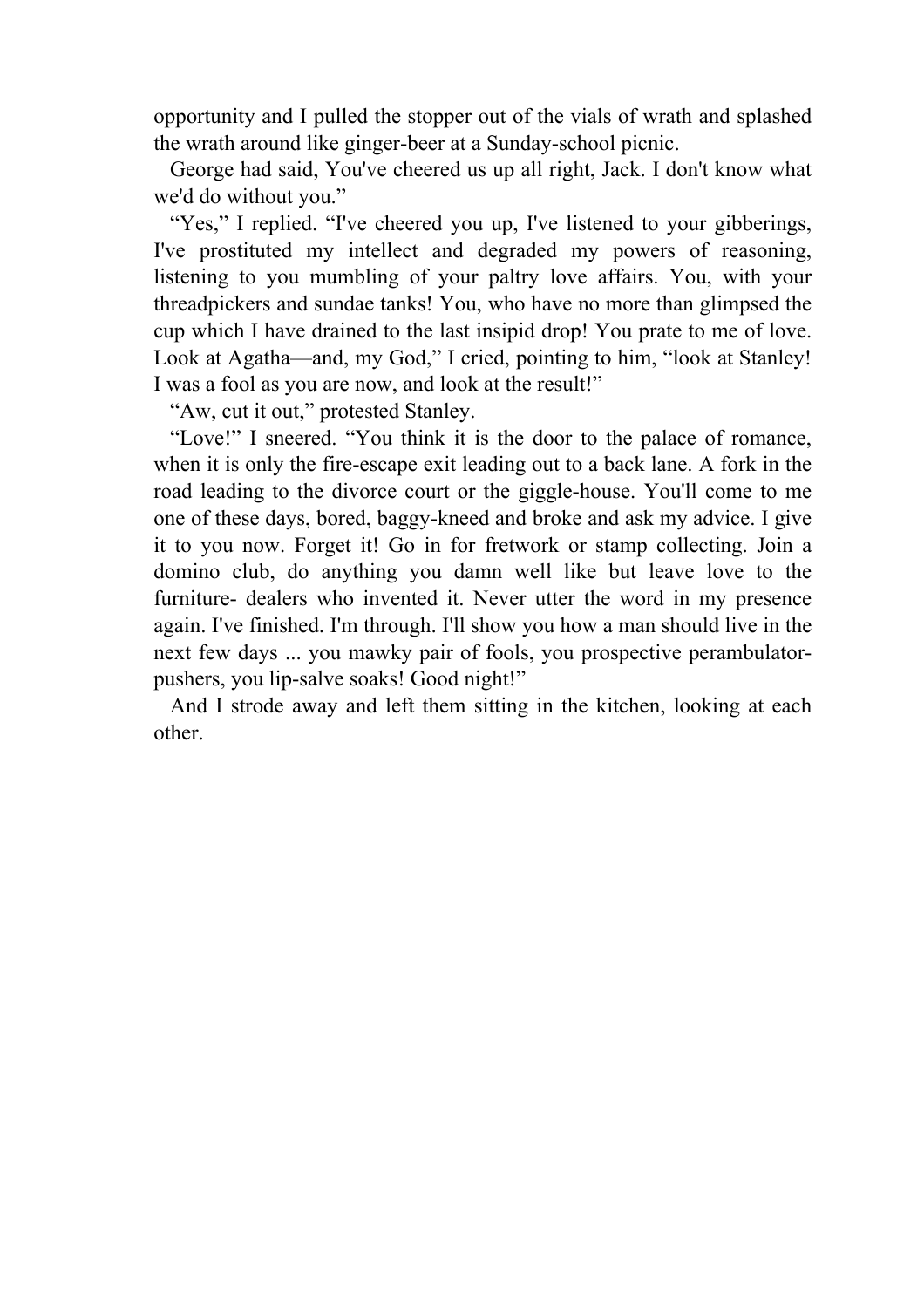## **CHAPTER XXIV**

 I ROSE early the next morning, breakfasted at Flannery's and returned home to don my new suit. While I was dressing, Stanley was hanging around, walking in and out of the room pretending to look for something. I did not speak to him, and at last he asked me the question he could contain no longer.

"What are you going to do?"

 "So you can see that I intend to do something, eh? I'm going out, my boy."

"Where to, dad?"

I finished lacing my boot and turned to him.

"Listen to me, boy. Yesterday I went to see your mother."

 "Oh!" exclaimed Stanley. "Now I understand. That explains everything. I thought you had gone a bit wonky in the melon. Last night, you know."

 "I have been a good father to you, Stanley," I continued quietly. "I have tried to be a good husband to your mother. I have done my duty. I have done my best. I can do no more. I have, up till now, led a quiet and practically entirely respectable life. All that is finished nowand I am going out."

"May I come?" he asked.

"Please yourself," I replied carelessly.

"Me too?" put in George, who had been standing outside the door.

I shrugged my shoulders.

 "If your Marys and your Estelles will allow you to accompany me, I have no objections—providing," I added, "that George doesn't wear that damned yellow tie."

 "Orright," agreed George meekly, "but where are we going? What are we going to do?"

 "The first thing we are going to do is to find Woggo Slatter," I curtly informed him.

"Gee!" gasped Stanley, "I'm coming! just wait till I get my rompers on."

 "What tie shall I wear?" said George, stepping aside as Stanley hurried past him.

"Black," called Stanley from the stairs.

 George hesitated in the doorway for a moment gazing at my unresponsive back.

"Aw, I dunno what tie to wear," he said miserably.

"Go and get dressed," I snapped.

He shuffled away.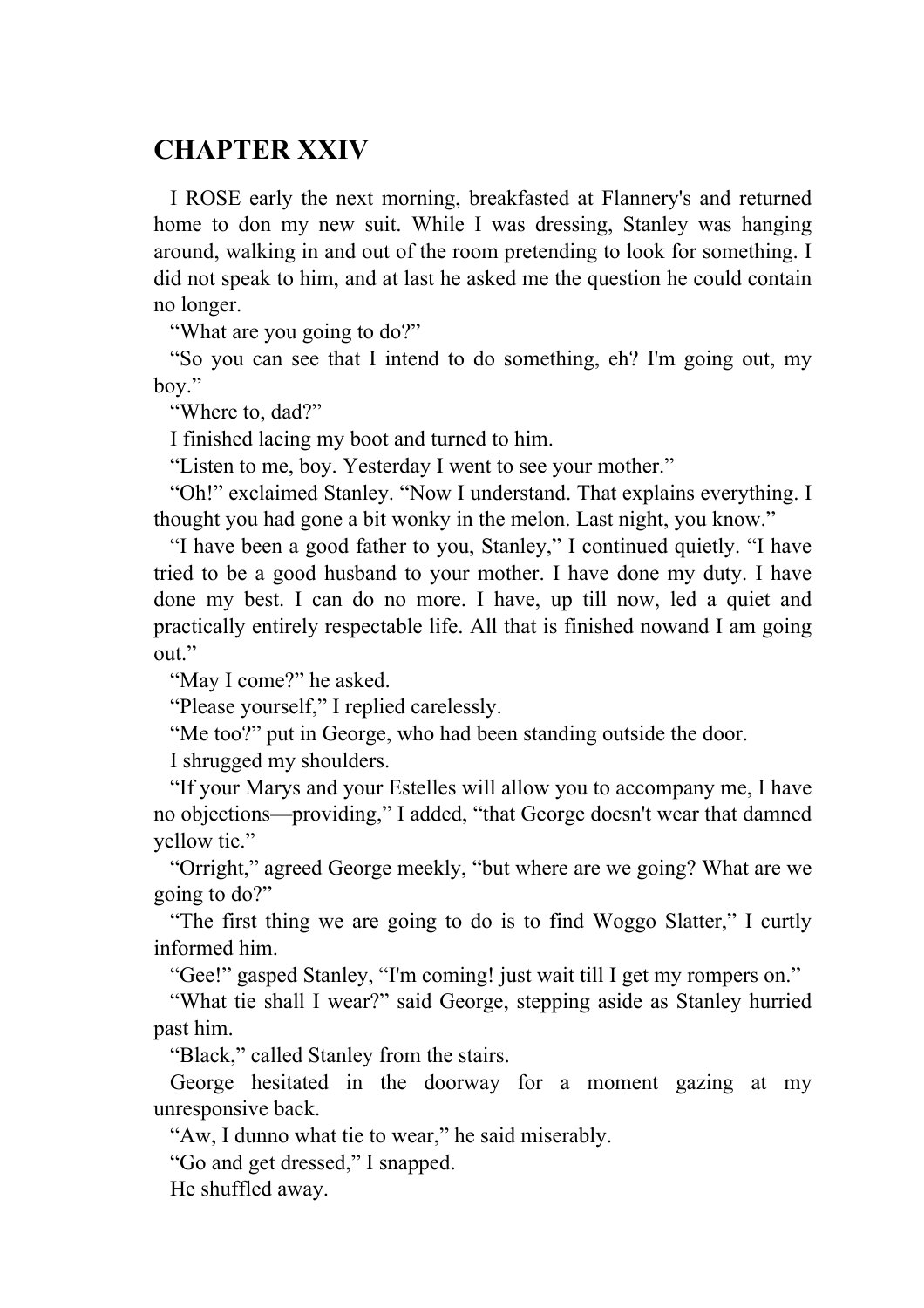My little lecture of the previous night had evidently brought home to them that I was something more than a mere third member of the household. I was getting my rightful due: respect and civility.

 I telephoned for the taxi-driver, whom on account of the frequency of our patronage I had come to regard almost as an old family retainer. By the time he arrived we were ready, and we entered the car and seated ourselves.

"Where to?" asked the driver, looking at George.

"I dunno," replied George.

"Where are we going, dad?" asked Stanley.

 "Damned if I know," I replied. "Get a move on, driver, we'll think of some place presently."

"I suppose Slatter wouldn't be at the Blue Garter now?" I asked Stanley.

 "I don't think so. After lunch he may be. He works in the morning I think; he has to make a living somehow when things are slack. Lots of favourites been getting pipped off lately."

"Where does he work?" I asked.

 "Down at the Forty Tables in Pitt Street. He's generally at the end table they tell me."

"Billiard marking?"

"Gee, no! Playing pool. He's the best pool player there."

"Hmph," I grunted. "I'd like to have him on for a small wager."

I wield a crafty cue at pool.

 We called at the Forty Tables and made inquiries. We were told that Woggo had been barred by the management and that he was usually to be found in the Blue Garter, where he did a little training in the basement. We thanked the marker and went to luncheon.

 I dislike idling about town. I seem to meet everyone I don't wish to meet and by some strange coincidence I always seem to have forgotten to pay them some minor debt. We therefore arrived at the Blue Garter only an hour or two after luncheon.

 There was no one in the place, but the manager remembered me, and after a little talk directed us to Slatter's basement training quarters. "I hope, gentlemen, that there will be no—er—disturbance, so to speak. We are er—persecuted by the police already, and it would be—er—most—er----"

"That's all right, old chap," I assured him. "There will be no outcry."

 I had brought a small length of lead piping with me and felt fairly confident that there would be no scuffling. But I was mistaken. I never even had a chance to use it. The manager left us at the door of a room from whence came the quick, rhythmic thudding of a belaboured punching-ball.

"Stanley," I directed, "bend down and let your uncle stand on your back.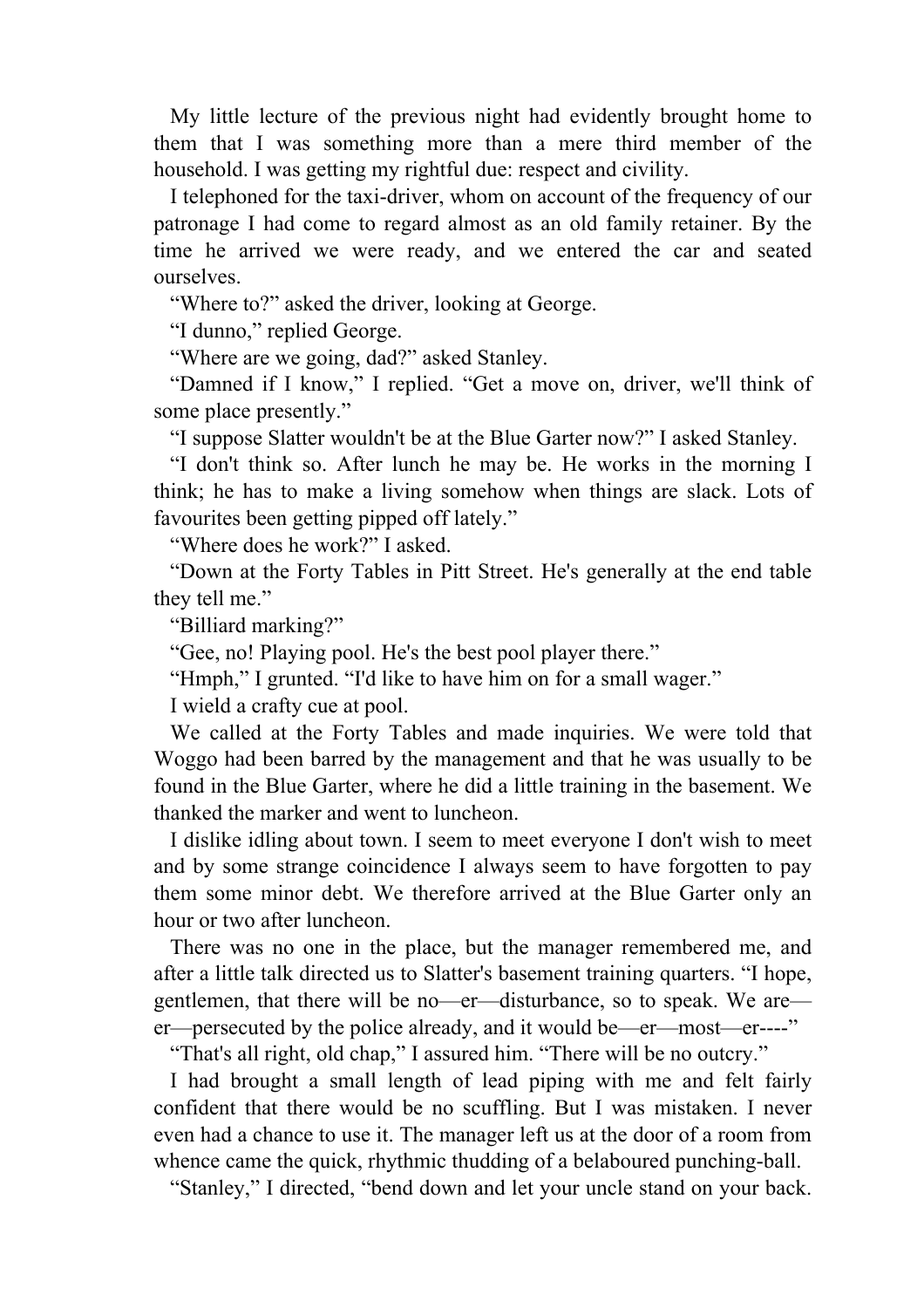George, you get up on Stanley and look through the fanlight. Tell me the exact position of Slatter in that room. Then jump out of the way and I'll rush in and bash him to a pulp."

 Stanley, grumbling a bit, allowed George to stand on his back. I gripped my piece of pipe.

"Gee, dad! You're not going to use that?" gasped Stanley.

 I won't hurt him. I'll just—I'll just show him, that's all. Don't rock about so much; think of your uncle."

 "I'm going," whimpered Stanley. "I won't be mixed up in a murder! You're mad., I'm sorry I came. Get off me, uncle!"

"There's six of 'em," whispered George, glancing down at me.

 "They got muscles on 'em like workin' bullocks. One bloke just got hit under the chin with an Indian club, and he laughed!"

"Get off me!" wailed Stanley, sagging at the knees.

"My crikeys!" yelled George. "He's seen me!"

 Stanley collapsed, with George on top of him. The door was jerked open and Woggo in shorts and rubber shoes stared down at the scrambling figures on the floor. They got up as three or four half-naked athletes strolled up behind him.

"Ar!" growled Woggo, reaching out for George, "it's you, is it!"

I led the way up the stairs.

 The most casual student of strategy knows that surprise is the most important factor in an attack of any sort, and as our plans for surprising the enemy had gone astray, the obvious thing to do was to retreat. Just an ordinary matter of move and counter-move.

 Of course, I never thought of all this before I decided to go. I thought of it afterwards, but at the time, I acted on instinct. If a few more of our socalled generals had possessed the same kind of strategic instinct and acted upon it, the Great War would have been over a lot earlier.

 It seemed to be a lot farther up the stairs than it had been coming down. Stanley and George passed me on the second flight, and had it not been for this foolishness, what followed might never have occurred. Instead of making for the door at the street level, they kept going on up the stairs. Perhaps it was because Woggo and his ball-punching friends were so close behind us. I don't know why I followed them, but I did. Thinking it over now, I think it must have been instinct again that urged me to stay with them to protect them if possible.

 Four strides in front of me on the landing of the first floor, George and Stanley dived through the doorway of the lounge-room and slammed the door in my face. A filthy trick to play on a man who was doing his best to get them out of trouble. I jerked the door open just in time to slam it again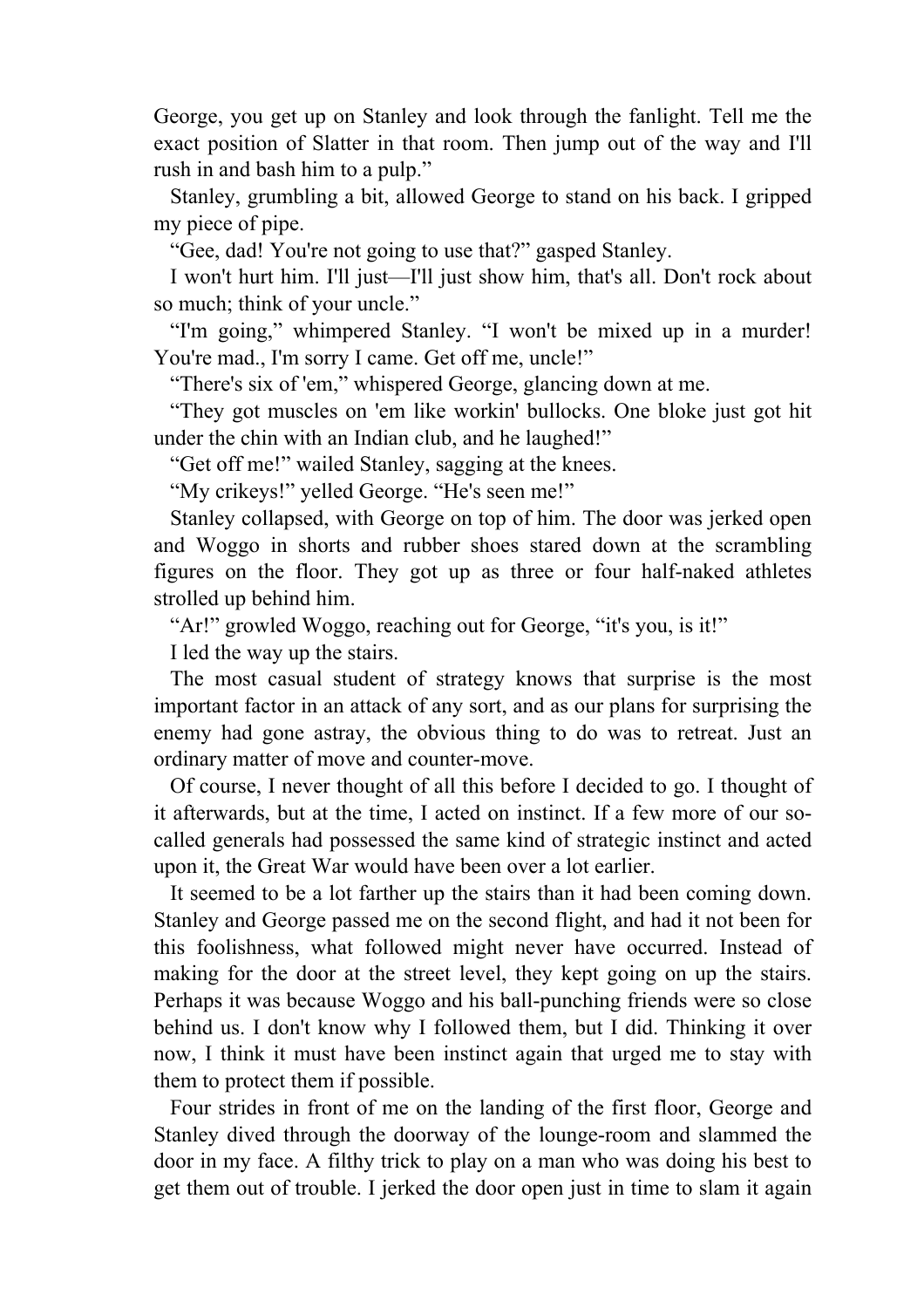on the foremost of my pursuers. Stanley's head showed for a moment above a window-sill. He was outside, on the roof of the veranda. George had one leg through the window, struggling clumsily. I bounded to the window and pushed him through. He fell on the roof with a crash. I felt a hand grasp at my coat as I leapt after him. I had no idea how far down the veranda was, but, judging by the noise George made, it must have been quite a few feet. Marvellous the risks one takes in times of stress. Fortunately, I landed on George.

 I glanced hurriedly about me. The veranda, at slightly varying heights, stretched unbroken for nearly a block. Already a dense crowd had formed on the opposite pavement, for we were in the centre of a busy spot. Stanley had rernoved his coat, or had it torn off him, and stood clasping an electriclight pole that jutted up through the roof. The crowd shouted as Woggo and one of his friends became jammed in the window-frame in their anxiety to get at us.

 Stanley commenced to ascend the pole as George staggered to his feet. The pole seemed to be the only way off the roof, so I made for it.

 "Go on, damn you!" I shouted, pinching Stanley on the leg. "What the hell's keeping you?"

 A wire, from which depended an electric light, stretched across the narrow street. He grasped it and swung out on it. I reached the top of the pole and was standing on the cross-bars when Woggo bounded out on to the roof. George clattered over the iron, seemingly at a loss for inspiration. Hand over hand, I swung out over the centre of the street and stopped next to Stanley.

 "Go on, you fool!" I cried, swinging one foot at him. "What are you dawdling for?"

 "There's a policeman on the roof at the other side and one at the foot of each pole," he panted. "Go on if you like. Don't mind me."

 My arms were beginning to feel the strain. I looked down at the street. All traffic was blocked, and in a little space cleared of the multitude of cheering spectators, the police-wagon waited.

"Slick, eh?" remarked Stanley, nodding towards it.

 "Gee," he added, "if Uncle George doesn't get picked for the next International Rugby team, the game's not fair. They haven't got him yet! Look at him sidestepping! Gee, dad! Here comes a copper out of the window. He's a gonner!"

 "Damn your Uncle George!" I replied, shifting my aching hands, "I can't hang here all day like a side of blasted bacon!"

 "Boiled bacon," amended Stanley. "Drop off if you want to, but stop wriggling about or you'll snap the cable. Here comes uncle!"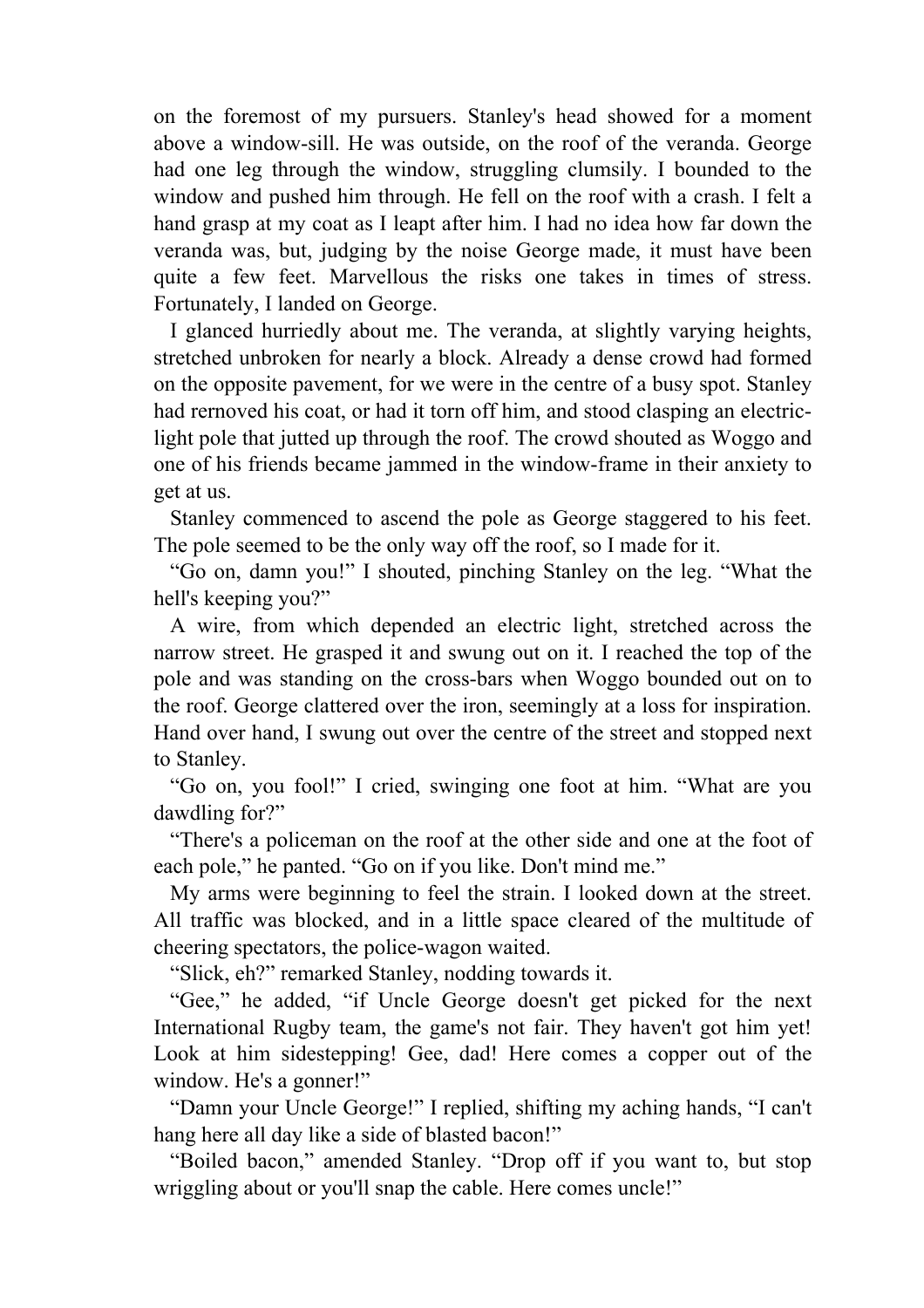I looked around. George was on top of the pole with Slatter hanging on to his leg.

"Don't come here!" I shouted. "It won't hold three of us. Get off!"

"Get a wire of your own," shouted Stanley, angrily. "This is ours!"

 George, despite his many qualities, has one trait in his character which I do not admire. He is absolutely selfish. Thinks of nothing else but his own comfort and safety. Despite our warnings, he kicked Woggo in the face and swung out on the cable. He looked haggard.

 When he was about five feet from us, the cable snapped. I knew the confounded thing would snap. It broke away from the Blue Garter end and we swooped through the air, all hanging on. It struck the edge of the veranda on the opposite side of the street. Luckily, we had just the right length, otherwise we would have been plastered all over the edge of the roof. As it was, we swung under the veranda and Stanley shot through a plate-glass shopwindow without touching anything else. My feet mowed a swathe in the crowd on the pavement and in the confusion I rushed through the splintered window after Stanley.

 George had the way practically cleared for him. I heard moaning and screaming and curses, and the sound of his footsteps crunching behind me as I bounded through the hole Stanley had made in the back of the window. I felt that it was a time when each man must act for himself. Stanley evidently thought so too. The crowd impeded the efforts of the police to a great extent and the maimed and injured created a certain amount of diversion in the front of the shop, but there was no time to waste. And, really, we hadn't wasted any. It was only about thirty seconds since the cable had snapped, and Stanley had already disappeared. I leapt forward and dashed through an archway.

 It was a big store and crowded, yet my escape was easy. An automatic lift took me to the third floor. I straightened my tie and made myself presentable with the aid of a mirror so thoughtfully provided in elevators presumably for people who like to see themselves going up. Then I stepped out.

 In a critical situation, mere calmness will not always save one, but the man who keeps cool when hundreds are excited will come out on top as regularly as the head's hair. I had no hat and that fact gave me an idea which was nothing less than a stroke of genius. I put my pencil behind my ear, expanded my chest, and with a grave demeanour paced the length of the department.

 The shoppers who had flocked to the windows overlooking the street, the spectators, the what I have heard called fickle public were already returning to their normal blasé state of mind.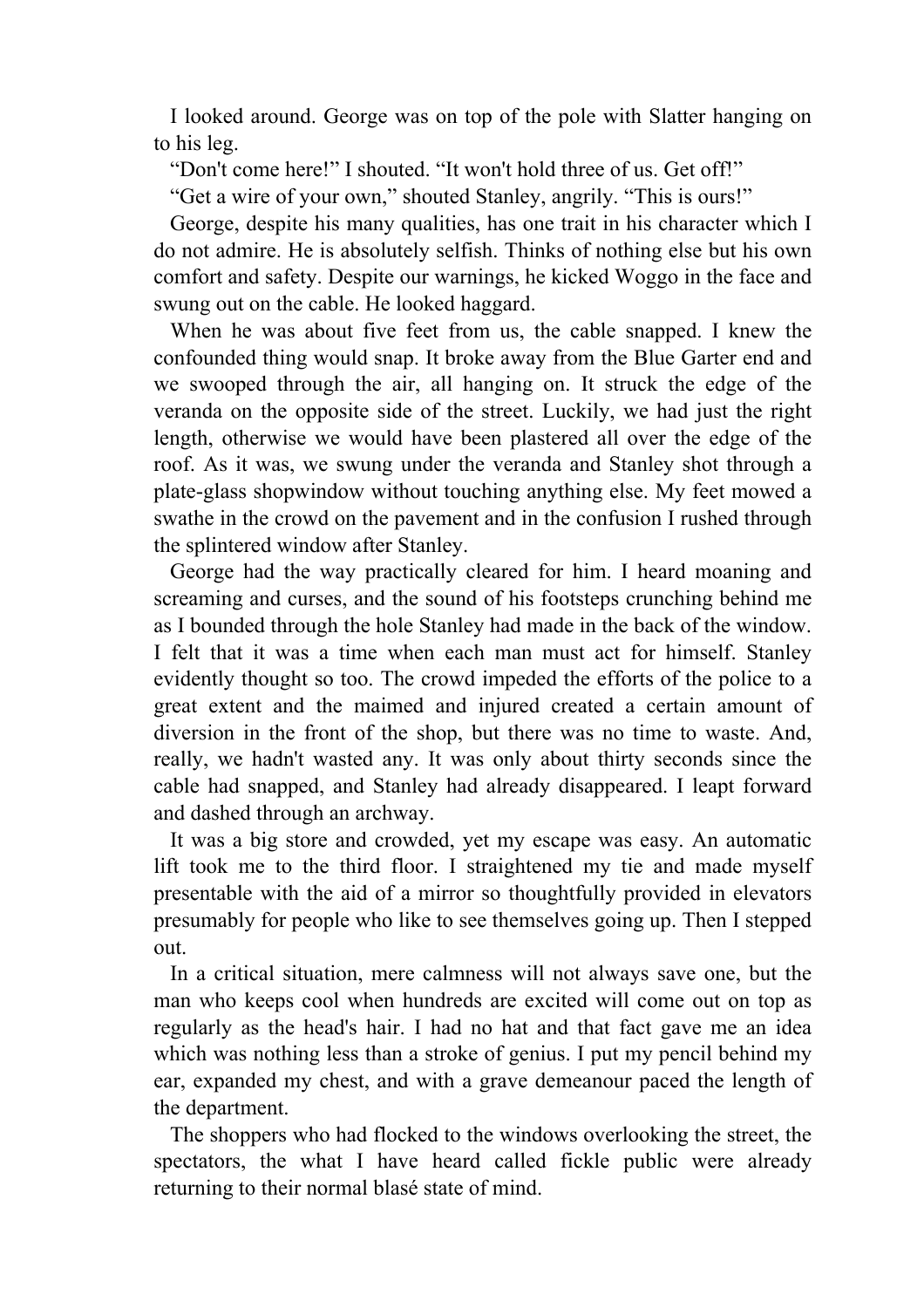Someone touched me on the elbow, and I turned slowly and gracefully toward an old lady.

 "Now that all the excitement is over," she said pleasantly, "I want to see some hand-bags Not expensive ones; its for my daughter. You have some advertised at six and eleven, marked down from five guineas."

 "Oh, yes, madam," I replied suavely. "Take elevator, eighth floor, first counter on right."

"Eighth floor! But there are only six floors in the building!"

"I said the sixth floor, madam."

"You didn't, you said the eighth floor!"

"Oh, go to blazes!" I said, and walked away.

 I hate arguing with old ladies, and I don't know how a man can degrade himself to such a position as shopwalker.

"Check, please!" called a salesman from behind a nearby counter.

 I drew a lightning sketch of a dog fight in his salesbook, that being as near as I could get to the usual checker's signature, and replacing the pencil behind my ear, strolled away.

 I could feel his gaze boring into my back and looked around suddenly to see him staring suspiciously at me. It struck me that I had made a mistake in snapping at the old lady as she was almost certain to complain about it and cause trouble. I decided to try my luck on the second floor, and descended the stairs. I was at least one floor nearer the street and safety if nothing else.

 I was walking slowly toward the front of the building in order to see how things were getting on in the street when I was stopped by another confounded customer.

 "Can't I get any attention?" he snapped. "I've been standing here for the past hour or so waiting to be served!"

I put my hand on his shoulder.

 "Now," I said gently, "that's a lie, about your standing here for an hour or so. However, we'll let it pass. What do you want?"

He went red in the face and sat down in a chair beside the counter.

"I want a beastly hat," he exclaimed at last.

I stepped behind the counter and took a hat off a little pedestal.

"Is that beastly enough?" I asked, handing it to him.

"Don't you want to know the size or anything?" he asked querulously.

 "Lord, no!" I exclaimed. "What's it to do with me? Have a go at that one."

"It's too small," he objected.

"They're wearing them small now," I assured him.

"Let me have a look at that one."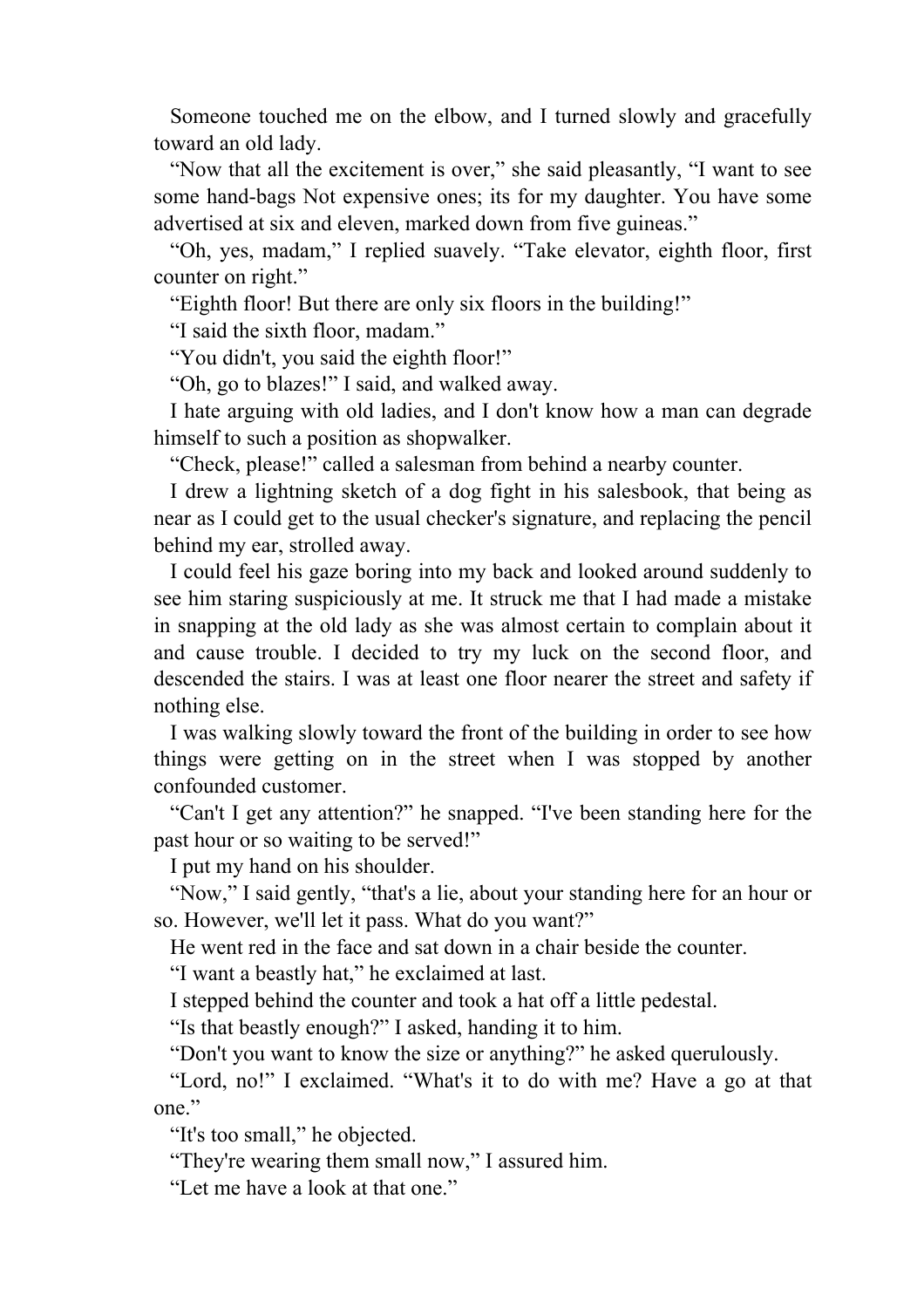I passed him the hat he pointed to.

"It fits," he mumbled, "but I don't like the colour."

 "I like the colour," I said. "That's all right. Don't be so finicky. Now, listen to me," I continued, raising my hand to silence him. "As a sensible man, you must admit that you only buy a hat to cover your head. But as a man of fashion, you want a hat that looks well, don't you?"

He swallowed, and nodded.

 "Well, then, you only want it to look well so people will admire you in it. I admire you in that hat. What more do you want I'm a good judge."

"How much is it?" he mumbled, twisting it about on his head.

"Aw—let me see. Say about two shillings?"

"I'll take it!" he exclaimed eagerly.

"Kick in with the cash," I said, holding out my hand.

He gave me the two shillings.

 "There's some paper and string if you want to wrap it up. Sing out if you want anything else."

 I left him and walked away. I've heard about this art of salesmanship as they call it, but it seems to me that any fool can sell things if he goes the right way about it. I was two shillings better off, anyway, and I had satisfied the customer, and that's the whole essence of salesmanship. I was enjoying myself, in a way.

 There were so many people in the place that I ran very little risk of detection while I kept walking about. I had absent- mindedly brought a hat away with me from the hat counter. It didn't fit, but I decided to keep it for a while. If it had not been for seeing a short, stout man being marched off between two massive plain-clothes detectives I might have stopped for hours, but the sight of an innocent man being bundled along to the policevan reminded me that until I got out of the building I was in danger all the time. I noticed for the first time that big men in civilian clothes, obviously policemen, were roaming all about the place, peering suspiciously at everyone.

 I turned once again to the stairs and descended to, the ground floor. It was risky, but I felt that if I did not soon leave, something might happen.

 I gazed around me and my eyes bulged as they sighted Stanley. He was standing behind a counter in his shirtsleeves, folding up a travelling-rug.

Astonished, I walked over to him.

"Yessir? What can I do for you?" he inquired pleasantly.

"Lord, you've got a nerve!" I exclaimed.

"So have you," he whispered. "Where's Uncle George?"

"Pinched, I suppose," I murmured.

"This is a very good quality rug, sir," babbled Stanley, as a man paused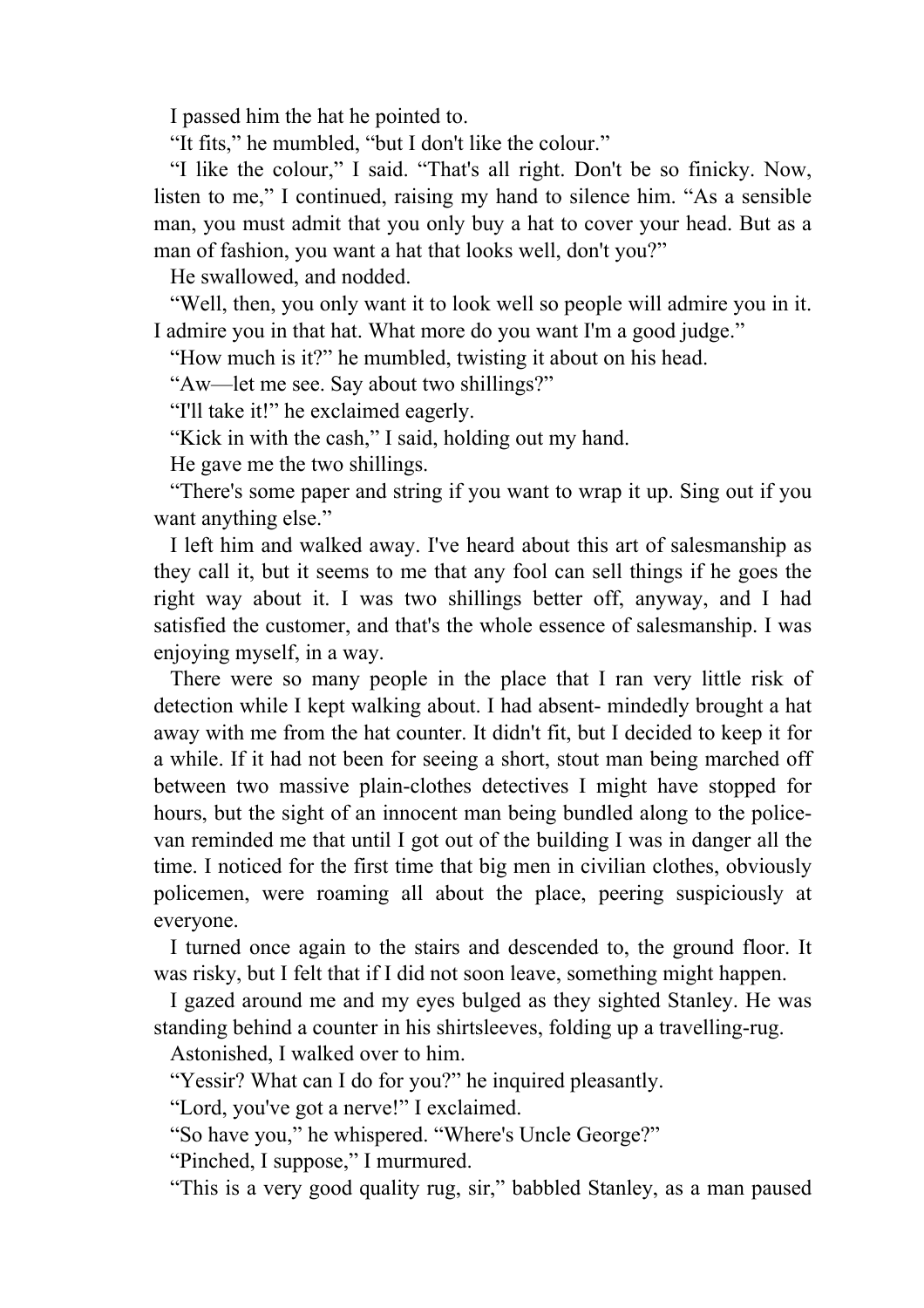at the counter. "Best camel wool, hollow ground with side flaps and hot stripes."

"Yes," I replied, "I'll take that."

"Anything else, sir?"

I looked around as the man walked away.

"Yes," I said, "I'll have that overcoat there, and a suitcase."

"Hey! Cut it out!" whispered Stanley, hoarsely.

"Make it snappy!" I replied.

He hesitated a moment and then handed me the overcoat.

"Now the suit-case," I said, draping the coat over my arm.

 Mumbling to himself he went to the end of the counter and removed a leather case from a display stand. I pretended to examine it while I spoke to him.

 "I know this looks very much like dishonesty, Stanley," I said softly, "but don't let it trouble your conscience. You know me for a man of honour and integrity and that though I may have my faults, petty dishonesty is not one of them. I will explain everything later. Have you got anything else that you could put into the case?"

 "We've only got travel goods here," he replied sulkily. "I don't know whose overcoat you've got."

 "All right, all right. There is no need for you to get sulky. I'll pay for the stuff just to set your mind at rest. How much is it?"

He brightened up.

 "We'll let it go at a pound. The stuff is worth more, but I don't know the price of everything, so we'll say a pound, eh?"

"Yes," I replied, "we'll just say it. Here's two shillings."

"That's not enough," he said, putting it in his pocket.

 "Do you mean to keep that money yourself!" I demanded. "Why, boy, that is theft! Haven't you got a streak of decency somewhere in you?"

 I was astounded. I had never suspected my own son. What father would? "You're coming out of it all right," he mumbled.

"Give me back that two shillings!"

He walked away and I picked up the suit-case and went after him.

 "Remember, you bandit, that's two shillings you owe me," I hissed and passed on, donning the overcoat as I went. With the coat on, the suit-case in my hand, the rug over my shoulder and my new hat tilted over my forehead, I hurried away to another exit and left the place.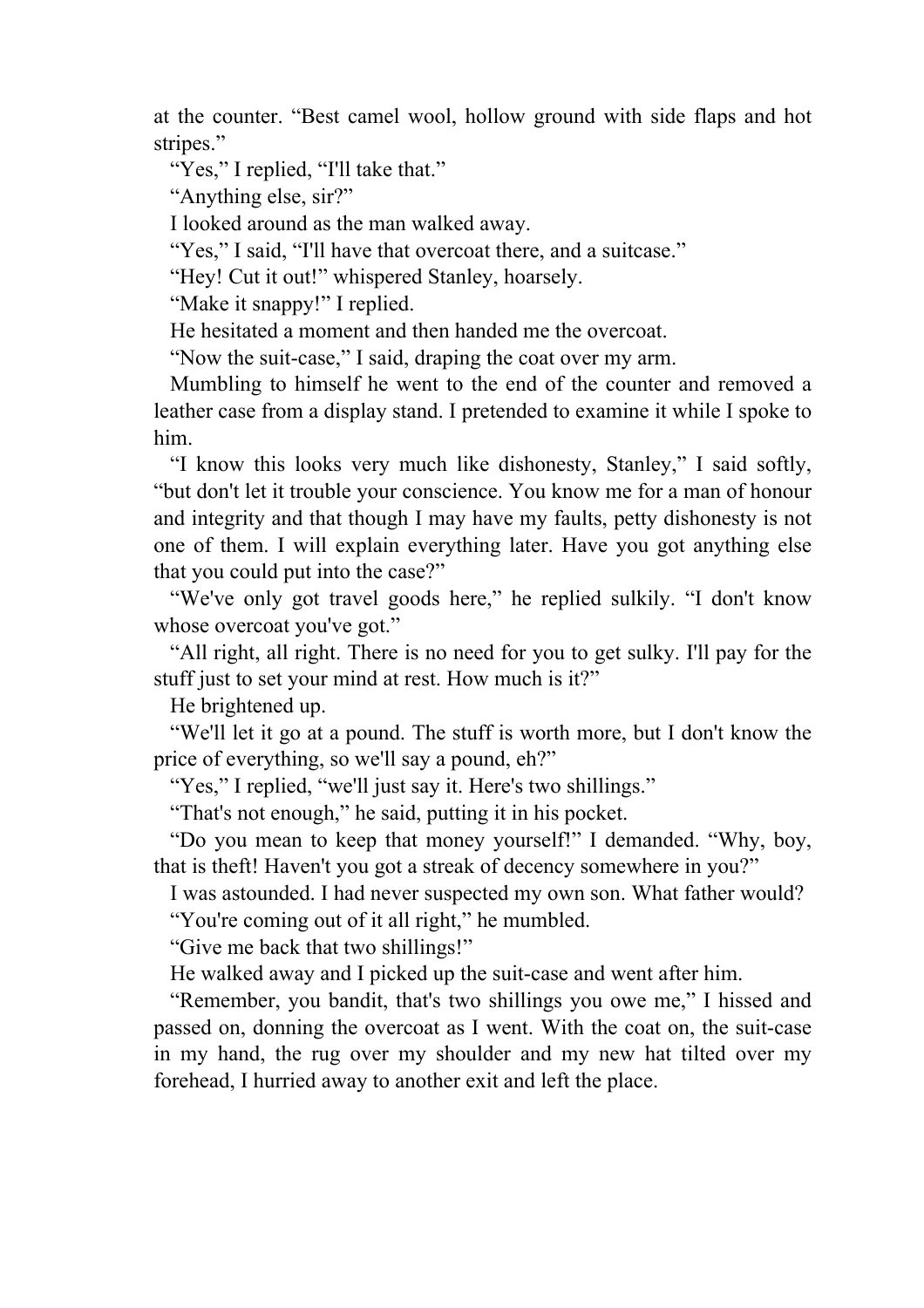## **CHAPTER XXV**

WHEN I am in one of my reckless moods it takes a lot to surprise me. Reckless but calm, that's me. I remember when Agatha's grandfather, who had become increasingly absent- minded as he grew older, explained to me his reasons for going to sleep with his head in the gas-stove. He had intended to suicide, but had forgotten to turn the gas on. Another man might have telephoned for the police or the ambulance or a straightjacket. It is rather surprising when one comes to think of it, to find an old man asleep on the floor with his head in the gas-stove and the door squeezing his neck. But it takes more than that to surprise me. I just turned the gas on for the old chap and left him. It sent my gas account up enormously, but I was never a man to quibble over a little expense. And I am calm at all times. Still I could not help the slight raising of one eyebrow when, on arriving, home, I found George sitting on the doorstep.

"Hullo," he said. "Where did you get that hat?"

"What's wrong with it?" I queried.

"It looks silly."

 "How did you manage to get away?" I asked curtly. A man who wears ties like George has no right to criticize.

 "I dunno, exactly," he replied, scratching his head. "I was standing there, just inside the window, when in comes two detectives and about nine policemen. So I starts to get back into the window and one of the detectives says, 'Eh!' So I looks round and he says, 'Oh, all right. You watch that stuff in the window, will you?' So I says, 'Righto,' and off they went and left me."

 It was plain to me that on account of his build and the way his clothes didn't fit him, the detectives had mistaken him for one of their own kind.

"What did you do then?" I inquired.

 "Well, I stood there and watched the window for a while, and then a policeman comes up to me and says, 'I'll take your place here. O'Halloran wants you.' So I went off and had a look round but I couldn't find any one by the name of O'Halloran, so I thought I might as well come home—and here I am."

"Oh," I said.

 What else could I say? Fools rush in where angels wouldn't go in an armoured tank, and they stroll out again in safety with a silly grin on their faces. I stepped past George and entered the house to rid myself of the overcoat and the suit-case. Looking myself over in the mirror, I had to admit that the hat was a bit on the small side, but by wearing it over my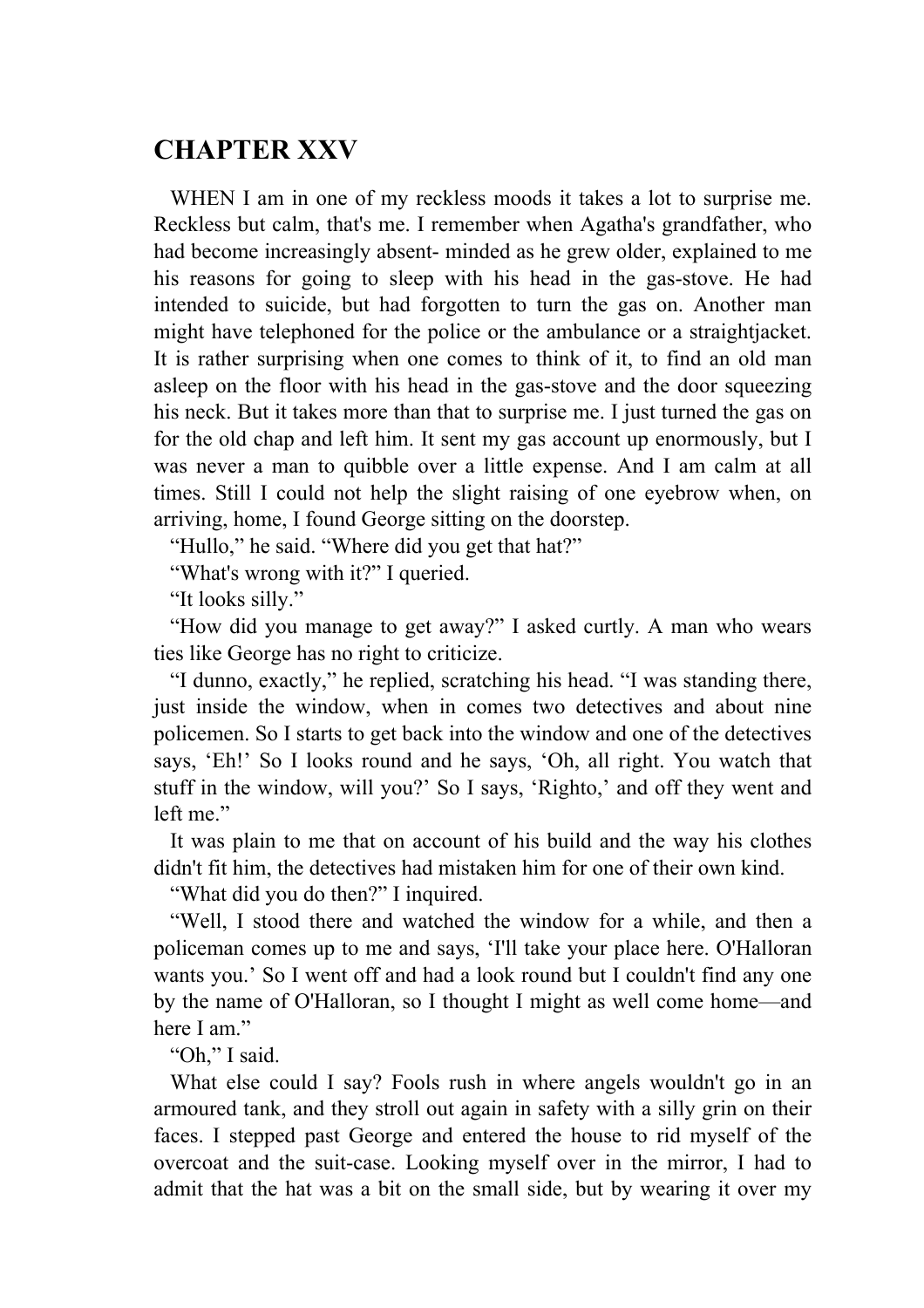forehead or tilted on to the back of my head it did not look so bad. Beside, a man with the right air and bearing can wear practically anything.

 I had washed, and was putting on a clean collar when George shouted from the doorstep that Stanley was coming.

I went to the doorway.

 "Hullo," he said, kicking the gate open. "Nice damn mess you've got us into. I had terrible trouble getting away. I sold out everything at my counter and just as I was going, they came looking for me. I was lucky to get away. I suppose you think that sort of thing funny----"

"I did not ask you to come," I put in. "You came of your own free will."

 "You've ruined me at the Blue Garter," he grumbled. "That's the second time you've gone there and caused a disturbance and I'll be barred from the place now. You've taken my living away from me, that's what you've done. As for you, you'll be sandbagged on sight if you ever go near the place again."

 "Nevertheless, I'm going back there as soon as I've had something to eat"

"What for?" gasped George. "Tired of life!"

"Something like that," I replied.

Stanley looked at George and tapped his forehead.

"Yes," agreed George emphatically. "And, my crikeys, he looks it with that silly hat on!"

 "Never rnind my hat," I snapped. "Take that rotten tie off. If you must know my reasons for returning to the Blue Garter, I'll tell you. I intend from now on to get the last ounce out of life. While Slatter remains out of hospital, my activities will be hampered. That is all."

"Well," declared Stanley, "I'm not going to be in it."

"Neither am I," said George.

"Stand out of the way then," I cried. "I'm going."

"Straightaway!" exclaimed Stanley.

"Flannery's first."

"Oh, we'll go that far with you," said George.

Stanley brushed past me.

"Wait tell I get another coat and hat."

 He was ready in a few minutes and the three of us strolled up to Flannery's. Flannery looked hard at me and then shook his head vigorously.

 "I know it by the look of your face, and I'm not having any. Not even one, so it's no use asking me."

"What are you talking about?" I asked him.

"Mugs of whisky," he replied tersely.

"Neither am I," I assured him. "I have a busy night before me."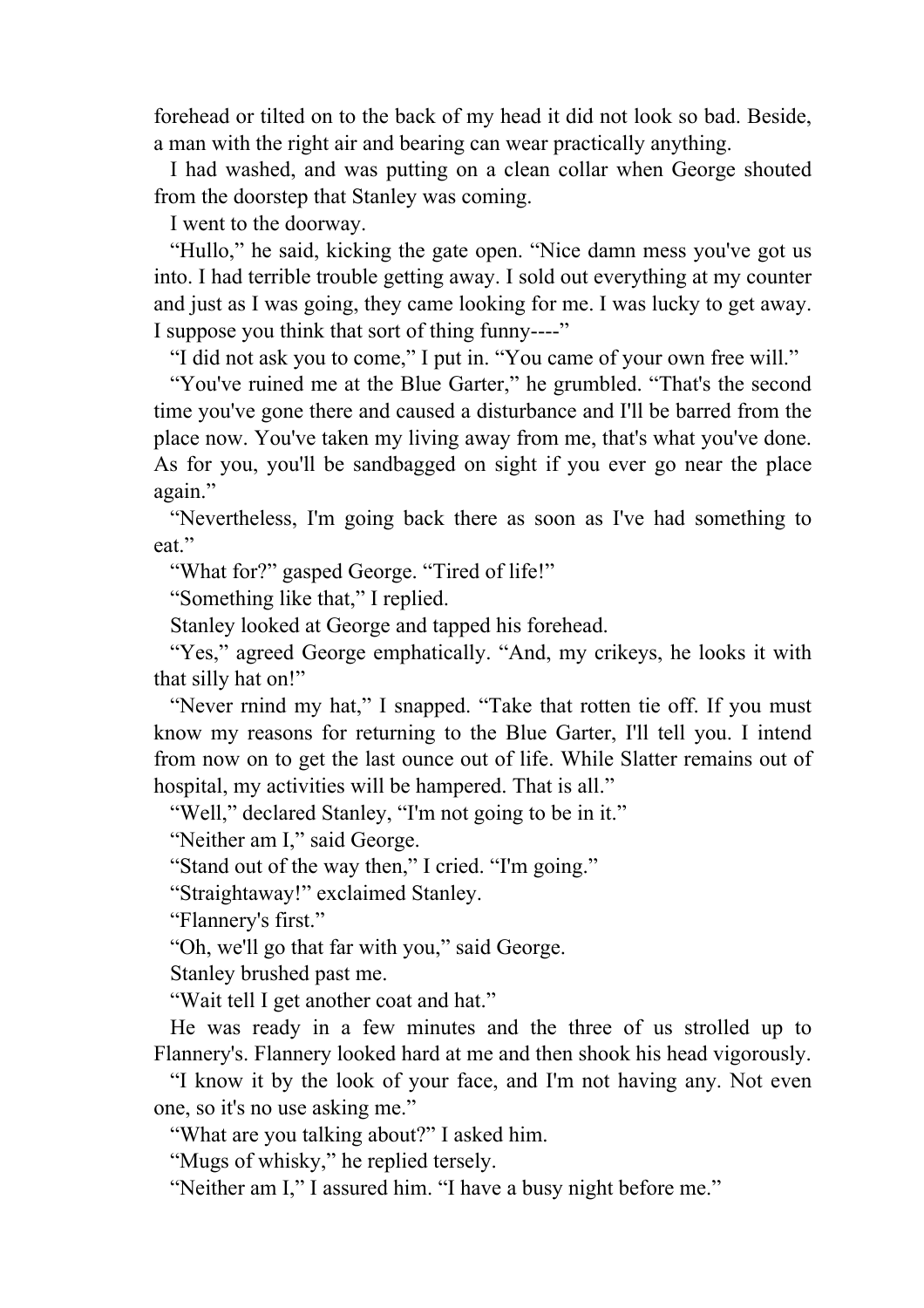We ordered our drinks.

 "Where did you get that boy-size egg-boiler?" asked Flannery. "It looks funny."

 "To say the least of it, Flannery, your criticism of the hat of a good customer is impolitic. I'll say nothing of your lack of taste."

 He apologized, but kept glancing at the hat in a way that annoyed me greatly.

 As time went on, Stanley became silent, and George increasingly voluble. Stanley came and shook hands with me.

 "You're game, dad," he whispered. "I've a good mind to go with you tonight."

"It is no expedition for boys," I replied gently.

 "Oh, isn't it!" he exclaimed. "I'd like to see any one try to stop me if I wanted to go. I'd be of more use than that big slump over there."

"What's that?" inquired George.

 "Stanley was just announcing his intention of coming with me to the Blue Garter as you seemed to be a little too nervous to accompany me and he does not like to see me go alone."

"Nervous!" shouted George.

George was coming too.

 At half-past six we left Flannery's by the back entrance and entered the taxi which had been waiting for us since six o'clock.

"Blue Garter," I directed.

"My God!" exclaimed the taxi-driver, and we started off.

"I should be seeing Mary to-night," mumbled George.

"It's not too late to withdraw if you want to," I replied.

 "Oh, I'm coming. I didn't make an appointment, but was thinking of calling on her .... Ah, well!"

 An aura of gloom hung about George and Stanley and I could not help being affected. The car was comfortably upholstered and we rolled along without the slightest jolt. The driver, having by this time got used to my ideas, had hung a tin flap over the face of the taximeter. We travelled in luxury and on pleasure bent, rnore or less, and yet the expression on the faces of Stanley and George could not have been worse if we had been travelling in a hearse. They sat stiffly, gazing sadly at the driver's neck. After enduring it for about six minutes, I tried to cheer them up.

 "What's wrong with you totem-poles!" I snapped. "Look as if you're enjoying yourselves. This isn't a tumbrel!"

 "I was wondering," said Stanley in a toneless voice, "I was just wondering whether we would take our next ride in the police car or the ambulance wagon."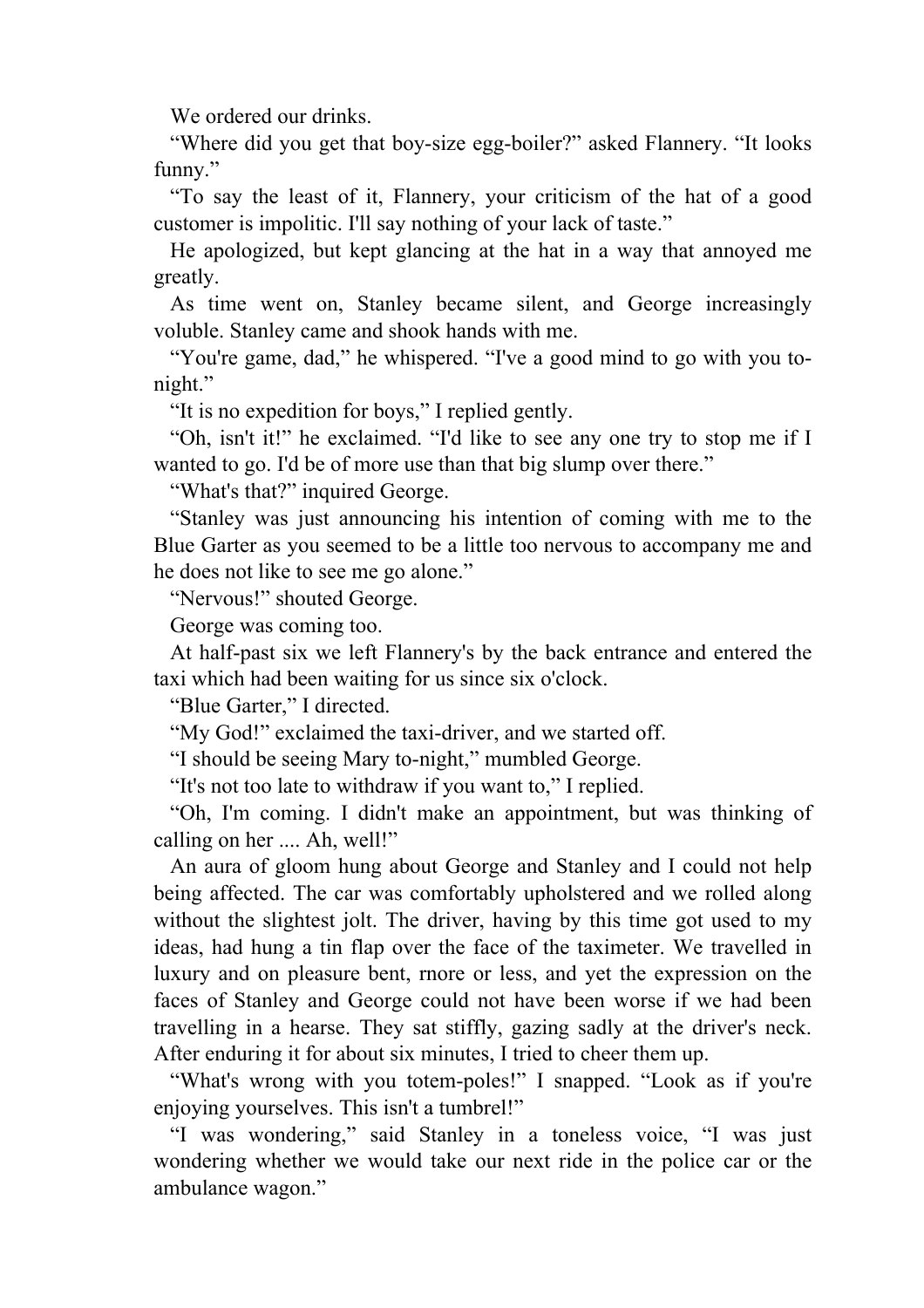"I should have gone to see Mary," mumbled George.

 "What's the rush?" I queried. "Frightened she'll escape? Don't you believe it. Plenty of time. She'll keep; they all do."

"I've had 'em go bad," said Stanley.

 "Anyhow, George," I continued. "What do you intend to do about her? You'll have to get rid of her sooner or later before she gathers too much evidence."

"I'm going to marry her," he replied stolidly.

"Don't start, dad!" exclaimed Stanley. "I'm not in the mood for it."

 "I wasn't going to say anything," I replied, "only that, speaking as a man of experience, if ever I got married again it would have to be under an anaesthetic."

 "None of them new fangled ideas for me," said George, sternly. "Anaesthetics! When I get married, I'll get married raw—with me eyes open."

The car eased to a stop.

"Blue Garter," said the driver.

"Already!" exclaimed Stanley.

"You'd better wait," I said, after we had alighted.

 "Not me!" the driver exclaimed. "And I want me money, now. I might never see you again—unless I have to identify yer," he added thoughtfully.

"Do you want to lose my custom, or will you wait?" I snapped.

 "Oh, all right," he replied sulkily. "I'll wait on the corner of the next block."

 I turned my back on the cowardly fool and we entered the doorway of the Blue Garter and ascended the stairs. There was a little altercation as to who should go first. Courtesy prompted me to request Stanley and George to go on ahead but they were equally decided that I should lead the way. After a few minutes, I acceded to their requests and went in front.

 Seen from the landing, the place was crowded. I could see neither Woggo nor the manager and I beckoned to George and Stanley who had hung back on the stairs. Together we entered the room.

"See any one you know?" I asked, turning to George.

He shook his head.

 "Hard to tell in this crowd," said Stanley dubiously. "I don't suppose he'd be in here and it's no use hanging around. Let's go."

A waiter paused in front of us and eyed me suspiciously.

"We want a table," I said, nodding to him.

"What for?" demanded George.

"To sit down at," I explained patiently.

Very grudgingly, the waiter secured us a table. We had, just seated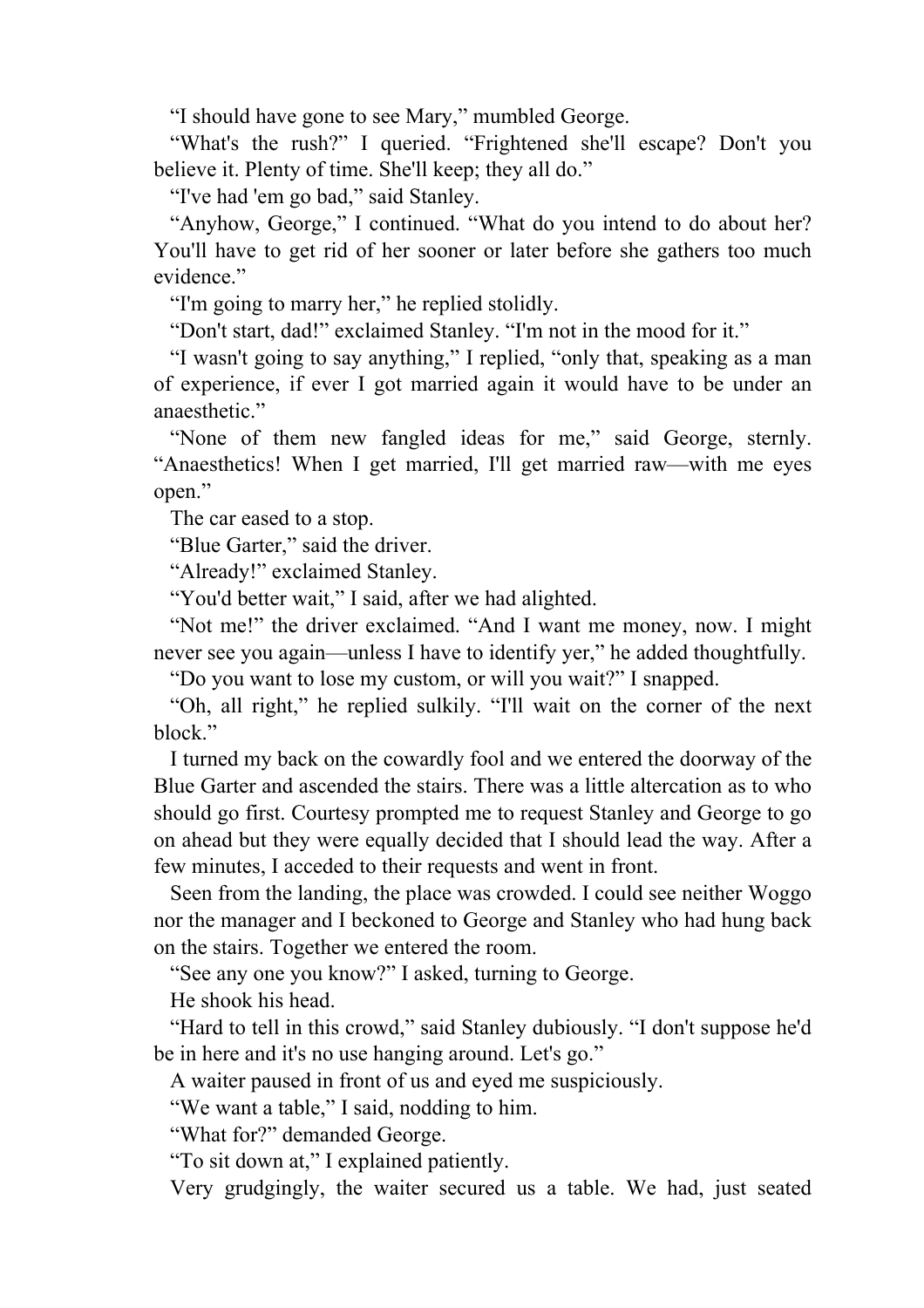ourselves when a glad cry welled from far down the crowded room.

"Oo-oo! George!"

We looked around.

"Mary!" whinnied George.

"Stone the crows," gasped Stanley. "It's Eggs!"

 And it was. There she stood, a triumph of chemical science, waving her plump white arm above her blonde head.

"George!" I commanded, "sit down!"

 But it was no use. Grinning from ear to ear he lumbered towards her like a dray-horse just turned out of harness, straight into the lion's mouth. Stanley and I stood up on the table to watch the impact. Out of the corner of my eye, I saw the manager enter the room. His face blanched as his gaze alighted upon us. "Oh, my God, they're in!" he cried.

 "Har!" came a deep-throated growl from the other end of the room. I saw Woggo get up, I heard Eggs scream, "Leave him alone!" I saw Steak hanging on to the drunken Simpson as he strove to get to Slatter's side. And then Stanley pushed me off the table.

 In his excitement he elbowed me off, or that was his subsequent excuse. He may have done it deliberately, but anyhow, I don't think I lay on the floor for more than half a minute, although I was a bit stunned. Supposing that it took me a minute to fall to the floor and get up again, one could hardly expect much to happen in such a short time, but when next I could see Slatter's end of the café, it was a wreck. As I watched, tables flopped over, flower vases sped glittering through the air and smashed against the walls. Women stood on chairs and were swept off. Men, catching a sauce bottle in the ear, rose with a howl of rage and cast themselves into the fray with the abandon of' open-air eurhythmicists. Meanwhile, George demonstrated the importance of being earnest while Eggs clawed those nearest. Steak quietly collected the spoons.

"Isn't it great!" exclaimed Stanley.

"Go in and help Uncle George," I commanded.

 "I can help him from here. Watch this," he said, swinging a chair around his head. He let go and it rose in a gentle curve above the heads of the mob and then fell into the thick of it.

"You've hit your Uncle George!" I exclaimed.

"Ah, well. I'll try another one, a little more to the right. Watch this one."

 I left him and crawled on my hands and knees under cover of the tables to the farther end of the room where it was quieter. Someone had locked the door leading out to the street and around it a sweating mob milled in their endeavour to escape. Hunched up in a corner behind a table, I found the manager. His face was buried in his hands. He looked the very dregs of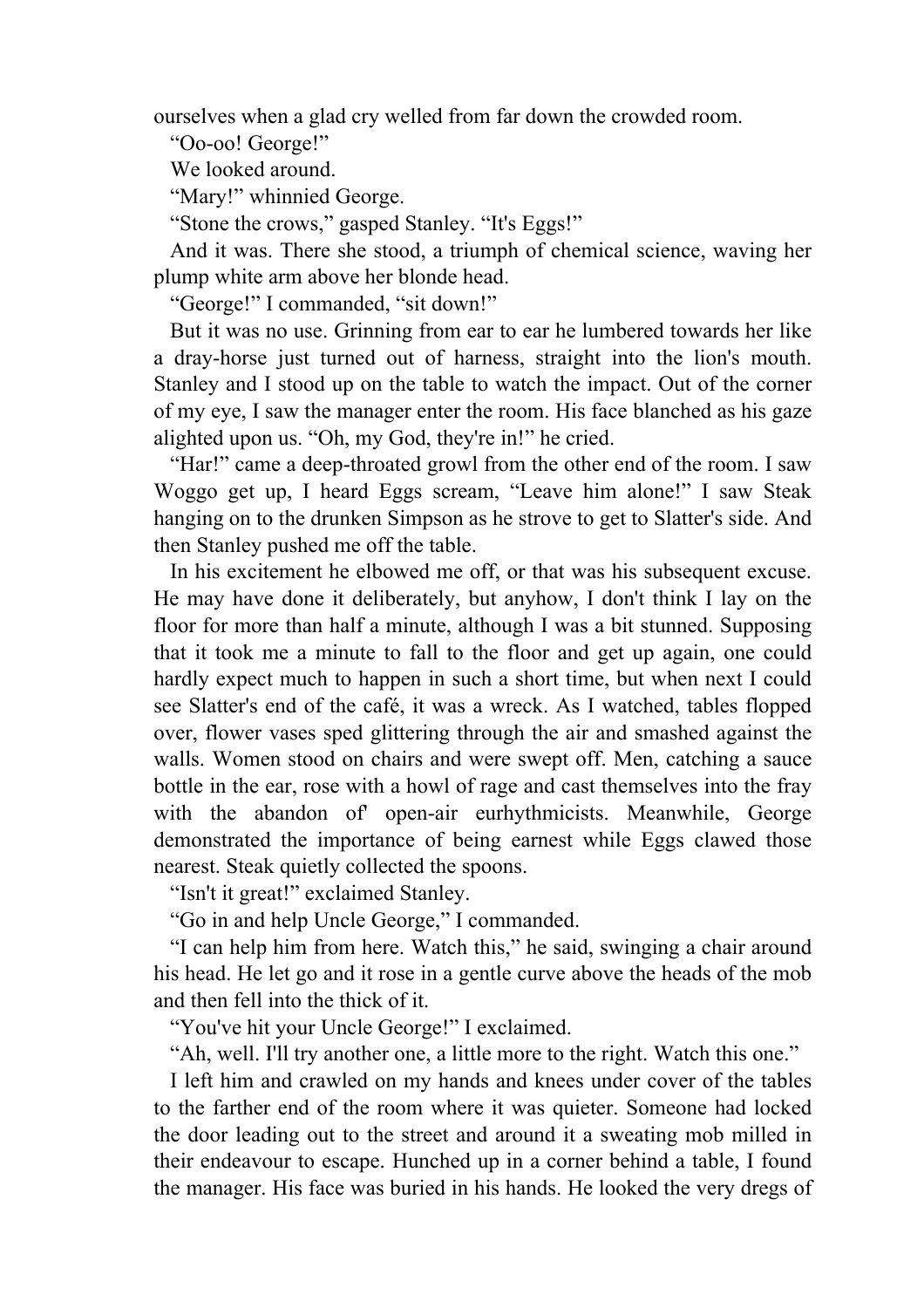dejection.

 "Bear up, old man," I said, patting him on the head. "Try to smile." He looked up.

 "Hur-r-r-rgh!" he screamed and leapt to his feet like a maniac. I rushed down the room from the ungrateful beast. I could feel him at my back. He was mad! With a last despairing leap, I flung myself into the tumult and the wreckage. Divine Providence must have guided me, for I struck Slatter in the back with such force that he shot forward, hit the floor with his forehead, and lay still. Someone kicked me in the stomach. A sudden feeling of disinterest swept over me and I crawled behind an upturned table holding myself together. But my luck had not altogether deserted me. Through eyelids half-closed in anguish, I saw a waiter grasp a palm in its earthen pot, raise it above his head and hand it to the manager in the back of the neck. He dropped, covered with dirt. The waiter caught my eye and grinned.

"I owed him that one," he panted.

Weakly I pointed to another palm, but he shook his head.

 I closed my eyes. The din had subsided a little. There was more panting and less shouting.

The queue at the exit had broken the door down and got away.

I felt a soft hand on my forehead.

"How are you, Jack?" said Steak.

 "All right, Daisy," I replied feebly, gazing up at her. "Got all the spoons."

"Absolutely. Did you see Stanley?"

"No. What's the matter with him?"

"I think he's dead."

"Good!" I exclaimed, and closed my eyes again.

"You won't leave me, Daisy?" I whispered.

"No, Syrup," she crooned, kissing me on the ear.

"Police!" yelled someone from the doorway.

I sat up.

Daisy gripped my hand tensely, and then relaxed.

 "They always get you in the end," she said sadly. "The only thing to think of, is which end they'll get you in."

 "Stop Stanley!" I cried as I saw him rushing past. She tipped the table over, bounded across it and tripped him up, while I scrambled to my feet.

"He knows a way out, if any one does!" I exclaimed.

"George!"

"Maureen!" screamed Steak.

"Mary!" bellowed George.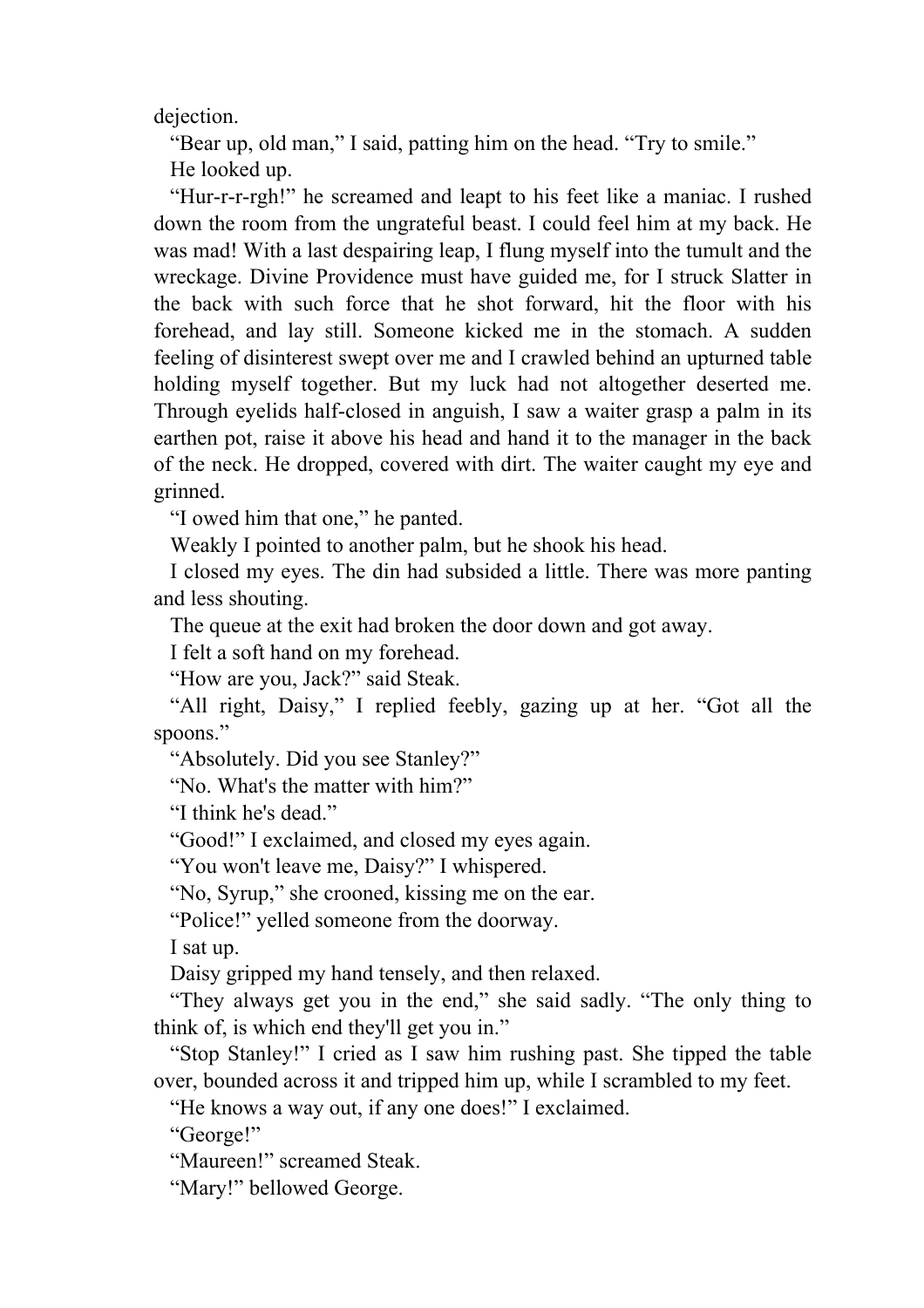"Come on! Come on!" shrieked Stanley, struggling to get loose from my grip.

 "Yer not goin' ter leave Woggo, are yer!" cried the drunken Simpson, dragging the unconscious Slatter towards us.

A crowd stampeded past us and swooped, jostling, down the stairway.

They met the police coming in.

"This way!" shouted Stanley, breaking loose.

George hoisted Slatter on to his back and we dashed after Stanley.

 Down steps. Flights of them. Wooden ones. Stone ones. Through doors. Past barred basement windows. Over crates and barrels. Then out into a little dark lane. I leaned against the wall, breathless. George put Woggo down on the pavement.

"My crikeys!" he panted.

"Stanley," I said hoarsely, "run up to the next block and get the taxi."

"And get pinched!" he ejaculated scornfully.

 "I'll go," said Steak. "They won't take any notice of me. Hold these spoons."

I told her where to go and sat down on the kerb to wait.

"My crikeys!" said George, squatting beside me.

 "Heard you the first time," snapped Stanley. "What the devil made you start all that uproar?"

"My ... Gee!" muttered George dazedly.

"Woggo seems to be comin' round," said the drunken Simpson.

"Knock him again," said Stanley callously.

Maureen stooped in front of George and patted him on the cheek.

"Mary," he bleated.

"Ah, George, you're wonderful!" she sighed.

I got up and walked away. Stanley strolled after me.

 "You know," he muttered, "we're just as likely to be pinched here. The police are bound to search the basement and find the place where we got out."

"What the blazes did you bring us here for then!" I exclaimed.

"Not to camp in the gutter for the night," he replied hotly.

 "You wait till I get you home, my boy! I'll teach you to be continually getting your father into trouble!"

"Ar!" he growled.

The car rolled up in time to save any active unpleasantness.

 "Say!" grumbled the taxi-man as we flocked towards it, "this ain't a omnibus."

 "That's all, right," I rejoined. "We'll fit in all right. George, you get in and let Maureen—Mary—sit on your knees. Daisy can sit on Slatter.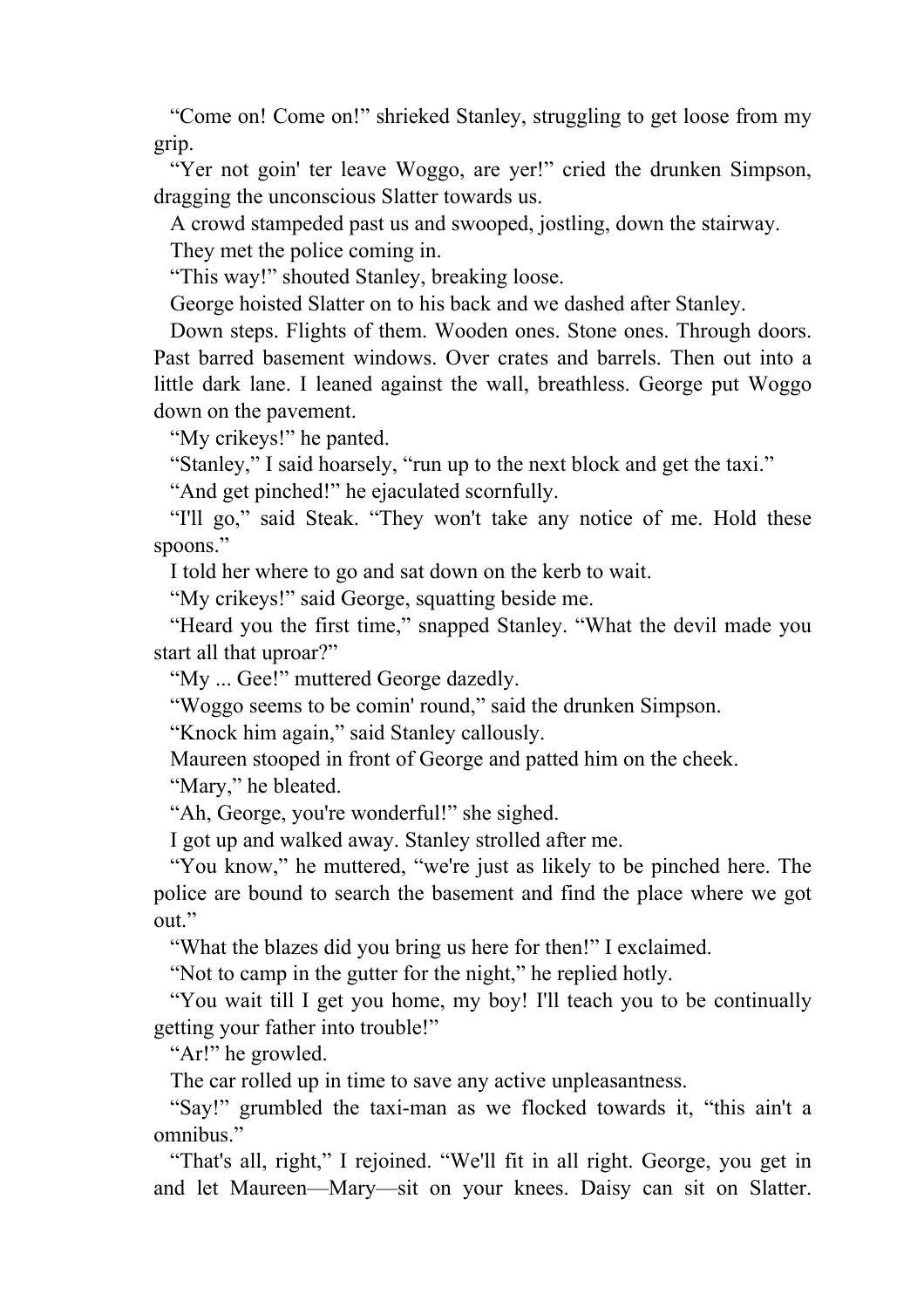Arrange yourselves."

 Somehow, we squeezed in. "Let her go," I said, slamming the door. "Where to?" queried the driver. "Just go," I snapped. We went.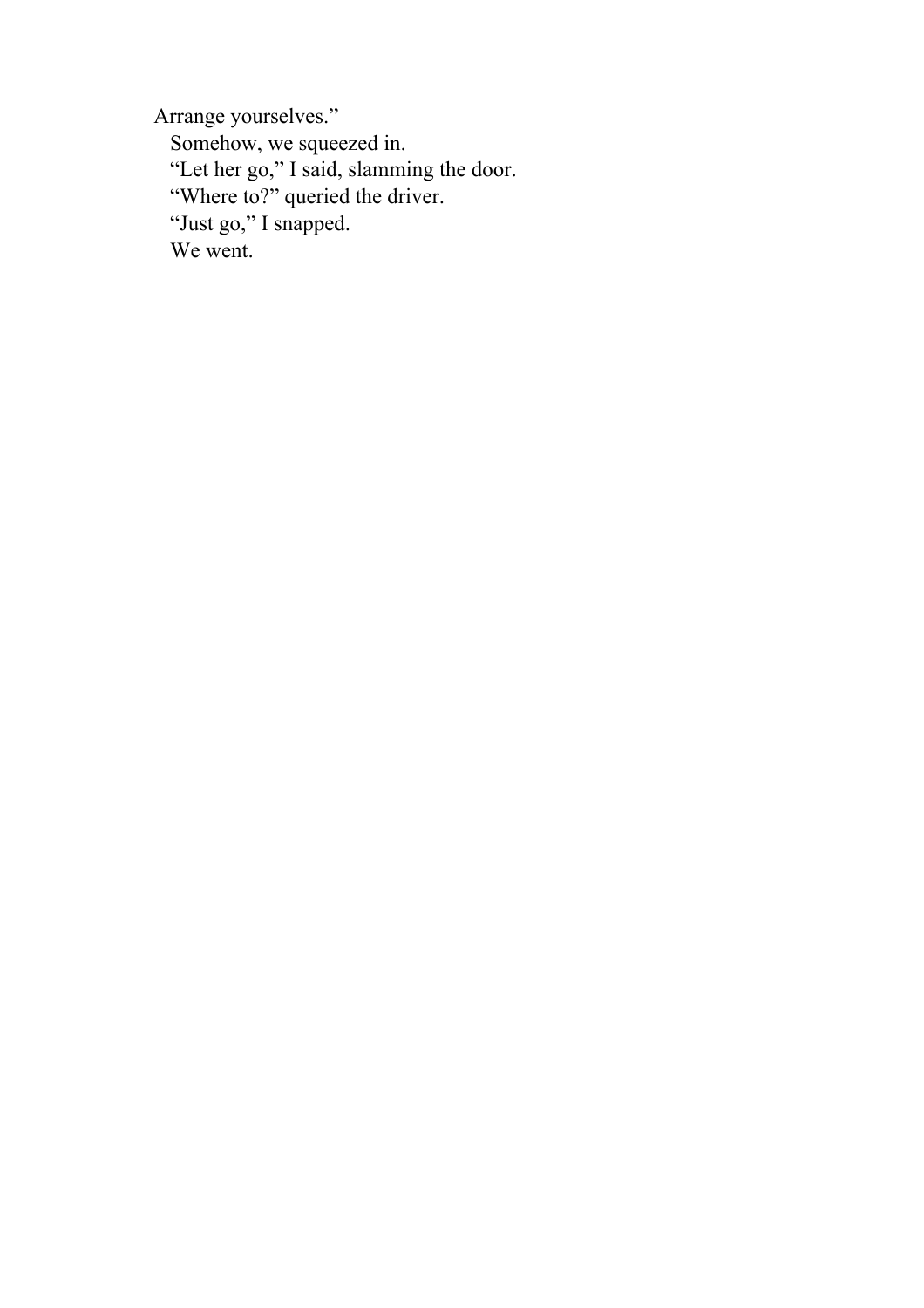## **CHAPTER XXVI**

 MY grandfather used to say, when in the throes of his rheumatism and casting his mind back to his courting days when the grass was damp, "Great oaks from little acorns grow." And I well remember my grandmother's description of the vagaries of life. "First it's one thing and then it's another, something leads up to something else and this and that, and before you know where you are—there you are!" It is wonderful what trouble one's little mistakes will engender. The Creator carelessly leaves a speck of protoplasm on a quiet world, and, damn it all, there's Stanley! I do not usually make mistakes and I very seldom misunderstand people, but I had made a terrible mistake about Slatter—with Stanley's assistance.

 We had stopped in a quiet street to allow of some readjustment of the passengers. Slatter had regained consciousness and objected to Daisy sitting on him, explaining that he had lost money that way before.

 "I'm sure," I said, "that Mrs Slatter would never think of such a thing." "Oo?" said Woggo.

"Mrs Slatter!" giggled Steak. "Don't be scandalous!"

 "You didn't get married to me while I was unconscious?" cried Woggo anxiously. "You wouldn't do a dirty trick like that on a man!"

 "Blow in your ear and wake yourself up," exclaimed Daisy contemptuously. "I wouldn't send in the coupon if you were a free sample. What put that horrible idea into your nut, Jack?"

 "Stanley said—Hey, Stanley!" I growled, grasping him by the collar, "what made you tell that despicable lie?"

 "You said that Maureen's brother, One-hit Mulligan, was after me for tipping her out of the side-cart, and tried to frighten me ..."

"I haven't got a brother," interrupted Maureen.

"There you are!" cried Stanley gloatingly. "Who's a liar now?"

"Strikes me you both are," said George loftily. "Up at Split Rock ..."

"Ah, don't give us any more about Split Rock," moaned Stanley.

 "Tell me some more about Split Rock, dear," cooed Maureen, patting George's cheek.

 "What did you run away for, that time at the races?" demanded Woggo, gruffly. "And 'oo started the brilliant idear of chasin' me round and hittin' me on the face every time they seen me?"

"Now let's get this straight," said Stanley.

 "You shut up," I snapped. "You've caused enough trouble. It's a pity you weren't born dumb."

"'E was," put in Simpson sleepily.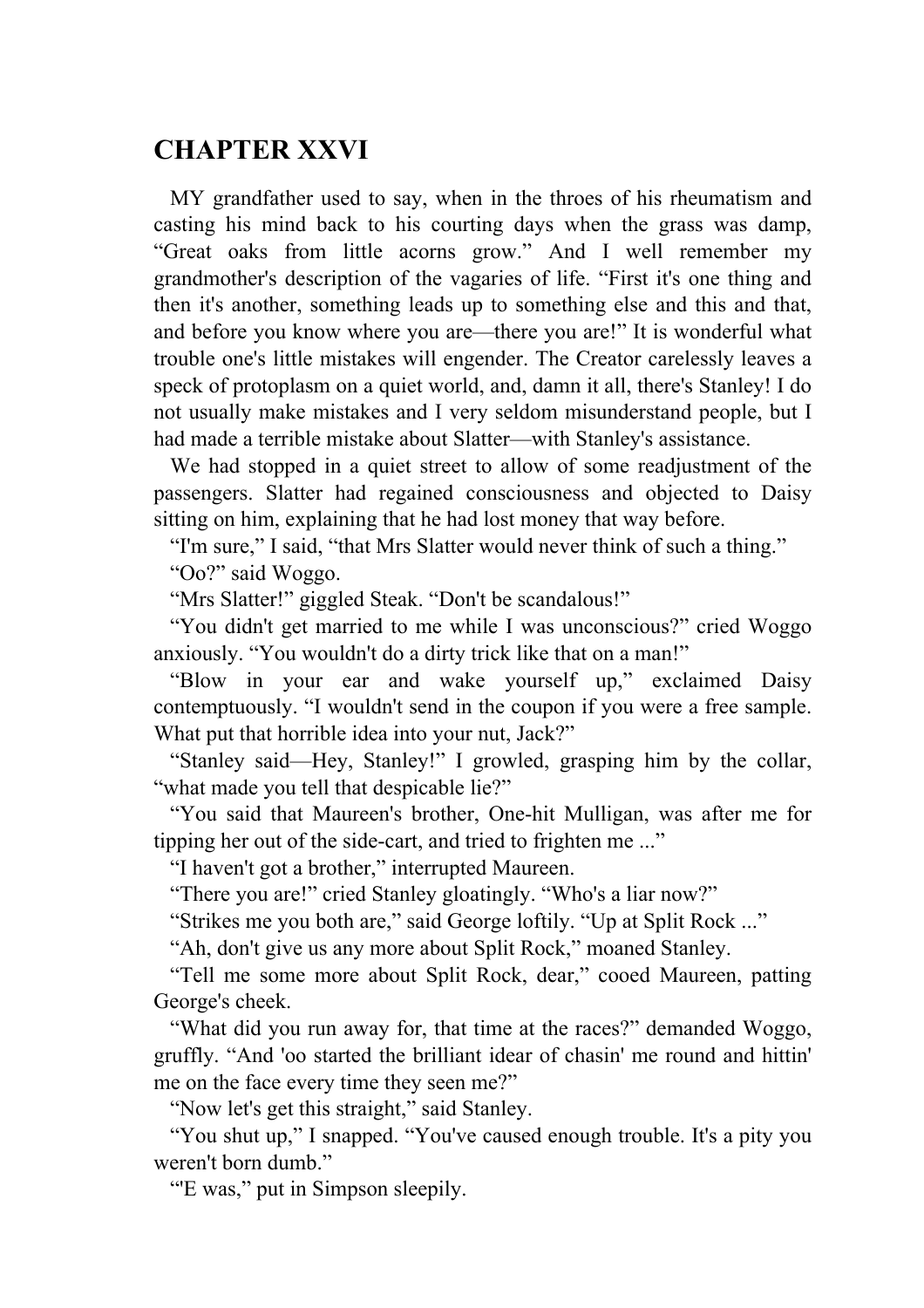"Now, first of all, Woggo," I said, "there was the incident at the races. I thought you were annoyed when you saw me cuddling Daisy, and you looked so belligerent that I thought it best to leave."

 $``$ [----''

 "Wait a rninute. Then you chased me. After that, you came round to my home and tried to waylay me. Then Stanley took Maureen out in his motorcycle and crashed with her. She came with you, Simpson, and Daisy to the house to get her revenge on the pair of us----"

"Revenge, nothing," interrupted Eggs. "You've got bees!"

 "We were hiding in the wardrobe when you were in the room. I distinctly heard you say, 'We came here to get them, and we're going to get them.'"

 "Me false teeth!" she shrieked. "Me false teeth, you fool! They got jolted into the side-car when we crashed. You don't think I'm going to pay nine guineas for a top set for Stanley to cart round in his side-car?"

"Well----" I mumbled, stroking my ear as I do when puzzled.

 "Now, listen ter me," said Woggo. clutching at my tie and gazing earnestly into my face. "I done me roll on that — — Useless Annie. I comes up to the stand for the sole purpose of bitin' yer ear for a few quid, and yer bolts! 'Ow was I ter know y' was broke? I runs after yer and loses y' in the crowd. Daisy tells me that yer broke too, so I calls round to your joint later on ter see 'ow yer gettin' on and----"

"S all a mistake," interrupted Simpson. "S all a bloomy mistake. An' all I get out of it is a black eye. Look at it!"

"What a beaut!" exclaimed Stanley admiringly.

"Nobody 'it me, mind yer! Some dirty cow threw a chair."

"What a thing to do!" Stanley exclaimed.

 "Yes. I wouldn't 'a' minded if it had been one o' them sorta brawls, but it was just a nice, quiet, fren'ly fight, an' open to everybody—an' the dirty cow must go an' throw a chair!"

"Well," said Steak, "are you all set now? I'm so dry I'm beginning to break out in little cracks. What about shaking hands all round and calling it a draw?"

"Good idea, my love," I agreed, leaning towards her.

"Shake, Rocky," said Woggo, offering his hand to George.

 "You don't mind me left hand, Woggo, do you?" replied George, blushing.

"Of course he doesn't," put in Maureen, hurriedly.

They shook. We all shook.

"Have you finished?" inquired the driver sarcastically.

"On with the cattle-truck, slave," ordered Daisy.

"Home, James!" cried Stanley.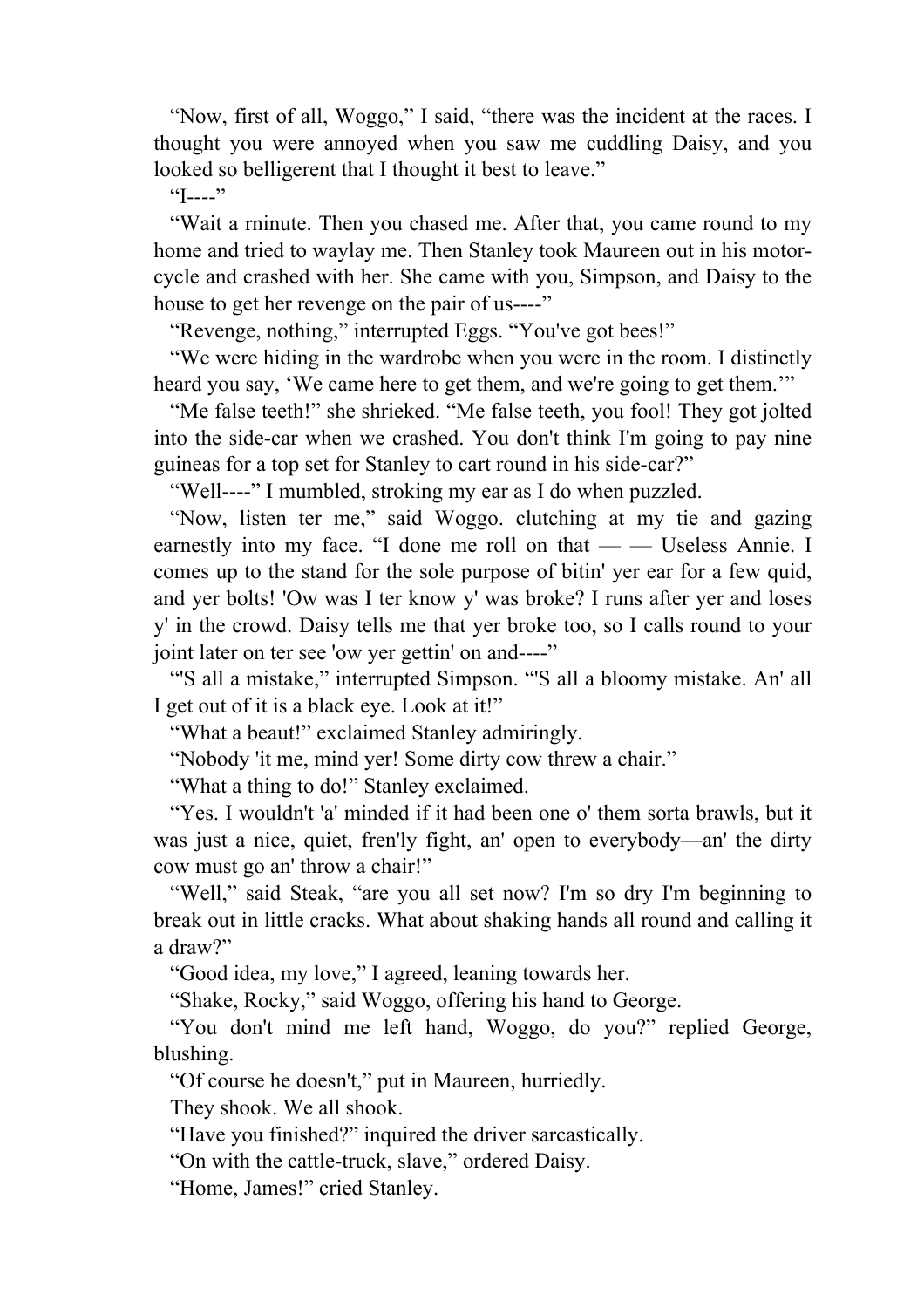"Step on it, Comet."

 "Look here!" he exclaimed angrily. "If you think you can pile into my car like it was an ambulance and insult me and----"

 "Move yer cart along or I'll push yer face in," growled Woggo, sticking his chin out.

We moved.

"What's the name of that friend of yours?" inquired Steak.

"You don't mean Flannery?"

"That's him."

"Driver!"

"Oh, I know," he snapped. "No need to tell me."

 I became silent after this. Steak sat on my knee, with her cheek against mine, and smoked. The rest talked. Wild talk, for the most part, like that which might have been heard in the inns of Port Royal when pirates forgathered to tell of bloodshed and pillage in the bad old days when rum was rum. George told tales of dreadful doings in Split Rock to Maureen who listened with the light of wonder in her eyes and the slump of utter boredom in her body.

 Stanley listened to Slatter and Simpson, with his mouth open, like the little boy whose uncles have returned from the Barracoons with green parrots and knife wounds. They told of "dongings" of policemen, of the fight at the Butchers' Picnic at Neilsen Park, of raids escaped, and "good things" successfully negotiated.

 They may have been bad company for the boy, hut they were healthy. Time has shed a glow of romance over the old buccaneers, the pirates, the smugglers, the gamesters and the blades who ran each other through in a sporting spirit in the days that are dead. When our police administration has become so ineffective that there is no longer the lure of the spice of danger in crime, the bad men will die out, and future novelists will beguile our chinless descendants with tales of Benny the Blower, who blew the front out of the National Bank because he didn't like the architecture.

 I fully realize, as a good citizen, that private property is sacred and that no man should be robbed except by the proper business methods, but somehow the sporting malefactors of this world appeal to me more as men than people like my rotten landlord, who goes to church on Sunday and has the damned hide to call for the rent on Monday.

 The driver took advantage of our preoccupation and took us about eight miles farther than was necessary before he at last found Flannery's. I felt at peace with the world, otherwise I might have refused to pay him. But I am no man to muzzle the ox that treadeth out the corn.

Flannery was in bed with his wife, a toothache, and other minor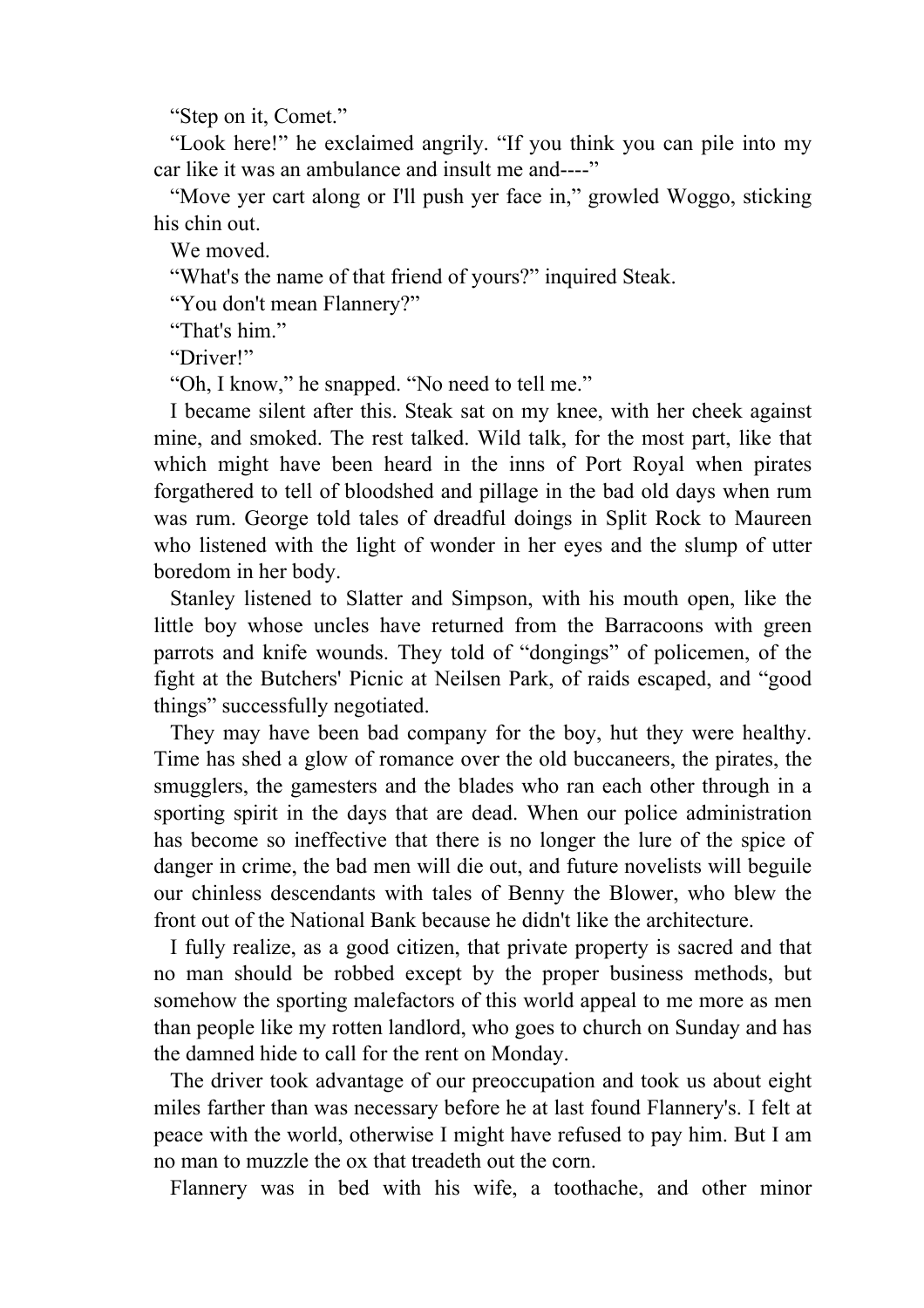complaints but he came to the back door and let us in.

"Surprise party, Flannery!" I informed him.

"Is it going to be mugs?" he inquired testily.

I nodded.

"Well, I'm going to bed!"

 "Be yourself, Flannery!" I protested. "A mug of whisky will banish your toothache and put you in good with the wife."

We got in after a little argument.

 It was rather disappointing. Maureen whispered in horrified tones that she never touched it, and craved lemonade. George looked uncomfortable and said he'd have a lemonade too. Steak kicked Slatter on the leg and said that they very seldom drank but would have one weeney little one for friendship's sake. All this for Maureen's and George's benefit.

 "George," I said, "take Mary down to our place and sit on the gas-box till we come."

Eagerly and obediently they left with their bottles of lemonade.

 "Now then," I said, gazing around. "First of all, a mug of whisky for the taxi-driver, to mellow him."

"Don't want any," he replied curtly.

"Bowl him and hold him," said Stanley.

 Woggo pushed him in the face, Stanley sat on his chest, Simpson held his legs and I held the mug.

"Will you accept my hospitality?" I asked.

"No, damn you!" he shouted.

"Not so loud!" whispered Flannery. "It's late!"

"Screw his ear," suggested Stanley.

Woggo screwed it. Simpson pinched his leg.

"All right," he muttered at last. "Let me up."

 We allowed him to get up and stood around the bar and watched him sip it while we sipped our own.

 He finished it in half an hour, and then stumbling to Woggo, leaned with both hands on his chest, and looking up into his eyes pleadingly, said "Bowl me again."

 We put him out the side door and draped him over the radiator of his car where he would be warm.

 "A man who gesh drunk li' that shouldn' be 'lowed to drive carsh," said Simpson.

We put him out alongside the taxi-driver.

 "'E 'ad a bit of a start on us at the Blue Garter," said Woggo, apologizing for his friend. "Is that Flannery's brother?" he asked, pointing to Flannery who had fallen asleep on the counter.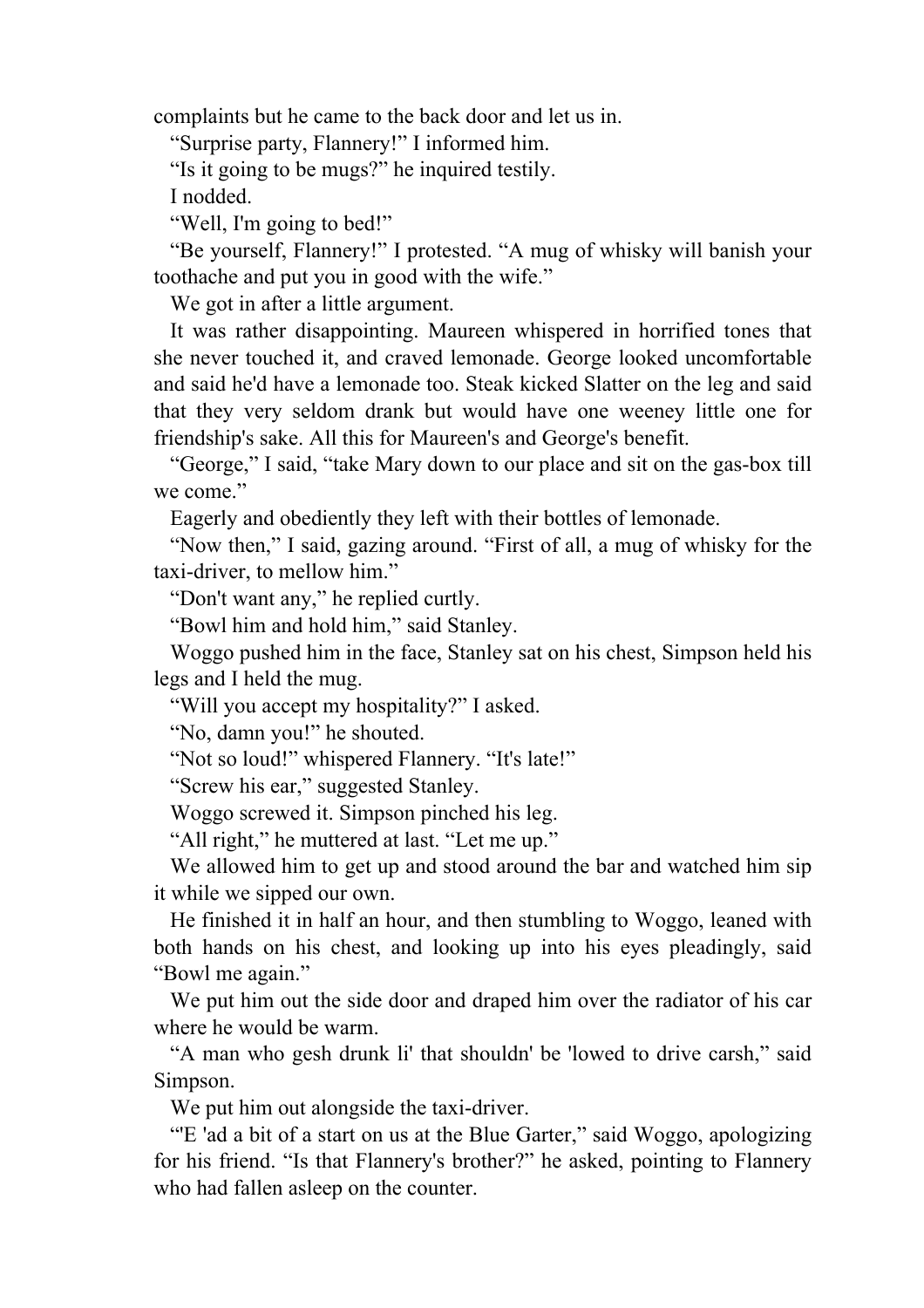"Who?" asked Steak.

"The bloke sleepin' next to him."

 Steak and I led him out and sat him in the taxi, and stood glumly on the pavement.

 "Jack," she said, "this is very unsatisfactory. You ought to break open a shivoo."

"A party?"

"Absolutely. George can announce his engagement to Mary."

"You don't mean it," I gasped.

 "It's a fact. Mary's never seen any one so soft in all her life and she's fallen for him. She likes him. Truly."

"Well I'll be damned—and so will George," I exclaimed.

"Mary's all right, Jack. What about a shivoo?"

"Righto," I sighed. "To-morrow night."

I felt sorry for George.

We stood for a while in silence, facing each other.

I liked Daisy. I still like her.

"Well, I suppose we'd better break up," she sighed at last.

"What about George and Mary? Better go and get them."

 "Oh, they'll last out the night on the gas-box. Don't worry them. What are you going to do?"

"Go home, I suppose."

 She leaned against me and fumbled with the lobe of my ear. The wail of a steamer siren came floating eerily up from the distant harbour.

"Mary's lucky," she said softly.

I had nothing to say and didn't answer.

"Well," she said after a long pause, "better go."

She kissed me.

 "It's too late to go. Come home with me," I said, feeling tired and miserable.

She patted my cheek.

 "Sorry, honey," she said, "but I'm not ... I suppose you've got your own little opinions, but I drink and smoke a bit and take what I can get. I have my fun but ... I like you, Jack. You understand, Jack?"

I nodded. My head was aching and the night air seemed to be cold.

 "But you can't go home with them," I said listlessly, nodding towards the figures around the car. "Let me take you home. Here's a car now!"

I hailed it.

 "Thanks, Jack. I'll go by myself. I'd rather go by myself. I'm a bit ratty tonight, I suppose. Kiss me, Jack."

I kissed her, while the taxi-man opened the door.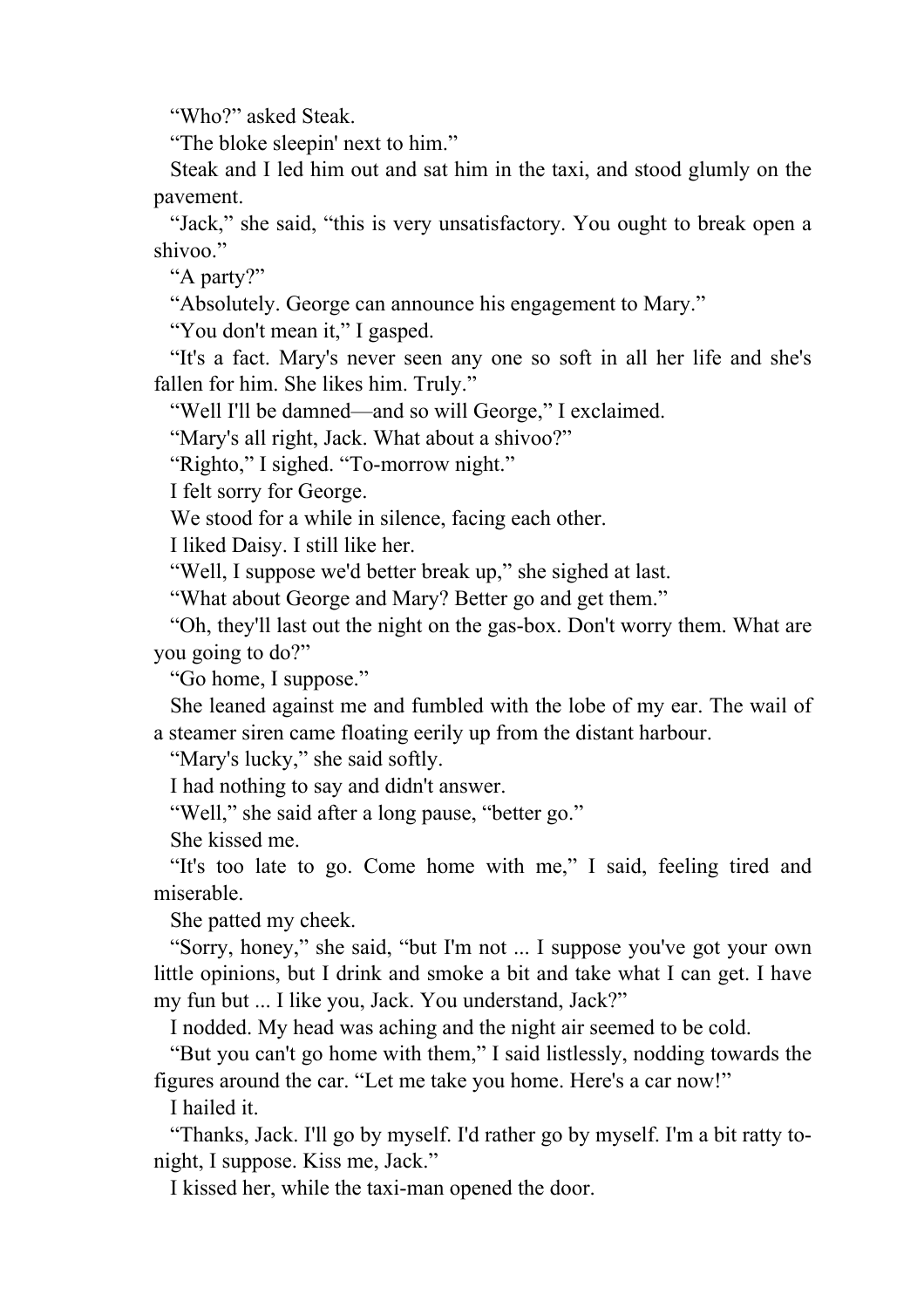"Good night, Syrup!" she called gaily.

I waved my little hat which after all was too small.

 I watched the tail-light of the car dwindle away in the distance, and then went home to bed. Stanley had gone home before me. Woggo, Simpson, and the taxi-driver would wake up in the morning and I left George and Mary whispering on the gas-box.

 For a long time before I undressed I sat on the edge of my bed and nursed my aching head, and thought.

I'm getting no younger. A man has to face it sooner or later.

A man's a fool to drink mugs of whisky.

I'm old ...

 I wondered if Solomon sat on the edge of his bed when he said "All is vanity."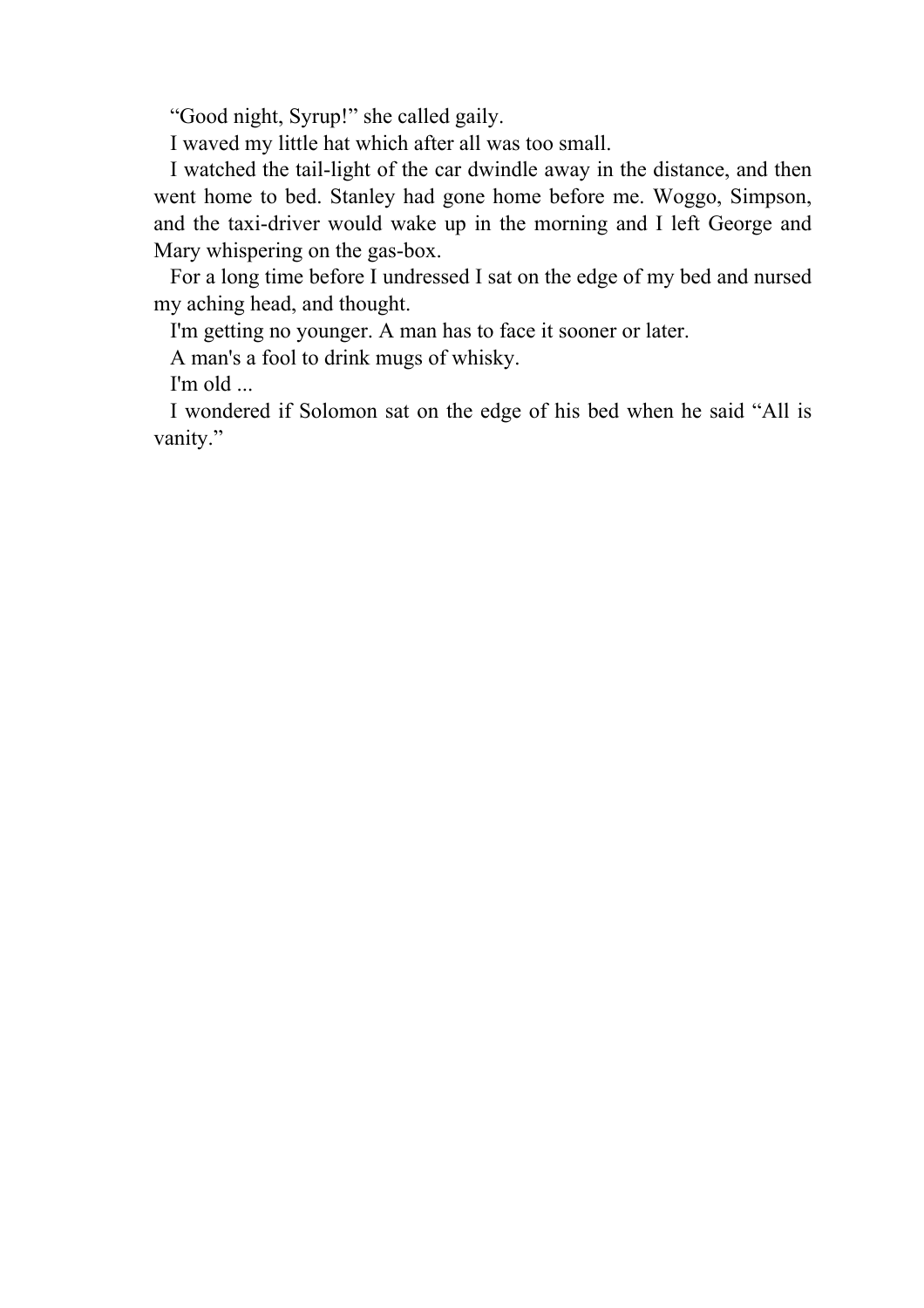## **CHAPTER XXVII**

WHEN the day broke George was up to observe the fracture.

 Somewhere about 4 a.m. he came to my room and shook me. I could not, at the time, understand what he was saying but at last sleep ebbed reluctantly away, my eyelids came unglued, and I sat up.

"What's Stanley done now?" I inquired sleepily.

"Nothing. Come and see the sun rise, Jack."

"Where's it rising this morning?" I asked.

Same place—what do you mean?"

 "Go away," I growled. "A rising sun is nothing new to me. See one, you've seen the lot. I saw one years ago. It can rise without any help from me. If it can't let it sink."

 I lay back and shut my eyes. I was so tired that I had almost fallen asleep when he spoke to me again.

"Jack," he whispered, "Mary and me are engaged."

"Who's the promoter?"

"Engaged to be married."

 "Same thing. Don't come to me with your troubles. I warned you and you took no heed, so it serves you damn well right."

I kept my eyelids closed.

"I don't think I'm worthy of her, Jack."

 "You needn't think you can get out of it that way," I muttered feebly. "You've done it now. I wish you'd go away. I thought I'd got you out of this Split Rock habit of getting up in the middle of the night practically, and stamping about the place like a wardsman in an Old Men's Home."

I dragged myself up to a sitting position again.

 "I'm awake now, you fiend, if that's any consolation to you. Why the devil didn't you pick on Stanley? Strike me pink, you're childish! When Stanley was a baby he used to wake at this very hour every morning, and sit up and crow and 'Goo' and crawl all over me and put his foot in my mouth until I felt like sending him to an orphanage. Pity I didn't. Sunday morning, the only morning when I could lie in bed and read the paper, he'd wake an hour earlier. What the devil's wrong with you, man! Go to bed and stay there till you feel civilized."

 "But, Jack, how can I stay in bed ..." he paused. "Love's a funny thing," he said softly.

 "Ah, go away!" I snorted disgustedly. "Love must be a blasted funny thing if it gets you up at four o'clock in the morning to come and sit on my bed looking like a sheep with rickets and complaining about your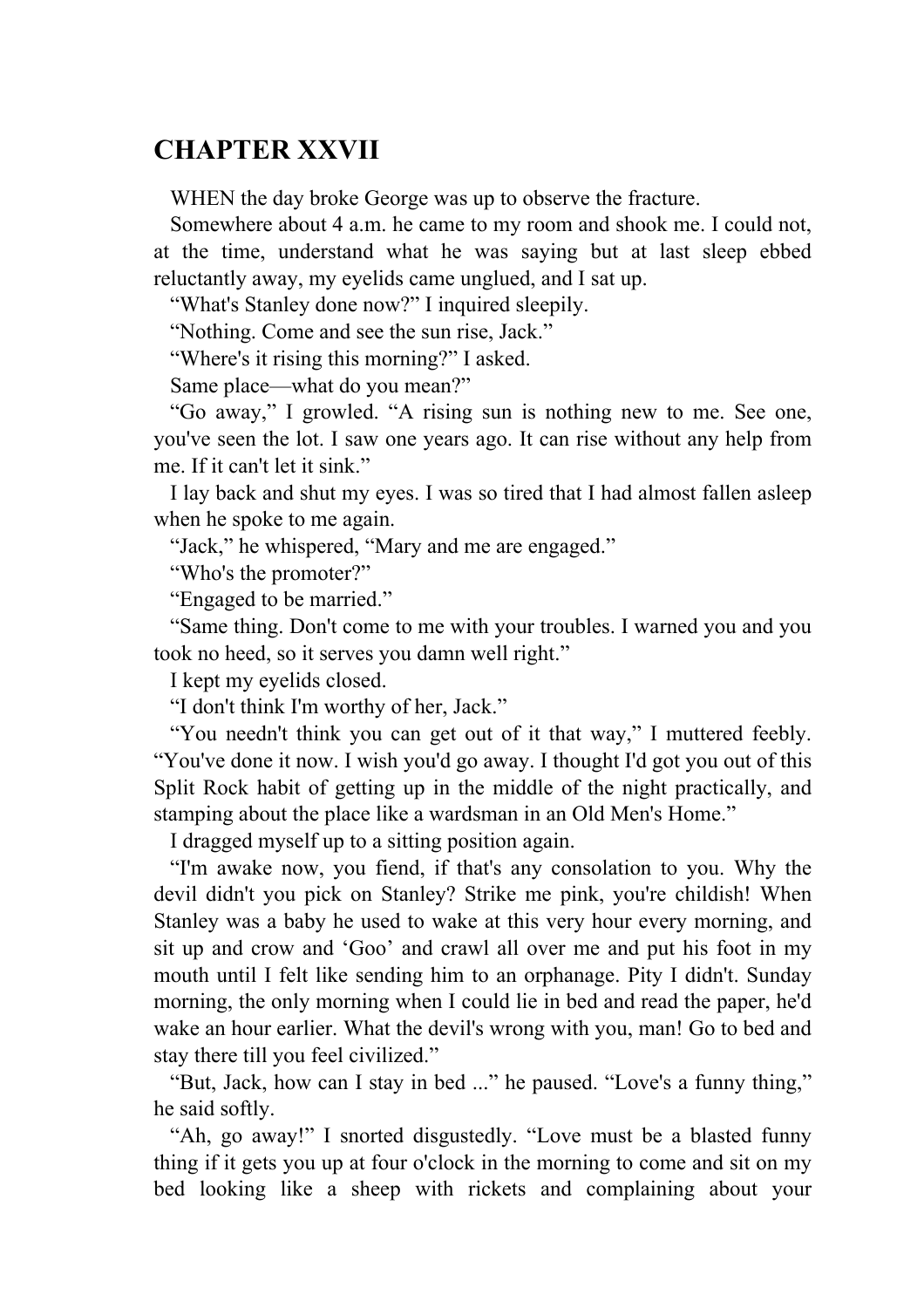engagement."

"I'm not complaining. I'm glad!" he remonstrated.

 "Be gladwhile you can," I replied wearily. "I'd like to see Eggs getting up at four o'clock in the morning."

"What do you call her Eggs for?"

 "Because you don't see the yolk at first sight. Go away. Go and talk to Stanley. Talk to him about Estelle. Ask him to tell you what he knows about Eggs."

 "I will," he replied, getting up from the bed. "I'd like to know how a badmannered old nark like you ever got to know her."

He shut the door and I punched a dent in my pillow and curled up again.

 Bad-mannered old nark! I'd get even with him. There are always plenty of ways to work off a grudge on a man who is getting married.

 I remember when I was coming out of the church with Agatha on my arm, after receiving my life sentence. The junior clerk from the office, who had tried to borrow a pound from me and failed, hit me fair in the back of the neck with an old boot. It had a hobnailed sole and was bought specially for the occasion. He then wished me all possible happiness, stressing the word "possible."

 Thinking of my own wedding and Stanley's babyhood, set my mind wandering along the cobwebbed years. I remembered the day we bought the furniture. And the day Stanley was born. I thought it was great, I remember. Went up to Flannery's and shouted all hands.

 Haw! What a fool a man is! And yet—I had some good times with Agatha before Gertrude arrived on the scene. Married life is not so bad for a man with the right outlook on life. You need a sort of baggy-kneed temperament. I haven't got it. Very few men have, but they either acquire it, or get divorced, or suicide.

 My thoughts were becoming blurred and mingled with dozey dreams when the door flew open and Stanley burst into the room and pulled up against the bed.

"What's up!" I exclaimed.

"Look, dad! Look what that damned brother-in-law of yours did to me!"

 I looked. His eye was swollen. The shades of eventide were drawing over it and it would soon be black.

"What did you get it for!"

"Nothing, dad!" he cried.

 "Cheap," I said. "Sit on the bed and tell me all about it. I'm the target this morning, I can see. Spit it out."

 "He came up to me and woke me as if I was a fowl hanging back a bit on the perch. The sun's only just up! He started to talk and then asked me how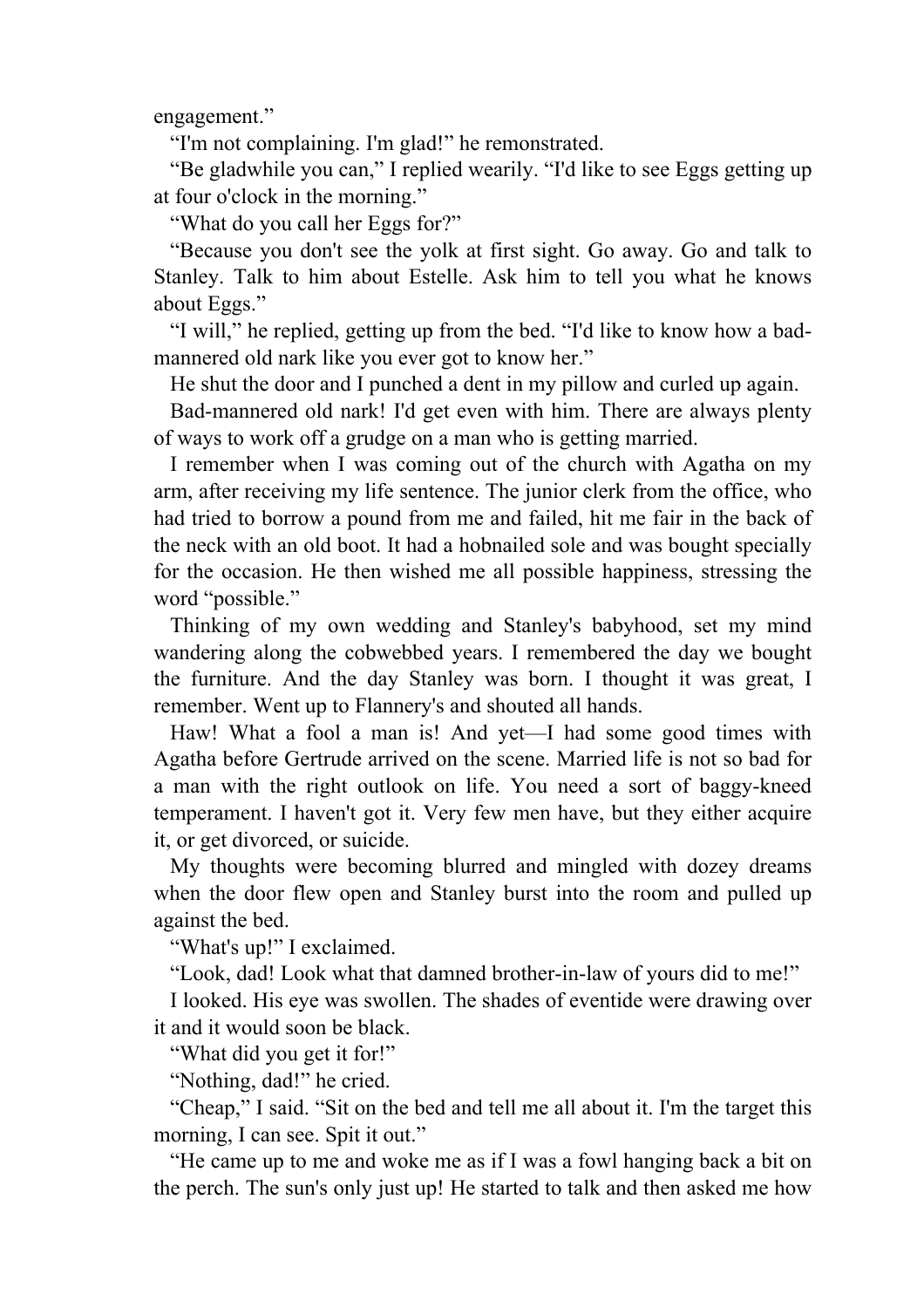we came to know Daisy and Mary, and asked me what I knew about his Mary."

"Yes."

"Well—I told him."

"*Hinc illae lacrimae*," I murmured.

"What's 'at?"

 "Another name for a black eye. You may go now. If there are any more of the afflicted that want to sit on my bed, tell them to wait outside. I'm getting up now. Go and apologize to your Uncle George."

He went away, cursing.

 I was staring at the bed-rail, thinking about getting up, when George entered with a cup of tea, a nobbler of rum, and a plate of prawns.

 "Breakfast, Jack," he said, pulling a table up to the bed. "I'm sorry I said you were an old nark. Not cranky are you, Jack?"

"Go and apologize to Stanley," I said, peeling a prawn.

 "I'm going to take him up some breakfast. I'm sorry. He's only a boy. I'll go and get him a piece of steak for his eye as soon as the butcher's is open. I'll apologize to him, too. I didn't think I hit him so hard—only a tap."

 "All right. Where's the rest of the rum? I've drunk that sample you brought in."

He closed the door softly and lumbered back to the kitchen.

Wonderful, the difference a woman will make in a man. Poor George!

 I imagined him apologizing to Stanley. And I thought of Stanley borrowing a few pounds from him on the strength of it.

 At lunch-time I rose, bathed, dressed, and dined. There was much to be done. Stanley and George cleared away the dishes, I handed a pencil and a sheet of paper to Stanley and we seated ourselves.

"Now then," I said. "About this party."

"What party?" they queried.

 "I'm giving a party to-night. Sort of reunion. I thought you knew about it. Steak is coming, and Slatter and the rest of them."

"Who else?" asked George.

Stanley reached for the telephone directory.

"We'll start from the A's," he said.

 "We'll do nothing of the sort," I snapped. "I had a taste of your methods at our last party. This is my party, and it's going to be a quiet, respectable turn-out. George is going to announce his engagement to Mary."

"Aw, gee!" exclaimed George feebly.

 "Now as regards the expenses," I continued, "I think we'd better share them."

"Oh, well it's our party," said Stanley.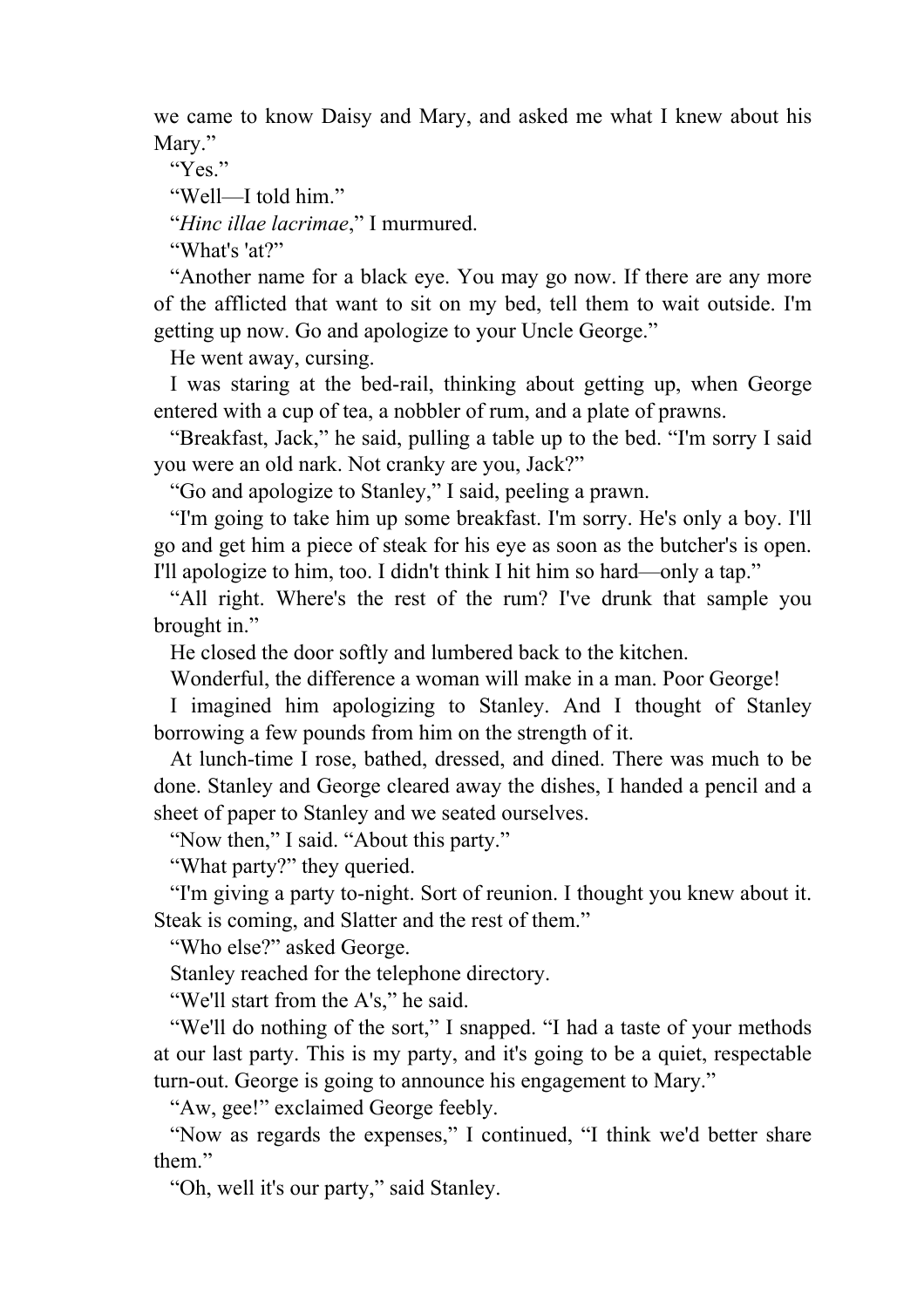I raised the eyebrow.

"I'll do the managing," I said quietly.

 "The list of guests, must be carefully compiled. We want no roughnecks—and none of the Boys," I said, glancing meaningly at Stanley. "Put these names down, Stanley. First of all, after Steak and the gang— Flannery."

"Yes."

 "Flannery's chucker-out, the two barmen and the girl from the private bar."

"Go on. This is going to be select, all right."

"The milkman—he kept up well last time—the postman, McLavish ..."

"Who's McLavish?"

 "He works at the bakery. He's Scotch, so they let him put the currants in the buns. Then we'd better invite Temple from next- door. 'Hokum' Kennedy; he's the second best poker player at the lodge, and ..."

"Hold on," said Stanley. "Aren't there any women at all?"

 "We-e-ell," I said, rubbing my ear, "the only women I know would charge a small fee for being present, unless—what about the taxi-driver?"

"Good," said Stanley. "He'll get some. Will two carloads be enough?"

"Hm. I suppose so. Put it down, anyhow. Two carloads of women."

 "I don't think we need bother about all this," put in George. "What about the refreshments?"

"Ah!" said Stanley. "Five cases of lager, five ..."

"Stop!" I cried, "I'll arrange about that with Flannery."

 Stanley's ideas of hospitality belong to the days when they roasted whole bullocks on spits and the guests rode in battalions with spurs on, and the villagers danced on the green. I'm not niggardly but at the same time I'm no feudal baron.

After long discussion we had our plans complete.

 Stanley went out in the highways and the byways issuing oral invitations. George tidied the house and after cleaning the laundry laid down a few bags on the floor in case any of the guests should want to settle a dispute. I went into town and bought cigarettes and spittoons. Somehow, I could not feel enthusiastic about the party.

 As a matter of fact, if Daisy had not mentioned it I would never have thought of it. I felt depressed. The old worries were returning like homing pigeons. Stanley; I had to start him off in life somehow. As for myself, I would have to go to work again soon—or perhaps I wouldn't. What did it matter? Then Agatha. Where would all that rotten business end? Misery piled upon me like compound interest. The bluer I got, the bluer I got.

As the afternoon wore on I tried to brighten up and smile but I felt like a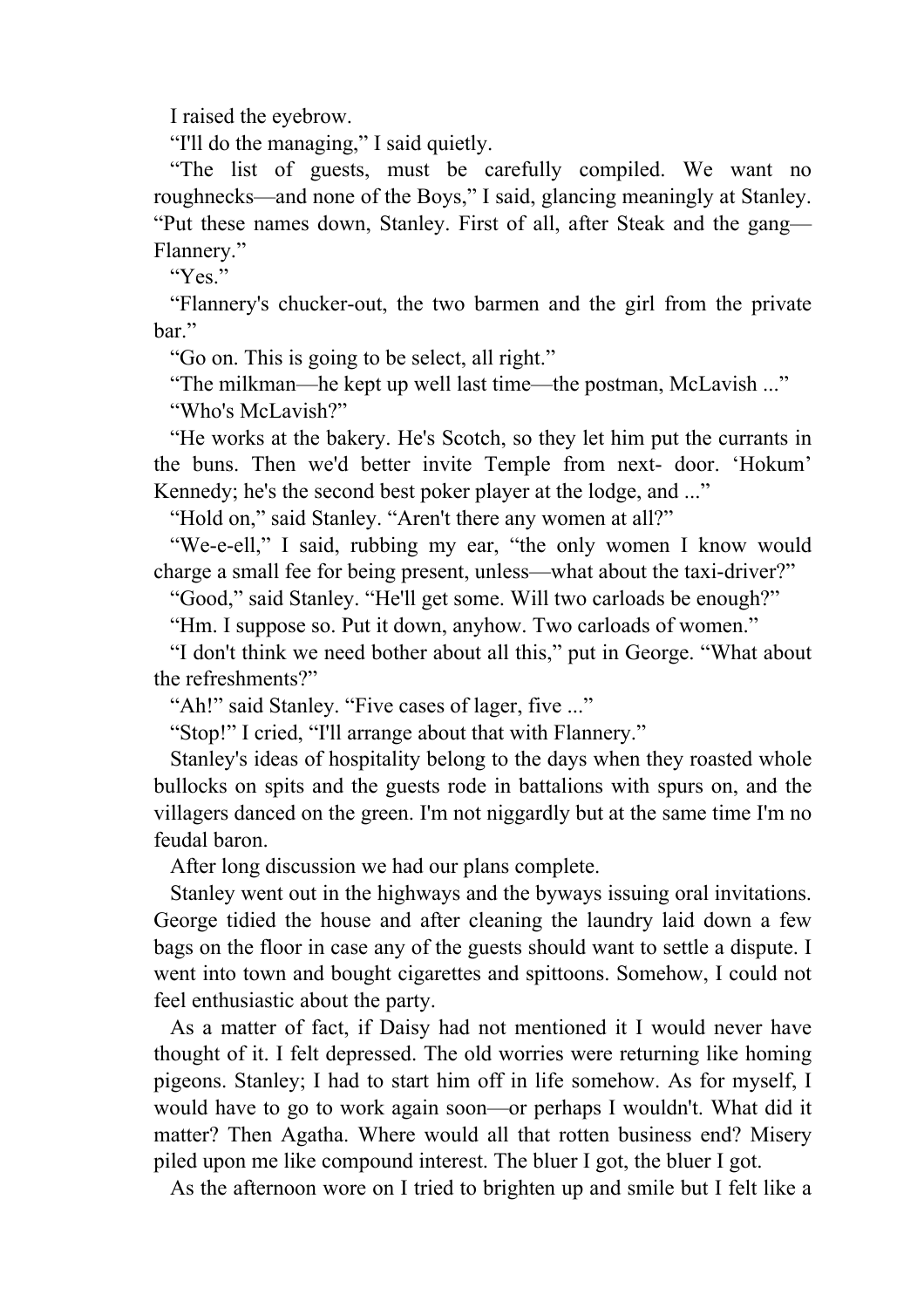washing-machine salesman knocking at his hundred and ninety-eighth door, and the nearest I could get to a smile was to pucker up the corners of my mouth and show my teeth.

 The milkman, our first guest, rolled up at seven o'clock. He left his cart outside and turned the horse loose on the front lawn. He explained that he had to start work at an early hour in the morning and it would save him trouble to have his cart and horse handy.

 There was room enough on the lawn for the horse to lie down, providing he lay down lengthways, so we threw a carpet over him and left him contentedly browsing.

 Next came McLavish, looking eager but worn. Anticipating, he had not eaten during the day, and he offered me fourpence of the eightpence he had saved. The Scotch are a proud people and he did not wish to he under any obligation to us. We gave him a sandwich and something to drink and sat him on the gas- box to mind the horse until the rest of the guests arrived. Knees, chest and back, clad here and there in some pink curtainlooking stuff with beads on, arrived and was hailed loudly as Estelle and taken into the drawing-room.

George and I stood at the gate and waited long.

"Mary hasn't come yet," nrurmured George, peevishly.

 "She'll come, if she has to do it on a stretcher," I assured him. "This is her last chance to retire from the ranks of the Gimmes, and she knows it."

"What do you mean?"

"See me in six months' time. Here comes somebody."

 A Rolls-Royce guided by Woggo slid silently to the kerb, with eight men inside.

"'Ow she go?" he called cheerily.

 "All out!" he bawled to the other occupants. "Toss up to see 'oo takes the bus back."

"Take her back! What for?"

"We can't leave it here, Brains. S'posin' the owner seen it ?"

There was a deal of grumbling.

 "Aw'right," said Woggo. "Just run 'er up to the corner and leave 'er. Toss two at a time. The last bloke in, loses."

He strolled over to us.

 "Brought along a few friends," he said. "All pretty 'andy with their mitts. Keep the party respectable. Decent mob, they are." He turned as a huge negro with a mouth like a squashed inner-tube and what looked like a tartan suit touched him on the elbow.

"Ah's bin illuminated from de composition," he drawled.

"This is me sparrin' partner, Cocoa Collins," said Woggo. "One er the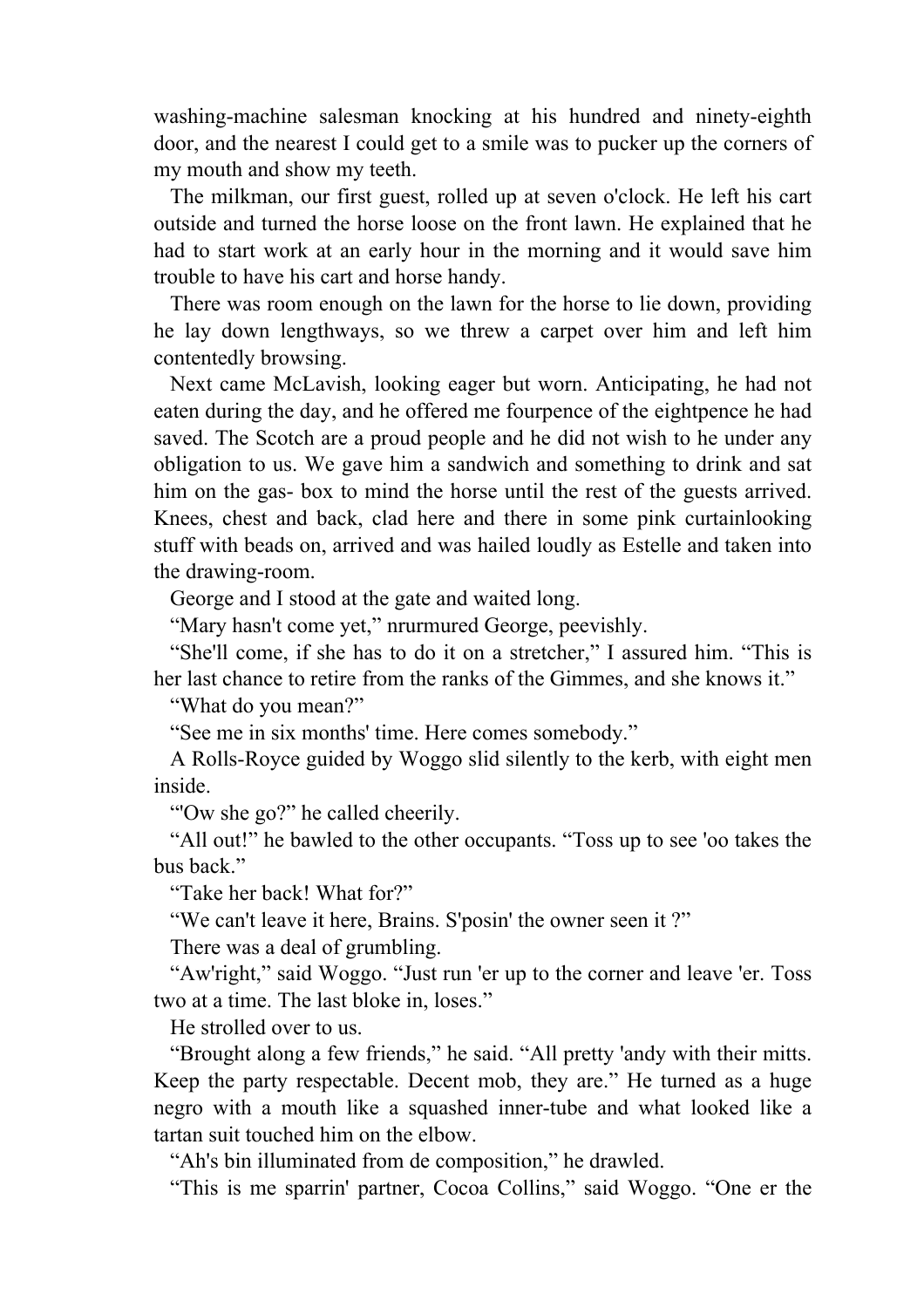mob."

We passed him on to McLavish.

 "This is Smacker," continued Woggo, as another of the eliminated ones strolled up. "'E's a fireman at the Crematorium."

We shook hands and sent him in to Stanley.

 "'E's the bloke wot invented the sayin', 'Do you know Fat Burns?' whispered Woggo. "Very clever bloke but a 'orrible liar."

The car purred softly and swung out from the kerb.

 "The little bloke what's drivin' the car is a bit of a mug. 'E was a certainty to take the car back but 'e don't know it. Forgit 'is name. Y'know Dogsbody," he added as Simpson came to the gate in front of five more men. "The big bloke with the chewed ear is the ex-'eavyweight champeen of Tasmania," he continued, pointing them out one by one, "Bung Thomas, 'is name is."

 "This is Mickey, the door-keeper at Watson's two-up school. 'E's only little but 'e's all there. The other three is Johnno, Corpsey, and Splinter. Preliminary boys. Ten rounders, and none of 'em work. Any'ow you'll know 'em all before the night's out. "

 "Glad to meet you, boys," I said, "George, go inside and give the boys a gargle."

"Where's Mary?" asked George dolefully.

 "She's comin' with Daisy, later on. Gotter get 'er 'air curled or 'er face lifted, or somethink," put in Woggo. "'Ullo! 'Oo's this?"

"Carload, number one," I informed him.

Our taxi-driver honked loudly on his horn, and drew up at the gate.

"Seven," he called. "Back in ten minutes with another bunch."

"Sheilas!" gasped Woggo as the girls clambered out of the car.

 "Take them inside and introduce yourselves," I said. "George, go inside and make them at home."

Flannery appeared, carrying two suit-cases.

 "The boys are bringin' the rest," he panted, "and there's plenty more when that's gone. Let me in."

George came out again and peered up the street.

"Where's Mary?"

"She'll be here," I said. patiently. "Go and start the gramophone."

He hovered about fretfully for a while and then went inside.

 I heard a crash and the tinkle of falling glass; one of the dining-room windows. The party had started.

Temple leaned over his gate and waved both hands excitedly.

"She's gone out!" he shouted hoarsely. "Taken the kids with her!"

"Right inside," I directed, opening the gate.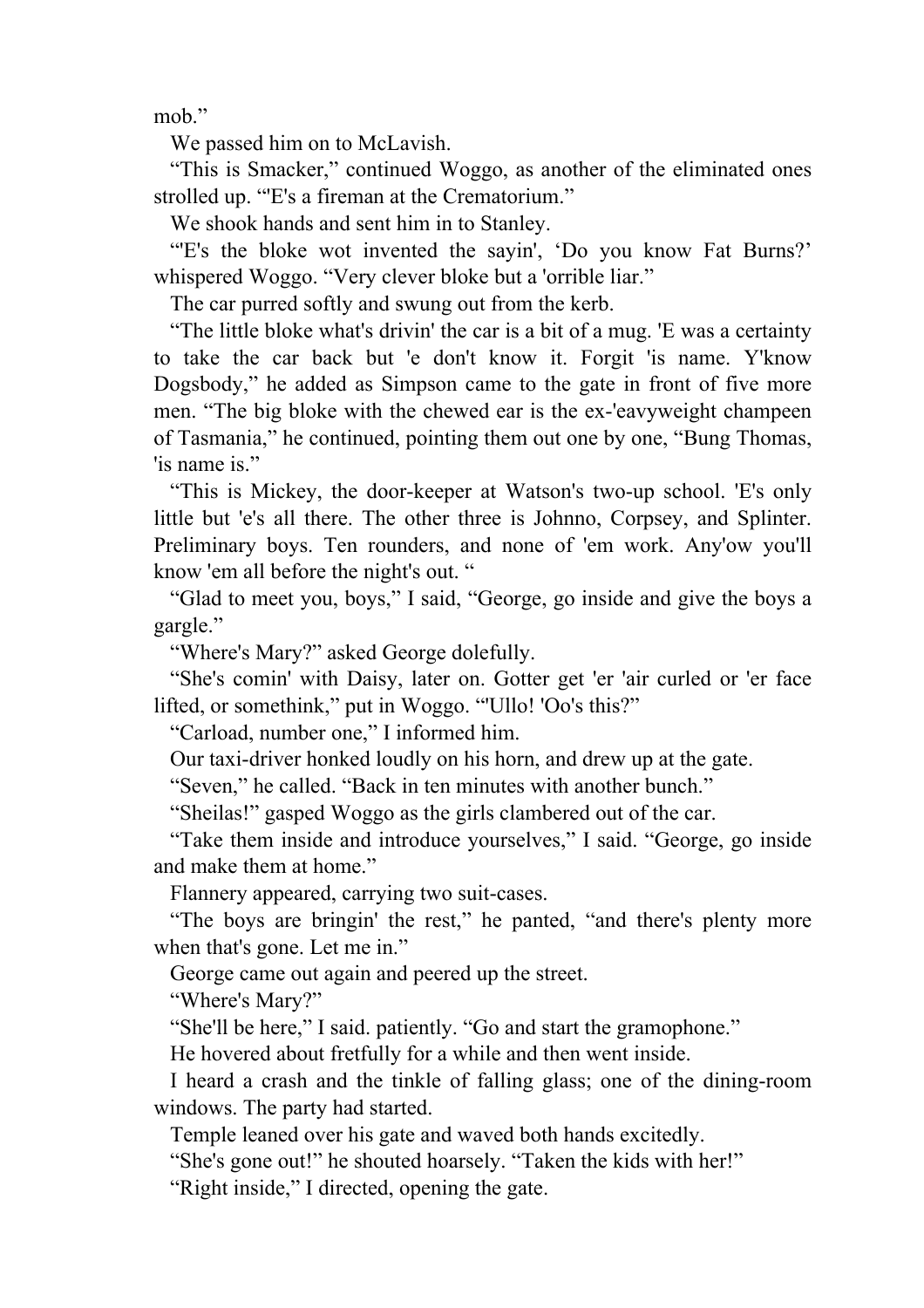Two men walked slowly past the house and then turned back.

"Is this the Gudgeons' place?" inquired the younger of the two.

I told him that it was.

"Is Stanley at home?"

"Stanley!" I yelled. "You're wanted!"

 He came to the door with his sleeves rolled up and a corkscrew in his hand.

 "Who wants me? Oh, it's you I" he cried, advancing. "Dad, this is Mr Wills of the **Daily Herald**."

 "How do y'do," I said coldly as the young man put out his hand. This was the man who had dragged my name into print and notoriety.

 "Mr Sloove," he said, indicating his companion. "Meet Mr Gudgeon. Mr Sloove is putting up for this district in the coming elections," he added.

"Come inside," invited Stanley.

They followed him into the house and collided with George coming out.

"Where's Mary?" he whined.

"Ar, go away!" I growled.

 A touring-car, with Maureen and Daisy in the back seat, rounded the corner.

 "Mary!" bawled George. "Mary!" he bleated, and started to climb the fence.

 "You'll find it easier to use the gate," I advised him, "or wait till she gets here."

 The car pulled up as he leapt the fence. Mary stepped out and was engulfed, and I hastened to welcome Daisy.

 "Step right inside, driver," she said. "Hello, Sweetness!" she cried, turning to me. "How's the body?"

"Come inside," I said. "Leave those fools to fate and the horse."

I conducted her through the hallway.

 Inside, the folding doors which separated the bedroom from the diningroom had been wrenched off their hinges by the heavyweight champion of Tasmania. There was nothing wrong with the doors only that they wouldn't fold, and although it seemed a drastic method of securing additional space, it was necessary. Most of the guests were sitting on the floor and the place looked like the steerage of a coolie migrant ship. The taxi-driver's girls were quite at home. One of them was playing the piano I had bought for Stanley—he had learnt a few scales on it and then decided that music was not in his line—while she played, another one of the carload did a new sort of step on the top of it.

 "They haven't warmed up yet," said Daisy, surveying the scene with an expert eye. "What they want is an excuse to start warming. I know all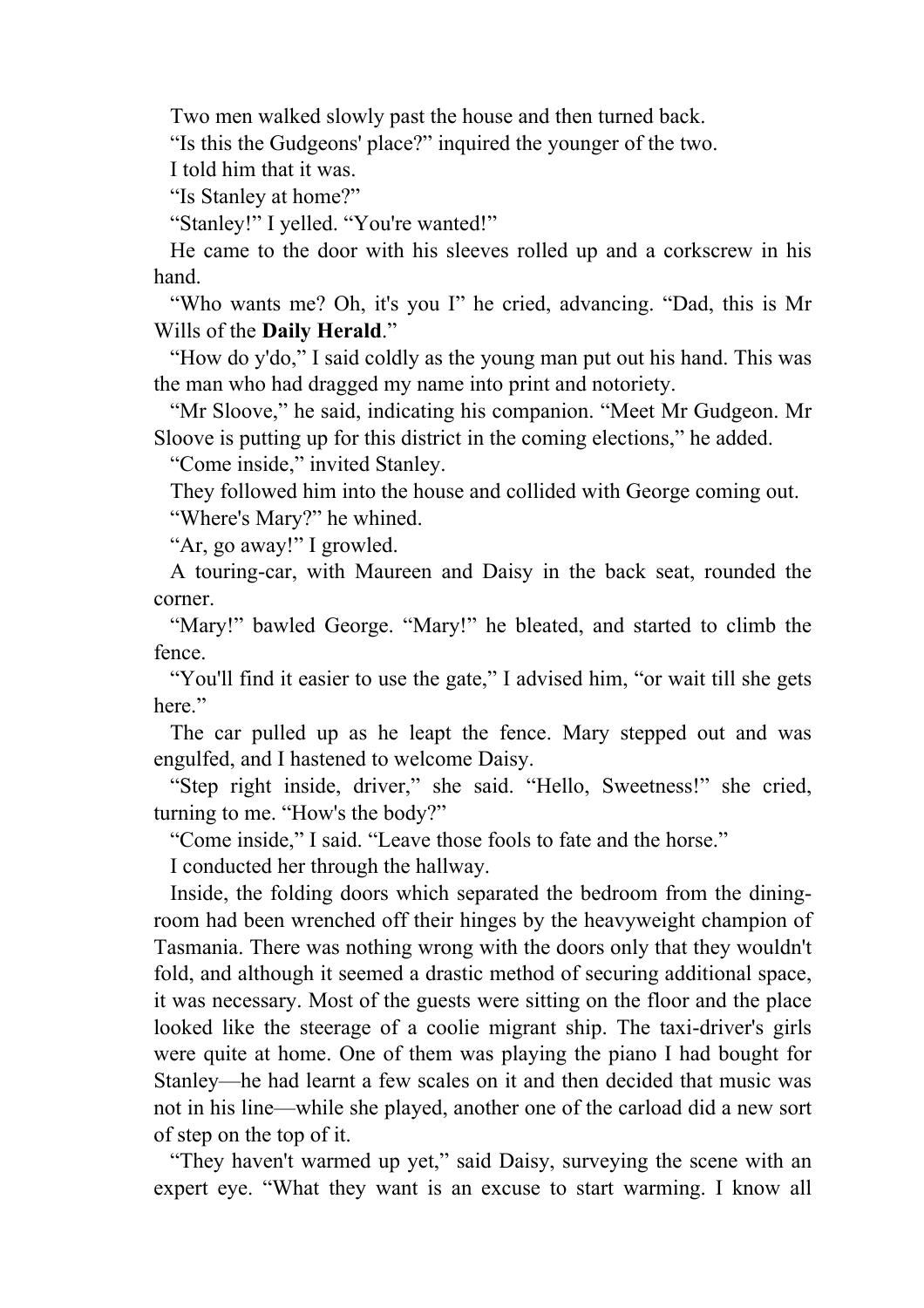about parties. Better let George make his announcement now. That'll be a start."

 While I was looking for George and Mary, the taxidriver landed his second consignment, and Flannery's staff entered with more suit-cases.

George and Mary were sitting on the wash-tubs in the laundry.

 "Come out of that," I commanded. "This is where you make your first false step in public, George. Take Mary inside and tell the company you've been trapped."

"Aw ... Crikey! Jack ... "

 "Go on!" I urged. "Drag him in, Mary! You roped him, don't let him get away unbranded."

 Mary dragged him in. I heard him painfully stuttering, "Ladies and gentlemen," and a silence descended on the assembly.

I walked out into the back-yard.

 Cheering and stamping, mingled with a little hissing and hooting told me that George had made the announcement and I hurried in to drink the fool's health. Woggo was proposing the toast.

 "Well," he said. "This is the first time I ever seen a bloke slip and then come and skite about it. 'Owever, I wishes the pair of 'em good luck fer as long as they can stand each other. I dare say if Split Rock passes Mary a belt in the face every time she comes 'ome after midnight—things'll be pretty jake. 'Ere's luck. You'll need it."

 A moment's silence, and then the party broke out. Somewhere a ukelele thrummed. The Boys had got in despite my precautions.

 Estelle plonked a few notes on her banjo. One of the carload spread herself out in front of the piano. The milkman got out his saxophone, and hell broke loose to the tune of "I got 'em—She's lost 'em."

 The party had been going an hour when I strolled to the front door to see if the police were about. Someone standing outside the gate called me. It was Agatha.

"It's me, Jack," she said.

 "Oh, it's you!" I replied. It was one of the rare occasions when I have been lost for words.

I went to the gate and we looked at each other for a while.

 "I just thought I'd come along and see you," she said hesitatingly. "I didn't know I didn't think ... is it a party?"

 "Stanley's," I said, delving for my pipe. My fingers were shaking. She picked a flake of paint off the gate and crumbled it.

"Looks like rain," I said.

She looked up. "Yes. Doesn't it?"

At last I found my tobacco-pouch. It was empty.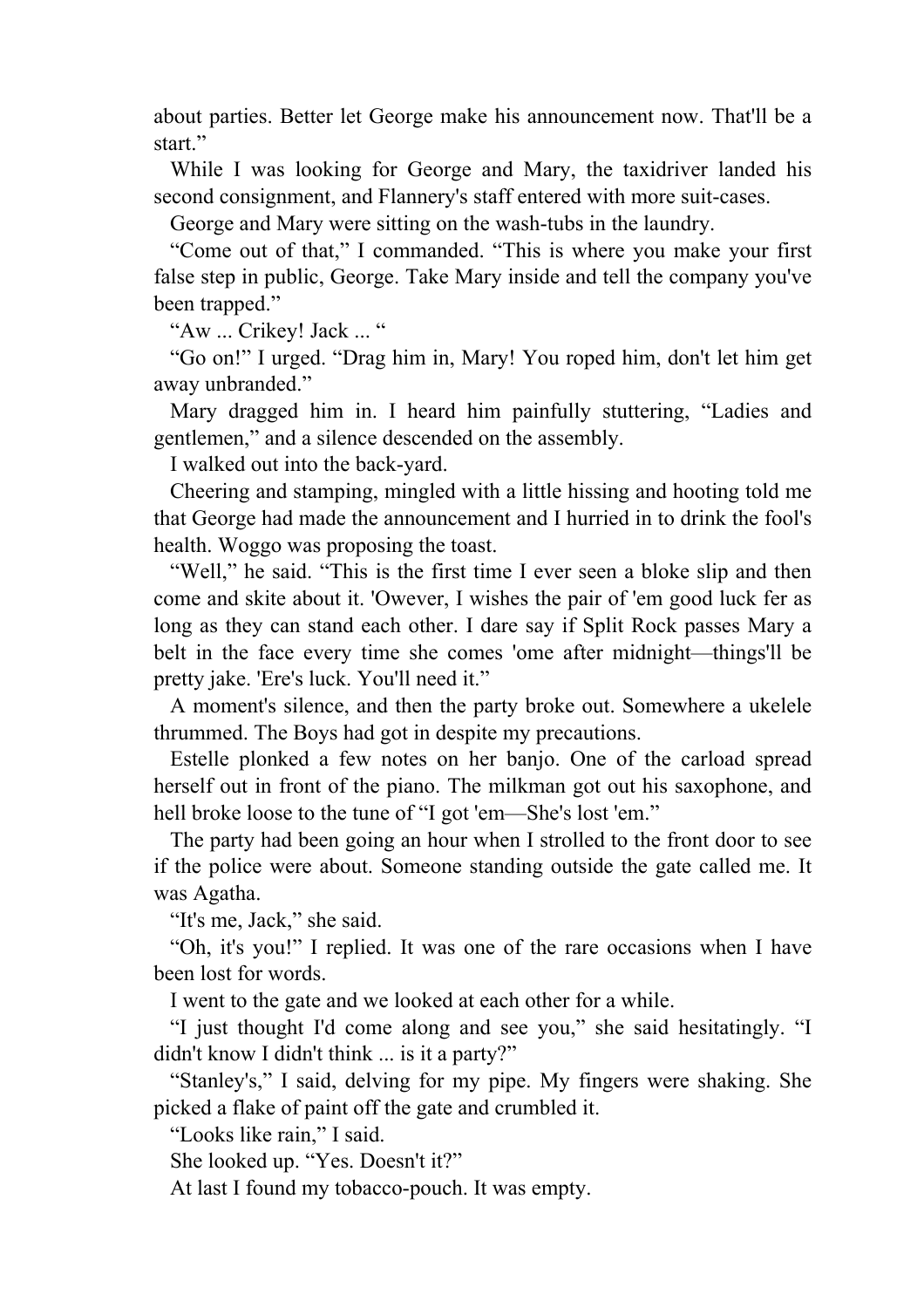"Well, I suppose I'd better be going," she sighed, fooling around with her gloves.

"What did you want to see me for?" I asked after another pause.

 "Oh ... well ... nothing, Jack. It doesn't matter now. Are you keeping well? You look thinner."

I opened the gate.

"Come inside and sit on the gas-box for a while."

"I think I'd better go, Jack."

 I pulled her inside and shut the gate. We sat on the gas-box and she cried on my new suit. Between sobs, she told me her troubles. She had had a row with her mother and Gertrude. They had said some dreadful things about me—and it wasn't true—she knew it wasn't true. She had left the place. She hated Gertrude. She hated everybody.

"Oh ... Jack!" she sobbed.

 I put my arm around her. After all is said and done, it's nice to put your arm around the same old waist—after a holiday away from it; and to find when you kiss that you get quite a kick out of it.

Funny thing, married life. You get to know each other.

 For instance, Agatha has a mole on her left hip. I hoped that it was still there. I earnestly hoped that it was still there. Looking at that mole, I could say, "There's Agatha. That's my wife."

 Then again, she has a funny little habit of wrinkling up her forehead before she smiles. Of course, any one who isn't married wouldn't understand. There are little mannerisms and tricks of speech that one gets used to. They become part of your life, somehow. Queer. It's hard to explain ...

 After about an hour we went inside. No one noticed us. They were playing Postman's Knock. They had to run three games at once because it was so long between knocks. Flannery had brought up the reserves.

I had a look around for Stanley but he had disappeared.

 We were sitting in a little space on the floor near the piano when Daisy found us.

 "Hullo, Johnny! Who's the lady friend?" she asked, pointing a sandwich at me accusingly.

"Squeeze in next to us if you can," I said, "and meet the wife."

"I think we've met before," said Daisy doubtfully.

"Do sit down, Miss—er----"

"Slatter, is the lady's name, Agatha."

 There was no fight. They just sat together and talked. That's the sort of woman Daisy was. Hard as nails, a woman of the world, and a good sport. She had tact. It is the tactful ones of the earth who keep it from flying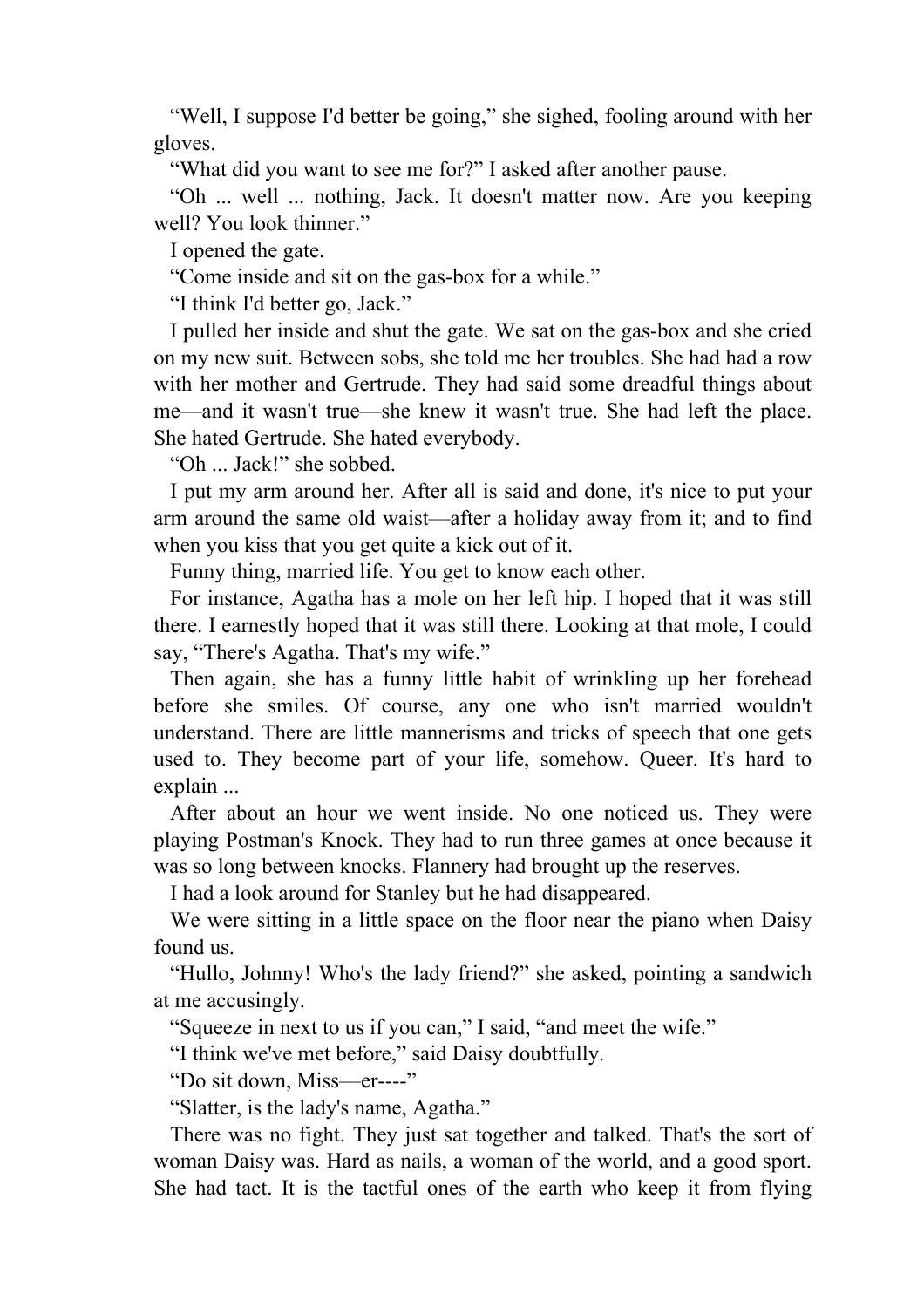apart.

Woggo came and stood over us.

"This 'ere Postman's Knock game gets on my nerves," he growled.

"It'll peter out presently," I said, "then you can start something."

"If it doesn't peter, it'll pall," said Agatha.

 She was trying her best to enter into the spirit of the party, but I didn't see why she should drag the Apostles into it. Gradually we gathered a little party of our own around us. George and Mary came and sat opposite US. Bung Thomas, the Tasmanian champion, squatted with his back against the piano. McLavish came stumbling over the almost countless legs of the guests with a small keg of beer clasped to his chest.

 "All the sensible people are here," he grunted, dumping it on the floor, "and it's here that I'll stay, and did y' see that feller Simpson? What's the matter with the puir chap?"

"Yes," put in George, "he looks sick."

 "He's sober," explained Woggo. "First time for three years. Been savin' his thirst for to-night. 'E'll be all right presently. 'Ere's Smacker."

 Smacker leaned across George and whispered huskily to Woggo. "Cocoa Collins just threw three young fellers over the next-door fence because they arst 'im if 'e was black all over. 'E's gettin' a bit out of 'and."

 Woggo turned to the ex-champion. "Bung, go and bowl 'im and chuck 'im out."

"Will one be enough, do y' think?" queried Smacker.

"E's pretty wild."

 "Stand outer the way," growled the big man. "'E's a lime soda for me. Jammed in between two lions, 'e wouldn't make a decent sandwich for me."

 "Cocoa goes like that when 'e's elephants," explained Woggo. "We gen'rally dongs 'im and chucks 'im out."

"Elephants?" queried Agatha in a puzzled voice.

"Elephant's trunk," said Steak.

 "Drunk, rnissus," explained Woggo, "only we don't mention it in front of ladies."

 It is a little humiliating to have one's wife display her ignorance in public, but I said nothing to Agatha. She always was like that.

 It was becoming difficult to converse without shouting, and the noise was increasing every minute. Smacker and Bung returned quietly and announced that the negro had been thrown out on the footpath and that the milkman's horse was sound asleep.

 "Sleepin' like a little baby," said Smacker, "and talkin' of babies reminds me of the time I was firin' on the *Homostole* before I signed on at the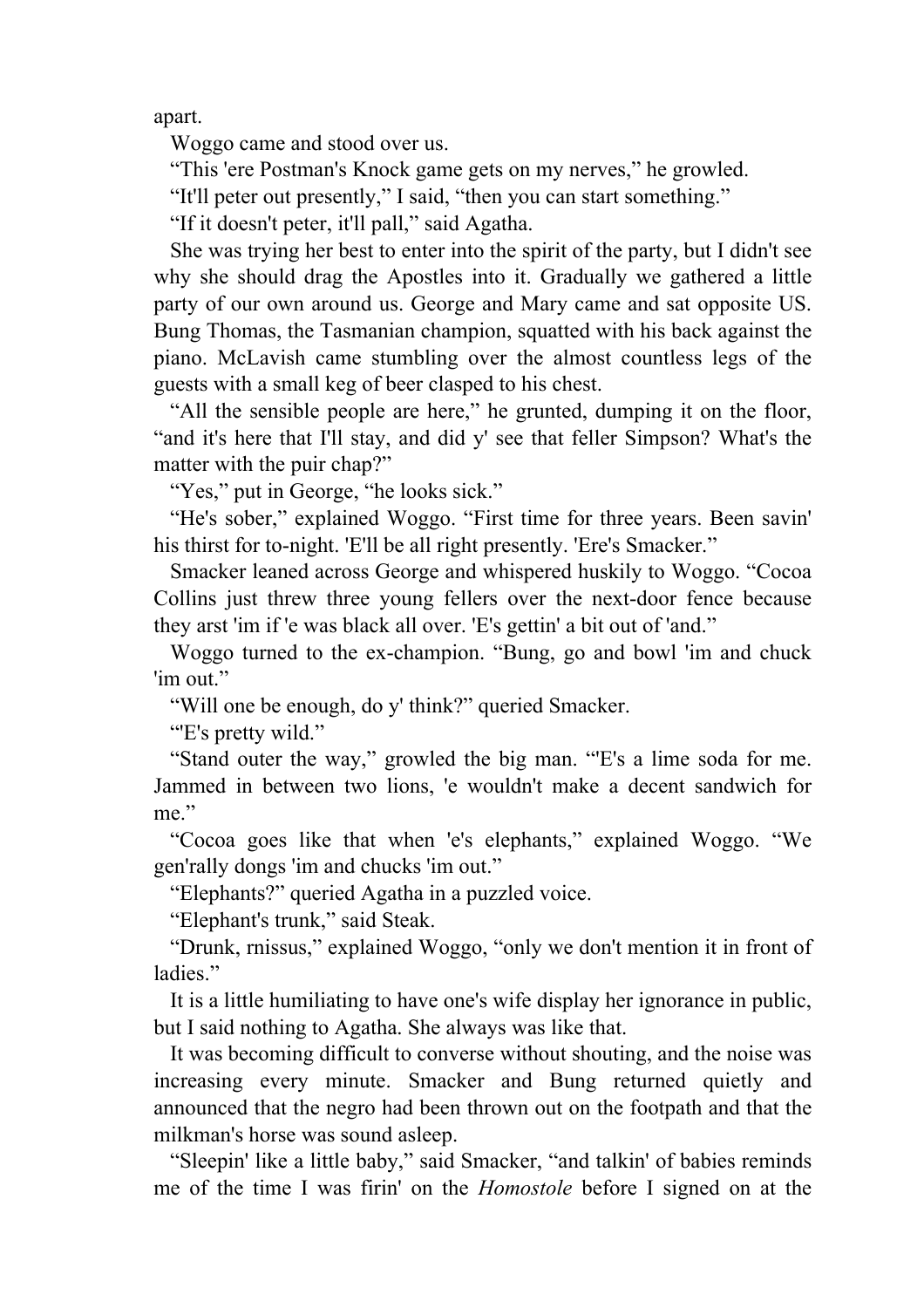Crematorium."

He squatted down next to us.

"I just come off watch and I'm leanin' over the rail talkin' to the bosun."

"I told yer 'e was a liar," whispered Slatter, warningly.

 "And while I'm talkin' to 'im, 'e starts cryin'. I says, 'Wot's the matter, Bill?'—Bill, we use ter call 'im—and 'e tells me. It appears when 'e got 'ome trip before last, 'e found 'e 'ad a little son and 'is wife dunno wot to call it. So 'e says, call it Arethusa after the ship 'e was a 'prentice on, and when the christenin' party is on, and Bill cracks the bottle of champagne over the baby's forehead, the poor kid rolls over bows first, and sinks. Snuffs it. 'E was that cut up, I felt sorry for 'im, but all the same, the kid couldn't 'a' been too strong in the first place, and wot I says is----"

"Sing us a song, George," interrupted Slatter in a disgusted tone.

"Oo, yes, George!" cried Mary. "Do sing. I didn't know you could sing."

"Neither does anyone else," I remarked.

"Go on, George!"

"Aw, don't be silly!" gasped George.

 "Mary, make him sing," said Steak. "Make him recite 'Gunga Din' or something."

 "I can't sing and I can't recite," gabbled George, growing panicky. "But I'll tell you what I'll do," he added brightly, "I'll show you the muscles on me back."

Feverishly he peeled off his shirt.

"Isn't he lovely?" said Mary.

 "Put yer shirt on, quick!" growled Woggo. "The mob'll think y' want to start something."

 "I think," muttered McLavish, "I think—I think I'll start the gramophone."

He kicked the empty keg away and stumbled off.

We had just arranged ourselves when he returned.

"They won't let me have the gramophone," he growled sullenly.

"'Oo won't let yer 'ave it?" asked the heavyweight.

McLavish pointed solemnly into, the crowd.

"Them."

"Come with me."

 "There'll be a fight 'ere before long," said Smacker as the pair wandered away together.

"I suppose so," agreed Woggo, taking off his coat.

"Oh, Jack! Don't let them fight!" pleaded Agatha.

 "All right," I assured her. "I'll stop them. Wait for me, Woggo. Coming, George?"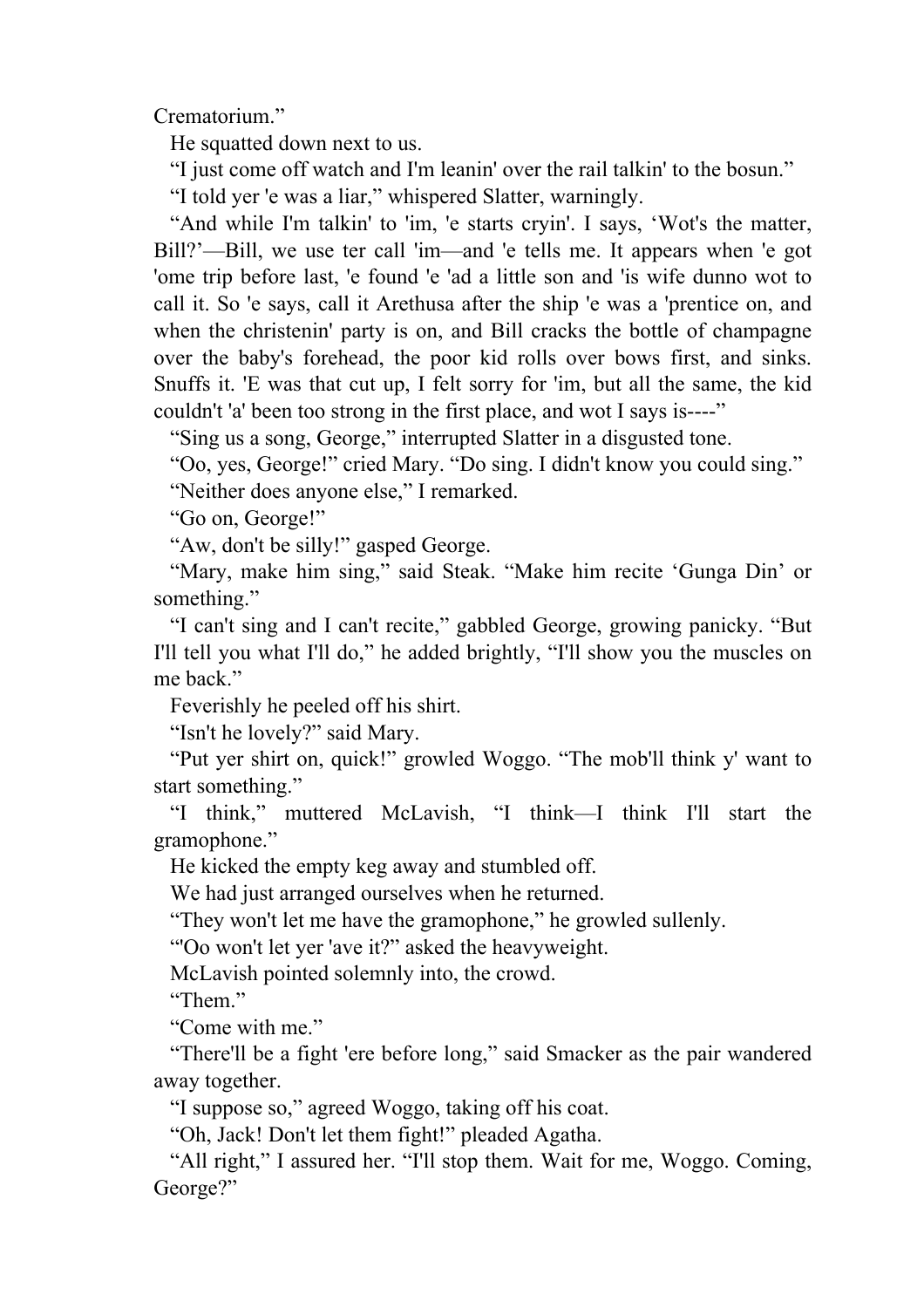George dragged himself unwillingly to his feet and we picked our way through the crowd. I had expected a fight. It is my opinion that if there is no fight at a party, the party isn't a success. Parties have degenerated these days. The old time shivoos and picnics where there was tea and scandal for the women, and ginger-beer and sticky toffee for the kids, and beer and fights for the men, were better than the modern version. In those days, the young man who didn't come to work on Monday morning with either a black eye or a headache, must have spent the week-end in jail or in bed. A fight livens up the evening and weeds out the undesirables, and if modern hostesses only had the enterprise to arrange a brawl among the guests, the present boredom of the social round would not exist.

 It was not much of a fight, being practically finished at the end of five minutes, but the gramophone was torn in halves during the struggle and a few of the girls got trampled on. Three men including McLavish were knocked out and were subsequently stacked in the laundry to regain consciousness. I went back to where I had left Agatha to tell her about the fight being only a trivial disagreement, but she had gone. Stanley caught hold of me as I was going upstairs to look for her.

"Gee, dad! You've had a narrow escape!" he whispered hoarsely.

 "Oh, it never had any glass in it," I replied, referring to the picture-frame someone had hit me with.

 "I don't mean that," he said impatiently. "I've just got you out of a lot of trouble, and you can thank me and the Boys for it."

"Thanks," I said. "What was the trouble?"

"Why, ma was here! Sitting next to the piano as large as life!"

 "It's all right, dad. She's gone now. I asked her to come outside and I and the Boys helped her into a car and Fussy's driving her back to Chatswood. Didn't want to go either!"

"Damn it all!" I roared. "Who's Fussy?"

"One of the Boys."

 "Spare me days!" I yelled. "What have you done now. I invited your mother in here!"

 "Ar," he grumbled disgustedly. "Call yourself a father! Here I go and do you a good turn and go to a lot of trouble—what with ma struggling and all that—and all I get for it is abuse."

I sat down on the bottom step of the stairs and sighed.

"I thought I was doing the right thing, dad," he protested.

"All right, son. All right. I suppose you meant well. Leave me now."

 He brushed past me and ascended the stairs. Had I known what his crowning act of the night was to be I would have felled him with a blow and requested his deportation of the government. As it was, I just cupped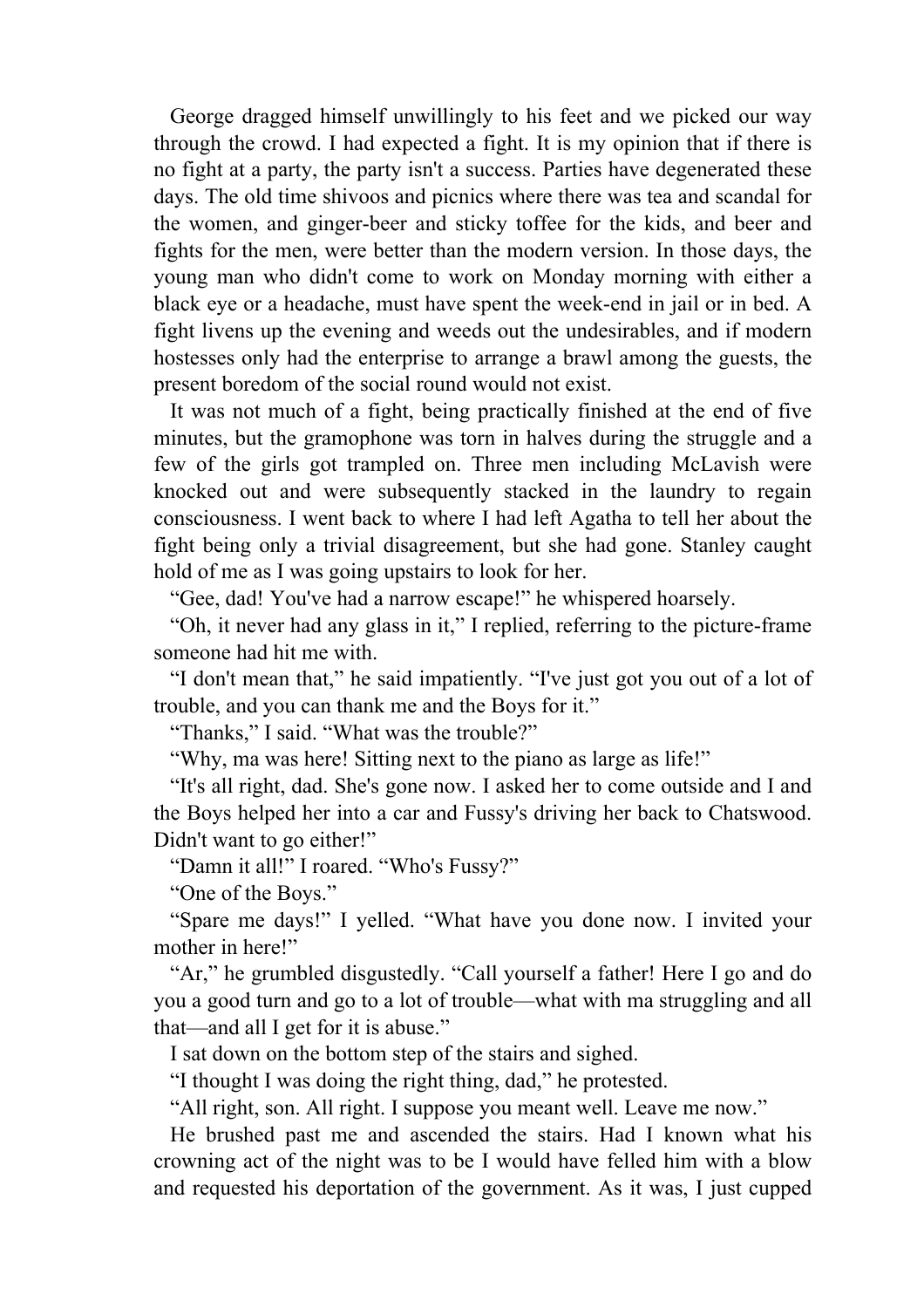my chin in my hands and thought. Fate pokes its stubby, interfering finger into everything. I have lived a full life and I have learnt that it is useless to protest. Things will happen. Man, rough-hewing his destiny with the blunt axe of Reason, sees the head fly off his axe and his destiny bashed into a shapeless lump. When this happens a few times, as it has happened to me, one feels inclined to drop the axe, sit on a log, and say to fate: "Hew it yourself."

 During the hour prior to her enforced departure I had made up my mind to forgive Agatha and take her back. She had returned to me chastened, submissive, and repentant; with those qualities renewed which I had once admired. When a man has been married for twenty years and is past the forty mark he cannot afford to lose his wife. Wireless sets, footwarmers, and a seat on the club committee are not enough and, furthermore, if he has been able to tolerate the woman for twenty years, he may as well see it out to the bitter end. It was only in the last two or three days that I had begun to realize how I missed Agatha. For instance, she always knew where I had left my pipe and somehow or other she could always find my studs. During the whole period of her absence I hadn't had a decent bowl of pea-soup. Just when I realized my necessity, she came back.

 And just as she came back, Fate had stepped in and taken her away again. I wondered why Fate seemed to inhabit Stanley's body almost continuously.

 The party had quietened down considerably. There was a strip-poker party in the dining-room and a drinking party in the bedroom adjoining. Couples whispered here and there in corners, a few stupid ones sang determinedly around the piano and the weaker vessels slept and mumbled in strange attitudes. I strolled past the strippoker table, noticing as I passed that most of the girls evidently could not play poker and that Smacker was sitting behind a routine flush. I watched him see a bet of one camisole and raise it a pair of suspenders and a singlet, and then joined the other party.

 I found myself a couple of bottles of whisky and sat down. "You're not going to drink that on your own?" exclaimed Temple, who was lying on the floor next to me with his head propped up on his elbow.

 "There's plenty over there for you," I replied, pointing to the stack. "But, man, you'll kill yourself!"

"I'm not worrying about that," I said, putting the bottle to my mouth.

"He's drinking it out of the bottle!" he shouted to the company.

"Etiquette, mon!" said McLavish, shaking his finger at me.

"'Member yer etti-hic!"

"Leave 'im alone," growled Woggo, thickly.

"Am I to sit here and watch a man drink himself to death!" shouted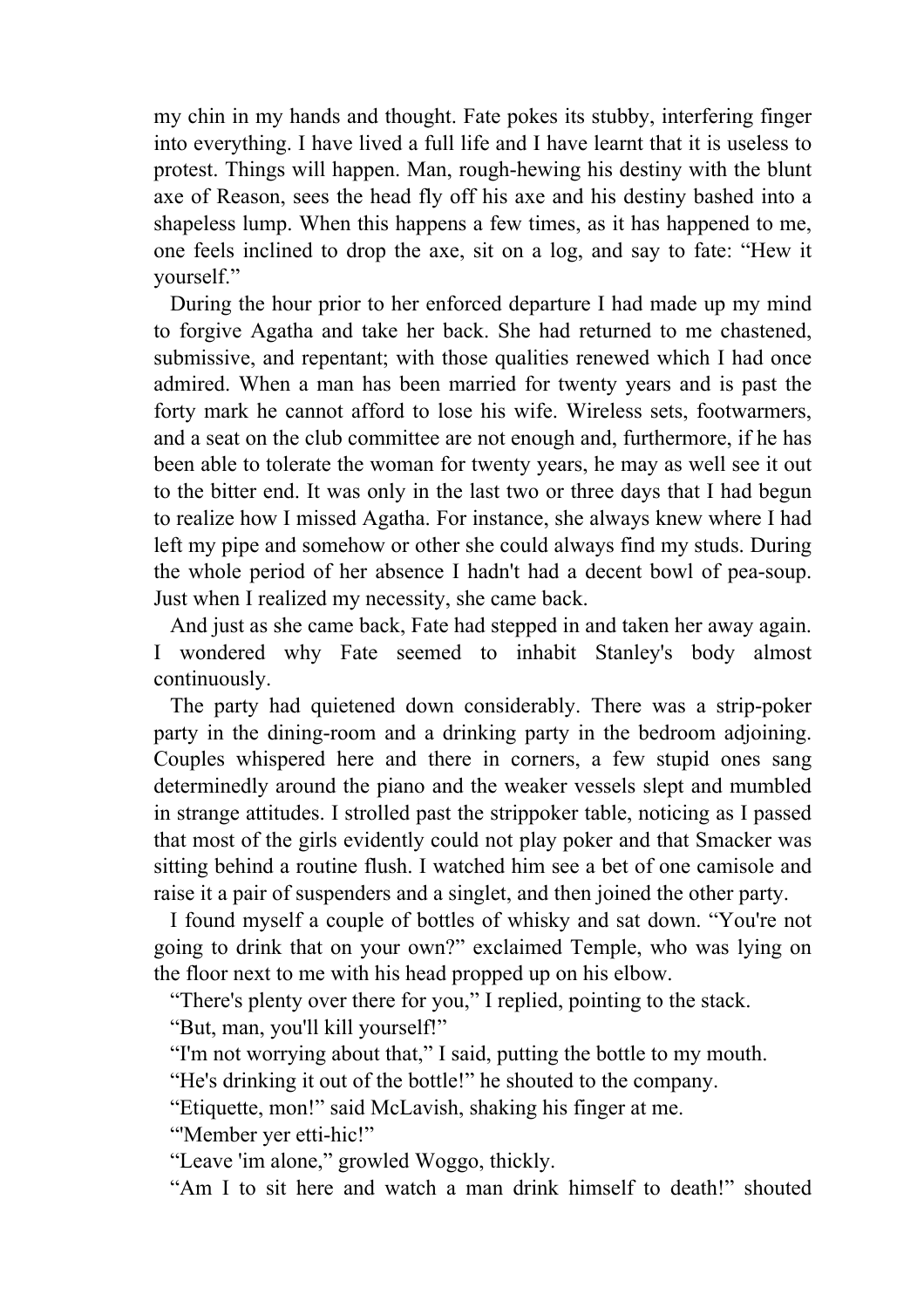Temple. "I say nothing against a man drinking, but to drink like that ..... I regard it as my duty and as the duty of all of you, to stop this man, in his own interests"

"Talk sense!"

 "I am talking sense. It is for his own good and the good of those associated with him. I've seen this man, Gudgeon, chasing his own son all over the roof of this very house with a meat-chopper."

"Was 'e drunk?" inquired Woggo.

"Of course he was!"

 "Well, there may be something in wot you say. P'raps if 'e hadn't been drunk 'e might've caught 'im."

 "Why, you're drunk yourself!" cried Temple. "You're all drunk. Mr Sloove," he said, pointing to the politician, "and myself are the only two sober men here!"

 "Bung," said Woggo, nudging the heavyweight. "Bowl 'im and stack 'im."

Bung Thomas rose unsteadily to his feet and rolled towards Temple.

"Erpologize, or I'll breathe on yer," he growled.

Temple mumbled a sullen apology and subsided, glaring at me.

 "Gentlemen," announced Mr Sloove. "Mr Temple has just mentioned my name to you and accused me of being sober. I must admit the charge while not agreeing with his opinions of our worthy host."

I bowed as well as I could, lying on the floor.

 "As a matter of fact," he continued, "my presence here to- night is mainly due to my young friend from the **Daily Herald**, Mr Wills. Knowing that Mr Gudgeon is a gentleman well liked and respected in the locality, and an old resident of the district, I thought to seize the opportunity of combining business with pleasure by addressing a few remarks----"

"Siddown!"

"I will not weary you with----"

"Chuck 'im out!"

"Briefly, the position----"

Woggo rose to his feet.

"Bung," he called.

Mr Sloove sat down.

 "Yes, Corpsey? Wot do you want?" said Slatter belligerently as a head poked around the door.

"Sling me a coupla them sheets," said Corpsey, nodding towards the bed.

 The sheets were passed out and presently he appeared among us wrapped up like a Roman emperor.

"Toughest game I ever played in," he muttered, dragging the rest of the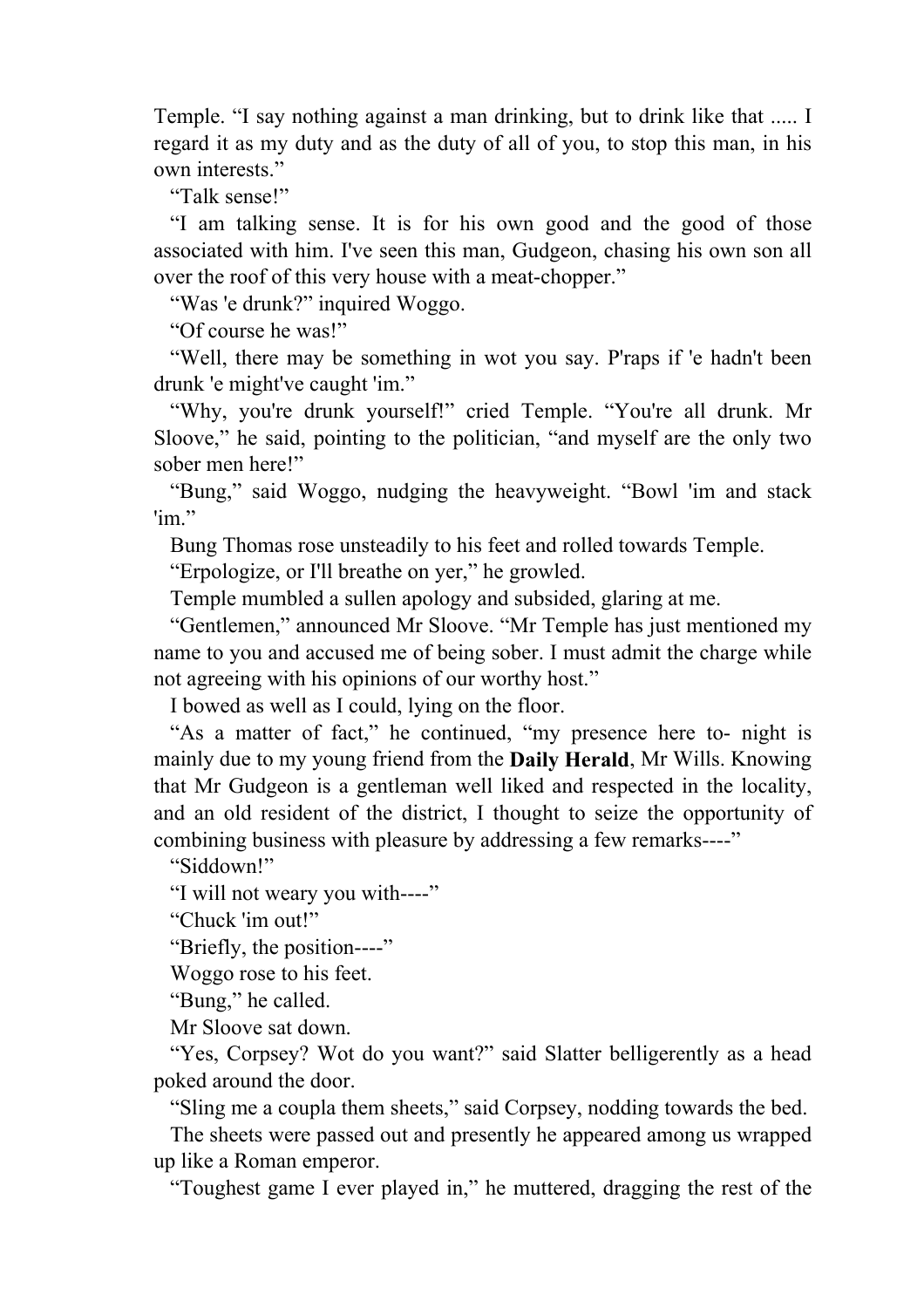bedclothes off the bed. "If Smacker was playing poker in Klondike 'e'd 'ave been shot as soon as 'e shuffled."

He threw the bedclothes into the adjoining room.

 "Give one of them sheets to the fair 'aired sheila," he cried. "She's got a cold."

 Another loser strolled in, barefooted and holding his trousers up, and brought his banjo with him. McLavish sang "Annie Laurie" and cried bitterly. The milkman sang "The Star Spangled Banner," "O Heart Bowed Down," "Paddy McGinty's Goat," finished up with a little yodelling, and then went to sleep. We had "Sweet Adeline" three or four times and we were all feeling pleasantly sad and comradely when Mr Sloove rose for the second time. His face was flushed and he mounted the only chair in the room and stood swaying uncertainly.

 "Gentlemen," he said, speaking with painstaking distinctness, "with Mr Gudgeon's permission and in the distinguished presence of Mr Bung Thomas, the greatest heavyweight Tasmania has ever produced, and also that well- known sporting man, Mr Woggo Slatter, I would like to say a few words"

"Ear! 'Ear!" cried Thomas and Slatter.

 "Our respected friend, Mr Temple, who has just been carried outside, saw fit to make a few remarks with which I entirely disagree. It is on the subject of drink and drinkers that I wish to speak."

 At this moment Simpson came swaying happily into the room and collapsed beside me.

 "Don't make a noise," I whispered. "We're having a speech. Where have you been?"

"Owside with horsh," he gurgled. "Like horsh. Had a horsh once."

"Sh-hh!"

Mr Sloove seemed to have captured the interest of the assembly.

 "Of course," he was saying, "there are people who will never drink. Subnormal freaks, or misguided in their early youth."

Stanley came in.

"Dad," he whispered.

"Hush!"

"But, dad----"

"Shut up!"

"There are others who may be converted," continued Mr Sloove.

 "I have to my eternal credit, one outstanding case. He was a miserable man for whom life held but little interest----"

"Dad!"

"Will you be silent!" I hissed at him. "Have you no manners----"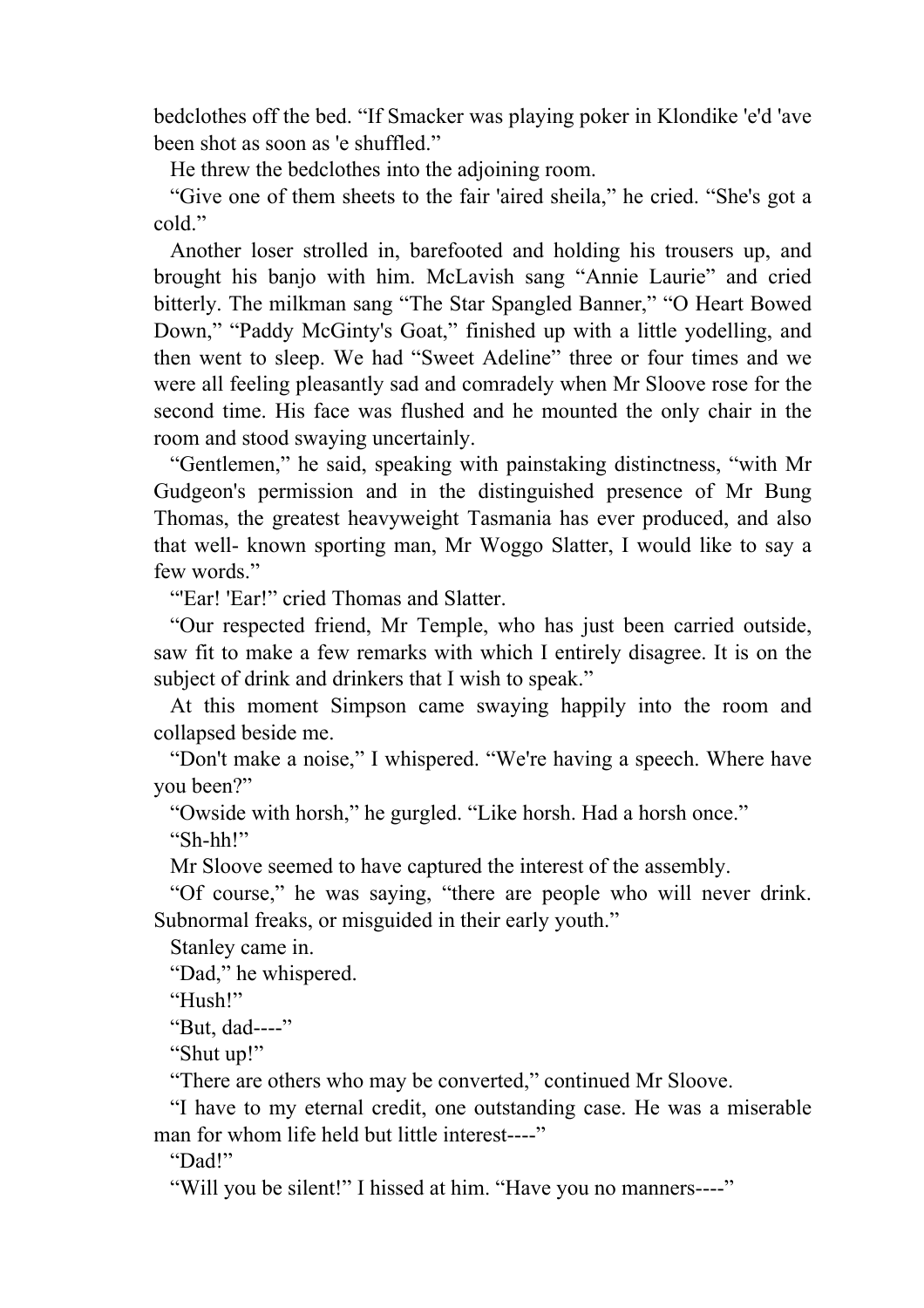"But it's important----"

 "Go away from me," I cried, pushing him away. "I'm sick of the sight of you. I don't care what you've got to say, I don't want to hear it."

He slouched out of the room, mumbling as usual.

 " ... Taciturn and morose, he was," continued the speaker. "Wrapped in his petty ideas of life and pleasure. In fact, gentlemen, he had never had a proper drink in his life."

 There was a mutter of amazement from the audience. I noticed the young man from the **Daily Herald** taking shorthand notes.

 (Our party was described as an orgy and a saturnalia in the next evening's paper. The hound! I got a copy of Mr Sloove's speech from him, though. Best speech I ever heard.)

 "I persuaded this man," continued Sloove, "to taste—just taste my fine old brandy, two cases of which comprised my late father's estate. He was run over by a bus and couldn't finish it. He died a broken-hearted man. Sometimes I think he haunts the cellar—spirit calling to spirit—but I digress.

"I offered this poor, water-logged waif the brandy.

 "He smelt it. He sipped it. He sipped again, eagerly. He tossed it off. Then turning to me, he clasped my hand, a look of reverent wonder in his eyes. 'To think ...' he said, 'all these years. And I never knew. I never knew! ... Fill it up again!'"

A burst of cheers awoke Simpson, who started to clap.

Stanley came in.

 "Now, any night, I can go to his flat and find him lying under the table happy."

The speaker waved his hand.

 "Alcohol! The last gift of the relenting gods. The simple word that makes life's crossword puzzle easier to elucidate."

"Listen, Stanley," I said. "If you come near me again, I'll brain you."

"But, dad, the----"

"Ord'r!" growled Woggo.

 Bung Thomas glared meaningly at Stanley who went into a far corner of the room and stood there making unintelligible signs to me. Mr Sloove was holding a glass of lager out before him.

 "How many paltry figures have ranted against it, shrieked their censure," he cried, "and faded back to the earth from which they come—to fertilize the vines.

"Gaze on your glass of beer."

We gazed.

"See how the lambent, lazy bubbles drift to the top, as men drift through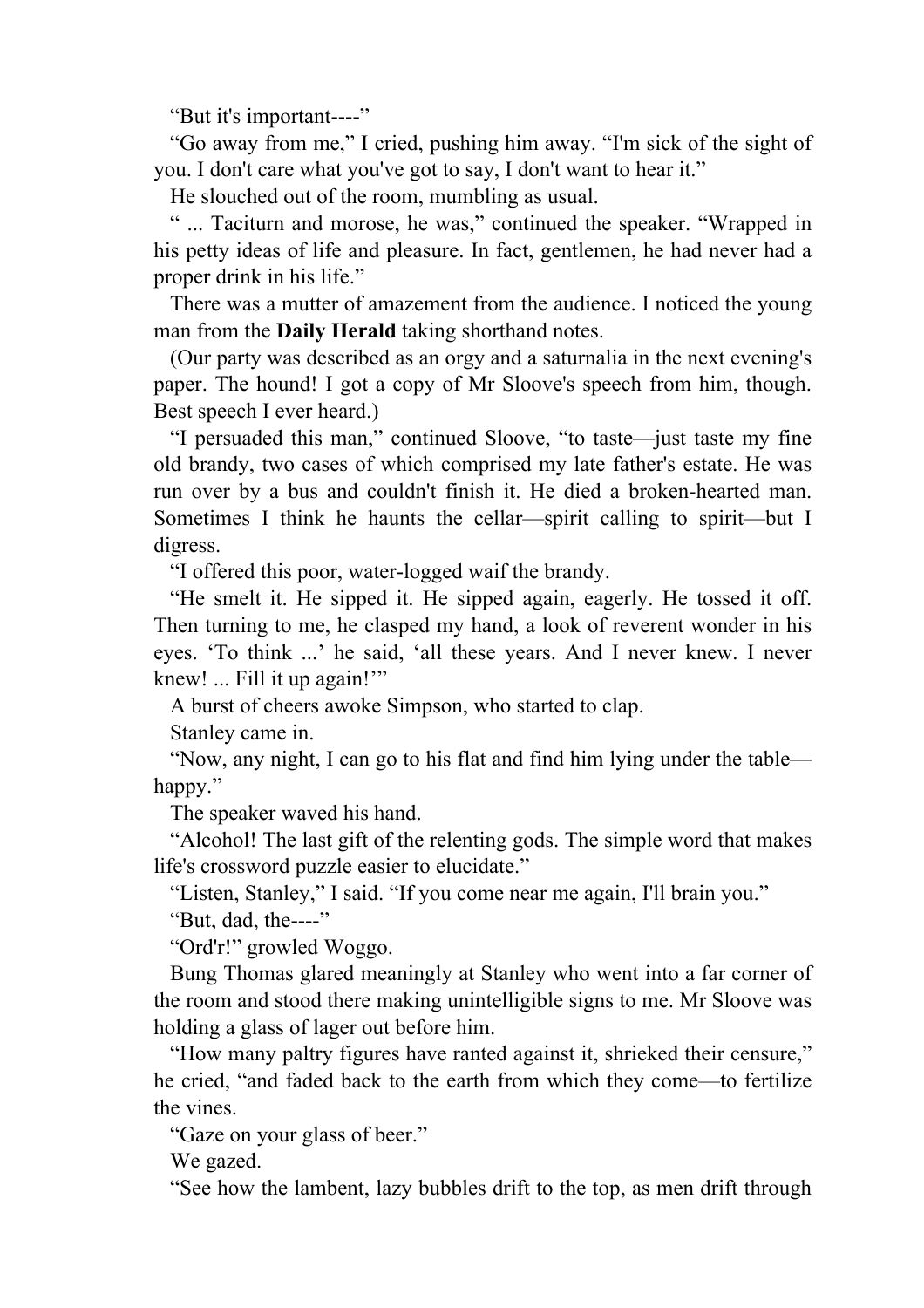life; linger a while in the froth, and burst of old age, or are cut off in their prime in Fate's thirsty gulp. This scourge, this shame, this liquid degradation—what is it?"

"Ere!" protested Simpson, angrily.

 "It links the extremes of mankind in one common friendly girdle. The labourer disturbing the rocks of ages with his pick, and Shakespeare in his favourite inn—and Attila, the Scourge of God, who died of too much mead."

"What's this mead? Where c'n it be got?"

 "Look here, Simpson," I whispered. "Don't interrupt again. This man's a genius. Listen to him."

 "Noah," shouted Sloove, "the greatest navigator of all times; cooped in the ark with his relations and a lot of other wild animals, drifting in a landless world. Chosen from countless teetotallers drowned in their favourite drink; he landed at last on the lonely peak of Ararat. When the awful responsibility of beginning a new world had eased—what happened?"

Woggo shook his head vigorously.

 "The Bible says that his son found him lying in the vineyard, his back teeth awash and a happy, boozed smile on his face."

 Stanley had sidled up to me and touched me on the shoulder. I quelled him with a look.

"Scots!"

McLavish looked up.

 "Behold your Robbie Burns. He died. Certainly, who doesn't? He drank himself to death! What of it? For every man who dies of drink, a thousand die of dinner-distended stomachs. Ask the man who owns one."

 "What the hell are you looking at me for?" I demanded, as Stanley eyed my vest with a silly grin on his face.

"Aw, nothing. Listen."

 "Says the earnest reformer," continued Sloove, "supposing, that instead of drinking whisky, you drank milk. Look at the benefits to your health, your pocket, and the race in general. Against this horrible suggestion there is, thank heaven, a stone-wall fact, a gesture in granite, one great unshakable answer. 'I don't like milk.'

 "It is an axiom of economists that supply follows demand like the blood follows a punch on the nose. We want beer. Therefore there is beer. Peer into the murky mystery of your orange phosphate. What do you see? A chemical laboratory. A bit of this being added, a bit of that tipped in. And in the translucent depths of booze? Hop-fields, rippling acres of barley, and whistling boys in the sunshine, picking grapes. You would have me drink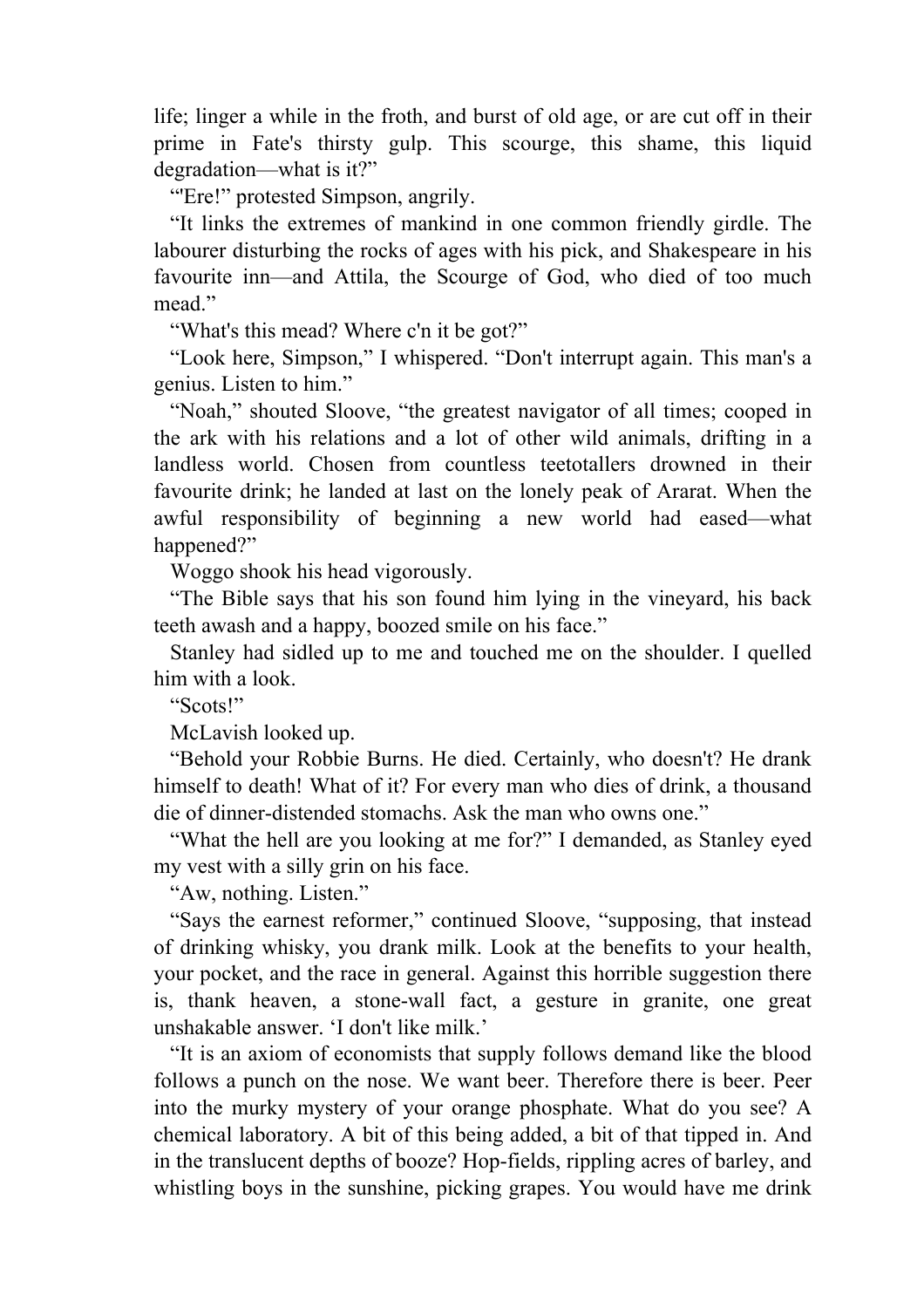this coloured eye-lotion? Consider, then, this awful possibility.

"Two old friends meet.

"'Bill! Why, you old son of a gun!'

"Where've you been? Haven't seen you for years!"

 "A moment of happy grins, of surging happy memories, of hand-shakes truly meant.

"'Well—well—well!'

"Glad. Awkward. Lost for words.

"'Come and have an orangeade!'"

He paused, while a wave of horror swept over the company.

"I ask you!" he exclaimed passionately.

Stanley sprang to his feet and took advantage of the momentary silence.

 "Gentlemen!" he yelled. "I have a very important announcement to make ..... "

I hurled myself at him and grabbed him by the throat.

"Out!" I shouted, pushing him towards the door.

"Ear! 'Ear!" cried Woggo. If yer interrupt again Bung'll bowl yer. Wont yer, Bung?"

 "Too right, I will," muttered Bung, savagely. "'E's spoilin' a good speech."

I returned to my seat on the floor.

Sloove cleared his throat.

 "Alcohol is a necessity," he said. "The craving for food is recognized as legitimate, even though the rabid vegetarian seeks to snatch the chop from his brother's mouth. Yet I am asked to satisfy my desire for a drink with water! Water! Empty jam-tins are all right for goats but a hungry dog wants meat. We are but dust, add water, and we are mud.

 "Why, when the world was first made it was all water, until the mistake was seen and rectified, and land made available for hop-growing."

"A course," agreed Simpson.

 "I don't want to disparage water. It is an excellent medium for sailing boats in, washing, cooking, and irrigation. It is an ingredient of most liquors. But to drink it in its raw state! Watch a drinking fountain in Pitt Street. You'll stand for hours and see it undisturbed, save for the mooning messenger boy who stamps on the button to see the water squirt."

 Stanley had come in again and was standing next to me fidgeting nervously with his fingers.

 "As to those who have tasted liquor and liked it not, well, they do exist; but about them we need not bother. They are akin to the horse that drinks water and the calf that guzzles milk. Evolution will weed them out. Lack of the booze taste is lack of virility and they cannot survive. Is there any more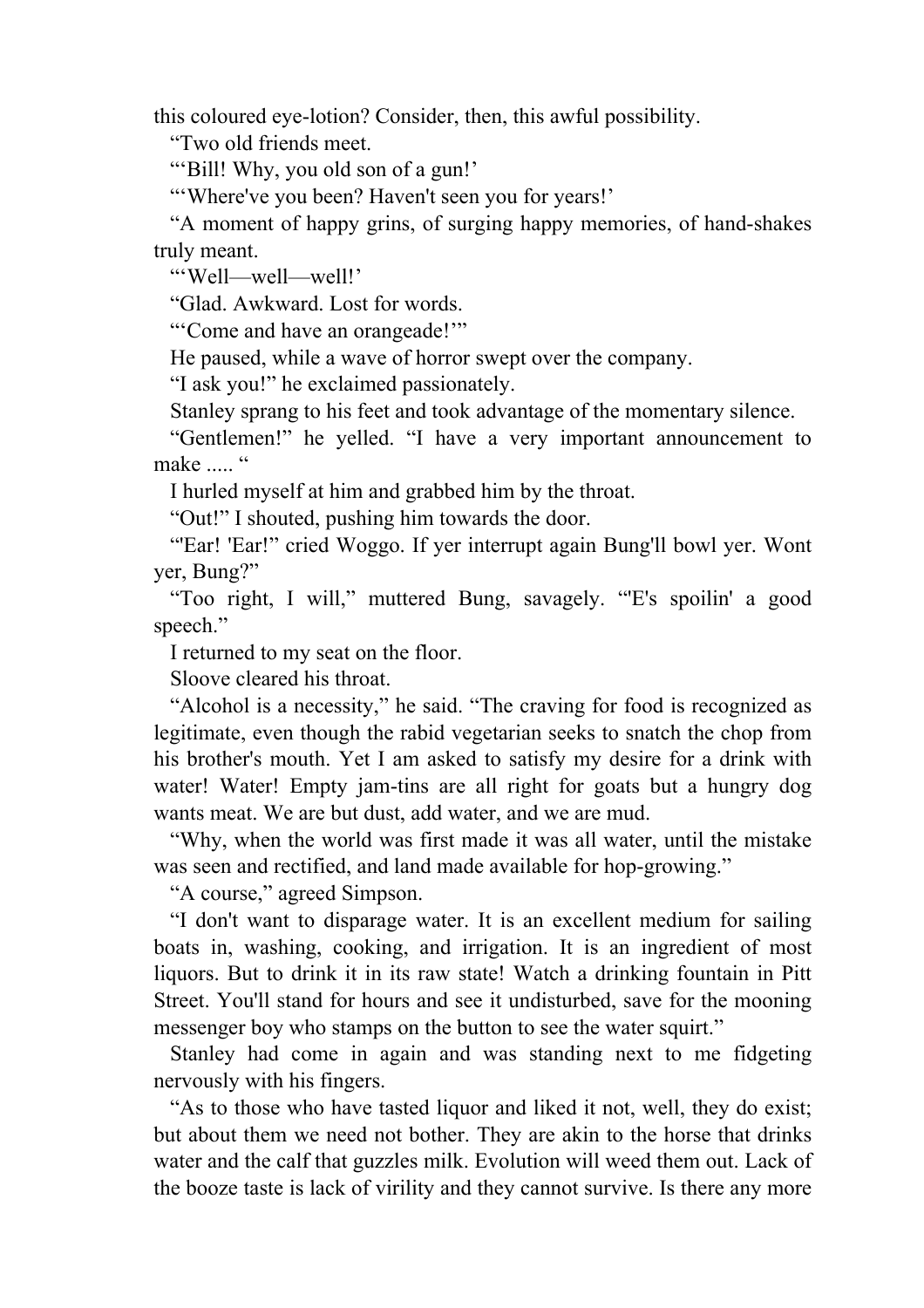expressive word in our language than 'Milksop'? And what is it but a weak sopper of milk, a lemonade lapper, a cocoa gargler?

"Yo! Ho! And a bottle of raspberry!' Absurd, isn't it?"

"My oath, it is."

 "Despite our modern education there are fools who have never tasted drink, lunatics who have, and don't like it, and plague-spots—positive menaces—who seek to abolish it!"

There was a general movement of uneasiness.

 "Ah, friends. If you would learn, come with me beneath the bough. I'll bring the bread and the thou. I can't bear all the expense. We shall transform that wilderness and people it with pink lizards and blue monkeys with hats on. Be saved while the thirst is still on you and you shall have access to a land where every prospect pleases, and only closing time is vile.

 "And I—when I have sunk my last pot, when my foot no more rests on the rail, and old Time calls, 'Six o'clock, sir!' then carry me to the strains of the Little Brown jug and lay me on my bier ... 'And in a winding-sheet of vine-leaf wrapt, so bury me by some sweet gardenside.'

"Till then ... Here's luck!"

 There was a moment's silence, a silence that was only marred by a curious sound coming from somewhere upstairs. Then suddenly the assembly burst into a roar of delighted applause. They stamped their feet, whistled piercingly, and cheered and clapped.

 Mr Sloove smiled, and attempting to bow, fell off the chair. There were a dozen hands to help him rise.

"Dad!"

"Well, what is it?" I snapped.

"The house is on fire."

"Eh!"

 "Upstairs, dad. I was showing Estelle my photograph-album up in my room and I must have dropped a cigarette on the bed. We were so busy looking at the album and all that, I didn't notice----"

 I pushed him aside and elbowed my way through the crowd to the foot of the stairs. A long arm of black smoke stretched lazily down to me as I stood gazing up, and a belch of flame showed for an instant on the upper landing. It dawned on me that I had heard this crackling noise fully a quarter of an hour ago, I had smelt this odour of things burning and attached no importance to it. I had seen the wisps of smoke crawling along the ceiling and had thought it to be just more tobacco-smoke with which the lower part of the house was hazy.

 Someone called me and I returned to the bedroom. Slatter handed me a glass of wine.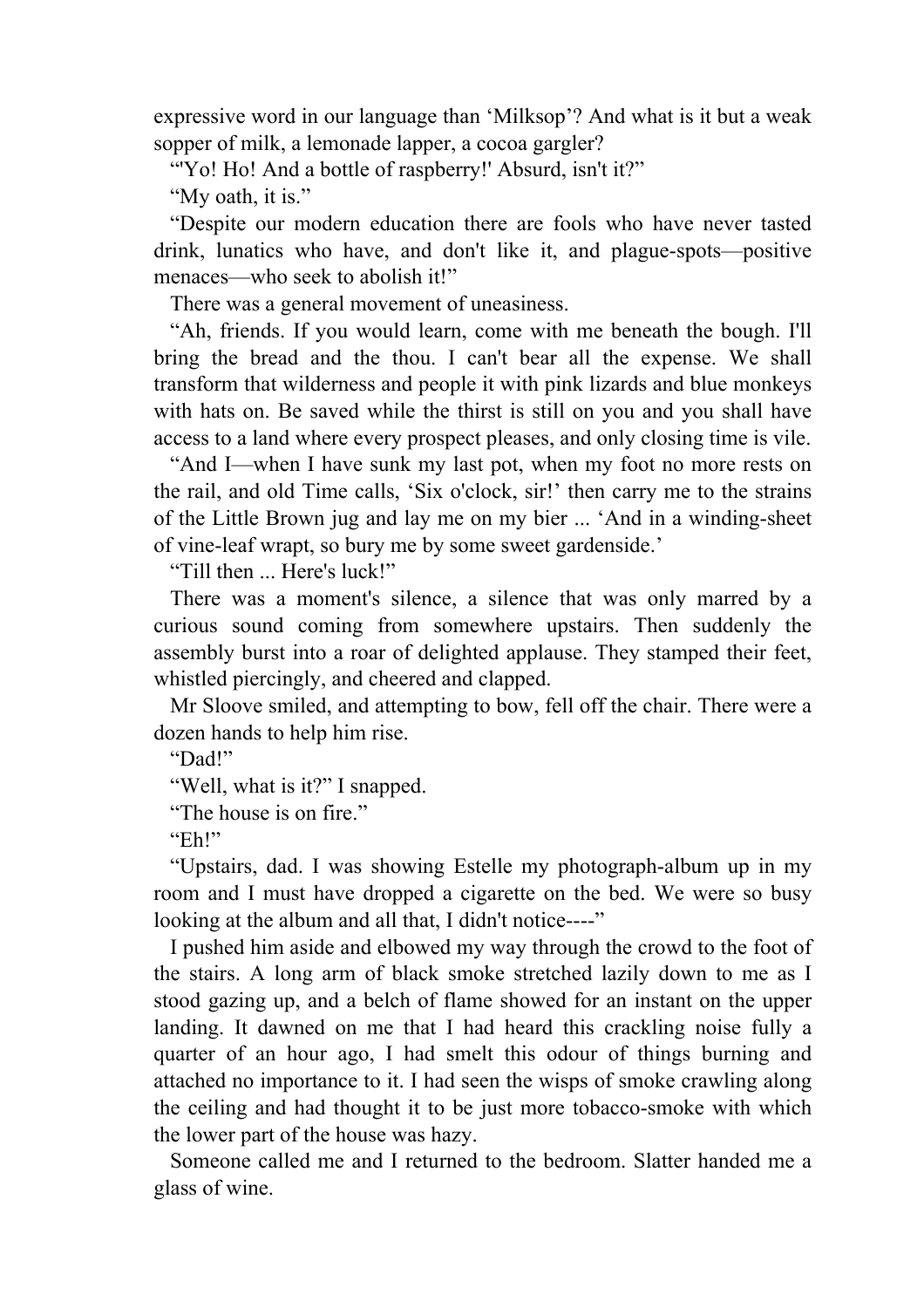"Drink this to the 'ealth of Mr Sloove," he cried, slapping me on the back. I raised my glass and drank with the rest to Mr Sloove's very good health. Then I raised both arms above my head and called for silence.

 "Gentlemen," I said. "It is my unpleasant duty to inform you that the party must terminate at once. The upper portion of the house is on fire, but please do not rush away. There are a number of our friends asleep in these two rooms and I would like you to carry outside those who are incapable of walking and wake the others. Thank you, gentlemen."

 For a few seconds they hesitated, on the verge of panic, until the harsh voice of Woggo Slatter brought them to their senses.

 "Any one wot tries to bunk out the door gets donged by Bung. Don't 'e, Bung?"

"Too right, 'e does."

 "Each bloke will carry a body with 'im as 'e goes out and it wouldn't be a bad idea if 'e took a bottle or two with 'im as well. We can't let everything burn."

There was a rush to secure the stricken ones.

 "Smacker!" shouted Woggo. "Go out to the laundry and see if there is anybody there that 'ain't recovered yet. If there is, lump 'em out."

"Aye, aye, sir!"

 Like the captain of a sinking ship, I waited till all the rest had gone and then, in a dazed condition, walked slowly out.

I remember I locked the front door and put the key under the mat.

 I felt ill. About fifty of the guests were sitting in a row on the kerb on the opposite side of the road, chattering excitedly, and as I turned from the door and made toward the gate they fell silent and each one of them stared at me curiously. I felt like some great tragedian walking on before a hushed and crowded house. A crowd of spectators was gathering quickly and the windows and balconies of the opposite terrace were festooned with faces.

 The crowd on the kerb cleared a little space for me and I sat down. I heard dimly a quick patter of footsteps coming along the road, I felt the crowd give way and step aside, and then Agatha flung herself down beside me, with her arms about my neck.

"Johnny! Johnny! What have they done?"

I tried to push her away.

"Leave me alone," I muttered.

 "They carried me out of the house—they took me away—my own son and now the house is on fire. Oh! My poor Johnny!"

Woggo patted her gently on the arm.

"Don't worry 'im. 'E looks as if 'e's sick. Sit quiet."

I felt her arm tense about my shoulders.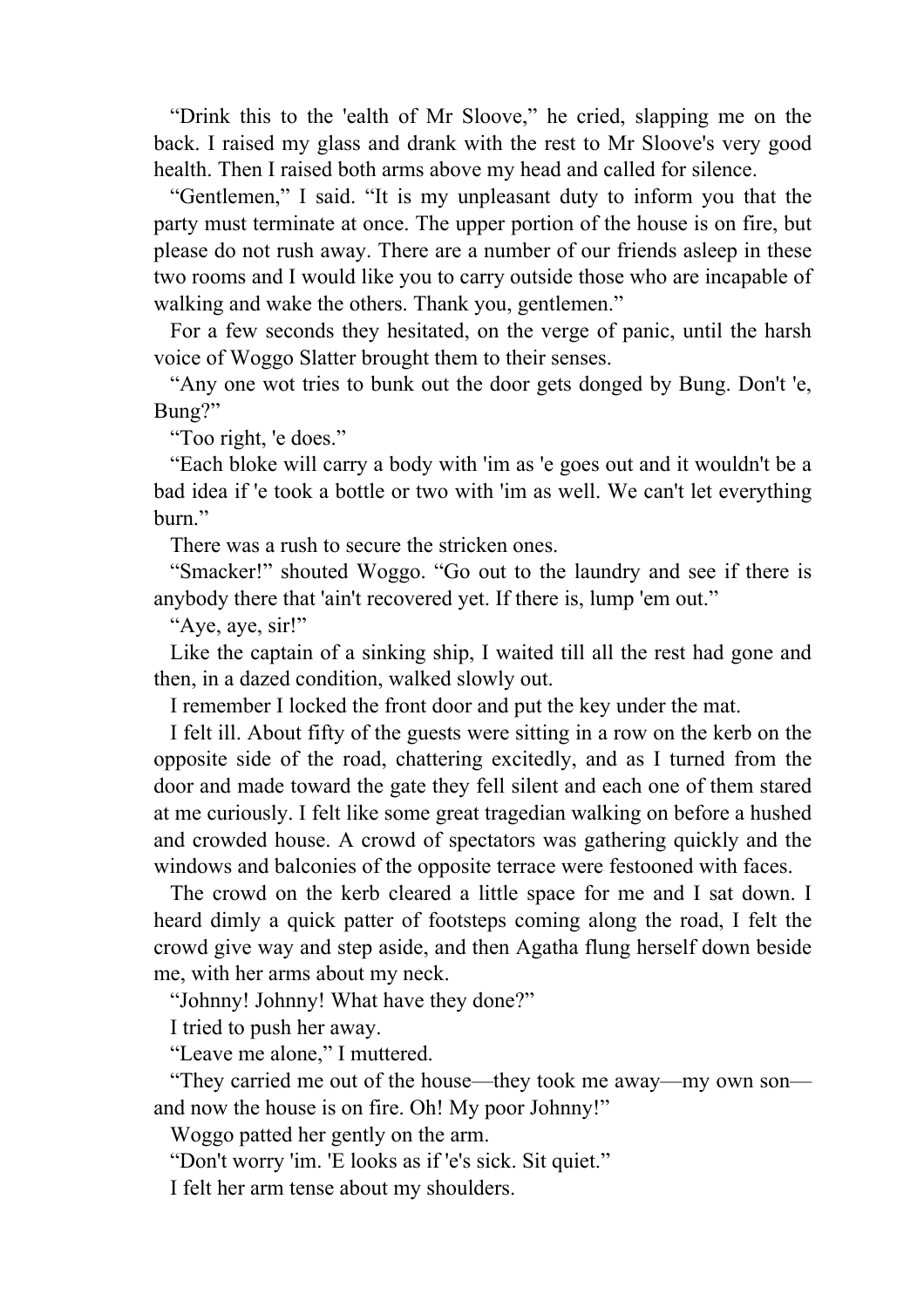"Is everyone out of the house, Jack?" she whispered tremulously.

 I staggered to my feet and gazed around while she stood beside me and supported me.

"Where's George and Mary?" she cried.

George and Mary were not there.

"I'll go and look for them," I said.

"I'll go," growled Woggo.

 "I'll go," I replied shortly and, crossing the road, entered the house. A cloud of dense smoke rolled over me as I opened the door and I clung weakly to the door handle before going in.

 I felt feeble and ill and my knees seemed as if they were no longer dependable.

"George!" I called. "George!"

 I made my way into the dining-room and the smoke curled around me as I opened the door. George and Mary were sitting in the little corner the piano made with the wall. George was nursing her and their faces were close together.

I shook him by the shoulder.

"What's the matter?" he snapped gruffly.

"The house is on fire."

"Well, why didn't you tell us before!" he muttered peevishly.

He kissed Mary on the forehead.

"We'll have to go, love," he crooned.

"Oh, George! Must we?"

I got them out at last.

Stanley met me at the gate.

 "What a gorgeous blaze, dad!" he exclaimed enthusiastically. "The whole top of the house is alight."

I tottered on past him and he followed me.

"Gee! There's ma back again! Can you beat it!"

He dodged away and stood by Slatter and I called out to them.

"Slatter," I said wearily, "why doesn't the fire brigade come?"

 "Gee, I never thought of that!" exclaimed Stanley. "I'll go and put in an alarm now."

 He gazed around excitedly and then spying the milkman's horse, stamping nervously near by, he bounded to it, leapt on its back, and clattered up the roadway, shouting "Fire! Fire!" in a voice of hilarious enjoyment.

I staggered back to my seat beside Agatha.

 "Hadn't we better try to save something while there's still time?" she asked anxiously. "There are plenty of men here."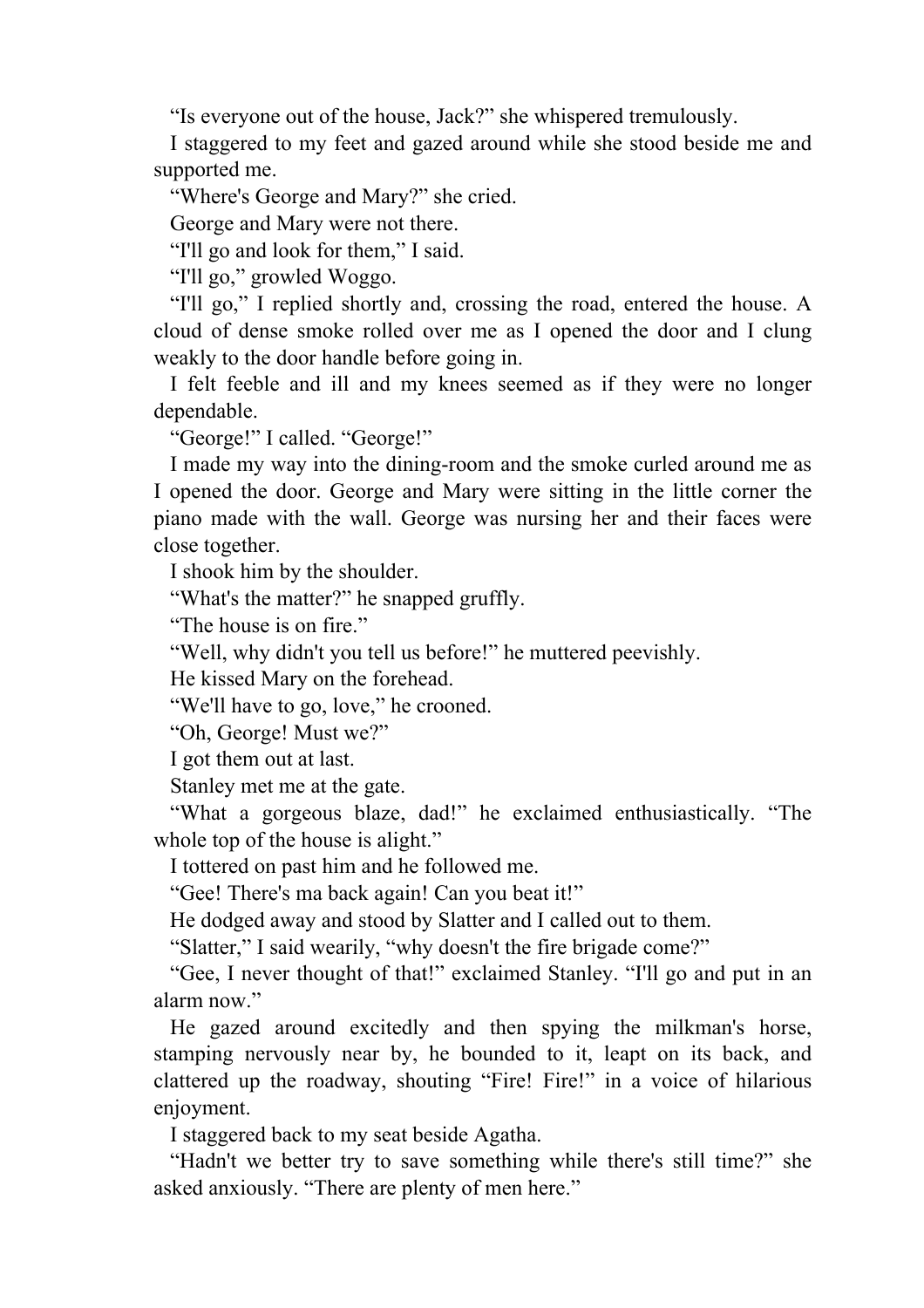"Let it burn," I replied. "It's all insured."

 I did not discover until later that the policy had lapsed and forfeited its usefulness for want of monetary encouragement.

 The faces around me were lit up by the rosy glow of the burning house. Cracklings and loud reports, showers of sparks and wreaths of cavorting smoke issued from the dully roaring flames. A window burst outwards and the glass tinkled across the road. A piece of it lodged at my feet and Ipicked it up. It was hot.

 Three fire-engines swept, clanging, around Flannery's corner and scattered us from the kerb. Brass helmets glistened, orders were shouted, the quick pulsing of the pump motors set up their rhythmic throb and the first jet of water burst spitting from the nozzle and hissed through a flamelit window.

"Get back there! Right back!" shouted a policeman.

We crowded back on to the verandas of the opposite terrace.

"You too!" he commanded, pushing Stanley in the chest.

Stanley edged back reluctantly and stood beside me on the veranda.

 "Clothed in a little brief authority," he shouted bitterly. "It's coming to something when a mart can't look at his own fire that he started himself."

 Five jets were playing on the front of the house. The wet street glistened and the gutters gurgled with a burden of water. Lines of bloated hoses sprawled across the roadway like great, grey, torpid snakes. The smoke rolled above the house-tops and screened the moon.

 "Looks as if they're too late to save the joint," said Woggo, who was standing behind me. "The roof'll go any minute now."

"The balcony will come down before the roof," said Stanley.

"I'll bet it don't!"

"What'll you bet?"

"I'll bet two to one on the roof," snapped Slatter.

"You're on!" said Stanley eagerly. "Ten pounds to five."

"Put yer money up—give it to yer father."

They handed me the money.

 "Roof's a certainty," said Woggo gloatingly. "Yer throwin' yer money away."

 "Oh, am I! Look at that balcony. There's only one wooden joist that's not burnt through. The balcony will romp home!"

"We'll see," grumbled Woggo, gazing tensely at the roof.

Stanley patted me on the head.

"Hang on to that money, dad. I'll be back presently."

"Where's 'e going?" queried Slatter, his gaze still fixed on the roof.

I sat down. I was too weak to stand. Little bright specks danced before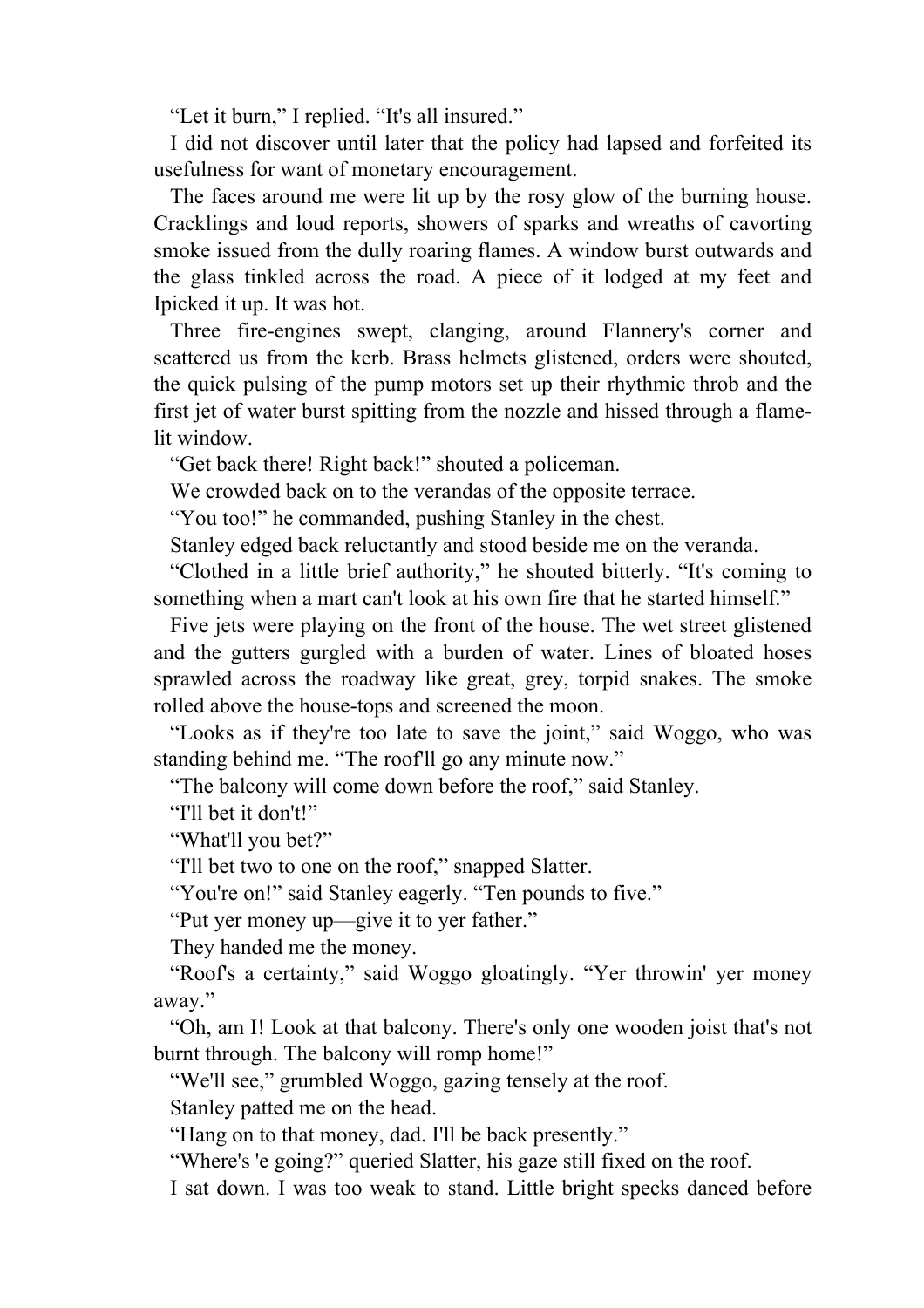my eyes when I closed them. I was shivering continuously and my hands shook so that I could scarcely hold the glass that Simpson offered me.

Agatha found me and sat next to me.

 "I've been talking to George," she whispered. "He's going to stake you to a little ham and beef shop in the suburbs. Isn't he a dear?"

I nodded feebly.

 "Mary and he will be married as soon as they can arrange it and George is going back to his farm. They'll spend their honeymoon on the farm. Won't that be lovely ?"

Mary, the Gimme! On a farm!

 "Don't look so dreadful, Jack. Try to cheer up, there's a good boy. Things could be worse, When we get the ham and beef shop we can be together what are you trembling for?"

"I'm not well," I moaned.

She rambled on. Trying to cheer me, I suppose.

 I seemed to be sliding into unconsciousness when Stanley put his foot on my hand and stepped on to the veranda.

"Har!" exulted Woggo. "Now wot d'yer think of yer chances?"

"I'm game to double the bet," replied Stanley coldly.

"Give it to yer father."

More money changed hands.

 I gazed once again on the fire. The roof was shot through with flames. The upper floor had burnt through and fallen, and the balcony was a centre of flame. A fireman on a ladder was pouring water on to the roof. As I watched, the back wall of the house crashed inwards and the roof subsided a foot.

"Roof!" shouted Woggo.

The balcony crackled ominously and leaned outward.

"Balcony! You beauty!" shrieked Stanley.

"Roof! Roof! Roof!" roared Slatter.

 "Balcony! Balcony! Come on, balcony!" screamed Stanley, jumping up and down.

 "Roof! Roof! She wins!" bawled Woggo as the roof tottered before its downfall.

The roof hung. Both of them were silent, staring intently into the flames.

"Balcony! Balcony! Balc-balc-balc-balcony! She's home!"

 Crash went the balcony. The roof disappeared with a roar and in a storm of sparks.

"Beaten by a—neck!" cursed Slatter.

"It was fair, wasn't it!" demanded Stanley.

"Ar, yes. I ain't whinin'. You'll 'ave to lend me me fare 'ome, but."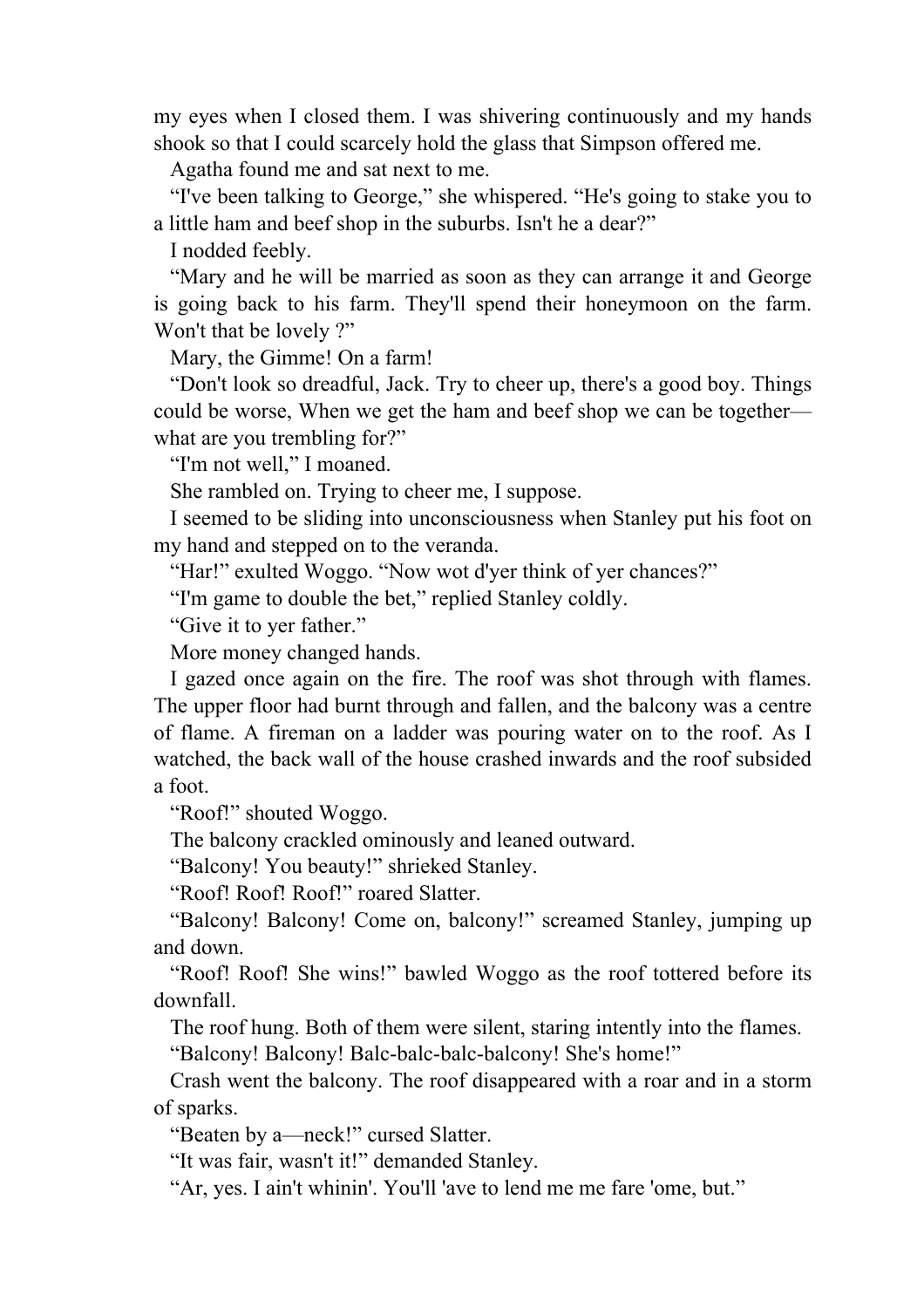"That's all right. Give me the money, dad."

I felt in my pockets. It was gone.

 "It was in my pocket a minute ago," I mumbled. "Simpson will tell you that."

"Simpson's not here!"

"Ar, well that's where it's gone," chuckled Woggo. "'Ard luck, son."

"Stone the crows!" stormed Stanley. "What----"

"Stanley!" snapped Agatha. "Not another word out of you!"

 He mumbled viciously. "How am I going to pay the fireman?" he demanded sullenly.

 "Did you square the fireman to squirt my roof!" yelled Woggo. "I thought there was some dirty work."

Stanley bounded toward the street.

"Come 'ere!" shouted Slatter.

 I remember seeing Stanley sprint up the street, and leap into the saddle of his motor-cycle, and then an enormous green elephant seemed to walk from out the very centre of the flickering ruins of the gutted house. I screamed and swooned...

 I've been out of hospital a week now. My life was despaired of and I suffered frightfully. The doctors told me that I had alcoholic poisoning but I know that it was something entirely different and far more serious. Something to do with a nervous breakdown. I suppose they didn't want to frighten me with the truth.

 Simpson recommended me to this sanatorium I'm in now. It is all right and they treat me well, but it seems that very man here is suffering from the effects of continued over-indulgence in intoxicants. I am the only genuine case of nervous prostration in the place. I was annoyed at first, but as my health improves I become more tolerant of other people's mistakes. Just to please Agatha I signed the pledge while I was in the hospital.

I'd have signed anything.

 Agatha has taken Mary's place and is sharing Steak's flat until I am well enough to take over the ham and beef shop. They promised to visit me today. So did Flannery.

I hope Flannery doesn't fail me.

 Stanley has not been sighted since the fire, but Agatha had a letter from him in which he asked if it would be safe to come back, now that I am recovering my strength.

I have decided on a career for him. I've just written this letter:

To the Secretary,